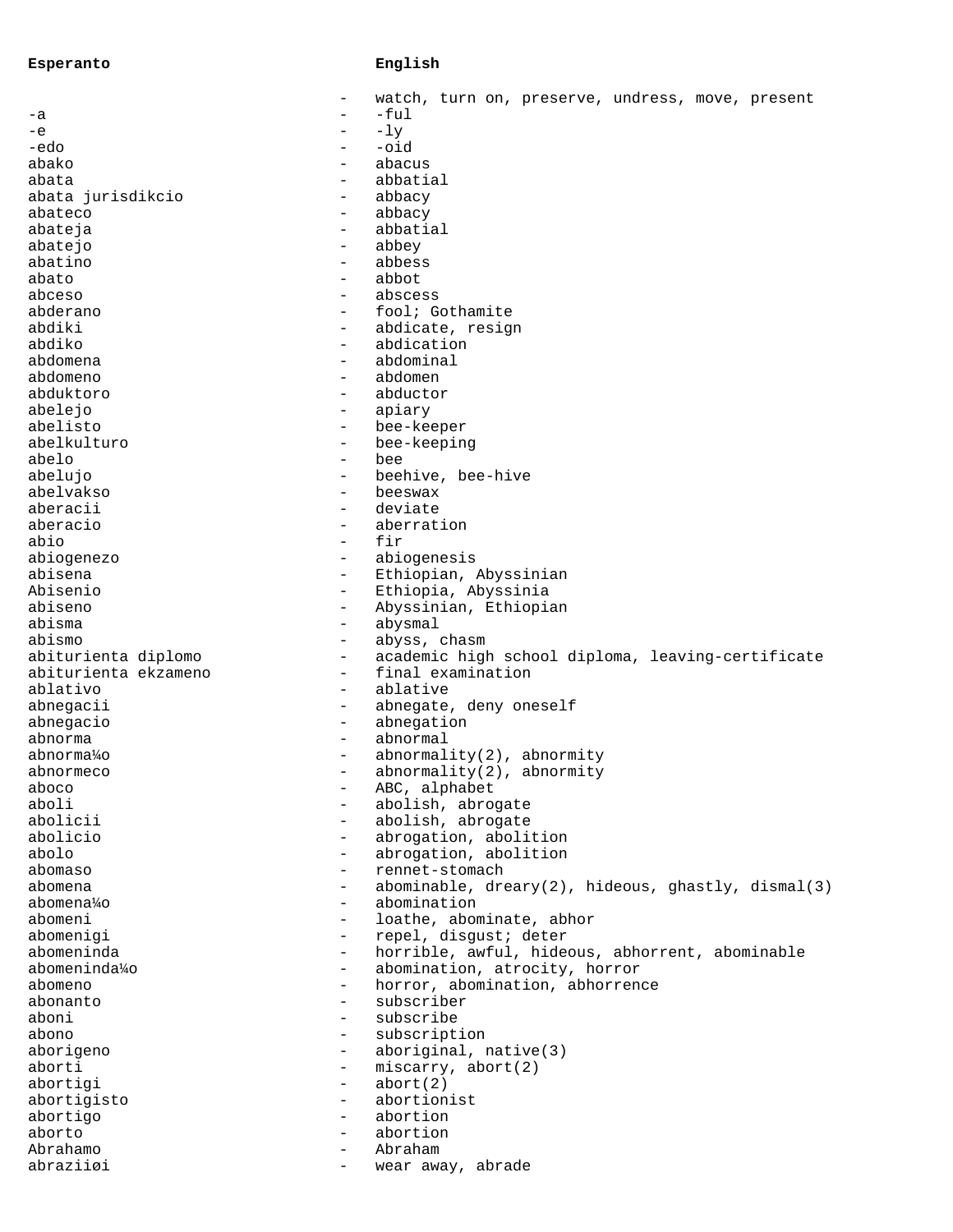abrazio - abrasion abreviacio - abbreviation<br>abrikoto - apricot abrikoto - apricot abrogacio - abrogation abrupta - abrupt abrupte - abruptly<br>absceso - abscess absceso - abscess absciso - abscissa - abseil absinta¼o - absinthe absintlikvoro absinto - wormwood; absinthe absoluta - absolute absolute - absolutely absolutismo - absolutism absolvi - absolve absolvo - absolution absorba - absorbent absorbi - absorb absorbilo - absorbent absorbita de  $\qquad \qquad -$  absorbed in absorbo absorbo - absorption<br>abstemio - absorption<br>- teetotalism abstemio - teetotalism<br>abstinado - abstinence: - abstinence; abstention abstinenco - abstinence, teetotalism<br>abstinenculo - total abstainer - total abstainer abstini - abstain abstrakta - abstract(2) abstrakta¼o - abstraction abstrakti - abstract(2) absurda - absurd absurda¼o - absurdity absurdeco - absurdity abunda - abundant abunde - abundantly - abundance abundi - abound - abundance, plenty abundokorno - cornucopia abutmento - abutment, buttress<br>ab¶aza - abkhazian ab¶aza - Abkhazian<br>absario - Abkhazian Ab¶azio - Abkhazia<br>ab¶azo - Abkhazia ab¶azo - Abkhazian - Abkhazian - Abkhazian - Abkhazian - Abkhazian - Abkhazian - Abkhazian - Abkhazian - Abkhazian - Abkhazian - Abkhazian - Abkhazian - Abkhazian - Abkhazian - Abkhazian - Abkhazian - Abkhazian - Abkhazian ab¼uri - abnegate, abjure<br>ab¼uro - abiuration - abiuration - abjuration acerba - acerbic acero - maple acetato - acetate acetileno - acetylene aceto - acetic acid acetono - acetone - acetone acida - acid, tart, sour acida æerizo - morello acido Acoroj - Azores - Azores - Azores - Azores - Adamo Adamo - Adam adapti - adjust(2), accommodate, fit(2), adapt<br>adapti por orkestro - score, orchestrate - score, orchestrate adaptinto - adapter adaptita - adapted adaptiøemo - adaptability adaptiøi - adjust(2), become adapted adaptiøo - adjustment, adaptation adapto - adaptation adaøa - slow, leisurely adaøo - adagio ade - continually - adequate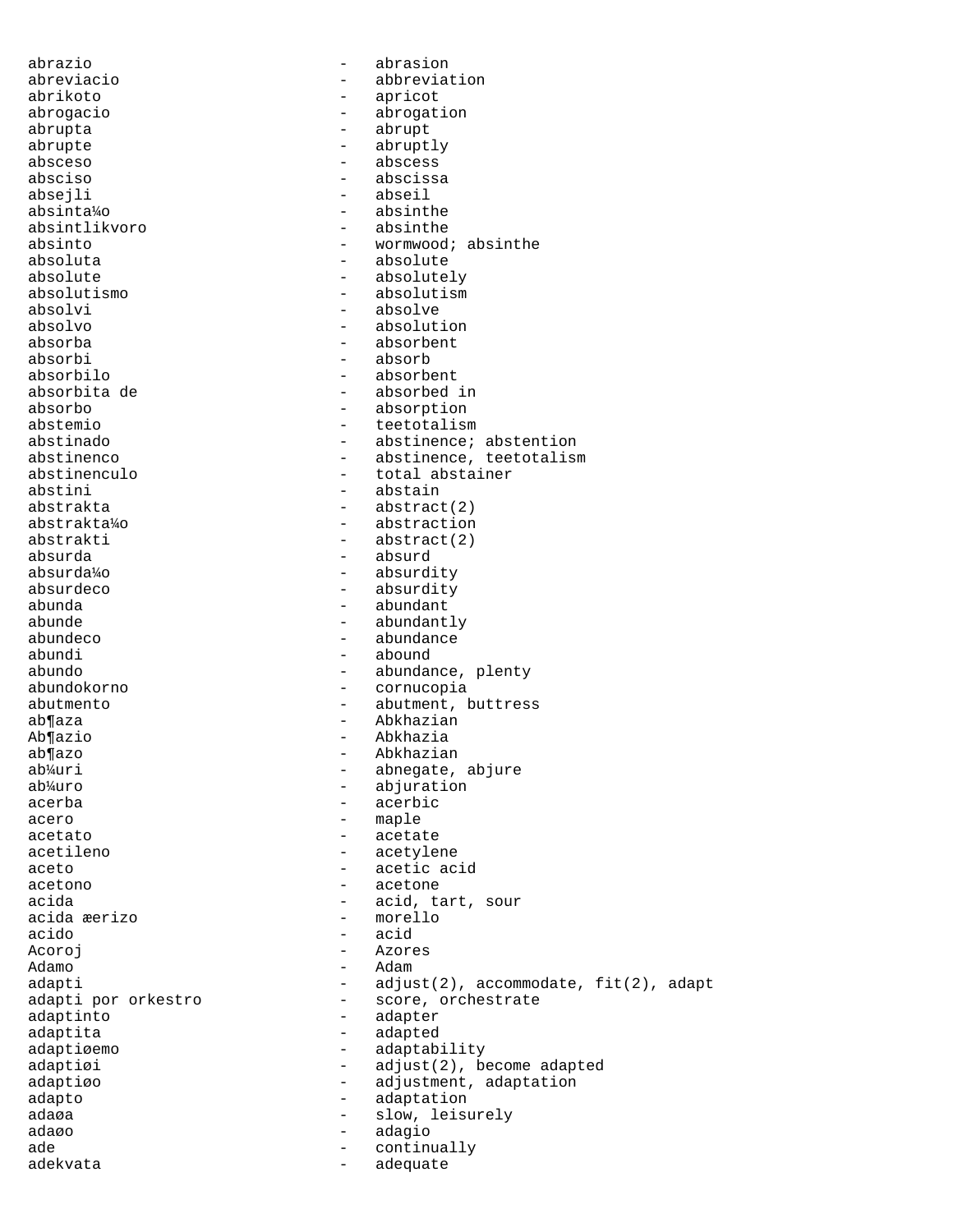adekvateco - adequacy Adelaido - Adelaide Adena Golfo - Gulf of Aden Adeno - Aden adepto - adept, supporter adhero - adhesion - adhesion<br>adi - keep, co adi - keep, continue, keep on adiaý - good-bye, farewell, bye<br>
adiaýa - egodbye<br>
- goodbye goodbye adiaýi  $-$  take leave of, say goodbye to adiaýo - good-bye, parting, farewell<br>adicii - add(2). add up  $-$  add(2), add up adicio - addition Adisabebo - Addis Ababa adjektiva - adjectival adjektivo - adjective adjudiki - put out to tender, invite tenders for adjunkto - assistant adjutanto - adjutant, aide-de-camp administra - administrative administra aparato  $\overline{\phantom{a}}$  - machine of government administra jaro - financial year administra ofico  $\overline{\phantom{0}}$  - stewardship<br>administracio - management. administracio  $-$  management, administration(2)<br>administrado  $-$  management, administration - management, administration administrantaro e management, administration administranto - manager administri  $-$  administer, manage administristaro - administration(2), management(2) administristo - administrator administro - management(2), administration<br>admira - admiring admira - admiring admiralitato - admiralty<br>admiralo - admiral admiralo - admiral<br>Admiraltoj - Admiral - Admiralty Islands admirantino - admirer admiranto - admirer - admire admirinda - admirable admoni - admonish, scold admonletero  $-$  dunning-letter admono - exhortation, admonition<br>ado - -ation -ing ado - -ation, -ing adobo - adobe adoleskantino - adolescent, teenage girl<br>adoleskanto - adolescent, teenage boy adoleskanto - adolescent, teenage boy - puberty  $\qquad \qquad \text{add}(t)$ adonido - pheasant's eye Adono - Adonis adoptado - adoption adoptaj gepatroj  $-$  foster-parents, adoptive parents adopti - adopt adoptita - adopted adoptito - adoptive child adopto - adoption adoptulo - adoptive child adorado - adoration, worship<br>adorantino - adorer, worshipper - adorer, worshipper adoranto - adorer, worshipper adoratino - adored one adori - worship, adore adorinda - adorable adoro - worship, adoration adrenalino - adrenaline adresanto - shipper, sender adresaro - address list adresato - addressee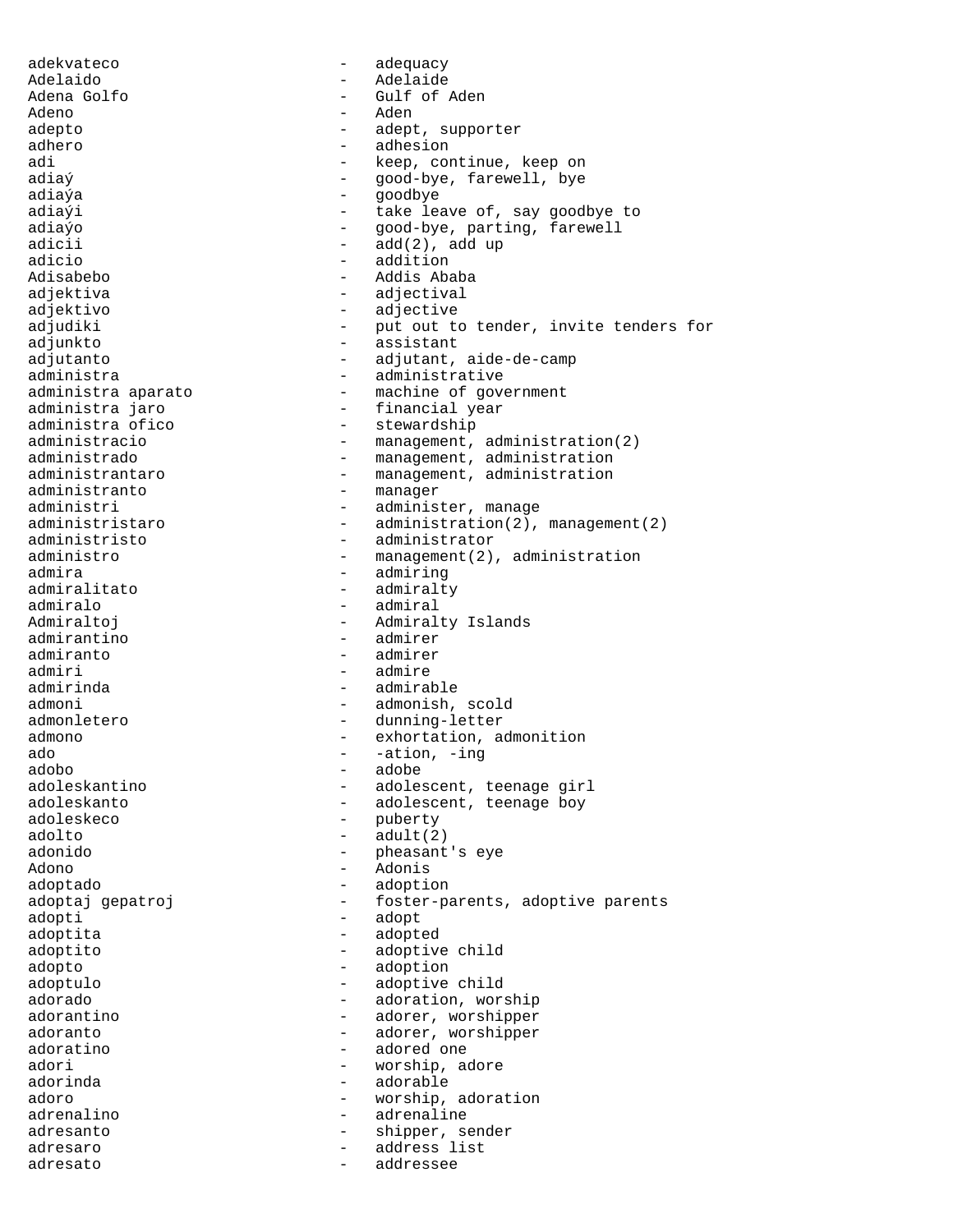adresi - address adresiga maþino - - addressograph, addressing machine adresigilo  $-$  addressing machine adresito - addressee adreslibro - directory adreso - address adresbango - address - address - address - address - address - address - address - address adresþanøo - change of address Adriatiko - Adriatic Sea, Adriatic<br>adstringa - - - - - - - - tart, astringent - tart, astringent adstringilo - astringent adulteri - adulterate<br>
adulti - commit adulti adulti - commit adultery<br>adulto - adultery<br>- adultery - adultery adultulino - adulteress adultulo - adulterer advento - advent adverba - adverbial adverbo - adverb adversa - adverse adversulo  $\qquad \qquad -$  adversary, antagonist advokataæo - pettifogger, shyster advokato - advocate, lawyer aera - ethereal; overhead, airy aera rezisto  $-$  air-resistance aerdefenda artilerio  $-$  anti-aircraft guns, ack-ack<br>aerdefendo  $-$  anti-aircraft defence, air-o - anti-aircraft defence, air-defence aereskadro - air squadron aerfiltrilo - air-filter aerfloto - air-fleet aerkavo - air-pocket aerklapo - air-valve - air-conditioned aerkuseno - air cushion - airline aermalpurigo - air-pollution aermalsana - airsick aermalsano - airsickness aerme¶anikisto - flight engineer, flight mechanic aero - air aerodromo - airfield aerogramo - aerogramme aerohaveno - airport aerolito - meteoric stone<br>aeroplano - meteoric stone<br>plane, airplane aeroplano - plane, airplane, aeroplane aerostato - air-balloon, balloon aerpafilo - air-gun, air gun aerpirato - skyjacker aerponto - airlift aerpoþtmarko - air-mail stamp aerpoþto - airmail aerpremo - air-pressure aertubo - tube aeruma krado - air-grid aerumi - ventilate, air out aervojo - airway - air-ship afabla - affable, good-natured, kind, friendly<br>afableco - affability, kindness - affability, kindness afablega - most charming afazio - aphasia afekcii - affect; move, touch afekciita - affected; moved, touched afekcio - disorder, affection afekta - artificial, affected<br>afektado - affectation afektado - affectation afektema - affected afekti - put on airs, pose, attitudinise afektita - inflated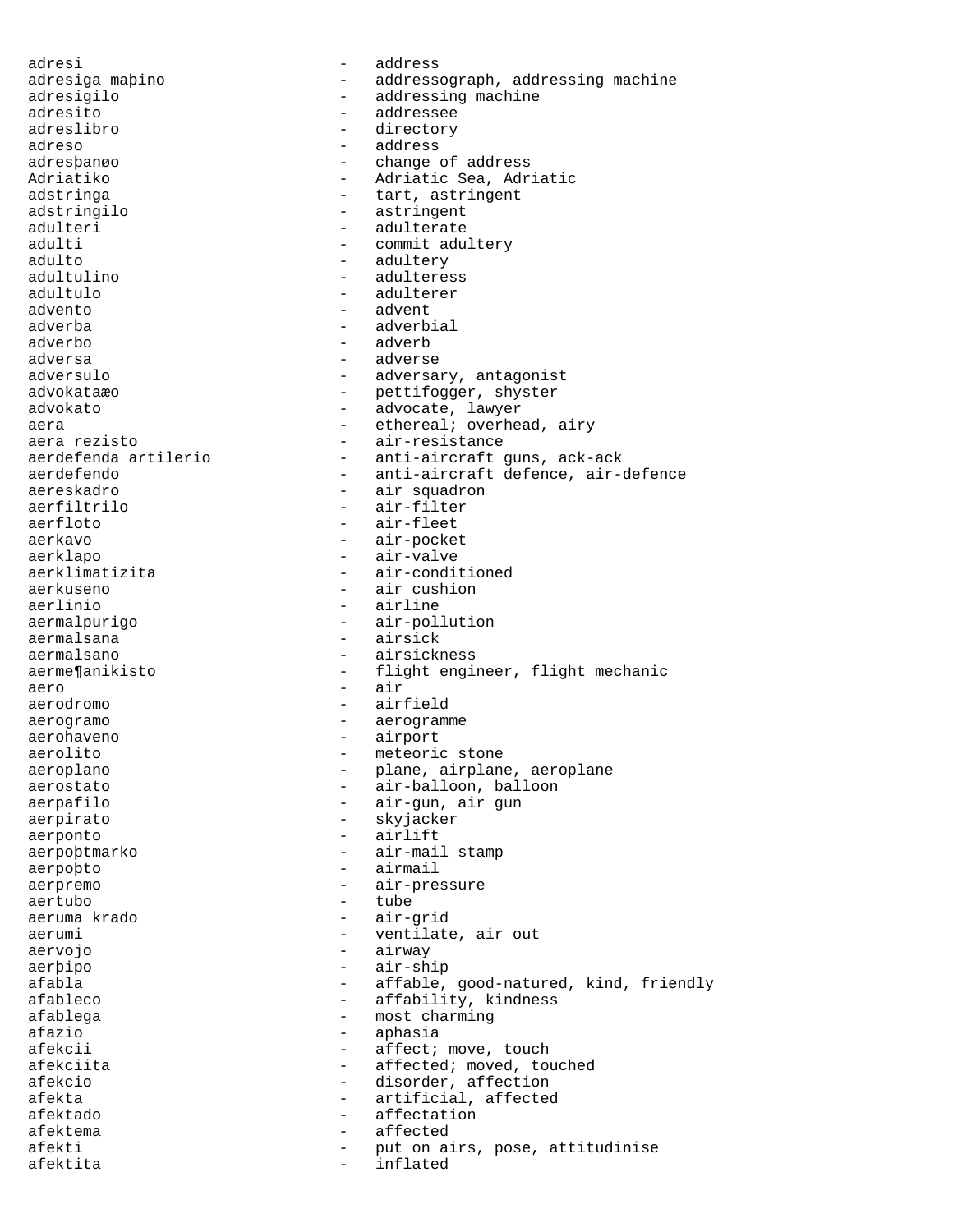afekto - affectation afektulo - poseur, attitudiniser aferkoncerneco - relevance afero  $-$  business deal, business, matter, thing, affair aferþarøito - charg' d'affaires afgana - Afghan<br>afganino - Afghan afganino - Afghan woman Afganio - Afghanistan<br>afgano - Afghan afgano - Afghan - aphid afikso - affix afineco - affinity afiþi - post up, placard, post(2) afiþkolono - advertising pillar afiþo - poster, placard, notice afiþtabulo - notice-board, bill-board afliktado - trial, ordeal, affliction aflikti - grieve, afflict - afflicted, sad afliktiøo - affliction, sadness<br>aflikto - affliction - affliction aflikto - affliction<br>aforismo - aphorism - aphorism - aphorism afranki  $-$  prepay, put on stamps afrankita - post-paid, stamped - postage afranktarifo - postal rates afrika - African afrikano - African afrikansa - Afrikaans - Afrikaans language, Afrikaans afrikanso - Afrikaner, Afrikander afrikazia - Afro-Asian Afriko - Africa - Africa<br>Afrodito - Aphrod Afrodito - Aphrodite<br>afrodiziiga¼o - aphrodisi - aphrodisiac afto - aphtha afusto - carriage, gun-carriage agaca - irritating; tart agaci - irritate, set on edge agado  $-$  activity, action Agamemno - Agamemnon agaragaro - agar, agar-agar agariko - agaric, mushroom<br>agaric, mushroom<br>- agare agato - agate - agate - agate - agate - agate - agate - agate - agate - agate - agate - agate - agate - agate - agate - agate - agate - agate - agate - agate - agate - agate - agate - agate - agate - agate - agate - agate agavo - agave agema  $-$  active agemo - activity agendo - memo book, appointment book, agenda agentejo - agency agento - agent agenturo - agency agi - act agi laý - follow, observe agita  $-$  agitational, inflammatory agitado - commotion, agitation<br>agitanto agitanto - activist, agitator<br>agitarupo - action committee. agitgrupo - action committee, action group agiti - stir up; shake, incite, agitate agitiøo - agitation, commotion agito - disturbance, commotion, excitement, agitation agla nazo  $\overline{\phantom{a}}$  - aquiline nose aglibero - elbow-room, leeway aglido - eaglet aglo - eagle<br>aglomera¼o - eagle aglomera¼o - agglomeration<br>aqlomeri - aqqlomerate aglomeri - agglomerate aglonaza - beak-nosed aglutina  $-$  agglutinating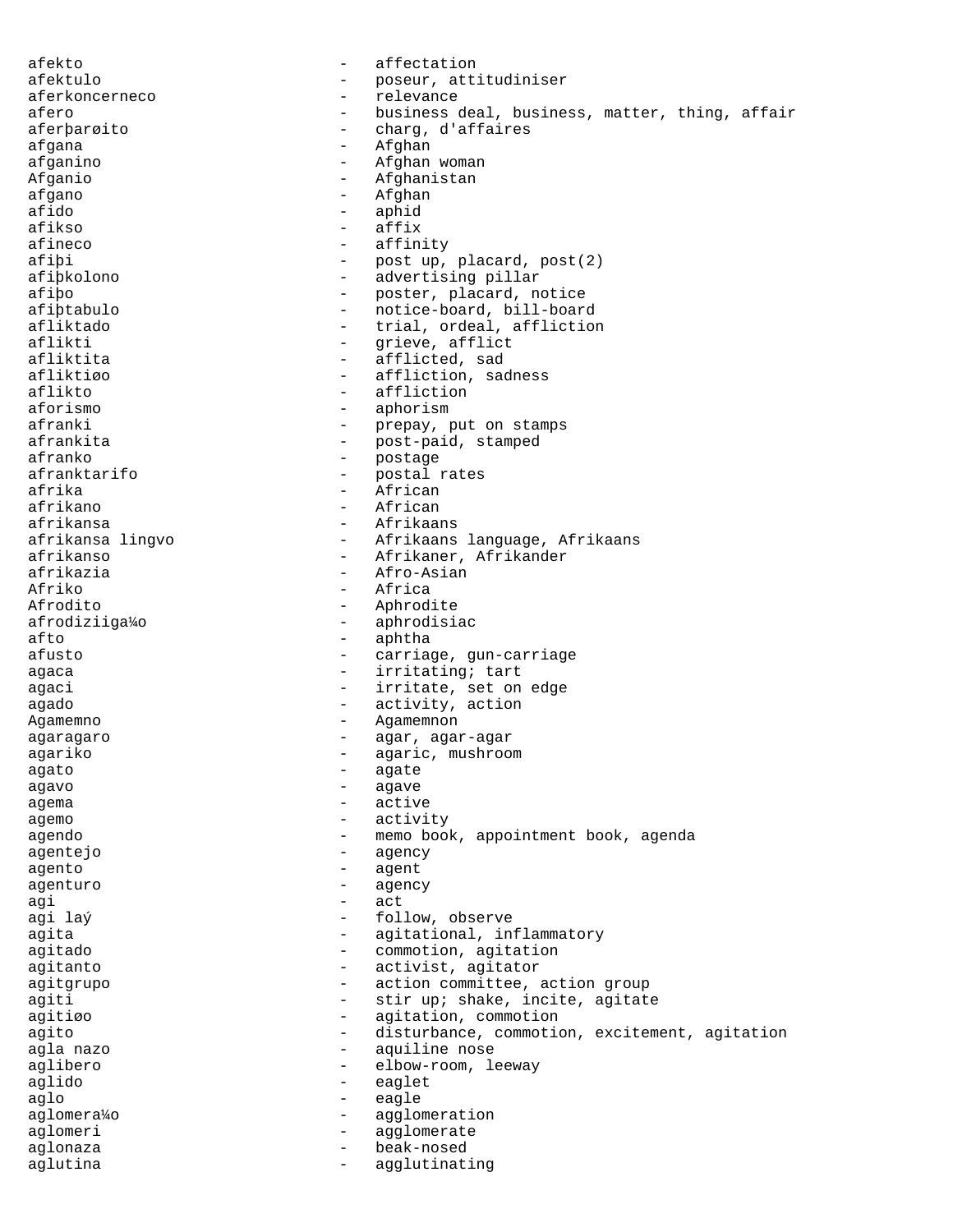agnoski - recognise, acknowledge agnosko - acknowledgement ago  $-$  action, act agonii  $-$  be near death agonio - agony, death throes<br>agorafobio - agoranhobia agorafobio - agoraphobia agordi - tune<br>agordiøemo - trac - tractability, manageability agordo - agreement agoro - agora - agora agrabla - enjoyable, agreeable, pleasant, nice - agreeably, pleasantly, comfortably agrableco - pleasantness agrafa fermilo - hooks and eyes agrafi - clasp agrafo - clasp, hook agrara  $-$  farm, agricultural agregacio  $-$  agr, g, [French academ.degree] agregato - aggregate agrega¼o - aggregate agresa - aggressive - aggressive agresema - aggressive agresi - aggress agresiva - aggressive agreso - aggression - agricultural school agrikultura produkta¼o - agricultural product agrikulturista ligo  $-$  farmers' union agrikulturisto - agrarian, farmer(2) agrikulturo  $-$  agriculture, farming, tillage agro - field<br>aqrokulturisto - farmer(2) agrokulturisto agrokulturo  $-$  agriculture agronomia - agronomic agronomio - agronomy agronomo - agronomist agropiro - couch-grass aha  $-$  aha aideso - AIDS aidoso - AIDS aj en entre la contra de la contra de la contra de la contra de la contra de la contra de la contra de la contra Ajaco - Ajax ajlero - garlic bulb ajlo - garlic ajn  $-$  -soever, at all, -ever ajna  $\qquad \qquad$  - any, random ajnulo - anyone ajnvica - random-access Ajro - Ayr ajuto - nozzle akacio - acacia akademia  $-$  academic(2) akademiano - academician akademio - academy akanto - acanthus akapari - corner, monopolise<br>akaro - mite akaro – mite<br>aka<sup>karo</sup> – mite aka¼uo - cashew-nut - accelerative akcelanto - promoter<br>akceli - speed up akceli - speed up; promote, accelerate(2)<br>akcelilo - accelerator pedal. accelerator akcelilo - accelerator pedal, accelerator akcelizi - accelerator pedal, accelerator akcelizi - accelerate(2), pick up akceliøo - acceleration akcelo - acceleration akcenti - stress, accent, accentuate akcento - accent, stress akcentsigno - stress-mark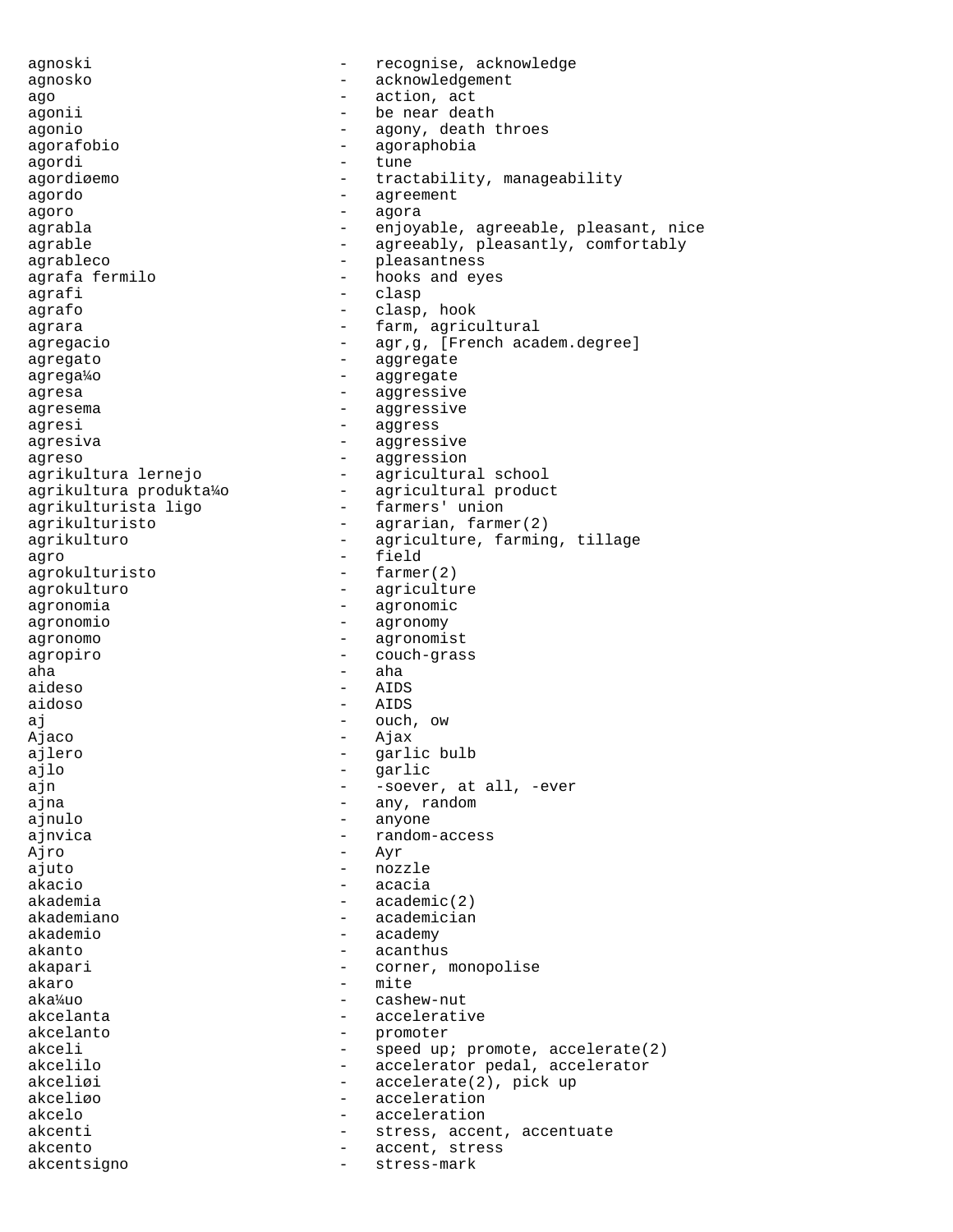akceptanto - acceptor akceptebla - acceptable akceptejo - reception room akcepti<br>akcepti vizitantojn - accept, take, receive, take in<br>receive, entertain - receive, entertain akceptigi - win acceptance for akceptinda - acceptable - acceptability akceptistino - receptionist akceptita - accepted akcepto - acceptance akceptosalono - reception room akceptsalono - reception room akcesora  $-$  secondary,  $\arccos{\log(3)}$ akcesora fako  $\sim$  - subsidiary subject akcesora tono - overtone akcesora¼o - side-issue, accessory(3) akcesora¼oj - accessories akciaro - share-capital<br>akcidentema - share-capital<br>- accident-pron akcidentema - accident-prone<br>akcidenti - have an accide akcidenti - have an accident<br>akcidento - have an accident - accident akcidentrisko - accident risk akcio - share of stock<br>akcipitro - shawk - hawk akcipitro akciuleco - shareholdership akciulo - shareholder akcizo - excise-duty, excise Akeno - Aachen, Aix-la-Chapelle akeo - ai, sloth - ai, sloth - ai, sloth - ai, sloth - ai, sloth - ai, sloth - ai, sloth - ai, sloth - ai, sloth - ai, sloth - ai, sloth - ai, sloth - ai, sloth - ai, sloth - ai, sloth - ai, sloth - ai, sloth - ai, sloth -Akerono - Acheron Akilo - Achilles<br>akirado - Achilles<br>- acquisit akirado - acquisition - gain, acquisition, accession akirebla - obtainable akiri - acquire, obtain, get, attain akiro  $-$  asset, acquisition, gain aklame - by acclamation aklami - applaud, acclaim aklamo - acclamation, approval, acclaim aklimatizi - acclimatise akneo - acne akno - pimple - pimple - pimple - pimple - pimple - pimple - pimple - pimple - pimple - pimple - pimple - pimple - pimple - pimple - pimple - pimple - pimple - pimple - pimple - pimple - pimple - pimple - pimple - pimple akolito - acolyte - acolyte - aconodi akomodi - accomodate<br>akomodiøo - accommodate akomodiøo - accommodation - accommodation akompana - accompanying; incidental akompanado - accompaniment akompanantaro  $-$  suite, train akompanantino - duenna, chaperon akompananto - companion, accompanist akompani - accompany - chaperon, squire akompano  $-$  escort, accompaniment akonito - aconite, monkshood akorda - in accordance akordi - agree akordigi - agree - agree - agree - agree - agree - agree - agree - agree - agree - agree - agree - agree - agree - agree - agree - agree - agree - agree - agree - agree - agree - agree - agree - agree - agre - bring into agreement akordionisto - accordionist akordiono - accordion - tractable, manageable akordiøi - reach an accord, come to an agreement akordo - agreement, settlement, accord, chord<br>akoro - calamus akoro - calamus - calamus akra  $\qquad \qquad -$  sharp, acrid, acute, harsh akra tono  $-$  tartness akratona - shrill, sharp-toned, snappy, tart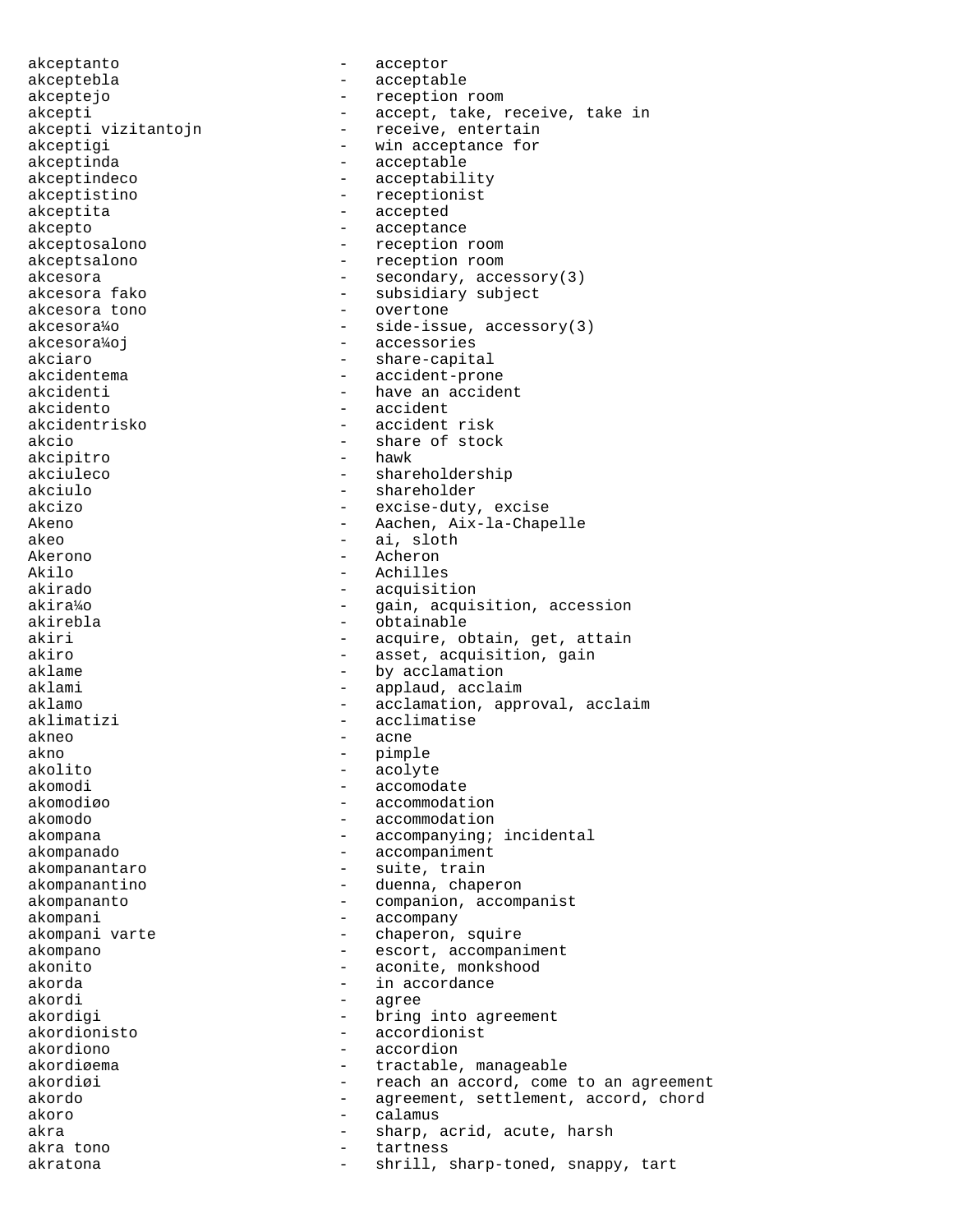akra¼o - sharp edge akreco - sharpness akredita¼o - credential akrediti - accredit akreditivo - letter of credit akreo - acre<br>akresona - acre - akresona akresona - shrill akrido - locust, grasshopper akrigi - sharpen<br>akrigrimeno - strop - strop akrigrimeno akro - acre akrobata - acrobatic akrobatado - acrobatics akrobato - acrobat akromatopsia - colour-blind akronimo - acronym Akropolo - Acropolis akselo - armpit aksesora¼o - accessory aksingo  $-$  nave, hub aksiomo - axiom - axiom<br>akso - axis: - axis; axle aktinio - actinium - actinium - actinium - actinium - actinium - actinium - actinium - actinium - actinium - actinium - actinium - actinium - actinium - actinium - actinium - actinium - actinium - actinium - actinium - act - actuary aktiva - active aktiva voæo - active voice aktiveco - vigour, activity aktivigi  $-$  switch on, turn on(2), start(2), activate aktivo - assets aktivoj - assets akto - act; certificate, act, certificate, document<br>aktori - act<br>- act  $\begin{bmatrix} - & act \end{bmatrix}$ aktorino - actress aktoro - actor aktuala - current, up-to-date, present-day, present, topical aktuala¼o - topic aktualeco - topicality aktuario  $-$  actuary aktujo  $-$  portfolio, brief case akumulatoro  $-$  accumulator, storage battery, battery akumuli - stack, accumulate, pile up, heap<br>akumulilo - - - - - - - battery, storage battery, accumu - battery, storage battery, accumulator akupunkturisto - acupuncturist akupunkturo - acupuncture akurata - on time, accurate, prompt, punctual<br>akurate - sharp, exactly - sharp, exactly akurateco - precision, exactitude, accuracy akustika - acoustic akustika ujo - resonance-box akustiko - acoustics akuta - acute akuza - accusatory akuzanto - accuser akuzativo - accusative akuza¼o - indictment, accusation, charge, complaint<br>akuzi akuzi - accuse - accuse - accuse - accuse - accuse - accuse - accuse - accuse - accuse - accuse - accuse - accuse - accuse - accuse - accuse - accuse - accuse - accuse - accuse - accuse - accuse - accuse - accuse - accuse akuzi pri - charge with, indict for, impeach of, accuse of akuzito - accused, defendant<br>akuzo - - accusation accusation akuþi - labour, be in labour, give birth akuþigi - deliver (baby) akuþintino - lying-in woman akuþistino - midwife akuþlito - childbed akuþoæambro - lying-in room; delivery room akvaforto - etching akvamarino - aquamarine akvarelo - water-colour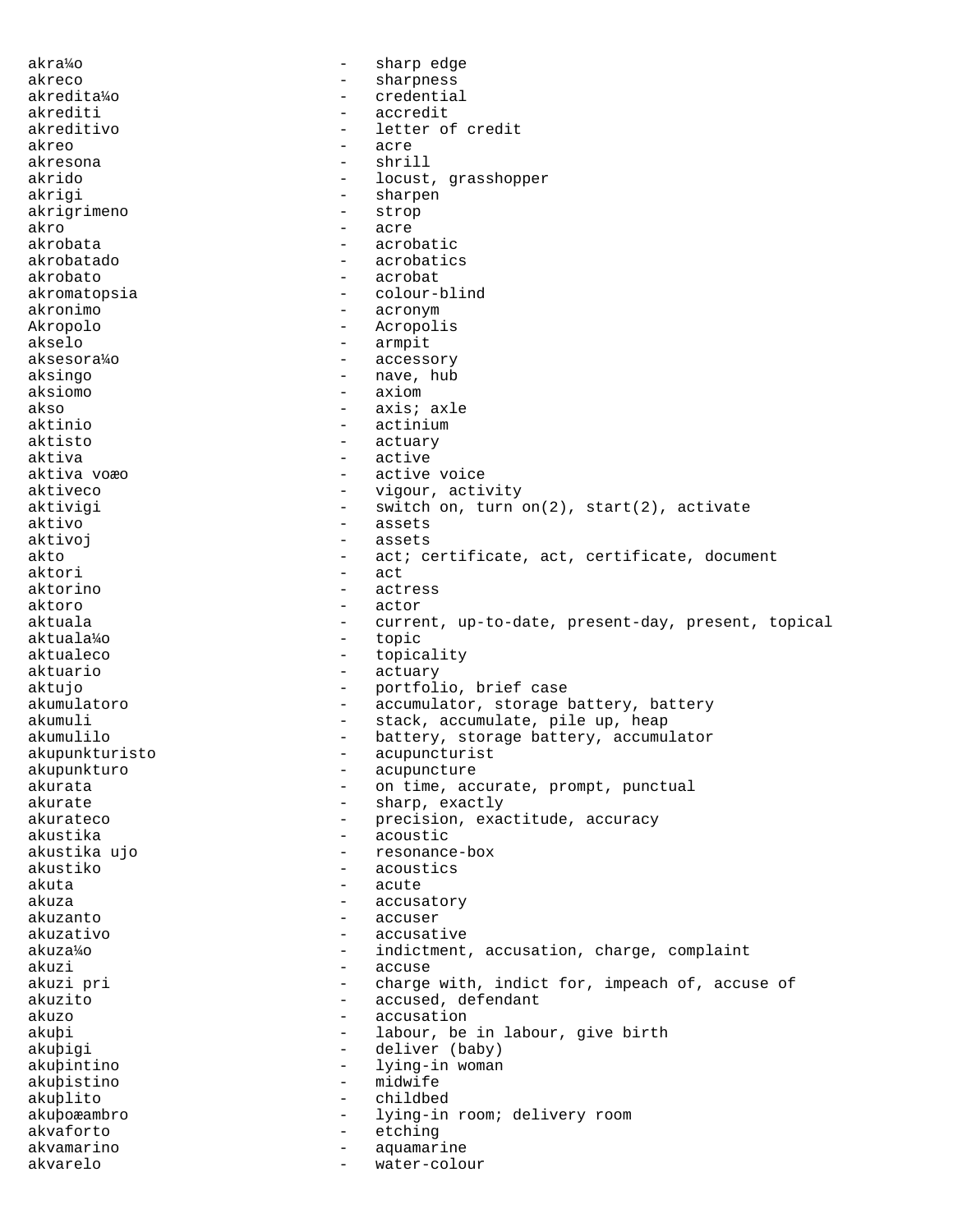akvario - aquarium akvedukto - aqueduct akvero - drop of water, drop akvilegio - columbine akvo - water(2)<br>akvo- - water(2)<br>- aquaticakvo- - aquaticakvobubalo - water buffalo, water-buffalo<br>akvofalo - waterfall - waterfall akvofalo - waterfall - waterfall<br>akvofarbo - water col - water colour akvokloþo - diving-bell akvolilio - waterlily<br>akvomelono - watermelono - watermelon akvonecesejo - water-closet akvorado - water wheel akvoriæa - abounding in water akvovaporo - vapour akvumado - watering akvumi - water(2), irrigate<br>akvumilo - watering-can akvumilo - watering-can akæento - accent al - towards, to, toward al ci  $\begin{array}{ccc} - & \text{to you, you} \\ - & \text{to them. the} \end{array}$ al ili  $\qquad \qquad -$  to them, them<br>al mi  $\qquad \qquad -$  to me, me al mi  $-$  to me, me al ni  $-$  us, to us al ni  $-$  us, to us<br>al vi  $-$  to you, y - to you, you alabastra  $\qquad \qquad$  - alabaster alabastro - alabaster Alaho - Allah - Allah - Allah Alandinsuloj - lands Islands alaranøi <sup>-</sup> edjust, adapt - adjust, adapt - alarming alarma - alarming alarmbremso - communication-cord<br>alarmi - alarmi - alarm alarmi - alarmi - alarmi - alarmi - alarmi - alarmi - alarmi - alarmi - alarmi - alarmi - alarmi - alarmi - al - alarm alarmo - alarmo - alarmo - alarmo - alarmo - alarmo - alarmo - alarmo - alarmo - alarmo - alarmo - alarmo - al alarmsignalo - alarm-signal, alarm<br>alarmsonorilo - alarm-bell - alarm-bell alaýdo - lark albana - Albanian - Albanian<br>albana lingvo - - - - Albanian albana lingvo Albanian, Albanian language albanino Albanian woman albanino - Albanian woman Albanio - Albania albano - Albanian albatroso - albatross Albertlago - Lake Albert albigenso - Albigensian<br>albino - albino - albino albino - albino Albiono - Albiono - Albiono - Albiono - Albiono - Albiono - Albiono - Albiono - Albiono - Albiono - Albiono - Albiono - Albiono - Albiono - Albiono - Albiono - Albiono - Albiono - Albiono - Albiono - Albiono - Albiono - Al albo - alb albordiøa haveno - port of call - landing-stage, pier<br>- land albordiøi<br>albumino albumino - albumin albumo - album alceli - hunt for, pursue, aim for alcentrigi - hunt for, pursue, aim for alcentrigi - centralise<br>alciono - kingfisher alciono - kingfisher aldehido - aldehyde Aldernejo - Alderney - Alderney - Alderney - Alderney - Alderney - Alderney - Alderney - Alderney - Alderney - Alderney - Alderney - Alderney - Alderney - Alderney - Alderney - Alderney - Alderney - Alderney - Alderney - A aldo - falsetto, alto<br>
aldone - falsetto, alto<br>
- in addition aldone - in addition<br>aldoni - add aldoni - add aldoni akvon al  $\qquad \qquad$  - weaken, dilute aldonita - accompanying, added<br>aldono - annendix addition aldono - appendix, addition, codicil, rider<br>aldonvalora imposto - var aldonvalora imposto - VAT aldulino - contralto, alto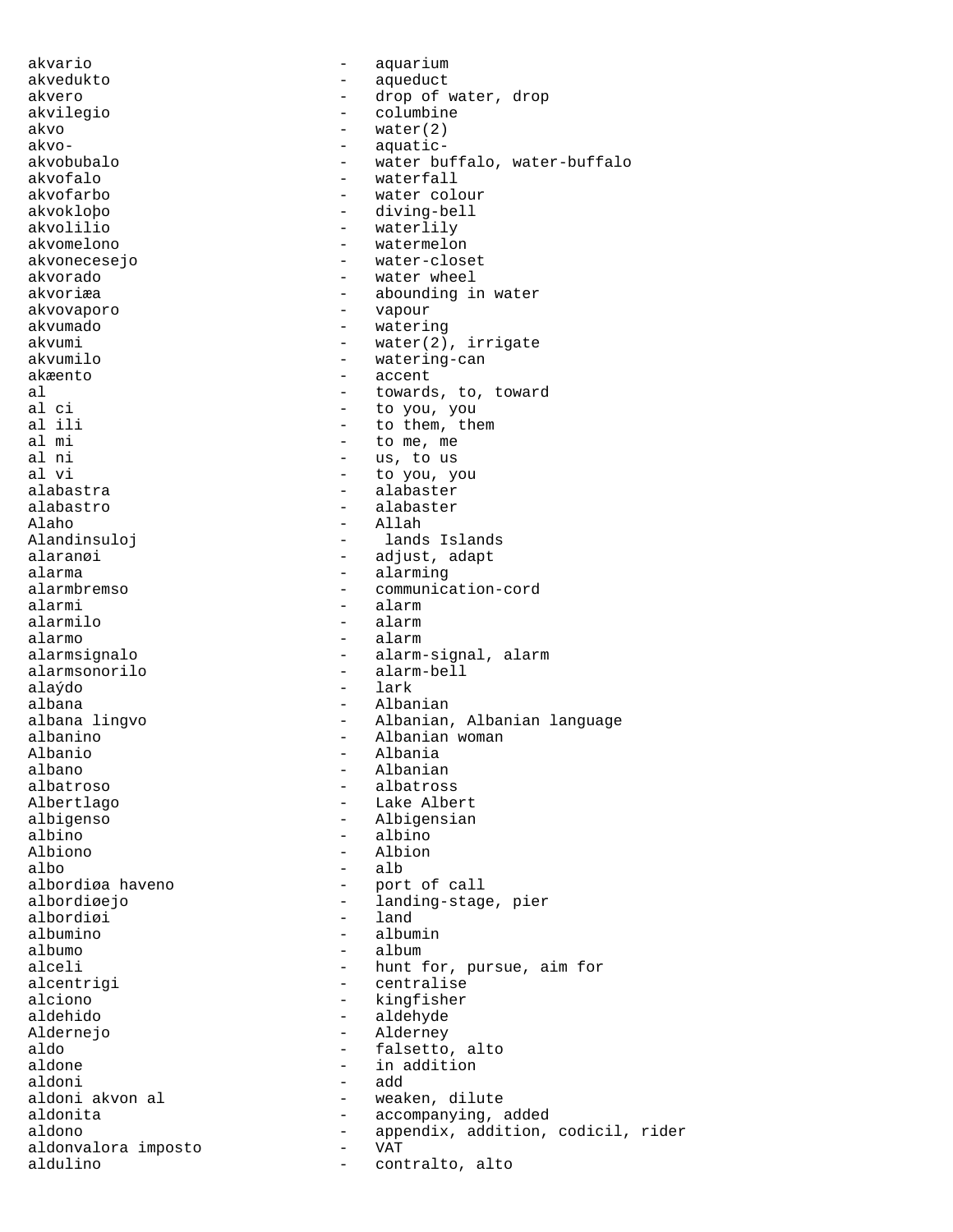ale al  $\qquad \qquad$  - towards, toward Aleganoj - Alleghenies alegoria - allegoric alegorio - allegory<br>aleksandra verso - alexandrine aleksandra verso - alexandrine Aleksandrio - Alexandria<br>alelekti - Co-opt alelekti - co-opt<br>aleo - avenue aleo - avenue - avenue - avenue - avenue - avenue - avenue - avenue - avenue - avenue - avenue - avenue - avenue - avenue - avenue - avenue - avenue - avenue - avenue - avenue - avenue - avenue - avenue - avenue - avenue -Alepo - Aleppo alergia - allergic - allergy alero - penthouse, shed(2) alesti - be present Aleýtoj - Aleutian Islands alfabeta - alphabetical alfabeto - alphabet alfabetumo - ABC book alfao - alpha - alpha - alpha - alpha - alpha - alpha - alpha - alpha - alpha - alpha - alpha - alpha - alpha - alpha - alpha - alpha - alpha - alpha - alpha - alpha - alpha - alpha - alpha - alpha - alpha - alpha - alpha alfiksi - attach, affix alfikso - attachment<br>alfluqdirekto - approach p alflugdirekto - approach path, approach route<br>alflugi - fly, approach(3) - fly, approach(3) alfluo<br>
- flow, influx; high tide<br>
- face, confront. alfronti - face, confronti<br>alfundigi - deposit - deposit alfundiøi  $-$  sink(2) algebra - algebraic algebro - algebra alglui  $-$  post, paste, paste up, post up algluiøema - sticky algluiøi - stick algo  $-$  alga, seaweed algoritmo - algorithm<br>alia - another, c alia  $-$  another, other, else aliancano aliancano - ally<br>alianco - allianco - allia alianco - alliance - alliance - aliance - aliance - aliance - aliance - aliance - aliance - aliance - aliance - aliance - aliance - aliance - aliance - aliance - aliance - aliance - aliance - aliance - aliance - aliance alibio - alibi<br>alie - alibi - differently, else aliena - mentally ill alieni - sell, dispose of alies - sell, dispose of alies - sell, dispose of alies - sell, dispose of  $-$  another man's, o alies - another man's, other people's<br>aliflanke - on the other hand - on the other hand<br>- another time alifoje - another time aliformigi<br>aliformigo aliformigo - recreation, refashioning, transformation(2)<br>aliformigo - metamorphosis, transformation aliformiøo - metamorphosis, transformation<br>aligatoro - alligator - alligator aligi - add, adjoin<br>aliigi - alter chan aliigi - alter, change(2)<br>aliigi - alter.change(2) - alter, change(2) alilanda - foreign alilandano - alien, foreigner alilande<br>aliloke aliloke - elsewhere<br>aliloken - elsewhere aliloken - elsewhere - elsewhere alimaniere - elsewhere - elsewhere alimaniere - elsewhere - elsewhere - elsewhere  $-$  different alimaniere  $\qquad \qquad -$  differently<br>alimento alimento - alimony alinei - indent alineo - paragraph alinome - alias, otherwise called, otherwise<br>alinomita - differently named alinomita<br>
alinomite<br>
alinomite<br>
- alias otherwise. alinomite - alias, otherwise, otherwise called<br>alirebla - accessible - accessible aliri - advance, come on, approach(3) aliro  $-$  approach; access alirvojo - access road alispeca - another kind of aliteracio - alliteration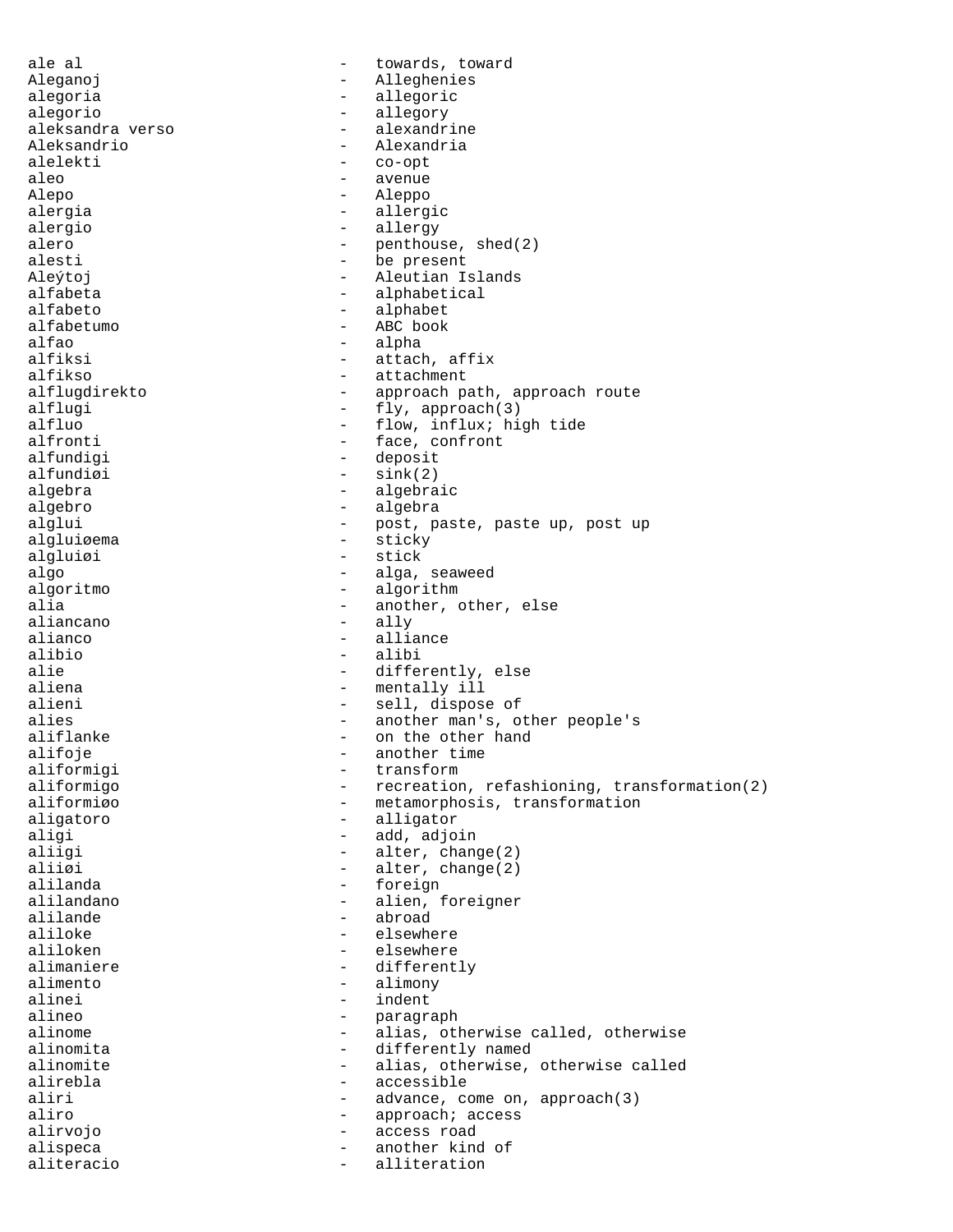aliulo  $\qquad \qquad -$  another, another man aliøi - join(2)<br>aliøilo - applicate - applicate - applicate - applicate - applicate - applicate - applicate - applicate - applicate - applicate - applicate - applicate - applicate - applicate - applicate - applicate - appl application form aliøo - accession aljungi - put aljuøado - tender; awarding aljuøi - etc.), award (prize alkala - alkaline - alkaline alkalkuli - include, attribute, add<br>alkalo - alkali - alkali alkalo - alkali alkemilo - lady's mantle - alchemy alklaki - click on alklimatiøi - acclimate, acclimatise<br>alklimatiøo - - acclimatisation alklimatiøo - acclimatisation<br>alko - moose, elk alko - moose, elk<br>alkohola - moose, elk<br>- alcoholic alkohola - alcoholic - alcoholic alkohola<sup>4</sup>o - alcoholic - alcoholic - alcoholic alkohola¼o - alcoholic beverage, strong drink, booze, liquor<br>alkohola¼oj - alcoholic beverages - alcoholic beverages<br>- alcoholic alkoholentenanta<br>alkoholismo alkoholismo - alcoholismo - alcoholismo - alcoholismo - alcoholismo - alcoholismo - alcoholismo - alcoholismo - alcoholismo - alcoholismo - alcoholismo - alcoholismo - alcoholismo - alcoholismo - alcoholismo - alcoholismo alkoholo - alcoholo - alcoholo - alcoholo - alcoholo - alcoholo - alcoholo - alcoholo - alcoholo - alcoholo alkoholtitro - alcoholic content<br>alkoholulo - alcoholic - alcoholic alkonformigo - adaptation alkonformiøemo - adaptability<br>alkonformiøo - adaptation - adaptation<br>- add alkonstrui<br>alkovo alkovo - alcove, recess alkroæi - hook on, hitch on alkroæiøi - get caught, cling alkudri - sew on, sew<br>alkuro - crush - crush alkuro - crush - crush - crush - crush - crush - crush - crush - crush - crush - crush - crush - crush - crush alkutima¼o - trick(2), habit alkutimiøi - become accustomed, get used (to)<br>allasi - allow, admit allasi - allow, admit<br>alligi - attach; moor - attach; moor alligiteco - attachment(2) alloga - attractive alloga¼o - attraction allogeco - attractiveness, attraction, charm<br>allogi - draw, attract allogi - draw, attract - draw, attract - draw, attract - draw, attract - draw, attract - draw, attract - draw,  $\frac{1}{2}$ almanako - almanac almarþi - march on, advance<br>almena $\hat{y}$  - at least almenaý - at least almeti - put onto, attach<br>almezuri - take one's measur almezuri - take one's measure for<br>almiksi - admix almiksi - admix - mendicant friar almozo  $-$  alms almozordeno - mendicant order almozpetado - begging almozpetanto - beggar<br>almozpeti - beg almozpeti - beg almozpetulo - beggar - beggar - beggar - beggar - beggar - beggar - beggar - beggar - beggar - beggar - beggar almozulejo - workhouse, almshouse<br>almozulino - beggar-woman almozulino - beggar-woman<br>almozulo - heggar-woman - beggar alnaøi - be washed ashore<br>alno - alder alno - alder<br>alo - wing; alo - wing; arm; aisle<br>aloino - aloin - aloin alojo - alloy aloligno - eaglewood aloo - aloe Alosto - Alost alosuko - aloe juice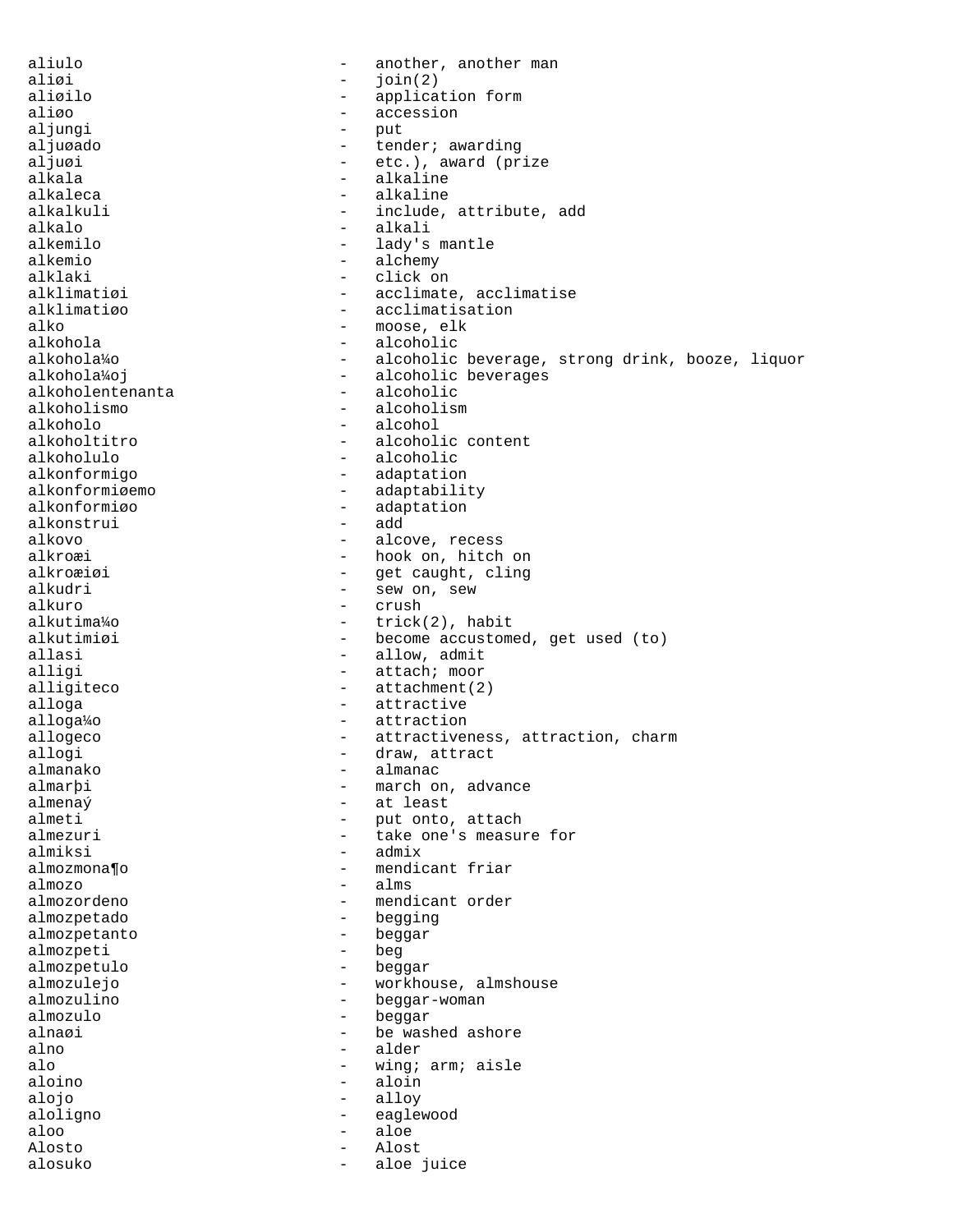alpago - extra fee alpako - alpaca alpara  $\qquad \qquad$  - at par alparolebla - communicative, get-at-able, approachable alparoli - address alpaþi - tackle, deal with, approach(3)<br>alpabo - approach(3) alpaþo<br>
alpharbaio<br>
alpharbaio alpherbejo - alp, alpine pasture alpismo - mountaineering alpisto - climber, Alpinist, mountain climber alpo - mountain pasture, alp<br>alpoi - alps Alpoj – Alps alportado - arrivals, arrival, supply alporti - bring, fetch alpreni - adopt, take on alpreøi - invoke, pray to alproksimigi - bring close together<br>alproksimiøi - approach, come close alproksimiøi - approach, come close alproksimiøo - approach alproprigi al si entre la espropriate alsaca - Alsatian - Alsatian - Alsatian - Alsatian - Alsatian - Alsatian - Alsatian - Alsatian - Alsatian - Alsatian - Alsatian - Alsatian - Alsatian - Alsatian - Alsatian - Alsatian - Alsatian - Alsatian - Alsatian - Alsa - Alsatian Alsaco - Elsass, Alsace Alsaco-Loreno - Alsace-Lorraine alta  $-$  tall, lofty, high<br>Alta Kanto Canticles. Song of - Canticles, Song of Solomon, Song of Songs altaro - altar altartabulo - altarpiece alta¼o - mound, high place, hillock altebena¼o - plateau alteco - height<br>alten - lup(ward) - lup(ward) alten - up(wards)<br>alteriøi - land - land alteriøi alterna - alternating, alternate<br>alternado - alternation - alternation alternativo - alternative, option alterne alternately alterni - alternate alterno - alternation altigi - raise, elevate altira forto - raise, elevate altira forto - raise, elevate altiration altira forto  $$ altiri - attract altiøi - rise<br>altklasulo - membe - member of the upper-class<br>- tall altkreska - tall altlernejo  $-$  institut.of higher education altmontarano - Highlander altmontaro  $-$  high mountain range alto  $-$  height, altitude altometro - altimeter altpreza - pricey, high-priced altrudi - impose upon, force altruisma - electronic - altruistic altruistic altruismo - altruism altstatura - tall, of high stature, lanky<br>altyalora - cf great yalue altvalora - of great value aludi - allude, hint<br>aludi kalumnie - allude, hint aludi kalumnie - insinuate - allusion alumeto - match aluminio - aluminium, aluminum - alumina, alum earth<br>- alum aluno - alum aluvia - alluvial aluvio - alluvion, alluvium<br>alveni - alluvion, alluvium alveni - get(2), arrive alveno - arrival alveturejo - approach(2), driveway, access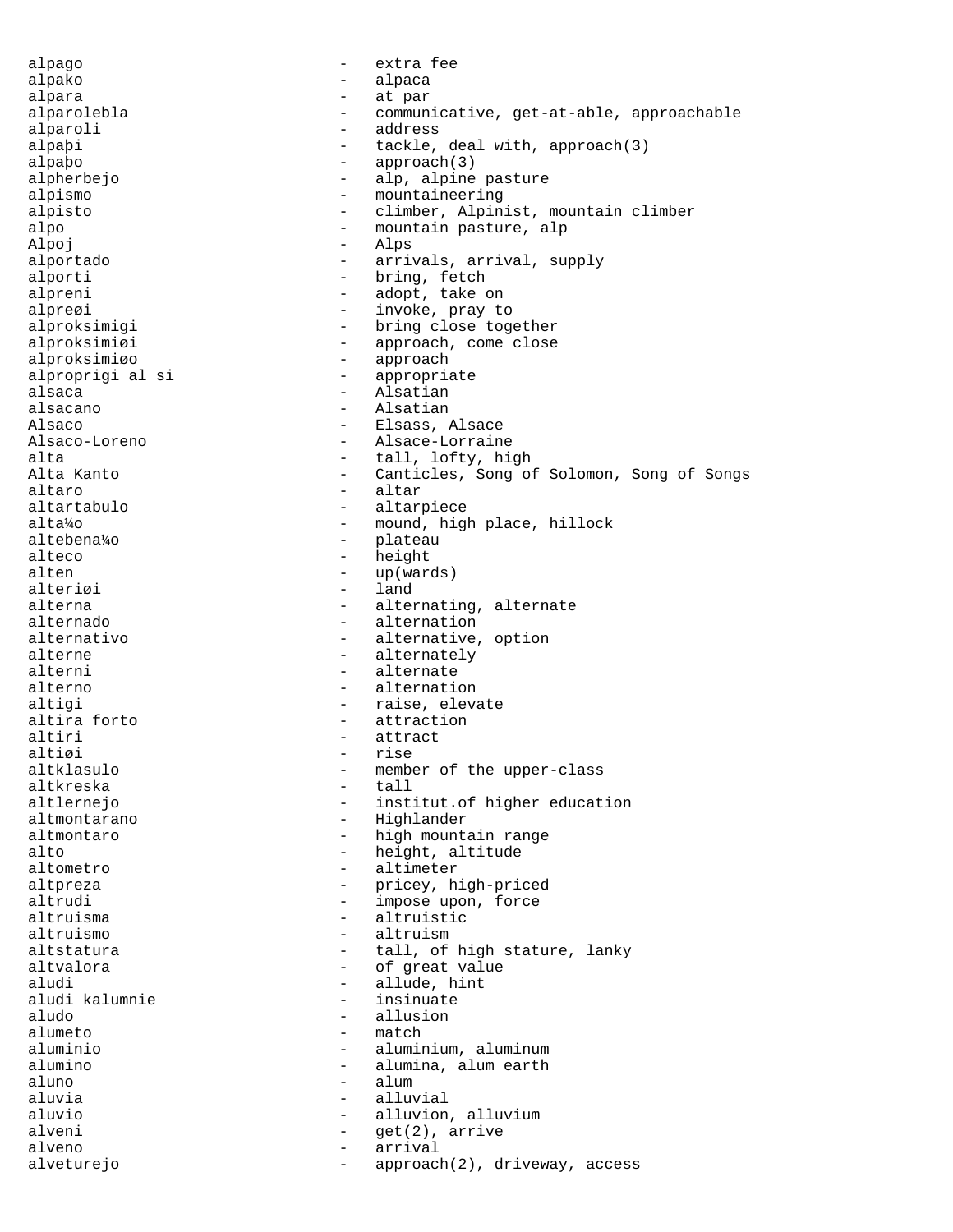alveturi - run, collide alveturigi  $\begin{array}{ccc} - & \text{convey, supply}(2), \text{ bring} \\ \text{Also} & - & \text{Also} \end{array}$ Alvo - Alva alvoki - appeal to, invoke alvoki preøe invokende state og en alzana i state og en alzana i state og en alvene state og en alvene state o<br>En alzana i state og en alvene state og en alvene state og en alvene state og en alvene state og en alvene sta alzana - roan, reddish-brown al¶emiisto - alchemist<br>al¶emio - alchemy - alchemy al¶emio - alchemy<br>alæemilo - alchemy - alchemy - lady's mantle aløeria - Algerian - Algerian - Algerian - Algerian - Algerian - Algerian - Algerian - Algerian - Algerian - Algerian - Algerian - Algerian - Algerian - Algerian - Algerian - Algerian - Algerian - Algerian - Algerian - Alg aløerianino - Algerian woman<br>aløeriano - Algerian aløeriano - Algeriano - Algeriano<br>Aløerio - Algeria Aløerio - Algeria Aløero - Algiers aløustigi - put right, adjust aløustigo  $-$  adjustment alþovi - push (toward) alþoviøi - glide (toward) alþultrigi - shoulder<br>alþuti - shoulder<br>alþuti - upload alþuti - upload amafero - love affair<br>amalgami - amalgamate - amalgamate amando - almond Amano - Amman amantino - lover amanto - lover amao - aum amara  $-$  bitter amaranto  $-$  amaranthus amareco - bitterness amarilido - amaryllis<br>amasfabriki - mass prod - mass produce amasigi - pile up, heap, amass, stack<br>amasigo - assembly - assembly<br>- mass media amaskomunikiloj amasloøejo - mass accommodations amaso - multitude, pile, heap, mass, crowd<br>amasproduktado - mass production - mass production amastombejo - mass grave amata  $-$  beloved, loved amatino  $-$  loved one, beloved, sweetheart, lover amato - beloved, lover, sweetheart, loved one amatoreca - small-time, amateurish<br>amatoro - amateur. fancier amatoro - amateur, fancier<br>Amazono - Amazono - Amazono Amazono - Amazon ama¼i - have a love affair - embassy ambasado - embassy - embassy, embassy building ambasadoro - ambassador  $amba\circ$  - both ambaýdekstra - ambidextrous ambaýflanka - bilateral, reciprocal ambaýflanken to both sides ambaýtranæa ambaýtranæa - two-edged - two-edged - two-edged - two-edged - two-edged - two-edged - two-edged - two-edged - twoambicia - ambitious ambicio - ambition<br>ambiciulo - ambitious ambiciulo - ambitious person, careerist ambigua - ambiguous<br>ambivalenco - ambivalenco - ambivalen ambivalenco - ambivalence ambona - Amboinese ambonano - Amboinese ambono - platform, pulpit Ambono - Amboina<br>amboso - anvil amboso - anvil<br>ambosoæizilo - hardy - hardy ambosoæizilo - hardywe ambro - amber ambrozio - ambrosia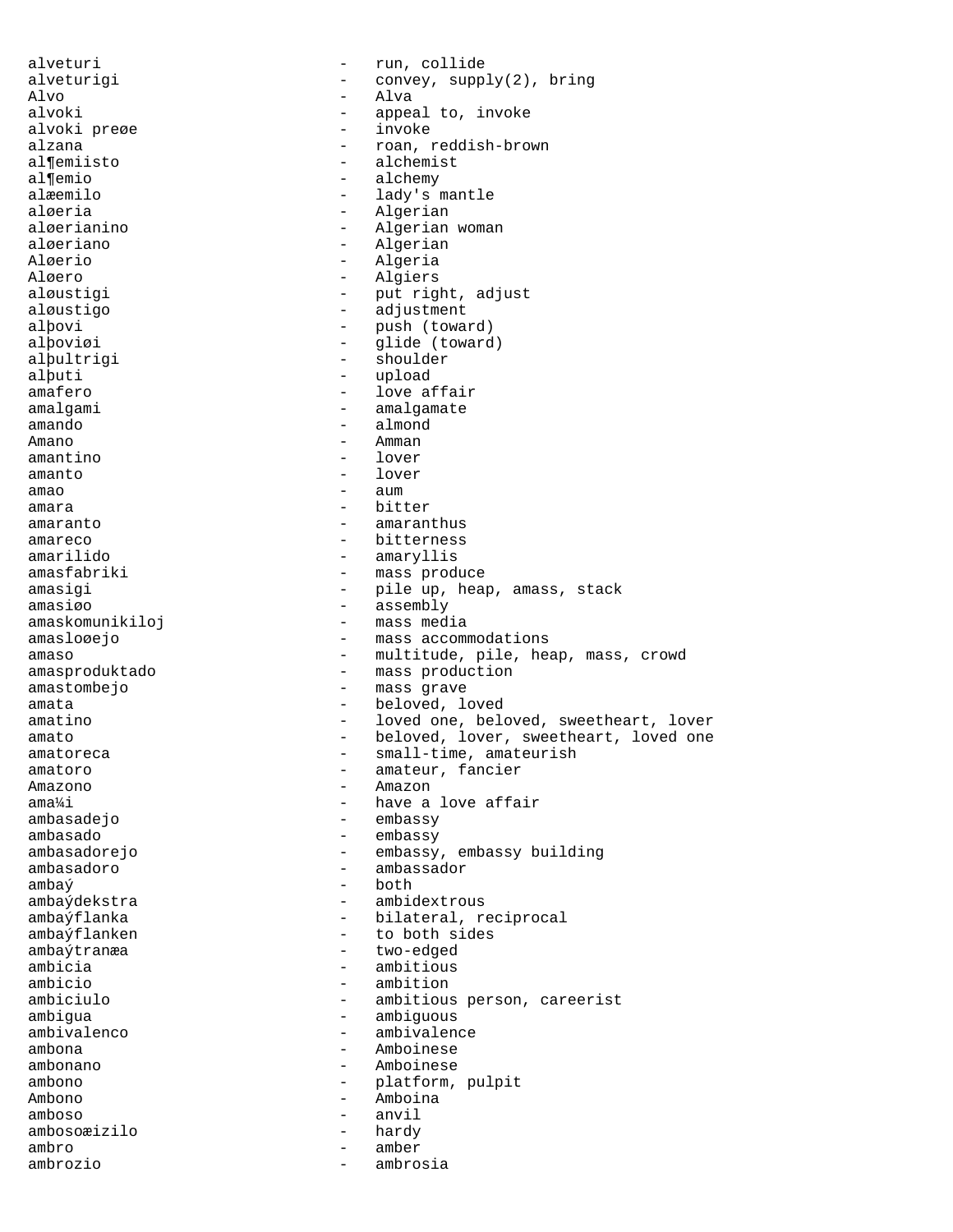ambulanco - ambulance; field hospital ambulatorio outpatient care facility<br>amebo amebo - amoeba amegi - adore amen - amen amendamento - amendmento - amendinamento - amendinamento - amendinamento - amendinamento - amendinamento - amendi amendi - amend amendo - amendment - American amerikano - American Ameriko - America<br>ameristo - america<br>- ameriko - america ametisto - amethyst<br>amfetamino - amphetam - amphetamine amfibio - amphibian amfiteatro - amphitheatre Amforo - Aquarius<br>
ami - love ami - love amika - friendly amikaro - circle of friends amikeco - friendship<br>amikino - friend amikino - friend<br>amiko - friend amiko - friend aminda<br>
amindeco<br>
amindeco<br>
amindeco<br>
amindeco amindeco - sweetness<br>amindo - sweetness amindo - sweetness, charm - woo, court Amirantoj - Amirants amkanto - love song amnestii - amnesty, pardon<br>amnestio<br>- amnesty amnestio - amnesty<br>amnezio - amnesia amnezio - amnesia<br>amo - amnesia amo - love amoko - amuck - ammonia amonio - ammonia Amono - Amon, Ammon, Amun amorado - lovemaking amorfa - amorphous amori - make love amorludo - lovemaking play Amoro - Cupid, Eros amortizebla - repayable, redeemable amortizi - amortise, deaden<br>amortizilo - shock absorber - shock absorber amortizo - redemption ampermetro - ammeter ampero - ampero - ampero amperometro - ammeter ampleksa - extensive, ample, bulky amplekse - comprehensively<br>ampleksi - comprise ampleksi - comprise amplekso - bulk, dimension, size, extent amplitudo - amplitude ampolo - bulbaran - bulbaran - bulbaran - bulbaran - bulbaran - bulbaran - bulbaran - bulbaran - bulbaran - bulbaran - bulbaran - bulbaran - bulbaran - bulbaran - bulbaran - bulbaran - bulbaran - bulbaran - bulbaran - bulb amputi - amputate<br>amputo - amputati amputo - amputation Amsterdamo - Amsterdamo - Amsterdamo - Amsterdam Amudarjo - Oxus, Amudaryra - amulet, talisman, charm  $\begin{array}{ccc}\n\text{Amuro} & - & \text{Amur} \\
\text{amur} & - & \text{Amur} \\
\end{array}$ amuza - funny, entertaining, amusing<br>amuzado - fun, amusement - fun, amusement<br>- entertainment amuza¼o - entertainment amuzi - amuse - amuse - amuse - amuse - amuse - amuse - amuse - amuse - amuse - amuse - amuse - amuse - amuse - amuse - amuse - amuse - amuse - amuse - amuse - amuse - amuse - amuse - amuse - amuse - amuse - amuse - amuse amuzilo - plaything amuziøi - enjoy oneself, have a good time amuzo - amusement, fun anabaptismo - Anabaptism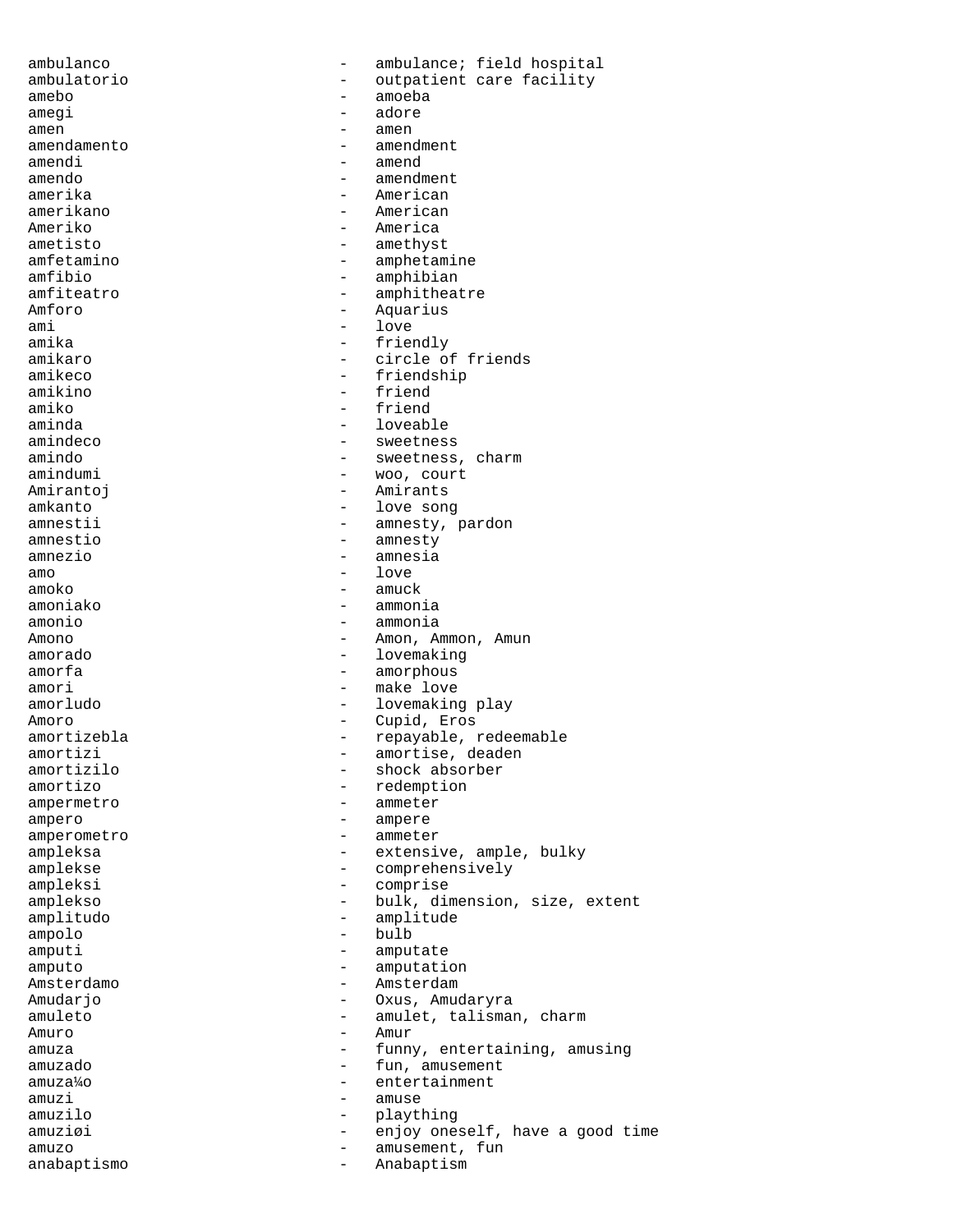anagramo - anagram anakondo - anaconda anakronismo - anachronismo - anachronismo<br>analfabeta - illiterate - illiterate<br>- illiteracy analfabetismo - illiteracy - illiteracy - illiteracy - illiteracy - illiteracy - illiteracy - illiteracy - il analfabeto - illiterate analfabetulo - illiterate analitiko  $\begin{array}{ccc} - & \text{analytical}, \text{analytic} \\ \text{analytic} & - & \text{analytic} \end{array}$ analizi - analyse<br>analizisto - analyse - analyse analizisto - analyst, analytical chemist<br>analizo - analysis - analysis analoga - analogous analoge by analogy by analogy analogeco - analogy analogia - analogous analogio - analogy analoj - annals ananaso - pineapple anarkia - anarchic, anarchical, anarchist anarkiismo - anarchism anarkiisto - anarchisto - anarchisto<br>anarkio - anarchy anarkio - anarchy<br>anarkisindikatismo - anarcho - anarcho-syndicalism anaro - supporters, following, disciples, adherents, party<br>anartia - anarchical, anarchist, anarchic anar¶ia - anarchical, anarchist, anarchic<br>anar¶iismo - anarchism - anarchism anar¶iisto - anarchist anar¶io - anarchy anasa¼o - duck (meat) anaso - duck anatemi - curse, anathemetise<br>anatemo - anathema, ban anatemo - anathema, ban Anatolio - Anatolia, Asia Minor anatomia - anatomical<br>anatomiisto - - anatomist - anatomist anatomio - anatomy andaluza - Andalusian Andaluzio - Andalusia andaluzo - Andalusian Andamanmaro - Andaman Sea Andamanoj - Andaman Islands Andoj - Andes andora - Andorrean<br>andoranino - Andorrean<br>- Andorrean andoranino - Andorrean woman andorano - Andorrean Andoro - Andorra - andouille aneco – membership<br>anekdoto – membership<br>anecdote – anecdote - anecdote aneksa - accessory(3) aneksado - annexation aneksa¼o - attachment(2), annex aneksi - annex anekso - annexation anemia - anaemic<br>anemio - anaemia anemio - anaemia<br>anemono - anemono - anemono anemono - anemone anestezi - anaesthetise<br>anestezilo - anaesthetic - anaesthetic anestezisto - anaesthetist anestezo - anaesthesia aneto - dill angilforkego - eelspear angilforma - anguilliform, eel-shaped angilglata - slippery as an eel angilhaýto - eelskin angilkaptado - eel-fishing angilnaso - eel-trap, eel-pot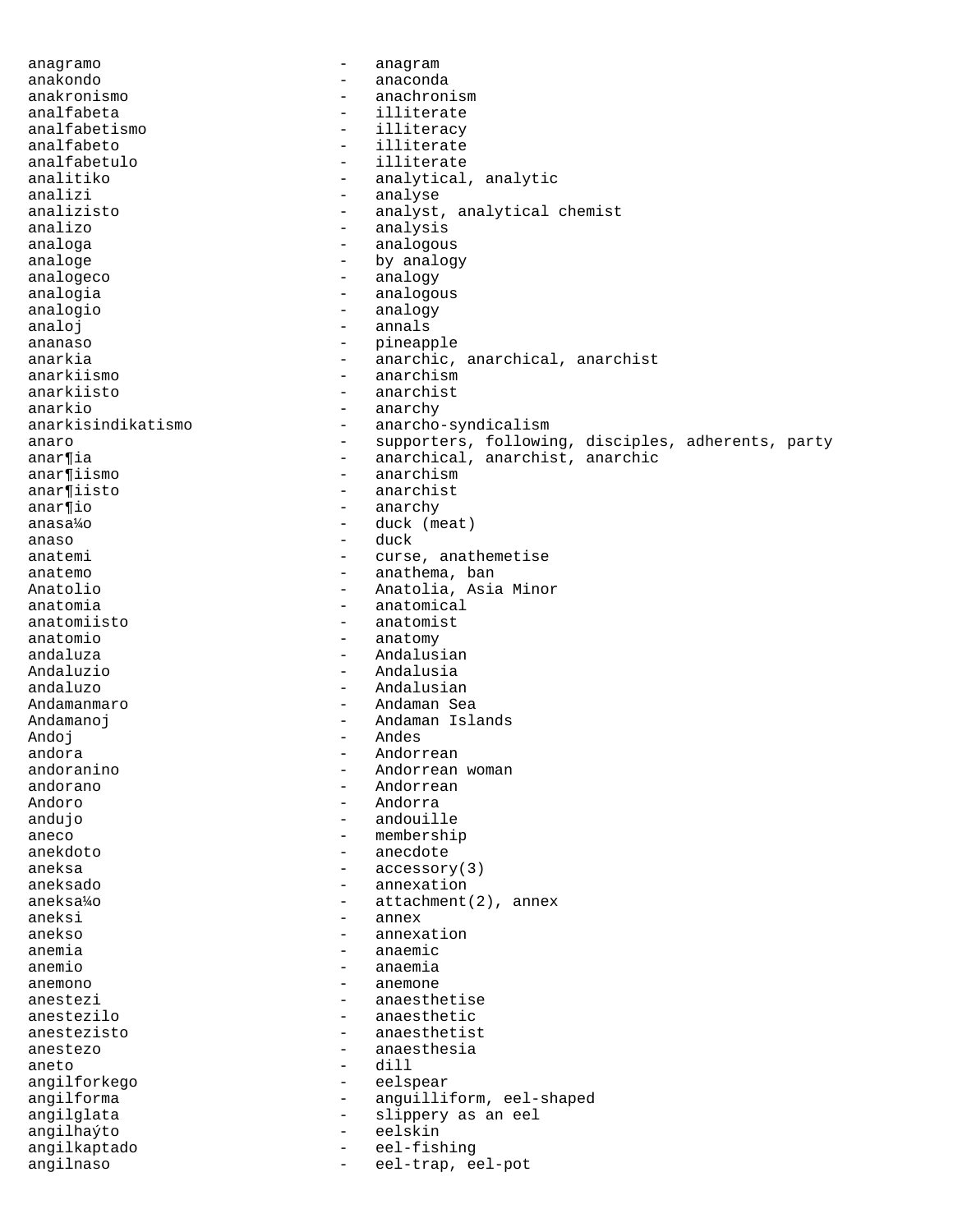angilo - eel angilpasteæo - eel-pie angilsimila - eel-like angilvendisto - eelmonger angino - angina, quinsy<br>angio - blood vessel angio - blood vessel angla - English - English<br>angla lingvo - - English - English (language) anglamika - anglophile angle  $-$  in English anglikana - Anglican anglikano - Anglican anglino - English, Englishwoman Anglio - England anglismo - anglicismo - anglicismo - anglicismo - anglicismo - anglicismo - anglicismo - anglicismo - anglicismo - anglicismo - anglicismo - anglicismo - anglicismo - anglicismo - anglicismo - anglicismo - anglicismo - ang - Englishman<br>- Anglo-Saxo anglosaksa - Anglo-Saxon<br>anglosakso - Anglo-Saxon anglosakso - Anglo-Saxon angola - Angolan angolanino - Angolan (woman) angolano - Angolese Angolo - Angola angora - harrowing, oppressing angoro - agony, fear, anguish angorþvito - cold sweat angula - gaunt(3) angulfero - angle-iron angulhava - angular angulo - angle; corner<br>angura kato - - - - - - - Angora cat - Angora cat Anguro - Angora, Ankara aniline anima<br>
animala<br>
- animala<br>
- animala<br>
- animal - animal<br>- animal animalo - animalo - animalo - animalo animi - animate<br>animo - soul animo - soul animstato - mood animzorgado - pastoral care, religious guidance animzorganto - provider of pastoral care anizlikvoro - anisette  $\text{anizo}$ <br> $\text{anizosukera}$ <sup>1</sup>/0  $\text{anizosukera}$ <sup>1</sup>/0  $\text{candy}$ anizosukera¼o - candy coated aniseed aniøi - accede anjono - anion ankaý - also, likewise, too ankoraý e still, yet <br/> - still, yet <br/> - not yet <br/> - not yet <br/> - not yet <br/> - not yet <br/> - not yet <br/> - not yet <br/> - not yet <br/>  $\label{eq:2.1} \bullet$ ankoraý ne - not yet - once more ankrejo - moorage, anchorage, mooring ankro - anchor anksieco - anxiety ano  $-$  supporter,  $-$ er [group member], member, an anodo - anode anomalia - deviating, divergent<br>anomalio - anomaly abnormity anomalio - anomaly, abnormity<br>anoncado - announcement notianoncado  $\qquad \qquad \qquad -$  announcement, notice, notification anoncanto  $\qquad \qquad -$  advertiser, proclaimer anonci anonci announce, give notice, advertise anoncistino - announcer anoncisto - announcer<br>anonco - ad adver anonco - ad, advertisement<br>
anonctabulo - bulletin board<br>
- bulletin board - bulletin board anonima - anonymous anonima kompanio - limited liability company anonima societo - limited liability company anonimeco - anonymity anonimulo - anonymous writer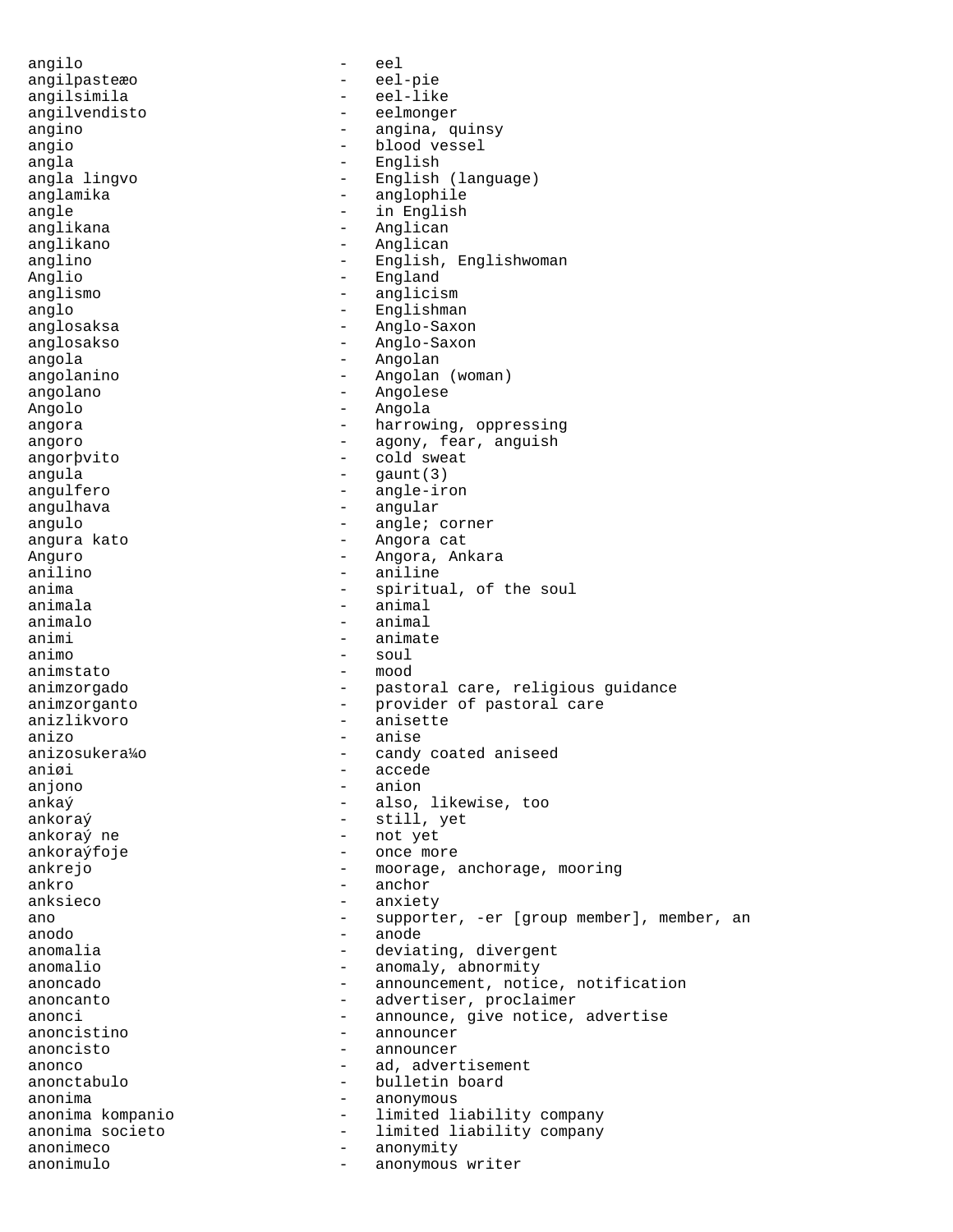ansera¼o - goose (meat) ansero - goose - goose - goose - goose - goose - goose - goose - goose - goose - goose - goose - goose - goose - goose - goose - goose - goose - goose - goose - goose - goose - goose - goose - goose - goose - goose - goose anservice - single file anso - knob, handle anstataý  $-$  instead of anstataýa - deputy, replacement<br>anstataýe - deputy, replacement anstataýe - instead anstataýigi  $-$  substitute, replace anstataýo  $-$  replacement, substitution antagonisto  $-$  opponent, adversary antarkta - Antarctic Antarctic Antarctic Antarctic - Antarctic - Antarctic - Antarctic - Antarctic antarktika - Antarctic Antarktika Oceano - Antartic Ocean Antarktiko - Antarctic Antarkto **-** the Antarctic, Antarctic antaý  $-$  in front of, before antaý nelonge  $-$  recently antaý ol - prior to, before antaýa - last, previous, former, prior antaýa flanko antaýa lampo  $-$  headlamp antaýa nomo - first name antaýa¼o - antecedent antaýbrako - lower-arm antaýdati - antedate antaýdestini - foredestine antaýdiluva - antediluvian antaýdiri - prophesy, forecast, foretell antaýdiristino - fortune teller(2) antaýdiristo - fortune teller(2) antaýe - previously, ahead; formerly antaýen - on, forward, ahead antaýenigi  $-$  foment, promote antaýeniri  $-$  go forward antaýenpuþi<br>
antaýfabrikita domo<br>
- prefabricated antaýfabrikita domo - prefabricated house Antaýfasta Mardo - Shrove-Tuesday antaýgardi - preserve(2), guard, save, protect antaýgusto - foretaste antaýhieraý  $-$  the day before yesterday antaýi - precede - precede - precede - precede - precursor - precursor - precursor - precursor - precursor - precursor - precursor - precursor - precursor - precursor - precursor - precursor - precursor - precursor - precu antaýiranto - precursor - precursor - precursor - precursor - precursor - precursor - precursor - precursor - <br>Precursor - precursor - precursor - precursor - precursor - precursor - precursor - precursor - precursor - pr antaýiri - precede<br>antaýiuso - precede antaýjuøo - prejudice antaýlasta  $-$  the one before last, penultimate antaýludo  $-$  prelude; foreplay antaýmendi - reserve antaýmendo - booking antaýmeti - serve antaýnomo - first name  $\begin{array}{cccc}\n\text{antaýo} & - & \text{fore} \\
\text{antaýo posten} & - & \text{hack}\n\end{array}$ antaýo posten  $\overline{a}$  - back to front antaýpagi - prepay antaýparolo - foreword antaýplano - foreground antaýscii - know beforehand antaýtagmeze antaýtegmento - shed(2), penthouse antaýtimi  $-$  be apprehensive antaýtuko - apron antaýulo - predecessor antaýurbo - suburb antaývenanto - precursor antaývidebla - foreseeable, predictable

- substitute for, take the place of - Antarctic Ocean - recently especially, above all antaýsigno - indication, precursor, omen, portent, presage<br>antaýtagmeze - a.m.<br>- a.m.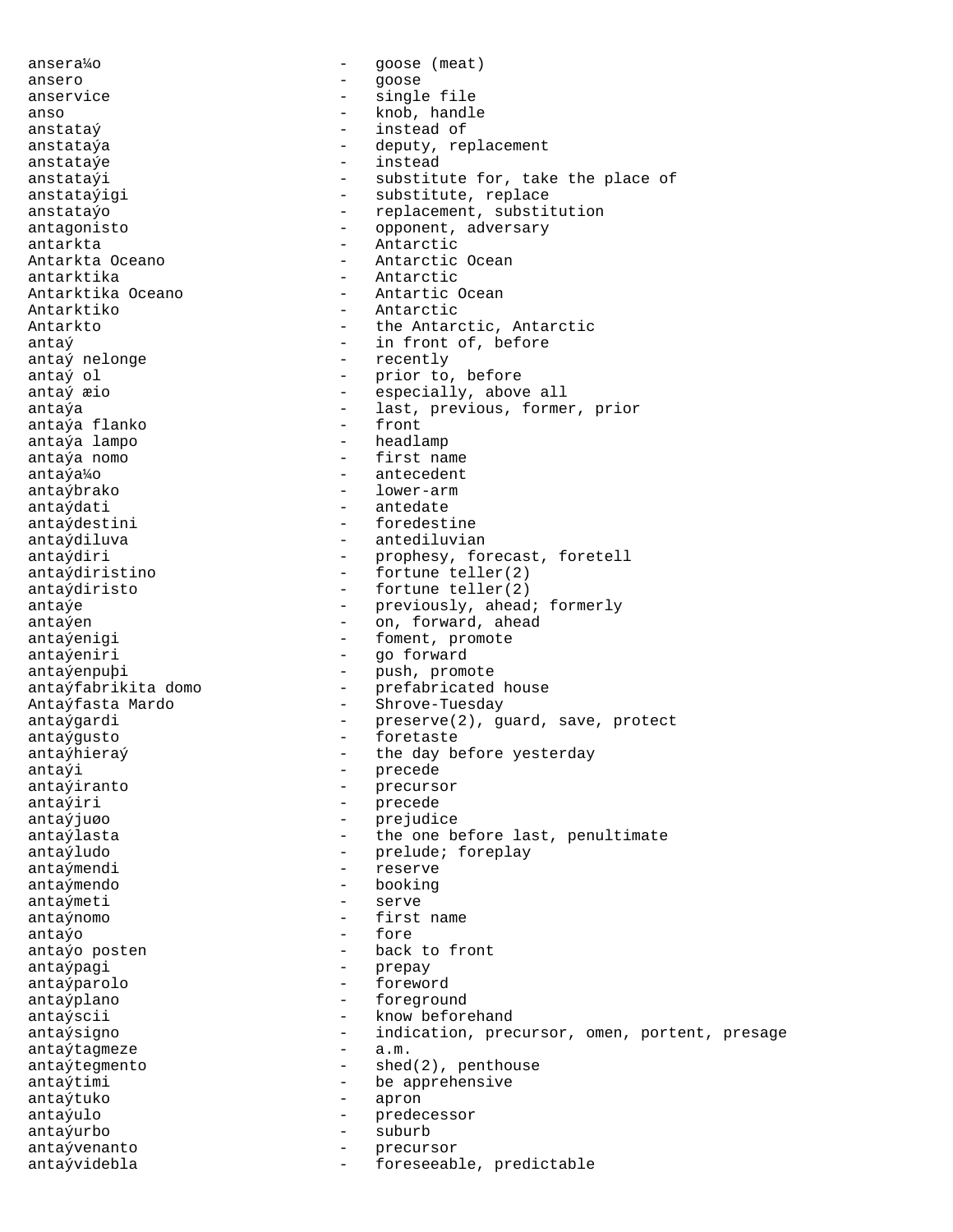antaývidi - foresee antaýzorga  $-$  thoughtful antaýzorgi - take precautions, take care beforehand antaýzorgo - precaution; thoughtfulness antaýæambro - front room, antechamber antaýøoji - eagerly anticipate, look forward  $\overline{a}$  anta $\overline{y}$ *e* oji pri  $\overline{a}$  - look forward to antecedent  $\overline{a}$  - antecedent - antecedent antemo - corn chamomile anteno - antenna antibiotiko - antibiotic anticipi - think ahead, anticipate anticipo - anticipation antikoncipa - contraceptive antikorpo - antibody antikva<br>
antikva<br>
antikva<br>
antiquity<br>
- antiquity - antiquity antikva¼isto - antique dealer<br>antikva¼o - - relic, antique antikva¼o - relic, antique antila - Antillean - Antillean - Antillean - Antillean - Antillean - Antillean - Antillean - Antillean - Antillean - Antillean - Antillean - Antillean - Antillean - Antillean - Antillean - Antillean - Antillean - Antillean antilano - Antillean Antiloj - Antilles - antelope antimono - antimony Antio¶io - Antioch antipatia - nasty(3) antipatio - dislike, aversion antipodo - antipode antisemita - anti-Semitic antisemitismo - anti-Semitism antisemito - anti-Semite antisepsa - antiseptic antisepsilo - antiseptic - antithesis antologio - anthology - anthracite antropologio - anthropology antropologo - anthropologist Antverpeno - Antwerp Anubo - Anubis anuitato  $-$  instalment, repayment Anunciacio - Annunciation<br>anusa seksumado - - anal sex anusa seksumado anuso - anus an¶o  $-$  ankh anæovo - anchovy anøela - angelic anøelo - angel anøeluso - angelus aorto - aorta aparatadaptilo - device driver aparataro  $\overline{\phantom{a}}$  - equipment, hardware aparato - device, apparatus, set aparatulo - aparatchik aparta - separate, special, particular, apart apartamento  $\overline{\phantom{a}}$  - flat, apartment aparta¼o - peculiarity, distinguishing feature aparte - apart, separately apart from the separately control of the separately apart from the separately separately  $\sim$  apart from the separately separately separately separately separately separately separately separatel - apart from aparteni - belong to apartigi  $-$  separate, divide apartigo - separation, partition apartismo - separatism apartiøo - separation<br>apatia - separation apatia - apathetic apatio - apathy - apathy apatiulo  $\qquad \qquad -$  apathetic person apaæo - hood, apache, ruffian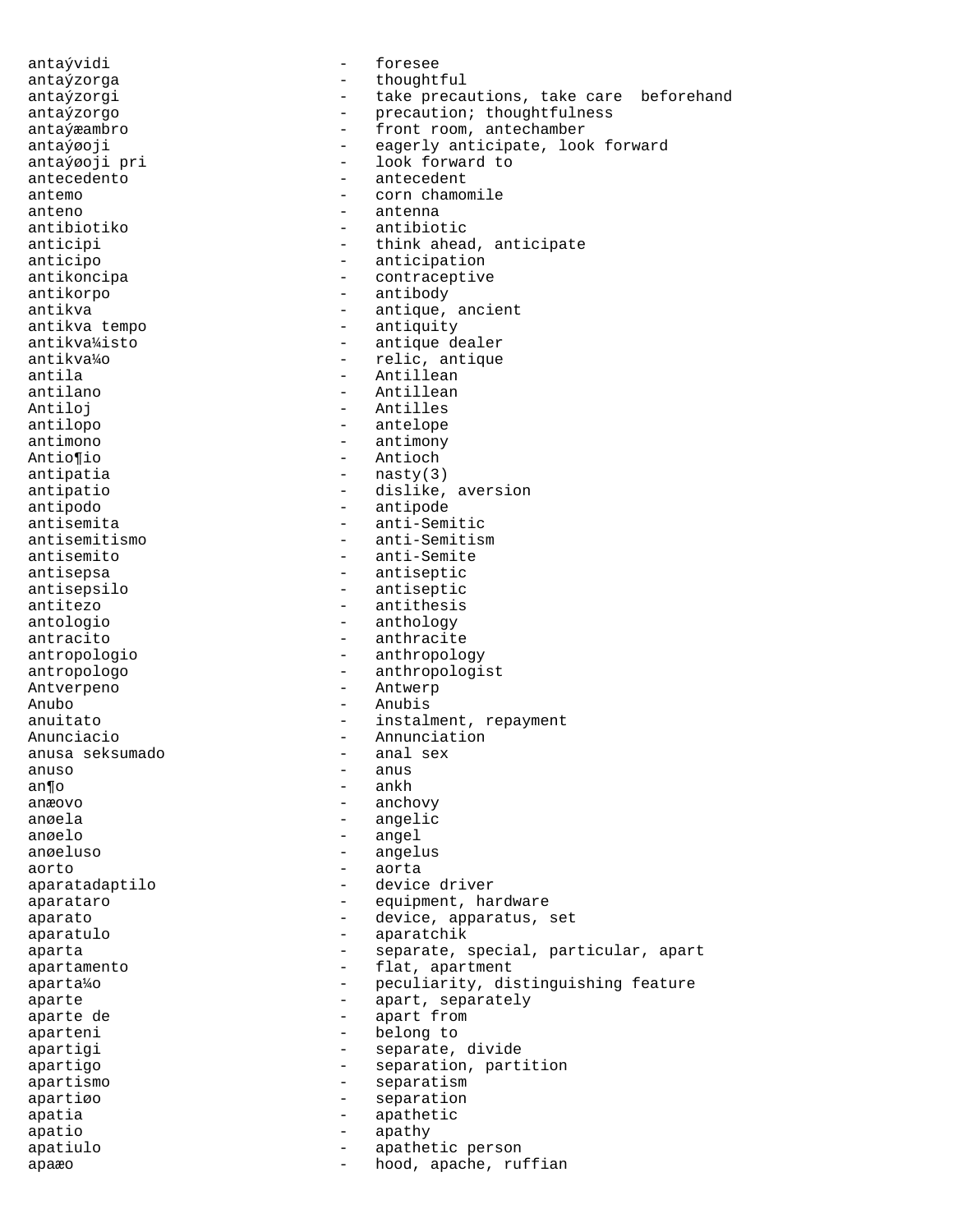apelacianto - appellant apelacii - appeal apelacii al  $-$  appeal to, make an appeal to apelacio appeal - appeal apelo - appeal  $apenaý$  - only just, barely, scarcely, hardly<br>apenaýs - hare meagre apenaýa - bare, meagre<br>apendicito - appendicitis - appendicitis apendico - appendix Apeninoj - Apennines apera¼o - phenomenon, occurrence apercepti - apperceive aperi  $-$  perform, emerge, appear aperigi - make to appear; publish aperitivo - peg, nip, dram, snifter, snorter<br>apero apero - appearance - appearance aperta - open aperteco - Frankness, openness aperturo - aperture, opening apetita - appetising apetitiga - appetising apetito - appetite -<br>apika - steep aplaýdado - acclamation aplaýdi - applaud, clap, acclaim aplaýdo - approval, acclaim, acclamation aplikado  $-$  use, application, employment<br>aplika<sup>1</sup>40 aplika¼o - application apliki - apply, practice<br>apliko - employment appli apliko - employment, application, use<br>aplombo aplombo - aplomb, self-assurance<br>apodikta - apodictic apodikta - apodictic apogeo - apogee - apogee apogi - sustain, lean, support<br>apogi sin - lean - lean apogi sin apogi sin al  $-$  lean against apogilo - support, prop apogseøo - arm-chair, armchair apokalipsa - apocalyptic Apokalipso - Apocalypse<br>
apokrifa - Apocalypse apokrifa - apocryphal Apolo - Apollo apologio - apology apopleksio - seizure, apoplectic fit, stroke of apoplexy apostata - apostate apostatiøi - apostatise apostato - apostate aposteriora - a posteriori apostola - apostolic apostola patro  $\qquad \qquad -$  church-father<br>apostoleco  $\qquad \qquad -$  apostleship apostoleco - apostleship, apostolate apostolo - apostle apostrofo - apostrophe apotekisto - pharmacist, chemist<br>apoteko - chemist's shop pha apoteko - chemist's shop, pharmacy<br>apoteozi - apotheosise apoteozi - apotheosise apoteozo - apotheosis apra¼o - wild boar (meat) apreci - appreciate apreco - appreciation  $apreti$  - finish(2)  $\begin{array}{ccc} \text{apreturn} & - & \text{finish}(2) \\ \text{apreturn} & - & \text{starch} \end{array}$ apreturo - starch aprezi - appreciate aprezo - appreciation aprilo - April apriora - a priori apro - wild boar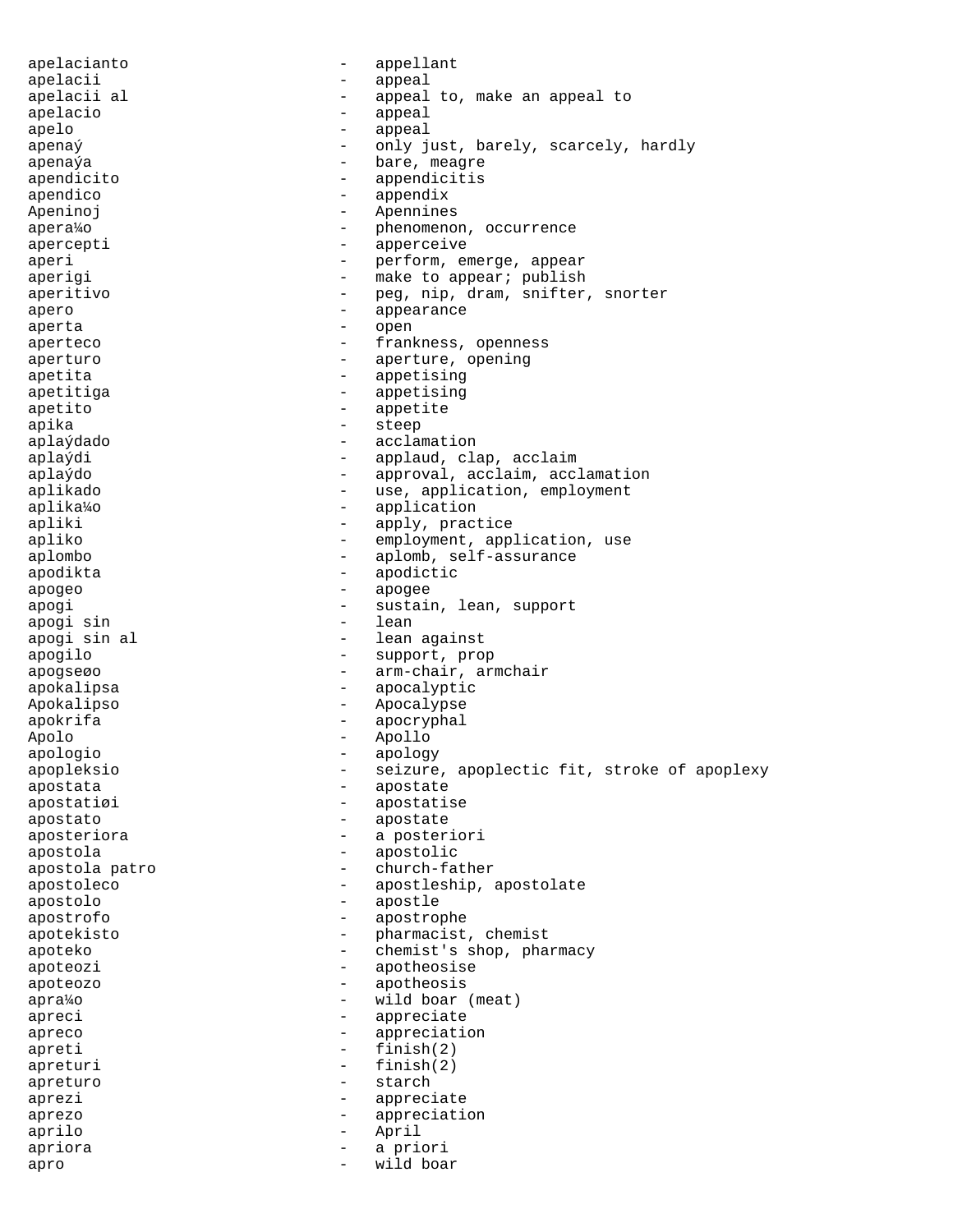aprobi - approve aprobo - acclaim, approval apud  $-$  by, near to, near(2), nearby, at, next to, beside apuda - adjacent apuda¼o - neighbourhood, vicinity<br>apude  $apude$  - nearby  $-$  nearby  $-$  nearby  $-$  nearby apudeco - proximity apudesti - be present  $apudioi$  -  $approach(2)$ , come closer apudmeti - juxtapose Apulio - Apulia araba - Arabian, Arabic Araba Maro - Arabian Sea arabe  $\qquad \qquad -$  in Arabic arabesko - arabesque arabino - Arabian woman Arabio - Arabia arabo - Arab arakido - peanut arako - rack, arrack<br>Arallago - rack, arrack<br>- Aral Sea - Aral Sea aranea¼o - spiderweb araneo - spider aranøa¼o - arrangement, set-up aranøi 1999 – arrange, fix up aranøi florojn <br />  $\blacksquare$  <br/> - arrange flowers aranøo - arrangement, accommodation araýkario - monkey puzzle, araucaria arbalesto - crossbow - crossbow<br>arbaristo - forester arbaristo - forester, woodsman<br>arbaro - forest woods arbaro - forest, woods arbedo - shrub arbitra<br>
arbitracianto<br>
- referee, - referee, umpire, arbitrator, arbiter arbitracio - arbitration arbitre - arbitrarily arbo - tree arbokulturo - arboriculture arbotrunko  $-$  trunk, tree-trunk, stem arboþelo - bark Arbroto - Arbroath - shrubbery arbusto - shrub, bush arda - ablaze, ardent - ablaze, ardent - ablaze, ardent - ablaze, ardent - ablaze - ardent - ablaze - ablaze -- coals, embers Ardenoj - Ardennes - heron ardezo - slate<br>ardezotabulo - slate<br>- slate ardezotabulo Ardgajo - Ardgay ardi - glow with heat, glow ardo - glow, passion, heat arego  $-$  mass, multitude areno - arena areo  $-$  area Areopago - Areopagus Areso - Ares arestado  $-$  arrest, apprehension, detention aresti - arrest arestito - arrested person, prisoner aresto - detention, arrest, apprehension areto - small number, small group<br>argano argano - crane argentina  $\qquad \qquad -$  Argentinean, Argentine argentinanino - Argentinean woman argentinano - Argentine Argentino - Argentina argila  $\qquad \qquad -$  clay, earthen, stone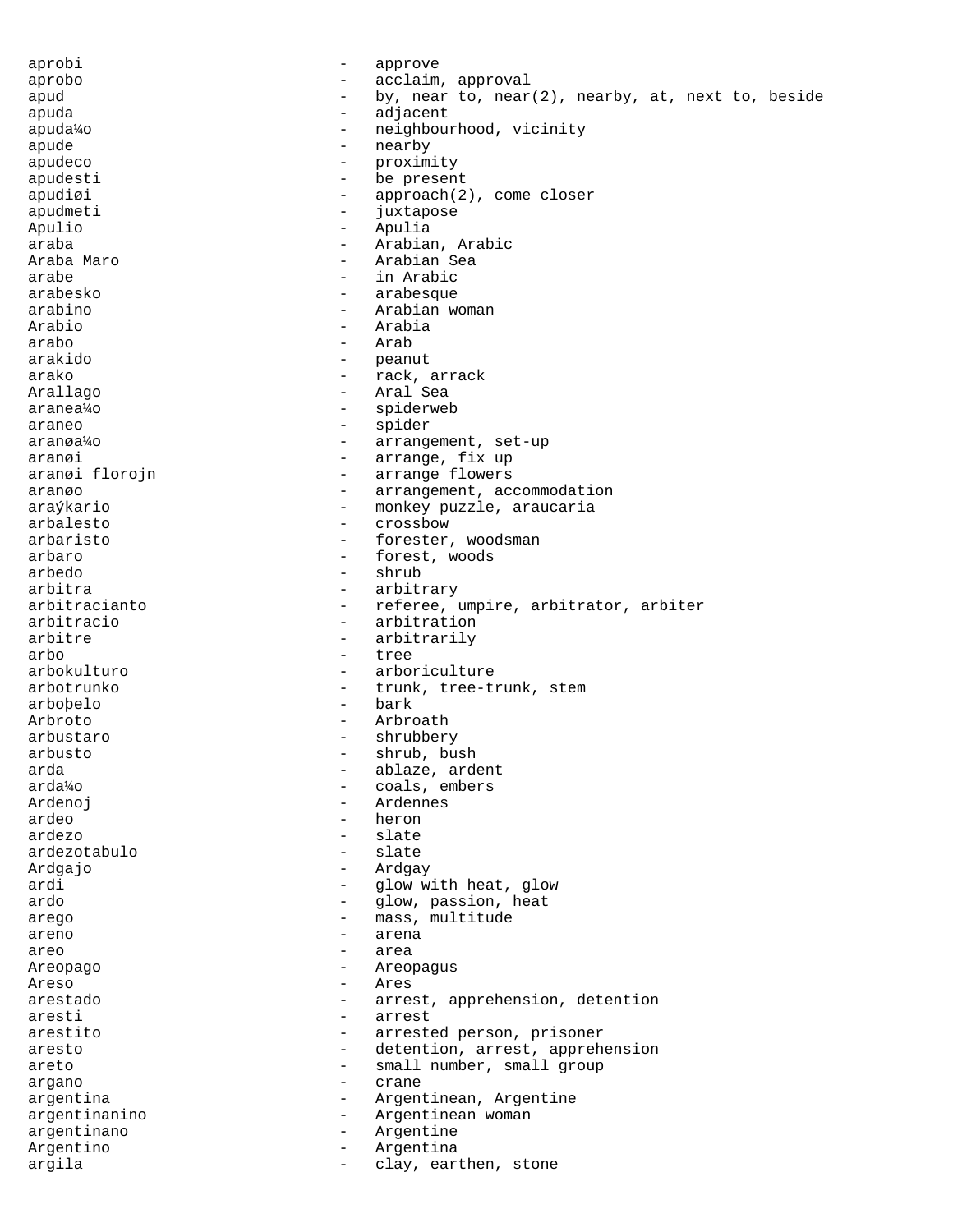argila¼o - pottery, crockery, earthenware argilo - clay Argo - Argus argono - argon argumentado - argumentation argumenti - maintain argumento - plea, argument Ariadno - Ariadne - Ariadne - Ariadne - Ariadne - Ariadne - Ariadne - Ariadne - Ariadne - Ariadne - Ariadne ariergardo - rather, rearguard - rather arigi  $-$  put together, amass ario - air, aria aristokrata - aristocratic aristokrataro - aristocracy aristokratio - aristocracy aristokrato - aristocrat Aristotelo - Aristotle - Aristotle - Aristotle - Aristotle - Aristotle - Aristotle - Aristotle - Aristotle - A Aristoto - Aristotle aritmetiko - arithmetic ariøi - form a group, come together arja - Aryan - Aryan arkadaro - portico - archaic arkaismo - archaism arkana - arcane - arcane arkeo - ark arkeologia - archaeological arkeologiisto - archaeologist arkeologio - archaeology arkeologo - archaeologist arkeopterigo - archaeopteryx arketipo - archetype arkiduklando - archduchy<br>arkiduko - archduke - archduke Arkimedo - Archimedes arkipelago - archipelago arkitekto - architect arkitektura - architectonic, architectural arkitekturo - architecture arkitravo - architrave - archive(s) arkivisto - archivist, keeper of the records<br>arkivo - archive - archive archive arko - bow, arc arkta - Arctic - Arctic Ocean Arktika Oceano - Arctic Ocean Arktiko - Arctic, the Arctic Arkto - Arctic, the Arctic<br>arlekeno - iester, buffoon arlekeno - jester, buffoon armaturo  $-$  brace, cramp-iron, armature armea - military armea pastro - padre, army chaplain, chaplain<br>
- armena armena - Armenian<br>armenino - Armenian<br>- Armenian armenino - Armenian woman<br>Armenio - Armenia Armenio - Armenia<br>armeno - Armenia armeno - Armenian armeo - army armerio - sea pink armi - armi - armi - armi - armi - armi - armi - armi - armi - armi - armi - armi - armi - armi - armi - armi - armi - armi - armi - armi - armi - armi - armi - armi - armi - armi - armi - armi - armi - armi - armi - armi armilejo - arsenal, armoury - arsenal, armoury - arsenal, armoury - arsenal, armoury - arsenal armoury - arsenal armoury - arsenal armoury - arsenal armoury - arsenal armoury - arsenal armoury - arsenal armoury - arsenal a - weapon Armoriko - Armorica Arnhejmo - Arnhem arniko - arnica aro  $-$  heap, collection, group, are, set, herd aroga - arrogant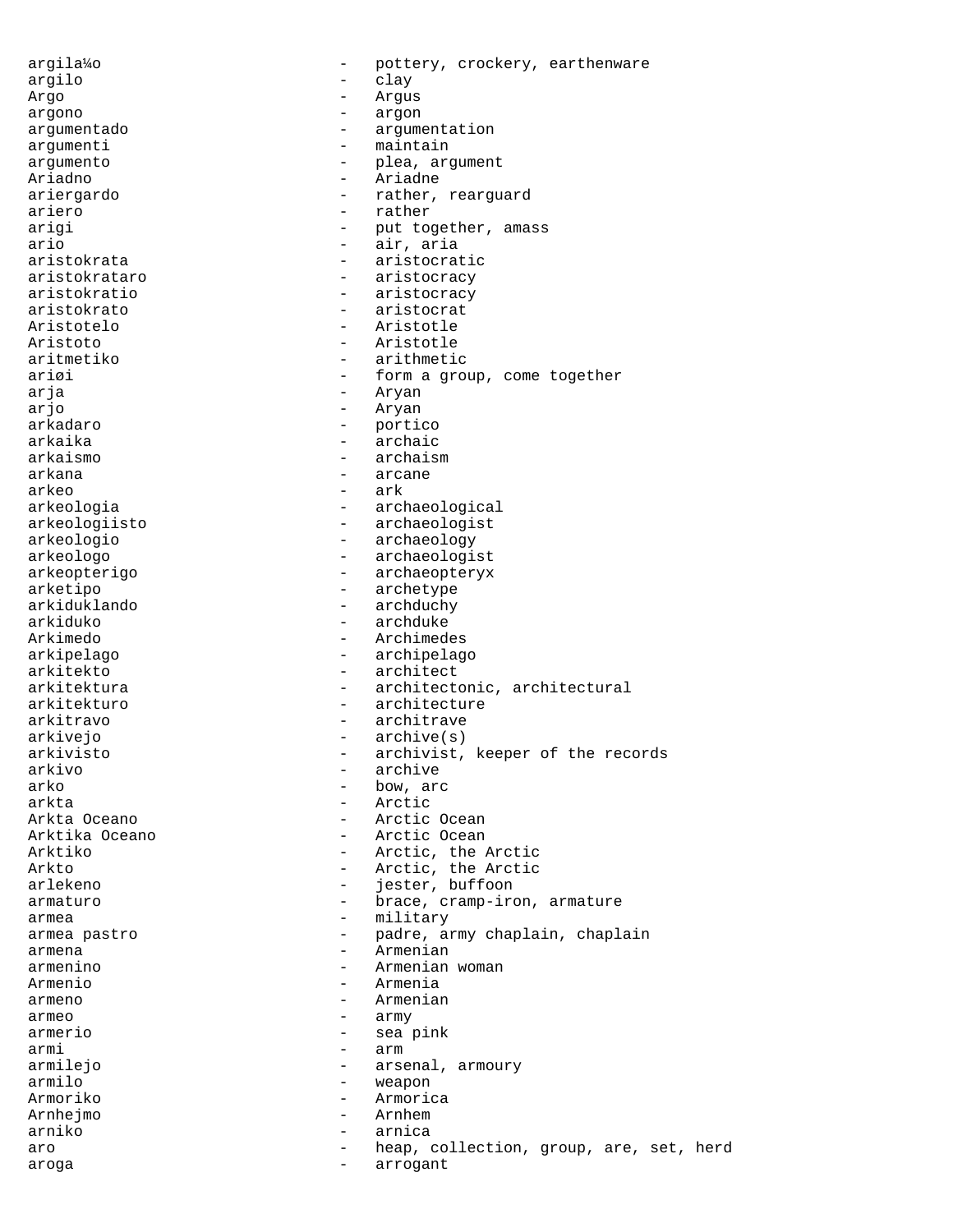aroganta  $\overline{\phantom{a}}$  - arrogant aroganteco - assumingness, overbearingness, presumption arogi - presume, arrogate aroki - castle aroma  $-$  fragrant, aromatic, nutty aromo - aroma, flavour arondismento - district Arono - Aaron aroruto - arrowroot arsenalo - armoury, arsenal<br>arseniko - arsenic - arsenic arsenoksido - arsenic arta  $\qquad \qquad -$  artistic, artificial arta¼o - work of art artefakto - artefact artefarita - artificial artefarita satelito - earth satellite - absinthe Artemo - Artemis, Phoebe arterio - artery arteriosklerozo - arteriosclerosis arteza - artesian artfajra¼o - fireworks artgalerio - art gallery<br>artifika - contrived artifika - contrived<br>artifiko - subterfuge - subterfuge, trick; trickery artiki - articulate artikigi  $-$  articulate artiklo - article, commodity artiko - joint artikolo - article artileriano - gunner, artilleryman<br>artileriisto - - gunner, artilleryman artileriisto - gunner, artilleryman<br>artilerio - artillery artilerio - artillery<br>artismo - artisticularismo - artistic taste, virtuosity artista - artistic artisto - artist - artichoke arto - art artrozo - arthritis arumo - arum ar¶aika - archaic ar¶aismo - archaism ar¶eologio - archaeology ar¶eologo - archaeologist<br>Ar¶eozoiko - Archaeozoic, Ar¶eozoiko - Archaeozoic, Archeozoic era, Archeozoic<br>Ar¶imedo - Archimedes - Archimedes ar¶ipelago - archipelago ar¶itekto - architect ar¶itektura - architectural, architectonic ar¶itekturo - architecture ar¶itravo - architrave ar¶ivisto - keeper of the records, archivist ar¶ivo - archive, archives, files, records aræo - fiddlestick, bow<br>argenta arøenta - silver arøentkolora - silver-coloured arøento - silver asafetido - asafoetida asbesto - asbestos - ascend, go up<br>- actuary asekura statistikisto asekuri - insure asekuristo - insurer asekuro - insurance asembleo - assembly asemblero - assembler asepsa - aseptic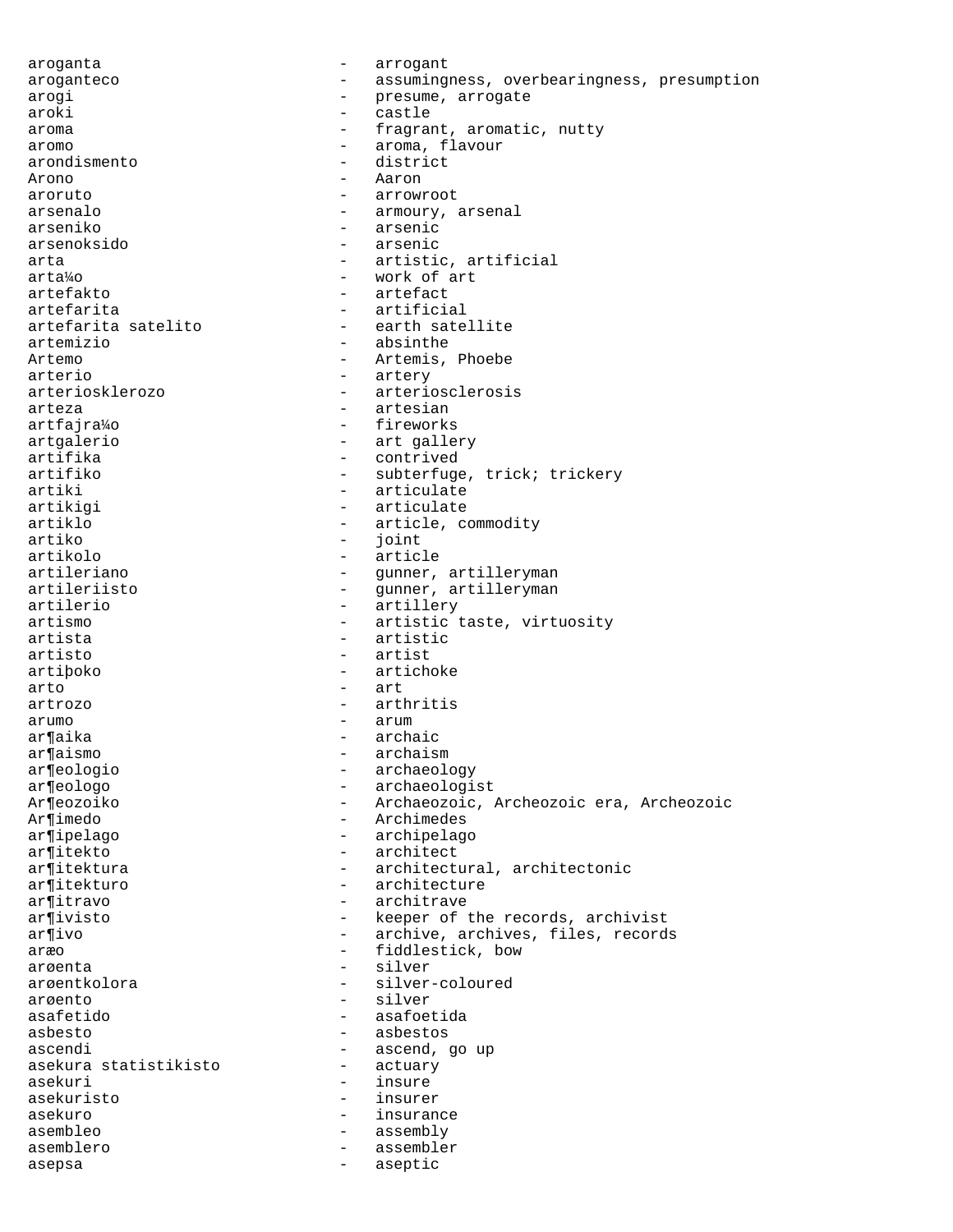aserti  $-$  state, assert asfalti - asphalt asfalto - asphalt asfodelo - asphodel asidua - assiduous asigni - assign<br>asigno - assigno - assigno asigno - summons<br>asimilado - summons - summons asimilado - assimilation - assimilate asimilo - assimilation asira  $-$  Assyrian Asirio - Assyria asiro - Assyrian asistado - assistance, help asistantino  $-$  assistant, lady help asistanto - aide, assistant, helper asisti  $-$  assist, abet, help, aid asisto - help<br>asizo - assizo - assisto Asizo - Assisi asketa - ascetic - ascetic askorbata acido - ascetic - ascorbic acid, vitamin C  $\overline{a}$ so  $\overline{a}$ asociano - partner - partner - partner - partner - partner - partner - partner - partner - partner - partner -- partner asocio - association asparago - asparagus aspekti - look, appear - look, appear - aspekti - look, appear - look, appear - become aspektigi bona aspekto - appearance, aspect aspergi - sprinkle, water(2) aspergilo - aspergillum, sprinkler aspidistro - aspidistra aspiko - aspic - aspic<br>aspiri - aspiri - aspiri aspiri - aspire, hope for, aspire to<br>aspirino - aspirin - aspirin aspiro - ambition, aspiration aspra  $-$  rough, raspy, harsh astateno - astatine asteka - Aztec asterisko - asterisk astero - aster asteroido - asteroid astma  $-$  asthmatic, wheezy astmeco - wheeziness, asthma, shortness of breath astmo - asthma astmulo - asthmatic patient, asthmatic astro - heavenly body astrologiisto - astrologer - astrology astrologo - astrologer astronaýto - astronaut, spaceman astronomia - astronomical, astronomic astronomiisto - astronomer astronomio - astronomy astronomo - astronomer Asturio - Asturias ataka - aggressive(2), offensive<br>atakadi - - - - - - - harass, press hard atakadi - harass, press hard<br>atakanto - harassor, assailar - aggressor, assailant, attacker atakema - aggressive(2) ataketo - fit(2), attack ataki  $-$  attack, assault atako  $-$  access, attack atalanto  $\begin{array}{ccc} - & \text{red admiral} \\ - & \text{throw-back} \end{array}$ atavismo - throw-back, atavism ataþeo - attach, ateismo - attach, ateismo - atheism - atheism ateisto - atheist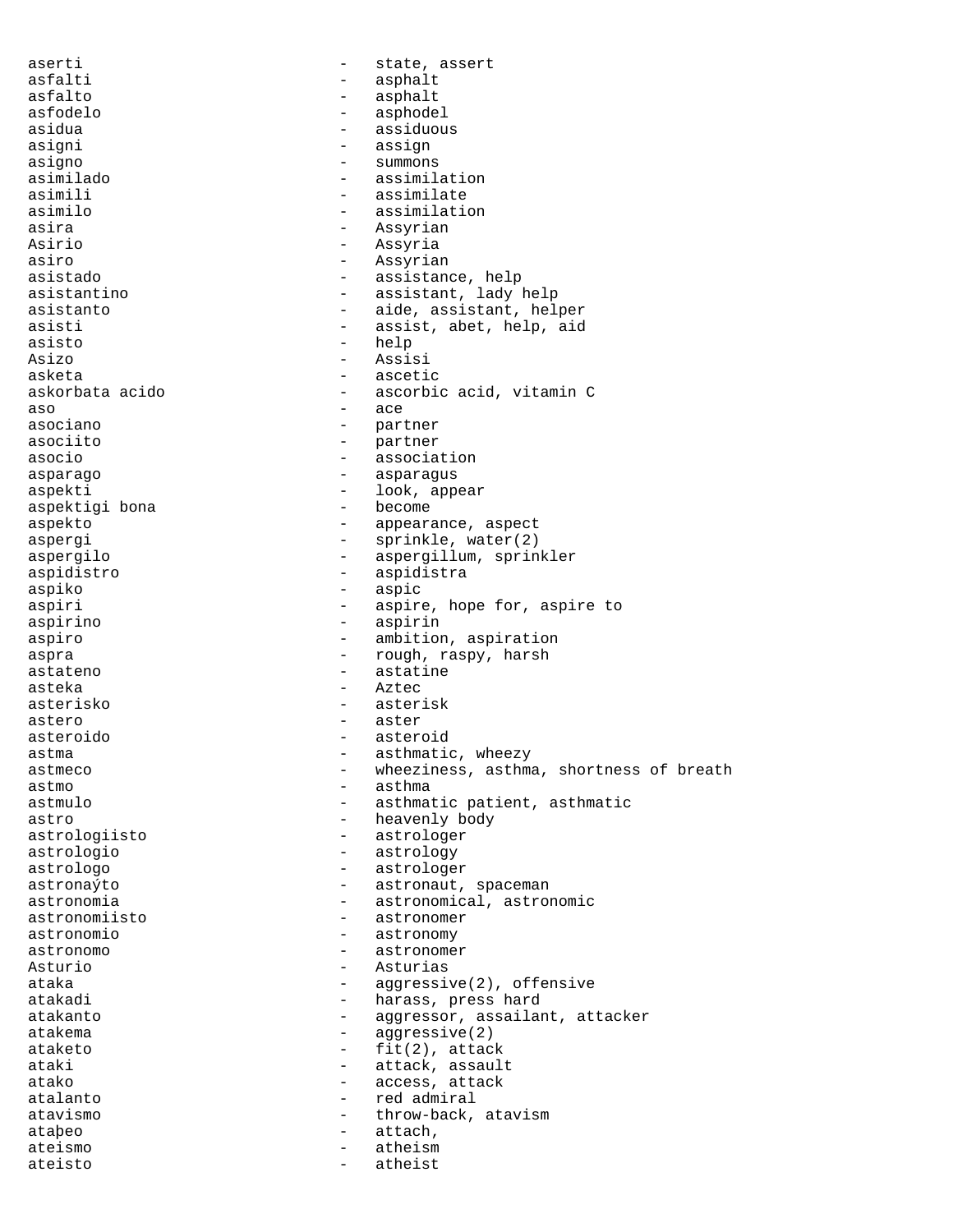ateliero - atelier, studio, work-room, workshop atena - Athenian atenano - Athenian atencanto  $-$  assaulter, assailant atenci - violate, assault(2) atencinto  $-$  assaulter, assailant atenco - assault(2) atenculo - assailant, assaulter<br>atendado - atendado - expectation - expectation atendejo - waiting-room, waiting room atendi  $-$  wait for, expect, await, wait, abide atendo  $-$  expectation Ateno **- Athene; Athens, Athena** atenta  $-$  attentive atente  $-$  attentively atentema - attentive atenti - watch out for, pay attention<br>atenti pri - pay attention to atenti pri - pay attention to atentigi - draw attention<br>atentigi pri - put forward, ac - put forward, advance(2) atento  $\overline{a}$  - attention  $\overline{a}$  - attention  $\overline{a}$ - witness atesti  $-$  bear witness of, testify, attest atestilo - certificate atesto - testimony, certificate atika - Attic Atiko - Attica atingebla - accessible atingi  $-$  attain, get(2), accomplish, reach atingo - achievement<br>atingopovo - achievement<br>- range, reac atingopovo - range, reach Atlantido - Atlantis atlantika - Atlantic<br>Atlantiko - Atlantic - Atlantic Ocean, Atlantic Atlantio - Atlantis<br>atlaso - Atlantis<br>- atlas atlaso - atlas<br>atleta - atleta - athlei atleta - athletic<br>atletiko - athletic - athletics atletismo - athletics atleto - athlete atmosfera  $-$  atmospheric atmosfero - atmosphere atolo - atoll atoma - atomic atombombo - atomic - atomic - atomic - atomic - atomic - atomic - atomic - atomic - atomic - atomic - atomic - atomic - atomic - atomic - atomic - atomic - atomic - atomic - atomic - atomic - atomic - atomic atombombo - atom bomb<br>atomcentralo - atomic power atomcentralo - atomic power station<br>atomenergio - atomic energy - atomic energy atomfendado - fission atomfiziko - nuclear physics<br>atomfuzio - atomic fusion - atomic fusion atommilito - atomic war atomo - atom atompezo - atomic weight atomteorio - atomic theory atonala - atonal atrakcia - attractive atrakcio - attraction Atre¶to - Arras - Arras - Arras - Arras - Arras - Arras - Arras - Arras - Arras - Arras - Arras - Arras - Arra - attribute, assign atributo - attribute atrofii - atrophy<br>atrofii*a*i - atrophy<br>- atrophy atrofiiøi - atrophy<br>atrofio - atronhv - atrophy atuti - trump atuto - trump avalo  $\overline{\phantom{a}}$  - guarantee of a bill, guarantee avangarda - avant-garde avangardo - avant-garde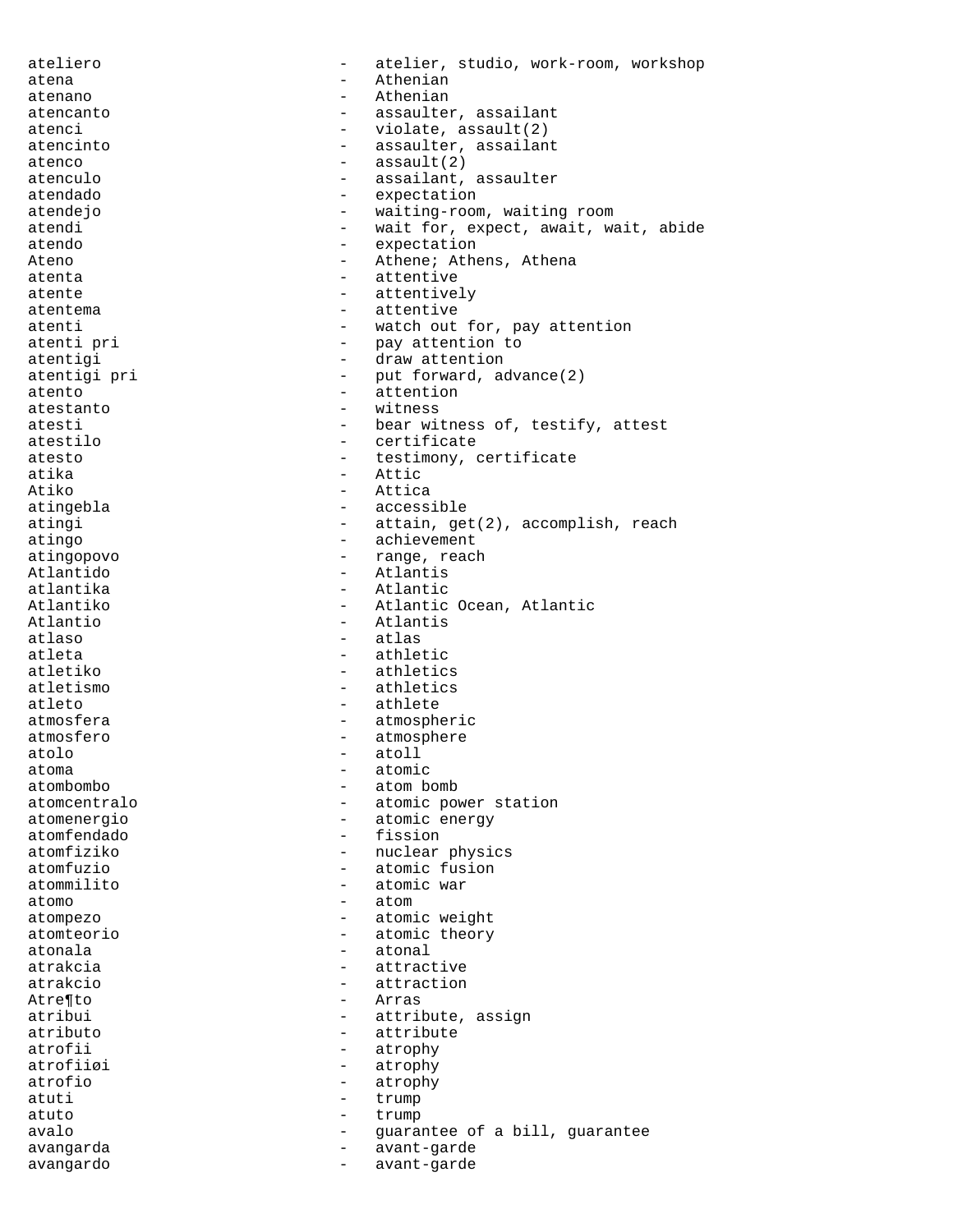avantaøo - advantage, benefit avanulo - forward avara  $-$  avaricious, miserly, stingy avarulo - miser avelo - hazelnut avenflokoj – oatmeal<br>aveno – oats aveno - oats aventura entre adventurous aventura aventurema extensive adventurous and adventurous aventuristo - adventurer aventuro - adventure aventurriæa - adventurous aventurulo - adventurer avenuo - avenue averaøa - mean(2), average averaøo - average averii  $-$  suffer damage, break down averio - breakdown, damage<br>averso - medaletcl head averso - medal etc.], head [of coin averta - warning averti - caution, warn averto - warning - aviate aviadilo - aeroplane - aviator aviado - aviation avida - eager for, greedy, avid avideco - covetousness, eagerness, greediness, avidity avidi - covet avidi spiron - covet - covet - covet - covet - covet - covet - covet - covet - covet - covet - covet - covet - covet - covet - covet - covet - covet - covet - covet - covet - covet - covet - covet - covet - c - pant for breath, gasp<br>- eagerness covetousne avido - eagerness, covetousness, greediness, avidity avinjo - granny avino - grandmother - aeroplane, airplane avizi  $-$  counsel, notify, advise avizo - notification, notice avo - grandfather - granddad azaleo - azalea azenbleki - bray azenigi  $-$  make a fool of azeno  $\sim$  donkey, ass azenæevalo - hinny azera - Azerbaijan azerino  $-$  Azerbaijan woman Azerio  $\overline{z}$  - Azerbaijan azero - Azerbaijani azia - Asian, Asiatic aziano - Asian azilo - asylum azimuto - azimuth Azio - Asia Azoiko - Azoic era, Azoic azoto - nitrogen Azovmaro  $-$  Sea of Azov $\overline{a}$ a¶ - oh, ow, ah A¶eno - Aix-la-Chapelle, Aachen<br>A¶erono - Acheron - Acheron A¶erono - Acherono - Acherono<br>a¶ila kalkano - Achilles - Achilles' heel a¶ila tendeno - Achilles' tendon<br>a¼o - thing a¼o - thing<br>a¼oi - thing a¼oj - things, stuff open-work aæa - terrible, awful, rotten aæa¼o - disgusting thing aæetado - - acquisition, going shopping, purchase aæetanto <br />
- client, buyer, purchaser<br />
- client, buyer, purchaser aæeta¼o - purchase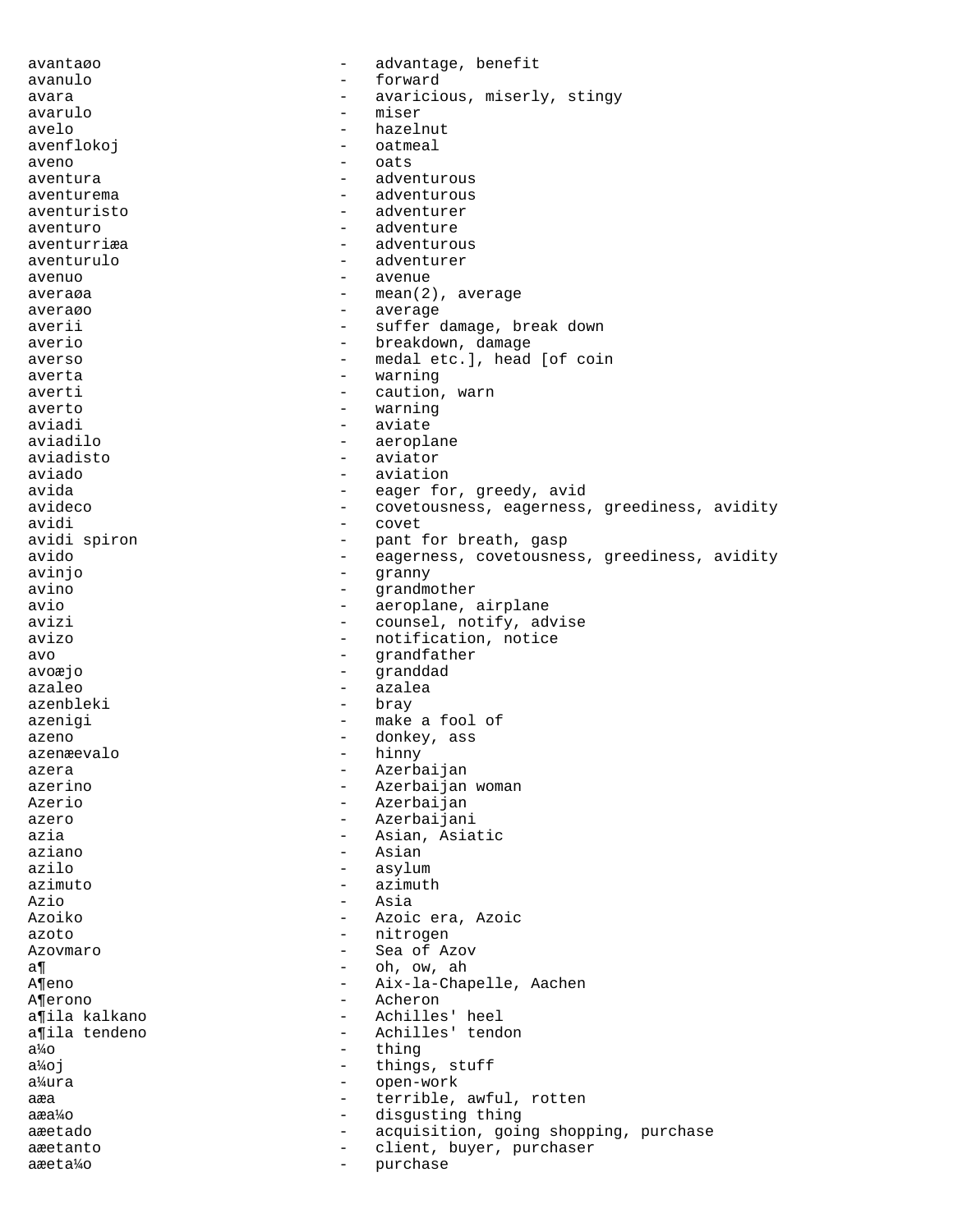aæetebla - for sale aæeti - buy, purchase aæeti aýkcie  $-$  buy at a public sale aæeto - purchase aæulo - wretch aøa - aged<br>Aøario - ademander - ademander - ademander - ademander - ademander - ademander - ademander - ademander - adema Aøario - Adzharia - premium<br>- specula aøioti - speculate in stocks aøo - age aý - or - either ... or aýbado - aubade aýbrieto - aubretia aýdaca - audacious, bold, daring, intrepid aýdaci - dare aýdaco - audacity<br>avdantaro - audience aýdantaro  $-$  audience aýdebla - audible aýdebleco - audibility aýdi - hear<br>aýdicio - hear - hear - audition aýdienco - audience aýdilo - hearing aid aýditorio - auditory aýdiøi - be heard aýdokapablo - hearing aýdsentumo - hearing aýdvida - audio-visual aýgia stalo - Augean stable Aýgio - Augeas aýguri - forecast, foretell, prophesy aýguristino - fortune teller aýguristo - fortune teller aýguro  $-$  omen, sign(2), portent, presage, indication Aýgusto - Augustus aýkciisto - auctioneer aýkcio - auction aýlo - auditorium aýreolo - halo, aureole Aýrignacio - Aurignacian Period aýrikulo - bear's-ear aýro - aura aýroro Aýroro - Aurora aýroro - aurora aýskultantaro  $\overline{\phantom{a}}$  - audience, auditory aýskultanto - listener aýskulti - listen aýskultilo  $\overline{a}$  - earphone aýspicio - auspices, protection, patronage, support(2) aýstera - austere, spartan aýstra - Austrian aýstralia - Australian aýstralianino - Australian woman<br>aýstraliano - Australian aýstraliano - Australian<br>Avstralio - Australia Aýstralio - Australia Aýstrio - Austria aýstro - Austrian aýtarcio - autarchy aýtarkio - autarchy, independence aýtenta - authentic aýtentika - authentic, genuine aýtentikeco - authenticity aýtisma - autistic aýtismo - autism aýtisto - motorist aýto - car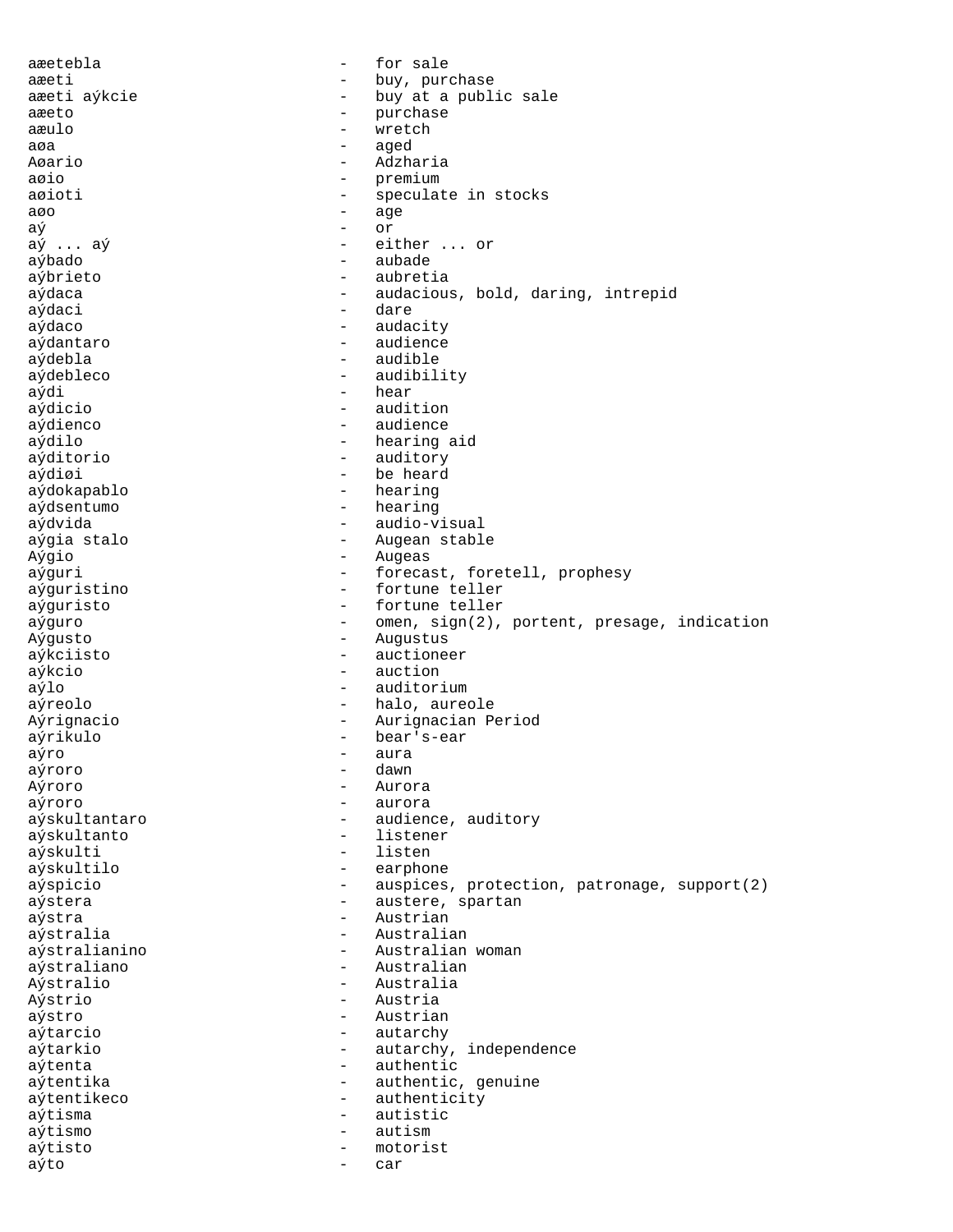aýtobiografia - autobiographical aýtobiografio - autobiography aýtobushaltejo - bus stop aýtobuso - omnibus, bus aýtodidakto - autodidact, self-taught man aýtogena - autogenous aýtografo - hand-written document, autograph aýtogramo - autograph aýtokrata - autocratic aýtokratio  $-$  absolute rule, autocracy aýtokratismo - autocracy aýtokrato - absolute ruler, autocrat aýtoktona - indigenous aýtoktono - native aýtolitotrajno - car sleep train aýtolitvagonaro - car sleep train aýtoluigado - car hire aýtomacio - automation aýtomata - automatic aýtomate - automatically aýtomatigi  $-$  automate aýtomatigo - automation aýtomatizi - automate aýtomato - automaton aýtomobilejo - garage aýtomobilismo - motoring aýtomobilisto - motorist aýtomobilo - car, motor car, automobile aýtonoma - autonomic, autonomous aýtonomeco - autonomy aýtonomio - autonomy aýtonumero  $\overline{a}$  - license plate aýtopsio - autopsy - copyright aýtoradio - car radio aýtorino - authoress, woman writer, writer<br>
aýtoritata - authoritative - authoritative aýtoritateco - authority aýtoritato - authority aýtoritatulo - authority aýtoro - author aýtostiranto - motorist aýtostirlernejo - school of motoring, driving-school a<br/>vtostrada alveturejo - access road aýtostrada alveturejo aýtostrado  $-$  superhighway, motorway aýtovetkuristo - racing driver aýtovojo  $\sim$  - expressway, freeway aýtovrako - car wreck aýto¶tono - native aýtoþoseego - turnpike, super highway, motorway aýtoþoseo - motorway, motor road aýtuna - autumn aýtuneca - autumnal aýtuno - autumn ba - bah, pooh, nuts - language confusion, babelism Babelo - Babylon, Babel<br>babelturo - Babel tower - Babel tower<br>- chat babilado babilemo - talkativeness babilemulo - telltale, chatterbox, tattler babili - chatter, chat<br>babilona - - Babylonian - Babylonian Babilonio - Babylonia Babilono - Babel, Babylono - Babel, Babylono - Babel, Babylono - Babel, Babylono - Babel, Babylono - Babel, Babylono - Babel, Babylono - Babel, Babylono - Babel, Babylono - Babel, Babylono - Babel, Babylono - Babel, Babylo babilulo - chatterbox, telltale, tattler babordo - port side babuþo - mule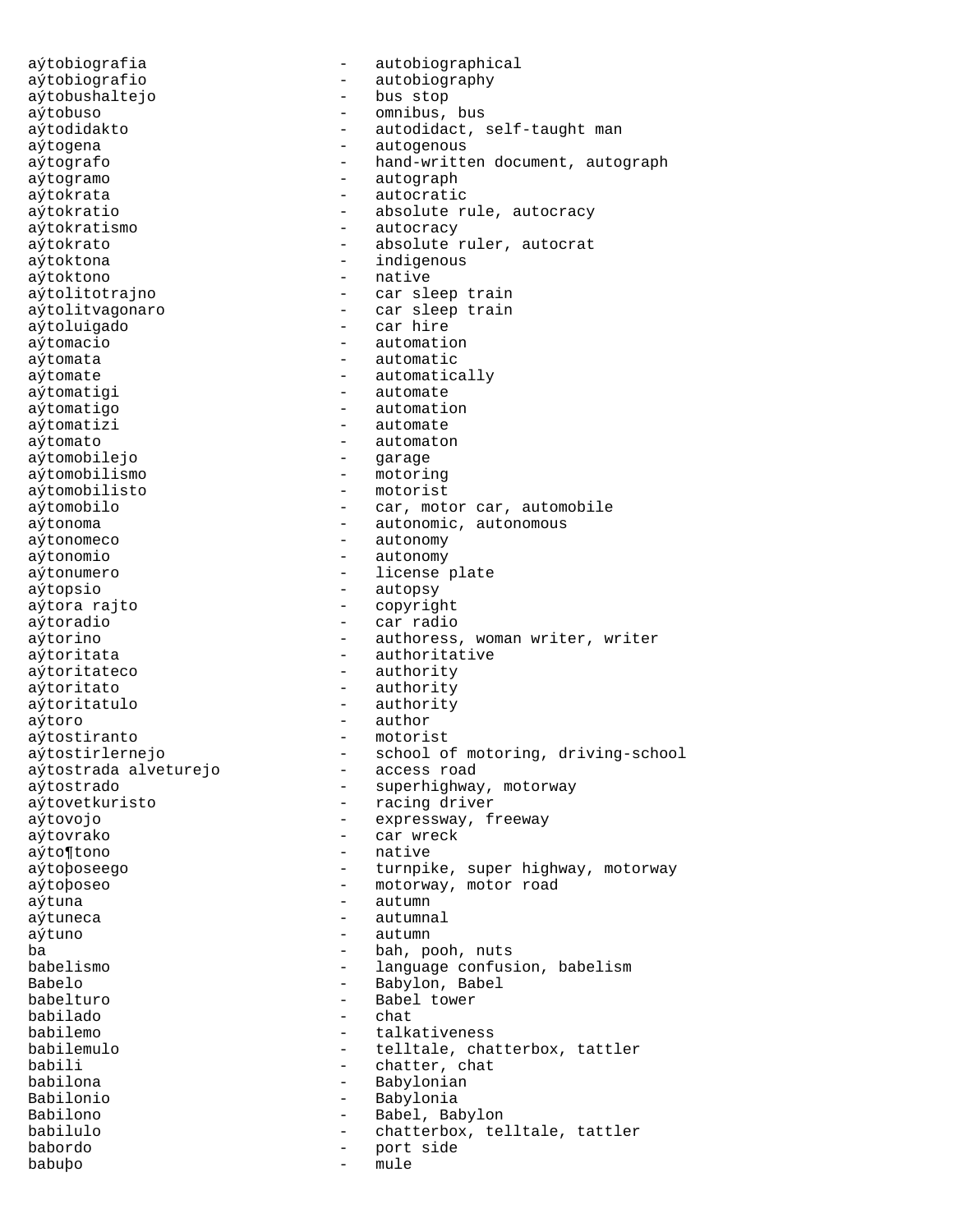badmintono - badminton Bafingolfo - Baffin Bay Bafinlando - Baffin Island bagatela - trifling, insignificant bagateligi - play down, trivialise<br>bagatelo - trifle - trifle bagatelo bagaøo - baggage - baggage Bagdado - Baghdad bagno  $-$  house of correction bagro - excavator bahama - Bahamian - Bahamian woman bahamano - Bahamian Bahamoj - Bahama Islands, Bahamas Bajkallago - Lake Baikal bajoneta fermilo - bayonet catch, bayonet joint bajoneto - bayonet Bajruto - Beyrouth, Beyrout, Beirut bajto - byte baka¼o - baked goods bakejo - bakery bakelito - bakelite bakfaruno - flour bakforno - baking oven, oven baki - bake<br>bakisto - baker - baker - baker bakterio - bacterium bakujo - oven bakup - backup bakupi - backup Bak¶o - Bacchus bakþiþo - backsheesh balaa¼o - sweepings - ballad balai - sweep<br>balailo - hroom - broom - broom balaisto  $-$  sweeper, sweep balalajko - balalaika balanci - swing, rock balanciero - fly, balance<br>balancilo - - see-saw balancilo - see-saw balanciøi - poise, balance<br>balasto - ballast balasto - ballast balato - balata balbuti - stammer, stutter<br>baldakeno - baldachin, canop baldakeno - baldachin, canopy<br>baldaý - soon - soon - soon baldaýa - speedy - ballet master baledo - ballet balenlameno - baleen, whalebone baleno - whale balenosto - baleen, whalebone baletistino - ballet dancer, ballerina<br>haletisto - hallet dancer baletisto - ballet dancer<br>haleto - hallet baleto - ballet<br>balgo - ballow balgo - bellows balia - Balinese<br>baliano - - Balinese baliano - Balinese Balimeno - Ballymena<br>
balistiko - ballistic - ballistics Balkanoj - Balkans - balcony balo - ball, dance balono - balloon balotado - ballot, voting by ballot, balloting - polling station baloti - vote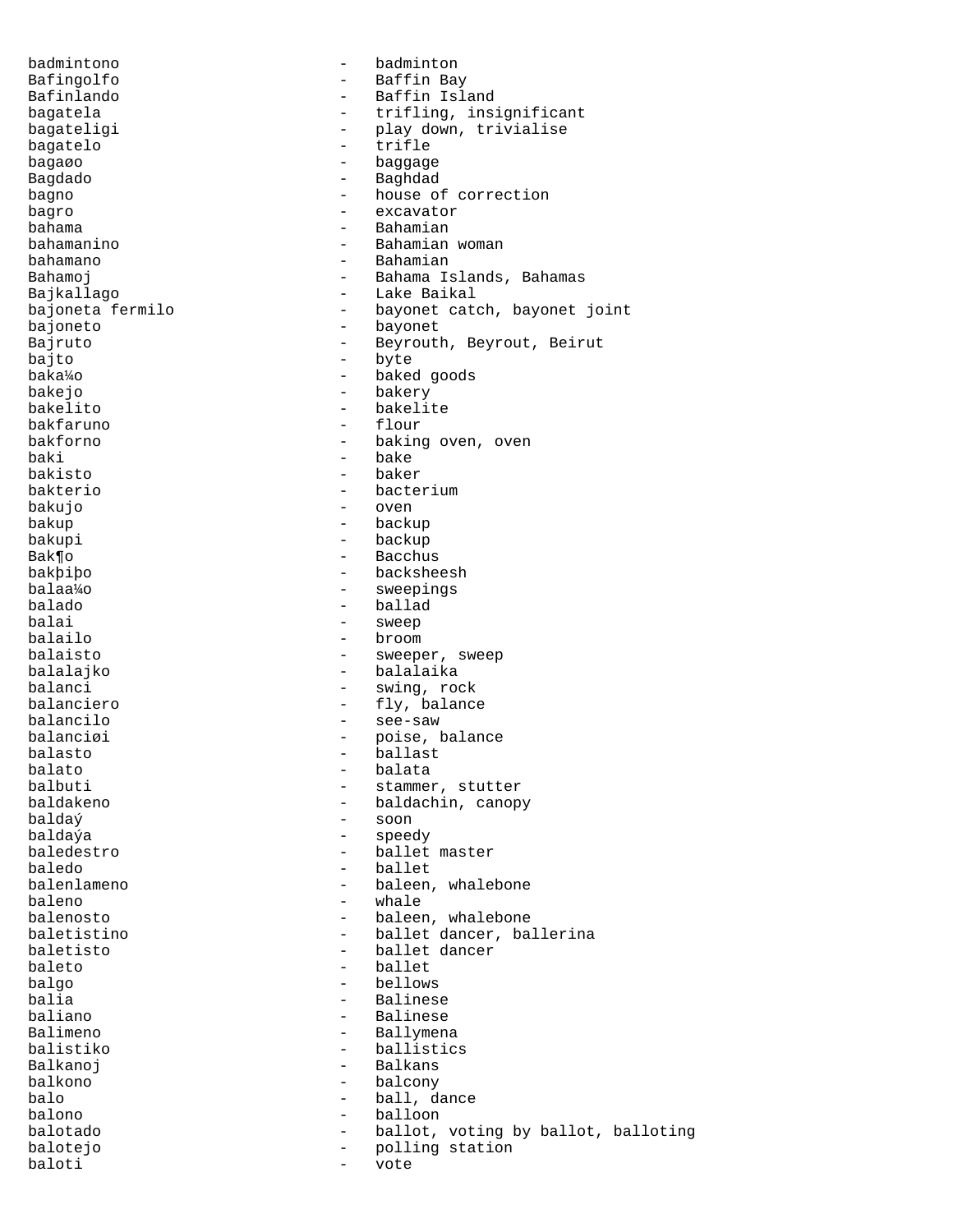balotrajto - right to vote balsalono - ball-room balta - Baltic - Baltic - Baltic - Baltic - Baltic - Baltic - Baltic - Baltic - Baltic - Baltic - Baltic - Baltic - Baltic - Baltic - Baltic - Baltic - Baltic - Baltic - Baltic - Baltic - Baltic - Baltic - Baltic - Baltic - Baltic Sea Balto - Baltic - balustrade, banisters, parapet, railing balzama - balm, balsam balzami - embalm - balsam balzamizi - embalm balzamo - balm, balsam  $-$  bamboo bambuþosoj - bamboo shoots banala  $-$  commonplace, banal, trite banala¼o - banality, platitude banaleco - banality, triviality, triteness banano - banana bananujo - banana plant banbudo - bathing box Bandamaro - Banda Sea bandaøo - bandage - wrapper bandito - bandit bando  $-$  bevy, band, gang banejgardisto - bath superintendent banejo - bathroom bangalo - bungalow bangladeþa - Bangladesh bangladeþanino - Bangladeshi, Bangladeshi woman bangladeþano - Bangladeshi bani - bathe - bathe - bathe - bathe - bathe - bathe - bathe - bathe - bathe - bathe - bathe - bathe - bathe bani sin - have a bath, bathe banjano - banyan - bank-note bankajuto - bathing box bankalsono - swimming trunks - banknote, bank note bankdiskonto - bank rate, bank discount bankedi - banquet, feast bankedo - banquet bankestro  $-$  bank manager, banker bankiero - banker bankismo - banking bankisto - bank official, bank clerk banko - bank Bankoko - Bangkok - Bangkoko - Bangkoko - Bangkoko - Bangkoko - Bangkoko - Bangkoko - Bangkoko - Bangkoko - Bangkoko - Bangkoko - Bangkoko - Bangkoko - Bangkoko - Bangkoko - Bangkoko - Bangkoko - Bangkoko - Bangko - Bangko - bank account, banking account bankostumo - bathing-suit, bathing suit bankrota - bankrupt bankroti - be bankrupt, go broke bankrotinto - bankrupt bankroto - bankruptcy, failure bankrotulo - bankrupt banksaldo - balance, balance with a bank<br>hanksekreto - hanking secret banksekreto - banking secret<br>hankuracejo - health resort bankuracejo - health resort bankuvo - bathtub bankæeko - bank cheque - spa bano - bath - bathing-sponge banto - bow-tie bantua - Bantu bantuo - Bantu banurbo - spa ban¼o - banjo banæambro - bathroom banøo - banjo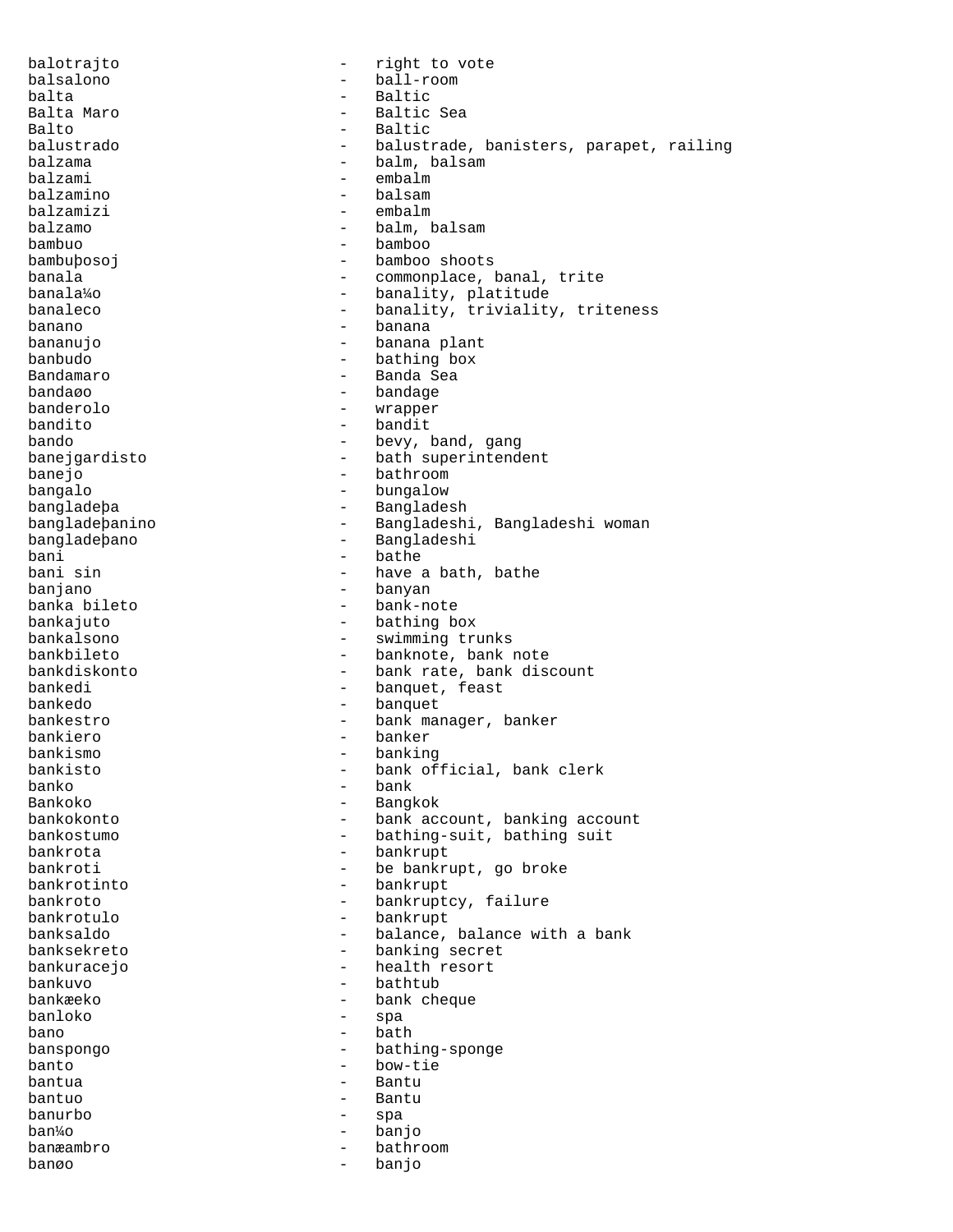banþio - banshee baobabo - baobab bapti - baptise, christen baptisto - Baptist - goddaughter<br>- godson baptofilo - godson baptonomo - Christian name<br>baptopatrino - compositor - compositor - compositor - compositor - compositor - compositor - compositor - compo baptopatrino - godmother<br>baptopatro - godfather baptopatro barako  $-$  shack, barrack, shanty, shed barakti - flounder, writhe, struggle<br>bara<sup>1</sup>/0 - dam bara¼o - dam barba - bearded barbadosa - Barbadian barbadosanino - Barbadian woman barbadosano - Barbadian Barbadoso - Barbados barbara - barbaric barbaric - barbaric - barbaric - barbaric - barbaric - barbaric - barbaric - barbaric - barbaric - barbaric - barbaric - barbaric - barbaric - barbaric - barbaric - barbaric - barbaric - barbaric - barba barbara¼o - barbarity barbareco - barbarity, barbarousness Barbario - Barbary - barbarism barbaro - barbarian barbfiþo - barbel barbhava - bearded barbio - barbel barbiro - barber barbisto - barber barbiturato - barbiturate barbo - beard barbulo - bearded man Barcelono - Barcelona bardo - bard bareliefo - bas-relief, low relief<br>harelo - barrel - barrel - barrel Barencmaro - Barents Sea bari - obstruct, bar<br>bariergardisto - - signalman bariergardisto bariero - barrier barikadi - barricade barikado - barricade barila digo - dam - fence, barrier<br>- gate barilpordo<br>bario bario - barium Barita Mozo - Dammed Meuse baritono - baritone baritonulo - baritone - barium barko - bark, barque Barnabaso - Barnabas baro - bar, barrier baroka - baroque baroko - baroque - baroque - baroque - baroque - barometra alto - barometer reading<br>- barometer barometro - barometer<br>
baronino - baroness baronino - baroness baronlando - barony barono - baron barto  $-$  busk, steel baræo - borscht, borsch barøestro - barge-master<br>barøe - barge-master<br>- barge barøo - barge basa - deep basbalo - baseball baseno - reservoir, basin<br>basiero - bear - bear basiero basigisto - bear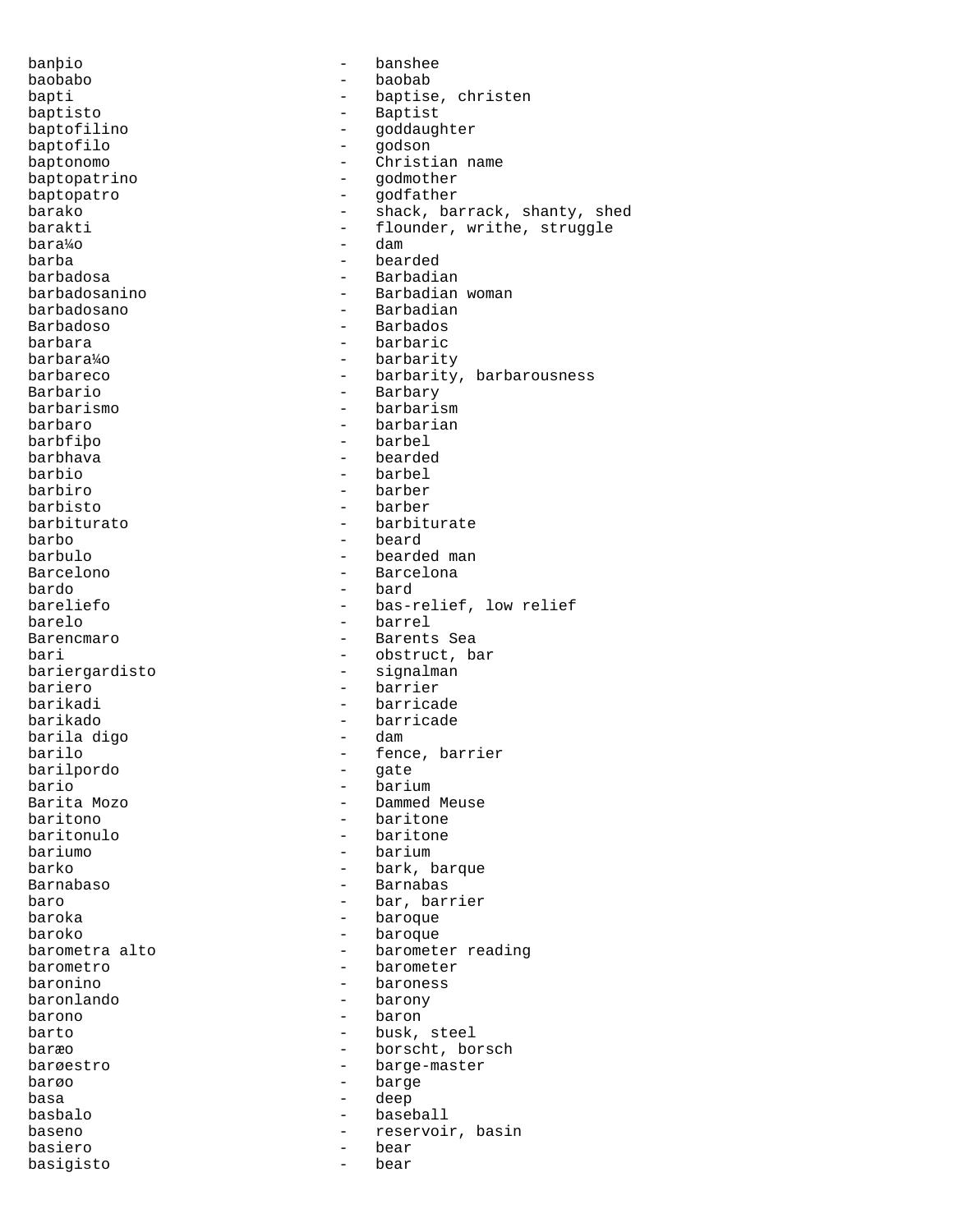basketbalo - basketball basko - coattail baskuli - toggle baskulo - weighing machine, teeter-totter, lever; seesaw<br>baskulpaltilo - toggle-switch baskulþaltilo - toggle-switch<br>basludanto - bass player - bass player baso - bass voice, bass Basro - Basrah - Basrah - Basrah - Basrah - Basrah - Basrah - Basrah - Basrah - Basrah - Basrah - Basrah - Basrah - Basrah - Basrah - Basrah - Basrah - Basrah - Basrah - Basrah - Basrah - Basrah - Basrah - Basrah - Basrah - bastard bastardeco - bastardy bastardo - bastard bastiono - bastion basto - bast bastonadi - beat, whack, flog, thrash, beat up bastono - cane, baton, stick basulo - bass basviolono - bass-viol, violoncello batadi - clatter batalanto  $\begin{array}{ccc}\n\text{batalanto} & - & \text{fighter, combatant} \\
\text{batalema} & - & \text{truculent}\n\end{array}$ batalema - truculent batalhalto  $\begin{array}{ccc}\n\text{batch} & \text{total} \\
\text{batch} & \text{total} \\
\end{array}$ batali - struggle, fight<br>
batalilo - weapon batalilo - weapon - battalion batalkampo - battle-field batalo  $-$  struggle, scuffle, battle batava - Batavian batavo - Batavian bategi - thrash baterio  $-$  battery bati - hit, strike, beat batiki - batik batisto - cambric, lawn, batiste<br>batita kremo - - whipped cream - whipped cream bato - blow batuo - shoot, battue bavara - Bavarian Bavario - Bavaria bavaro  $-$  Bavarian bavi - slobber baza - basic baza salajro - basic wage bazalto - basalt, whimstone bazaro  $-$  market, fair, bazaar Bazelo **-** Basel, Basle bazi - base baziliko - basilica - basil bazo - base, basis<br>bazopilkludo - baseball - baseball bazopilkludo bazuko - bazooka, anti-tank gun ba¶rajna - Bahraini ba¶rajnanino - Bahraini woman ba¶rajnano - Bahraini Ba¶rajno - Bahrein<br>baæo - batch baæo - batch<br>baýdo - baydo - baydo baýdo - baud baýksito - bauxite - prance, buck, rather baþo - tarpaulin beata  $-$  blissful, blessed beatigi  $-$  beatify bebo - baby bebofono - baby intercom, baby phone bebovartantino - baby-sitter bebovartanto - baby-sitter beboæareto - pram, baby-buggy bedaýri - be sorry about, regret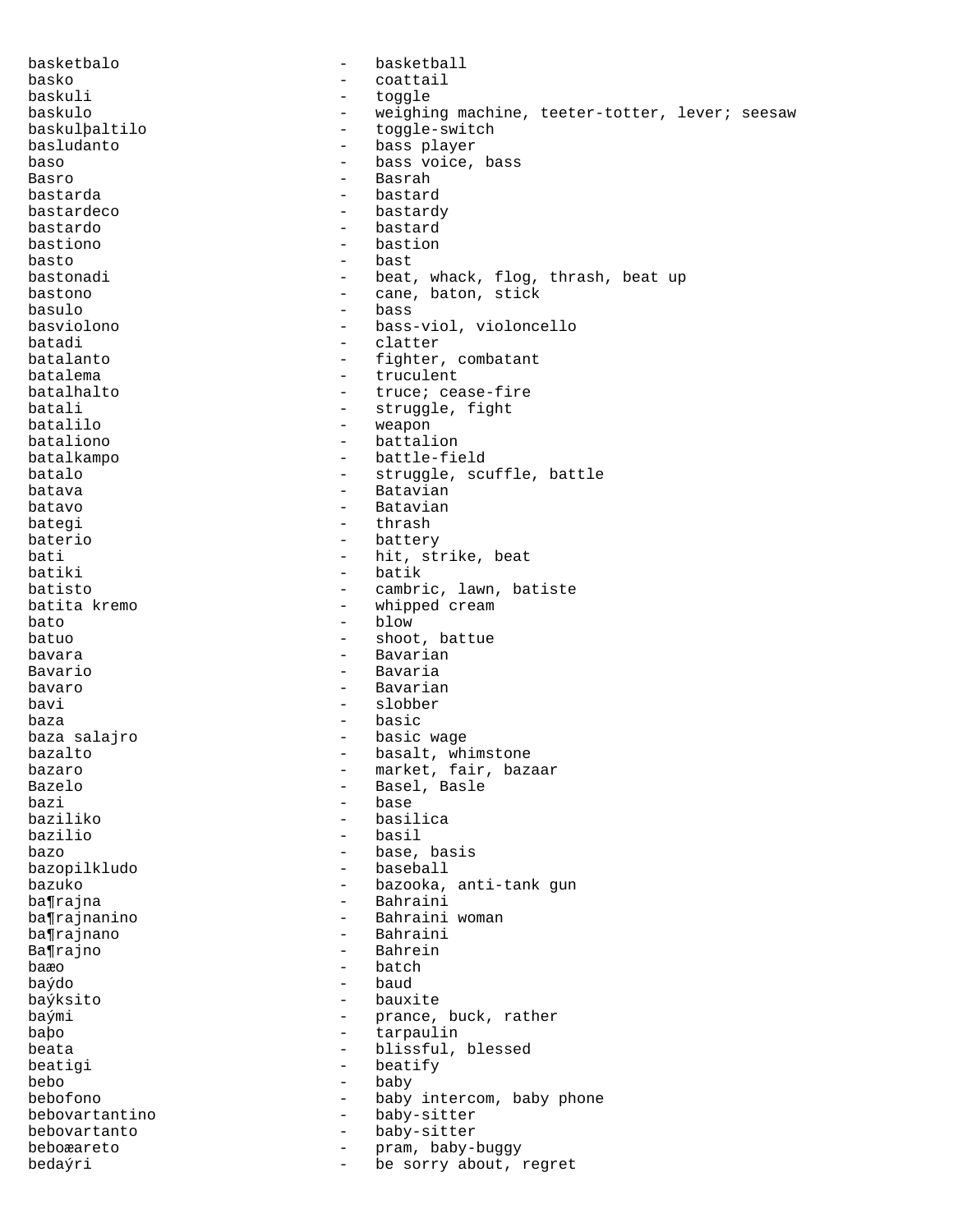bedaýriga - miserable(3) bedaýrinda - regrettable bedaýrinde  $-$  regrettably, unfortunately bedaýro - regret bedo - bed Beduin, Bedouin beginejo - beguinage begino - beguine begonio - begonia beja - reddish brown, bay bekerelo - becquerel beki - peck, pick<br>beko - bill(2). b  $-$  bill(2), beak bela  $-$  handsome, lovely, beautiful, fine beladono - belladonna bela¼o - beautiful sight bele  $\qquad \qquad$  - beautifully beleco - beauty<br>helega - lovely belega - lovely beleta - pretty<br>
beleta - pretty<br>
- pround - ground floor<br>- well-read beletre klera beletristiko - belles-lettres beletristo - man of letters beletro - belles-lettres<br>Belfasto - Belfast - Belfast belfrido - bell tower, belfry belga - Belgian - Belgian belgino - Belgian woman, Belgian Belgio - Belgium - Belgium belgo - Belgian - Belgian - Belgian - Belgian - Belgian - Belgian - Belgian - Belgian - Belgian - Belgian - Belgian - Belgian - Belgian - Belgian - Belgian - Belgian - Belgian - Belgian - Belgian - Belgian - Belgian - Belg beligi - beautify beliza - Belizian belizanino - Belizian, Belizian woman belizano - Beliziano - Beliziano - Beliziano - Beliziano - Beliziano - Beliziano - Beliziano - Beliziano - Beliziano - Beliziano - Beliziano - Beliziano - Beliziano - Beliziano - Beliziano - Beliziano - Beliziano - Belizia Belizo - Belize belo - bel - euphonious belulino  $-$  beautiful woman, beauty bemolo - flat bendi - tape bendo - strip, binding, tape<br>benediktano - - Benedictine monk, Benedictine monk, Benedictine monk, Benedictine monk, Benedictine monk, Benedictine monk, Benedictine monk, Benedictine monk, Benedictine monk, Benedictine mon benediktano - Benedictine monk, Benedictine<br>benefico - benefit performance benefico - benefit performance<br>Benelukso - Benelux - Benelux - Benelux bengala - Bengal - bengal-light, bengal-lights Bengala Golfo - - Bay of Bengal Bengalio - Bengal beni - bless benigna - benign benina - Beninese beninanino - Beninese woman beninano - Beninese Benino - Benin benjeto - doughnut benketo - small bench, stool benko - bench - boon, blessing benzeno - benzene benzinbombo - Molotov cocktail<br>
benzincisterno - fuel tank benzincisterno benzinkruæo - petrol can benzinmezurilo - petrol gauge benzinmotoro - petrol engine benzinnivela indikilo - petrol gauge benzino - petrol, gasoline benzinstacio - filling station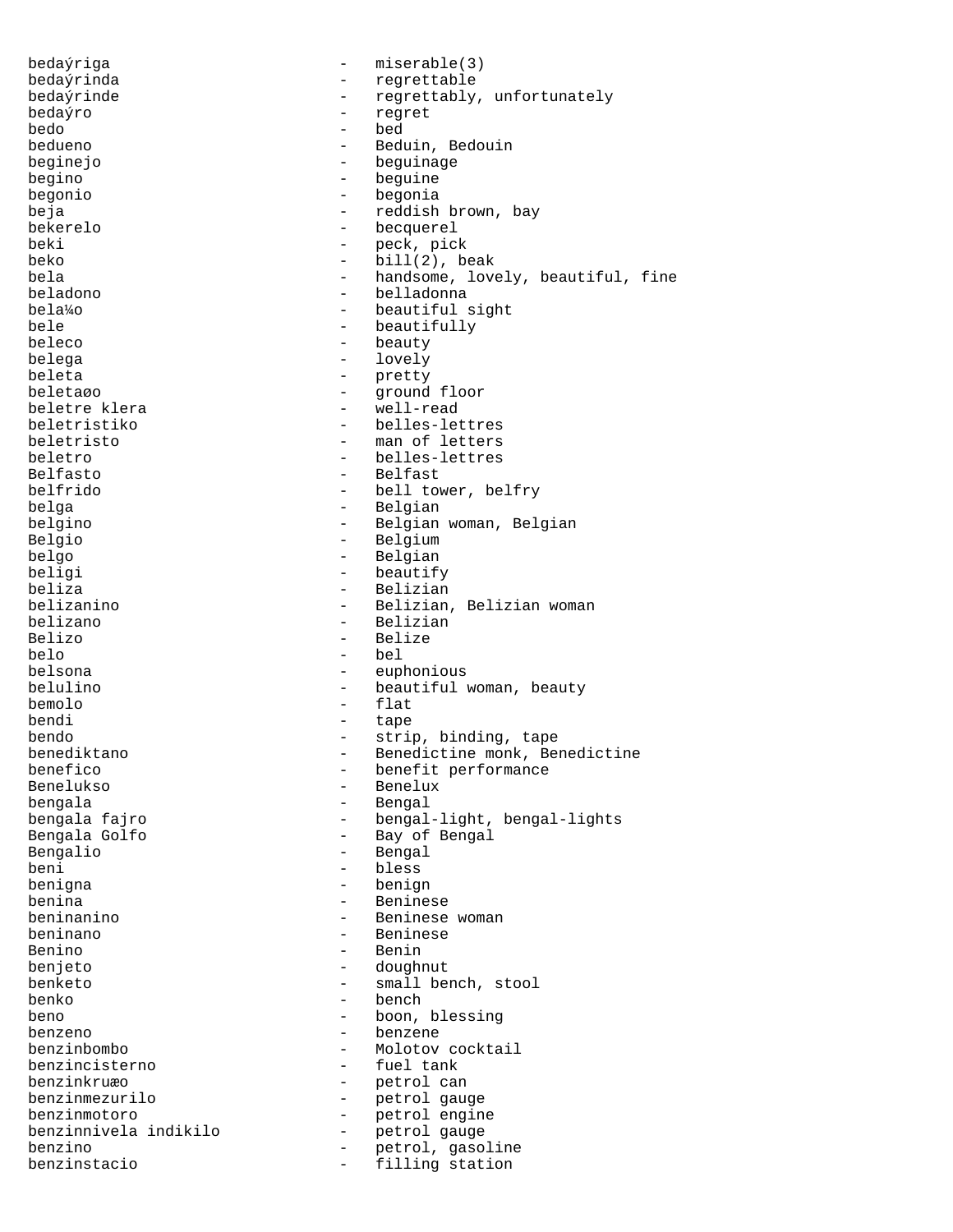benzinujo - gas tank, petrol tank Beogrado **- Belgrade** berberiso - barberry berbero - Berber bereto - beret bergamoto - bergamot bergamotoleo - bergamotoleo - bergamotoleo - beriberi beribero - beriberi berilio - beryllium<br>
berilo - bervl<br>
- bervl - beryl berilþtono - beryl Beringomaro - Bering Sea - Berlin berlinanino  $-$  Berliner, Berlin woman berlinano - Berliner Berlino - Berlin<br>bermo - verge bermo - verge, verge of a road, shoulder<br>Bermudoj - Bermudas - Bermudas berna - Bernese bernano - Bernese Berno - Berne, Berno - Berne, Berno - Berne, Berno - Berne, Berno - Berne, Berno - Berno - Berno - Berno - Berno - Berno - Berno - Berno - Berno - Berno - Berno - Berno - Berno - Berno - Berno - Berno - Berno - Berno - Ber - berry Ber¶eno - Mons Besarabio  $-$  Bessarabia besta  $-$  bestial, beastly bestaæo - monster besteca - bestial, beastly bestejo - sty, pen besteto - little animal bestia - brutish, beastly, brutal, bestial<br>bestio - brute, beast, wild animal - brute, beast, wild animal bestkuracisto - veterinarian besto  $-$  beast, animal bestobredado  $-$  animal husband - animal husbandry, animal breeding Betle¶emo - Bethlehem  $beta$  -  $beta$ betono - concrete betsukero - beet sugar, beetroot sugar betulo - birch bezona - necessary bezonata  $-$  necessary bezona¼o - requisite bezona¼oj en energia en la constructiona, materials, requisites bezoni - need, require bezono - need, want bibio - dung fly Biblio - Bible - bibliography<br>- librarian bibliotekistino - librarian bibliotekisto biblioteko - library biciklanto - bicycle rider, cyclist<br>bicikli - cycle - cycle bicikli - cycle biciklo - bicycle, cycle, bike biciklosako - cycle-bag bido - bead bienisto - farmer(2), rancher bieno - farm, ranch, estate, property<br>bienulo - landowner - landowner bierejo - beer-bar bierfarejo - brewery bierglaso - beer glass biero - beer bifsteko - beefsteak, steak biglo - beagle bigota - hypocritical bigoteco - hypocrisy bigotulo - bigot, hypocrite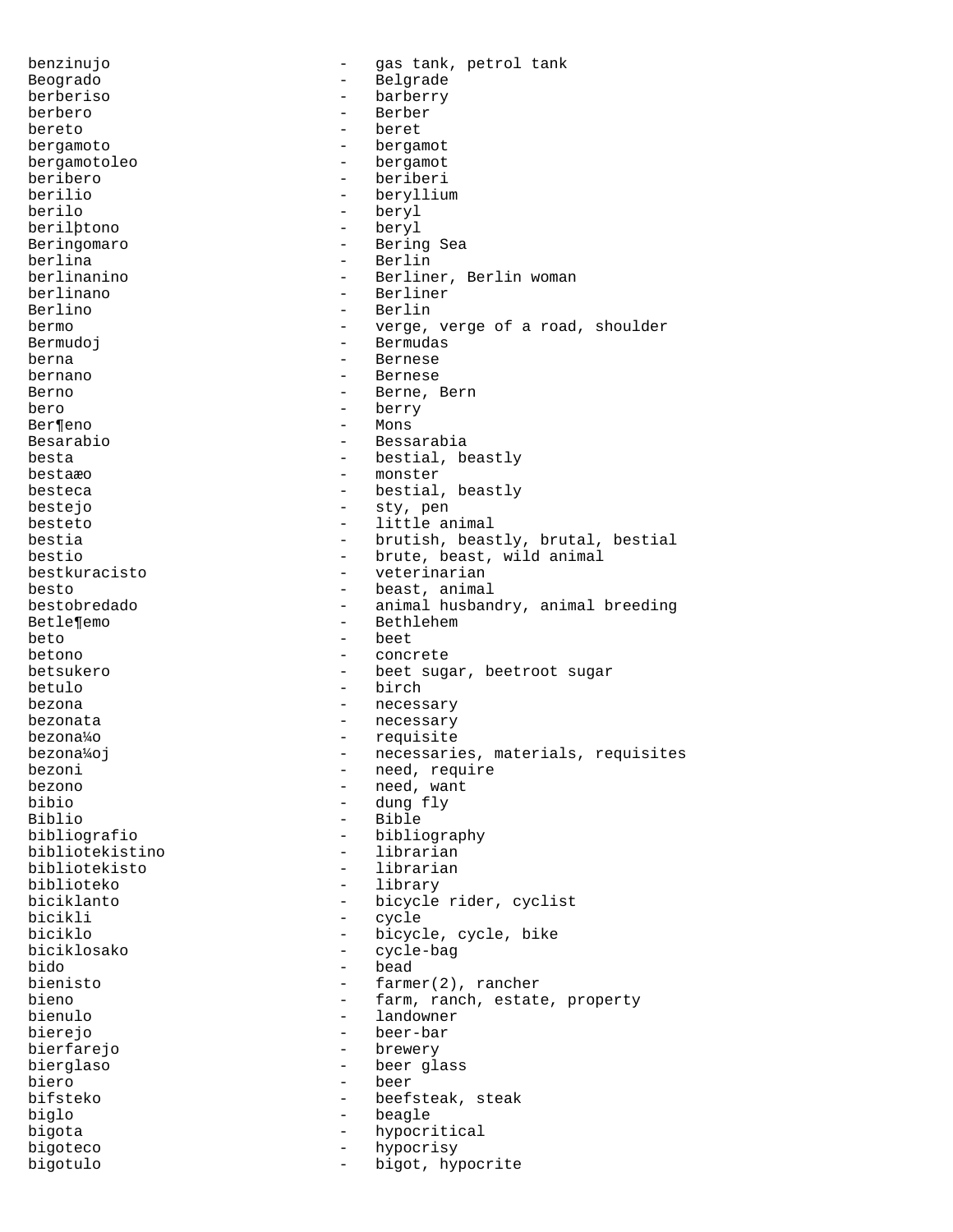bikino - bikini bilanco - balance sheet bilardo - billiards bildekrano - screen bildero - pixel bildkarto - picture postcard bildlibro - picture book bildo - picture, image bildodetruo - iconoclasm - cathode tube<br>- icon bildsimbolo<br>bildtubo bildtubo - cathode tube - cathode tube biletgiæeto - booking-office biletkontrolisto - ticket inspector bileto - bill(2), ticket, note<br>
bilo - bill(2) bilo - bill(2)<br>binara - binary - binary binara - binary binda¼o - cover, binding bindi - bind bindisto - binder bindo - binding, cover binoklo - binoculars<br>biografo - biographer - biographer biografo - biographer biologo - biologist - biologist<br>birdaro - birds - birds birda¼o - poultry, fowl birdo - bird birdokanto - bird song birdotimigilo - scarecrow bireto - beret - beret - beret - beret - beret - beret - beret - beret - beret - beret - beret - beret - beret - beret - beret - beret - beret - beret - beret - beret - beret - beret - beret - beret - beret - beret - beret biri - sound, take a bearing<br>hirma - Rurmese birma - Burmese birmanino - Burmese woman<br>birmano - Burmese birmano - Burmese<br>Birmo - Burmano - Burmano Birmo - Burma bis - one more time, encore Bisaýo - Bissau biskoto - biscuit biskvito - cookie, biscuit bismuto - bismuth bitmatrico - bitmap bitniko - beatnik - beatnik - beatnik - bit bito - bit bitoko - byte bivaki - camp<br>bivako - camp - campsite bizanca - Byzantine bizancano - Byzantine Bizanco - Byzantium bizara - weird, odd, bizarre bizono - bison Bjelorusio - White Russia blagi - pull someone's leg, kid<br>blago - sly joke blago - sly joke Blakpulo - Blackpool blanka - blank, white blanka libro - white paper [polit. document] - White Sea<br>- abele blanka poplo blanketo - carte blanche, blank cheque blankigi  $-$  whitewash, make white blanko - white blankulo - European, white man blasfemi - swear, blaspheme, curse, cuss blato - cockroach blazo - blister blazono - coat of arms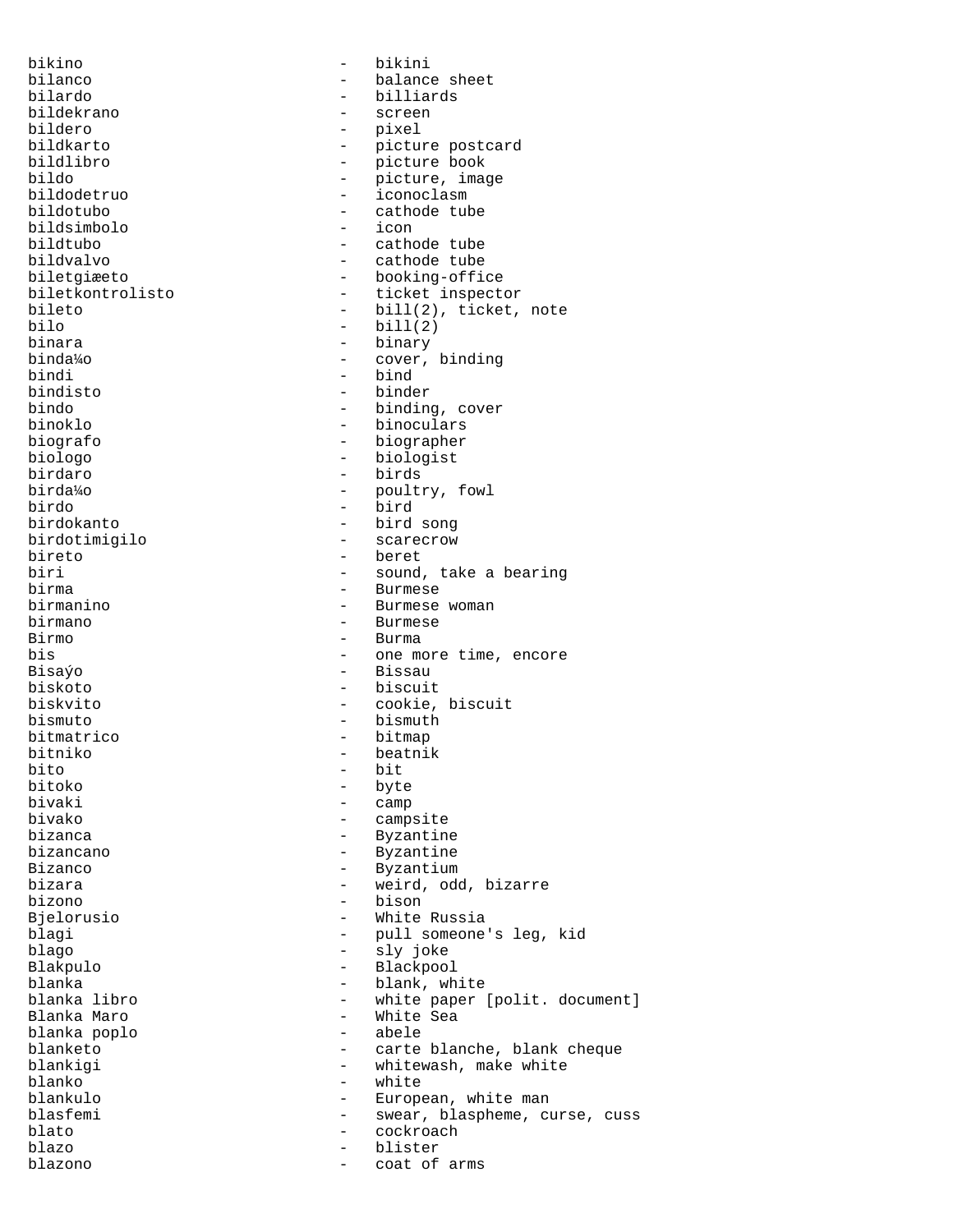bleki - bleat, neigh, bellow bleko - animal sound, cry<br>blenoragio - conorrhoea blenoragio - gonorrhoea blinda - blind - blindness<br>- dazzle blindigi - dazzle blindulo - sightless person, blind blindumi - dazzle - blockade<br>- bit bloketo<br>bloki bloki - blockade, block<br>bloklavo - block lava, aa i bloklavo - block lava, aa lava - block, pad blonda - fair, blond bloveksciti - stir up blovi - blow blovinstrumento - wind instrument blovorkestro - brass band blua - blue Blubarbulo - Bluebeard blufi - bluff - bluff - bluff - bluff - bluff - bluff - bluff - bluff - bluff - bluff - bluff - bluff - bluff - bluff - bluff - bluff - bluff - bluff - bluff - bluff - bluff - bluff - bluff - bluff - bluff - bluff - bluff bluo - blue bluso - blues<br>bluti - sift - sift bluti - sift<br>bluzo - blou bluzo - blouse - blouse - blouse - blouse - blouse - blouse - blouse - blouse - blouse - blouse - blouse - blouse - blouse - blouse - blouse - blouse - blouse - blouse - blouse - blouse - blouse - blouse - blouse - blouse - -in-law, by marriage Boacolago - Reindeer Lake boao - boa boardi - tack, manoeuvre boato - boat bobeli - bubble bobelo - bubble bobeni - wind - coil, spool, bobbin bobo - bobsled<br>Bocyano - Botswana - Botswana, Bechuanaland Bodenlago - Bodensee, Lake Constance<br>
bofilino - - daughter-in-law bofilino - daughter-in-law<br>bofilo - son-in-law - son-in-law Boformaro - Beaufort Sea bofratino - sister-in-law bofrato - brother-in-law bogepatroj - parents-in-law bohema - Bohemian - Bohemian - Bohemian - Bohemian - Bohemian - Bohemian - Bohemian - Bohemian - Bohemian - Bohemian - Bohemian - Bohemian - Bohemian - Bohemian - Bohemian - Bohemian - Bohemian - Bohemian - Bohemian - Bohe Bohemio - Bohemia bohemo - Bohemian - barking bojegi - bark, bay boji - bark bojkoti - boycott bojminaci - bay at, bark at bokalo - jar boko - ram, vaulting-horse<br>boksi - box - box box<br>boxer boksisto - boksisto - boksisto - boksisto - boksisto - boksisto - boksisto - boksisto - boksisto - boksisto - boksisto - boksisto - boksisto - boksisto - boksisto - boksisto - boksisto - boksisto - boksisto - boksisto - bo bokso - boxing<br>boleti - simmer boleti - simmer boli - boil boligi - boil bolilo - kettle bolivia - Bolivian<br>bolivianino - Bolivian bolivianino - Bolivian woman - Bolivian Bolivio - Bolivia bolkruæo - kettle boltingo - nut bolto - bolt bolþeviko - Bolshevik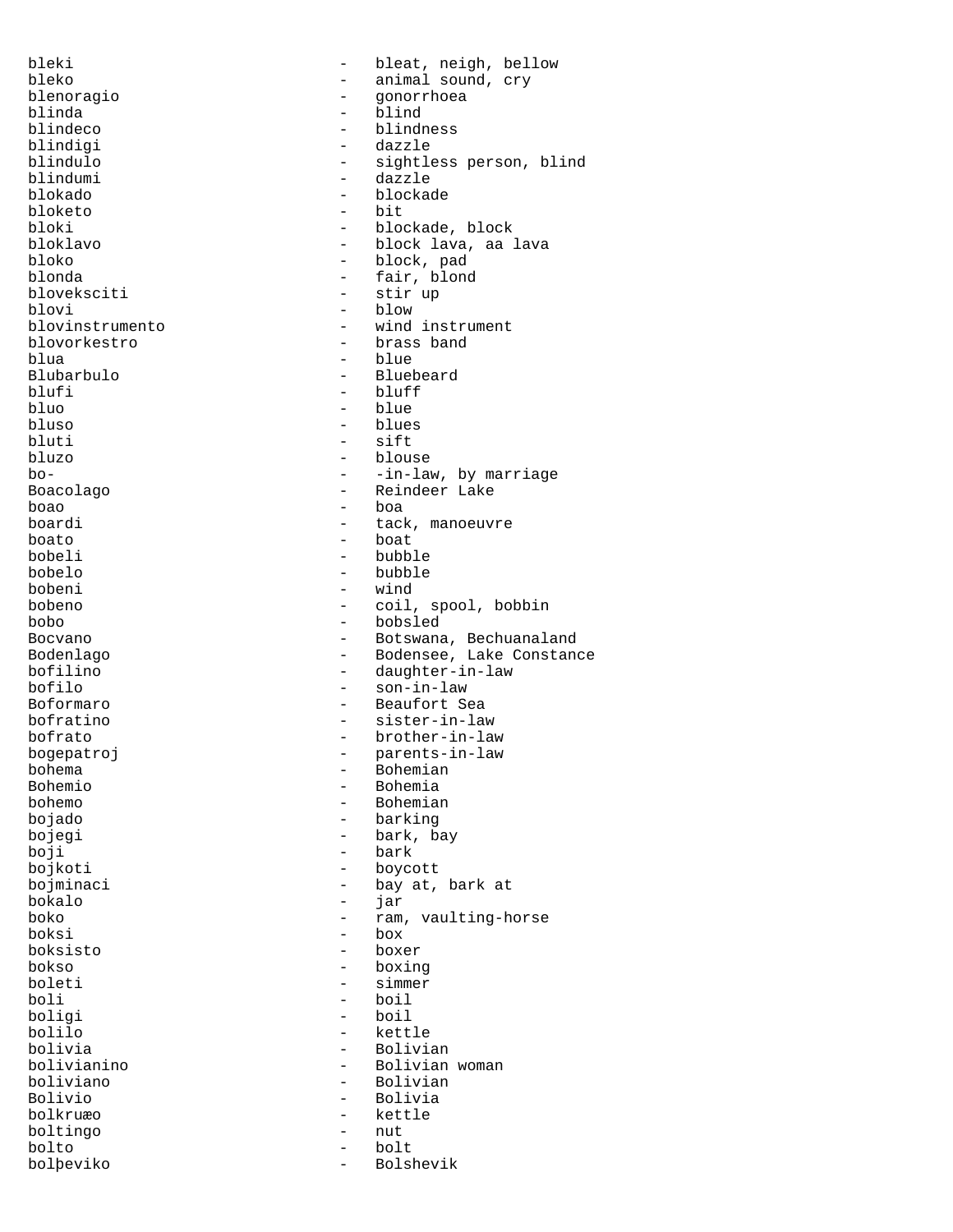bolþevisto - Bolshevik bombardi - bombard bombasta - showy, bombastic - Bombay bombi - bomb bombo - bomb bombono - bonbon, sweet, piece of candy bona - okay, good, nice - good morning bonan nokton - good night bonan tagon - good day bonan vesperon and the set of the set of the set of the set of the set of the set of the set of the set of the<br>bonan bancon and the set of the set of the set of the set of the set of the set of the set of the set of the s - good luck bonaspekta - good-looking bona¼o - something good bondeziri - extend good wishes bone  $\begin{array}{ccc} \text{bone} & \text{OK, okay, well} \\ \text{bone edukita} & \text{OK, body} & \text{cultured, educ} \end{array}$ - cultured, educated, cultivated boneco - goodness bonega - great, fine bonege  $-$  fine, very well boneta - nice bonete - so so bonfama - of good repute<br>
bonfara - of good repute<br>
- charitable(2). - charitable(2), benevolent bonfarti  $-$  feel fine, be well bonfarto - well-being bongusta  $-$  nice, tasty bongustega  $-$  delicious bongusto - good taste bonhava - well-to-do, in easy circumstances<br>
bonhavo - credit, assets bonhavo - credit, assets bonhumora - gay, merry - bonus bonigi - improve, make good bonintenca - well-intentioned boniøi - become good bonkaraktera - good-hearted bonkonduta - sweet bonkora - good-hearted, kind bonkvalita<br>
bonmaniera<br>
bonmaniera<br>
- courteous, we - courteous, well-mannered, polite bonmaniereco - refinement, good breeding bono - good bonodora - good-smelling, nutty, fragrant bonodoro - nice smell, sweet smell bonorda - orderly - bonsai bonstata - in good condition bonstato - well-being bontona - well-mannered bonulo - nice guy bonvenigi - welcome bonvenigo  $-$  greeting, salutation<br>honvenon bonvenon - welcome bonvoli - be so kind as to bonvolo - good will, benevolence bonvolu - please bonzo - bonze bonþance - fortunately bonþanco - luck bonþancon - good luck bopatrino - mother-in-law bopatro  $-$  father-in-law borakso - borax boratingi  $-$  bore(2), sink(2), tap, strike(2), broach bordelo - brothel bordero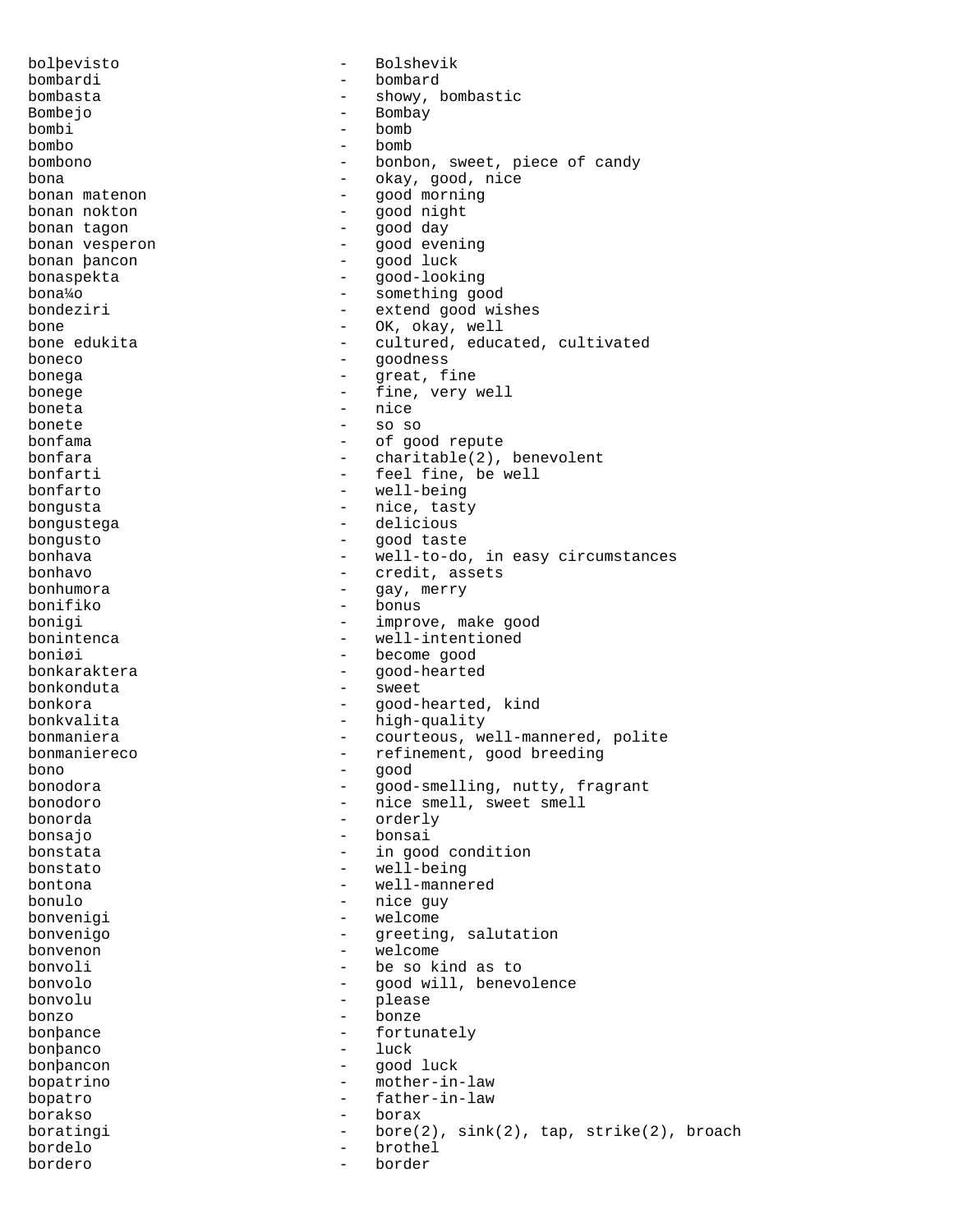bordo - edge, shore, border, bank Borglono - Looz bori - drill, bore(2)<br>borilo - bore(2)  $-$  bore(2) bormaþino - power drill Borneo - Borneo - Borneo<br>boro - boron boro - boron borso - stock exchange<br>
bortruo - stock exchange<br>
- drill-hole, bo: - drill-hole, borehole bosko - grove bosna - Bosnian bosnino - Bosnian woman Bosnio - Bosnia Bosnio-Hercegovino - Bosnia-Hercegovina bosno - Bosnian Bosporo - Bosporus botaniko - botany botelkolo - bottleneck - bottle opener botelo - bottle botelæapeto - bottlecap - Gulf of Bothnia  $boto$  - boot botsvana - Botswanan botsvananino - Botswanan woman botsvanano - Botswanan  $bova<sup>1</sup>/<sub>4</sub>o$   $beef$ <br>  $bovi<sup>1</sup>/<sub>4</sub>ol<sub>4</sub>$ bovida¼o - veal bovido - calf bovino - cow bovlo - bowl bovo - bovine animal, bovine bobmano - bovine animal, bovine bobmano - Bushman boþmano - Bushman - Brabantine brabantano - Brabantine braceleto - bracelet bradipo - sloth brajlo  $-$  Braille, braille brakapogilo - arm, arm-rest brakhorloøo - watch(2), wrist-watch brako - arm<br>brakringo - brac - brac - bracelet brakseøo - armchair embrace bramo - bream; topgallant mast<br>brando - brandy: lignor brando - brandy; liquor - stretcher branko - gill brano - bran branpano - whole-grain bread branæeto - twig branæo - bough, branch branæotranæilo - bill(2), pruning-knife branævojo - side-way, by-way brasiko - cabbage<br>brava - callant brava - gallant, brave bravulo - fine fellow, able man brazila - Brazilian<br>brazilanino - - - - - - - Brazilian - Brazilian woman brazilano - Brazilian Brazilo - Brazil braøo - charcoal breco - pretzel bredado - breeding bredi - raise(2), keep(2), breed, rather bredisto - breeder bredreaktoro - breeder reactor bremsi - brake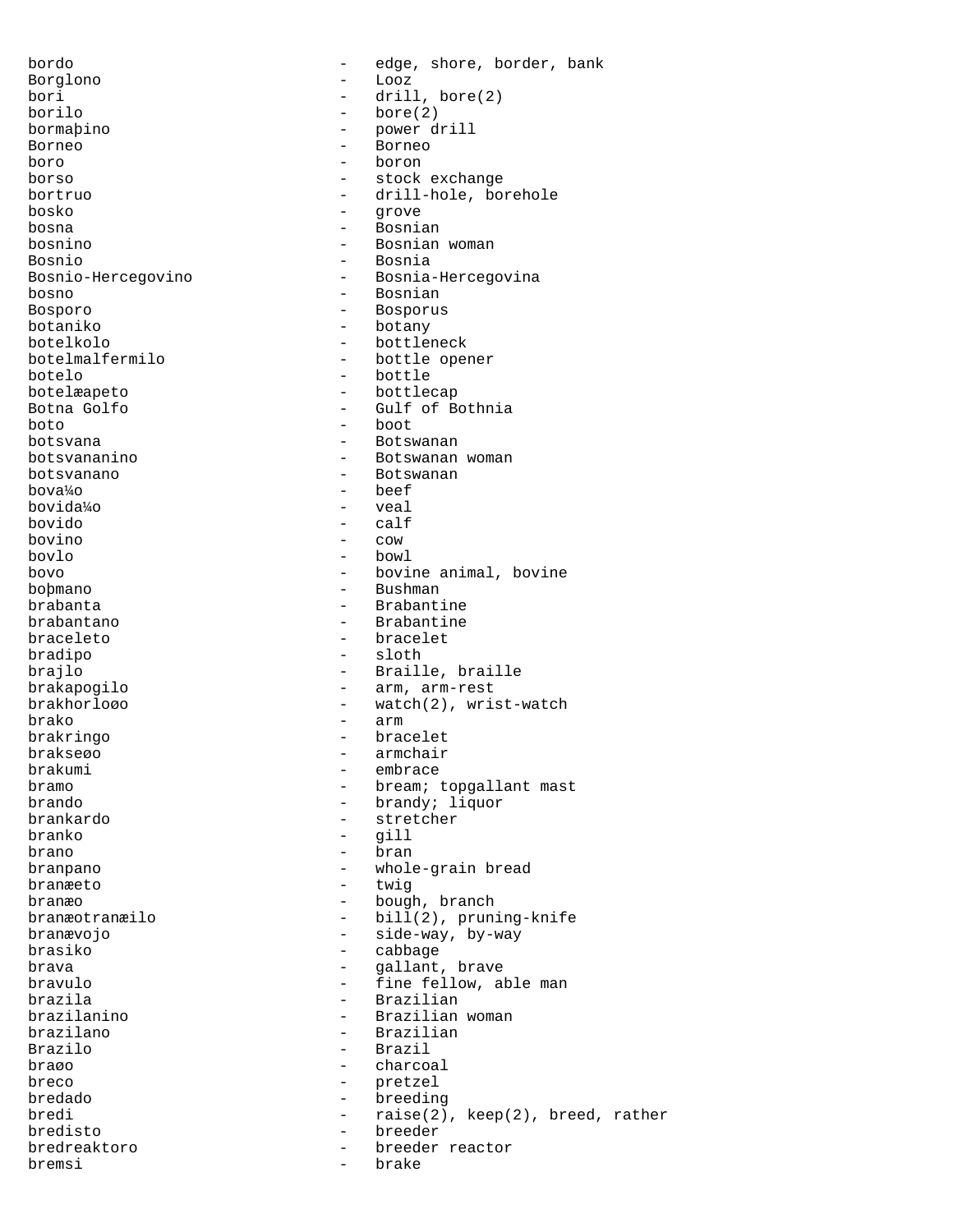bremso - brake bretaro - cabinet<br>breto - cabinet breto - shelf Bretonio  $-$  Brittany, Bretagne bretono - Breton - Bretono - Bretono - Bretono - Bretono - Bretono - Bretono - Bretono - Bretono - Bretono - Bretono - Bretono - Bretono - Bretono - Bretono - Bretono - Bretono - Bretono - Bretono - Bretono - Bretono - Bre breviero - breviary  $b$ reæi - breach - breach - breach - can b breæo - gap, breach<br>bridi - check rest: - check, restrain, bridle brido - restraints, check, bridle brigado - brigade brika - brick - bar; briquette briko - brick brila - bright, brilliant brili - shine - shine - shine - shine - shine - shine - shine - shine - shine - shine - shine - shine - shine - shine - shine - shine - shine - shine - shine - shine - shine - shine - shine - shine - shine - shine - shine brilianto - fine-cut gem, brilliant brilo - gloss, sheen<br>brita - gloss, sheen<br>- British brita - British - British - British - British - British - British - British - British - British - British - British - British - British - British - British - British - British - British - British - British - British - Brit Brita Kolombio - British Columbia Britio - Great Britain, Britain<br>
brito - Briton<br>
- Briton brito - Briton - Briton - Briton - Briton - Briton - Briton - Briton - Briton - Briton - Briton - Briton - Briton - Briton - Briton - Briton - Briton - Briton - Briton - Briton - Briton - Briton - Briton - Briton - Briton brizo - breeze<br>brigo - breeze<br>hridge - bridge briøo - bridge - bridge - bridge - bridge - bridge - bridge - bridge - bridge - bridge - bridge - bridge - bridge - bridge - bridge - bridge - bridge - bridge - bridge - bridge - bridge - bridge - bridge - bridge - bridge broda¼o - embroidery - embroider brogi - scald brokanta - second-hand brokanta¼o - second-hand item, used merchandise brokanti - deal in second-hand goods<br>brokantisto - second-hand dealer brokantisto - second-hand dealer brokolo - broccoli bronkito - bronchitis<br>bronko - bronchial - bronchial tube bronza - bronze bronzo - bronze brosi - brush broso - brush brovo - eyebrow, brow broæo - brooch broþurita - paperback broþuro - leaflet, paperback, pamphlet<br>brua - noisv - noisv brua - noisy loud noise, din Brugo - Bruges brui - make a noise brulalkoholo - methylated spirit<br>
brulavertilo - fire-alarm fired brulavertilo - fire-alarm, firecall<br>brula<sup>1</sup>/0 - fuel brula¼o - fuel - incendiary bomb brulema - flammable<br>bruleluiøi - burn - burn brulgluiøi - burn brulgusta bruli - burn - burn - burn - burn - burn - burn - burn - burn - burn - burn - burn - burn - burn - burn - burn - burn - burn - burn - burn - burn - burn - burn - burn - burn - burn - burn - burn - burn - burn - burn - burn bruligi - burn brulilo - burner bruliøo - combustion<br>brulligno - firewood - combustion - firewood<br>- burn brulvundi - burn brulþtiparo bruna - brown Brunajo - Brunei bruneja - Bruneian brunejanino - Bruneian woman brunejano - Bruneian Brunejo - Brunei brunhara  $-$  brunette bruno - brown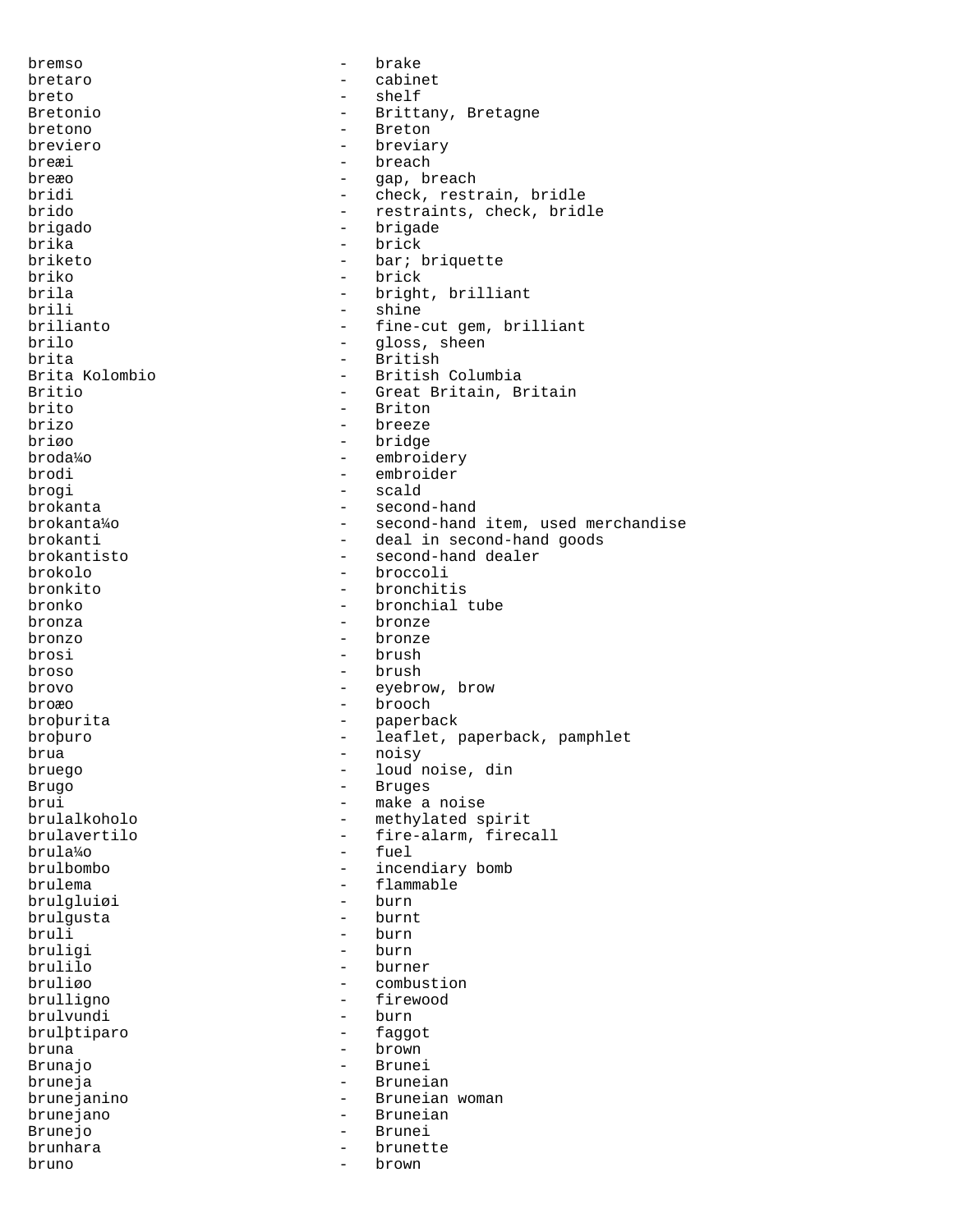brunokula - brown-eyed Brunsviko - Brunswick bruo - din, ado, noise brusela - Brussels<br>brusela brasiko - Brusselsbrusela brasiko  $-$  Brussels-sprouts<br>Bruselo  $-$  Brussels Bruselo - Brussels<br>bruska - Abrupt - abrupt bruska - abrupt brustangoro - angina pectoris brusto - breast, chest, bosom<br>
bruta - brute, harsh - brute, harsh brutala - brutal brutaro - livestock brutigi - dull brutiøi - become dull bruto - head of cattle brutte - gross bubalo - buffalo bubaæo - naughty boy, pickle<br>bubo - naughty boy, pickle<br>- urchin; jack, brat bubo - urchin; jack, brat<br>budaismo - Buddhism budaismo - Buddhism budaisto - Buddhist Budao - Buddha Budapeþto - Budapest Buddo - Buddha budeno - blood sausage - Buddhist budhismo - Buddhism budhisto - Buddhist budho - Buddha budo - shed, barn, stand<br>budøeto - - - - - - - - - budget budøeto - budget bufedo - buffet - buffet - buffet - buffet - buffet - buffet - buffet - buffet - buffet - buffet - buffet - buffet - buffet - buffet - buffet - buffet - buffet - buffet - buffet - buffet - buffet - buffet - buffet - buffet bufo - toad - buffer, bumper bugio - boogie, boogie-woogie Bugo - Bug bugri - sodomise, bugger bugro - anal sex bukanisto - buccaneer bukedo - bouquet buki - buckle<br>bukli - curl bukli - curl buklo - curl buko - buckle Bukureþto - Bucharest<br>bulbo - bulb bulbo - bulb buldozo - buldozer - buldozer - buldozer - buldozer - buldozer - buldozer - buldozer - buldozer - buldozer - buldozer - buldozer - buldozer - buldozer - buldozer - buldozer - buldozer - buldozer - buldozer - buldozer - bul Bulea - Boolean - Boolean - Boolean - Boolean - Boolean - Boolean - Boolean - Boolean - Boolean - Boolean - Boolean - Boolean - Boolean - Boolean - Boolean - Boolean - Boolean - Boolean - Boolean - Boolean - Boolean - Bool buleo - papal bull - small ball bulgara  $-$  Bulgarian bulgarino - Bulgarian woman Bulgario - Bulgaria bulgaro - Bulgar, Bulgarian buljono - bouillon bulko - roll(2) bulo - chunk, lump, clod bulteno - bulletin bulvardo - boulevard bulvolvi - wind up<br>bunkro - shelter bunkro - shelter, bunker<br>bunta - multicoloured bunta  $\begin{array}{ccc} - & \text{multicoloured} \\ \text{bu} & - & \text{bu} \\ \end{array}$ - buoy burdo - bumblebee burgo  $-$  castle, fortress burgunda - Burgundian - burgundy<br>- Burgundy Burgundio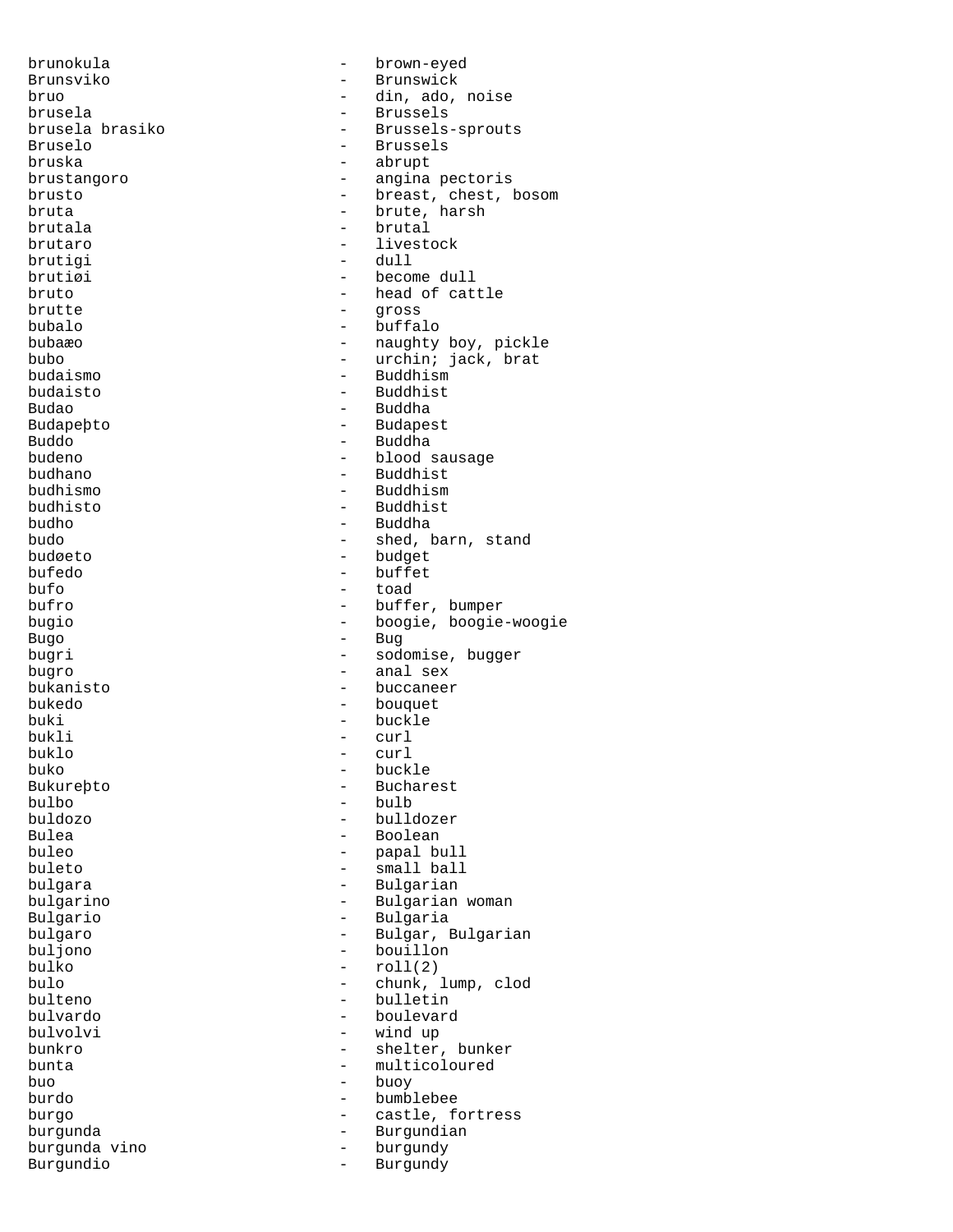burgundo - Burgundian Burkinafaso - Burkina Faso buro - Boer burokrataro  $-$  bureaucracy, officialdom burokratio - bureaucracy burokrato - bureaucrat buroo - bureau burundia - Burundian burundianino - Burundian woman - Burundian Burundio - Burundi burøa - middle-class, bourgeois burøaro - bourgeoisie burøo - middle-class citizen, bourgeois burøoni - bud burøono - bud bushaltejo - bus stop buso - omnibus, bus busolo - compass<br>busstacidomo - bus state - bus station butana - Bhutanese butananino - Bhutanese - Bhutanese - Bhutanese - Bhutanese - Bhutanese - Bhutanese - Bhutanese - Bhutanese - Bhutanese - Bhutanese - Bhutanese - Bhutanese - Bhutanese - Bhutanese - Bhutanese - Bhutanese - Bhutanese woman butanano - Bhutanese Butano - Bhutano - Bhutano buterigi - churn buterlakto - buttermilk butero - butter - butter<br>buterpano - open-f; buterpano - open-face sandwich, bread and butter buti - hill, hill up, earth up, earth<br>butika centro - shopping-centre butika centro  $-$  shopping-centre<br>butikisto - shopkeeper butikisto - shopkeeper butiko - shop, store, boutique<br>butikumi - shop - shop butikumi - shop - button butono - button butonumi - button buæejo - slaughterhouse, abattoir buæi  $-$  slaughter, butcher buæisto - butcher buøeta deficito - budgetary deficit buøeto - budget buþa - oral buþa seksumado buþego - mouth, muzzle, jaws buþelo - bushel buþo - mouth - mouthful, morsel, bite buþtuko - napkin buþumi - muzzle buþumo - muzzle bv. - please carino - czarina caro - czar cedema - accommodating cedemo - accommodation(3)<br>cedi - aive in give up cedi - give in, give up, yield, give way, relinquish<br>cedigi - soften up cedigi - soften up<br>cedilo - cedila - cedila cedilo - cedilla - abandonment cedro - cedar cejano - corn-bottle cejlona - Ceylonese cejlonano - Ceylonese Cejlono - Ceylon Celebesmaro - Celebes Sea Celebeso - Celebes celebrado - celebration celebri - celebrate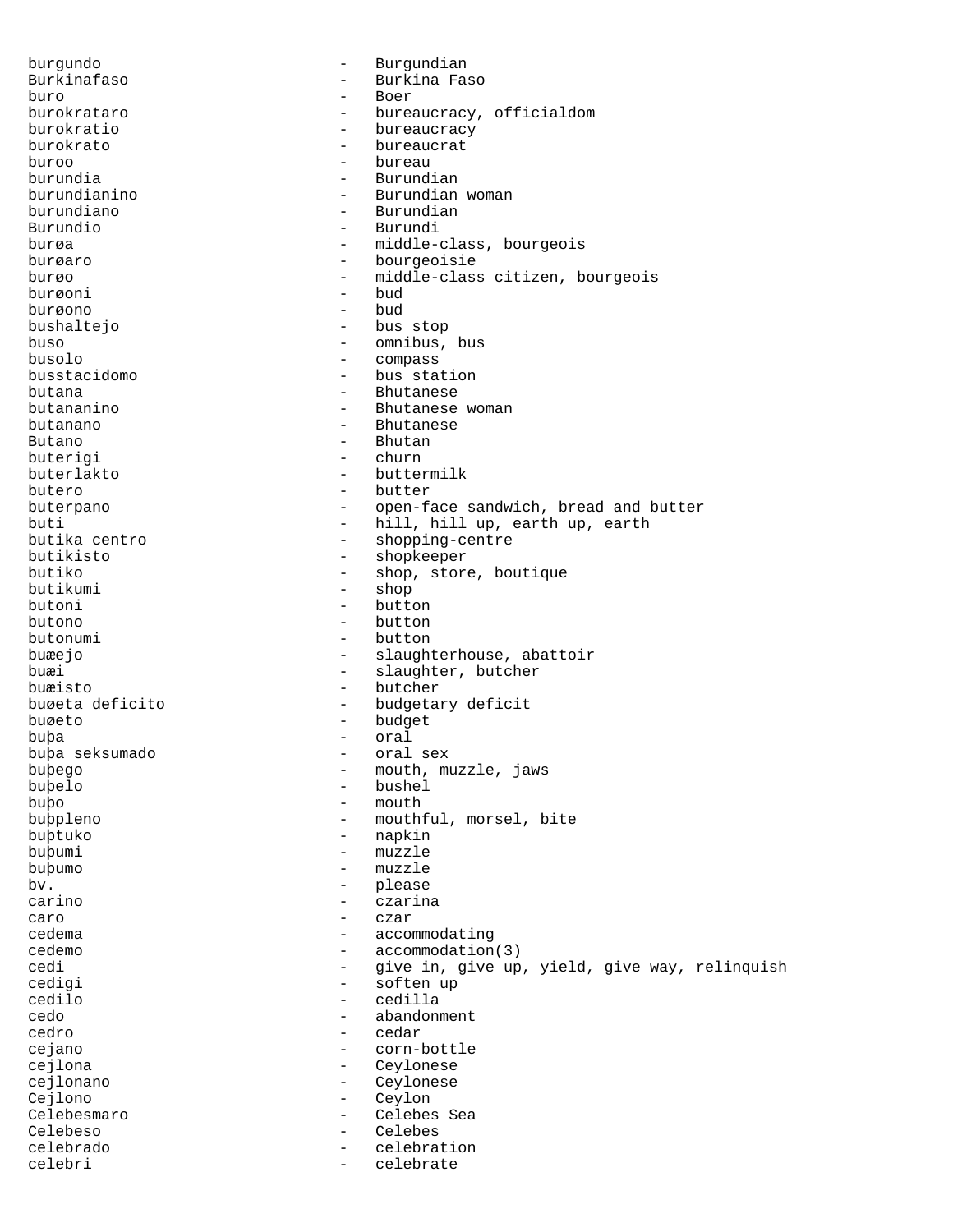celerio - celery celi - aim, intend<br>
celilo - qunsiqht, s celilo - gunsight, sight<br>celkonforma - suitable, exped - suitable, expedient celkonscia - determined, purposeful<br>celo - goal purpose aim celo - goal, purpose, aim<br>Celsiuso - Celsius - Celsius - Celsius<br>- target celtabulo<br>celtubi - finish(2) celulito - cellulite cemento - cemento - cemento - cemento - cemento - cemento - cemento - cemento - cemento - cemento - cemento - cemento - cemento - cemento - cemento - cemento - cemento - cemento - cemento - cemento - cemento - cemento - ce cendo - cent censo - census cent  $-$  hundred, one hundred centavo - centavo centimetro - centimetre - centimetre - centimetre - centimetre - centimetre - centimetre - centimetre - centimetre - centimetre - centimetre - centimetre - centimetre - centimetre - centimetre - centimetre - centimetre - c centimo - centime centmil - hundred thousand centono - hundredth centra - central centra hejtado - central heating Centrafriko - Central African Republic<br>
- Centralo - power station, exchange - power station, exchange centrejo - centre centro - centre - centre - centre - centre - centre - centre - centre - centre - centre - centre - centre - centre - centre - centre - centre - centre - centre - centre - centre - centre - centre - centre - centre - centre - censor cenzuristo - censor cenzuro - censor cepo - onion Cerbero - Cerberus cerbo - brain - brain - brain - brain - brain - brain - brain - brain - brain - brain - brain - brain - brain - concus cerboskuo - concussion cerbumi - rack one's brains, puzzle over<br>
ceremonia - measured, formal, stiff - measured, formal, stiff ceremonio - ceremony cerio - cerium cerkopiteko - meercat certa  $-$  sure, certain certagrade  $-$  to a certain degree certe - certainly certeco - certainty certgrade  $-$  to a certain degree certigi - certify, assure, make certain<br>
cerva<sup>1</sup>/0 cerva¼o - venison cervelaso - cervelat cervido - fawn cerviko - cervix cervino - hind cervo - deer cervoparko - deer-park cetaco - cetacean cetera - remaining, additional, rest of cetere - besides, what's more, moreover cetero - remainder Cezaro - Caesar cezio - caesium cezuro - caesura, break<br>ci - caesura, break<br>- thou, you ci - thou, you - cia - thou, you - cia - vour - your<br>- cyber cibernetiko - cybernetics cico - nipple - nipple - nipple - nipple - nipple - nipple - nipple - nipple - nipple - nipple - nipple - nipple - nipple - nipple - nipple - nipple - nipple - nipple - nipple - nipple - nipple - nipple - nipple - nipple -- nipple cidonio - quince cidro - cider cifereca - digital ciferi - figure cifero - digit, cipher, figure, numeral ciferplato - dial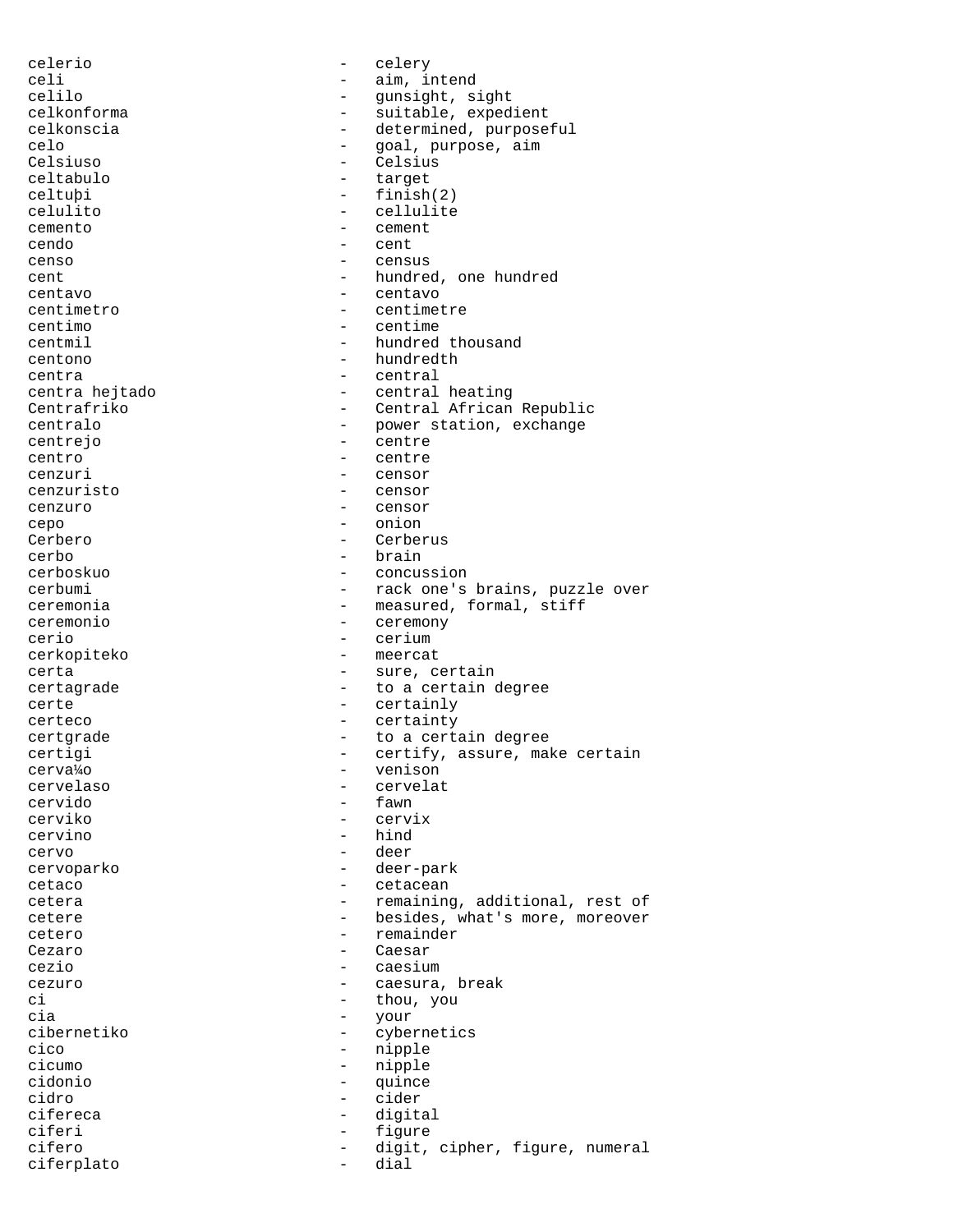cigano - gypsy, Gypsy cigaredo - cigarette cigaredstumpo - cigarette-butt, stub cigareto - cigarillo cigaro - cigar<br>cigarstumpo - cigar cigarstumpo - cigar-butt, cigar-stub cigno - swan - swan - swan - swan - swan - swan - swan - swan - swan - swan - swan - swan - swan - swan - swan cikado - twitching - scar ciki - twitch cikla - cyclical - Cyclades ciklo - cycle ciklono - cyclone cikonio - stork cikorio - chicory cilindro - roller, cylinder cimbalisto - cymbalist cimbalo - cymbal cimo - bedbug, bug cin - you<br>cinamo - cinr cinamo - cinnamon - Ash Wednesday cindrigi - incinerate<br>cindro - ash.cinde cindro - ash, cinder<br>
cindroblonda - ash-blond. - ash-blond, ash-blonde<br>- ashen cindrogriza Cindromerkredo - Ash Wednesday cindrujo - ashtray Cindrulino - Cinderella cinika - cynical cinikulo - cynic cionismo - Zionism - Zionist Ciono - Zion<br>cipra - Cypri - Cypriot cipranino - Cypriot woman ciprano - Cypriot cipreso - cypress Cipro - Cyprus cirkelo - compass cirklo - circle cirko - circus circumference cirkonstanco - circumstance cirkulado - traffic, circulation - about, abroad cirkulero - circular - circular<br>cirkuli - circulate cirkuli - circulate, be about<br>cirkumcidi - circumcise - circumcise cirkumcido - circumcision cirkumflekso - circumflex<br>cirkvito - circuit - circuit ciro - wax, polish<br>cisterno - tank cisterno cisterno - tank, cistern citadelo - citadelo - citadelo<br>cita<sup>1</sup>40 - citadelo - citadelo cita¼o - quotation citi - cite, quote<br>citilo - cite, quotation m - quotation mark, quote, inverted comma citiloj - quotation marks, quotes citro - cither - cither - cither - cither - cither - cither - cither - cither - cither - cither - cither - cither - cither - cither - cither - cither - cither - cither - cither - cither - cither - cither - cither - cither citrolo - water-melon citrono - lemon citronsuko - lemon juice citronþelo - lemon peel civila - civil, civilian, non-military civilizacio - civilisation civilizado - civilisation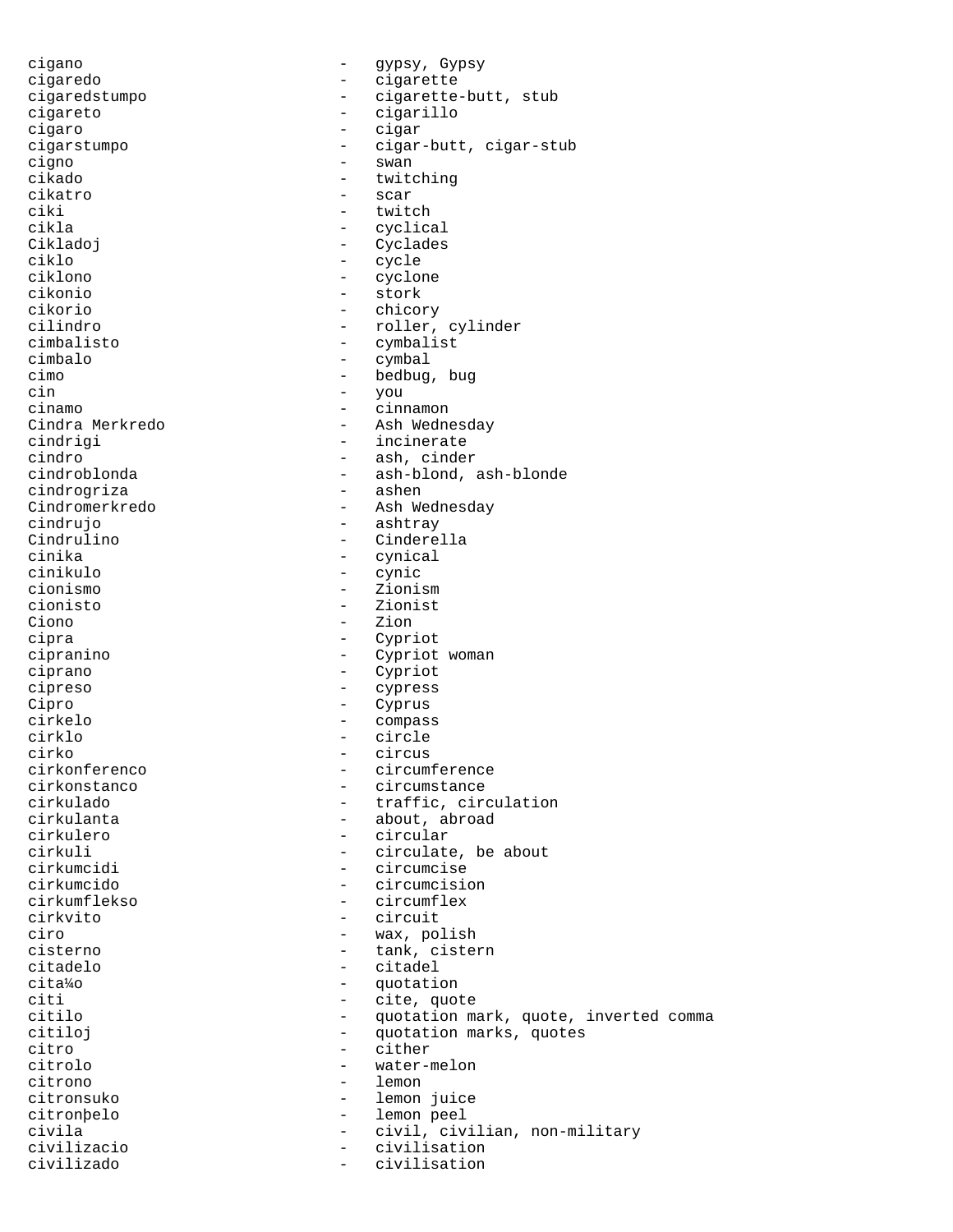civilizi - civilise civilizita - civilised civilizo - civilisation civiljura - civil-law civilulo - civilian civita - civic civitaneco - citizenship civitano - citizen - city state codoromo - CD-ROM colo - inch<br>
conga lingvo - Tsong - Tsonga, Tsonga language congo - Tsonga cunamo - tidal wave, tsunami D-kordo - D-chord  $d$ -ro  $-I$  Dr. D-trajno - corridor-train da - corridor-train da - corridor-train da - corridor-train da - corridor-train da - corridor-train da - corridor-train da - corridor-train da - corridor-train da - corridor-train da - corridor-tr da - of Dafno - Daphne - Daphne - Daphne - Daphne - Daphne - Daphne - Daphne - Daphne - Daphne - Daphne - Daphne - Daphne - Daphne - Daphne - Daphne - Daphne - Daphne - Daphne - Daphne - Daphne - Daphne - Daphne - Daphne - Daphne dagestana - Dagestan, Daghestan<br>Dagestano - Dagestan, Daghestan Dagestano - Dagestan, Daghestan<br>Dahomeo - Dahomeo - Dahomey Dahomeo - Dahomey - Dahomey - Dahomey - Dahomey - Dahomey - Dahomey - Dahomey - Dahomey - Dahomey - Dahomey - Dahomey - Dahomey - Dahomey - Dahomey - Dahomey - Dahomey - Dahomey - Dahomey - Dahomey - Dahomey - Dahomey - Da Dakaro - Dakaro - Dakaro - Dakaro - Dakaro - Dakaro - Dakaro - Dakaro - Dakaro - Dakaro - Dakaro - Dakaro - Dakaro - Dakaro - Dakaro - Dakaro - Dakaro - Dakaro - Dakaro - Dakaro - Dakaro - Dakaro - Dakaro - Dakaro - Dakaro Dako - Dacca<br>dakoto - Sioux - Sioux dakoto - Sioux - date daktilujo - date palm dalio - dahlia Dalmacio - Dalmatia dalmato - Dalmatian - Damascus<br>- vermin damaøbesto<br>damaøi damaøi - damage damage - damage - damage - damage - damage - damage - damage - damage - damage - damage - damage - damage - damage - damage - damage - damage - damage - damage - damage - damage - damage - damage - damage damaøo - damage - checkers damne - damn damni - damn - dame, lady damoj en energia damoj en energia damoj en energia da energia da energia da energia da energia da energia da e Damokleso - Damocles dampi - muffle, deaden dana - Danish - Danish - Danish - Danish - Danish - Danish - Danish - Danish - Danish - Danish - Danish - Danish - Danish - Danish - Danish - Danish - Danish - Danish - Danish - Danish - Danish - Danish - Danish - Danish dana lingvo - - - - - - - - - Danish language, Danish Dana Markolo - - - - - - - - - - Denmark Strait Dana Markolo - Denmark Strait dancejo - dancing hall - dance<br>- display danci nupte<br>dancistino dancistino - dancer<br>dancisto - dancer dancisto - dancer danco - dance dando - dude, fop, dandy danino - Danish woman - Danish woman - Danish woman - Danish woman - Danish woman - Danish woman - D Danio - Denmark danka - thankful danka pro - grateful for danke al  $\qquad \qquad \qquad$  - thanks to dankeco dankeco - gratitude dankema  $\qquad$  - thankful dankema pro  $\qquad$  - thankful - grateful for<br>- gratitude dankemo - gratitude danki - thank danki pro  $\qquad \qquad -$  thank for danko - gratitude, thanks dankon - thanks, thank you Danlando - Denmark dano - Dane Danubo - Danube Danuo - Danuo - Danuo - Danuo - Danuo - Danuo - Danuo - Danuo - Danuo - Danuo - Danuo - Danuo - Danuo - Danuo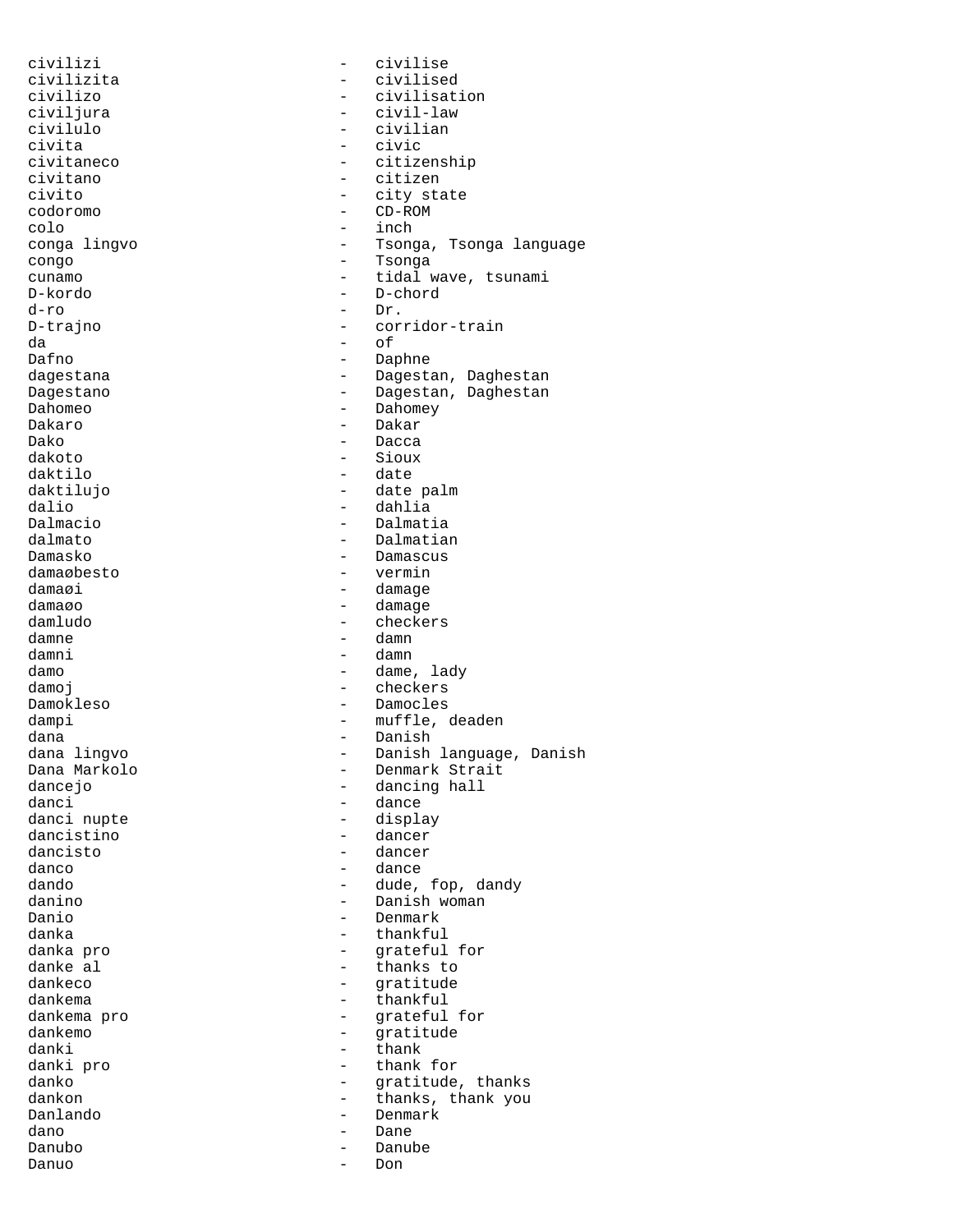danøera - dangerous danøereco - danger danøero - danger, peril Dardaneloj en la estado - Dardanelles darfi - be allowed to Darlintono - Darlington<br>darmo - dharma darmo - dharma - dharma - dharma - dharma - dharma - dharma - dharma - dharma - dharma - dharma - dharma - dha dartro - acne datenbanko  $-$  database, data bank datenoj - data dati - date dativo - dative datiøi - date dato - date datreveno  $-$  anniversary datumoj en la estas en la estas en la estas en la estas en la estas en la estas en la estas en la estas en la e dazipo - armadillo daæo - vacation home daýra - abiding, lasting daýradi - last, hold, continue daýre - constantly, continually, continuously<br>daýri - continue, last, keep on, endure daýri - continue, last, keep on, endure<br>daýrigi - continue, continue, go on - proceed with, continue, go on daýrigo - continuation daýrigota - to be continued de  $-$  by, of, from, since; by de kiam - since(2) de kie - whence, from where de kiu - of which<br>- now and then de tempo al tempo - - now and tempo - now and tempo - - now and tempo - -  $$ de tie  $\begin{array}{ccc}\n\text{de} & \text{the} \\
\text{de} & \text{the} \\
\text{de} & \text{the} \\
\text{de} & \text{the} \\
\text{the} & \text{the} \\
\text{the} & \text{the} \\
\text{the} & \text{the} \\
\text{the} & \text{the} \\
\text{the} & \text{the} \\
\text{the} & \text{the} \\
\text{the} & \text{the} \\
\text{the} & \text{the} \\
\text{the} & \text{the} \\
\text{the} & \text{the} \\
\text{the} & \text{the} \\
\text{the} & \text{the} \\
\text{the} & \text{the} \\
\text$ de tie æi  $\begin{array}{ccc} - &$  from here, hence de æi tie  $\begin{array}{ccc} - & & - \end{array}$  from here, hence de æi tie  $\begin{array}{ccc} - & - \\ - & - \end{array}$  from here, hence deadmoni - deter debati - knock off; debate, beat off<br>debato - debate - debate debato - debate debeto - debit debila - feeble; feebleminded debito - sale, demand<br>debutanta - sale, demand debutanta  $-$  junior, young, future debuti - make a debut deca  $\qquad \qquad -$  suitable, fitting, decent, proper dece - properly, decently<br>decembro - December - December - December<br>- befit.b deci<br>
decida<br>
decida<br>
- decisive decida - decisive - firmness, resolution, peremptoriness, decision decidi - decide decidiga - decisive - decisive decidiøi - make up one's mind decidiøo - decision-making decido - decision decidua - deciduous decimala - decimal dediæi - devote, dedicate<br>dediæi atenton al - pay attention to - pay attention to<br>- deduce, gather, dedukti - deduce, gather, abstract(2) deerigi - split off defala4ejo - refuse dump, dump, tip, rubbish tip defala¼o - refuse, waste, rubbish, clippings, cuttings defali  $-$  fall, fall off, tumble down defaýlto - default defendi - defend defendo - defence, defense defensivo - defensive defetismo - defeatism deficito - deficit defii - challenge, defy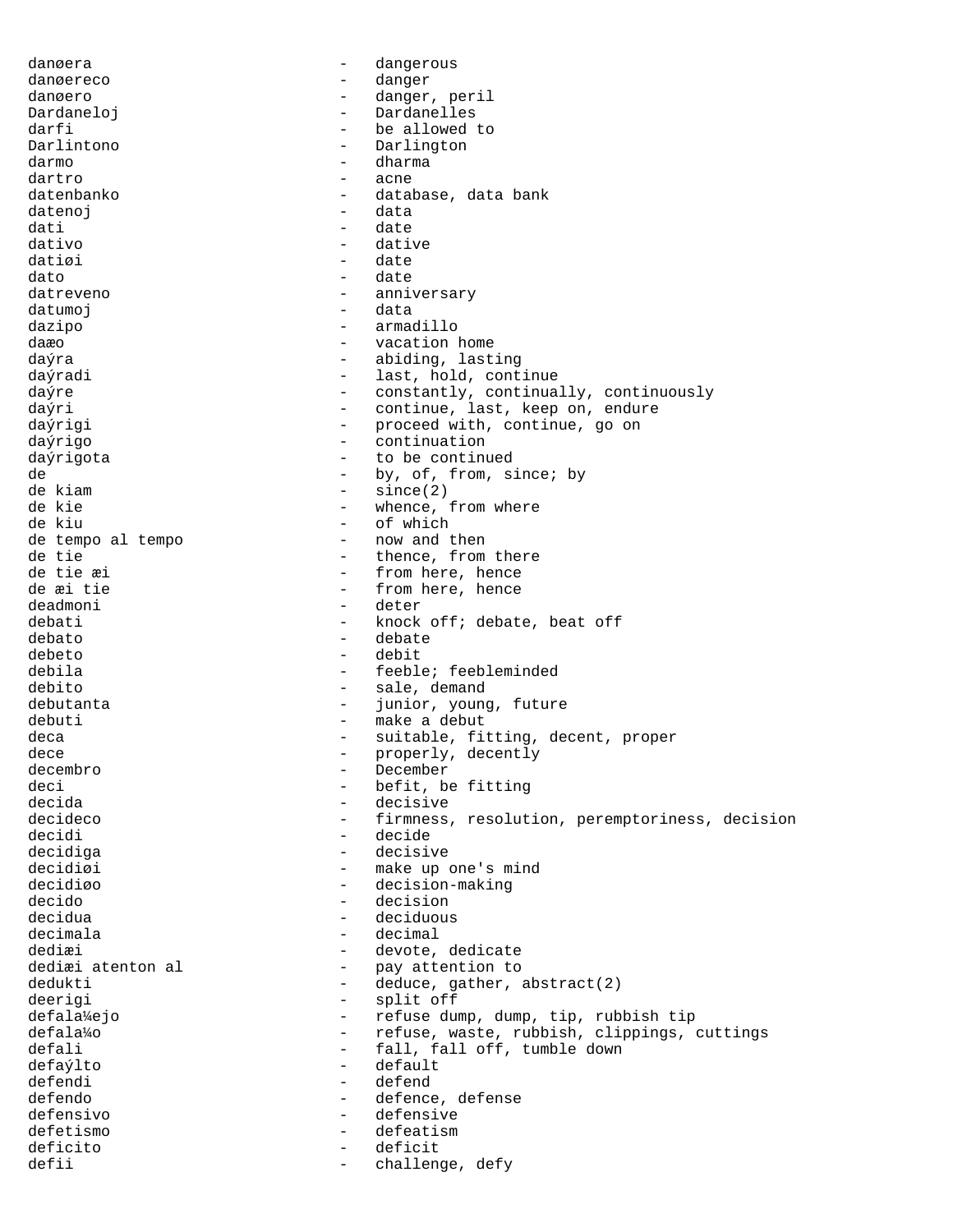definitiva  $\qquad \qquad -$  definite, definitive definitive - definitely, positively<br>definitely definitely<br>definitely<br>challenge defio - challenge<br>deflankiøi - go astray, - go astray, get off the subject deflori - deflorate<br>defluiga tubo - waste-pipe defluiga tubo - waste-pipe, drain-pipe, outlet-pipe<br>defroti - rub off defroti - rub off<br>degeli - thaw, m degeli - thaw, melt<br>degeligi - thaw - thaw - thaw degelo - thaw, melting degeneri - degenerate degenerinta - degenerate degni - deign degradi - degrade degrati - scratch off, scrape, scrape off deguti - drip down, drain, trickle down dehaki - cut off deigi - detach<br>deirpunkto - startil deirpunkto - starting point<br>deismo - deismo - deismo deismo - deismo - deismo - deismo - deismo - deismo - deismo - deismo - deismo - deismo - deismo - deismo - deismo - deismo - deismo - deismo - deismo - deismo - deismo - deismo - deismo - deismo - deismo - deismo - deismo deiøi - become detached<br>dek - ten dek - ten<br>dek du - twel - twel dek du - twelve dek kvar - fourteen dek kvin - fifteen - nineteen dek ok - eighteen dek sep - seventeen dek ses - sixteen dek tri - thirteen dek unu - eleven dek-dua - twelfth - twelfth<br>dek-kvara - tourteel - fourteel dek-kvara - fourteenth - fifteenth dek-naýa - nineteenth dek-oka - eighteenth dek-sepa - seventeenth dek-sesa - sixteenth dek-tria  $-$  thirteenth dek-unua - eleventh deka - tenth dekadenco - decadence dekado - ten-day period<br>dekalkulebla - ten-day period - deductible dekalkuli - count down<br>dekalogo - count down<br>- Ten Command dekalogo - Ten Commandments<br>dekano - Ten Commandments - dean dekduo - dozen deklami  $\qquad \qquad -$  declaim, recite<br>deklami monotone  $\qquad \qquad -$  rattle off, reel - rattle off, reel off deklaracio  $-$  declaration, proclamation(2) deklari - state, declare - condemn, scrap deklarilo - tax form deklaro - statement, declaration, proclamation<br>deklinacio - declination - declination<br>- deviate dekliniøi<br>dekliniøo dekliniøo - deflection, deviation dekliva - sloping<br>deklivi - slope de deklivi - slope down<br>deklivo - slope hil - slope, hillside, acclivity dekmil - ten thousand dekodigi - decode dekoka - eighteenth dekokti - boil dekokto - decoction - d, collet, dekomence - from the outset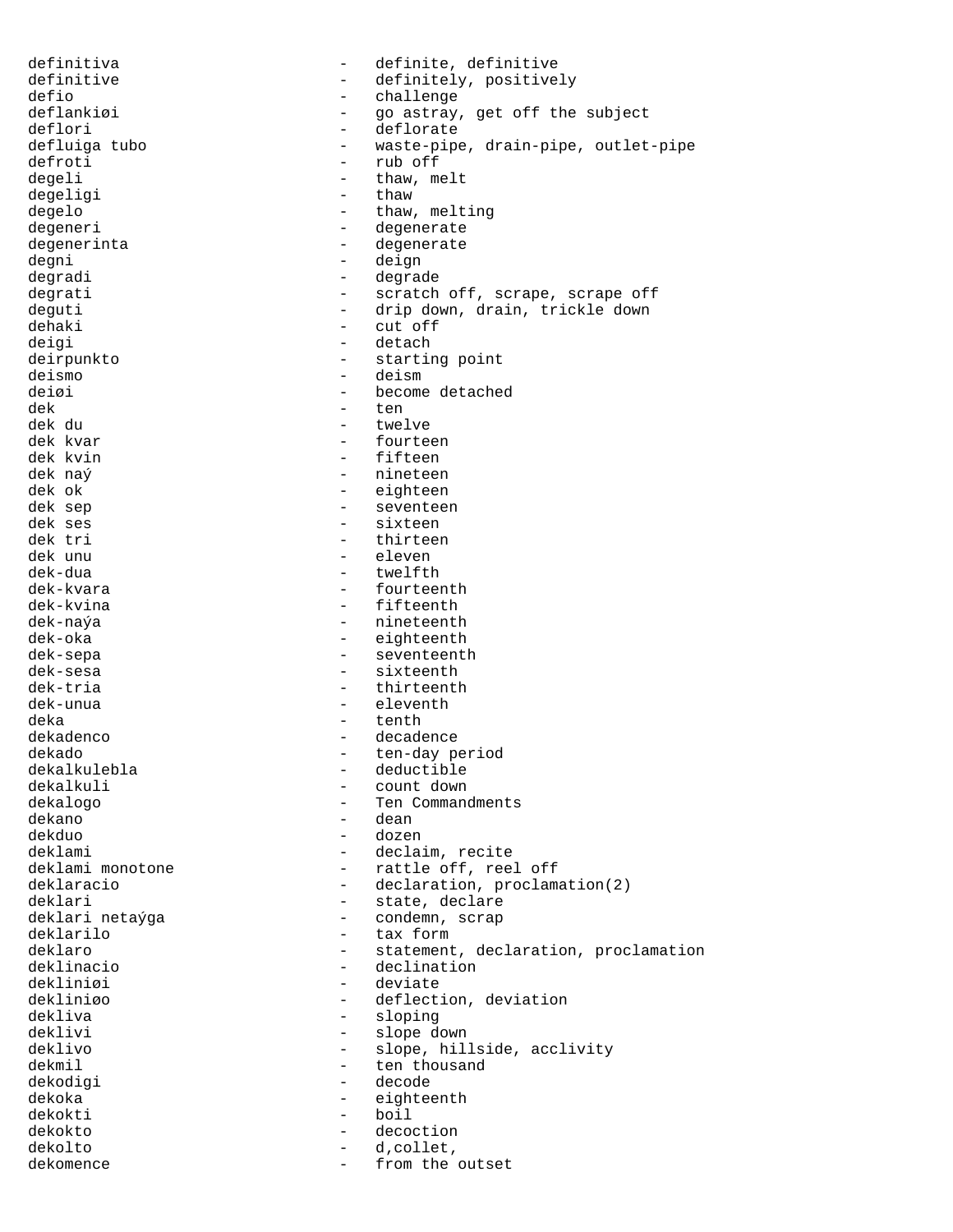dekonduki - lead away dekono - tenth dekonsili - dissuade from, advise against dekontigi - transfer dekope - by tens dekoracio - d'cor, decoration, decor dekori - adorn, decorate, ornament<br>dekoro - decoration d.cor dekoro - decor, decoration, d, cor<br>dekreti - decree - decree - decree<br>- decree dekreto dekroæi - unhook deksesuma - hexadecimal dekstra  $-$  right-hand, right dekstra flanko  $-$  right-hand side dekstre - on the right dekstren  $-$  to the right, right(2)<br>dekstrulo dekstrulo - right-hander<br>dekstrume - clockwise dekstrume - clockwise dekutimigi - break of a habit, teach<br>dekutimiøi - unlearn, qet out of a ha dekutimiøi - unlearn, get out of a habit, break a habit<br>delasi - abandon - abandon delasi - abandon - abandon - abandon - abandon - abandon - abandon - abandon - abandon - abandon - abandon - abandon - abandon - abandon - abandon - abandon - abandon - abandon - abandon - abandon - abandon - abandon - aba - delegation delegado - delegation, deputation delegato - representative, delegate, deputy delegi - delegate delegitaro  $-$  deputation, delegation delegito - delegate delekti - delight Delfio - Delphi delfta - Delft Delhio - Delhi - Delhi<br>delico - Hiss - bliss delico - bliss, delight<br>delikata - bliss, delight<br>- refined, fine, delikata - refined, fine, dainty, delicate<br>delikata<sup>1</sup>40 - delicacy - delicacy delikata¼o - delicacy delikateco - tenderness<br>delikto - tenderness delikto - offence, misdemeanour<br>delira - delirious - delirious delira - delirious<br>delira<sup>1</sup>40 - delira<sup>140</sup> - madness - madness deliri - be delirious deliro - delirium delogi - seduce, entice delonge  $\qquad \qquad -$  for a long time delto - delta<br>demagogio - demagogio - demagogio demagogio - demagogy - demagogue demamigi - wean<br>demandi - ask - ask demando - question demandosigno - question mark demenco - dementia dementi - officially deny demeti - put off, take off<br>Demetro - Demeter Demetro - Demeter demisii - resign<br>demokrata - resign - democra demokrata - democratic<br>demokratic - democracy - democracy demokratio  $-\text{demokratio}$  - democracy demokrato - democrat demona - demonic demono - demon demonstracii - demonstrate demonstracio - demonstration demonstrativo - demonstrative (pronoun) demonstri  $-$  prove, demonstrate demonstro - demonstration<br>demoralizi - demoralise demoralizi - demoralise demordi - bite off demoskopio - public opinion research denaska - inborn, innate, native(3), congenital, inbred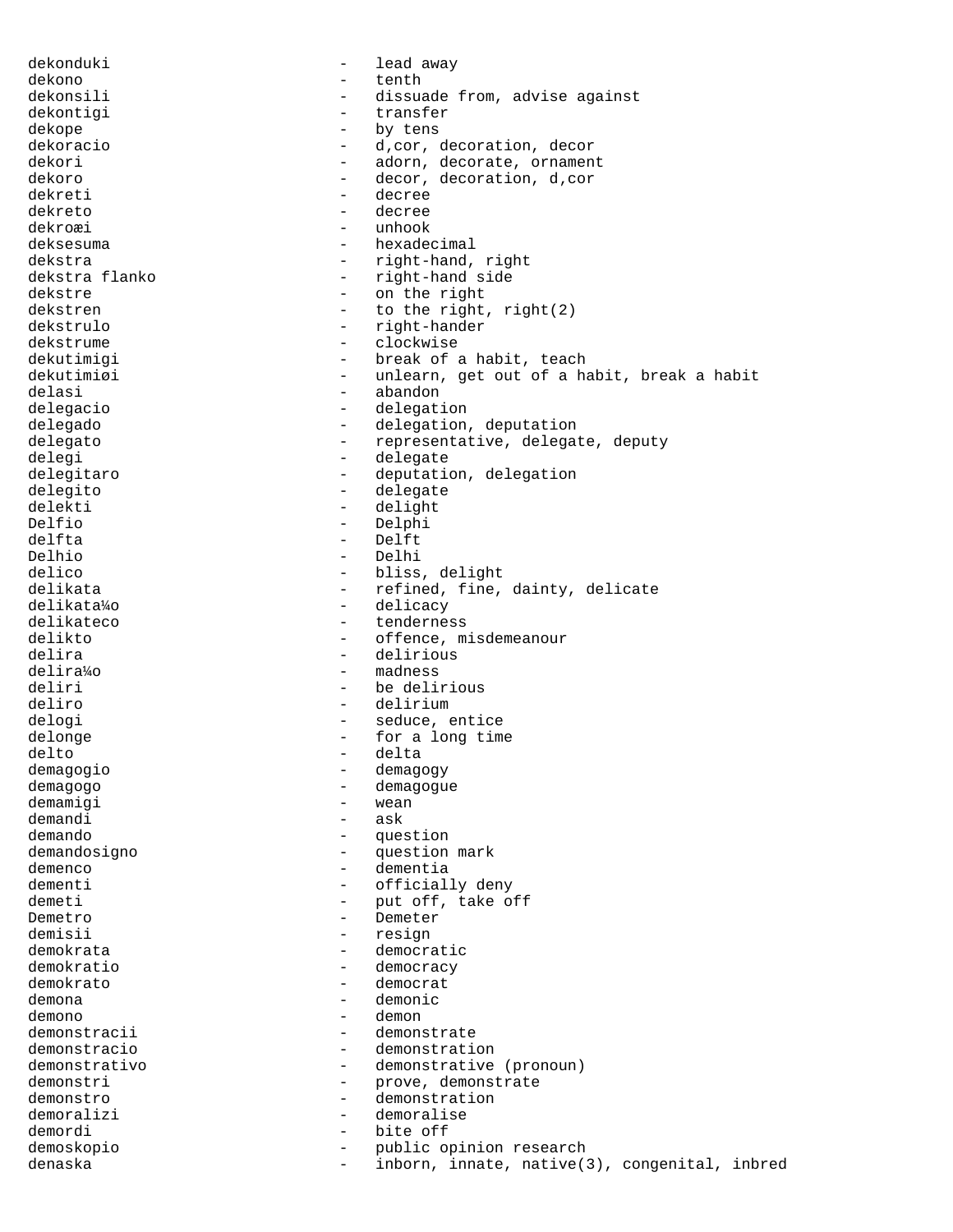denaturi - denature denominacio - denomination denonci - denounce denonco - denunciation denove - again, anew densa - thick, dense, concentrated<br>densejo densejo - thicket<br>densioi - condense densigi - condense dental dentaro - teeth dentbroso - tooth-brush dentdoloro - toothache dentisto - dentist dentkarno - gum dentkuracisto - dentist dento - tooth dento- - dental dentpasto - tooth-paste dentpikilo - toothpick dentpinglo - toothpick dentrado - gear, cogwheel<br>dentskrapi - gear, cogwheel<br>- gnaw off, pick - gnaw off, pick denuncanto - accuser denunci - denounce denunco - accusation departemento - department dependa en el estado en el esperador dependent depende de  $-$  according to dependeco - dependence dependi - depend depend on depeþi - dispatch depeþo - dispatch deponejo - depository deponi - deposit deporti - deport depost<br>depost kiam depost is the since of the since (2)  $-$  since(2) depozicio - testimony depravacio depravation depreni - deduct, take away depreni de  $-$  deduct, take away - break into depreno  $-$  sale, demand depresa¼o - imprint, reprint<br>depresio - depression - depression depresio - depression deprezi - write off<br>deprimi - depress depress deprimiteco - dejection, depression<br>deprimo - depression deprimo - depression deputado - deputation, delegation(2) deputato  $-$  deputy, delegate, representative deputi - depute - depute - depute - depute - depute - depute - depute - depute - depute - depute - depute - depute - depute - depute - depute - depute - depute - depute - depute - depute - depute - depute - depute - depute deputitaro  $-$  deputation, delegation(2) deputito - delegate, representative, deputy derazi - shave, shave off<br>
Derbio Derbio - Derby - Derby - Derby - Derby - Derby - Derby - Derby - Derby - Derby - Derby - Derby - Derby - Derby - Derby - Derby - Derby - Derby - Derby - Derby - Derby - Derby - Derby - Derby - Derby - Derby - Derby - Derby deriva¼o - derivation derivi - derive - derive - derive - derive - derive - derive - derive - derive - derive - derive - derive - der derompiøi - break(2), break off<br>deruli - roll off deruli - roll off<br>deruliøi - roll off - roll off des the the des pli - all the more des- - dedesalti - leap down, jump off desaponti - disappoint - descend, go down descendo - descent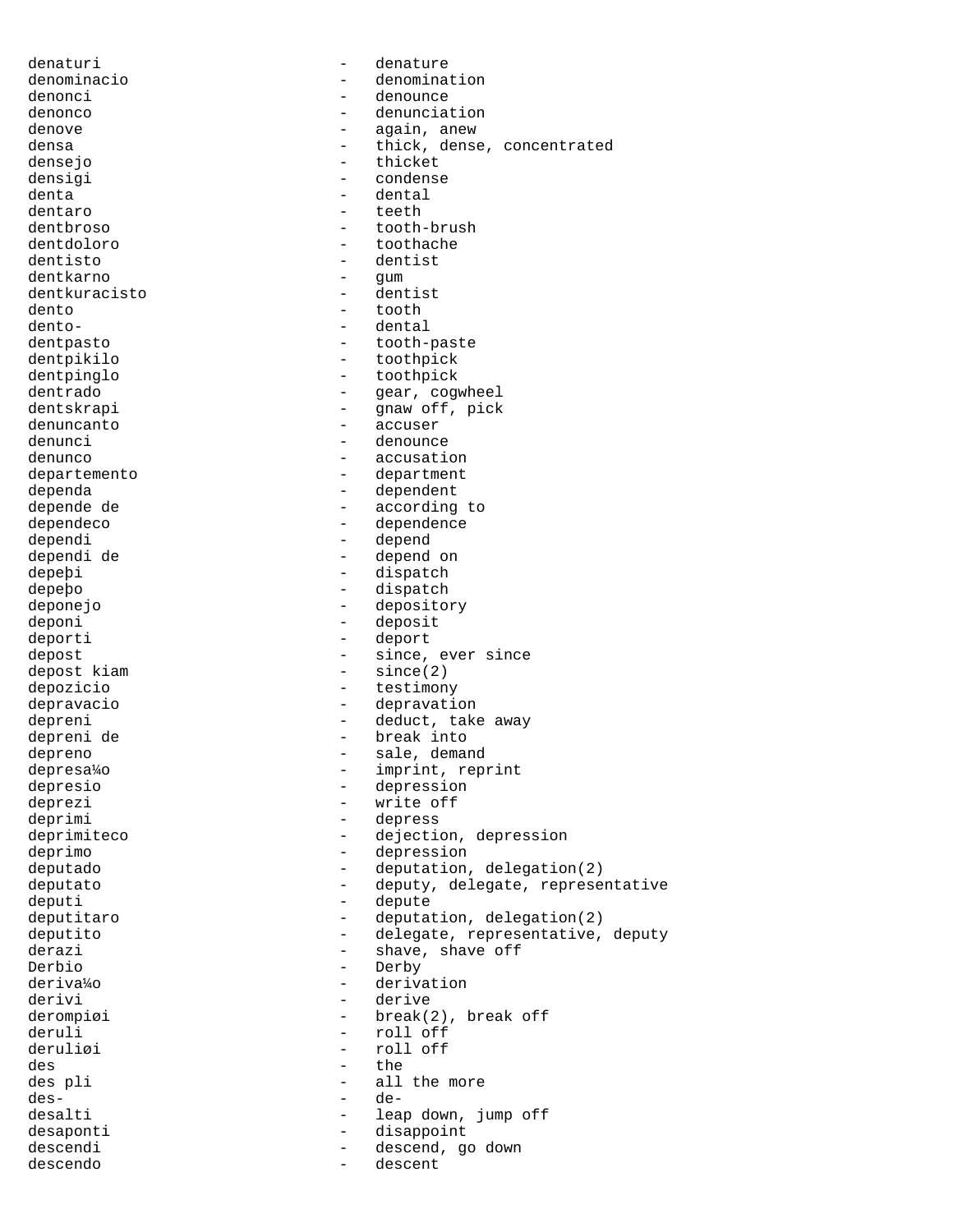desegna¼o - design, drawing desegni - draw, design desegno - drawing, design desegnopapero - drawing-paper deserto - dessert<br>desinfekta¼o - disinfe disinfectant desinfekti - disinfect desinfektilo  $\overline{\phantom{a}}$  - disinfectant desino - pattern deskvamiøi - scale off, peel off, flake off despoto - despot destini - ordain, destine, earmark destini por  $-$  destine for destino - destiny, fate<br>desubtrahata nombro - minuend - minuend desubtrahata nombro desuæilo - hood, suction apparatus detala - detailed detale  $-$  in detail detalisto - retailer detalo - detail detekti - rectify<br>detektivo - rectify<br>- detecti - detective detemiøi - stray from one's subject detemiøo - digression, straying from the point deteni - abstract, restrain<br>deteni sin - abstain<br>- abstain - abstain deteni sin de  $-$  abstain from detergento  $-$  detergent, cleanser determini - fix, determine detondi - cut off detranæi - cut off detriki - cast off<br>detroniqi - depose detronigi - depose - destruction detrui - destroy, quash detruo  $-$  destruction deturna manovro - smoke screen, diversion, red herring deturni - turn away; deter deturniøi - turn(3) devanci entry the contract overhaul, pass, overtake devena - coming - coming devena de  $-$  a native of, coming from deveni - result, originate, derive, come - hail from, come from deveno - lineage deverþi - pour off, strain off<br>
devi - must have to should devi - must, have to, should, ought to<br>deviacio - deviation - deviation devianta  $\qquad \qquad -$  aberrant deviga - compulsory devigi  $-$  force, compel devii - turn(2) devio - aberrance, aberration<br>devizo - aberration<br>- alogan, motto, watchw - slogan, motto, watchword devo devo - duty, obligation devojiøanta - aberrant devojiøi - go astray, stray off devojiøo - aberrance - obligate, commit, oblige Devono - Devon, Devonian period devontigi - obligate devota - obsequious, devoted devoteco - piety devotulo - pietist, churchy person, zealot<br>dezerta - drearv(2) caunt hleak(2) dezerta - dreary(2), gaunt, bleak(2) dezerteco - void, bleakness dezerto - desert deziri - desire, wish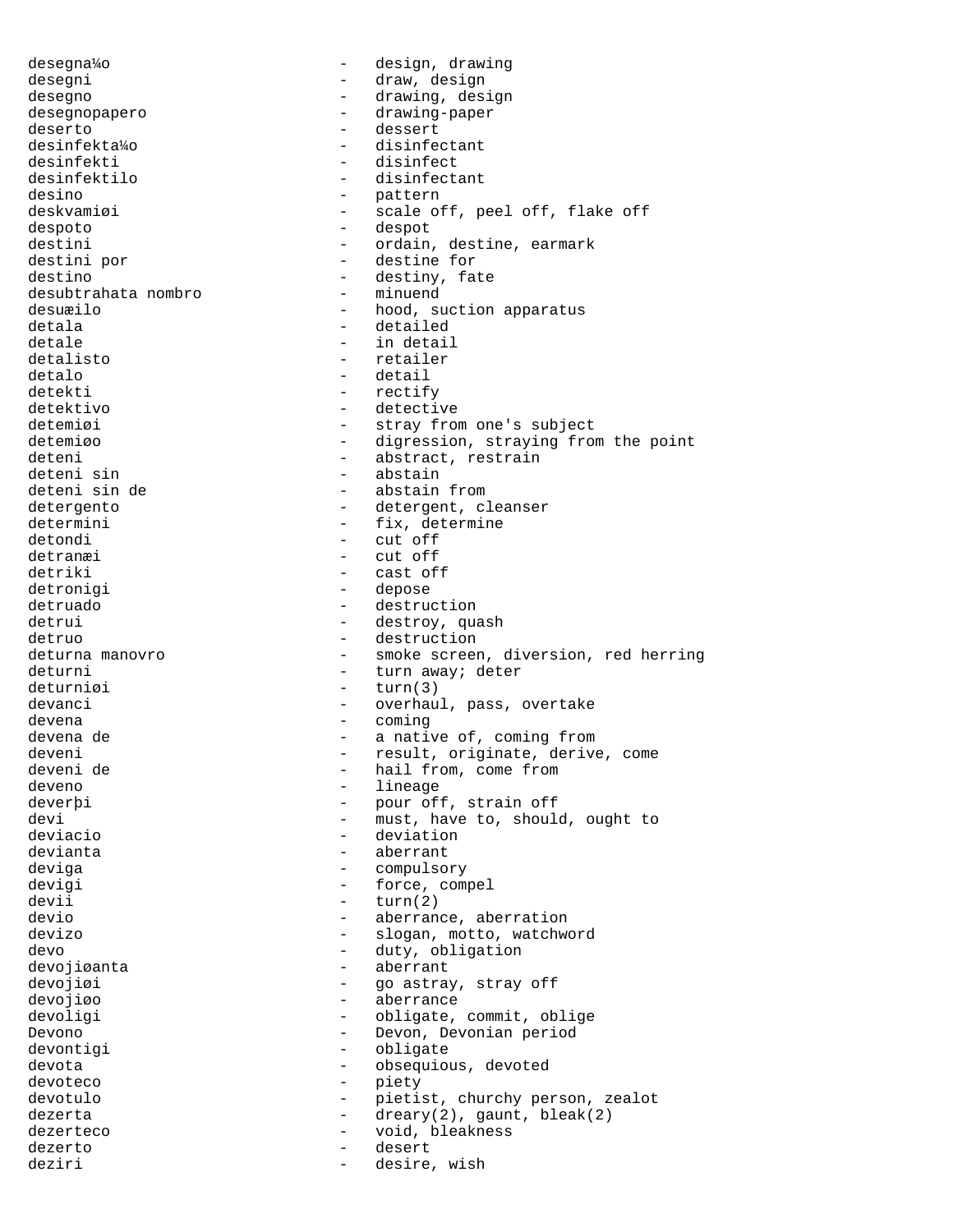dezirinda - desirable deziro - want, desire, wish de<sup>y</sup>/eti - cast off, throw off, fling off de¼oranto - person on duty de¼ori - be on duty, serve - service, duty<br>- dismount deæevaliøi<br>deæifri deæifri - decipher - tear off, pick, pluck deþovi - abdicate dia divine divine di altre divine di altre divine di altre di altre di altre di altre di altre di altre di alt<br>di altre di altre di altre di altre di altre di altre di altre di altre di altre di altre di altre di altre di diabeto - diabetes - diabetic diabla - diabolical, devilish diabla¼o - deviltry diable - darn diablino - she-devil diablo - devil diabolo - yo-yo diafana - diaphanous diafilmo - film strip<br>diagnozi - diagnose - diagnose - diagnose diagnozo - diagnosis diakono - deacon diakrita - diacritical - diacritical mark diakrona - diachronous dialektikisto - dialectician dialektiko - dialectics<br>dialekto - dialect dialekto - dialect dializi - dialyse<br>dialogo - dialogue - dialogue dialogo - dialogue diamanto - diamond - diameter Diano - Diana<br>dianto - Carnat - carnation diapazono - diapason, tuning fork<br>diapozitivo - slide - slide diapozitivo diareo - diarrhoea diboæi - debauch diboæo - debauchery, dissipation diboæulo - debauchee, dissolute person, swinger didelfo - opossum dieco - divinity dieso - pound sign, sharp, hash, number sign, grid<br>dieta - dietary - dietary dieta - dietary - diet difavoro - divine favour difekta - out of order, broken<br>difekti - spoil.damage.injure - spoil, damage, injure difektita  $-$  damaged, broken difektiøi - break down difektiøinta - broken down, broken difekto difekto - damage diferenca - different diferenci - differ, be different diferencial contracts and different different different different at  $\frac{1}{2}$  - differentiate - differentiate<br>- differ diferenciøi<br>diferenco diferenco - difference<br>difina - defining contracts - defining contracts difina - defining, determining difina artikolo  $\begin{array}{ccc} - & \text{definite article} \\ - & \text{definite article} \end{array}$ difini - determine, define<br>difinita - definite - definite - definite difino - definition difterio - diphteria diftongo - diphthong difuzi - diffuse<br>digestado - digestido - digestido digestado - digestion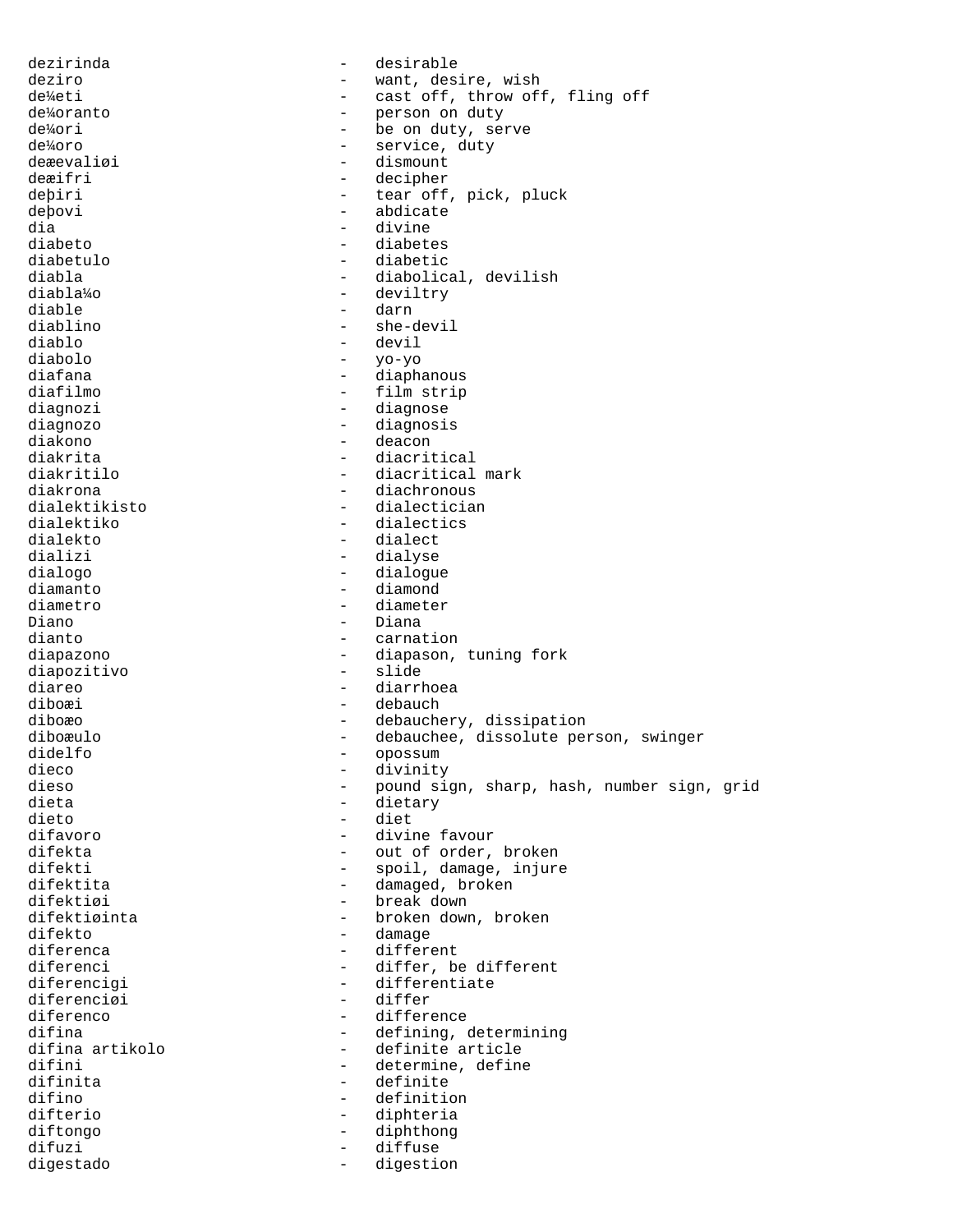digesti - digest digesto - digestion<br>digi digi - dam up, form an embankment digna - dignified digno - dignity<br>digo - dignity - dignity digo - embankment, dike<br>digramo - digramo - digramo digramo - digraph - digraph - digraph - digraph - digraph - digraph - digraph - digraph - digraph - digraph - digraph - digraph - digraph - digraph - digraph - digraph - digraph - digraph - digraph - digraph - digraph - di diigi - deify goddess diismo - deism dika - corpulent, thick, bold, fat<br>dikeco - corpulence, thickness - corpulence, thickness diketa - plump dikfingro - thumb Dikfingrulo - Tom Thumb dikigi  $-$  make fat, thicken dikintesto - large intestine dikiøi - gain weight, become fat<br>diktatoro - - - - - - - dictator diktatoro - dictator diktaturo - dictatorship dikti - dictate - fat person<br>- fat dikventra<br>dilemo - dilemma diletanteca - amateurish, small-time diletanto - dabbler, dilettante diligenta - diligent, hardworking, industrious diligenteco - industry, diligence<br>diligentulo - hard worker diligentulo - hard worker<br>dilui - dilute dilui - dilute Diluvio - Diluvium diluvo - flood, deluge dimanæo - Sunday dimensio - measurement, dimension - dynamite dinamo - dynamo dineo - Navajo<br>Dio - God Dio - God diocezo - diocese Diogeno - Diogenes dipatrino - Mother of God diplomato - diplomat diplomita  $-$  graduate, certificated diplomito - graduate diplomiøi - graduate diplomo - diploma - saying direktado - steering direktanta - leading direktanto - manager direkti - steer, manage, direct, guide(2)<br>direkti al - make for, head for direkti al  $\qquad \qquad \qquad -$  make for, head for direkti sin direkti sin - bear down, make - break down upon, make for<br>- abide by direkti sin laý - abide by direktilisto - driver direktilo - handlebars, rudder, helm direktilstango<br>direkto direkto - direction<br>direktoro - manager, e - manager, director diri - tell, say dirigento - conductor dirmaniero - turn of speech, expression disaýdigi - broadcast disaýdigo - broadcast disbati - break up, knock to pieces disbranæigi - branch disbranæigo - branching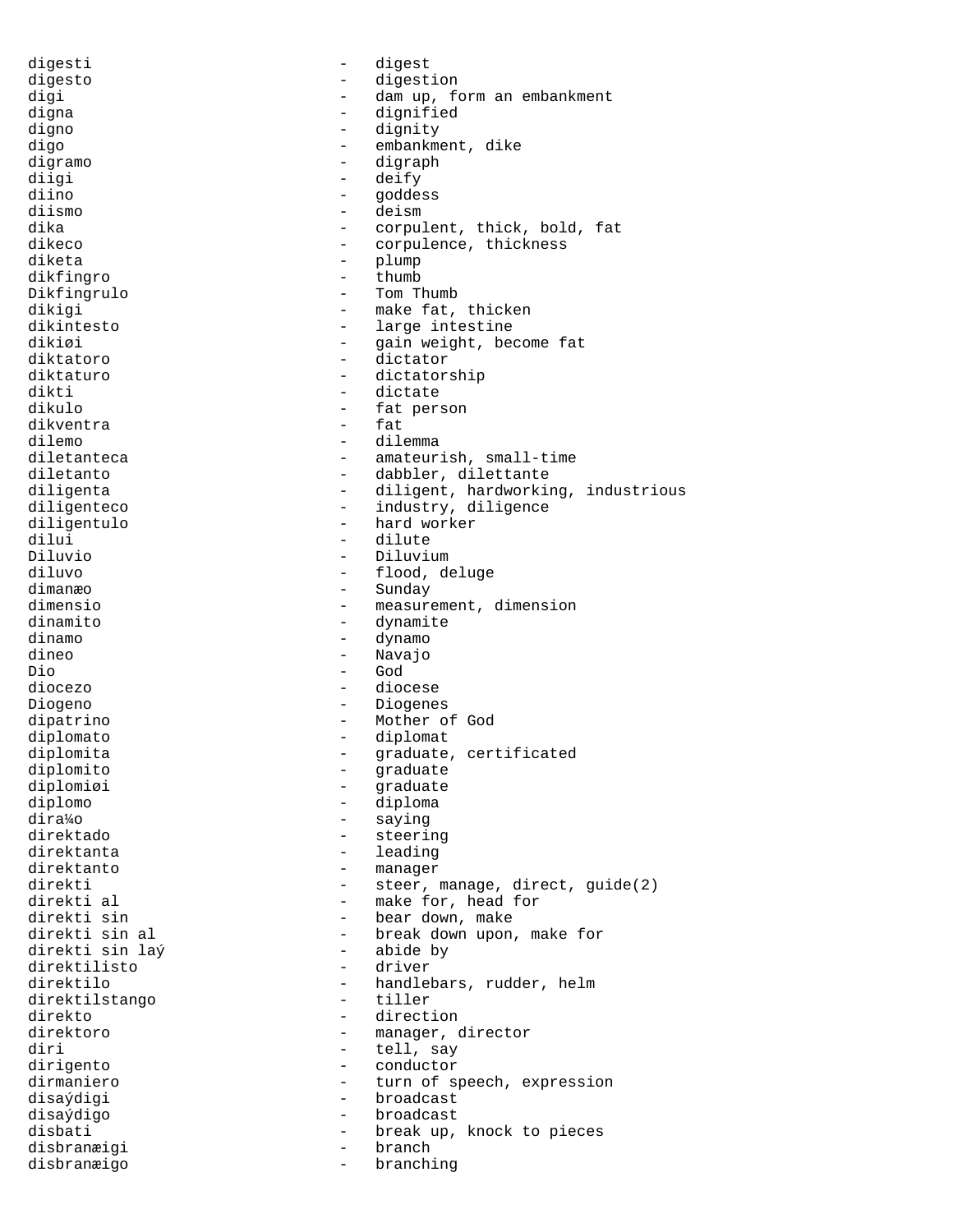disbranæiøi - branch off disciplino - discipline disde - out of<br>disdividi - cut up, disdividi - cut up, partition disdoni - distribute, deal<br>disdono - distribution - distribution disdono - distribution<br>dise - distribution<br>- here and the dise - here and there, spread about<br>diseco - here and there, spread about<br>diseco - dispersal, divergence diseco - dispersal, divergence<br>diserigebla - dispersal, divergence<br>- separable *i*biodegrada - separable ;biodegradable, divisible diserigi - disintegrate, break up<br>disertacio - dissertation disertacio  $\overline{a}$  - dissertation<br>diserta<sup>1</sup>40 - dissertation diserta¼o - dissertation<br>diserti - dissert diserti - dissert diservo - worship service, service disfali - collapse dishaki - chop up, chop disigi - scatter ;disintegrate, divide, separate, disperse disipi - dissipate, squander disiri - separate, break up disiøema - loose, sandy<br>disiøi - loose, sandy<br>- separate disiøi - separate<br>diskedo - - floppy. diskedo - floppy, diskette<br>disketo - floppy, diskette, floppy disketo - diskette, floppy<br>diski - dial - dial diski - dial<br>diskilo - dial - disc - disc drive, disk drive diskingo - disk drive disko  $-$  record(2), disk, disc, dial diskonto - discount diskrediti - discredit diskreta - discreet diskreteco - modesty, discretion<br>diskriminacii - discriminate diskriminacii - discriminate<br>diskriminacio - discriminatio diskriminacio - discrimination<br>diskurso - discourse diskurso - discourse diskutado - discussion diskuti - discuss<br>diskutigi - raise tl diskutigi - raise the subject of, bring up - worthy of discussion diskuto - discussion dislimi - delimit dismeti - take apart(2) dispartigi - partition<br>dispecigi - take apart dispecigi - take apart(2), fragment<br>dispeli - disperse dispeli - disperse<br>dispepsio - disperse dispepsio - dyspepsia, indigestion disponebla - available - have at one's disposal, absorb disponigi  $-$  make available dispono - disposition dispozicii  $-$  dispose, predispose dispozicio - tendency, predisposition, propensity disputi - argue, dispute disputo  $-$  dispute, quarrel disradii - emit disrompi - break up dissemi - disseminate<br>dissemiqi - sow, dissem dissemigi - sow, disseminate<br>dissendi - eel off, broadc dissendi<br>dista<br>dista<br>dista<br>distant<br>distant dista - remote, distant - distance oneself distanco - distance, offset<br>distili - distil distili - distil<br>distililo - still - still - still distinga  $-$  distinctive distingi - distinguish distingita - distinguished distingiøa - distinctive distingiøi - distinguish oneself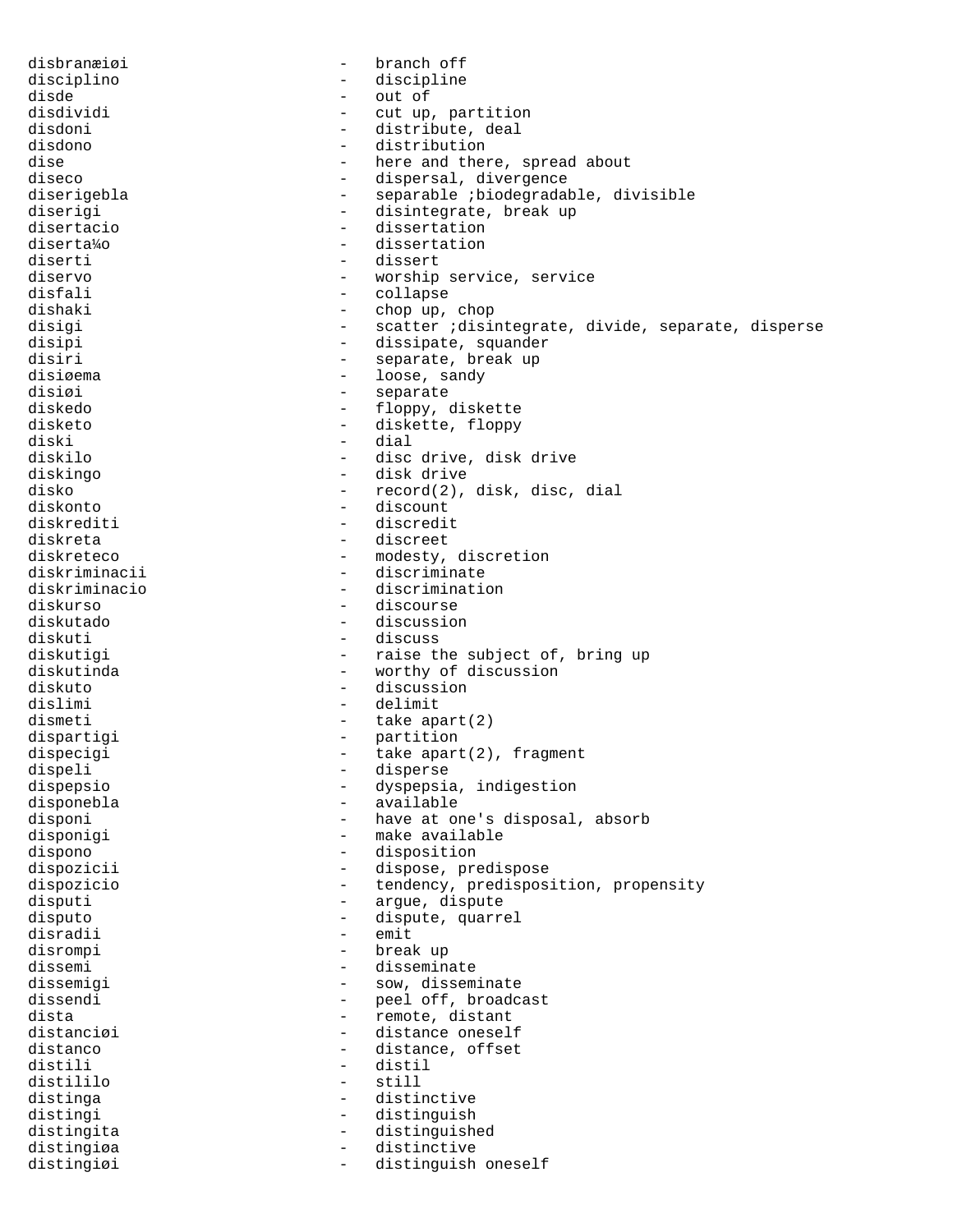distingo - distinction, renown distordo - distortion distra - entertaining distrado  $\begin{array}{ccc}\n\text{distrado} & - & \text{diversion, distortion} \\
\text{distran} & - & \text{cut up}\n\end{array}$ distranæi - cut up distra¼o - distraction, diversion<br>distri - distract; entertain distri - distract; entertain<br>distribui - distribute - distribute distribui - distribute<br>distribuilo - distributor - distributor distribuilo - distributor - distribution<br>- county court distrikta tribunalo<br>distrikto distrikto - district distrita - distracted, absent-minded<br>distriteco - distraction, absence of m - distraction, absence of mind distriøema - distracted, absent-minded distriøemo - absence of mind, distraction<br>distriøe - absence of mind distriøo - absence of mind<br>distro - - distraction; ent distro - distraction; entertainment, diversion<br>disvastigi - spread, disseminate disvastigi - spread, disseminate<br>disvastigi - spread, become wide: disvastiøi - spread, become widespread<br>disverbi - spill - spill disverþi - spill disvolvi - develop<br>disvolviøi - develop<br>- develop disvolviøi - develop<br>dis½eti - scatter - scatter disæiplo - disciple disþiri - tear disþirita - tattered diurno - 24-hour period<br>divano - 24-hour period divano - divano - divan, couch diveni - divano - divano - divano - divano - divano - divano - divano - divano - divano - divano - divano - divano - divano - divano - divano - divano - divano - divano - divano - divano - di diveni - guess - varied, diverse, various diversaj - several diversa¼oj<br>diverseco - miscellaneous<br>diverseco - diversity diverseco - diversity<br>diversigi - diversify - diversify - diversify diversmaniere - in various ways<br>divergi diverøi - diverge - divide, separate, share dividstreko - hyphen, break divizio - division, military division divorco - divorce dizelo - diesel dizerti - desert dizertinto - deserter dizerto  $\frac{1}{2}$  desertion divesto  $\frac{1}{2}$  desertion divesto  $\frac{1}{2}$  desertion diøesto - digest - digital do  $-$  then, so, therefore docento  $\qquad \qquad -$  instructor, lecturer doganejo - custom-house dogano - customs dogma - dogmatic dogmismo - dogmatism dogmo - dogma dogo - mastiff dojeno - doyen, senior doko - dock dokta - erudite, learned<br>doktorino - erudite, learned - doctor doktoriøi - acquire a doctor's degree doktoro - doctor dokumento  $-$  paper, document dolaro - dollar Dolomitoj - Dolomites dolora - painful dolori - be painful, hurt, ache<br>dolorigi - hurt - hurt dolorigi doloro - pain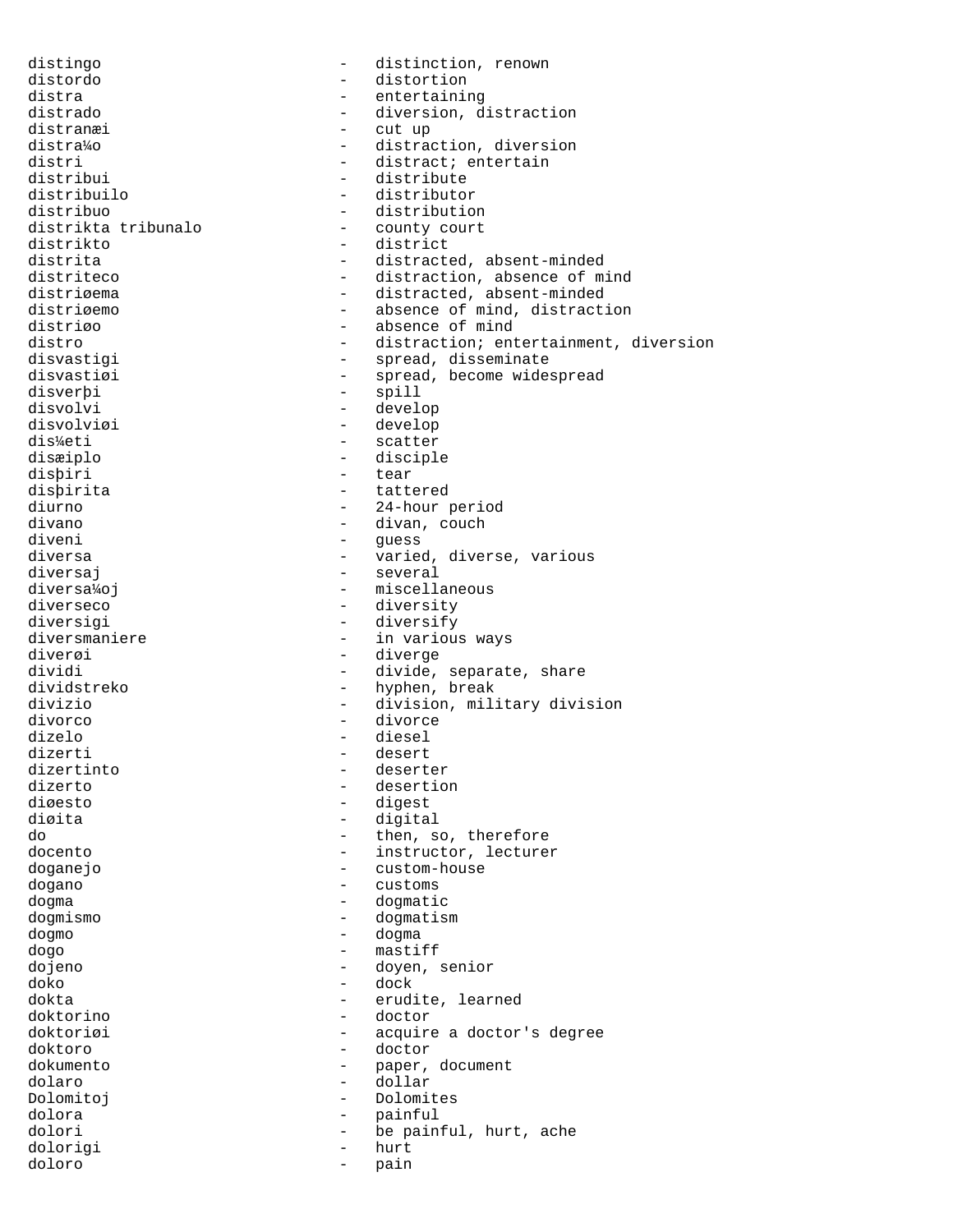dolorøemi - groan dolæa - sweet, tender, gentle, soft dolæa akvo  $-$  fresh water dolæacida - sweet-and-sour dolæamara - bittersweet dolæa¼o - candy dolæeco - sweetness<br>dolæodora - sweet-sme dolæodora - sweet-smelling<br>dolæulino - sweetheart - sweetheart dolæulo - sweetheart dom-  $\qquad \qquad -$  domestic, domesticated, housedomaæo - hovel, shack domaøe - what a pity, that's too bad domaøi - regret, begrudge domaøo - pity dombesto - domestic animal dombloko - block domego - mansion<br>domeno - domino - domino domeno - domino - domino - domino - domino - domino - domino - domino - domino - domino - domino - domino - domino - domino - domino - domino - domino - domino - domino - domino - domino - domino - domino - domino - domino dometo - cottage domicilo  $-$  residence, dwelling, domicile, abode<br>dominado  $-$  domination dominado - domination domini - dominate - Dominican Republic dominikia - Dominican dominikiano - Dominican Dominikio - Dominican Republic dominio - dominion dommastrino - mistress, housewife dommastro - master dommastro - mastero - mastero - mastero - mastero - mastero - mastero - mastero - mastero - mastero - mastero - mastero - mastero - mastero - mastero - mastero - mastero - mastero - mastero - mastero - mastero - mastero domo - house donace - house - house - house - house - house - house - house - house - house - house - house - - gratis, as a gift<br>- generous donacema - generous donaceto - little present donaci donaci e control donate donate donate donate donate donate donate donate donate donate donate donate do donaco - present, gift<br>dona<sup>1</sup>/0 - aift<br>aift dona¼o - gift doni - give doni loøejon en en accomodate donita¼oj - data Donjeco - Donetz Donkastro - Doncaster donki¶oto - Don Quixote dono - giving, provision woman-chaser, Don Juan dorika - Doric, Dorian - coddle, pamper, pet dormejo - sleeping-place, sleeping-accomodation<br>dormema - sleeping-place, sleeping-accomodation dormema - sleepy<br>dormetema - drowsv dormetema - drowsy dormeti - slumber, nap dormi - be asleep, sleep dormigi - put to sleep dormo - sleep dormrobo - night-dress, night-gown, nightie dormsako - sleeping bag<br>dormæambro - bedroom - bedroom dormæambro - bedroom dormæemizo - night-shirt<br>dornarbusto - thorn bush dornarbusto - thorn bushes - thorn bushes - thorn bushes - thorn bushes - thorn bushes - thorn bushes - thorn bushes - thorn bushes - thorn bushes - thorn bushes - thorn bushes - thorn bushes - thorn bushes - thorn bushes dorno - thorn<br>dornoplena - thorno - thorno dornoplena - thorny Dornorozeto - Sleeping Beauty<br>dorsa - dorsal back(2) dorsa  $-$  dorsal, back(2) dorsapogilo - backrest dorse - at the back - backward, on one's back dorsflanko - reverse, reverse side, back(2) dorso - back(2)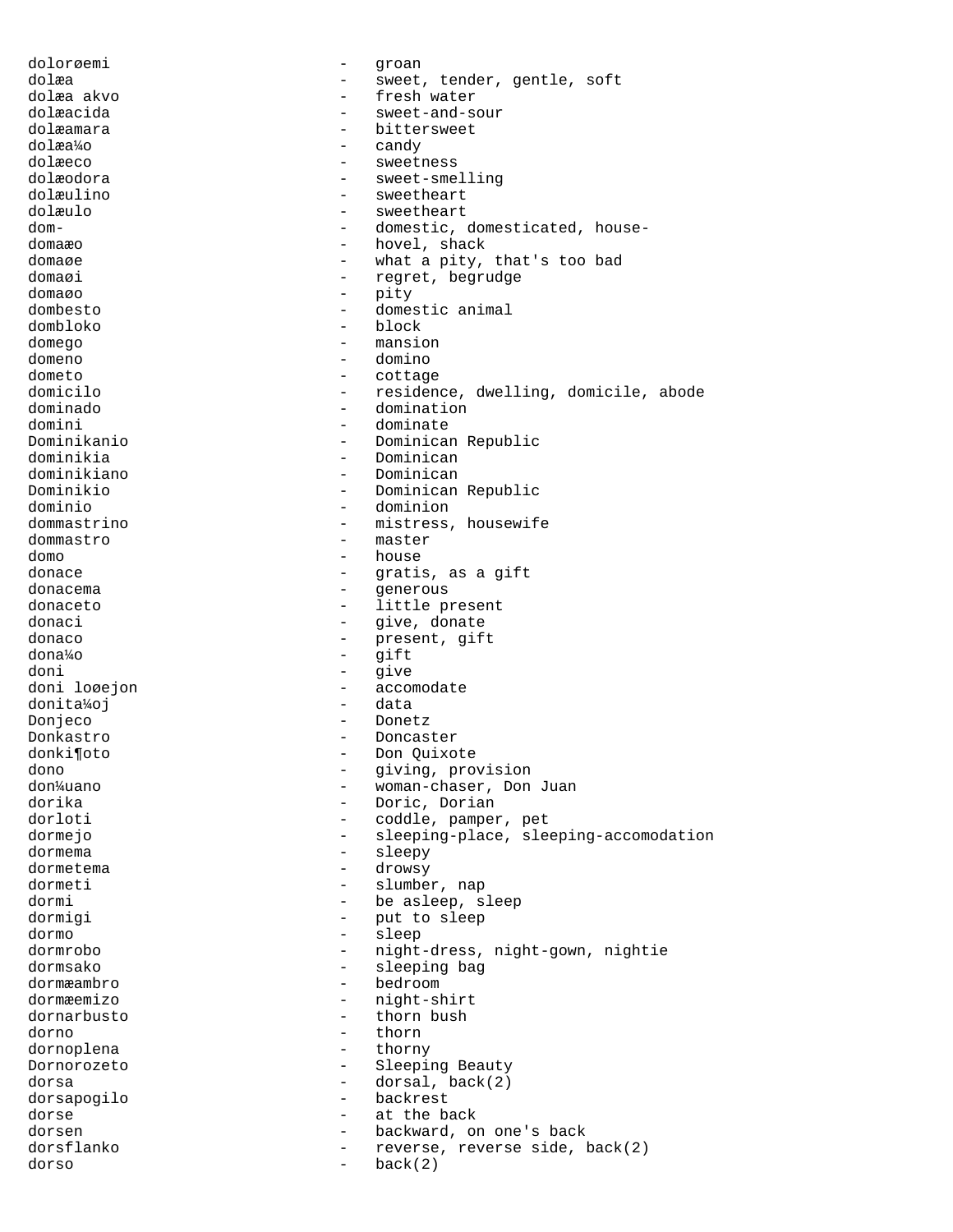dorsosako - rucksack dosiernomo - file name dosiero - file, dossier dosierujo  $-$  folder, directory Dosonkriko - Dawson Creek doti - endow<br>doto - downy doto - dowry dozi - dose, measure out dozo - dose drajvo - drive Drakmontaro - Drakensberg Mountains<br>
drako - dragon<br>
- dragon drako - dragon - draconian drama - dramatic dramaturgo  $-$  playwright, dramaturge dramigi - dramatise dramo - drama drapiri - drape drapo - cloth, wooden cloth<br>drasta - cloth, wooden cloth<br>- drastic drasta - drastic drataro - wiring<br>drato - wire - wire drato - wire<br>drattondilo - wire drattondilo - wire-shears<br>drageo - drag.e draøeo - drag'e draþi - thresh - thresh - thresh - thresh - thresh - thresh - thresh - thresh - thresh - thresh - thresh - thresh - thresh - thresh - thresh - thresh - thresh - thresh - thresh - thresh - thresh - thresh - thresh - thresh - denim drenado - draining dreni - drain dreniøi - drain - drain - drain - drain - drain - drain - drain - drain - drain - drain - drain - drain - drain drenkrano - drain-cock dresi - tame, train<br>dresisto - trainer - trainer dresisto - trainer drilo - drill drinkado - boozing, drinking drinka¼o - booze drinkejo - pub, bar(2)<br>drinkemulo - alcoholic(2) drinkemulo - alcoholic(2), boozer<br>drinki - drink to excess, drin - drink to excess, drink drinkulo - alcoholic(2), boozer drivi - drift, be adrift drogejo - drugstore drogherboj - medicinal herbs drogo - drug drola - funny, queer, funny-looking<br>droni - drown droni - drown - drown - drown - drown - drown - drown - drown - drown - drown - drown - drown - drown - drown - drown - drown - drown - drown - drown - drown - drown - drown - drown - drown - drown - drown - drown - drown dronigi - drown - quicksands, quicksand du - two du semajnoj  $-$  fortnight, two weeks dua - second duaranga - secondary - secondary duba - doubtful dubi - doubt - doubt - doubt - doubt - doubt - doubt - doubt - doubt - doubt - doubt - doubt - doubt - doubt dubinda - doubtful dubli - dub Dublino - Dublin dublo - dubbing dubo - doubt ducent - two hundred dudek - twenty - twenty - twenty - twenty - twenty - twenty - twenty - twenty - twenty - twenty - twenty - twenty - twenty - twenty - twenty - twenty - twenty - twenty - twenty - twenty - twenty - twenty - twenty - twenty - twenty-one dudeka - twentieth<br>duflanka - twentieth - twentieth - bilateral, two-sided dufoje - twice Duglaso - Douglas Dukbosko - Bois-le-Duc - duchess duklando - duchy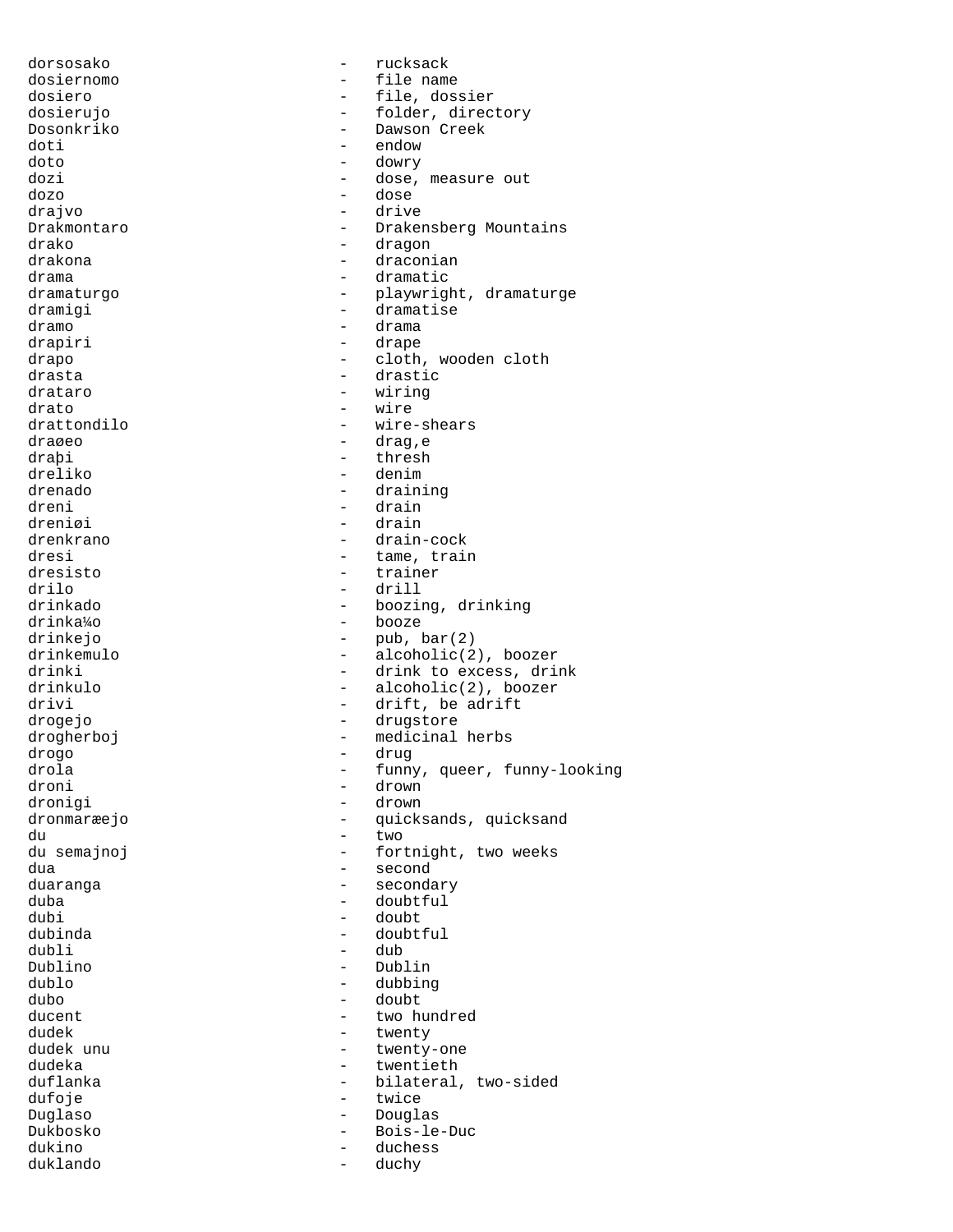duko - duke - duke - duke dulingva - bilingual dum  $\qquad \qquad -$  during, while, whereas, for Dumbartono - Dumbartono - Dumbartono - Dumbartono - Dumbartono - Dumbartono - Dumbartono - Dumbartono - Dumbartono - Dumbartono - Dumbartono - Dumbartono - Dumbartono - Dumbartono - Dumbartono - Dumbartono - Dumbartono - D dume - in the meantime, meanwhile<br>
Dumfriso - Dumfries Dumfriso - Dumfries dumnokte - during the night, at night dumtage  $\qquad \qquad -$  during the day, by day dumtempe - meanwhile<br>dumviva - life-long dumviva - life-long dunaskito - twin dunaskitoj dunganto - employer dungi - hire, employ dunginto - employer dungito - employee dungokontrakto - labour contract, labour agreement dungolisto - muster-roll dungperejo - labour exchange, employment exchange Dunkerko - Dunkirk duno - dune<br>duo - mair duo - pair duobla - double, dual - double-u, W duobligi - double duona - half duonebria - tipsy duonfali - stumble<br>duonfilino - stepdau duonfilino - stepdaughter<br>duonfilo - stepson - stepson duonfilo - stepson - stepson duonfratino - stepsist duonfratino  $\begin{array}{ccc} - & \text{stepsister}, \text{ half-sister} \\ - & \text{stepbrother}, \text{ half-broth} \end{array}$ duonfrato - stepbrother, half-brother<br>duoninsulo - eninsula - peninsula<br>- dim duonluma - dim duonlumo duono - half duonpatrino - stepmother duonpatro - stepfather duope - by twos dupersona lito - double bed<br>dupo - dupe dupo - dupe dupunkto - colon dura - hard - hard disk, hard drive dusenca - ambiguous dusignifa - ambiguous<br>duuma - ambiguous - ambiguous - binary duzo - nozzle; jet duþejo - showerstall duþi - shower duþi sin - take a shower duþilo - showerhead duþo - shower - shower - shower - shower - shower - shower - shower - shower - shower - shower - shower - shower - shower - shower - shower - shower - shower - shower - shower - shower - shower - shower - shower - shower -- E-chord<br>- flat e ebena  $-\text{flat}, \text{even}, \text{level}(2), \text{smooth}$ ebena¼o - plain ebenigi - even, level(2) ebeno - plane - plane - plane - plane - plane - plane - plane - plane - plane - plane - plane - plane - plane - plane - plane - plane - plane - plane - plane - plane - plane - plane - plane - plane - plane - plane - plane possible, -able, -ible eble  $\qquad \qquad -$  maybe, possibly, perhaps ebleco - possibility<br>
ebli - possible<br>
- be possible ebli - be possible possibility ebria  $-$  drunk, intoxicated ebrieco - arunkenness, inebriety - arunkenness, inebriety ebrieta - tipsy ebriga¼o - intoxicating liquor ebriiøi - get drunk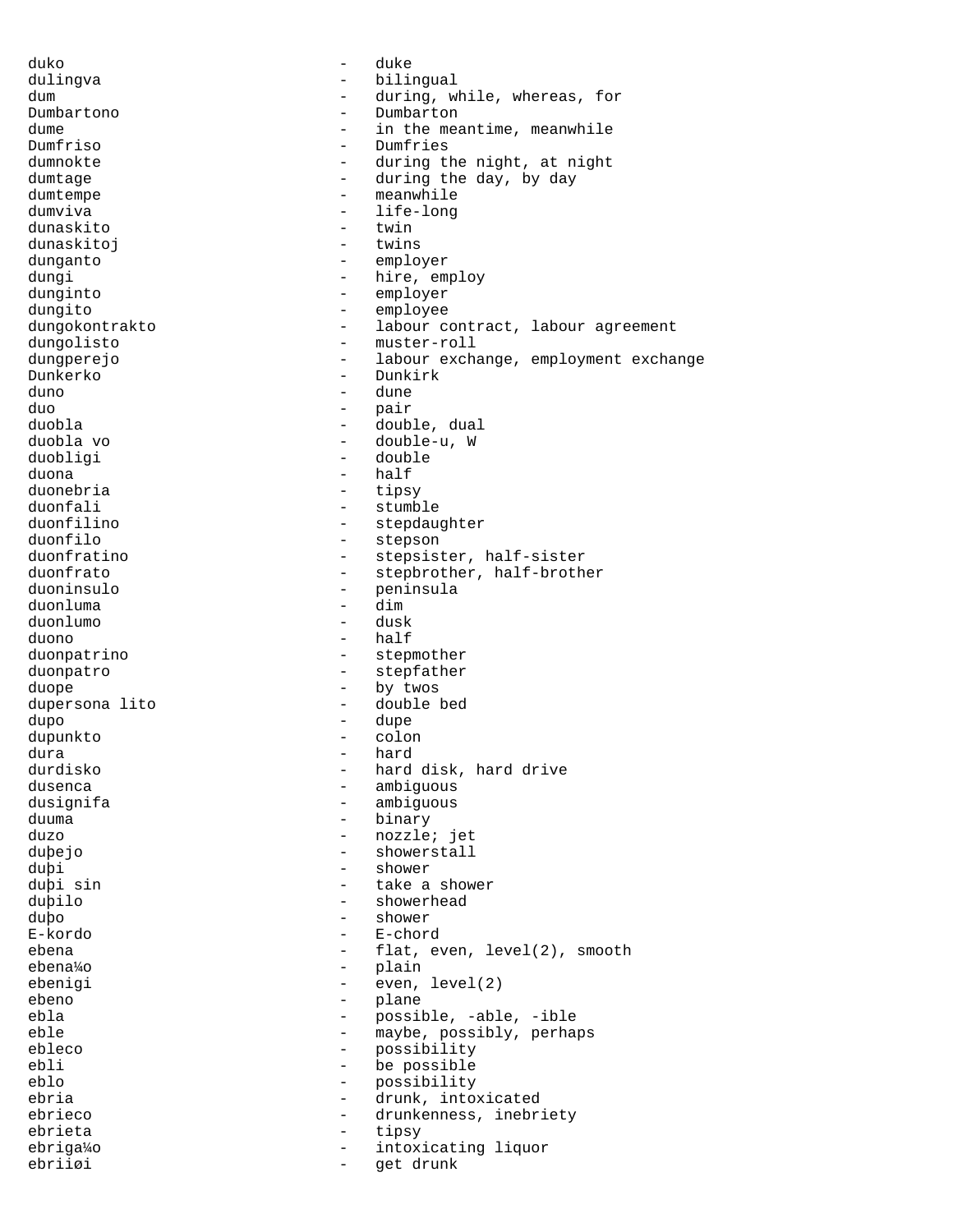ebrio - drunkenness ebriulo - drunk Ebro - Ebro - Ebro ebura - ivory eburo - ivory eca - -ish, -like eco - -ness, property, -ship, -ity, quality<br>edelvejso - edelweiss edelvejso - edelweiss - Eden<br>- edify edifi - edify<br>editi - edity<br>editi - edit editi - edit edro - face edukado - education eduki - educate, breed, raise(2), bring up edukisto - educator<br>edukita - trained edukita - trained, educated, raised edukiøi - be educated eduko - education<br>edzeco - education<br>edzeco - marriage edzeco - marriage, matrimony<br>edzigi - marry - wed.marry edzigi  $-$  wed, marry edzineco  $-$  marriage edzinigi  $-$  marry, wed edziniøi - be married, marry, get married edziniøinta - married<br>
edzino - vife edzino - wife - wedding-party, wedding edziøi  $-$  marry, be married, get married edziøinta - married edziøpeto - offer of marriage, offer edziøpropono  $\overline{a}$  - offer of marriage, offer(2), proposal<br>edzo edzo - husband actual, real efektive  $-$  absolutely, in fact, actually<br>efektivigi  $-$  accomplish, achieve - accomplish, achieve efektivigita - completed efektiøi - come true, come to pass efekto - effect, impression efemera - ephemeral, transitory efemera¼o - ephemeron, bubble efika - efficacious, effectual, effective - efficacious, effectual, effective efikeco - effectiveness - have effect, be effective, act efiko - effect<br>ega - major ega - major, considerable, great<br>egala - egual.level(2).even egala - equal, level(2), even<br>exalarima egalanima - even-tempered egale  $\qquad \qquad -$  equally, alike, all the same egaleco - equality, draw<br>equali egali - equal egaligi - even, level(2) egalpezo - equilibrium egalrajta - equal, having equal rights<br>eqalrajtiqi - equal rights to egalrajtigi - grant equal rights to egalvaloro - equivalent ege - extremely<br>Egeia Maro - extremely Egeja Maro - Aegean Sea egido - protection egipta - Egyptian Egiptio - Egypt egipto - Egyptian Egiro - Aegir ego - augmentative ending egoisma - self-interested, selfish egoismo - self-interest, selfishness egoista - self-interested, selfish egoo - ego ejakuli - ejaculate Ejfelturo - Eiffel Tower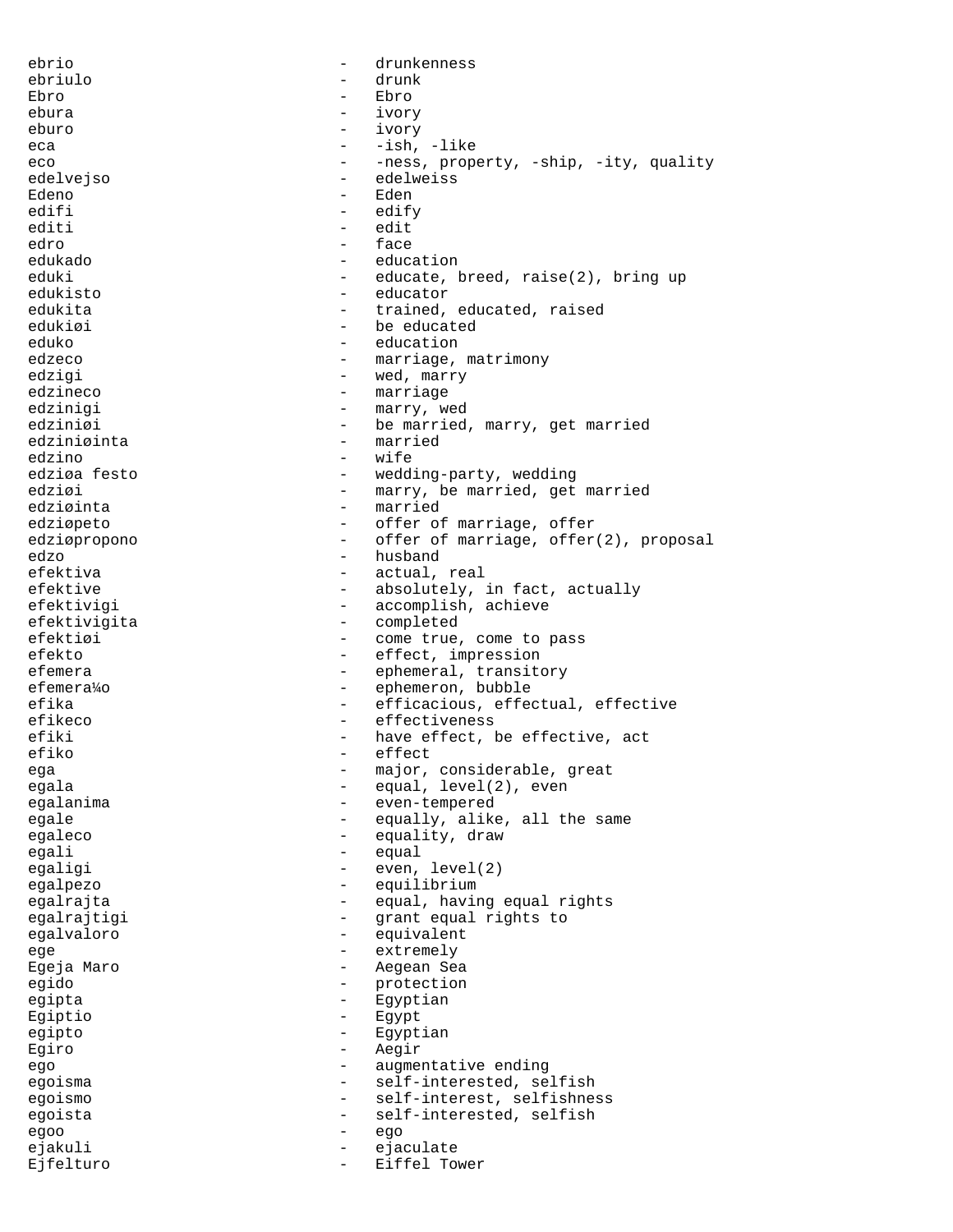ejnstejnio - einsteinium ejo - room, -y [place], place ek - away we go, let's go ekarto - deviation ekaýdi - catch the sound of<br>ekboji - catch the sound of ekboji - start barking ekbrili - flash - flash - flash - flash - flash - flash - flash - flash - flash - flash - flash - flash - flash ekbruli - take fire, catch fire<br>ekbruligi - set afire, light, kin - set afire, light, kindle ekceli - aim, take aim ekde - since, from<br>ekdiskuti pri - bring up - bring up ekdormi - fall asleep ekesti - arise ekflagri - burst into flames<br>ekflori - come into bloom - come into bloom ekflugi - get aloft ekfunkciigi - turn on, start(3), switch on ekgliti - skid, slip<br>ekhavi - skid, slip<br>- qet(3)  $-$  get(3) eki - set in, begin, come on, start<br>ekinsulti - become abusive - become abusive ekipa¼o - equipment ekipi - equip ekipo - equipment ekiri - start out ekkanti - intone, start singing ekkapti - seize, grip, clutch, grab, grasp<br>ekkoleri - set angry ekkoleri - get angry ekkompreni - begin to understand ekkoni - get to know, become familiar<br>ekkono ekkono - familiarisation, recognition<br>ekkonsumi - - - - - - - break into, broach, cut into ekkonsumi - break into, broach, cut into<br>ekkrij - call out ekkuri - start running ekkuro - run(2) ekkuþi - lie down ekkuþiøi - lie down eklezia - ecclesiastic ekleziano - church member eklezio - church ekleziulo - clergyman<br>eklogi - take up re ekloøi - take up residence<br>ekludi - take up residence ekludi - kick off<br>ekludo - kick-off ekludo - kick-off<br>eklumiqi - light - light eklumigi - light - fall short of eko - opening, outset, inception, start(3), commencement<br>ekonomia ekonomia - economic ekonomika - economical ekonomiko - economics ekonomio - economy ekpafi - fire off, fire, discharge(2) ekpago - initial deposit, first instalment, down payment ekparoli pri - bring up the subject of ekpluvi - start raining<br>ekpreni - start raining ekpreni - grasp ekpreno - grasp - sue, prosecute ekpuþi - jog, nudge ekrano - screen ekranumi - screen ekregi  $-$  take power over, take command of ekrigardi - glance ekrimarki - perceive, notice(2)<br>eks- - former, exeks- exeksa - ex-, former eksalti - start, jump up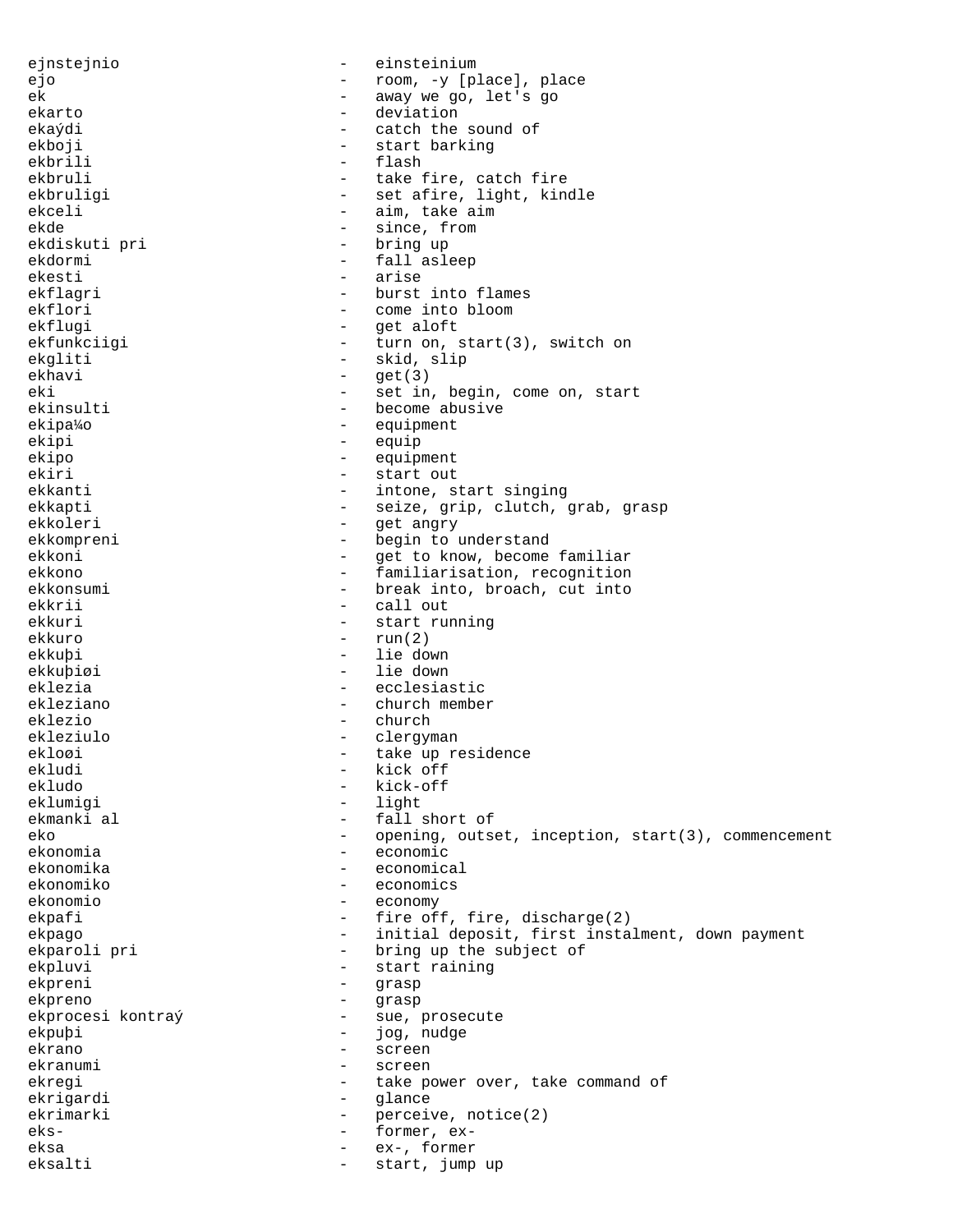ekscesa - excessive, inordinate ekscese - excessively eksceso - excess - learn, find out ekscita - exciting eksciteco - excitement<br>eksciti - excite eksciti - excite<br>ekscitita - excite - excite ekscitita - agitated - excitement ekscitiøo - excitement ekscito - excitement, excitation<br>eksedziniøi - et a divorce - get a divorce<br>- divorced eksedziniøinta eksedziøi - get divorced, get a divorce eksedziøinta - divorced eksedziøo eksento - emotion eksidi - sit down<br>eksigi - sack fi eksigi - sack, fire(2), discharge, dismiss<br>eksiøi - resign, quit eksiøi - resign, quit<br>eksiøo - resignation - resignation eksiøo - resignation<br>ekskludi - resignation - resignation - exclude ekskludo - exclusion ekskluziva - exclusive ekskluzive - exclusively ekskluzivi - exclude ekskomuniko - anathema, ban, excommunication ekskrecii - secrete ekskui - shake, jolt, jerk ekskursi - go on an excursion ekskurso - excursion, outing, sightseeing trip ekskuzi - excuse - excuse - excuse - excuse - excuse - excuse - excuse - excuse - excuse - excuse - excuse - excuse - excuse - excuse - excuse - excuse - excuse - excuse - excuse - excuse - excuse - excuse - excuse - excus ekskuzi sin - apologise - apology eksmembriøi - etc.), quit (organisation eksmoda - old-fashioned, out of date eksoni - become audible, resound ekspansii - expand ekspansio - expansion ekspeda servo - parcels delivery, parcels service ekspeddato - shipping-date ekspedi - send off, dispatch, ship<br>ekspedicio - expedition - expedition<br>- sender ekspedinto<br>eksperimenta - experimental eksperimenti - experiment<br>eksperimento - experiment - experiment eksperta - expert(2) ekspertizi - appraise<br>ekspertizisto - appraiser ekspertizisto – approximation – approximation – approximation – approximation – approximation – approximation – eksperto - specialist, expert(2) eksplicita - explicit ekspliki - explain ekspliko - explanation<br>eksploda¼o - explosive eksploda¼o - explosive eksplodi - explode eksplodigi - blow up = blow up = blow up = blow up = blow up = blow up = blow up = blow up = blow up = blow up = blow up = blow up = blow up = blow up = blow up = blow up = blow up = blow up = blow up = blow up = blow up = eksplodilo - explosive device - internal combustion engine eksplodo - explosion ekspluatado - exploitation ekspluati - utilise, exploit ekspluatisto - exploiter ekspona tempo - exposure time eksponbutono - shutter release<br>eksponi - shutter release eksponi - exhibit, expose eksponmezurilo - exposure meter ekspono - exposure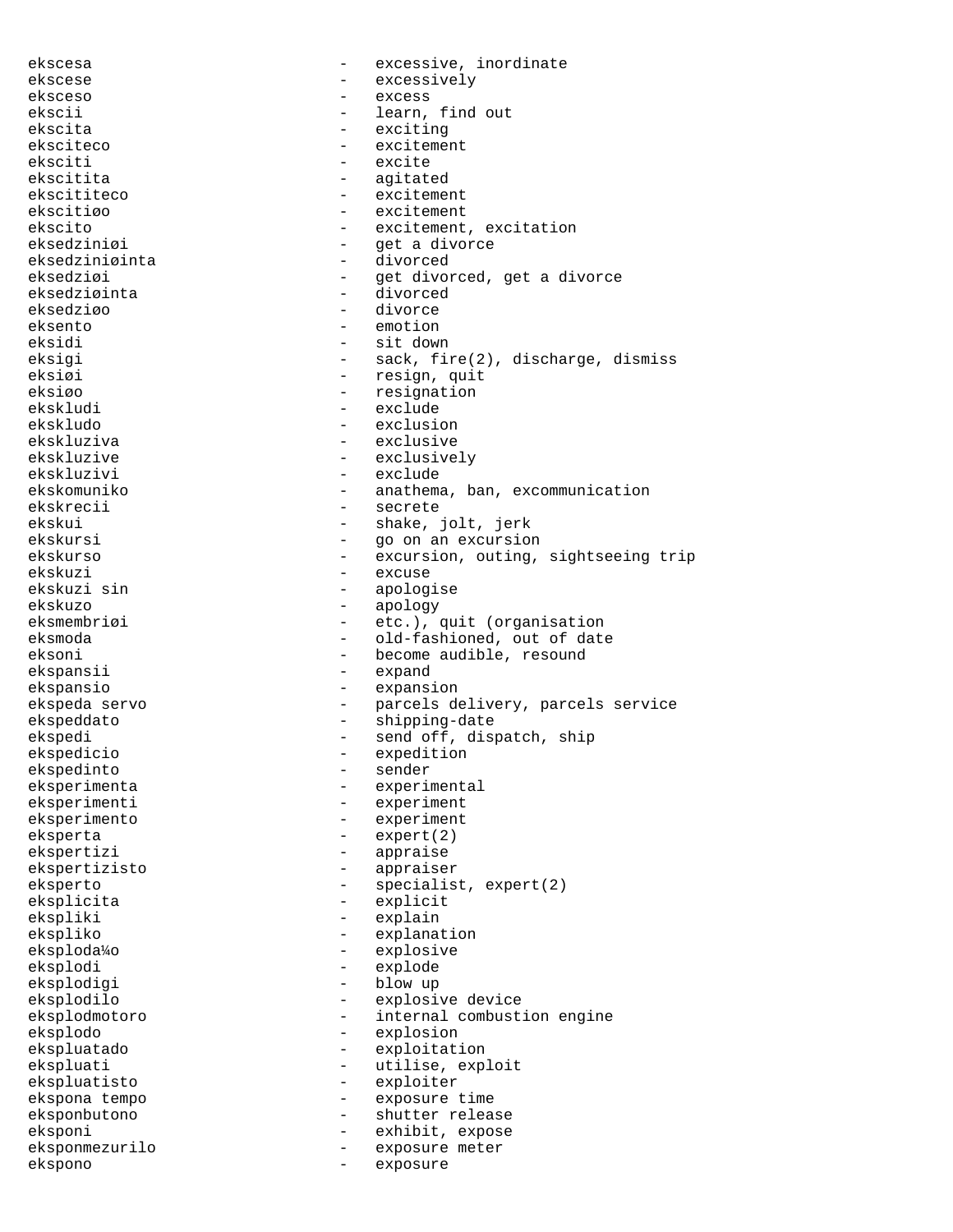eksporti - export ekspozicii - exhibit ekspozicio - exposition, exhibition ekspresi - express ekspreso - express ekstari - rise, stand, get up, stand up ekstaza – ecstatic<br>ekstazo – ecstatic ekstazo - ecstasy ekster - outside, outside of ekstera  $-$  outside, external, outer ekstera¼o - exterior ekstere  $\qquad \qquad -$  outside, abroad, out eksteredzeca - out of wedlock eksteren  $-$  outward, out, outside eksterlanda - foreign, alien<br>eksterlandanino - foreign woman, eksterlandanino - foreign woman, foreigner(2)<br>eksterlandano - foreigner(2) - foreigner(2)<br>- abroad eksterlande<br>eksterlando - foreign country ekstermi - exterminate, wipe out ekstero - exterior<br>eksterordinara - extraord: - extraordinary, formidable<br>- honus eksterordinara dividendo<br>eksterordinare - exceedingly, extraordinarily ekstra - extra - extraction ekstrakti - extract ekstrapoli - extrapolate ekstravaganca - high-flown, extravagant ekstra¼o - accessory, extra ekstrema - extreme Ekstrema Oriento ekstrema¼o - tip(2), end - extremely ekteni - clutch, grasp ektimigita - startled ektiminta - startled ektiri - jerk, pull, tug ektranæi - cut into ektuþi - touch upon ekuzi - start to use ekvacio - equation ekvadora - Ecuadorian Ekvadoro - Ecuador Ekvatora Gvineo - equatorial Guinea<br>ekvatoro - - equator ekvatoro - equator ekveturi - leave(2), depart, start(2), sail<br>ekvidi - perceive, catch sight of ekvidi - perceive, catch sight of<br>
exvilibro - equilibrium<br>
- equilibrium equilibrium ekvinokso - equinox ekvivalenta - equivalent ekvivalento - equivalent ekvojaøi - leave, depart, set out ekzakta - exact ekzakte - exactly<br>ekzakteco - exactitude - exactitude ekzakteco - exactitude, accuracy, precision<br>ekzalti ekzalti - exalt - exalt - exalt - exalted ekzaltita<br>ekzalto - exaltation ekzameni - examine ekzameno - test, investigation, examination ekzegezo - interpretation, exegesis ekzekuciisto - sequestrator ekzekucio - sequestration ekzekuti - execute ekzekutisto - executioner ekzemple  $-$  for example, for instance ekzemplero - copy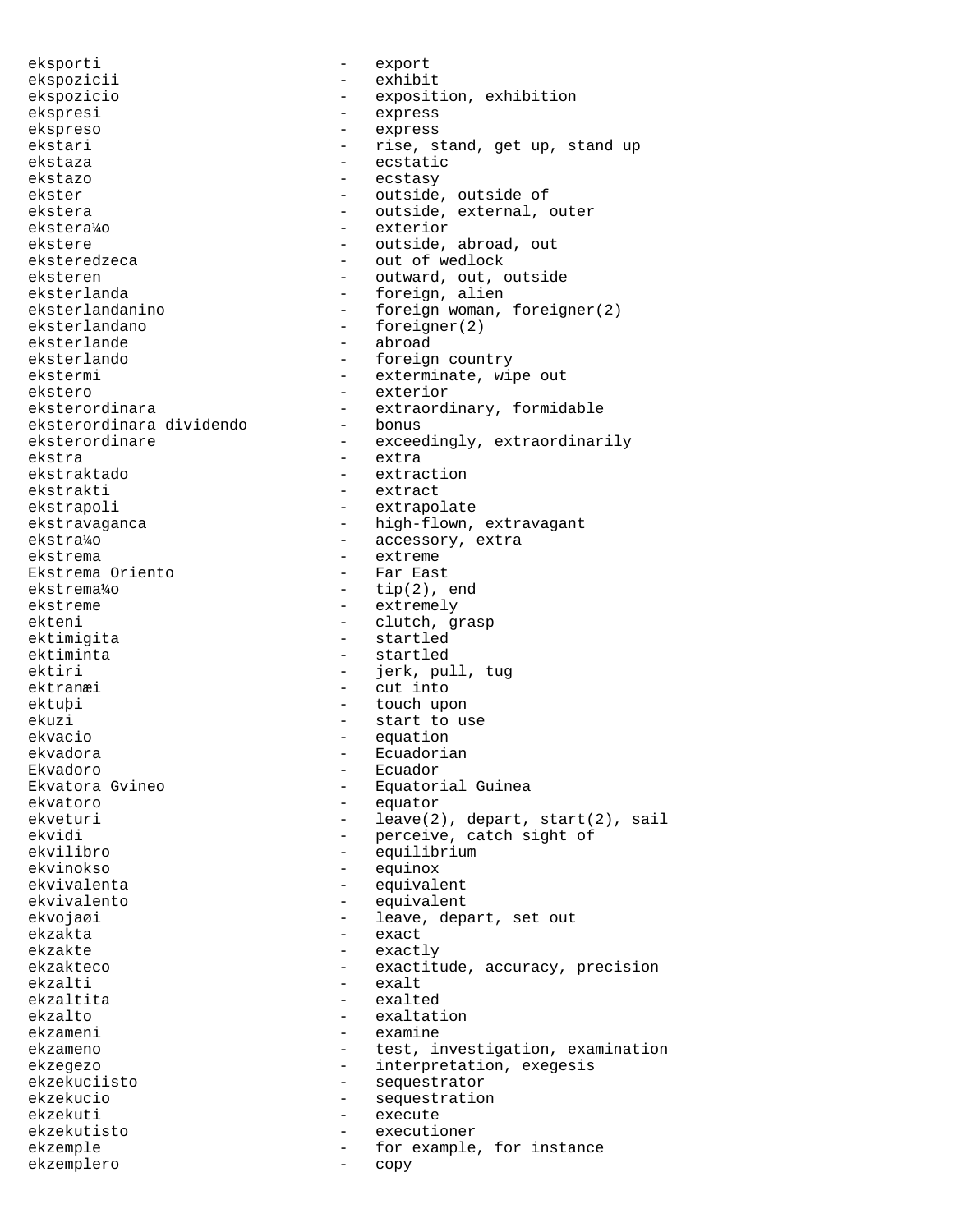ekzemplo - example ekzercado - exercise, practice ekzercejo - - drill ground; fitness room ekzerci - exercise, practise<br>ekzerci sin - exercise, practice ekzerci sin - practise, practice(2) ekzercita - practised, skilful, experienced, expert(2)<br>ekzerciteco - skill, skilfulness, expertness ekzerciteco - skill, skilfulness, expertness<br>ekzerco - practice(2), exercise ekzerco - practice(2), exercise<br>ekzili - exile - exile - exile<br>- exile ekzilito<br>ekzilo ekzilo - exile ekzistado - existence ekzisti - exist ekzisto - existence ekzorci - exorcise ekzotika - exotic - out of, from elartikigi - dislocate elasta - elastic elaæeti - redeem, ransom<br>Elaæetinto - redeem, ransom - redeem, ransom Elaæetinto - Saviour, Redeemer - ransom elaýtiøi  $-$  get out, get out of a car Elbruso - Mount Elbrus<br>
elburgonigi - Sprout, bud elburøoniøi - sprout, bud<br>elcento - percent elcento - percent<br>eldevigi - wring, e - wring, extort, wrest eldevigo - exaction, extortion<br>eldiri - state(2) eldiri - state(2)<br>eldiro - statemen eldiro - statement eldona¼o - publication eldonejo - publishing house, publisher eldoni - publish, issue eldonisto - publisher eldonkvanto - circulation, issue<br>eldono - edition eldono - edition - edition<br>elefanto - elephant - elephant eleganta - elegant elektema - picky elekti - elect, pick out, choose elektita - elected elektiøi - be chosen, be elected elekto - election, choice<br>elektra - electric elektra - electric elektristo - electrician elektro - electricity<br>elektronika - electronic elektronika - electronic - electronics elektrono - electrono - electrono - electrono - electrono - electrica - electrical engineering elementa - elemental, elementary elementa instruado  $\qquad \qquad -$  elementary education<br>elementa lernejo  $\qquad \qquad -$  primary school element<br>
- element elemento - element Elenhaveno - Port Ellen elfali - fall out elfari - fall out - fall out - fall out - fall out - fall out - fall out - fall out - fall out - fall out - fall out - fall out - fall out - fall out - fall out - fall out - fall out - fall out - fall out elfari - achieve, accomplish, finish<br>elfarita - completed elfarita - completed elfini - finish<br>elflui - flow of elflui - flow out<br>elfo - elf elfo - elf<br>elformiøi - take elformiøi - take form - dig up, grub, excavate elgutigilo  $\qquad \qquad -$  colander, strainer Elicinsuloj - Ellice Islands eligatoro - output device eligi - pull out, utter, express, take out eligo - output - output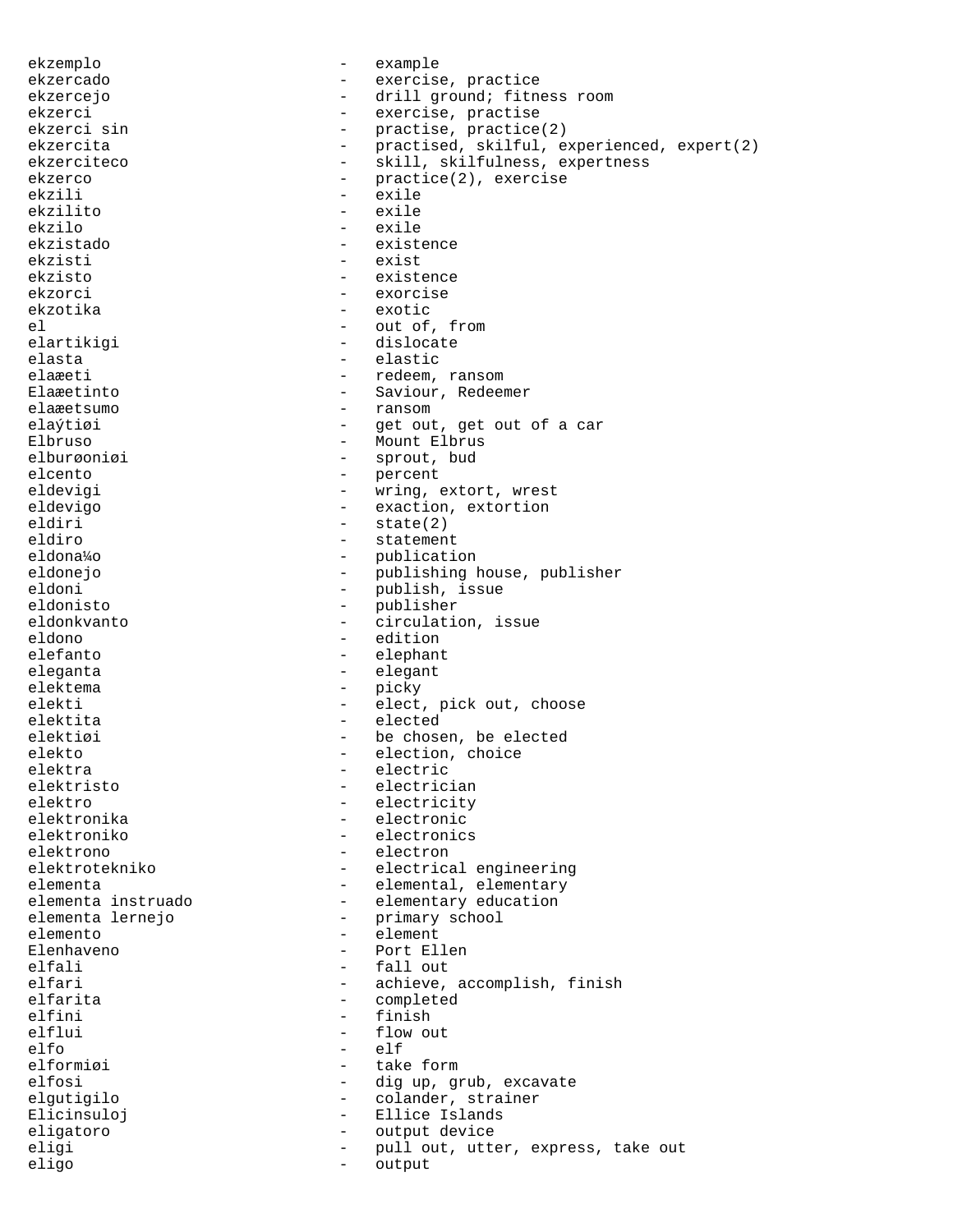elimini - eliminate eliminiøi - drop out, be eliminated elirejo  $-$  way out, exit eliri<br>
eliriqi - exit, go out<br>
eliriqi - send out, di elirigi - send out, dismiss<br>Eliro - - - - - - - Exodus - Exodus<br>- exit-key eliru-klavo<br>Elizeo Elizeo - Elysium - Elysium - Elysium - Elysium - Elysium - Elysium - Elysium - Elysium - Elysium - Elysium - Elysium - Elysium - Elysium - Elysium - Elysium - Elysium - Elysium - Elysium - Elysium - Elysium - Elysium - Ely elizii - elide<br>elizio - elisio - elisio - elision elkora - cordial, sincere elkovi - hatch out - tap ellabora¼o - work(2), elaboration ellabori - work out, elaborate<br>
ellacigi - fatigue, tire out, : ellacigi - fatigue, tire out, fag out<br>ellasi - let out, release ellasi - let out, release ellasita - left out, omitted<br>ellerni - master(2)  $-$  master(2)<br> $-$  get up ellitiøi - get up elmergiøi - emerge<br>elmeti - expose - expose elmigri - emigrate elmontri - display, show(2) elo - ale - eloquent elpagi - redeem, pay off elpaki - unpack elparoli - pronounce elpaþi - step out, make a statement elpeli - drive out elpensa¼o - idea, invention elpensi - invent, think up<br>elperfidi - betray - betray - betray elpetigi  $-$  implore, invoke elporti - endure, put up with, bear, abide, carry out elpremi - squeeze out elpremo - extortion, exaction elpreni - take out, remove elprovi - test(2), try out elprovita - well-tried, approved, tried elpuþi - push aside elrabi - ravage, harry elradii - radiate<br>elradikigi - radiate - radiate elradikigi - eradicate elregistri sin<br>elreliøi - derail elrevigi - disappoint elreviøi - be disappointed elsalvadora - Salvadorian elsalvadoranino <br />
- Salvadorian woman, Salvadorian lady, Salvadorian elsalvadorano  $-$  Salvadorian Elsalvadoro - El Salvador elsarki - weed out elseligi - cast, shed elsendi - broadcast<br>elspezi - spend, pa - spend, pay out elspezo - expense elspezoj - expenses elspiri - exhale elspirtesto - breath test elstara - outstanding elstari - stand out elsuæi - suck out, drain elteni - endure elterigi - dig up eltira¼o - extract eltiri - extract, pull out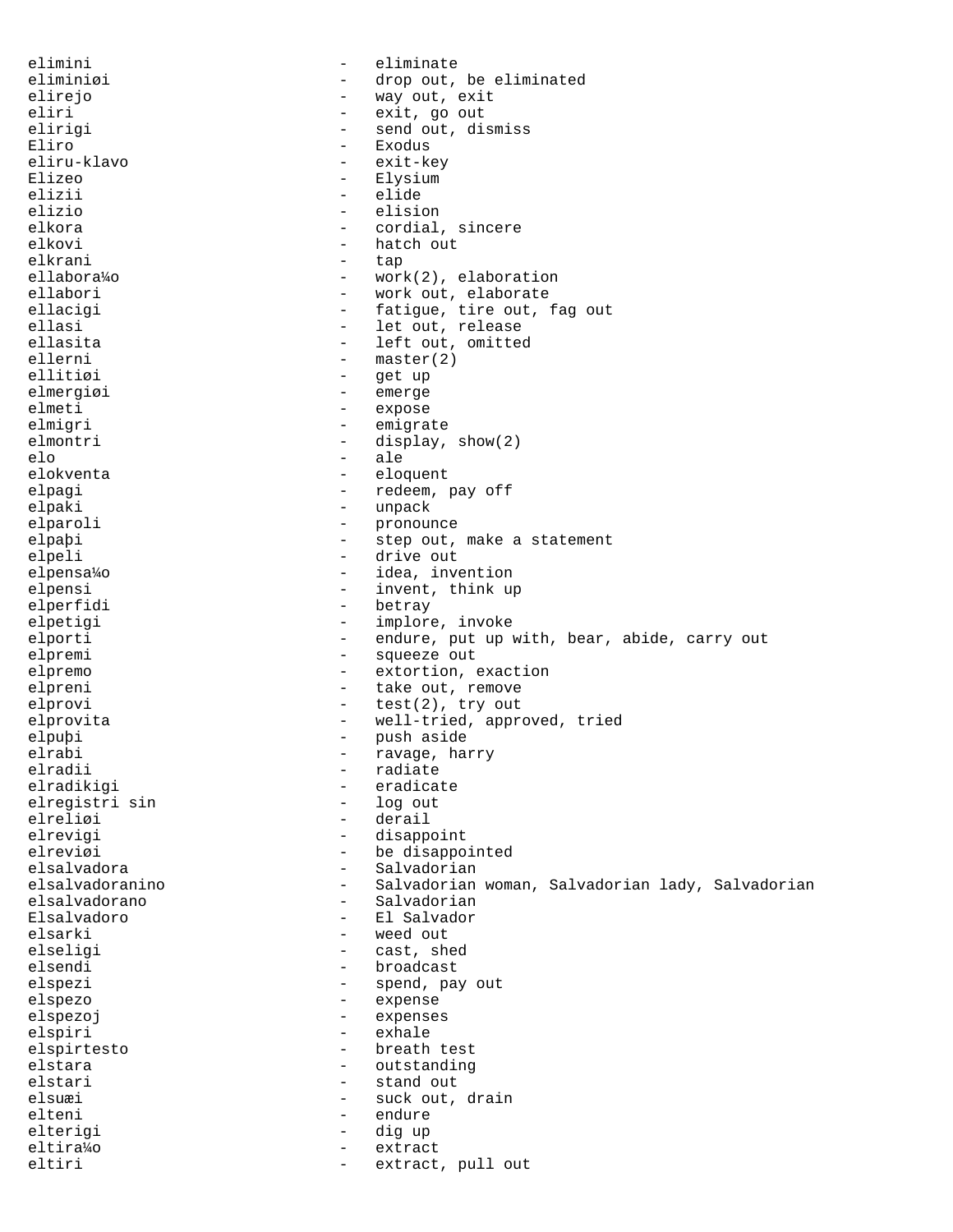eltiro  $-$  extraction, pull eltonda¼o - clipping eltondi - cut out, clip eltranæi - cut out eltrinki - drink up eltrova¼o - invention eltrovi - invent<br>eltrovo - invent eltrovo - invention eltrudi - extort elturniøi - wangle, contrive, manoeuvre<br>elturniøo - artifice, ruse; pretext - artifice, ruse; pretext eluz - use up - wear out eluzita - worn eluziøi - wear away, wear off, wear out elvagoniøi - get out elvendo - sale come out elverþi - pour out elvido<br>elvoki elvoki - evoke el¼eta¼o - rubbish(2), refuse(2), waste<br>el¼eti - throw out - throw out elæerpa¼o - excerpt elæerpi - use up, wear out elæerpita - exhausted, used up elþalti - turn off elþipiøi - disembark elþiri - tear out elþovi - thrust out elþpruci - squirt out - squirt out -- squirt out, spray out elþuti - pour out; download emajli - enamel emajlo - enamel emancipiøi - be emancipated emancipiøo - emancipation emani - emanate<br>embarasa - bothers - bothersome, troubling embarasi - inconvenience, hamper, embarrass embarasita - constrained, encumbered embaraso - abashment, embarrassment, difficulty<br>
- emblem<br>
- emblem emblemo - emblemo - emblemo - emblemo - emblemo - emblemo - emblemo - emblemo - emblemo - emblemo - emblemo embuski - ambush ambush emerita - retired<br>emeritiøi - retire emeritiøi – retire<br>emerito – retire - retired person emfaza - emphatic emfazi - accent, accentuate, emphasise emfazo - accent(2), emphasis emi - have a tendency eminenta - eminent eminente  $-$  fine, very well emisii - emit emo - desire(2), tendency, propensity<br>
- touching emocia - touching<br>
emocii - tir.mov emocii - stir, move<br>
emociita - seized with emociita - seized with emotion<br>
emocio<br>
- emotion<br>
- emotion emotion en 112 en 12 and 12 and 12 and 12 and 12 and 12 and 12 and 12 and 12 and 12 and 12 and 12 and 12 and 12 and 12 and 12 and 12 and 12 and 12 and 12 and 12 and 12 and 12 and 12 and 12 and 12 and 12 and 12 and 12 and 12 and 12 en alia maniero  $-$  otherwise, differently<br>en kio  $-$  wherein en kio - wherein en kiu - in which, wherein<br>
en la komenco - - - - - - - - - in the beginning, - in the beginning, at first<br>- in case en la okazo se<br>en la tuta - throughout the, all over the en stoko - stocked en tago and a day and a day and a day and a day and a day and a day of  $\sim$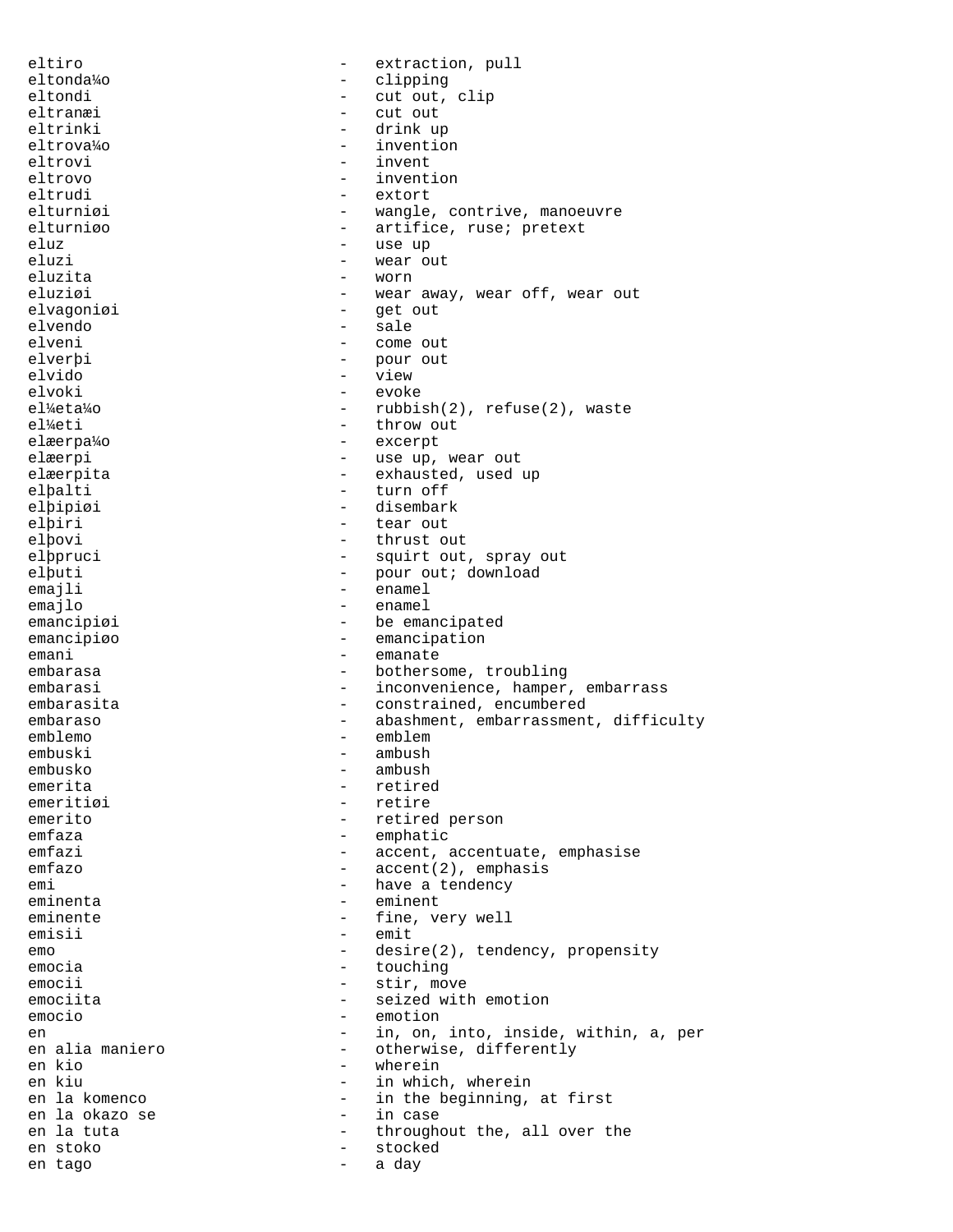en tio - therein enar¶ivigi - archive<br>enaýtiøi - get inte enbalzamigi - embalm enboteligi - bottle endanøerigi - endanger endivio - endive endormiøi - go to sleep ene - inside ene de  $-$  within enen - inwards<br>Eneo - inwards Eneo - Aeneas energia - energical - energifonto - energifonto - energy so energio - energy enestanto - occupant enfluejo - mouth enfosi - bury engraýlo - anchovy enigo - input eniro - access eniøi - get in enkadrigi - frame() enkadrigi - frame(2) enkarnigi - embody enkarnigo - embodiment enkarniøo - incarnation enkaviøinta - hollow enkodigi<br>enkonduko enkorpigi - embody enkorpigo - embodiment enladigi enlitigi - put to bed<br>enlitigi - qo to bed<br>- qo to bed enlitiøi - go to bed<br>enlitiøtempo - bedtime - bedtime enlitiøtempo – bedig – bedstaden – bedstaden – bedstaden – bedstaden – bedstaden – bedstaden – bedstaden – bed enloøigo  $-$  accommodation(2)

en æiu okazo  $-$  in any event ena - internal, inner<br>enadaptiøi øuste - fit together enadaptiøi øuste - fit together enamiøi al - fall in love with enamiøi en - fall in love with - archive - get into a car, get in enciklopedio - encyclopaedia energetiko  $-$  energetics, energy - energy source enfali - fall in, cave in<br>
enfermi - enfermi - put away, stow - put away, stow engaøi - involve, engage engaøita - involved, engaged engaøiøi - become involved engluti - engulf, swallow up enhavi - comprise, contain, include enhavo - contents - contents enigatoro - input device<br>
enigi - put in enter - put in, enter, insert enigmo - riddle, enigma, puzzle enirbileto  $-$  admission ticket enirejo  $-$  portal, entrance eniri - perform, go in, enter eniri æe - call on, call at ...'s house - take into account, allow for enkapti - entangle, capture enkasigi  $-$  take in, collect enkasigisto  $-$  bank messenger enketi - inquire, take a survey<br>enketo enketo - investigation, inquiry enklasigi - classify - classify<br>- encode - introduction, preface enlanda - domestic, aboriginal - inhabitant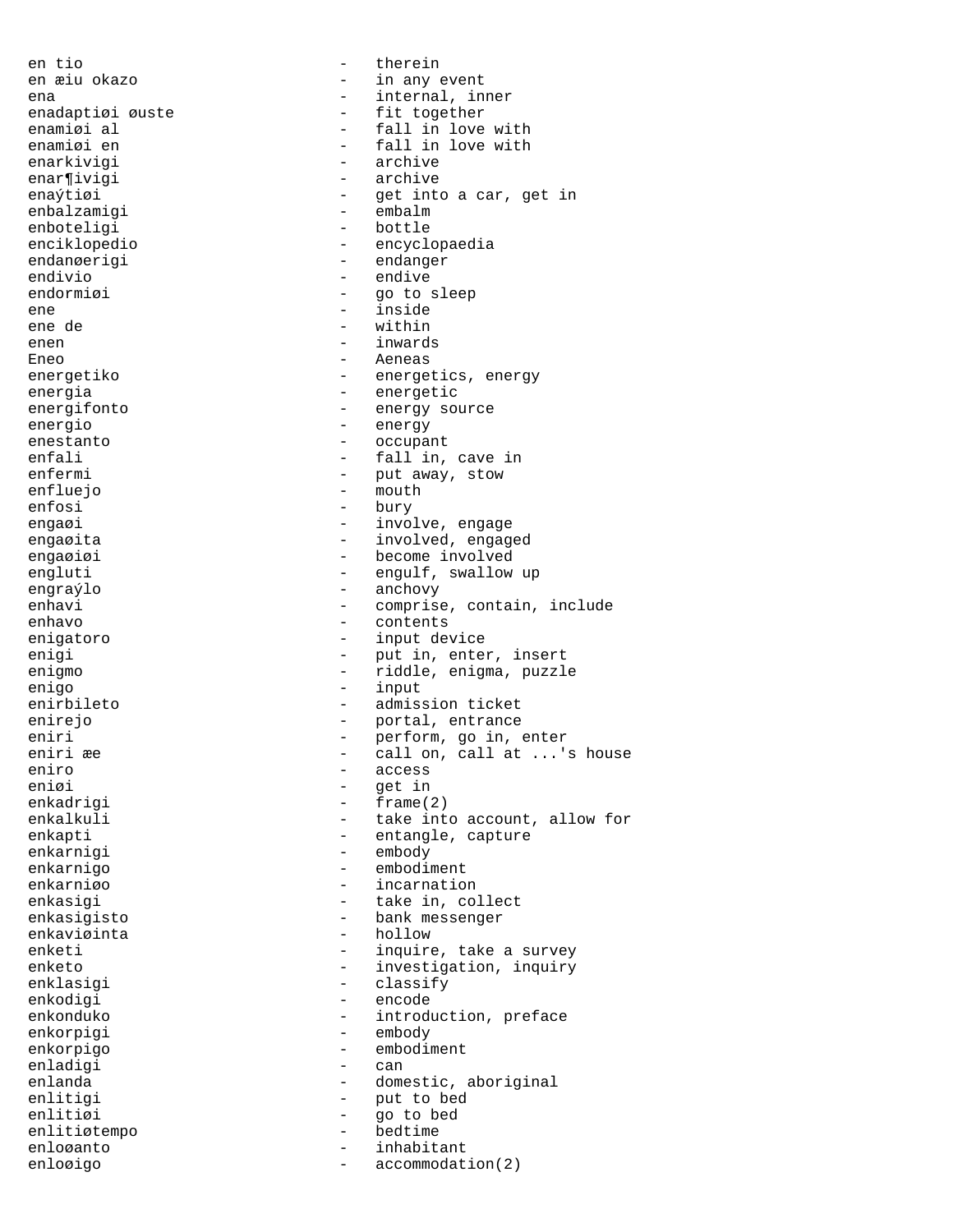enmanigi  $-$  hand, hand over enmeti - stow, insert, put away, put in<br>
- immigrate enmigri - immigrate enmigrinto - immigrant enmiksi - embroil, mix in<br>
enmiksiøema - meddlesome enmiksiøema - meddlesome<br>
enmiksiøemo - meddlesome enmiksiøemo - meddlesomeness<br>enmiksiøemulo - busybody, medd enmiksiøemulo - busybody, meddler - interfere with enoficigi - appoint enoficigo - appointment, appointment to office enoficiøo - accession enorma - enormous enorme - enormously enpaki - package, wrap up, pack<br>enpiki - sting stab puncture enpiki  $-$  sting, stab, puncture enplekti - introduce, entwine<br>enporti - hring in enporti - bring in enpoþigi - put into one's pocket enpoþtigi - mail, post enradikiøi - root, strike(2)<br>enreqistri sin - log in enregistri sin enregistrigi - register enscenigi - direct, produce enskribi - enter enskribigi - register enskribigo - entry ensorbado  $-$  digestion, assimilation ensoræi - delude, bewitch ensoræiga - enchanting ensoræo<sup>1</sup> ensoræo<sup>1</sup> ensoræo<sup>1</sup> ensoræo<sup>1</sup> enspaci - occupy, fill, take up enspezi - take in enspezo - income enspezoj - income enspiri - inhale entena¼o - contents enteni - contain enteriga entreprenisto  $-$  mortician, undertaker enteriga entrepreno  $-$  mortuary, undertaker's business enterigi - bury<br>enterigo - inter - interment, funeral, burial entiri - draw, pull entjera - integer ento - entity<br>entombigi - entomb entombigi - entomb, inter, bury<br>entombigo - funeral, burial, in entombigo - funeral, burial, interment<br>entordita hernio - strangulated hernia - strangulated hernia entreprenaro  $-$  trade and industry entreprenema - enterprising entrepreni - undertake entreprenisto - entrepreneur entrepreno - enterprise entrudiøi - intrude entute - altogether, as a whole, on the whole entuziasma - enthusiastic<br>entuziasmo entuziasmo - enthusiasm entuziasmulo - enthusiast enua  $-$  weary, boring enui - be bored, be tired of something enuiga - stodgy, boring enuigi - bore enuiøi - get bored enurba - urban, municipal enurezo - bed-wetting, enuresis<br>
enveni - enter, come into enveni - enter, come into<br>
enverbi - nour in enverþi - pour in enveturejo - driveway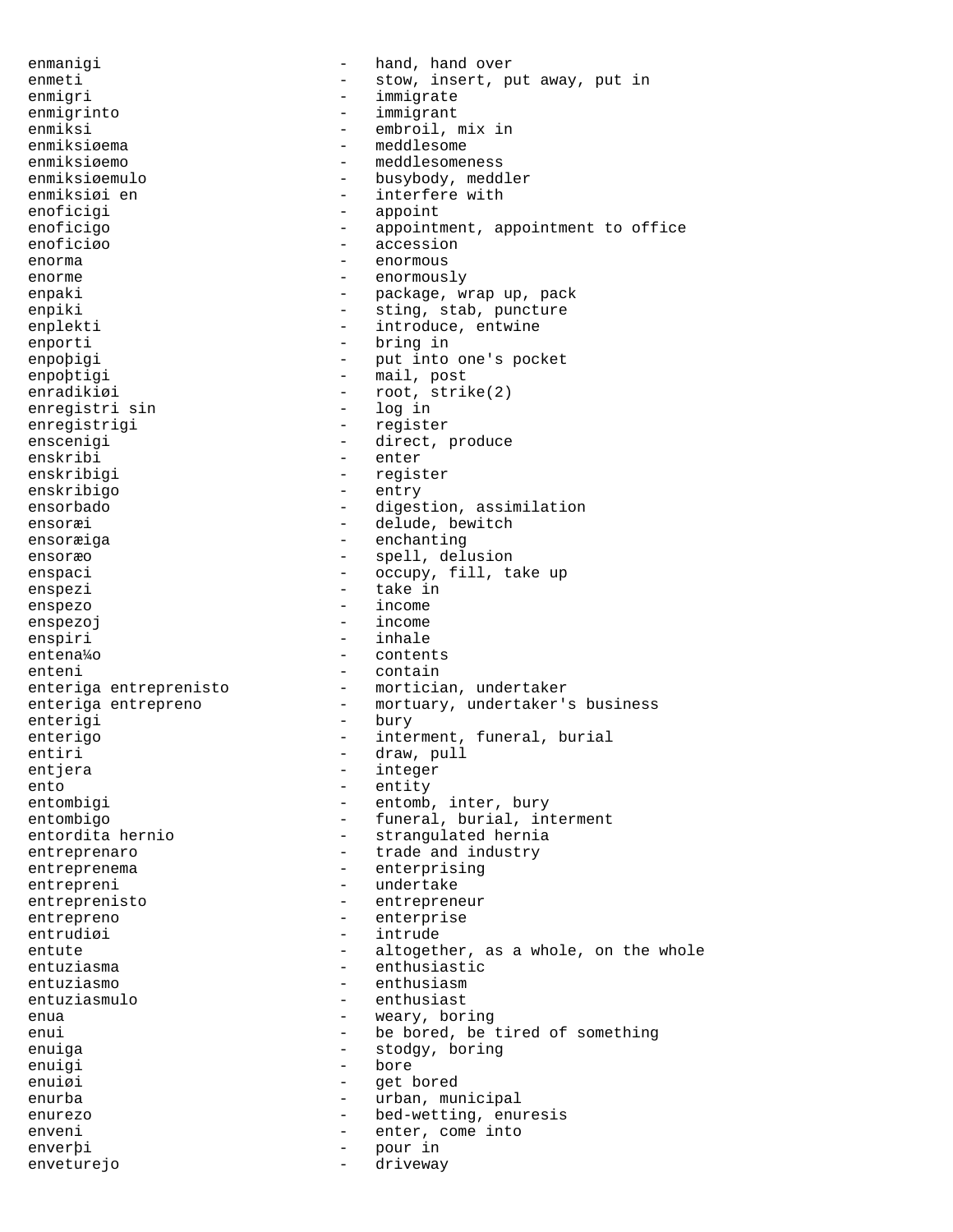envia - envious enviciøi - form up, line up, fall in, fall into line<br>enviema enviema - envious, jealous envii - envy envio - envy envolvi - envelop<br>envulti - envelop<br>- put a h envulti - put a hex on enaifri enæifri - encipher  $-$  turn on(2) enþipe - aboard, on board enþipiøi - embark enbipiøinta enþlosi - lock up, shut up enþovi - insert enþprucigilo - syringe enþteliøi - creep in - creep in - creep in - creep in - creep in - creep in - creep in - creep in - creep in - creep in - creep in - creep in - creep in - creep in - creep in - creep in - creep in - creep in - creep in - c Eoceno - Eocene eono - aeon Eoso - Eos epidiaskopo - - overhead projector<br>Epifanio - - Twelfth-night, Epi Epifanio - Twelfth-night, Epiphany<br>epifito - epiphyte - epiphyte - epiphyte epilepsio - epilepsy episkopa - episcopal episkopa moþto - monsignor episkopejo - episcopate, diocese episkopo - bishop - bishop - bishop<br>epistolo - epistle epistolo - epistle, letter epizodo - episode epokfara - epoch-making<br>epoko - era age epoko epoko - era, age, epoch<br>epoleto - era, age, epoch epoleto - epaulet - epaulet - epaulet - epaulet - epaulet - epaulet - epaulet - epaulet - epaulet - epaulet - epaulet - epaulet - epaulet - epaulet - epaulet - epaulet - epaulet - epaulet - epaulet - epaulet - epaulet - ep epopea - epic epopeo - epic poem eposo - epic poem - epic poem erao - era erara - mistaken, wrong, erroneous erare  $-$  by mistake erarema  $-$  errant, fallible erari  $-$  make a mistake, err erariga - deceptive, delusive, fallacious eraro  $-$  error, mistake, aberration erarseræilo  $-$  debugger erarseræilo - debugger<br>erbio erbio - erbium - erbium - erbium - erbium - erbium - erbium - erbium - erbium - erbium - erbium - erbium - erb erco - ore erektiøi - become erect<br>erektiøo - erection - erection - erection erikejo - heath - heath<br>eriko - heath - heather erinaco - hedgehog - hedgehog Eriso - Eris Eritreo - Eritrea erizipelo - erysipelas ermeno - ermine ermito - hermito - hermito - hermito - hermito - hermito - hermito - hermito - hermito - hermito - hermito - hermito - hermito - hermito - hermito - hermito - hermito - hermito - hermito - hermito - hermito - hermito - her ero - fragment, element, particle, item<br>erodi - wear out, wear down, wear off erodi - wear out, wear down, wear off<br>
erotika - erotic erozio - erosion erpi - harrow - harrow erudi - educate, enlighten<br>
erudicio<br>
- erudition - erudition<br>- scholar erudiciulo escepta - exceptional escepte - but, except, by way of exception escepte de  $-$  except for, other than escepti - exclude, except escepto - exception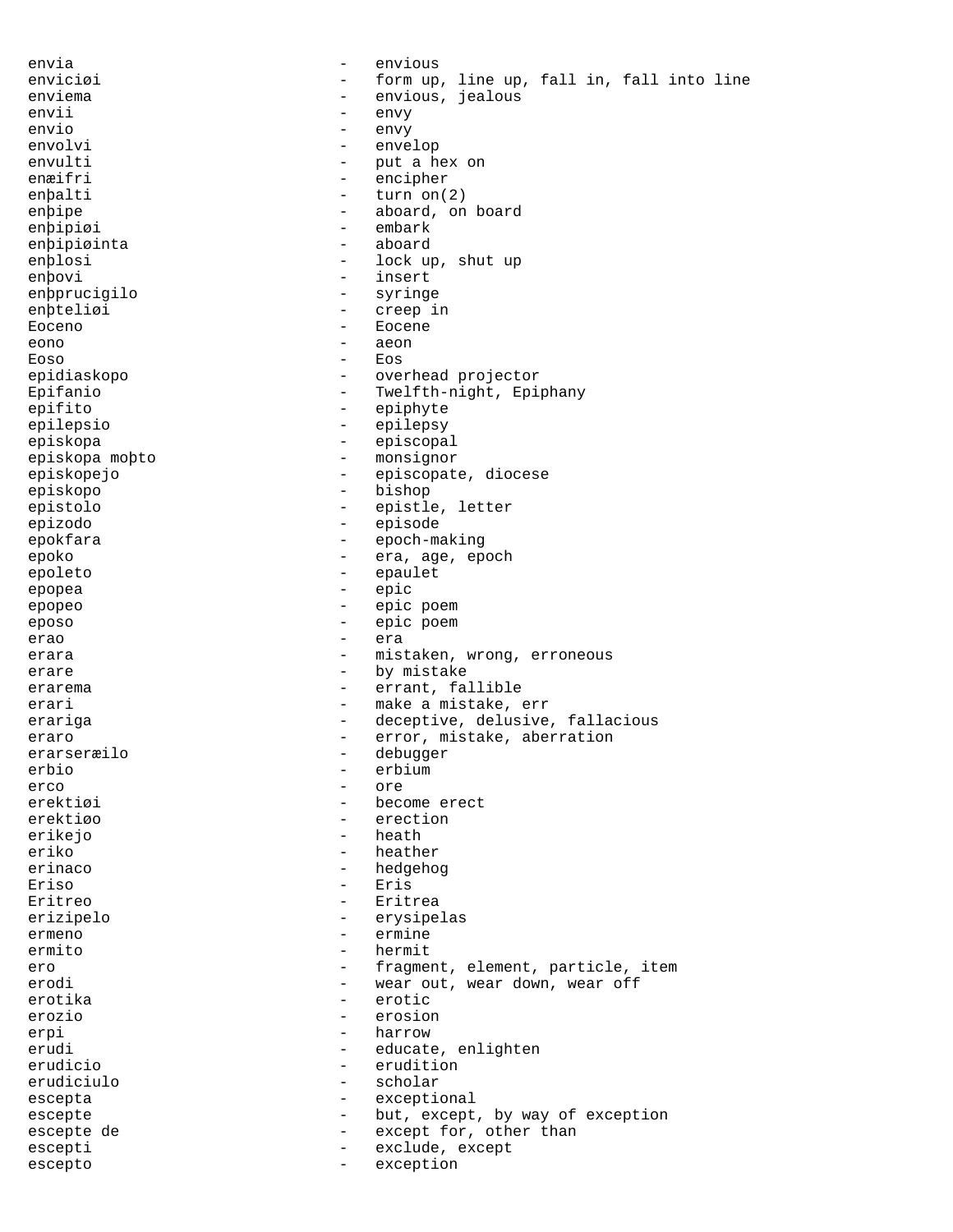esenca - essential esenco - gist, essence<br>eskalatoro - escalator eskalatoro - escalator eskali - scale eskalo - ladder - flee, escape<br>- escape eskapo - escape eskimo - Eskimo - escort eskorto - escort eskudo - escudo esotera - esoteric<br>esoterismo - esoteric - esotericism esperanta¼o - something in Esperanto esperantigi - translate into Esperanto Esperantio  $-$  Esperantoland esperantismo - esperantism esperantistaro  $-$  community of Esperantists esperantisto - Esperantist esperanto  $-$  Esperanto esperantologio - esperantology esperantologo - esperantologist Esperantujo - Esperantoland espereble - hopefully esperi - hope esperigi  $-$  give hope to espero - hope esplorado and the research, investigation, exploration esploranto - explorer, researcher, investigator esplordemandi - interrogate, question esplori esplori - research, examine, explore, investigate esploristo  $-$  explorer, investigator esploro - research, exploration, investigation<br>esprimi - express - express esprimi sin  $-$  express oneself esprimivo - expressiveness esprimo - expression establi - establish, erect establo - establishment estanteco - present<br>estas - there is estas  $\qquad \qquad -$  there is, there are esta¼o - being<br>estetika - aesthe estetika - aesthetic esti ... laýtuþe<br>esti ...anta - busy oneself<br>- adhere to esti adepto de<br>esti bonhava esti bonhava - be well-to-do, be well off<br>
esti deponita esti deponita - be deposited, be in the keeping, rest<br>esti ebla esti ebla<br>
esti konforma<br>
- be right, be esti konforma - be right, be correct esti konforma al  $\qquad \qquad -$  conform to, answer to, answer esti konforma kun esti konforma kun - correspond to esti konsiderata - be considered, count<br>esti laý - correspond to - correspond to<br>- fit esti laýmezura - fit esti longa - measure esti traktata kiel<br>esti unu el - be one of, belong to<br>- be  $\text{esti}[1]$  -<br>esti $\lceil 2 \rceil$  esti[2] - be estigi - develop(2) estimata - dear estimi - think well of, esteem estiminda - respectable estimo  $-$  regard, esteem estingi  $-$  put out, extinguish estingiøo - extinguishing, extinction estinta  $-$  former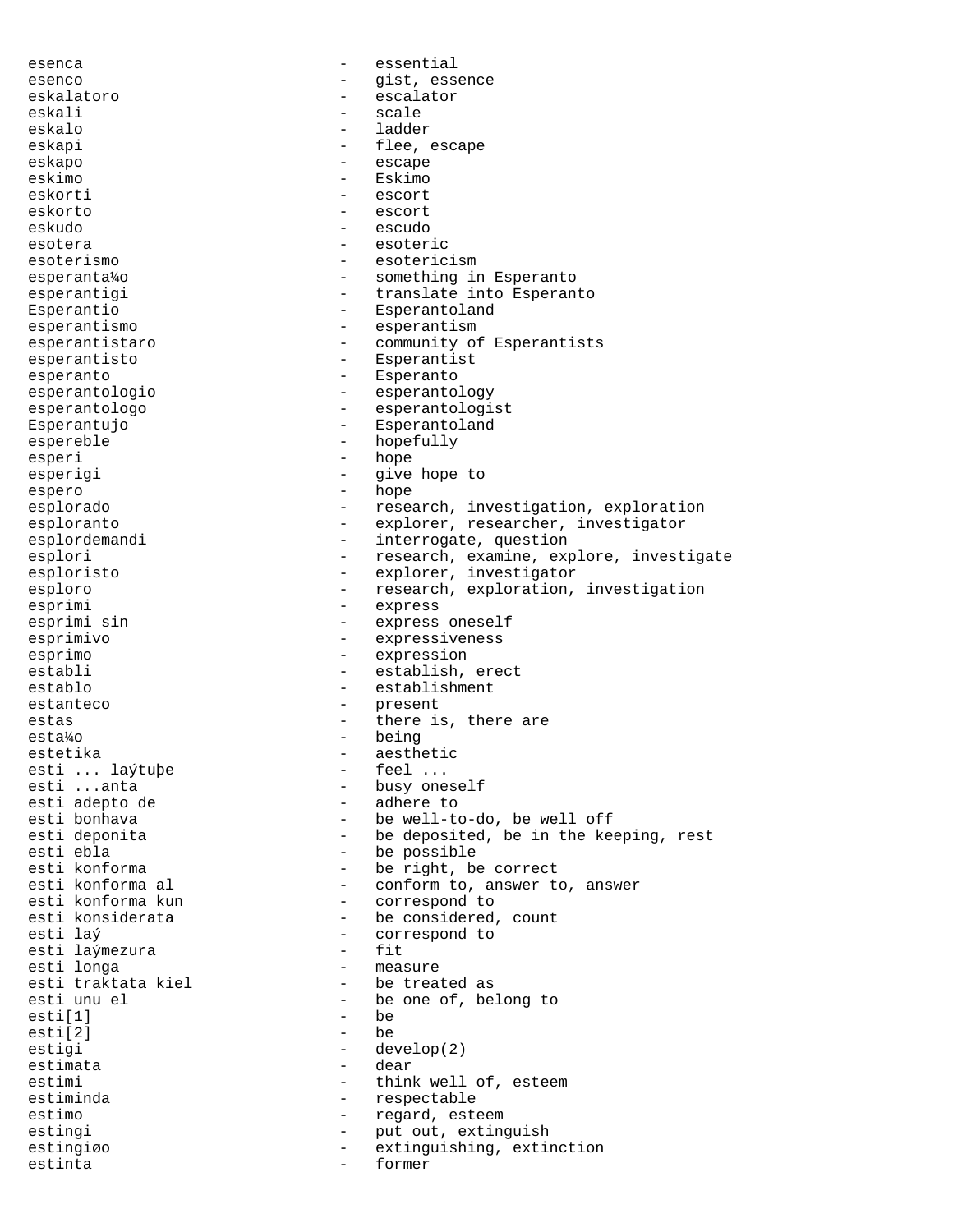| estinteco                 |                          | past(2)                            |
|---------------------------|--------------------------|------------------------------------|
| estinto                   | $\overline{\phantom{0}}$ | past(2)                            |
| estiøi                    |                          | arise                              |
| estona                    |                          | Estonian                           |
| estonino                  |                          | Estonian woman                     |
| Estonio                   | $\qquad \qquad -$        | Estonia                            |
| estono                    |                          | Estonian                           |
| estonta                   | $-$                      | future                             |
| estonteco                 |                          | future                             |
| estonto                   | $\overline{\phantom{0}}$ | future                             |
| estrado                   | $\overline{\phantom{a}}$ | platform, stage                    |
| estraro                   | $\overline{\phantom{0}}$ | board of directors                 |
| estreco                   |                          | authority                          |
| estrema                   | $\overline{\phantom{0}}$ | bossy, masterful                   |
| estri                     | $\overline{\phantom{a}}$ | head up, govern, restrain          |
| estrino                   |                          | mistress                           |
| estro                     | $\overline{\phantom{0}}$ | boss, chief, leader                |
| estulo                    | $\overline{\phantom{0}}$ | creature                           |
| eta                       | $\qquad \qquad -$        | tiny                               |
| etalono                   | $\overline{\phantom{0}}$ | benchmark                          |
| etanolo                   |                          | ethanol                            |
| etapo                     | $\overline{\phantom{0}}$ | stage                              |
| etato                     | $\equiv$                 | budget                             |
| eta¼o                     | $\equiv$                 | minor matter, little thing, detail |
| etaøo                     | $\overline{\phantom{0}}$ | floor, storey                      |
| etburøa                   | $\overline{\phantom{0}}$ | lower middle-class                 |
| etburgaro                 | $\equiv$                 | petty bourgeoisie                  |
| etenda¼o                  | $\overline{\phantom{0}}$ | extension                          |
| etendi                    | $-$                      | $extend(2)$ , stretch out          |
|                           |                          | reach for                          |
| etendi la manojn al       |                          |                                    |
| etendiøi                  | $\overline{\phantom{0}}$ | span, run                          |
| eterna                    | $\overline{\phantom{0}}$ | eternal                            |
| eterne                    | $\overline{\phantom{0}}$ | forever, for ever                  |
| eterneco                  | $\overline{\phantom{0}}$ | eternity                           |
| eterno                    | $\overline{\phantom{0}}$ | eternity                           |
| Eternulo                  | $\overline{\phantom{a}}$ | Lord (God)                         |
| etigi                     | $\overline{\phantom{0}}$ | minimise, belittle                 |
| etika                     |                          | ethical                            |
| etikedo                   | $\overline{\phantom{0}}$ | label                              |
| etiketo                   | $\overline{\phantom{a}}$ | etiquette                          |
| etiko                     | $\overline{\phantom{0}}$ | ethic, ethics                      |
| etindustrio               | $\qquad \qquad -$        | small industry                     |
| etiopino                  |                          | Ethiopian woman                    |
| Etiopio                   |                          | Ethiopia, Abyssinia                |
| etiopo                    |                          | Abyssinian, Ethiopian              |
| etna                      |                          | ethnic                             |
| etnismo                   | $\overline{\phantom{0}}$ | ethnism                            |
| etno                      | $-$                      | ethnic group, ethnos               |
| eto                       |                          | -et [diminutive ending]            |
| etoso                     |                          | ethos, atmosphere, mood            |
| etosplena                 |                          | atmospheric                        |
| etruska                   | $\overline{\phantom{0}}$ | Etruscan, Etrurian                 |
| etrusko                   |                          | Etruscan, Etrurian                 |
| Etruskujo                 |                          | Etruria                            |
| etspirita                 |                          | small-minded, petty                |
| etulino                   | $\overline{\phantom{0}}$ | little girl, tot                   |
| etullernejo               | $\qquad \qquad -$        | nursery school                     |
| etulo                     |                          | tot, little boy                    |
| etppura                   |                          | narrow-gauge                       |
| evakui                    |                          | evacuate                           |
| evangelia                 |                          | evangelic                          |
| evangelio                 |                          | qospel                             |
| evento                    |                          | event                              |
| eventuala                 |                          |                                    |
| eventuala <sup>1</sup> 40 | $\overline{\phantom{0}}$ | eventual, contingent               |
|                           | $\overline{\phantom{0}}$ | eventuality, possibility           |
| eventuale                 |                          | if the occasion arises             |
| eventualeco               |                          | eventuality, contingency           |
| eventualo                 |                          | eventuality, contingency           |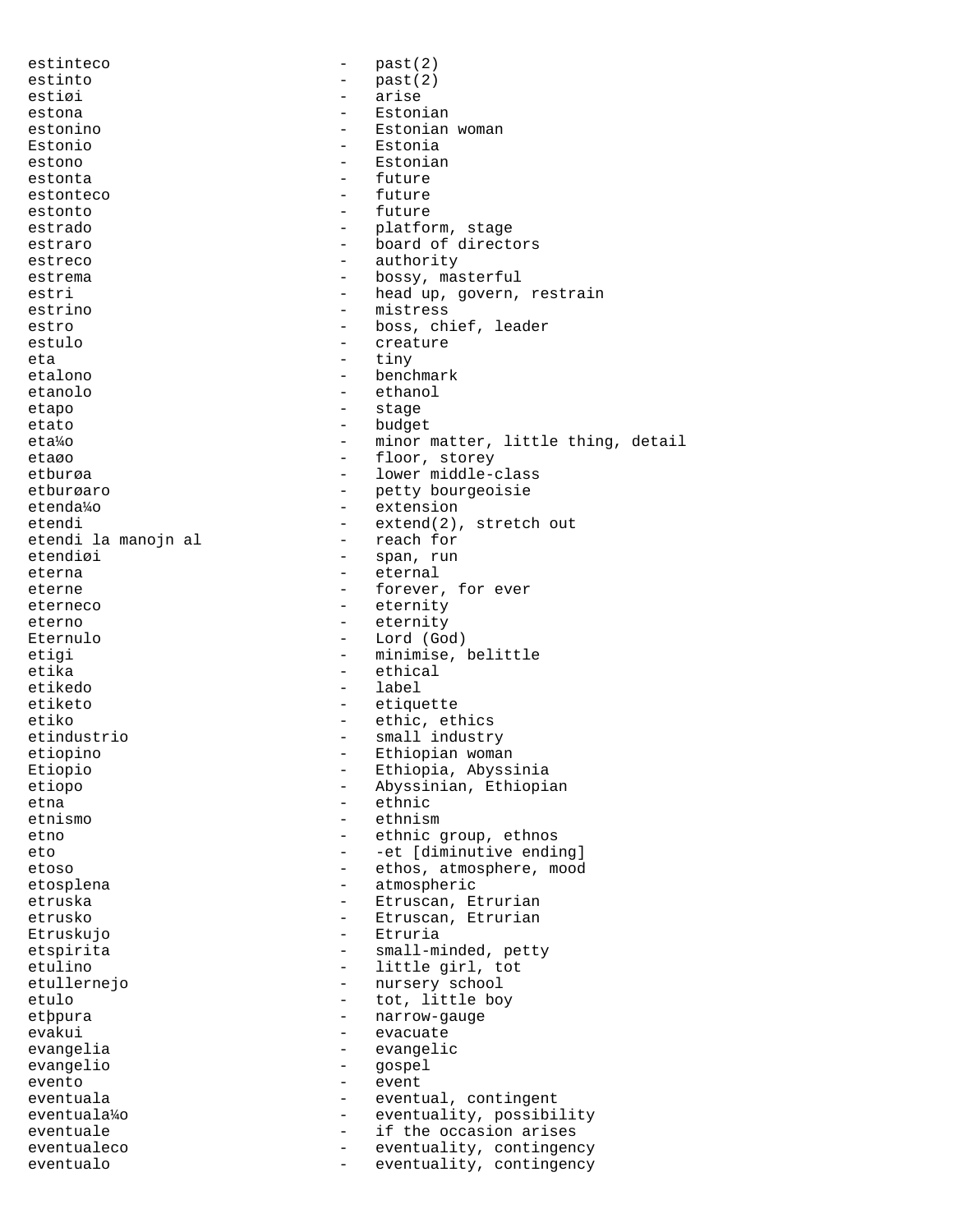evidenta - evident, obvious evidenta¼o - something obvious evidente - obviously, apparently evitebla - avoidable eviti - avoid, evade evitinda  $\begin{array}{ccc} - & + \text{to be avoided} \\ - & \text{avoidance} \end{array}$ evito - avoidance<br>
Evo - Eve Evo - Eve evoluado - development, evolution evolui - develop, evolve<br>
evoluigi - develop<br>
- develop evoluigi - develop<br>evolulando - develop: - developing country evoluo - evolution, development evoluþtupo - stage of development ezoko - pike e¶i - echo e¶o - echo - Echo  $e$ æ  $e$ ven $(2)$ eæ se  $-$  even if eøo - mountain ridge - mountain ridge - mountain ridge - mountain ridge - mountain ridge - mountain ridge - mo  $E\acute{\gamma}$ frato - Euphrates eýnuko - Euphrates - Euphrates - Euphrates - Euphrates - Euphrates - Europa - Europa eun - eunuch eýropa - European - European eýropio - europium eýska - Basque eýsko - Basque eþafodo - scaffold fabela - of lore; fabulous, fabled<br>fabeli - tell fables, recount fabeli - tell fables, recount<br>fabelo - fairy tale fabelo - fairy tale fablo - fable fabo - bean fabrikado - making, manufacture - product, manufactured article fabrikejo - factory fabriki - manufacture, fabricate<br>fabriko - factory - factory - factory faceto - facet facila - facile, easy<br>facilanima - facile, easy<br>facilanima - flighty, impu facilanima - flighty, impulsive<br>facile - easily facile - easily<br>faciligi - easily - facilit faciligi - facilitate faciliøo - relief, alleviation facilrompa - fragile<br>faco - face - face faco <sup>-</sup> face tartes - face tartes - face tartes - face tartes - face tartes - face tartes - face tartes - face tartes - face tartes - face tartes - face tartes - face tartes - face tartes - face tartes - face tartes - fac - thread fado - fado, fading Faetono - Phaetono - Phaetono Fafno - Fafner fago - beech - beech fagopiro - buckwheat fajenco - pottery, earthenware, crockery fajfi - whistle - whistle<br>- file fajli - file<br>faililo - file fajlilo<br>fajna - fine fajnigi  $-$  refine fajra¼o - fireworks fajrejo - hearth fajrero - spark fajrilo - lighter fajro - fire fajrobrigado - fire brigade, fire department fajroestingilo - fire extinguisher fajroimuna entre entre entre la fireproof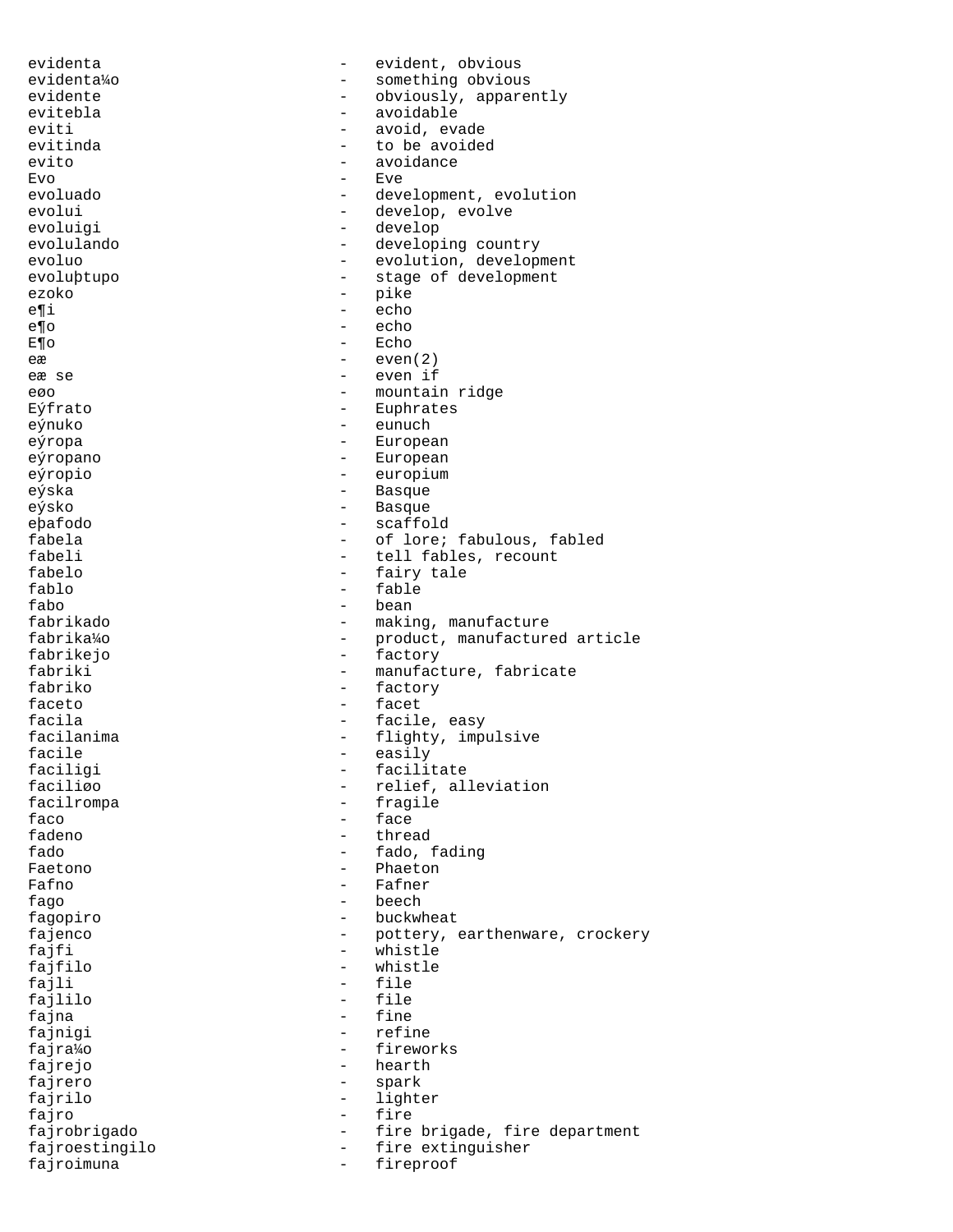Fajrolando - Tierra del Fuego fajroþirmilo - fender fajrujo - firebox faka  $-$  departmental, specialised fakestro  $-$  head of a department faklernejo - special school - special school fako - special school - special school - special school - special school - special school - special school - special school - special school - special school - special school fako - pigeonhole, compartment, department, section<br>fakta - factual, real fakta - factual, real - in fact, indeed fakto - fact fakturi - invoice fakturo - bill, invoice fakulo - expert, specialist fakultativa - optional fakultato - faculty fakulto - faculty fakvortaro  $-$  specialised dictionary falakvo - waterfall faldi - fold faldo - fold faleti - stumble<br>fali - drop, f fali - drop, fall<br>faligi - drop, fall<br>- overthrow. - overthrow, drop faligo  $-$  overthrow, subversion falko  $-$  falcon falmenuo - drop-down menu falo - fall falsa - false falsa¼o - counterfeit falsi  $-$  fake, falsify, counterfeit falsigi - falsify falsisto - counterfeiter falto  $\begin{array}{ccc} - & \text{create, wrinkle} \\ - & \text{cut}(2), \text{ mov} \end{array}$  $-$  cut(2), mow falæileto - sickle falæilo - scythe fama  $-$  famous fameco  $f$ ameco  $f$ ameco  $f$ ameco  $f$ ameco  $f$ ameco  $f$ ameco  $f$ ameco  $f$ ameco  $f$ ameco  $f$ ameco  $f$ ameco  $f$ ameco  $f$ ameco  $f$ ameco  $f$ ameco  $f$ ameco  $f$ ameco  $f$ ameco  $f$ ameco  $f$ ameco  $f$ ameco  $f$ ameco  $f$ ameco  $f$ ameco famigi - make famous familia  $-$  domestic familia nomo  $-$  surname familia nomo - surname familiano - family member familiara - familiar familiareco - familiarity familiestro - head of family<br>familio - familio - family familio - family - become famous famkonata - famous famo  $-$  fame, rumour, renown, hearsay, repute famulo  $-$  celebrity fanatika  $-$  fanatical fandi - melt - melt fanfaro - fanfare, flourish<br>fanfaroni - boast, braq - boast, brag fanfaronulo - braggart fantasta - fantastic fantazia - fantastic, of fantasy<br>fantazio - fantasy<br>- fantasy - fantasy fantaziulo  $\qquad \qquad -$  dreamer, crank fantomi - haunt fantomo - ghost, phantom farado  $-$  making, manufacture farbi - paint farbisto - painter farbo  $-$  dye, paint farebla - feasible farenda  $\qquad \qquad -$  called for, to be done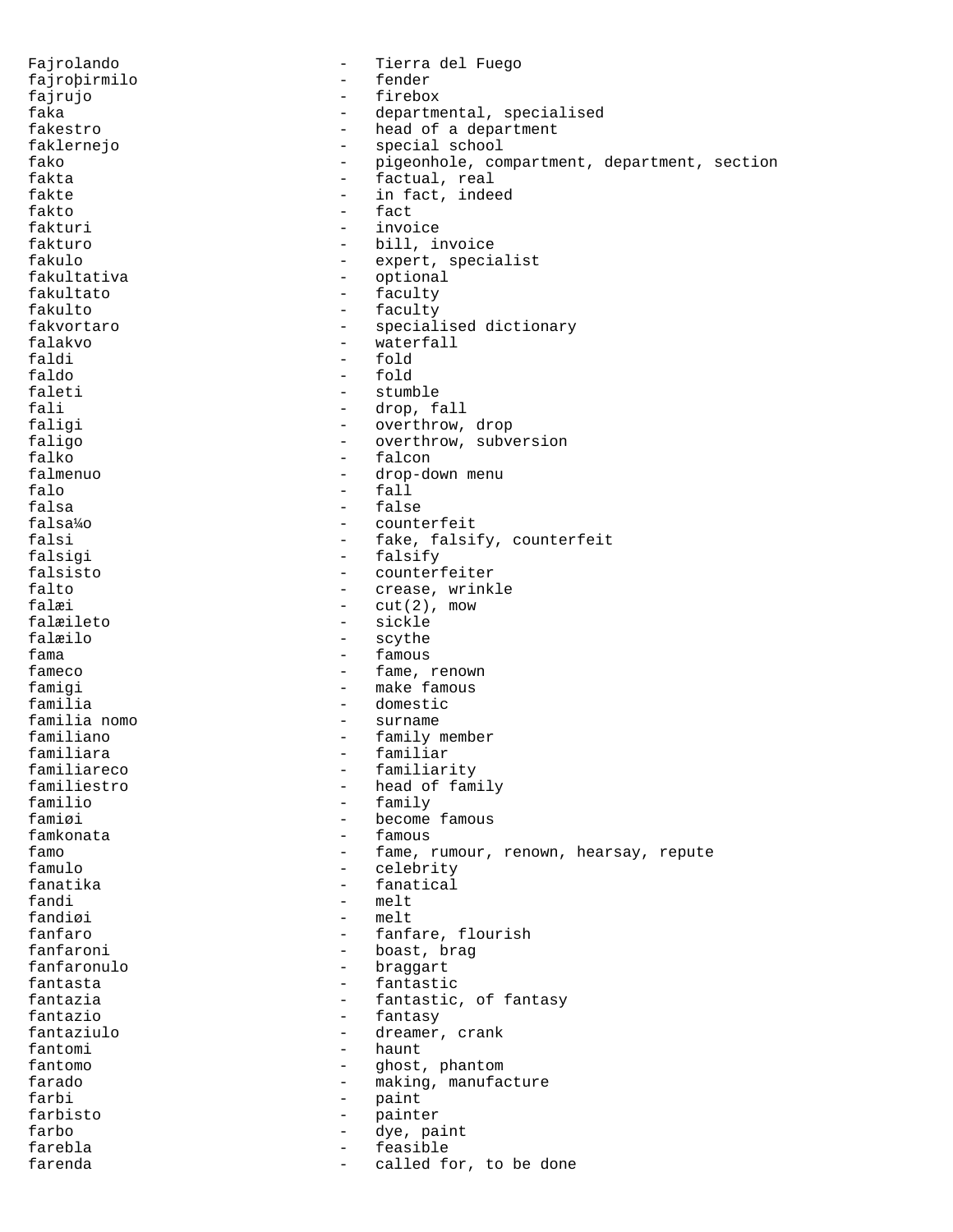farenda¼o - a thing that needs to be done fari  $-$  make, do, perform, act  $-$  here  $-$  here  $-$  here  $-$  here  $-$  here  $-$  here  $-$  here  $-$  here  $-$  here  $-$  here  $-$  here  $-$  here  $-$  here  $-$  here  $-$  here  $-$  here  $-$  here  $-$  here  $-$  here  $-$  here  $-$  here fari bieron - brew - accommodate farisea  $-$  hypocritical fariseo  $-$  hypocrite, pharisee farita¼o - deed, act fariøi - come about, become, happen, grow - go out of fashion fariøo - event farmaciisto - pharmacist, chemist farmacio  $-$  pharmacy farmi - farm, lease farmigi  $-$  farm out farmisto - farmer farmo - farm faro - action - fare, be doing, feel faruno - meal, flour faræi - stuff faræo - stuffing<br>fasado - stuffing - stuffing - fa‡ade, facade fascina  $-$  fascinating, absorbing fascini - fascinate fascinita - gripped, fascinated fasko  $-$  bunch, cluster, sheaf, bundle fasoni - cut(2) fasono - pattern, cut, fashion fasti - fast fatala  $-$  ill-fated, fateful fatalo  $-$  fate, ill fate fatraso - trash, junk fava  $-$  scabby; miserable, rotten<br>favo  $-$  favus - favus favora - favourable, advantageous favoranto - patron(2) - favourite favori - favour favorkora - benevolent, good-hearted favoro - favour favorpreza - inexpensive fazano  $-$  pheasant fazeolo - haricot fazo - phase, stage puase, sta<br>faýki - yawn, gape<br>faýko - jaws, maw faýko - jaws, maw - fascist faþismo - fascism faþisto - fascist fea - fairy febla - feeble febra - feverish febri - have a fever febro - fever februaro - February - February<br>federaciismo - federali federaciismo - federalism federacio  $\begin{array}{ccc} - & + & + \\ - & - & + \\ - & - & + \\ - & - & + \\ \end{array}$ federala - federal - federal<br>feina - fairv - fairy feino - fairy feka¼o - excrement, dung feka¼puto - cesspool, cesspit feki - defecate feko - dung, excrement fekulo - starch (flour); asshole fekunda - fertile fekundigi - fertilise - fertilise - fertilise - fertilise - fertilise - fertilise - fertilise - fertilise - fertilise - fertilise - fertilise - fertilise - fertilise - fertilise - fertilise - fertilise - fertilise - fertil felietono - serial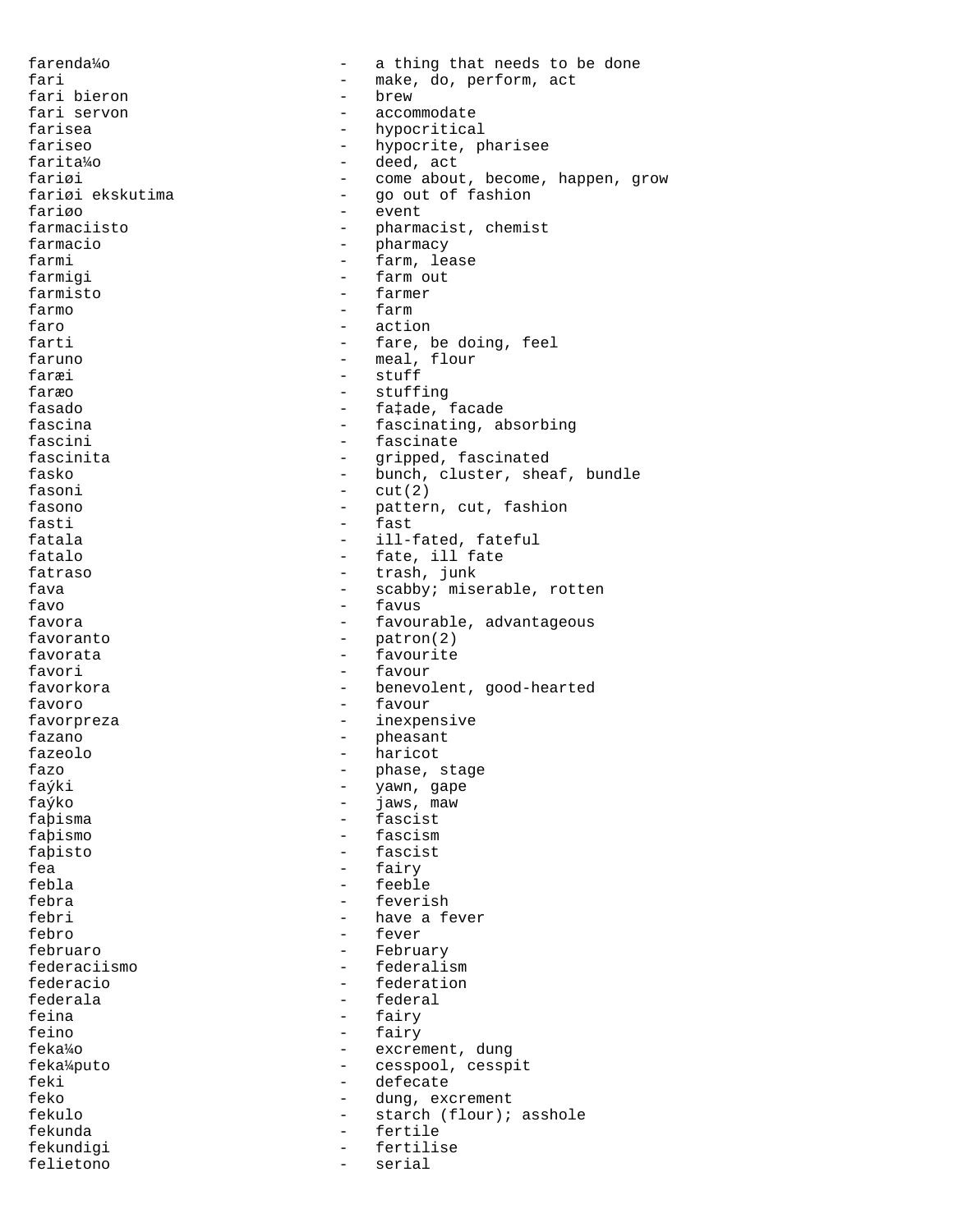feliæa - fortunate, happy feliæe - unfortunately feliæeco - happiness feliæigi - delight feliæo - happiness<br>feliæulo - happy per feliæulo - happy person, lucky person<br>felo - fur, hide, skin felo - fur, hide, skin felto - felt femalo - female femura¼o - drumstick, leg femuro - thigh<br>fendalo - crevic - crevice, crack fendi - split<br>fendi haron - split - split - split hairs fendiøi - split, burst - cracked fendo - crevice, crack - window-glass fenestro - window<br>fenestrokadro - window-- window-frame, frame<br>- blind fenestrokovrilo<br>fenestrumo - shutter fenikso - phoenix fenomena - phenomenal fenomeno - phenomenon Fenro - Fenris feo and a fairy and the fairy of the fairy of the fairy of the fairy of the fair  $\sim$  fairy of the fair  $\sim$  fair  $\sim$ fera - iron ferdeko - deck ferdrato  $-$  wire, iron wire ferio - holiday - holiday ferioj ferioj - vacation Fermdigo - IJsselmeer Dam<br>
fermentado - Fermentation - fermentation fermenti<br>fermentilo - fermentilo - veast fermentilo  $\overline{f}$  - yeast, leaven<br>fermi - close(2) shui fermi - close(2), shut<br>fermilo - lid. lock. fas: - lid, lock, fastener fermio - fermium fermita - closed, shut fermiøi - be closed, close(2) fero - iron - iron - iron - iron - iron - iron - iron - iron - iron - iron - iron - iron - iron - iron - iron - iron - iron - iron - iron - iron - iron - iron - iron - iron - iron - iron - iron - iron - iron - iron - iron feroca - fierce ferumi - shoe fervoja - railroad fervojisto - railroad worker, railroad employee - railway, railroad fervora  $\overline{\phantom{a}}$  - zealous, fervent fervoro - zeal, fervour festado - celebration festeno - feast, banquet festi - celebrate festivalo - festival festo<br>Festo de la Sankta Triunuo - festival, celebration, party<br>Festo de la Sankta Triunuo - Trinity Sunday resto de la Sankta Triunuo<br>Festo de Laýboj - Feast of Tabernacles<br>- All Saints' Day Festo de Æiuj Sanktuloj festotago <sup>-</sup> public holiday, holiday, bank holiday<br>festparolado - keynote address - keynote address feta - fetal - fetal - fetal - fetal - fetal - fetal - fetal - fetal - fetal - fetal - fetal - fetal - fetal - fetal - fetal - fetal - fetal - fetal - fetal - fetal - fetal - fetal - fetal - fetal - fetal - fetal - fetal fetiæo - fetish  $-Fetus$ fetora - odorous, bad-smelling, stinking fetoranta - odorous, bad-smelling, stinking fetori - stink, smell bad, smell, reek fetoro - stench feæo - scum, dregs feýda - feudal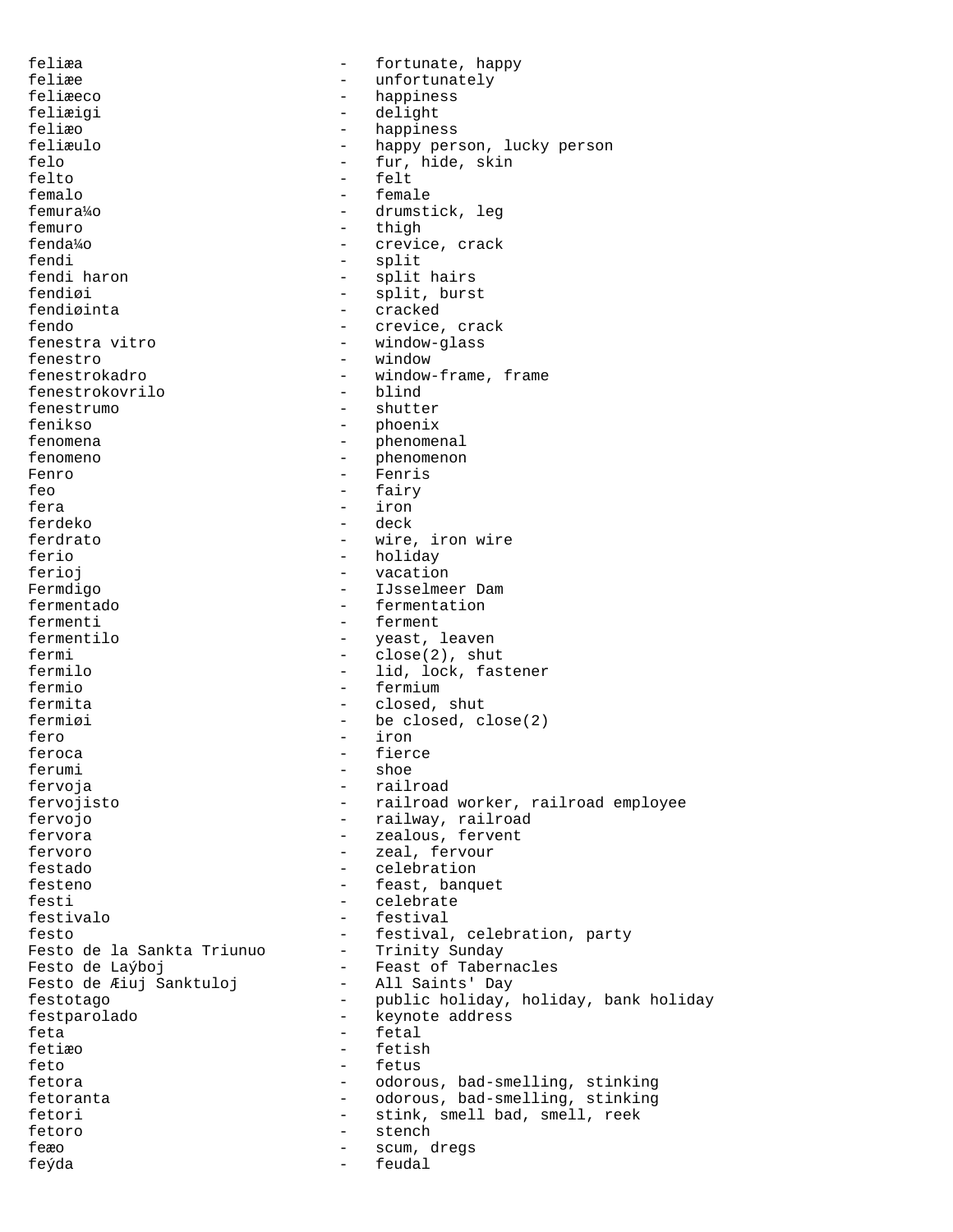feýdismo - feudalism feýdo - fief feýdulo - vassal fi - shame - shame - shame - shame - shame - shame - shame - shame - shame - shame - shame - shame - shame - shame - shame - shame - shame - shame - shame - shame - shame - shame - shame - shame - shame - shame - shame - s  $-$  nasty(4) fiakro - cab<br>fianæiniøi - bec fianæiniøi - become engaged fianæiniøinta - engaged<br>fianæino - bride, 1 fianæino - bride, fianc, e<br>fianæiøi - become engaged fianæiøi 1999 – become engaged<br>fianæiøinta 1999 – engaged fianæiøinta - engaged<br>fianæo - fianc fianæo - fianc,<br>fiaska - aborti - abortive fiaski - abort, fail fiaskigi - quash, abort fiasko - abortion, fiasco, failure fia¼o - nastiness, something disgusting - muskrat, musquash, musk-rat<br>- vermin fibestoj - vermin fibolo - safety pin, safety-pin fibro - fiber, fibre<br>fidela - faithful - faithful - faithful fidelulo - faithful person, believer<br>fidi fidi - have faith, trust, have faith in<br>fidi al - rely on, trust in fidi al - rely on, trust in - have faith in, trust, rely on fidinda  $-$  trustworthy, reliable fido - confidence, trust, faith fiera - proud fieri - be proud<br>fieri pri - be proud - be proud fieri pri - be proud of fiero - pride<br>fifama - cf il fifama - of ill repute<br>fiflati - ingratiate on - ingratiate oneself to, toady to figarbo - fig-tree figo - fig figujo - fig-tree figura  $-$  figurative figuranto - extra figuri - represent; appear, depict figuro - representation, image, picture, diagram, figure fiherbo - weed fihomo - evil person<br>fiinsektoj - vermin - vermin fiinsektoj – verministra – verministra – verministra – verministra – verministra – verministra – verministra –<br>También fikcia - fictional, fictitious<br>fikcio - fiction - fiction fikcio - fiction - screw, fuck fikopii - crib fiksa - fixed - fasten, fix, attach, secure, affix fiksilo - fastener fikso - fixing filatelio - philately, stamp-collecting filatelo - stamp-collecting, philately<br>fileo - filet - filet fileo - filet<br>filiigi - filet<br>- affil filiigi - affiliate<br>filii*a*i - affiliate - affiliate filiiøi - affiliate<br>filiko - fern - fern filiko - fern - daughter filio - branch, affiliate filipina - Philippine filipinanino - Philippine woman filipinano - Filipino Filipinoj - Philippines filistra  $-$  stuffy, philistine filistro - conformist, philistine filiþto - Philistine filmi - film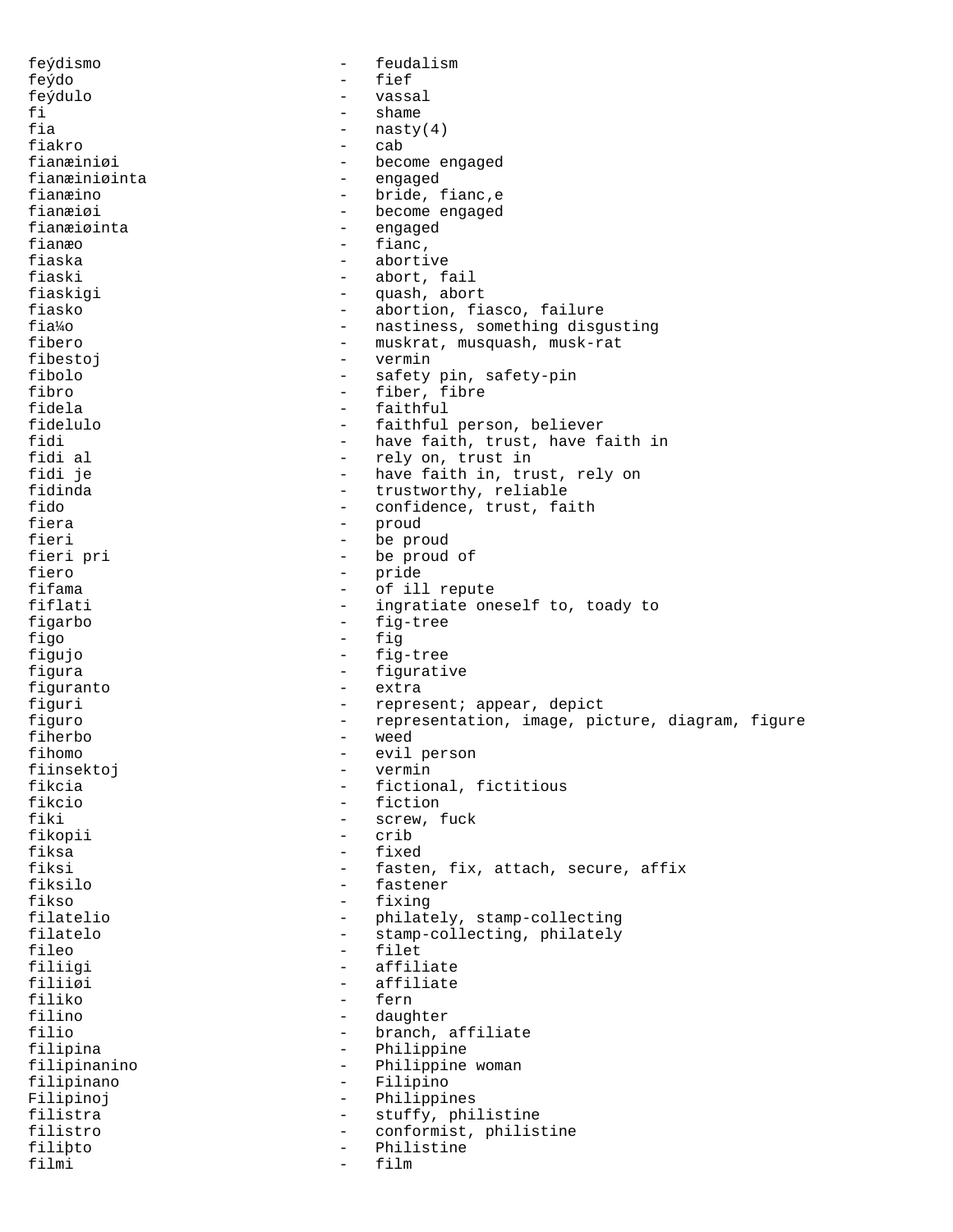filmo - film, motion picture, movie filo - son filozofi - philosophise filozofia - philosophic filozofio - philosophy filozofo - philosopher filtri - filter filtrilo - filter fina - final - final - final - final - final - final - final - final - final - final - final - final - final - final - final - final - final - final - final - final - final - final - final - final - final - final - final finalo - decider, play-off - financial financado - financing, finance - finance financo e e finance e finance finaranøi en en en mettle(2), conclude, fix up fina¼o - ending findecidi - settle(2), decide, conclude<br>fine - at last, ultimately, finally fine  $-$  at last, ultimately, finally<br>finfari  $-$  finish, finish off finfari - finish, finish off<br>finfine - finish at long last, at l - at long last, at last<br>- thimble fingringo - thinks the set of the set of the set of the set of the set of the set of the set of the set of the set of the set of the set of the set of the set of the set of the set of the set of the set of the set of the s fingro - finger fingrofrapo fingrumi - finger, handle<br>fini - finger, handle fini - terminate, finish, accommodate, end<br>finia - finite - finite finita  $-$  over, finished, completed, through, done finiøi  $-$  end up, end, come to an end, expire finiøo - end, terminate finlabori - end, terminate - end, terminate - end, terminate - end, terminate - end, terminate - end, terminate - end, terminate - end, terminate - end, terminate - end, terminate - end, terminate finlabori - finish finlegi - read out, read finna - Finnish - Finnish - Finnish - Gulf of Finna Golfo - Gulf of Finland - Finnish, Finnish language finnino - Finnish woman, Finn Finnio - Finland Finnlando - Finland - Finn fino  $-$  ending, end finpagi - pay off finpago - full payment, payment finpretigi - get finished finstacio - terminus, end-of-the-line finstudi - finish one's studies<br>finto - feint, ruse finto  $-$  feint, ruse<br>finuzita  $-$  used up finuzita - used up end up fipetola - wanton fipetolemo - wantonness firakonto - dirty story firma  $-$  fast, firm, stable firmao - company, firm firme  $-$  firmly firmeco - firmness firmigi - fasten, secure, fix, affix firmo - firm, company<br>firsto - coping firsto - coping fisio - fission - fiscal, tax-related fiska jaro - fiscal year fisko - state treasury, exchequer<br>fiulo - evil person immoral pers - evil person, immoral person fivorto - dirty word fizika - physical<br>fizikisto - hysicis fizikisto - physicist fiziko - physics fizionomio - physiognomy Fiøiinsuloj - Fiji Islands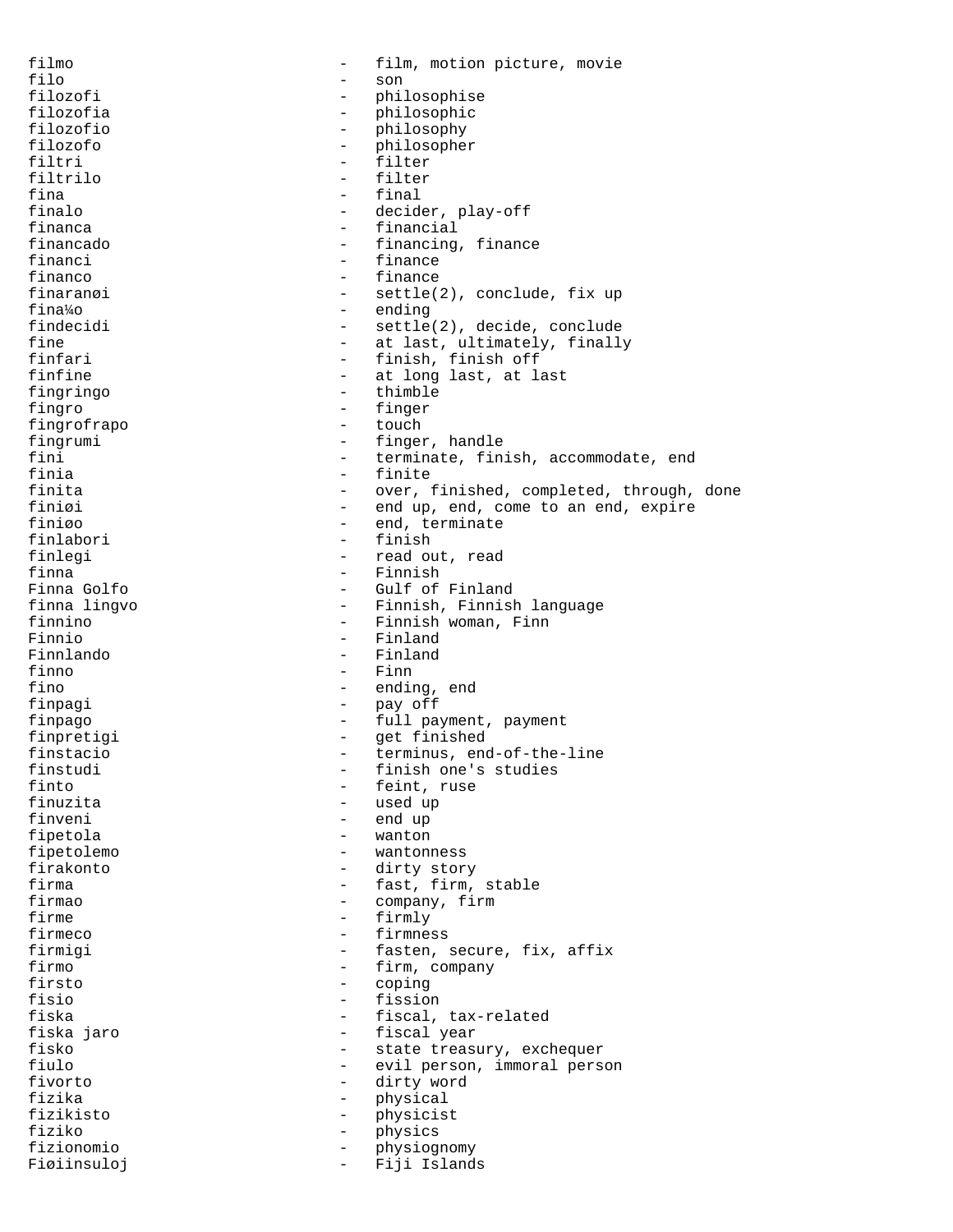fiþado - fishing fiþa¼o - fish fiþhoko<br>fiþi fiþi - fish<br>fiþi nase - fish - fish fiþi nase  $\begin{array}{ccc} - &$  fish with a fish-trap<br>fiþi rete  $\begin{array}{ccc} - &$  fish with a net fiþi rete - fish with a net<br>fiþisto - fisherman - fisherman<br>- angler fiþkaptanto - angle<br>fibkapti - fish fiþkapti<br>fiþkapti nase fiþkapti nase - fish with a fish-trap<br>fiþkapti rete - fish with a net - fish with a net<br>- fisherman fiþkaptisto<br>fibo fiþo - fish fiþosto - fish-bone fiþvergo - fishing rod<br>fjordo - finlet, fjord - inlet, fjord, loch flago - banner, flag flagreti - flicker<br>flagri - flare up flagri - flare up, flare<br>flake off dissendi - send outdissk flake off dissendi - send outdisskvamiøi<br>flako - puddle flako - puddle flamanta - ablaze flami - flame<br>flamo - flame flamo - flame - flame - flame - flame - flame - flame - flame - flame - flame - flame - flame - flame - flame - flame - flame - flame - flame - flame - flame - flame - flame - flame - flame - flame - flame - flame - flame flandra - Flemish - Flanders flandro - Fleming flanela - flannel flanelo - flannel flanka - side, incidental<br>flankafero - - - - - - accessory flankafero - accessory flanka¼o - accessory matter, side issue, side-show flanke de  $-$  beside, alongside, next to flanken  $-$  to the side flanken - to the side<br>flankeniøi - deflect, wa flankeniøi - deflect, wander, diverge<br>flankiøi - strav off, go astrav flankiøi - stray off, go astray<br>flanko - side flanko - side - side<br>flankokupo - - side - sideline, hobby<br>- abreast flankon æe flanko flankvojo - side-way, by-way flano - pancake -----<br>flanøo - flange<br>flaresplori - smella flaresplori - smell at, sniff at<br>flari - smell<br>- smell flari - smell<br>flaro - smell<br>- smell flaro - smell<br>flarsento - sense flarsento - sense of smell flartabako - snuff<br>flarumi - snuff flarumi - snuffle<br>flatado - flatter flatado - flattery - flatterer flate  $\qquad \qquad -$  coaxingly flati - flatter flato - flattery flava - yellow flava febro - yellow fever Flava Maro - Yellow Sea Flava Rivero - Yellow River flavbekulo - greenhorn - beige flavo - yellow - yellow<br>flebito - phlebii - phlebitis flegado  $-$  nursing, care flegi  $-$  take care of, attend, nurse flegistino - nurse(2) flegisto - nurse(2) flegmo - indifference, phlegm<br>fleksebla - flexible - flexible fleksebla - flexible bend(2)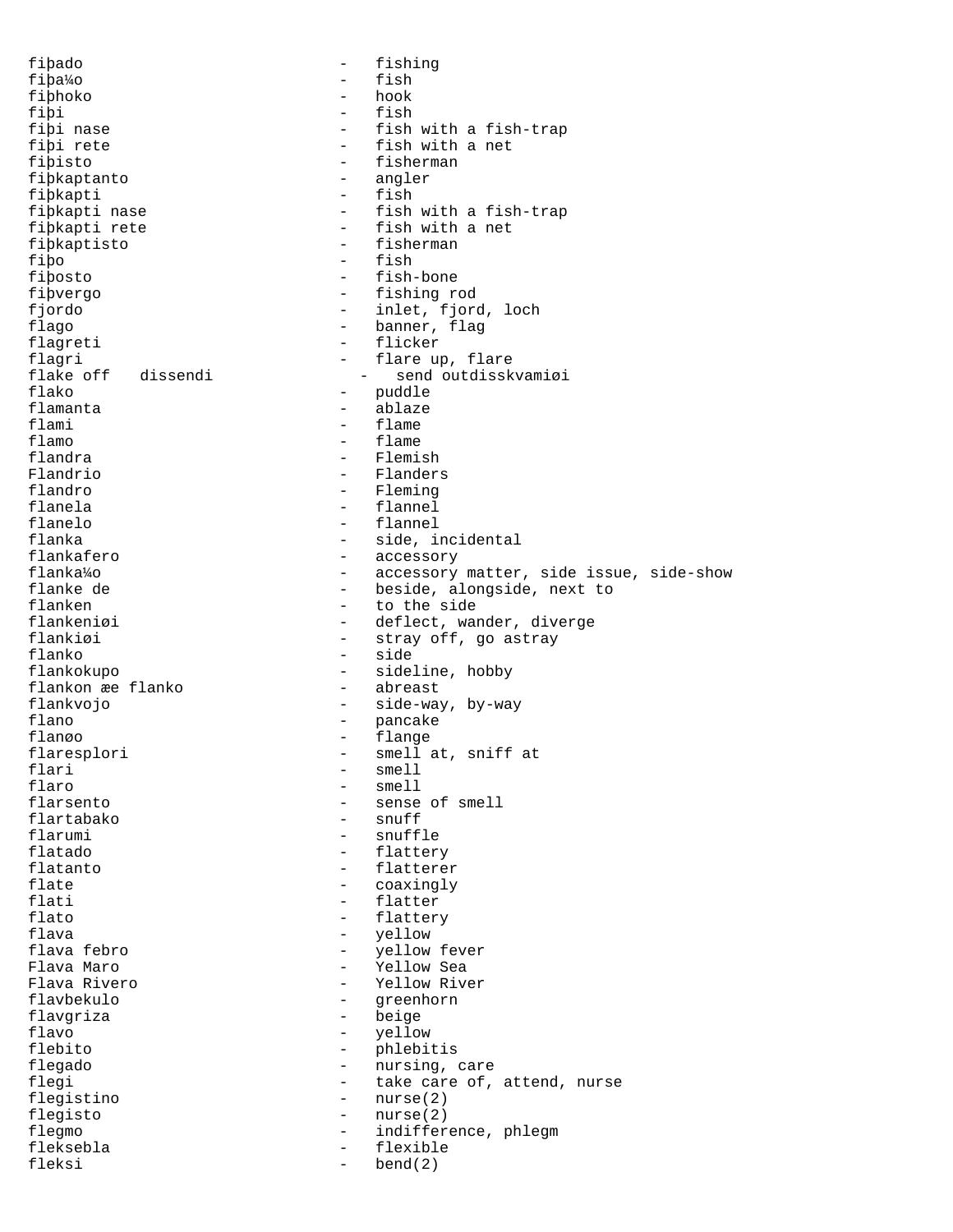fleksio - flexion fleksita - bend(2) fleksiøi - bend(2) flika¼o - patch fliki  $-$  patch, mend, patch up flirti - flutter, wave, flirt; flit floko - flake - flake - flake - flake - flake - flake - flake - flake - flake - flake - flake - flake - flake - flake - flake - flake - flake - flake - flake - flake - flake - flake - flake - flake - flake - flake - flake floranta - abloom flora¼o - blossom - cauliflower Florenco - Florence - Florence - Florence - Florence - Florence - Florence - Florence - Florence - Florence - Florence - Florence - Florence - Florence - Florence - Florence - Florence - Florence - Florence - Florence - Fl flori - bloom, flourish<br>Florido - Florida - Florida Florido - Florida floro - flower, bloom florpoto - flowerpot flosi - float<br>floso - float<br>- raft floso - raft - raft - raft - raft - raft - raft - raft - raft - raft - raft - raft - raft - raft - raft - raft - raft - raft - raft - raft - raft - raft - raft - raft - raft - raft - raft - raft - raft - raft - raft - raft floto - fleet flua - fluent - fluent - fluent - fluent - fluent - fluent - fluent - fluent - fluent - fluent - fluent - fluent - fluent - fluent - fluent - fluent - fluent - fluent - fluent - fluent - fluent - fluent - fluent - fluent flua¼o - liquid, fluid fluejo - watercourse, bed<br>flugarmeo - air force - air force flugfolio - flier flughaveno - airport flugi - fly - fly - fly - fly - fly - fly - fly - fly - fly - fly - fly - fly - fly - fly - fly - fly - fly - fly - fly - fly - fly - fly - fly - fly - fly - fly - fly - fly - fly - fly - fly - fly - fly - fly - fly - fly - wing flugmaþino - aircraft flugo - flight<br>flui - flow - flow flui - flow - flow - flow - flow - fluida fluida - fluid, liquid fluida¼o - fluid, liquid flulinia  $\begin{array}{ccc} - & + \\ - & + \end{array}$  streamlined<br>fluo  $\begin{array}{ccc} - & + \end{array}$  flow, curren fluo - flow, current, stream<br>fluoro - fluorine - fluorine fluoro - fluorine fluso - high tide<br>flustrado - high tide<br>exhistering - whispering flustrado - whispering flustri - whisper<br>fluto - flute - flute fluto - flute fobio - phobia foiro - fair(2), market foja - occasional foje - on occasion, once, sometimes<br>foinamaso - havetack - havetack fojnamaso - haystack fojnejo<br>fojno fojno - hay<br>fojo - hay<br>fojo - time fojo - time, occasion - time, occasion - time, occasion - time, occasion - time, occasion - time, occasion - time, occasion - time, occasion - time, occasion - time, occasion - time, occasion - time, occasion - time, occas foko - seal - seal - seal - seal - seal - seal - seal - seal - seal - seal - seal - seal - seal - seal - seal - seal - seal - seal - seal - seal - seal - seal - seal - seal - seal - seal - seal - seal - seal - seal - seal fokuso - focus<br>fola - form - focus fola - zany - slot foliaro - foliage folio - sheet, leaf<br>foliumi - sheet, leaf<br>leaf through - leaf through foliumi - leaf through<br>foliumilo - hrowser - hrowser - browser<br>- folklore folkloro - folklore fonda¼o - foundation fondi - erect, establish, found<br>fonduso - fund - fund fonduso - fund - phonetic fonetiko - phonetics fono - background - hearing aid fonografo - cylinder phonograph fontano - fountain<br>fonti - spring y fonti  $-$  spring, well up fontindiko - reference fontlingvo - source language fonto  $\qquad \qquad -$  source, spring, fountain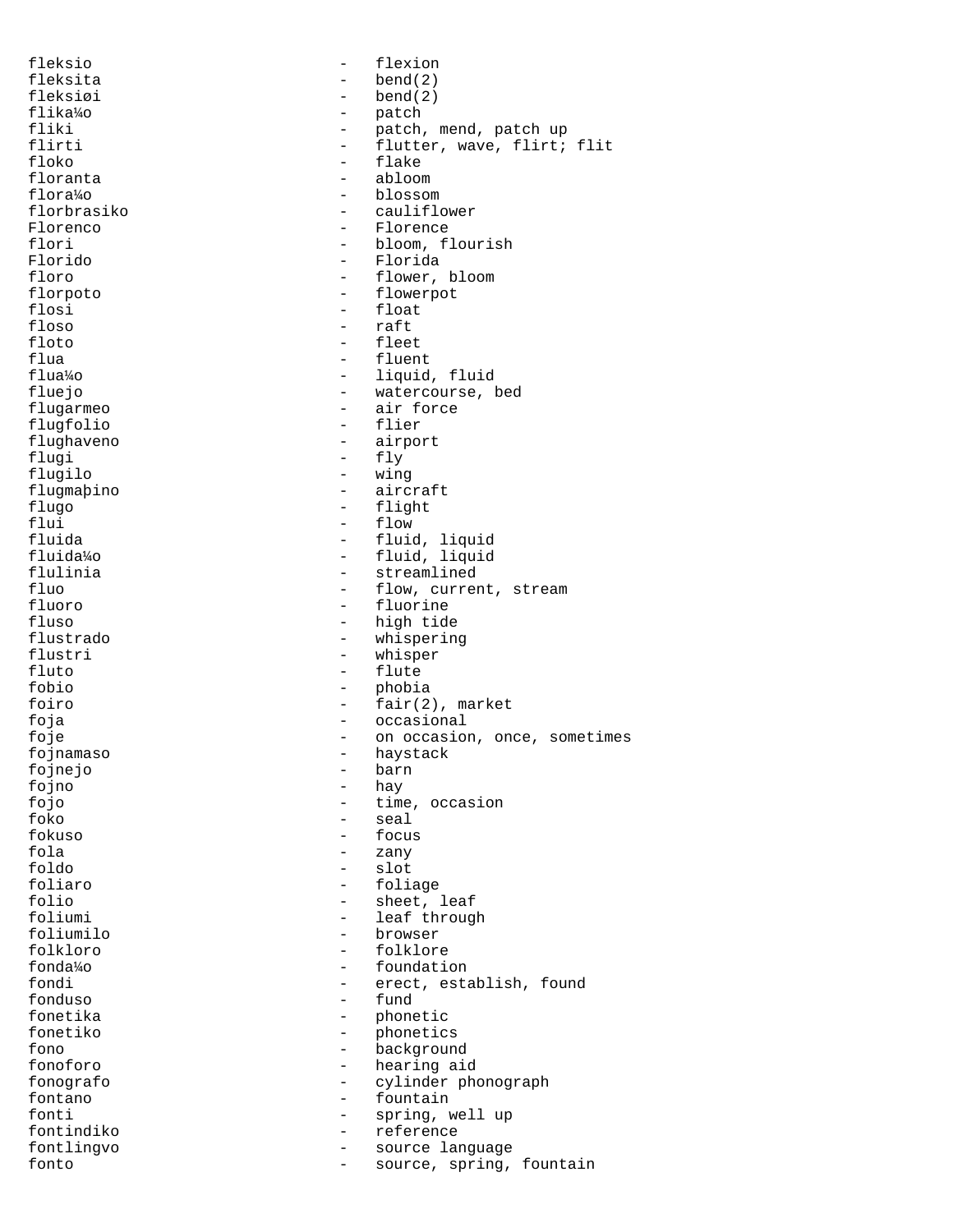fontplumo - fountain pen for  $-$  away fora - far, distant, remote<br>forbalai - sweep away forbalai - sweep away forbati - knock off, beat off, strike off - be burnt down forbruligi - burn down forcedi - relinquish, yield<br>forcejo - relinquish, yield - greenhouse forci - grow in a greenhouse<br>fordiboæi - squander. throw away - squander, throw away fordonaci - give away - abandon oneself fordoni sin al  $-$  indulge in foreco - remoteness foresta - absent forestanta - absented by the set of  $\sim$ forestanto - absentee foreste de  $\begin{array}{ccc} - & \text{in the absence of} \\ - & \text{be missing, be ab} \end{array}$ foresti - be missing, be absent<br>foresto - absence - absence foresto - absence - stray off, go astray forflui - flow off, flow down forfosi - dig off, level forgesema - forgetful forgesi - forget forigi  $-$  remove, get rid of, do away with forigo  $-$  abolition forigo - abolition foriri - depart, absent oneself, go away, leave(2) foriro - departure forkapti - kidnap, hijack<br>forklini - ward off parry forklini - ward off, parry<br>forke - fork forko - fork discharge(2), carrying off forkonduki - divert forkonduko - carrying off, discharge(2) forkonsenti - waive, relinquish, renounce forkonsumi - use up forktraktoreto - forklift forkuri - abscond forlasi - desert, quit, forsake, leave, abandon<br>forlasi  $\frac{1}{2}$  - swear off, forswear, abjure, renounce - swear off, forswear, abjure, renounce(2) forlasiteco - abandonment forlaso - abandonment forlavi - wash off forlesivi - wash off - repellent, repulsive, repelling formala - formal formanøi - eat up<br>formeteio - shed formetejo formeti - put away, store formi - form, shape formikejo - anthill formikmanøulo - anteater formiko - emmet, ant - anteater<br>- formation formiøo - formation formo - form, shape formorti - fail, die away Formoso - Formosa formularo - form, blank formuli - formulate formulo - formula fornei - deny forno - oven, kiln, stove, furnace<br>fornosidulo - homebody - homebody fornosidulo - homebody - homebody - homebody - homebody - homebody - homebody -  $\sim$ foroferi - offer up, relinquish forpasi - die, pass away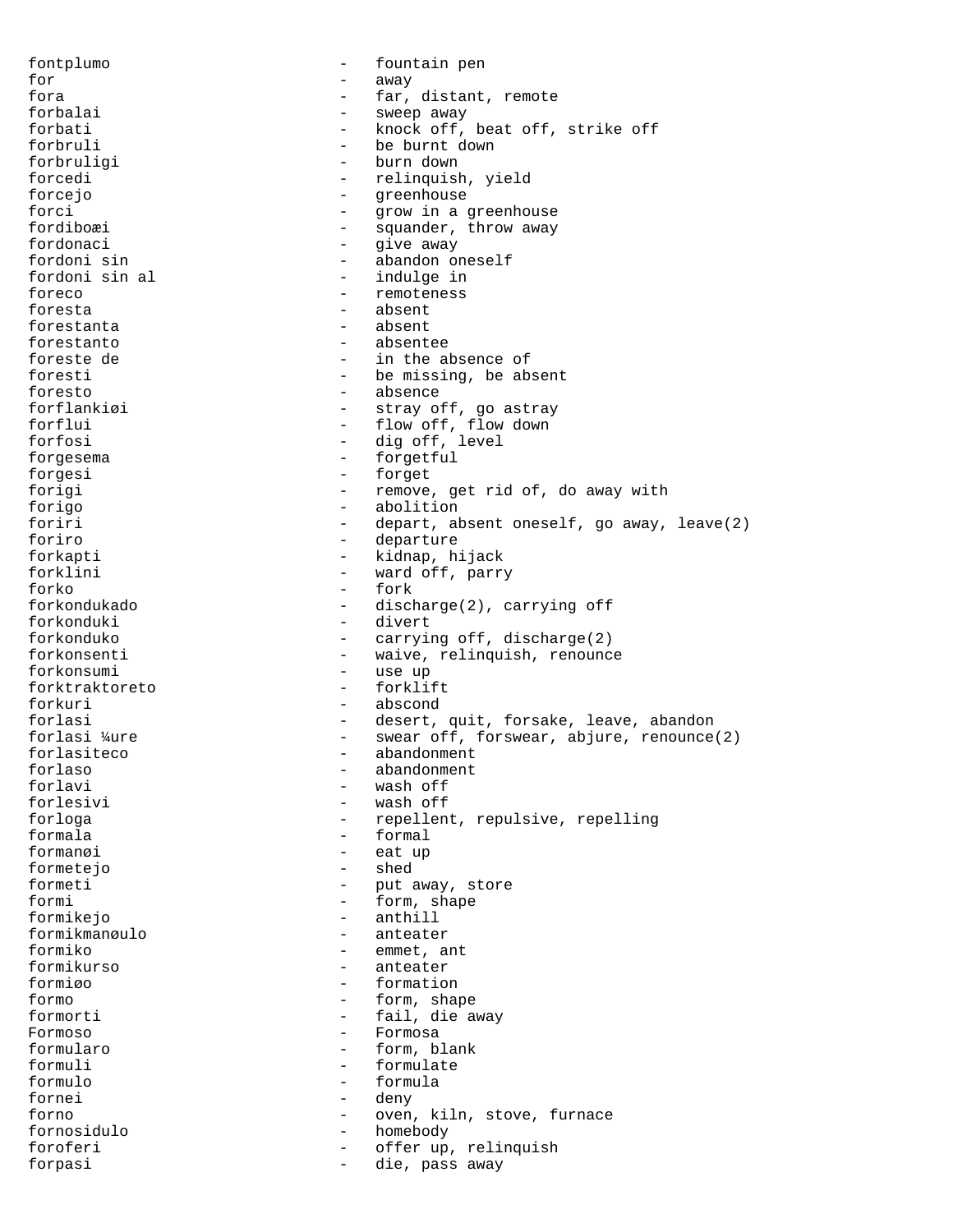forpeli - chase away, drive away, expel forpelito - displaced person, expellee forpermeso - pass(2), leave(2), furlough forporti - take away, carry away forprenebla - removable, detachable forpreni  $\qquad -$  take away, abstract(2) forpuþi - push aside, repel; disgust forrabi - abduct, kidnap - work off, abreact, vent forregali - send about his business, put off forresti - absent oneself forsendi<br>forsendi eentile  $\begin{array}{ccc} - &$  turn away, dismiss<br>forsendi eentile  $\begin{array}{ccc} - &$  put off, rebuff, s - put off, rebuff, send about his business forsitio - forsythia forskui - shake off<br>forsto - shake off<br>forsto - forest - forest forstreki - cross out, strike out<br>forta - strong - strong strong forteco - force, strength fortega - powerful, strong, violent forteni - keep at a distance, keep at bay fortepiano - pianoforte fortigi - fortify<br>fortika - firm.ro - firm, robust, sturdy fortika¼o - fortification fortikigi  $-$  strengthen, fortify fortimiga  $-$  deterrent, forbidding fortimigi - deter, discourage, scare fortimigo - deterrence fortiri  $-$  withdraw, pull away, remove forto  $-$  strength, vigour, force<br>fortostrexo  $-$  exertion - exertion fortranæi - cut off fortreso - fortress fortulo - strong person Fortuno - Fortune forturni - turn away forumo - forum foruzi - use up foruzita - used up forvaporiøi - evaporate forvelki - abort forvendi - sell off forveturi - drive off, drive away forveturo - departure forviþi - delete - be wiped away, be expunged forvojaøi - leave, set out, depart for¼eta¼o - garbage, rubbish, refuse, waste for\{eti - throw away for¼etinda¼o - rubbish, garbage, refuse, waste, leavings for¼uri - renounce, forswear forøejo - smithy forøi - forge forøisto – smitheling (\* 1930)<br>forbovi forþovi - move(2) forþoviøo forþovo - shift - shift - shift - shift - shift - shift - shift - shift - shift - shift - shift - shift - shift - shift - shift - shift - shift - shift - shift - shift - shift - shift - shift - shift - shift - shift - shif - pit, ditch, hole fosforeska - phosphorescent fosforeski - glow in the dark fosforo - phosphorus fosi - dig, grub, spade fosilio - fossil fosilo - spade foso - pole fosto - stake, post, pole, stanchion fotelo - armchair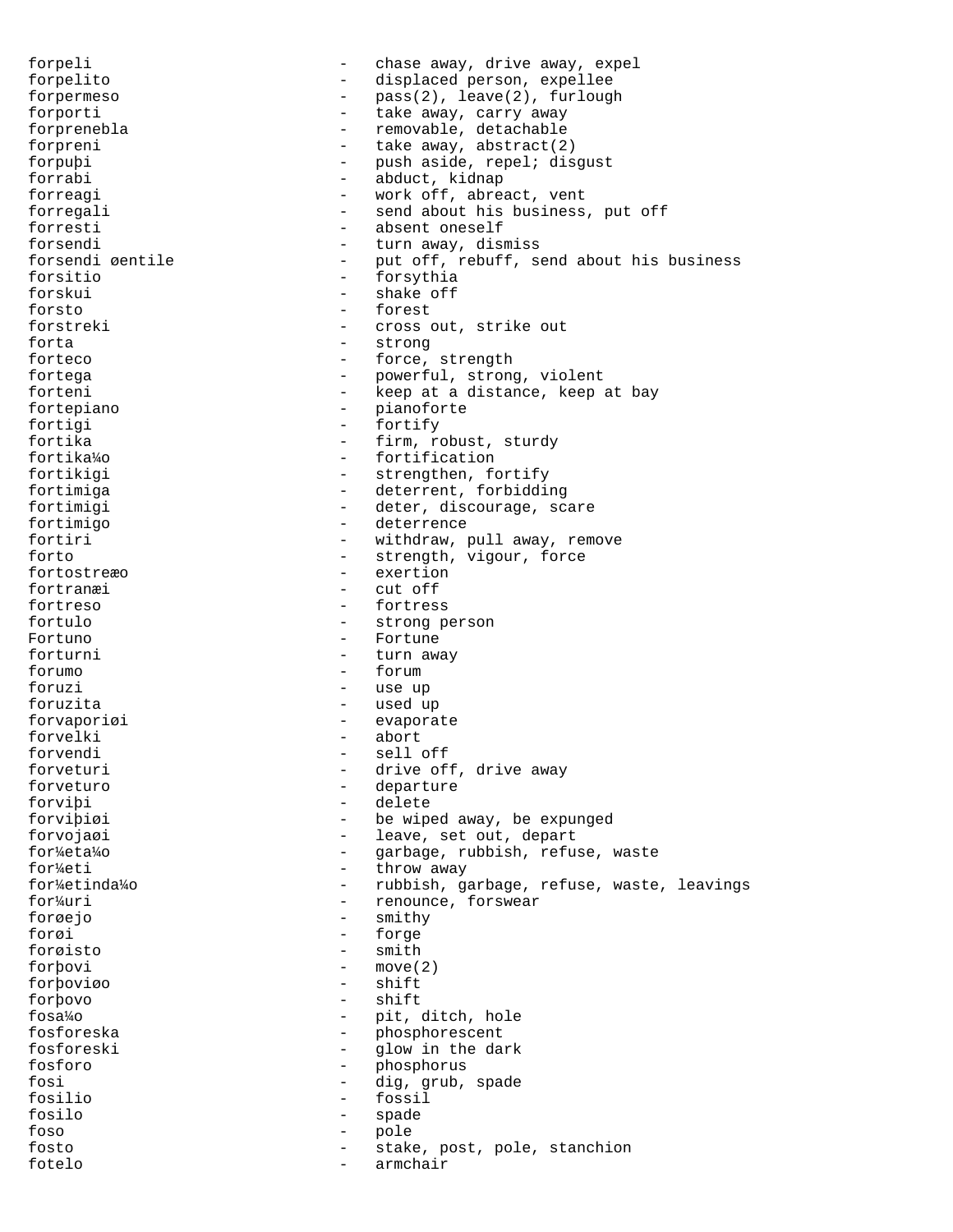foti - photograph fotilo - camera fotisto - photographer foto - photograph fotoaparato - camera fotografa¼o - photograph fotografi - photograph<br>fotografio - photograph fotografio - photography<br>fotografisto - photographe - photographer fotokopiilo - photocopier fotokopio - photoprint fragila - fragile fragmenta - fragmentary fragmento - piece, lump, fragment fragmito - reed frago  $-$  strawberry frajo  $-$  spawn frajti - freight, send<br>fraite - freight frajto - freight shatter, crush, smash frakcio - fraction - dress-coat, evening dress, tails<br>- ash frakseno frakturo - fracture framasona - Masonic - Mason, freemason frambo - raspberry framo - frame(2) franca - French - French Guiana franca lingvo - French, French language<br>Franca Polinezio - French Polynesia Franca Polinezio - French Polynesia francino - Frenchwoman, French lady<br>Francio - France - France - France franco - Frenchman franda - attractive, tempting, alluring, enticing<br>franda<sup>1</sup>/0 - titbit, sweet, delicacy - titbit, sweet, delicacy frandi - enjoy, relish franka - Frankish Frankfurto **-** Frankfort, Frankfurt Frankfurto æe la Majno  $-$  Frankfort upon the Main Frankonio - Franconia<br>- almond.na franøipano - almond paste<br>franøo - fringe franøo - fringe - fringe - fringe - fringe - fringe - fringe - fringe - fringe - fringe - fringe - fringe - fringe - fringe - fringe - fringe - fringe - fringe - fringe - fringe - fringe - fringe - fringe - fringe - fringe frapeti - tap, pat frapi  $-$  knock, hit, strike(2)<br>frapi sur la pordon  $-$  knock at the door, raj - knock at the door, rap at the door frapo - knock fratino - sister frato - brother frazaro - phrase-book frazisto - sloganeerer frazo - sentence fraýdi - defraud, swindle fraýla - unmarried, single<br>fraýlino - spinster Miss un fraýlino - spinster, Miss, unmarried woman fraýlo - bachelor fregato - frigate - frigate - frequence - frequence - frequence - frequence - frequence - frequence - frequence - frequence - frequence - frequence - frequence - frequence - frequence - frequence - frequence - frequence - - frequency frekventi - attend, visit regularly, frequent fremda - foreign, alien, strange fremdigi - alienate<br>fremdigi - be alienate fremdiøi - be alienated fremdulo - stranger, foreigner freneza  $-$  mad, crazy, insane, nuts freneza¼o - folly, madness frenezeta - zany, nutty frenezi  $-$  act crazy, rave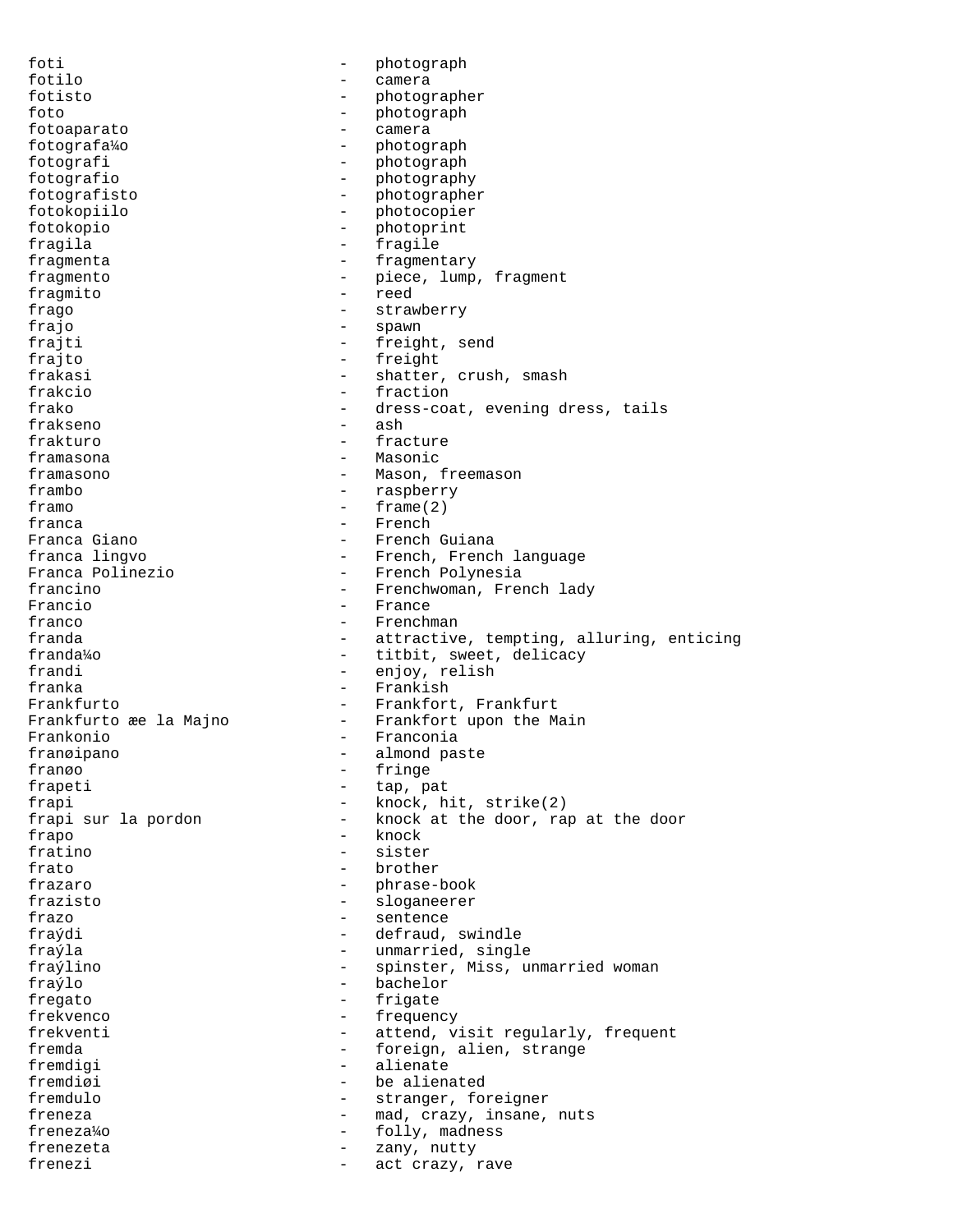frenezigi  $-$  make crazy, drive insane freneziøi - go crazy frenezulejo - insane asylum frenezulo - lunatic frezi - mill-cut, mill<br>fre $\sqrt{3}$  - mill-cut, mill<br>fre $\sqrt{3}$  - Freudianism - Freudianism freþa - recent, fresh - recent, fresh - recently - recently freþiga - refreshing frida - frigid, cold fridigi  $-$  refrigerate fridsanga - cold-blooded fridujo - refrigerator frikasi - fricassee fripona - nasty(4) fripona¼o - roguery, rascality friponi - do something crooked, cheat(2) fripono - rogue, cheat(2), crook<br>frisa - Frisian frisa - Frisian - Frisian<br>frisino - Frisian - Frisian frisino - Frisian woman, Frisian friska - chilly - Friesland, Frisia friso - Frisian - Frisian - Frisian - Frisian - Frisian - Frisian - Frisian - Frisian - Frisian - Frisian - Frisian - Frisian - Frisian - Frisian - Frisian - Frisian - Frisian - Frisian - Frisian - Frisian - Frisian - Fris friti - fry - fry - fry - fry - fry - fry - fry - fry - fry - fry - fry - fry - fry - fry - fry - fry - fry - fry - fry - fry - fry - fry - fry - fry - fry - fry - fry - fry - fry - fry - fry - fry - fry - fry - fry - fry - frying-pan fritita ovo  $-$  boiled egg frivola - frivolous frivoleco - frivolity frizejo - hairdressers', beauty parlor frizi - do, curl frizistino - hairdresser, female hairdresser frizisto - barber, hairdresser frizo - hair-do<br>fromago - hair-do - hair-do - cheese fronte al  $-$  opposite fronti  $\sim$  - confront, face fronto  $-$  frontage, battlefront, front frosti - freeze frostigi - freeze frostigilo - freezer frostigita - frozen frostiøinta - frozen frosto - freezing cold, frost - shiver frostvundo - frostbite frotado - friction - strike froti - rub froto - friction frotpuriga - abrasive frotpurigi frotpurigilo - abrasive frua - early frue  $-$  early fruigi - advance(2), hasten<br>fruktarbejo - - - - - - - - orchard fruktarbejo - orchard fruktarbo - fruit tree frukti - bear fruit<br>frukto - fruit - fruit - fruit fruktodona - fruitful, fertile fruktoporta fruktovino - fruit wine fruktuzo - usufruct frumatene  $-$  early in the morning frunto - forehead frustri - frustrate ftizo - consumption, tuberculosis fuko - kelp, seaweed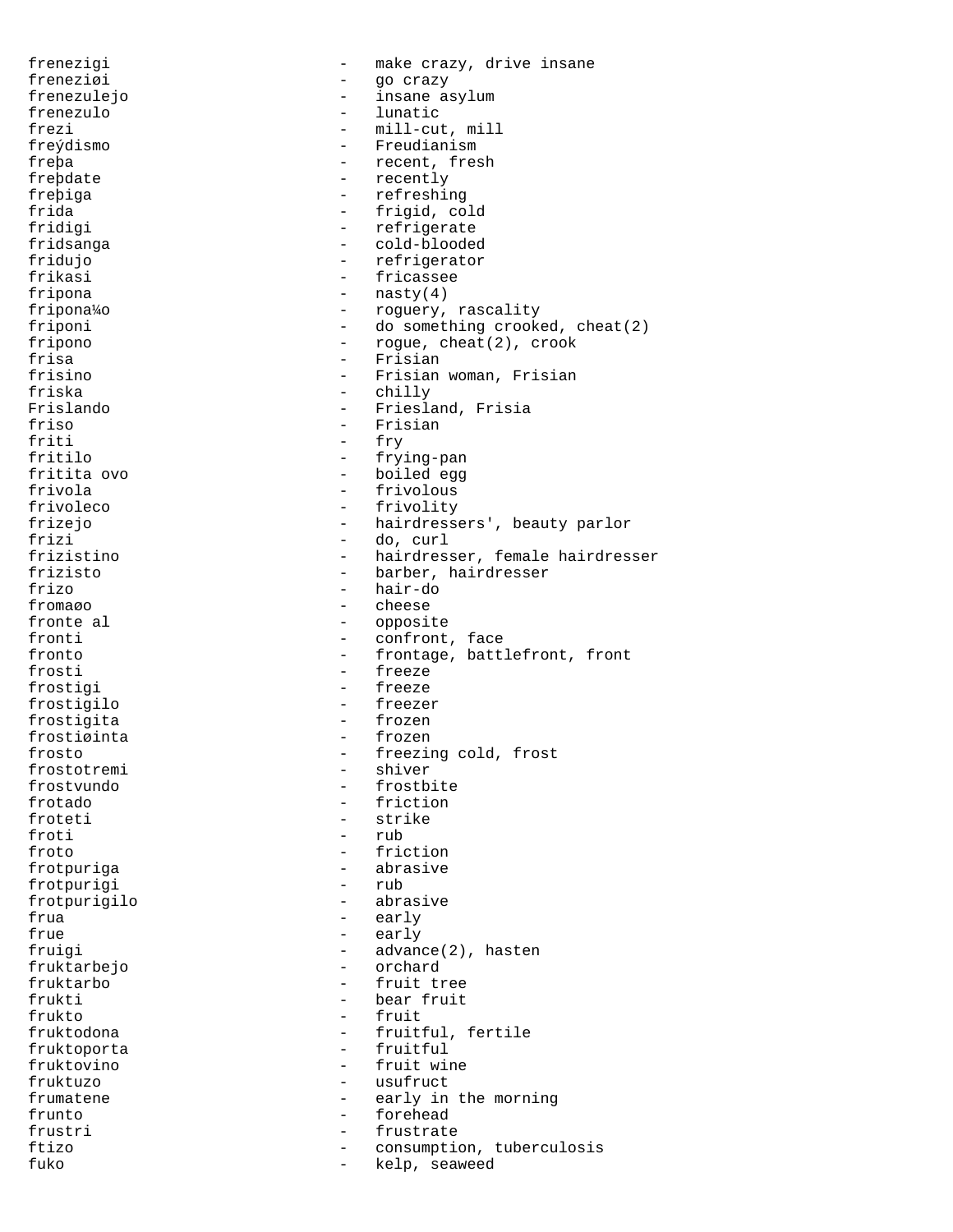fulgo - soot fulgoro - firefly fulmo - lightning fulmotondro - thunderstorm fulmrapida  $-$  lightning-speed fuma¼ita - smoked fuma¼ita haringo fumi - smoke - smokers fumo - smoke fumtabako - cross-cut Maryland fumtubo - smokestack, chimney funda - painstaking, thorough fundamenta  $-$  fundamental fundamenteco  $-$  fundamentality fundamentisto - fundamentalist fundamento  $\begin{array}{ccc} - & + & + \\ - & - & - \end{array}$  bottom, element fundo - bottom, ground, foundation funebra - mournful funebra procesio - funeral procession funebra¼o - funeral service<br>funebri - mourn - mourn - mourn funebro - mourning funelo - funnel fungo - fungus, mushroom funkcii - operate, run(2), work, function funkciigi - control, work, operate funkcio - function funkcipreta  $-$  in working order funkciulo - functionary<br>funto - pound - pound funto - pound - fodder, forage furioza - furious - amuck furioziøi - run amuck furora¼o - hit, craze furori - be a hit, be in furorlibro - best-seller furoro - craze, fad furzi - fart furzo - fart fusilo - gun, rifle futbalo - football, soccer<br>futo - foot<br>- foot  $f$ uto  $f$ uzeo  $f$ uzeo  $f$ uzeo  $f$ uzeo  $f$ uzeo  $f$ uzeo  $f$ uzeo  $f$ uzeo  $f$ uzeo  $f$ uzeo  $f$ uzeo  $f$ uzeo  $f$ uzeo  $f$ uzeo  $f$ uzeo  $f$ uzeo  $f$ uzeo  $f$ uzeo  $f$ uzeo  $f$ uzeo  $f$ uzeo  $f$ uzeo  $f$ uzeo  $f$ uzeo  $f$ uzeo  $f$ uzeo  $f$ uze fuzeo  $-$  fuse fuzio - fusion - flee, run away fuøo - run, flight fuþi - screw up, bungle, botch, spoil fuþita - spoiled fuþkontakto - short circuit fuþpalpi - fumble gabardino - gabardine Gabono - Gabon gadolinio - gadolinium - Jaela - Gaelic - Gaelic - Gaelic<br>gaia - Gay, me gaja  $-$  gay, merry, cheerful gajiga - amusing gajlo - gall gajni  $-$  gain, win, earn gajni monon - make money gajni sian porvivon per gajno - benefit, profit, gain gajulo - jolly fellow, fun guy gaki - cackle galaksia - galactic galanta - gallant Galapagoinsuloj - Gal pagos Islands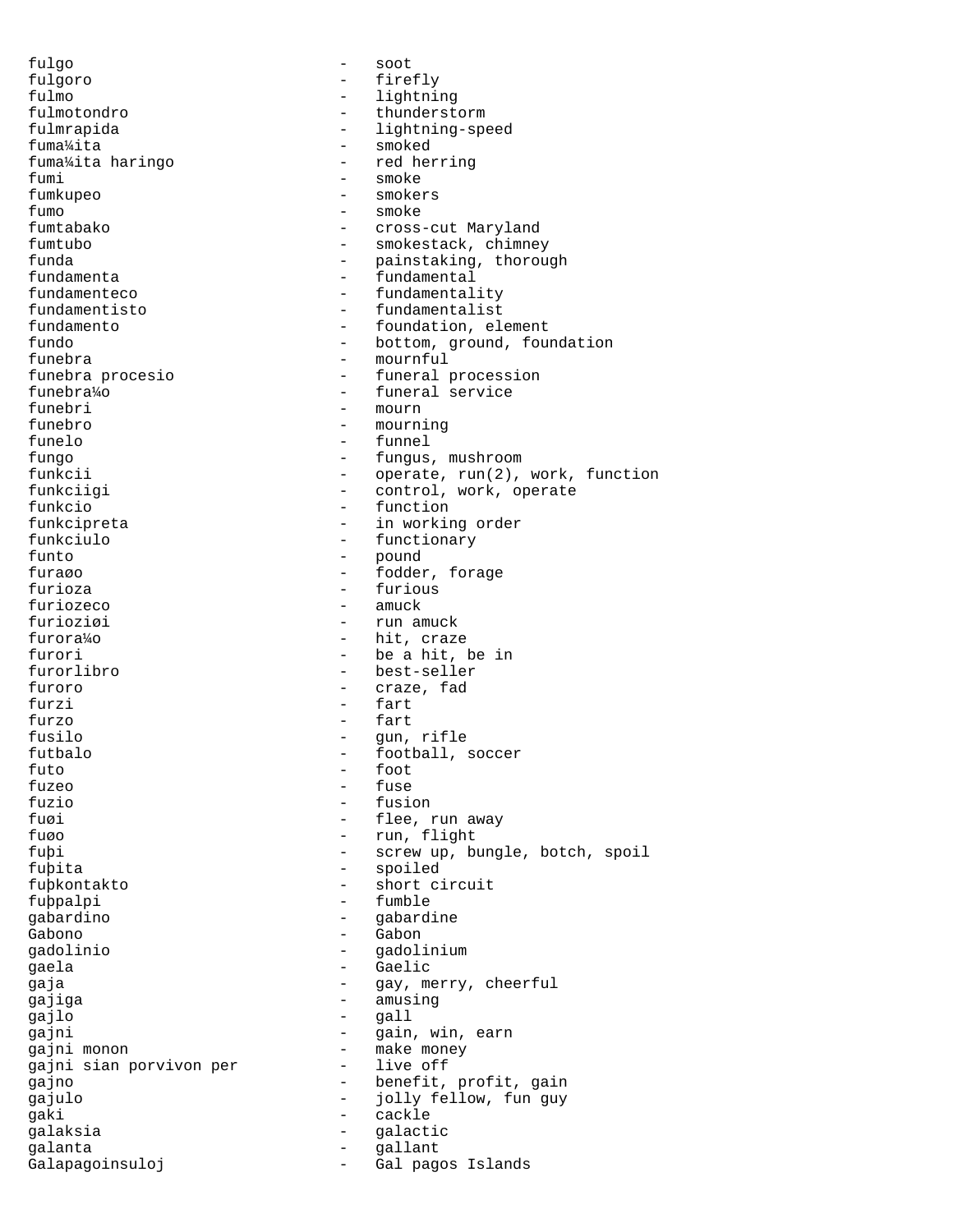Galaþilzo - Galashiels Galegio - Galicia galerio - gallery galica - Galician Galicio - Galicia Galilio - Galilee<br>Calimatio - Galilee galimatio - balderdash, gobbledegook<br>
- fowl - fowl galino - fowl galinolo - moorhen galiumo - galliumo - galliumo - galliumo - gallium galjono<br>Gallo Gallo - Gaul - gall, bile galono - gold braid, galloon, stripe galopi - gallop galopo - gallop galoþo - galosh, overshoe<br>gamaþo - gaiter - gaiter<br>- Gambia Gambilando - Gambia Gambio - Gambia<br>qambo - Leq gambo gamo  $-$  key, scale, gamut gana - Ghanaian ganano - Ghanaian<br>Ganao - Chana Ganao - Ghana Gango - Ganges gangreno - gangrene - gangrene - gangrene - gangrene - gangrene - gangrene - gangrene - gangrene - gangrene gangstero - gangster, hoodlum Ganimedo - Ganymede Gano - Ghana<br>  $G$ anto - Ghana<br>  $G$ anto - Glove ganto - glove, mitten Ganøeso - Ganges gapi - gape, gawk<br>gapi al - gape at - gape at gape at gapulo - gawker, loafer garantia¼o - security; deposit, pledge garantii - warrant, guarantee garantio  $-$  warrant, guarantee garantiulo - hostage garaøi - put away, dock garaøo - garage garbo - sheaf<br>gardangalo - sheaf gardanøelo - guardian angel<br>gardenio - gardenia gardenio - gardenia gardi - look after, guard, keep(2), watch over gardisto - guard gardo - guard gardohundo - watchdog gardostaranto gardoturo  $-$  guard-tower gargari - rinse, gargle garna¼o - equipment, gear; garnish, ornamentation garni - fit out, garnish, trim garnituro - set, kit garnizono - garrison garolo - jay gasbotelo - gas canister, gas cylinder<br>Gaskona Golfo - Bay of Biscay Gaskona Golfo - Bay of Biscay<br>Gaskono - Gascon gaskono - Gascon gaso - gas gaspedalo - accelerator pedal, accelerator qastama - hospitable gastameco - hospitality gastejo - hostel, inn gasti - stay with, be a guest of<br>qastiqanto - host gastiganto en el estado en el estado en el estado en el estado en el estado en el estado en el estado en el es gastigi - entertain, accommodate, put up gastlaboristo - guest worker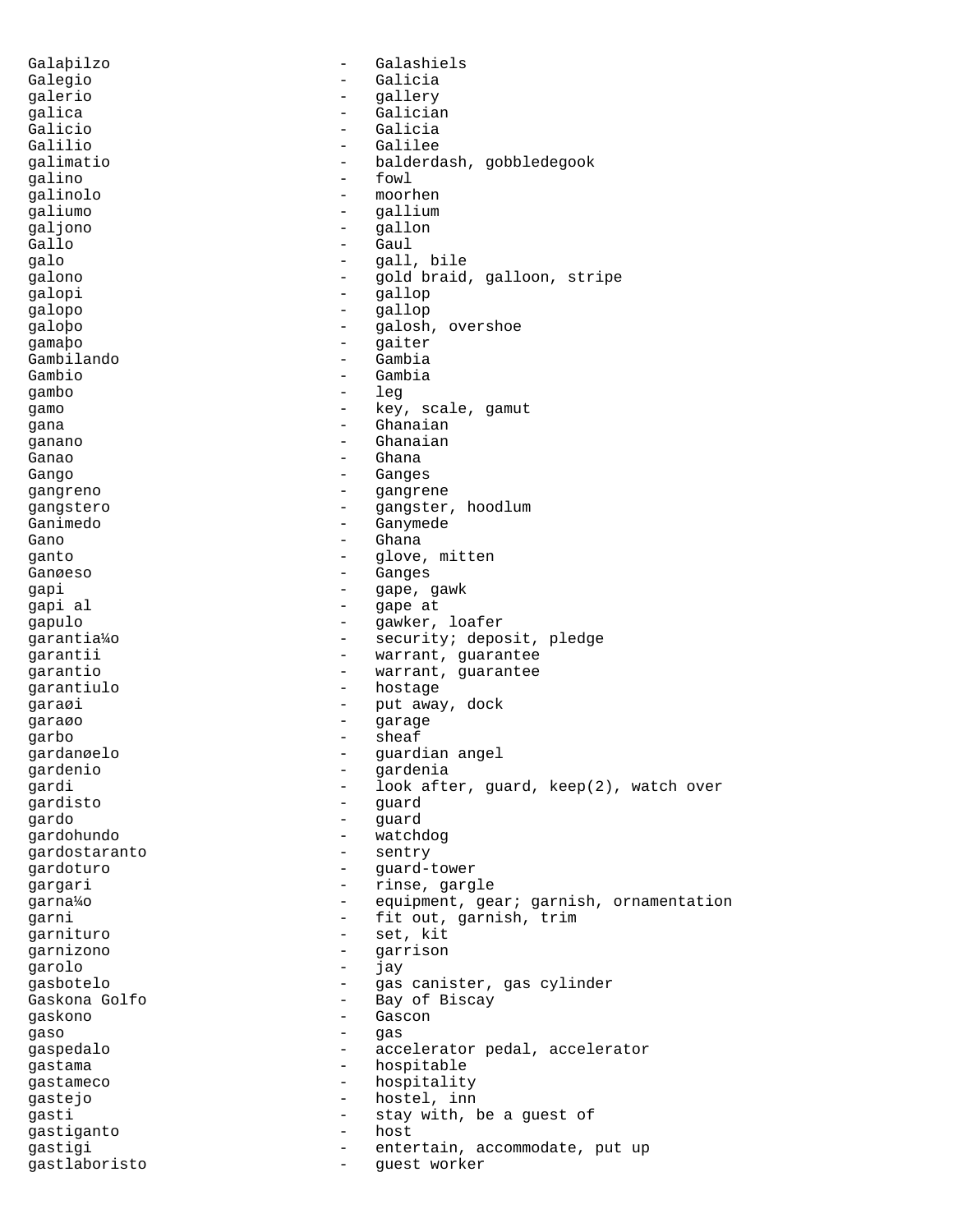gastloøi - be on a visit, stop, stay gasto - guest gastra - gastric gazetaro - press gazetistino  $-$  journalist(2), female journalist<br>gazetisto gazetisto - journalist(2)<br>gazeto - periodical n gazeto - periodical, newspaper, magazine, gazette gazo - gauze gazono gaøo - fee, salary gaýla - Gallic, Gaulish<br>Gavilo - Gaul Gaýlio - Gaul<br>Ga<sup>ýl</sup>o - Gaul gaýlo - Gaul gaýøo - gauge gea - of both sexes, co-ed geamantoj - lovers geavo - grandparent geavoj - grandparents -<br>geedzeco - marriage<br>geedziøa\_ceremonio - wedding geedziøa ceremonio - wedding geedziøa festo  $-$  wedding(2), wedding-party geedziøi - be married, get married, marry geedziøinta - married geedzo - spouse geedzoj - couple, married people gefianæiøi - become engaged gefianæoj - engaged couple gefiloj - sons and daughters, offspring gefrato  $-$  sister, brother, sibling gefratoj - brothers and sisters<br>
geheno - hell<br>
- hell geheno - hell - hell - hell - heno gejo  $-$  homosexual, gay gejunuloj - youth, young people<br>
saibo gejþo - geisha geknaboj - boys and girls geko - gecko - gecko - gecko - gecko - gecko - gecko - gecko - gecko - gecko - gecko - gecko - gecko - gecko -- Guelders, Guelderland geldra - Guelders Geldrio **- Guelders, Guelderland** gelo - frost gemisto - jeweller gemo - jewel, gemo<br>
genciano - dentian genciano - gentian<br>genealogia genealogia - genealogical genealogia tabelo - family tree, pedigree genealogio  $-$  pedigree, family tree, genealogy<br>genealogo genealogo - genealogist<br>
genealogist<br>
- grandchildr genepoj - grandchildren genera - genital generacio en el proponecemento de la generation generado - generation generalo - general generi - beget, generate generilo - genitals genezo - genesis Genezo - Genesis<br>genia - Genesis<br>- ingenio genia - ingenious<br>
canic genio - genius geniulo - man of genius, genius<br>
geno - cene geno – gene – gene – gene – gene – gene – gene – gene – gene – gene – gene – gene – gene – gene – gene – gene – gene – gene – gene – gene – gene – gene – gene – gene – gene – gene – gene – gene – gene – gene – gene – gene genro - genus; gender Gento - Gent, Ghent genui - kneel genuiøi - kneel genuo - knee geografia - geographic, geographical geografiisto - geographer geografio - geography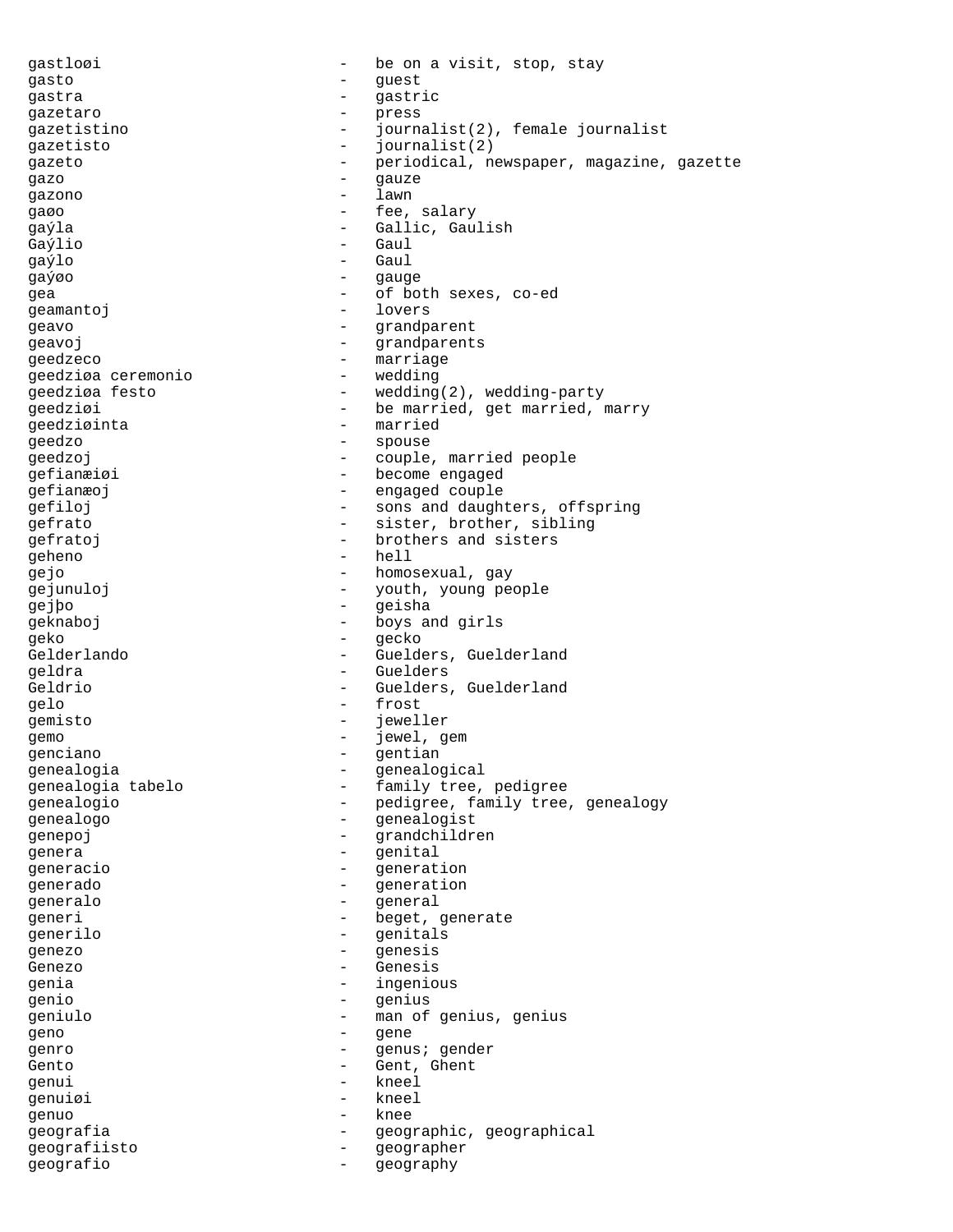geografo - geographer geologio - geology geologo - geologist geometrio - geometry gepatra  $\qquad \qquad -$  parental gepatro - parent gepatroj – parents<br>gepraavo – en ent-d gepraavo - great-grandparent geranio - geranium - geranium<br>
gerbero - gerbera gerbero - gerbera gerilano - guerrilla gerilo - guerrilla war germana<br>Germana Demokratia Respubliko - - GDR, East Germany Germana Demokratia Respubliko GDR, East Germany<br>Germana Federacia Respubliko German Federal Republic Germana Federacia Respubliko germana lingvo - German language, German germana vo - double-u, W germanema - pro-German germanino - German lady, German woman, German Germanio  $-$  Germany germanistiko - German language and literatur, Germanic philology germaniumo - germanium germano - German gesinjoroj - ladies and gentlemen gesti este estable estable estable estable estable estable estable estable estable estable estable estable est gestlingvo - sign language gesto - gesture - gesture - gesture - gesture - gesture - gesture - gesture - gesture - gesture - gesture - gesture - gesture - gesture - gesture - gesture - gesture - gesture - gesture - gesture - gesture - gesture - gest geto - ghetto gibono - gibbon Gideono - Gideon giganta - huge, gigantic<br>
giganto - diant giganto - giant Gilbertinsuloj - Gilbert Islands gildo - guild Gilgameþo - Gilgamesh gimnastikejo - gymnasium gimnastiko - gymnastics gimnazio - high school gingivo - gum gipso - plaster of Paris, gypsum<br>girlando - carland wreath girlando - garland, wreath giroskopo - gyroscope gisi - cast, mould<br>giste - veast - veast gisto - yeast<br>gitaro - yeast<br>- guitaro - guita gitaro - guitar giæeto - ticket-window, window<br>
alacea - clossy<br>
- clossy glacea - glossy qlaceo - icing glacia - icy - ice-cream, ice glacibalaisto - sweeper glaciejo - glacier glacimonto - iceberg qlacio internacionale de la contrada de la contrada de la contrada de la contrada de la contrada de la contrad glaco - pane, windshield gladi - iron, iron clothes gladilo - iron gladofaldo - crease gladotabulo - ironing board glano - acorn qlaso - glass qlata - smooth glatigi - make smooth, smooth glavingo - scabbard glavo - sword glazuri - glaze glazuro - glaze glaæero - glacier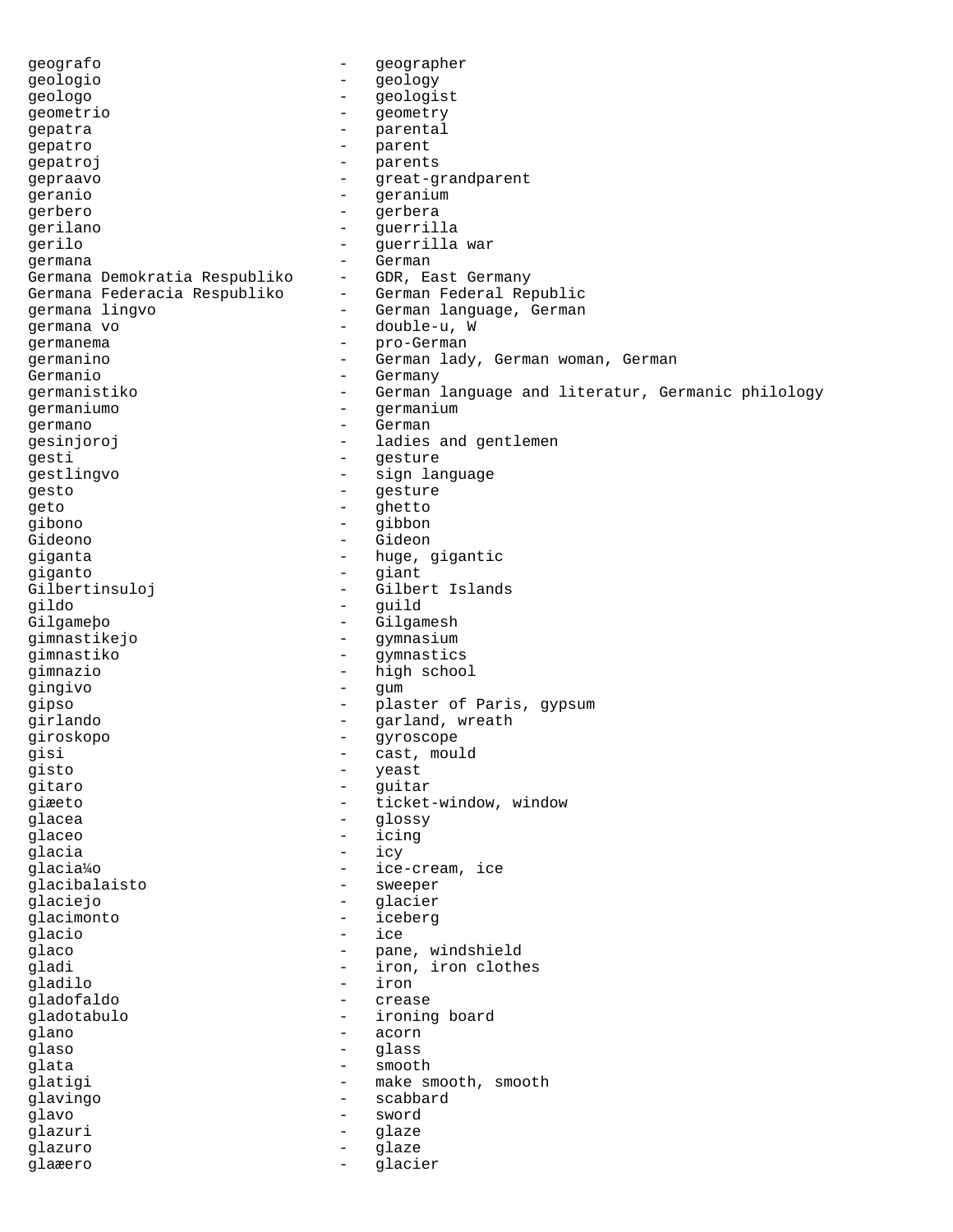qlimi - qleam glimo - mica glisi - glide glisilo - sailplane, glider glita - slippery gliti - glide, slip<br>glitica - slipperv glitiga - slippery glitilo - skate glitkuri - skate<br>qlitkurilo - skate glitkurilo glitpilko - hockey<br>glitveturilo - sledge - sledge, sleigh globeto - marble, corpuscle globkrajono - ball-point pen globlagro - ball-bearing<br>qlobo - qlobe, ball, globo - globe, ball, ball-bearing globskribilo - ball-point pen, ball-point globtrotulo - globe-trotter glora  $-$  famous, glorious glorama - vainglorious glori  $-$  glorify, laud, commend, praise glorigi - put on the map glorkanto - paean - paean - paean - paean - paean - paean - paean - paean - paean - paean - paean - paean - paean - paean - paean - paean - paean - paean - paean - paean - paean - paean - paean - paean - paean - paean - pa gloro - glory, fame, renown qlosaro - glossary - glossary gloso - gloss glua¼o - glue glubendo - adhesive tape glueca - sticky glui - glue, stick gluiøi - stick<br>glumarko - - sticker glumarko - sticker - sticker - sticker - sticker - sticker - sticker - sticker - sticker - sticker - sticker gluo - glue<br>alutegi - glue - glue glutegi - gulp down gluteo - buttock gluti - swallow gnomo - gnome, brownie, goblin gnuo - wildebeest, gnu gojo - goy golejo - goal golfeto - bay golfludo - golf golfo - gulf, golf - Calvary, Golgotha<br>Goliato - Calvary, Golgotha<br>- Goliath - Goliath Goliath golo - goal gonoreo - clap, gonorrhoea gorda - Gordian gorilo - gorilla gorødoloro - sore throat gorønodo - Adam's apple gorøo - throat gorøotranæi - cut the throat of Gotaburgo - Gothenburg gotika - Gothic gracia - graceful gracieco - Grace, gracefulness gracila  $-$  thin, slender, willowy Gracio - Grace<br>graco - Grace - Grace qraco - qrace - qrace grado - degree, grade grafika¼o - graph; graphic image grafikisto  $-$  commercial artist, graphic designer grafiko - graphic arts, graphics graflando - county grafo - count, earl grajlo - sleet grajno  $-$  granule, pip, grain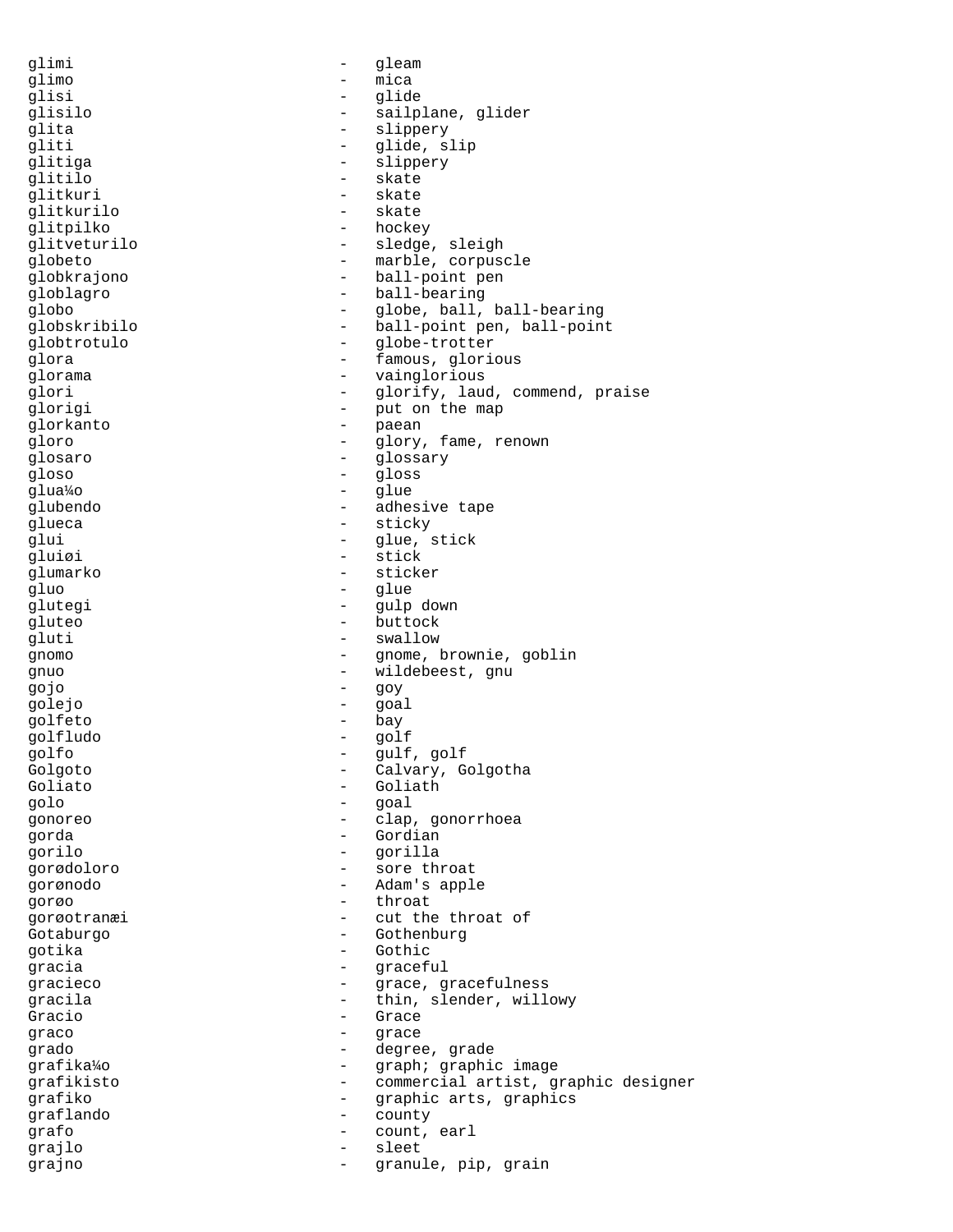graki  $\qquad \qquad - \qquad \text{crosk, caw}$ Gralkavaliro - Grail Knight Gralo - Grail gramatiko - grammar gramo - gram gramofondisko - gramophone disc gramofono - record-player, phonograph Gramonto - Grammont granato - pomegranate granda  $\qquad \qquad -$  big, large, great Granda Sklavolago - Great Slave Lake - Great Bear Lake Grandaj Antiloj (Greater Antilles grandanima - magnanimous grandaøa - elderly grandeco - size grandega - immense, huge, enormous grandege  $\qquad \qquad -$  enormously<br>
grandioza grandioza magnificent, grand, grandiose, superb<br>
qrando grando - size grandparte  $-$  for the greater part, for the most part grandskala - large-scale grandulo - big person qrandvalora - valuable, costly qranita - granite qranito - granite grapfrukto - grapefruit<br>grapolo - cluster - cluster grapolo - cluster grasa - fatty, fat, greasy grasi - grease<br>grasini - fatten grasigi - fatten<br>graso - fatten graso  $-$  fat, grease grasumi - fertilise gratado - scrabble grati - scratch qratuli - congratulate qratulo - congratulation gratvundi - scratch grava  $\qquad \qquad -$  serious, important graveco - concern(2)<br>graveda - concern(2) graveda - pregnant gravedigi - impregnate, make pregnant gravediøi - conceive<br>gravedulino - pregnant gravedulino  $\qquad \qquad -$  pregnant woman gravi - be important gravito - gravity gravulo - important person gravura¼o - engraving qravuri - engrave grefti - transplant, graft grego  $-$  flock, herd grejsa poto - stone jar, Cologne pot greka - Greek grekino - Greek woman Grekio - Greece greko - Greek - Greek<br>grenado - Greena grenado en el estado en el escrito de estado en el estado en el estado en el estado en el estado en el estado Grendlo - Grendel - Greenland Sea Grenlando - Greenland greno - grain - grain qreso - grass grifelo - stylus grilo - cricket<br>
grimaci - crimace - crimace grimaci - grimace grimaco - grimace - grimace - grimace - grimace - grimace - grimace - grimace - grimace - grimace - grimace grimpi Grimzbio - Grimsby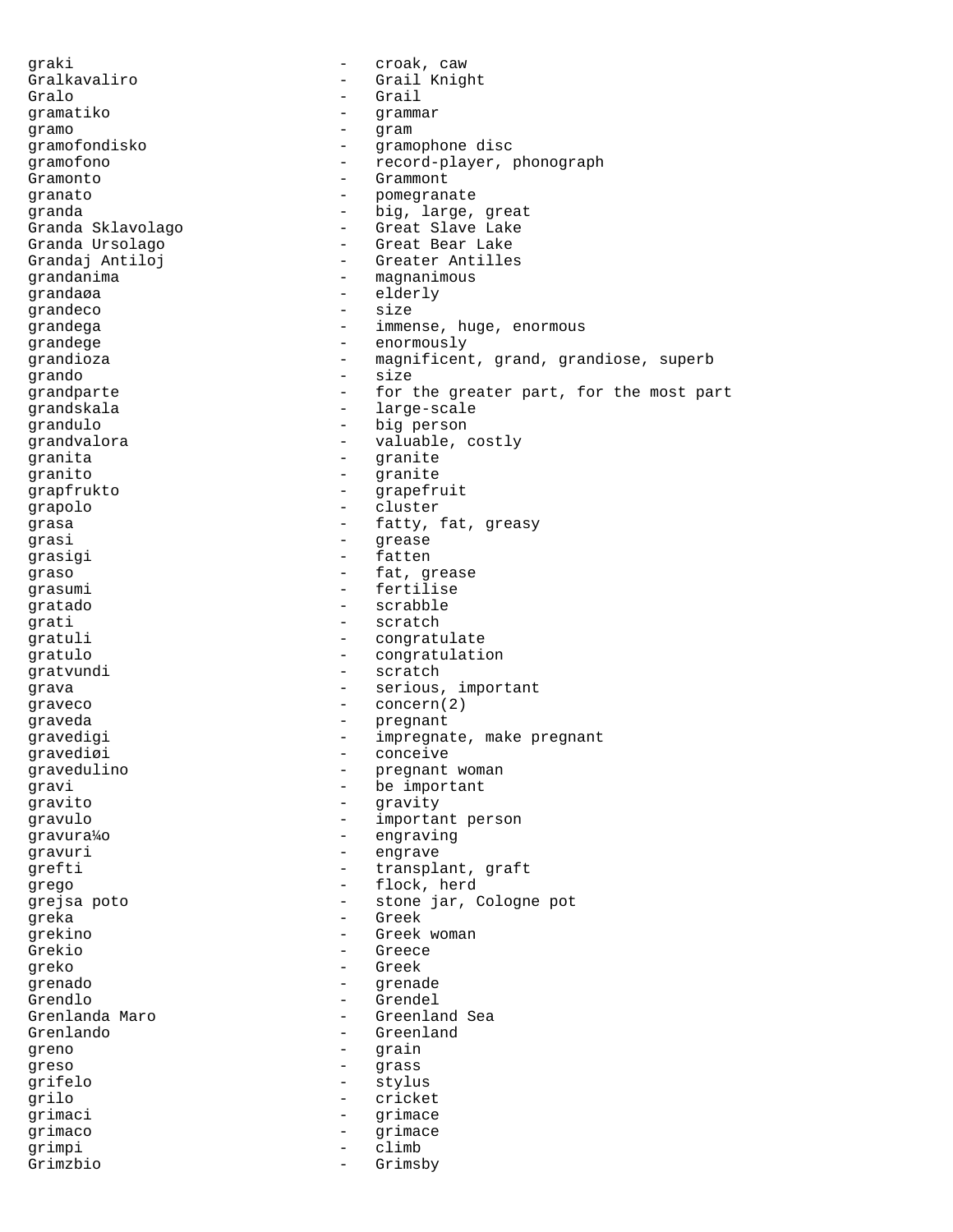grincado - grating grinci  $\qquad \qquad -$  gnash, grind, creak, grate Grinoko - Greenock grio - meal gripo - flu, grip, influenza griza - grey grizhara - grey-haired<br>
The grey-haired grizo - grey - fire-damp Groenlando - Greenland gronlanda - Greenland gronlandano - Greenlander groso - gooseberry groteska - grotesque - grotesque groto  $-$  grotto, cave groþo - groschen grumbli - grumble, growl grumblulo - grouser, grumbler grundi - strand grundo - soil, ground grundtavolo - layer of earth, layer gruo - crane grupeto - small group, circle grupiøi - form a group grupo - group gruzo - gravel, grit gubernatoro - governor gubernio - province gudri - tar gudro - tar<br>qulabo - cou gulaþo - goulash, stew guldeno - gulden, guilder gumi - erase gumo - eraser, gum gurdi - grind out gurdisto - organ grinder, organ-grinder gurdita - hackneyed gurdo - barrel-organ, hurdy-gurdy gusti - taste gustigi - season, flavour gusto - taste gustumi - taste gustumo - sense of taste, taste guteto - droplet guti - drip<br>qutmalsekiqi - baste gutmalsekigi guto - drip, drop quverni - tutor, coach guvernistino - governess<br>quvernisto - tutor - tutor guvernisto guþo - pod Gvajano - Guyana gvardio - guard youtemala<br>gvatemalano<br>gvatemalano<br>gvatemalano gvatemalano - Guatemalano - Guatemalano<br>Guatemalo - Guatemala Gvatemalo - Guatemala gvati - keep an eye on, spy on gvatsekvi - shadow, tail gvida ideo - leitmotif, leitmotiv gvidado - guidance, leadership<br>gvidanto - leader - leader gvidi - conduct, head, direct, lead, guide gvidilo - guide-book gvidisto - guide gvidlibro - guidebook, guide, handbook gvidmarki - beaconnair - beaconnair - beaconnair - beaconnair - beaconnair - beaconnair - beaconnair - beaconn gvidmarkilo - beacon gvidmotivo - leitmotiv, leitmotif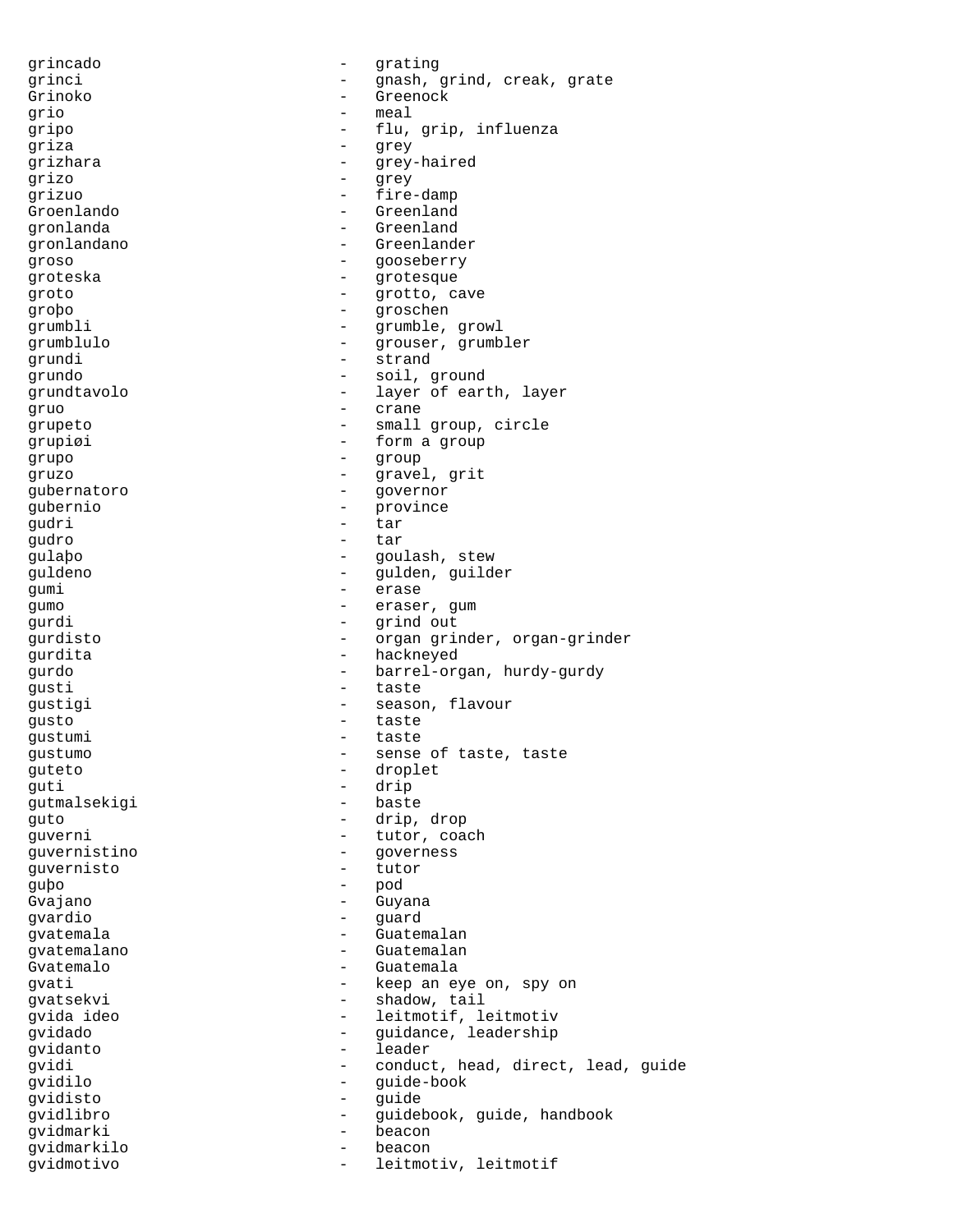gvido - guide gvinea - Guinea Guinea ha - aha, ah<br>ha lo - aha, ah ha lo - hello - hafnium haga haga - Hague, of The Hague hagano  $-$  inhabitant of The Hague Hago **-** The Hague Haitio - Haiti Haito - Haiti hajko - haiku hajlero - hailstone hajlo - hail haketi - dice, chop, mince haketilo - hatchet haki - chop, hack, cut<br>hakilo - axe hakilo - axe - hamburger meat<br>- fumy haladza<br>haladzi haladzi - fume - fume halebardo - halberd haliotiso - haliotis, abalone, ear shell<br>halo<br>- hall<br>- hall halo - hall - halo halovino - Halloween haltejo - stop halti - come to a halt, halt, stop(2) halti en  $\qquad \qquad -$  call at - call at haltigi - halt, stop(2)<br>haltostreko - break - break haltostreko<br>hamako hamako - hammock<br>hamburgero - hamburgi - hamburgi hamburgero - hamburger - Hamburg hamstro - hamster handikapo - handicap handikapulo - handicapped person Hanojo - Hanoi Hanovro - Hanover hansa - Hanseatic - Hanseatic League<br>- Hanseatic League Hanso - Hanseatic League<br>
Hanso - Hanseatic League hanso - Hanse Hanso - Hanse hanti - haunt<br>hararango - hair-- hair-do hararo - hair harbroso - hairbrush hardi  $-$  temper, harden haremo - haremo - haremo - haremo - haremo - hair-s - hair-splitting harfendemulo - nit-picker, niggler, hair-splitter<br>haringo - herring<br>- herring haringo - herring harkovrita - herring harkovrita - herring - herring - herring - herring - herring - herring -- hairy, hirsute<br>- harmonious harmonia - harmonious harmonii - harmonise, fit together<br>harmoniko - harmonica harmoniko - harmonica - harmony haro - hair haroj  $-$  hair, hairs harpo - harp harstariga - macabre, grisly, eerie, gruesome(2) hasta  $-$  hurried haste  $-$  hastily, in a hurry, hurriedly hasti - hurry hasto - haste hati - hate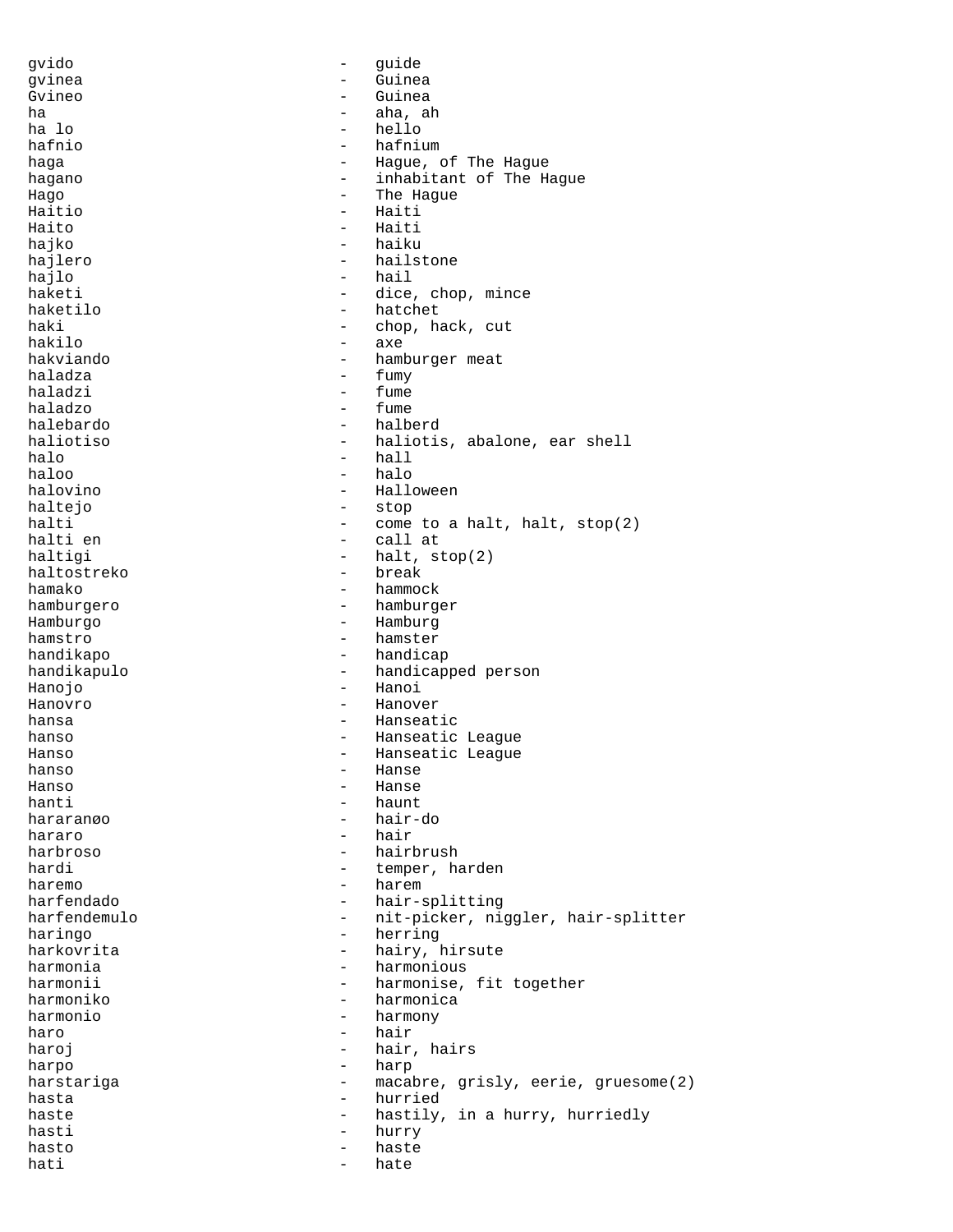havaja - Hawaiian Havajo - Hawaii Havano - Havana hava¼o - property havebla - available haveno - port, harbour havenurbo<br>havi havi - have, have got<br>havi permeson - - - - - - - - - be allowed to, - be allowed to, may havigi  $-$  make available, supply(2) havigi al si  $-$  qet(2), procure havigi al si  $-$  get(2), procure<br>Haviko - Hawick - Hawick havo  $-$  possession hazarda - chance, random, accidental hazarde - by chance, by accident<br>hazardluda turbo - put-and-take top, teet - put-and-take top, teetotum<br>- gambling, game of chance hazardludo - gambling, game of chance nazardo - chance, accidence, hazardo - chance, accidence, hazard<br>hazardo - chance, accidence, hazard<br>haxi - shade, hatch haæi - shade, hatch<br>haýbizo - shade, hatch<br>- howitzer haýbizo - howitzer - skin<br>- blister haýtveziketo<br>haþiþo - hashish he - hey, say<br>hebrea - hey, say<br>- Jewish. - Jewish, Hebrew hebreo - Hebrew, Jew Hebridoj - Hebrides, Western Islands<br>hedero - ivv hedero - ivy hejma - domestic hejme - at home<br>heimeca - homev hejmeca - homey<br>heimen - home hejmen<br>hejmlaboro - housework; homework, outwork hejmlando - homeland hejmloko - home town, home region hejmo - home hejmpaøo - homepage hejmsidema - stay-at-home hejmsopiro - homesickness hejmurbo - home town hejmveo - homesickness hejmvesto - dressing-gown<br>heitado - heating hejtado - heating hejta¼o hejti - stoke, heat<br>hejtilo - heater - heater hejtilo - heater - stoker Hekato - Hecate hektolitro - hectolitre Hektoro - Hector hela  $-$  bright, clear, light Helaso - Hellas helblua - light blue heleboro - hellebore - hellebore - hellebore - hellebore - hellebore - hellebore - hellenic helena - Hellenic<br>helianto - Hellenic helianto - sunflower helico - helix, propeller<br>heliqi - helix, propeller<br>- brighten up heligi - brighten up<br>heliko - snail; at-s - snail; at-sign helikpoþto - snail-mail heliumo - heliumo - heliumo - heliumo - helium - clear helpa - auxiliary - auxiliary helpantino  $-$  lady help, assistant(2) helpanto - aid, helper, assistant(2) helpema - helpful, accommodating helpemo - readiness to help, helpfulness helpi - assist, help, accommodate, aid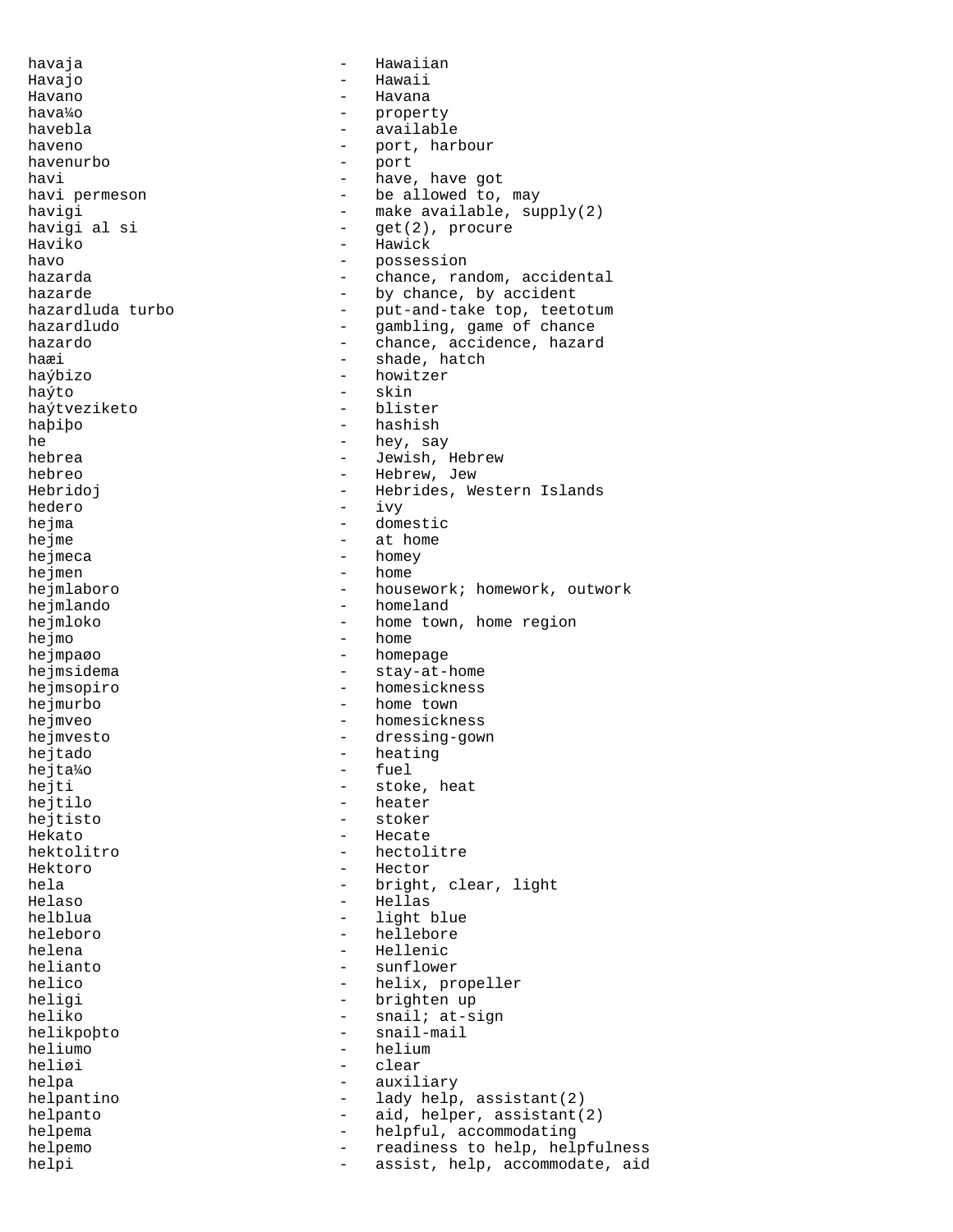helpilo - aid helpistino - helper, aide helpisto - aide, helper helpo - help, aid helpopreta - ready to help, helpful<br>Helsinko Helsinko - Helsinki Helvetio - Helvetia helveto - Helvetian<br>hemeralopio - Helvetian<br>- nyctalopi - nyctalopia, night-blindness hemisfero - hemisphere hemoroido - pile, haemorrhoid, hemorrhoid<br>hemoroidoj - haemorhoids - haemorhoids Henegovio - Henegovia heni - whinny hepatito - hepatitis<br>hepatkolbaso - liver sau hepatkolbaso - liver sausage hepato - liver herakleo - cow parsnip, hogweed heraldiko - cow parsnip, hogweed - cow parsnip, hogweed - cow parsnip and the m heraldry herbaæo - weed herbejo - meadow grass green herco - hertz hereda - hereditary - hereditary heredanto - inheritor hereda¼o - inheritance heredeco - heredity heredi - inherit heredigi  $-$  bequeath, leave(2) hereza - heretical<br>herezo - heresy herezo - heresy herezulo - heretic herkula - herculean - Hercules, Heracles hermetika - hermetic; inscrutable, difficult Hero - Hera heroa - heroic heroa¼o - act of heroism heroeco - heroism - heroism heroeno - heroin heroino - heroin; heroine heroldi - herald heroldo - herald heroo - hero herpato - herpes herpeto - herpes Hespero - Hesperus Hestio - Hestia<br>hezitado - hesital - hesitation, wavering hezitanta  $-$  hesitant hezitema - irresolute, undecided heziti - hesitate - hesitate - hesitate - hesitational - hesitation - hesitation - hesitation - hesitation - h - hesitation heøo - hedge - hedge - hedge - hedge - hedge - hedge - hedge - hedge - hedge - hedge - hedge - hedge - hedge - hedge - hedge - hedge - hedge - hedge - hedge - hedge - hedge - hedge - hedge - hedge - hedge - hedge - hedge heøtondilo - hedge shears, hedge clippers<br>hiato - gan hiato - gap hibisko - hibiscus<br>hibrida - mongrel. hibrida - mongrel, hybrid - hideous<br>- *m*uicksi hidrargo  $-$  quicksilver, mercury Hidro - Hydra hidrofobio - hydrophobia hidrogenbombo - H-bomb, hydrogen bomb hidropso - dropsy hieno - hyena hieraý  $-$  yesterday hieraý vespere  $-$  last night hieraýa  $-$  yesterday, of yesterday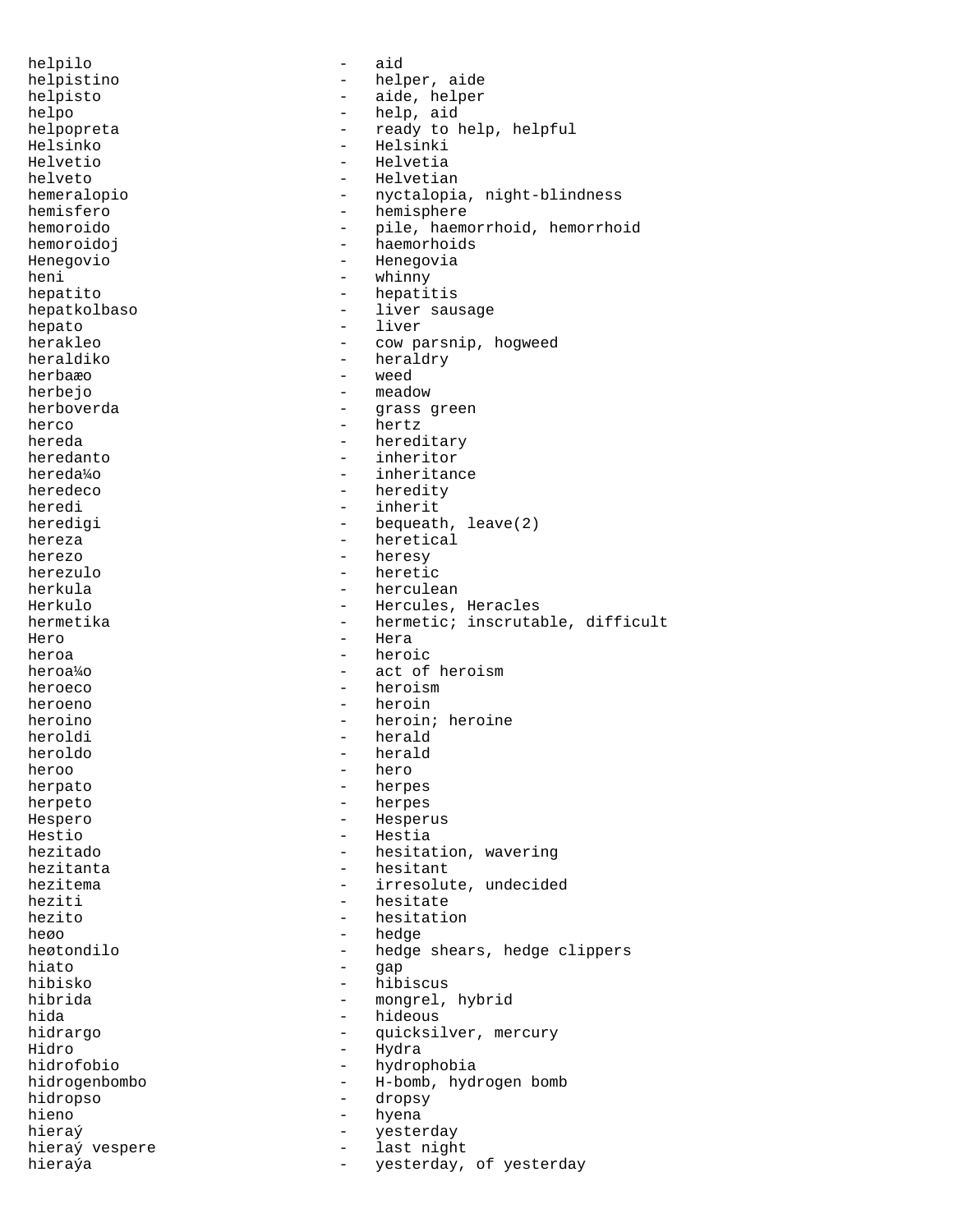higiena - hygienic higieno - hygiene Himalajoj - Himalayas himno - anthem, hymn hinda - Indian Hinda Oceano - Indian Ocean hindino - Indian, Indian woman Hindio - India - Indian hindoeýropa - Indo-European hindoeýropano - Indo-European Hindoæinio - Indo-China hindoøermana - Indo-Germanic, Indo-European hindua - Hindu hinduo - Hindu hino - hinny hinøo - hinge hipio - hippie Hipno - Hypnos<br>hipnotigi - Hypnot - hypnotise hipnotisto - hypnotisto<br>hipnoto - hypnotic -- hypnotic trance, hypnosis hipogloso - halibut Hipokrato - Hippocrates hipokrita - hypocritical hipokriti - dissemble hipokritulo - hypocrite hipopotamo - hippo, hippopotamus hipoteko - mortgage hipoteza  $-$  hypothetical hipotezi - hypothesise hipotezo - hypothesis hirta - standing on end, untidy, bristly<br>hirti - bristle - bristle hirtigi - tousle hirudo - leech hirundo - swallow - hoist up, run up, wind up, hoist hisilo - halyard hispana - Spanish - Spanish<br>hispana lingvo - - Spanish - Spanish - Spanish language, Spanish hispanino - Spanish woman Hispanio - Spain<br>Hispanlando - Spain - Spain Hispanlando hispano - Spaniard histeria - hysterical - hysteria histeriulino - hysteric histeriulo - hysteric<br>histo - tissue - tissue historia - historical historieto  $-$  story, anecdote historiisto - historian historio - story, history histriko - porcupine Hiþamo - Heysham - Heysham - Oh ho - oh ho ve - oh dear, alas - hobby hobojo - oboe hodiaý  $\begin{array}{cccc} \text{hodi} & - & \text{today}, \text{to-day} \\ \text{hodi} & - & \text{this morning} \end{array}$ - this morning<br>- this afternoon hodiaý posttagmeze<br>hodiaý vespere - this evening hodiaýa - current, present(2), present-day hoj - ahoy - hook hokeo - hockey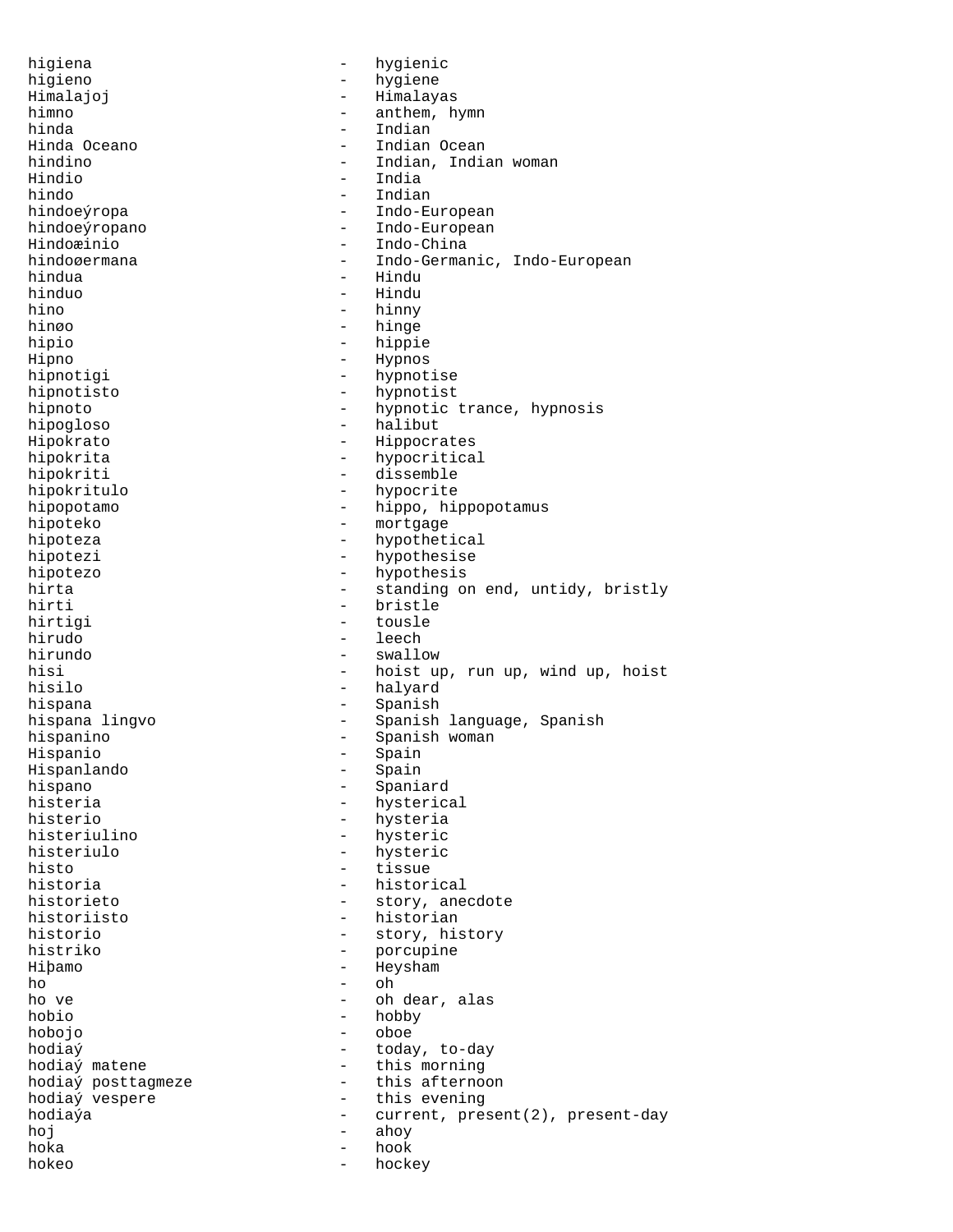hokfadeno - line - fish with a line<br>- hook hoko - hook hola - hey holanda - Dutch Holanda Angulo - Hook of Holland holandano - Dutchman, Hollander<br>Holando - Holland - Holland Holando - Holland holdo - hold holmio - holmium - holmium - hill - hill - hill - hill - hill - hill - hill - hill - hill - hill - hill - hill - hill - hill - hill - hill - hill - hill - hill - hill - hill - hill - hill - hill - hill - hill - hill - hill holmo - hill<br>homa - human<br>- human - human homamaso  $-$  mass, crowd, multitude homamo - philanthropy, love of one's neighbour, charity homaranismo - Zamenhofan humanism, homaranism homaro  $-$  mankind, human race hombuæado - massacre homekipi - manazin - manazin - manazin - manazin - manazin - manazin - manazin - manazin - manazin - manazin homekipo - crew hometo  $\begin{array}{ccc} - & \text{little person} \\ - & \text{human being} \\ \end{array}$ homo - human being, man homo i - human being, man homo i - human being, man homo i - human being and homo i - h - people homportilo - stretcher homrabanto - abductor homrabi - abduct<br>homrabo - abduct: - abduction homsimio - ape, primate hondurasa - Honduran hondurasanino - Honduran woman hondurasano - Honduran - Honduras honesta<br>
honestulo<br>
- above-board, honest<br>
person<br>
- honest<br>
person honestulo - honest person - Hongkong honora<br>
honora<br>
protektanto<br>
- patron(2) honora protektanto - patron(2) honorario<br>honori - honour, honor honorigo  $-$  honour, veneration, admiration honoro - honour - honour - honour - honour - honour - honour - honour - honour - honour - honour - honour - honour -  $\frac{1}{2}$ - unpaid, voluntary, honorary honorvorto - word of honour honta - ashamed hontema - bashful<br>honti - beasha honti - be ashamed hontiga - humiliating<br>hontiqi - abash, put - abash, put to shame hontigita - ashamed - shameful honto  $-$  shame, abashment hopi - hop hora - hours', hour's horaro  $-$  time-table, schedule hordeo - barley hordo - band, troop, horde horizontala - level, horizontal<br>horizonto - horizon horizonto - horizon horloøeto - watch(2) - watchmaker horloøo - clock, watch horo - time, hour, o'clock<br>horori - he horrified - be horrified hororo - horror horoskopo - horoscope - horoscope - horoscope - horoscope - horoscope - horoscope - horoscope - horoscope - horoscope - horoscope - horoscope - horoscope - horoscope - horoscope - horoscope - horoscope - horoscope - horosc horzono - time zone - tube, hose hospitalo - hospital hostimontrilo - monstrance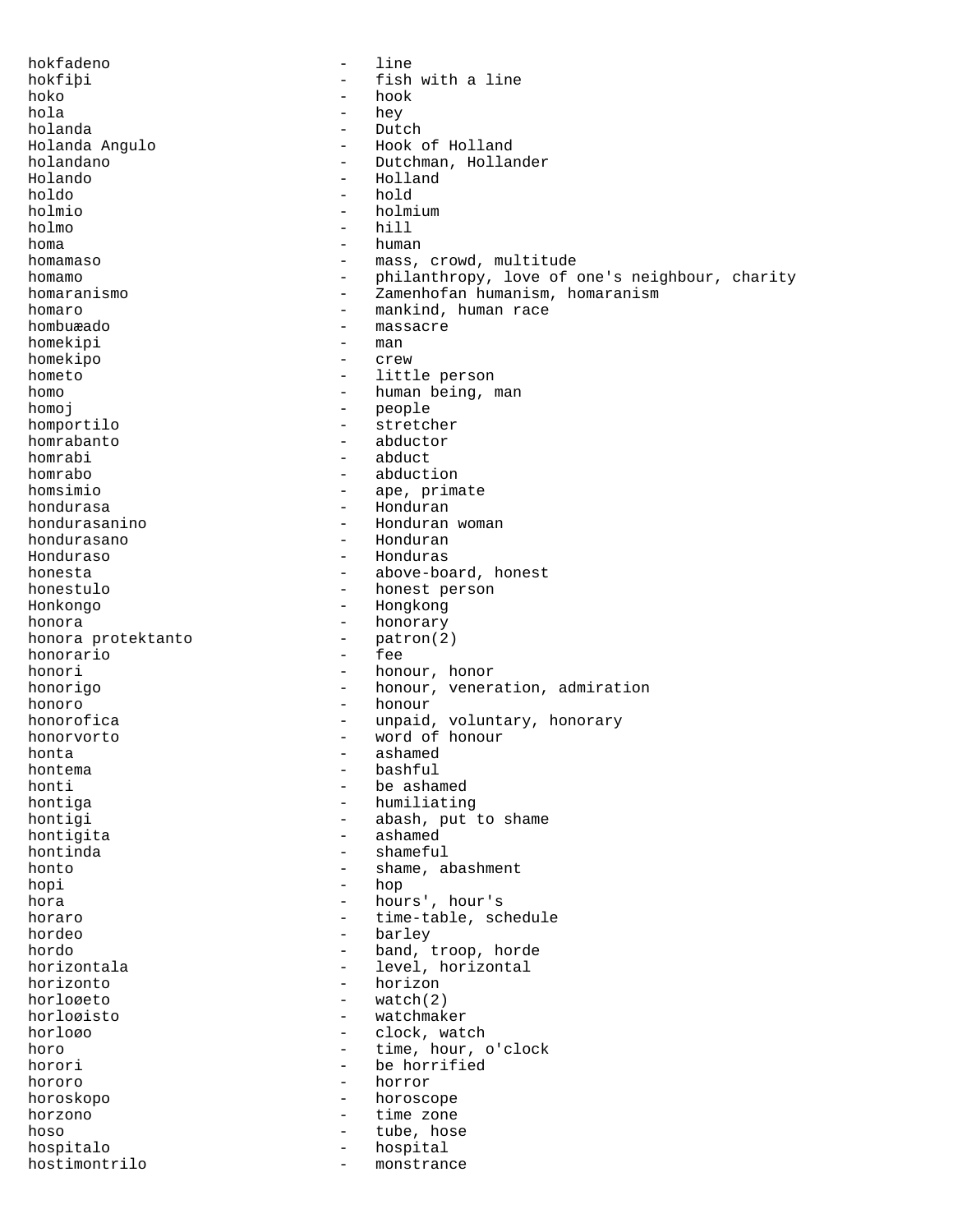hostio - host, wafer hot - giddy-up<br>hotelo - hotel - hotel hotelo - hotel hu - boo Hudsongolfo - Hudson Bay - Hudson Strait<br>- shoe hufferi - shoe - shoe - shoe - shoe - shoe - shoe - shoe - shoe - shoe - shoe - shoe - shoe - shoe - shoe - sho huffero - horseshoe<br>hufo - hoof - hoof - hoof<br>- shoe hufoferi humana - humane humanisto - humanist - Humber humida  $-$  moist, humid, damp humideco - humidity, damp humila - humble humileco - humility - humiliating<br>- abase humiligi - abase<br>humiligo - - abase humiligo - abasement humiliøi - humble oneself, abase oneself humiliøo - abasement - humble person humo - humus<br>humoro - tempe: - temper, humor, mood, humour<br>- humorous humura - humorous humuro - humour, humor hunda - canine hundaæo - monster hundeto - small dog hundido - puppy hundo - dog hungara - Hungarian - Hungarian<br>hungarino - Hungarian - Hungarian - Hungarian, Hungarian woman Hungario - Hungary hungaro  $-$  Hungarian hupo - hooter; horn hooray hurai - cheer hurao - cheer hurio - houri hurli - howl hurlo - howl ia in the some kind of the some kind of the some kind of the some kind of the some  $-$  some kind of - any kind of iagrade  $\qquad \qquad -$  to some extent iai iai - bray - bray - bray - bray - bray - bray - bray - bray - bray - bray - bray - bray - bray - bray - bray ial in the set of the set of the set of the set of the set of the set of the set of the set of the set of the set of the set of the set of the set of the set of the set of the set of the set of the set of the set of the se - at some time, sometime, ever iama  $-$  one-time, erstwhile ibera - Iberian ico - integrated circuit<br>idaro - integrated circuit idaro - offspring(2)<br>ideala - offspring(2) - ideal idealigo - idealisation<br>idealisto - idealist idealisto - idealist idealo - ideal idearo - ideas, body of thought<br>ideismo - idealism - idealism<br>- identica identa<br>identeco de control dentital<br>identeco de control dentity identeco - identity identigi - identify identify idento  $-$  identity ideo - idea ideografio - picture writing, ideography ideologio - ideology idilio - idyll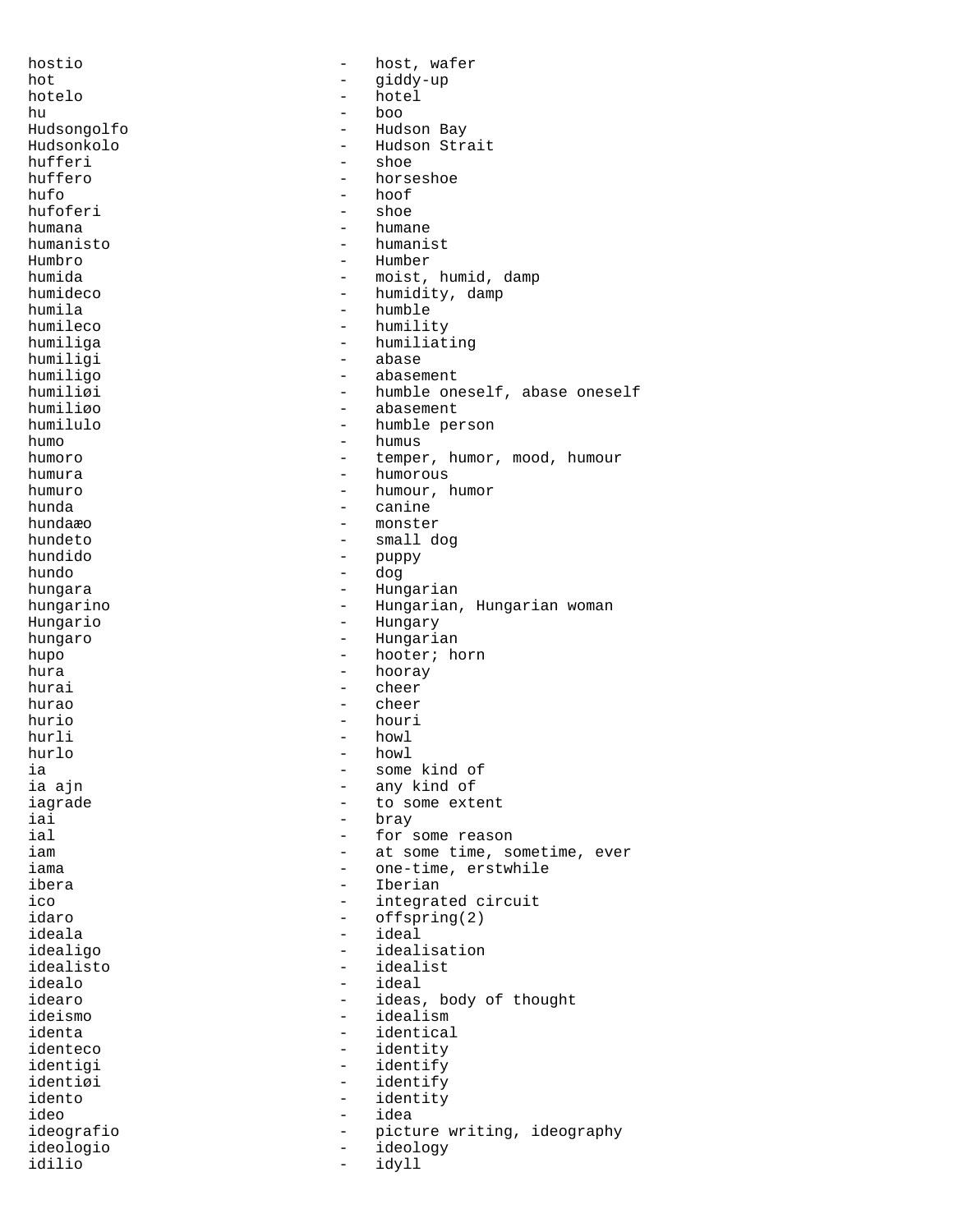| idioma¼o            | $\overline{\phantom{a}}$ | idiom                            |
|---------------------|--------------------------|----------------------------------|
| idiomo              |                          | idiom                            |
| idiota              |                          | idiotic                          |
| idiota%o            | $\overline{\phantom{0}}$ | idiocy                           |
| idioteco            | $\qquad \qquad -$        | idiocy                           |
| idiotismo           | $\overline{\phantom{0}}$ | idiom                            |
| idioto              | $\overline{\phantom{0}}$ | idiot                            |
| ido                 |                          | young, child, offspring(2)       |
| idolano             | $\overline{\phantom{0}}$ | idolater                         |
| idolfiguro          | $\qquad \qquad -$        | idol                             |
| idolismo            | $\overline{\phantom{0}}$ | idolatry                         |
| idolkulto           | $\overline{\phantom{0}}$ | idolatry, idol worship           |
| idolo               | $\overline{\phantom{0}}$ | idol                             |
| idolservo           | $\qquad \qquad -$        | idol worship, idolatry           |
| ie.                 |                          | somewhere, anywhere              |
| iel                 | $\overline{\phantom{0}}$ | anyway, somehow                  |
| ies                 |                          | someone's                        |
| Igdrasilo           | $\qquad \qquad -$        | Yggdrasill, Yggdrasil            |
| igi                 | -                        | get(2), cause, make              |
| iglo                | $\qquad \qquad -$        | igloo                            |
| ignamo              |                          | sweet potato, yam                |
| ignori              | $\overline{\phantom{m}}$ | ignore                           |
| iqvano              | $\overline{\phantom{0}}$ | iquana                           |
| ikonoklasto         |                          | iconoclast                       |
| ikonrompado         |                          | iconoclasm                       |
| ikskruroj           | $\qquad \qquad -$        | turned-in legs, knock kneed legs |
| ikso                | $-$                      | X                                |
| iksodo              |                          | tick                             |
| iksradioj           | $\overline{\phantom{0}}$ |                                  |
|                     |                          | X-rays                           |
| ikto                | $\overline{\phantom{0}}$ | attack                           |
| ilaro               | $\overline{\phantom{m}}$ | tools, equipment                 |
| ilekso              | $\overline{\phantom{m}}$ | holly                            |
| ilfaristo           | $\overline{\phantom{0}}$ | toolmaker                        |
| ili.                | $\overline{\phantom{0}}$ | they, them                       |
| ilia                | $\qquad \qquad -$        | their                            |
| Iliado              | $\overline{\phantom{0}}$ | Iliad                            |
| ilin                | $\overline{\phantom{0}}$ | them                             |
| ilmapino            | $\overline{\phantom{0}}$ | machine-tool                     |
| ilo                 | $\qquad \qquad -$        | tool, means, -er [instrument]    |
| iloj                | $\qquad \qquad -$        | means                            |
| ilumini             | $\qquad \qquad -$        | enlighten, illuminate            |
| ilustra%o           | $\qquad \qquad -$        | illustration                     |
| ilustri             |                          | illustrate                       |
| ilustrita pobtkarto |                          | picture postcard                 |
| iluzia              |                          | misleading                       |
| iluzii              |                          | delude                           |
| iluziisto           |                          | magician                         |
| iluzio              |                          | illusion                         |
| imagebla            |                          | imaginable                       |
| imagi               |                          | imagine, fancy                   |
| imago               | $\qquad \qquad -$        | imagination                      |
| imagopovo           | $\overline{\phantom{0}}$ | imagination                      |
| Imhotepo            |                          | Imhotep                          |
| Imiro               |                          | Ymir                             |
| imitado             |                          | imitation                        |
| imita¼o             | -                        | imitation                        |
| imiti               |                          | imitate                          |
| imitita             |                          | faked, forged, counterfeit       |
| imito               |                          | imitation                        |
| imperia             | -                        | imperial                         |
| imperialismo        |                          | imperialism                      |
| imperiestrino       |                          | empress                          |
| imperiestro         |                          | emperor                          |
| imperiismo          | -                        | imperialism                      |
| imperiisto          |                          | imperialist                      |
| imperio             | -                        | empire                           |
| impertinenta        |                          | impertinent                      |
| impertinenteco      | $\overline{\phantom{0}}$ | impertinence                     |
|                     |                          |                                  |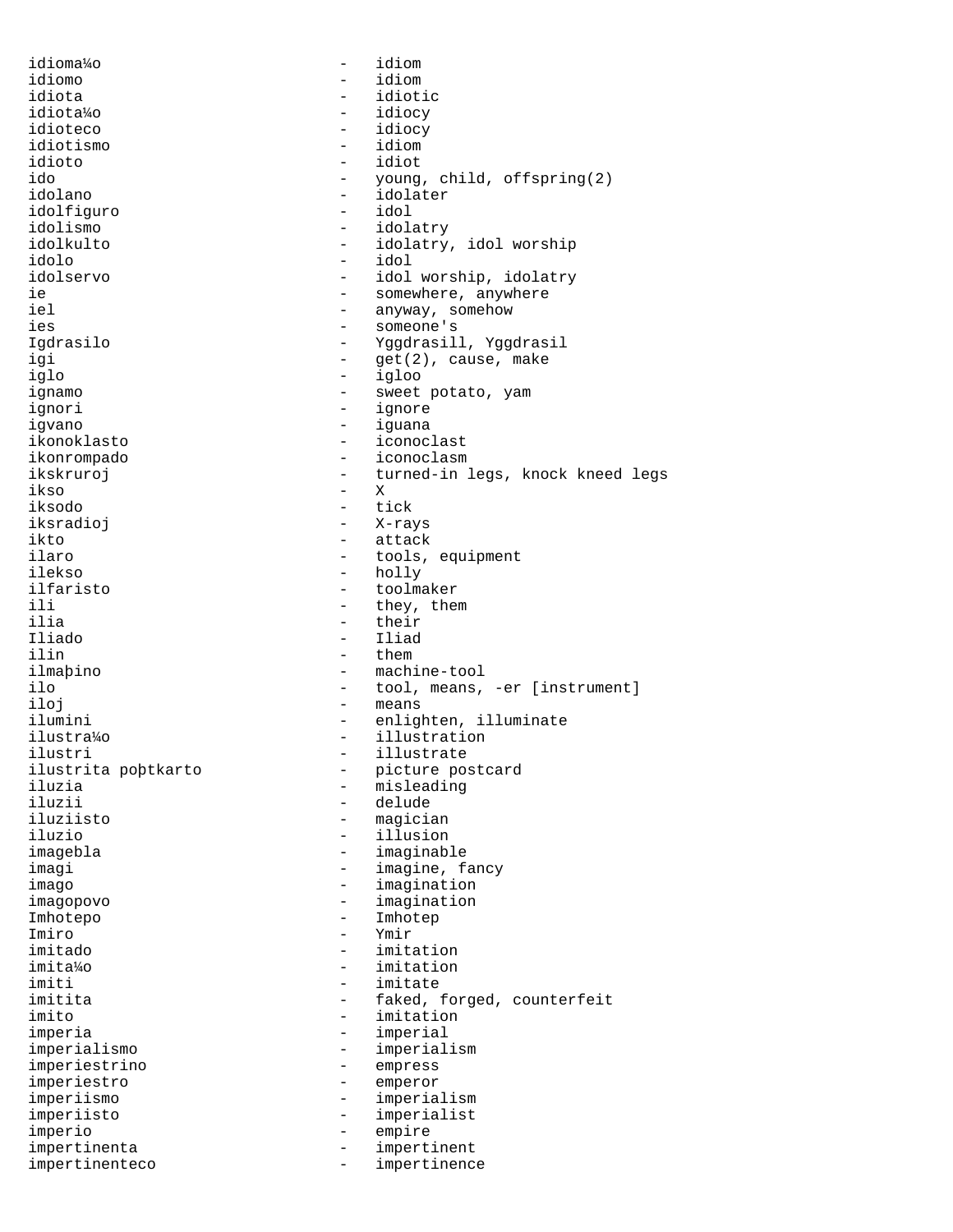impertinentulo - boor impeti - rush impeto - impetus implici - imply implicita - implied implika¼o - tangle impliki - implicate, entangle<br>impone impona - imposing imponeco - airs imponi - strike, impress importa¼o - import, imported product importi - import impostdeklaro - tax return, return(2) impostdepreno - tax deduction impostebla  $-$  subject to tax imposti - tax impostisto  $-$  tax collector, revenue agent impostkonsilisto - tax consultant impostkvoto - assessment<br>impostmalplialtigo - - tax reduct: - tax reduction, tax abatement, tax relief<br>- tax imposto<br>impostoficejo - tax-collector's office impostpaganto - ratepayer, taxpayer impostplialtigo - tax increase, tax hike impostpremo - tax burden impostsistemo - system of taxation, tax system impotenta - impotent impresebla - impressible, accessible, sensitive impresi<br>impresionismo<br>- impresionismo impresionismo - impressionism impresionisto - impressionist impresiøem - sensitive impresiøema - impressible impreso - impression<br>impulsi - impel - impel impulsi - impel impulso - impulse, access, impetus imputi  $-$  hold against, blame imputo - imputation imuna - immune imuneco - immunity imunigi - immunise ina - female, feminine<br>inavoura - feminine - inauoural inaýgura - inaugural inaýguracii - inaugurate<br>inaýguri - inaugurate inaýguri - inaugurate<br>inaýguro - inaugurati inaýguro - inauguration - incendiary incendio  $\qquad \qquad -$  conflagration, fire incenso - incense<br>incento - incense incesto - incest incitanto  $-$  instigator, firebrand inciteti - tease inciti - rouse, incite, provoke, abet, stir up, excite<br>incitisi - set riled become unset incitiøi - get riled, become upset inda - -able, -ible, deserving, worthy - worthiness<br>- index indeksi - index indekso<br>indi indi<br>
indiana<br>
- Red Indian, Indian<br>
- Red Indian, Indian - Red Indian, Indian indiano - American Indian, Indian indico - index<br>indiferenta - indiferenta indiferenta  $-$  indifferent, immaterial indiferenteco - indifference<br>indigna - indignant indigna - indignant indigni - be indignant - resent, take offence at<br>- annov indignigi - annoy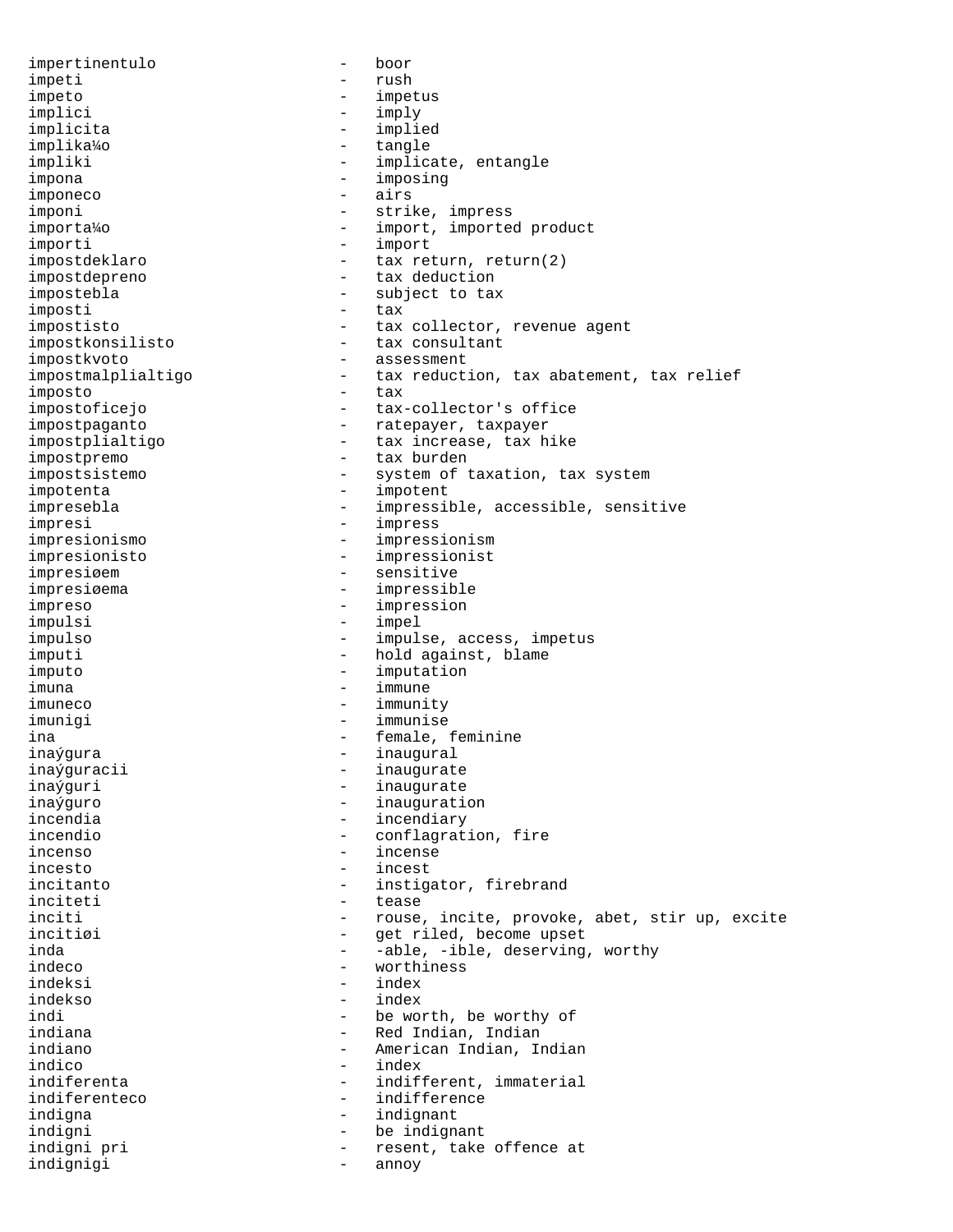indigno - scandal, offence<br>indikativo - indicative, indic - indicative, indicative mood indiki - indicate, suggest<br>indikilo - indicator - meter, indicator indikilo - meter, indicator indiko - indication - indication - indication - indication - indication - indication - indication - indication indio - indium individua - individual individuo - individual indiøena<br>indiøena aýstraliano - aboriginal(2), aboriginal(2), aboriginal(2), aboriginal(2), aboriginal(2), aboriginal(3), aboriginal(3), aboriginal(3), aboriginal(3), aboriginal(3), aboriginal(3), aboriginal(3), aboriginal - aboriginal(2), aborigine indiøenaýstralia - aborigine, aboriginal(2)<br>indiøenaýstraliano - Australian aboriginal indiøenaýstraliano - Australian aboriginal<br>indiøeno - native(2) aboriginal - native(2), aboriginal<br>- worth indo - worth indonezia - Indonesian indonezianino - Indonesian woman indoneziano - Indonesian<br>Indonezio - - Indonesia Indonezio - Indonesia<br>Indro - Indra - Indra Indro - Indra<br>indulga - Indra - Ienier indulga - lenient<br>indulgenco - lenient - lenient - lenient indulgenco - indulgence indulgi - indulge, be lenient with, spare industria - industrial - industrial branch industriigo - industrialisation industriisto - industrialist industrio - industry inerta - inert infana - childish infana¼o - kid's stuff, childish act infanaøo - childhood infaneca - childish - childish<br>infaneto - childish - baby infaneto - baby - cot, child's bed infano - child, infant infanprostituado - child prostitution infanterio - infantry - nursery school infekta - infectious, catching, contagious infekta centro  $\qquad \qquad -$  source of infection infektado - contagion, infection, contamination infekti - infect infektita  $\qquad \qquad -$  contaminated, infected infekto - infection<br>infera - infernal - infernal infera - infernal infero - hell - hell<br>infesti - infe - infest infesto - infestation inflacio - inflation inflamo - inflammation influi - influence, affect influo<br>
influsfero
influstero
influstero
influsterial entity and the sphere of - sphere of influence informa - informative informadiko  $-$  information science, computer science<br>informado  $-$  publicity, information informado - publicity, information informa¼o - information informejo - inquiry-office<br>informi - inform, report informi - inform, report<br>informilo - contractor - inform, report<br>- brochure, info: - brochure, informational publication informiøi - find out, be advised informo - information infraruøa - infrared infuza¼o - infusion, extract infuzi - infuse ingo  $-$  holder, socket ingredienco - component, element(2), ingredient, part Inguþio - Ingushia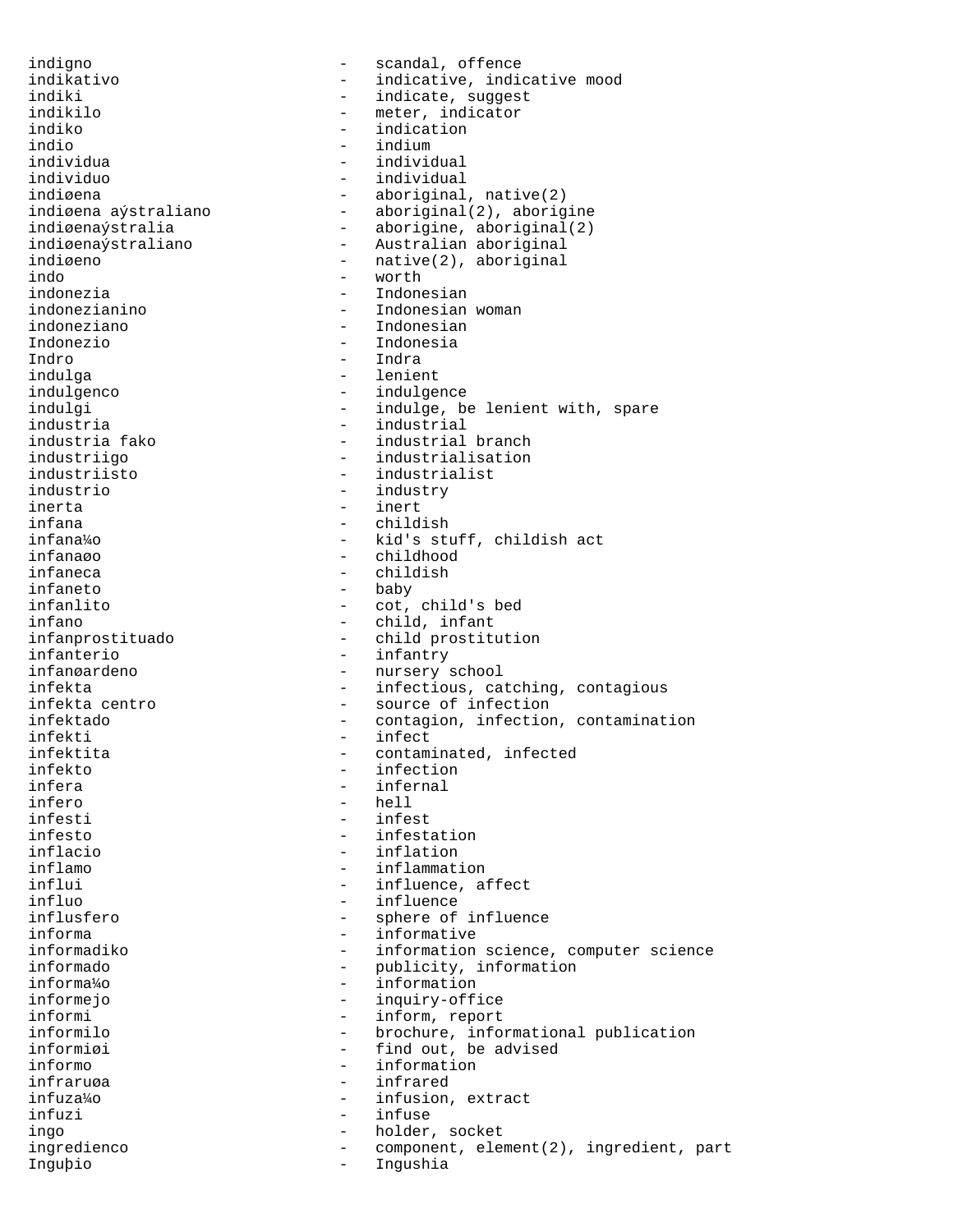inguþo - Ingush ingveno - groin inhali - inhale inhalilo - inhalator inici - initiate - initiate - initiate - initiate - initial - initial - initial - initial - initial - initial inicialo - initial iniciatema - venturous, go-ahead, enterprising<br>iniciati - start, initiate iniciati - start, initiate<br>iniciatinto - instigator - instigator injekti - inject injektilo - syringe injekto - injection inkandeska - incandescent inklina - inclined inklini  $-$  incline, be inclined inkliniøi - be inclined inklino - tendency, inclination, disposal inkluziva - inclusive inkluzive  $\begin{array}{ccc} - & i \text{including} \\ - & i \text{including} \end{array}$ inkluzive de - including inkluzivi - include - include - ink inko - ink - nightmarish inkubo - nightmare, incubus<br>inkubsongo - nightmare - nightmare inkubsonøo - nightmare - nightmare inkuio - nightmare - nightmare - nightmare - nightmare - nightmare - nightmare - nightmare - nightmare - nightmare - nightmare - nightmare - nightmare - nightmare - nightmare - nightmare - ink-well, well inkuso - anvil, incus ino - female inokuli - inoculate inseksa - female insektforpelilo  $-$  insect repellent, repellent insekto - bug, insect insida - insidious - insidious - insidious - insidious - insidious - insidious - insidious - insidious - insidious - insidious - insidious - insidious - insidious - insidious - insidious - insidious - insidious - insidious - attacker, enemy insidi - set a trap for, set a trap insidi kontra $\hat{v}$  - threaten, beset - threaten, beset insido - snare insigno - badge, insignia insili - ensile insista - emphatic<br>insistadi - persever insistadi - persevere, pursue one's point, persist insistado - insistence, urgency, pressure insisti - insist insisto - urgency, insistence, pressure<br>inskripcio - inscription - inscription inspektado - inspection inspekti - inspect inspektisto - inspector inspekto - inspection inspektoro - inspector inspira - inspiring inspira¼o - inspiration inspiri - inspire inspiriøi - be inspired inspiro  $-$  inspiration<br>instali  $-$  install instali - install instanco and the court, authoritative source instigi - instigate, spur on, encourage, urge, stimulate instigilo - prompt; incentive instigo - incitement, stimulus, impetus instinkto - instinct institucio - institution instituto - institute instruado - education instrui - teach instruistino - teacher, female teacher<br>instruisto - teacher, instructor instruisto - teacher, instructor instruita  $-$  learned, erudite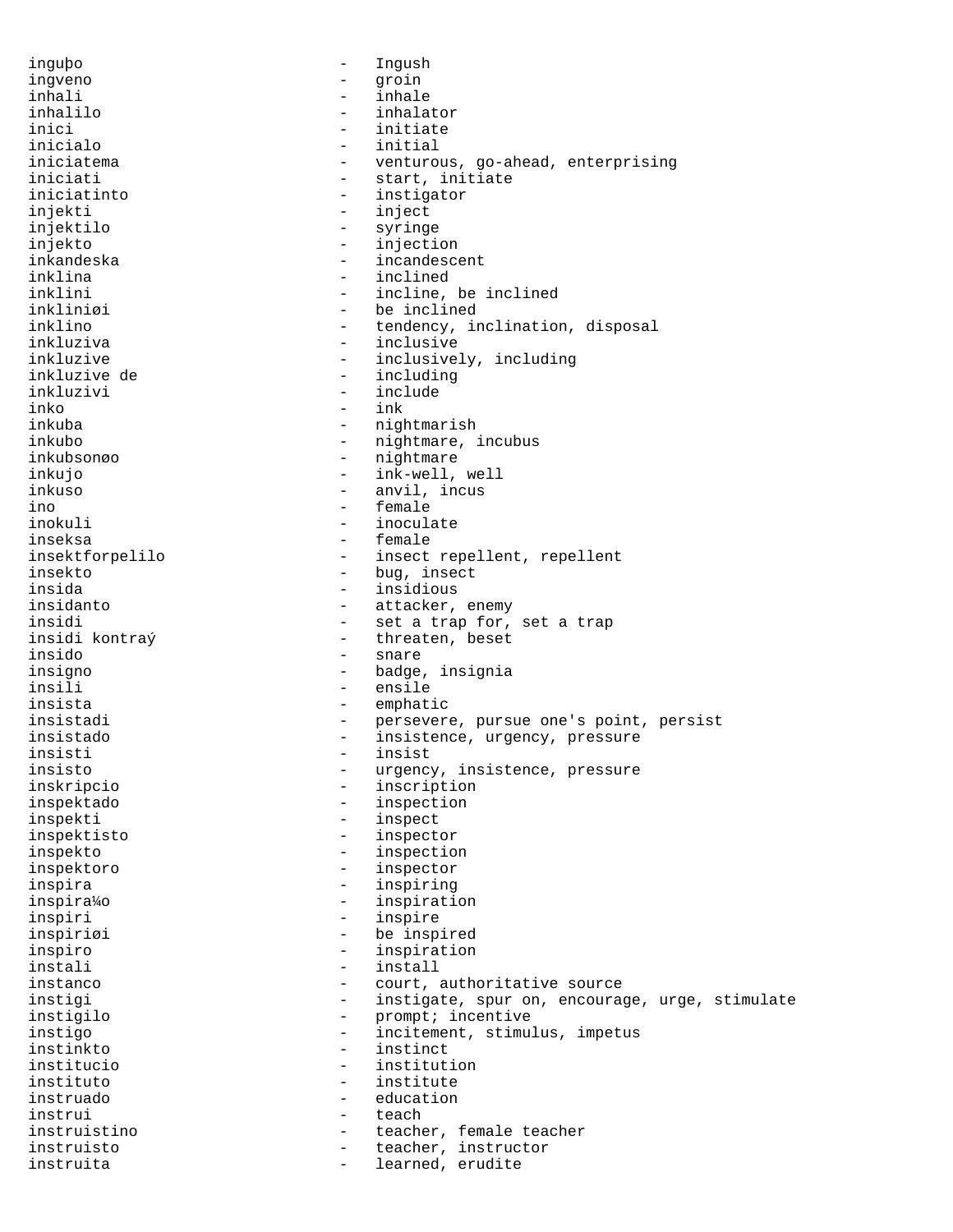instrukcii - instruct instrukcio - instruction, directions instrumento - instrument instruo - instruction insularo - archipelago insulo - island insultado - abuse(2) insulto - abuse(2), insult integra  $-$  integral integri - integrate integrismo - fundamentalism integrita cirkvito - integrated circuit integriøi - integrate intelekta - intellectual intelekto - mind, intellect intelektulo - intellectual inteligencio - intelligentsia inteligenta<br>inteligenteca kvociento - sagacious, intelligent<br>- Iq inteligenteca kvociento inteligenteco - intelligence inteligento - intelligence intenca  $-$  intentional intence  $\qquad \qquad -$  on purpose, deliberately intenci - intend, mean intenco  $-$  intention, meaning, plan intendantino - matron intendanto  $-$  superintendent, steward intensa  $-$  intensive, intense intensigi - intensify inter  $-$  between, among<br>interakordi  $-$  agree interalie - among other things<br>interbatali - tussle be at logge interbatiøi - fist-fight interbatiøo - scuffle interdigigi  $-$  embank, dam in, dam up interesa - interesting interesega - absorbing interesi - interest interesita - gripped, interested interesiøo - interest intereso - interest interezo - interest interfaco - interface interfono - intercom interfratiøo - fraternalisation interhelpo - mutual aid interjekcio - interjection interkompreno - mutual understanding interkonsenti rendevuon - make an appointment interkonsento - accommodation, agreement interkonsiliøi - deliberate interligi - join(2), connect interligiteco - connection(2) intermiksi - confuse, mix up intermita - intermittent

insulta - opprobrious, offensive, insulting<br>insultado - abuse(2) - offend, insult, abuse(2) intelektularo  $-$  intelligentsia, intellectuals - agree - tussle, be at loggerheads interesiøi - take an interest, be interested interesiøi pri 1992 - be interested in, take an interest in - community of interests interhoma - interpersonal, interhuman interkompreniøi - understand each other, communicate interkonatiøi - meet, get to know one another<br>interkonsenti - agree (upon) - agree (upon) interkonsiliøo - deliberation, consultation interkvereli - be at loggerheads, tussle<br>
interligi - ioin(2). connect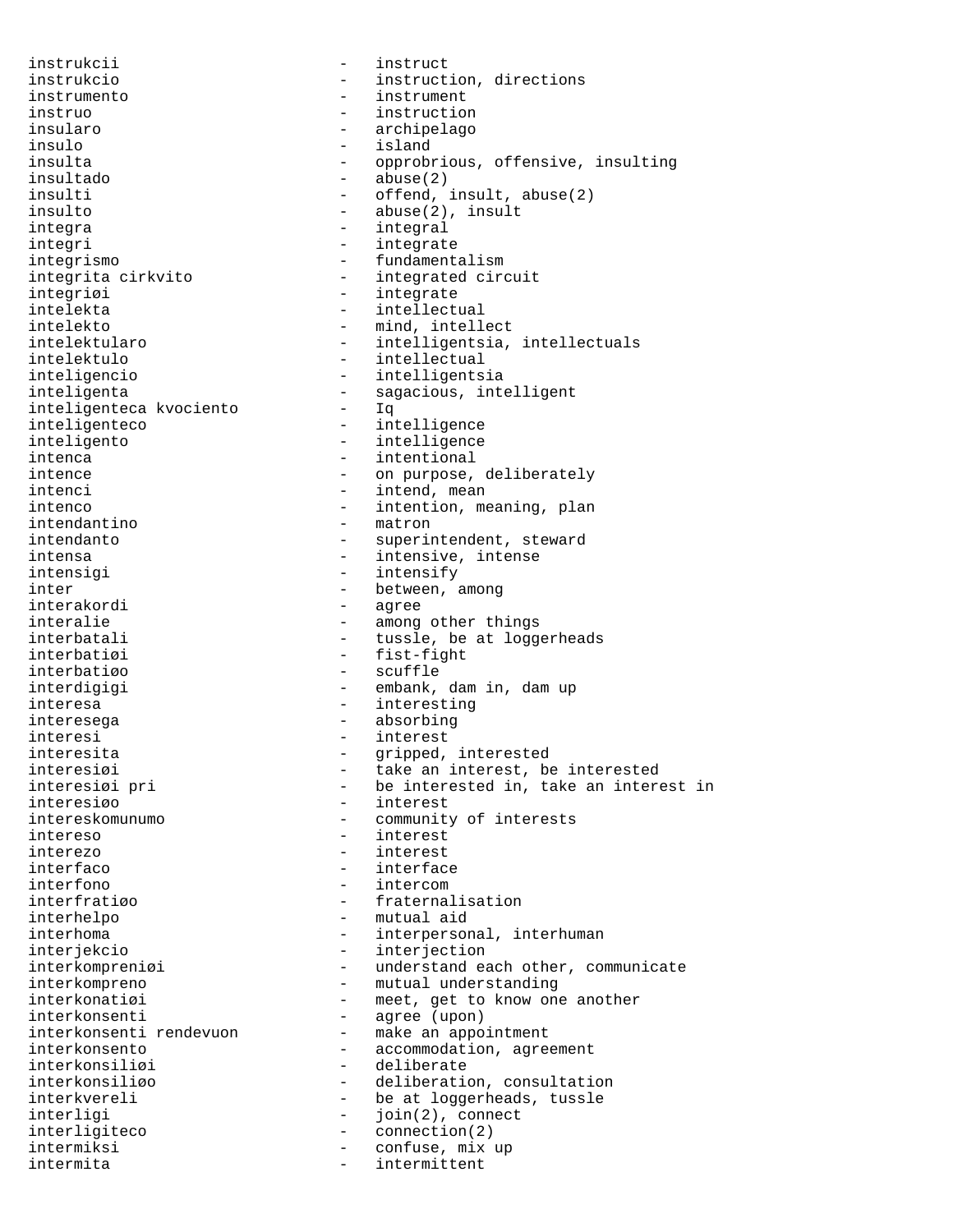intermita febro - tertian fever intermiti - occur intermittently intermonto  $-$  defile, mountain pass interna - inside, inner, internal - Inner Mongolia internacia<br>
internacia rapidtrajno international internacia rapidtrajno - international express, international express train internaciismo - internationalism<br>internacio - International - International interna¼o - inside(2) interne  $\frac{1}{2}$  inside  $\frac{1}{2}$  inside  $\frac{1}{2}$  inside  $-$  inside(2), within internen - inwards, inside internigi - intern interno - interior, inside(2) internulejo - boarding school interparolado - conversation - converse interpreti - interpret - interpreter interpretisto - interpreter interpreto  $\overline{\phantom{a}}$  - interpretation interpunkcii - punctuate interpunkcio - punctuation interrasa - interracial interreto - Internet interrilati kun - associate with interrilato  $-$  understanding, relation interrompi - interrupt interrompo - interruption interspaco - gap, space interstacia bloko intertempe - all the while, meanwhile<br>intertrakti - negotiate - negotiate intervalo - interval interveni - intervene interveno - intervention intervjui - interview intervjuo - interview interþanøi - swap, interchange interþanøo - exchange interþtata - interstate, intergovernmental intestaro  $-$  intestines intesto  $\begin{array}{ccc} - & \text{intestimate} \\ - & \text{cluster} \end{array}$ - close, intimate<br>- private talk intima interparolo<br>intimeco - intimacy intrigi - intrigue intrigo - plot inundi - flood inundo - flood invadi - invade invado - invasion invalida - disabled invalido - disabled person inventari  $\begin{array}{ccc} - & \text{take stock, do inventory} \\ - & \text{inventory} \end{array}$ inventaro  $\frac{1}{4}$  inventaro  $\frac{1}{4}$  inventaro  $\frac{1}{4}$  invention inventa¼o - invention - invent inventisto - inventor invento - invention Invergaro - Invergarry inversa - reversed, reverse inverse - vice-versa inversigi  $-$  turn(2) investado - investment investanto - investor investi - invest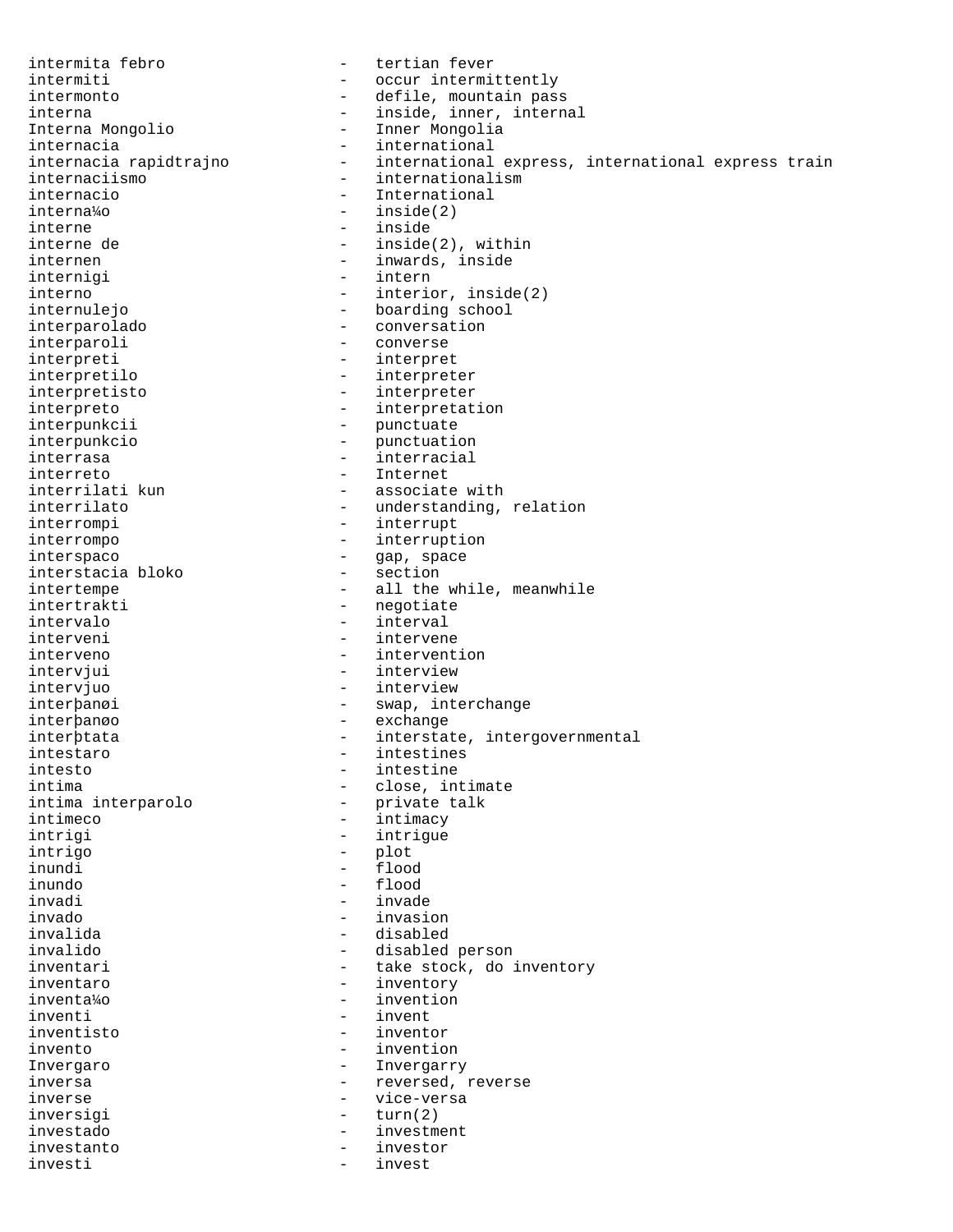inviti - invite - invite - invite - invite - invite - invite - invite - invite - invite - invite - invite - invite - invite - invite - invite - invite - invite - invite - invite - invite - invite - invite - invite - invite invitilo - invitation - invitation inøenia - ingenious inøeniero - engineer Io - Io io io entre expansion de la constanting de la constanting de la constanting de la constanting de la constanting<br>
in the some expansion of the some expansion of the some expansion of the some expansion of the some state of iom  $-$  to some extent, a little, rather(2), somewhat<br>iom post iom  $-$  little by little, gradually - little by little, gradually iomete - rather(2), a little ionika - Ionic iperito - mustard-gas Ipro - Ypres - Ypres - Ypres - Ypres - Ypres - Ypres - Ypres - Ypres - Ypres - Ypres - Y ipsilono irado - operation, walking; run iraka - Iraqi irakano - Iraqi Irako - Iraq, Irak irana - Iranian irananino - Iranian woman, Persian woman iranano - Persian, Iranian Irano - Persia, Iran<br>
iranta sampabe - 2008 - 2010 - 2010 abreast iranta sampaþe irebla - practicable, passable irejo - way, path, road Ireno - Irene iri - go iri al kinejo - go to the movies, go to the cinema iri kun - accompany iri plue - pass on iri rekte al - go straight to iri sub - go under iridio - iridium Iriso - Iris iriti - irritate<br>iriza - iridesce: - iridescent<br>- Irish irlanda<br>Irlanda Maro - Irish Sea irlandanino - Irishwoman irlandano - Irishman Irlando - Ireland iro  $\qquad \qquad -$  run, operation, course<br>ironia  $\qquad \qquad -$  ironic ironia - ironic ironio - irony - return-ticket irpreni - pick up, get, fetch<br>Isido - Isis Isido - Isis - Islamic islamano - Mohammedan, Moslem, Muslim islamo - Islam islanda - Icelandic islandano - Icelander Islando - Iceland Islolago - IJsselmeer ismo - ism, doctrine<br>israela - israeli - Israeli israela - Israeli - Israeli - Israeli - Israeli - Israeli - Israeli - Israeli - Israeli - Israeli - Israeli israelanino - Israeli woman israelano - Israeli - Israelit, Israelite israelido - Israelite Israelo - Israel Isro - IJzer<br>Istanbulo - Istanda - Istan - Istanbul istmo - isthmus isto - -ist, -er, -or Itako - Ithaca - Ithaca itala - Italian - Italian, Italian language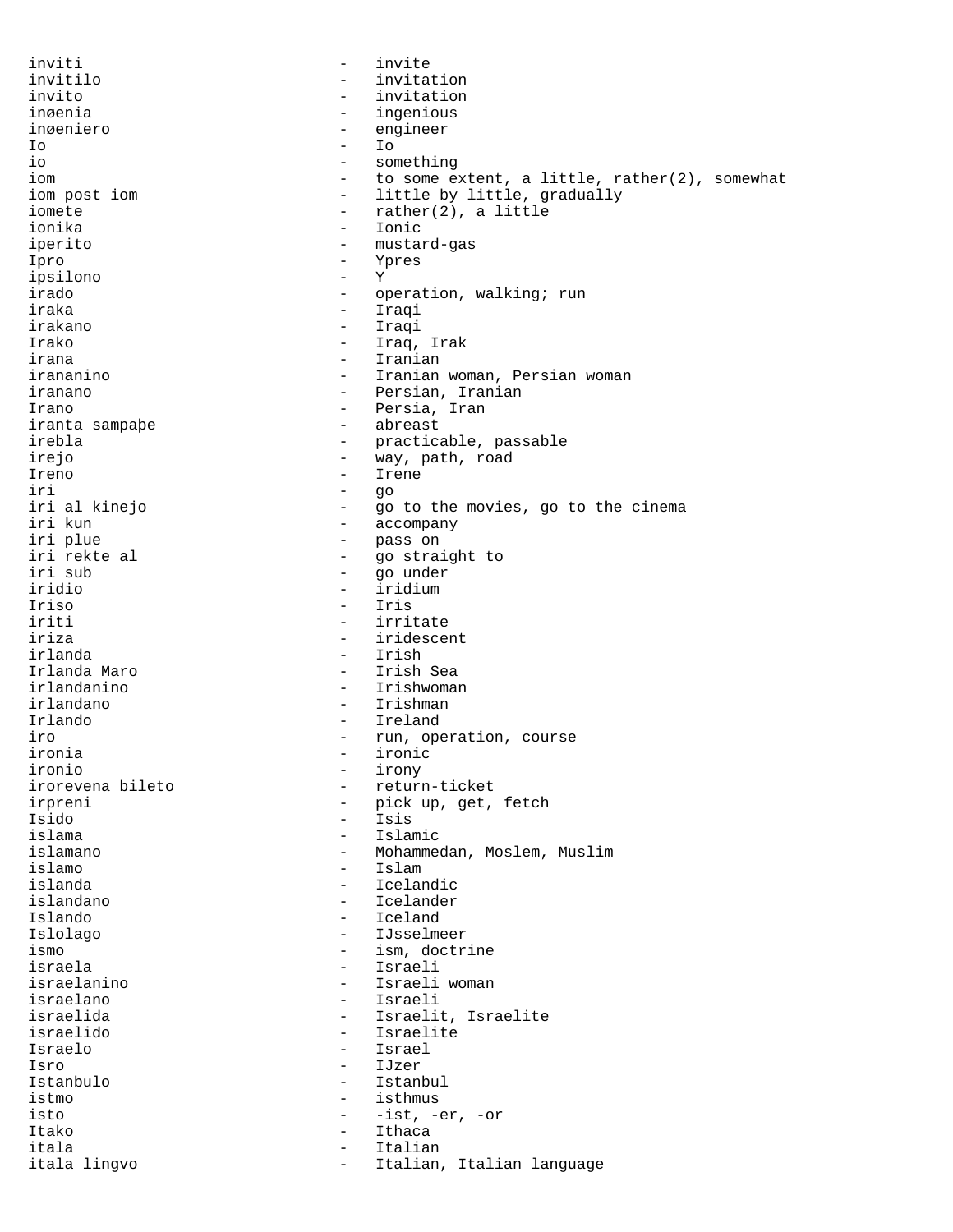italino - Italian woman Italio - Italy italo - Italian iterbio - ytterbium itinero - route itrio - yttrium - yttrium<br>iu - any an iu - any, anybody, some, someone, some one, somebody, a iu ain iu ajn iuj - some, a few izola - secluded, isolated izolado - isolation, insulation izola¼o - insulation izoleco - isolation, separation izoli - isolate, seclude, insulate izolilo - insulator izolita - remote izolite  $\qquad \qquad -$  out of the way izoliteco - isolation, separation<br>izraela - Israeli izraela - Israeli<br>izraelano - Israeli izraelano - Israeli<br>Izraelo - Israeli - Israeli Izraelo - Israel - become, grow, get(3) Iþtaro - Ishtar ja - surely, rather(2), certainly, indeed jada - jade jado - jade jaguaro - jaguar jahurto - yoghurt jako - jacket Jakobo - Jacob jakto - yacht Jalto - Yalta jam  $\qquad$  - already, by now, yet jam de jam de - since - no longer jama  $\qquad \qquad -$  already existing Jamajko - Jamaica<br>jankio - Yankee jankio - Yankee Jano - Janus januaro - January japana - Japanese<br>japana lingvo - - - - - - - - Japanese - Japanese, Japanese language<br>- Sea of Japan Japana Maro - Sea of Japan japanino - Japanese woman Japanio - Japan japano - Japanese jara - annual - annual - annual - annual - annual - annual - annual - annual - annual - annual - annual - annual - annual - annual - annual - annual - annual - annual - annual - annual - annual - annual - annual - annual jarabono - annual subscription - centennial, century jardeko - decade jardo - yard jarfina tago - New Year's Eve jargono - jargon, gibberish, lingo jarkolekto - one-year collection<br>iarlibro - vear-book jarlibro - year-book jarmilo - millennium<br>iaro - millennium - vear jaro - year java - Javanese, Javan javanino - Javanese woman javano - Javanese Javo - Java Javomaro - Java Sea ja¶to - yacht je  $-$  by, upon, at, on je via sano  $\sim$  - cheers, good health Jehovo - Jehovah jelpi - yowl, yelp jemena - Yemeni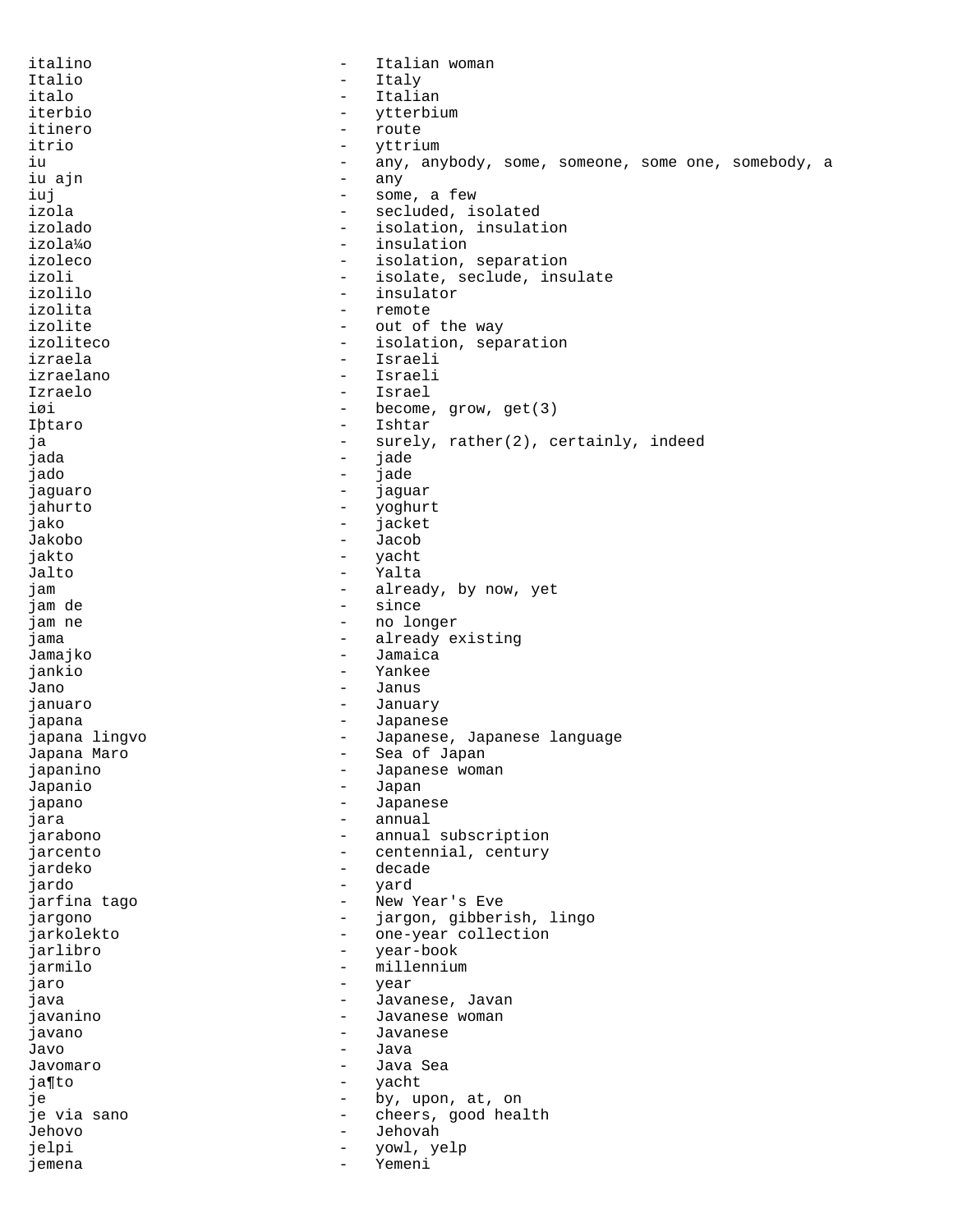jemenanino - Yemeni woman jemenano - Yemeni Jemeno - Yemen jen - look, here are, there, here is, behold<br>jen ... jen - sometimes ... sometimes jen ... jen  $\qquad \qquad$  - sometimes ... sometimes jene  $\qquad \qquad$  - thus jene - thus - thus jeno - the following, this - the following, this - the following, this - the following - the following - the following - the following - the following - the following - the following - the following - the following - the f Jeri¶o - Jericho - Jericho - Jericho - Jerusalemo - Jerusalemo - Jerusalemo - Jerusalemo - Jerusalemo - Jerusal Jerusalemo - Jerusalem - Jerusalem jes - yes jesa - affirmative - assent, say yes jeso - assent Jesuo - Jesus - Jesus - Jesus - Jesus<br>Jesuo Kristo - Jesus - Jesus - Jesus Christ jeto - jet plane Jezuo - Jesus jida - Yiddish jodli - yodel jodo - iodine jogo - yoga jogurto - yoghurt Johanesburgo - Johannesburg jokero - wild card jokersigno - wild card Jonika Maro - Ionian Sea - Jordan Jordano - Jordan jordanøero - danger of skidding<br>
iori - skid jori - skid jot, iota Jozefo - Joseph - Joshua ju  $-$  the ju  $\ldots$  des  $-$  the  $-$  the - the ... the juano - yuan jubila - jubilant jubilea - jubilee jubileo - jubilee - person celeb. an anniversary<br>- exult jubili - exult jubilo - exultation, jubilation juda - Jewish judaro - Jewry judino - Jewess, Jewish woman<br>judismo - Judaism - Judaism judo - Jew jugi - yoke juglandarbo - walnut-tree juglando - walnut juglandujo - walnut-tree jugo - yoke jugoslava - Yugoslav, Yugoslavian jugoslavino - Yugoslav woman Jugoslavio - Yugoslavia jugoslavo - Yugoslavian, Yugoslav juki - itch itch julio - July Julo - Yule juna - young juna angilo juneco - youth junga¼o - harness jungi - harness jungilaro - harness - harness junigi - rejuvenate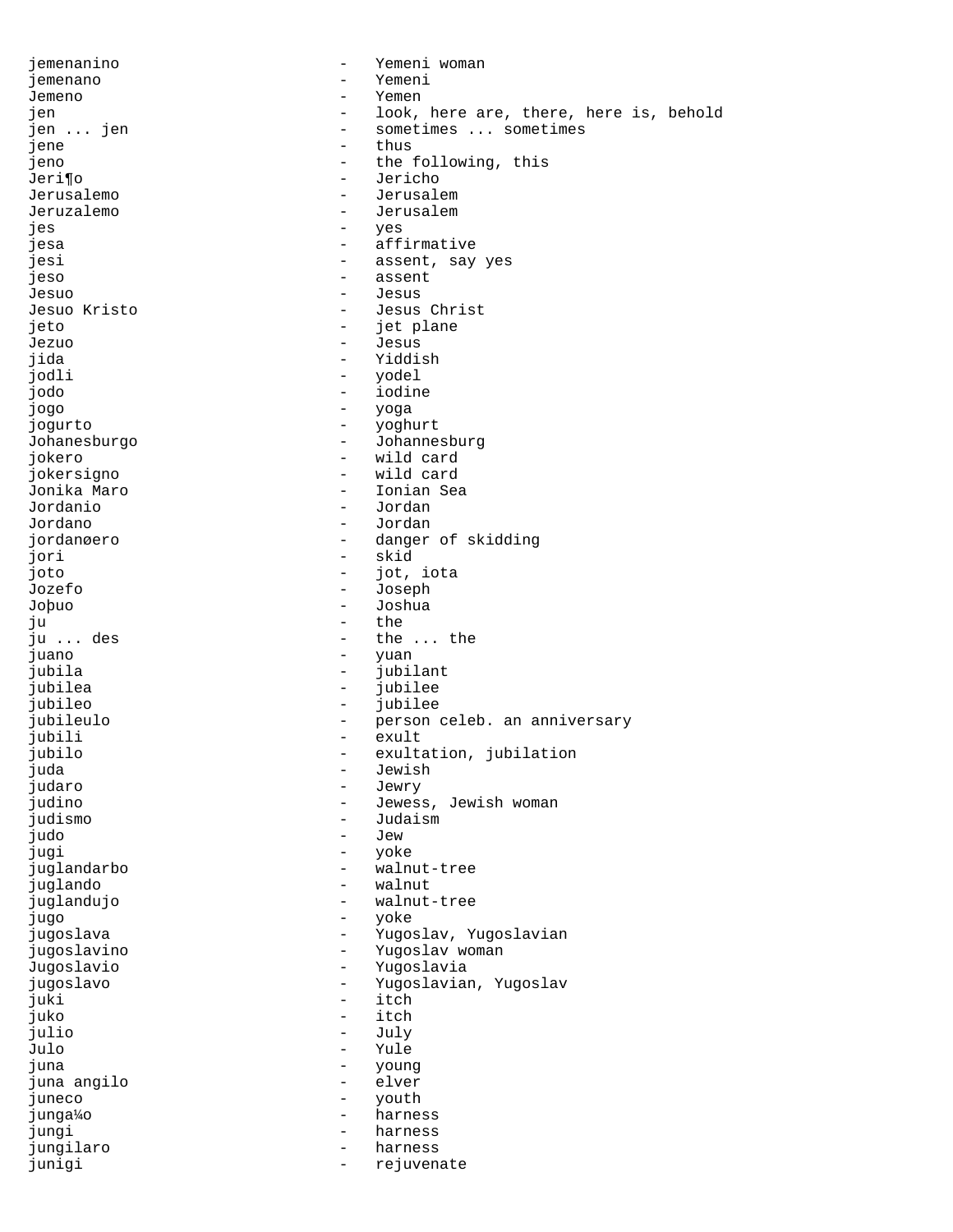junio - June junipero - juniper junti  $-$  join, fit, connect<br>iunto  $-$  ioint connection junto - joint, connection junulargastejo - youth hostel<br>iunularo - youth hostel junularo - youth - young woman<br>- youth, young junulo - youth, youngster Jupitero - Jupiter, Jove jupo - skirt jura - judicial, juridical, legal<br>iuristo - iurist lawyer juristo - jurist, lawyer Juro - Jura juro - law, jurisprudence jurscienco - jurisprudence<br>iusta - jurisprudence<br>extensive - just fair ri justa  $-$  just, fair, righteous justeco - iustice, righteousness<br>iustice - iustice iudiciary justico  $\overline{\phantom{a}}$  - justice, judiciary Justitio - Justice Jutlando - Jutland juvelisto - juvelo - juvelo - juvelo - juvelo - juvelo - juvelo - juvelo - juvelo - juvelo - juvelo - juvelo juvelo - jewel - adjudication, trial juøalvoko - summons<br>iugantaro - iury - iury juøantaro - jury juøejo - courtroom, court juøi - judge<br>juøi laý - roman - judge - juwi laý go by, trust, rely on juøisto - judge juøo - judgement k-do - comrade and others k.c.  $\qquad \qquad$  - and so on, et cetera  $k.t.p.$   $- etc.$ kabano - cabin, hut, shack kabaredo - cabaret kabareto - cabaret kabineto - cabinet kablo - cable kablogramo - cablegram kablotelevido - cable television kabo - cape Kabo de Bona Espero Cape of Good Hope Kaboprovinco Cape Province Kaboprovinco - Cape Province Kabulo - Kabul Kaburbo - Cape Town<br>kaco - The Cape Town - prick, cock kadavra¼o - carrion kadavro - cadaver, corpse kadavrogrifo kadmio - cadmium - cadmium kadro  $-$  framework; cadre, frame kaduka - decrepit, decayed, rickety, dilapidated, lapsed kadukiøi - go off, be on the decline, go downhill kadukiøo - decay kadukulo - infirm person kafejo - caf' kafeterio - cafeteria - coffee-pot kafo - coffee<br>kaftano - caftan kaftano - caftan kafujo - coffee-pot kahelo Kaino - Cain kainsigno  $-$  mark of Cain, brand of Cain Kairo - Cairo - Cairo kaj - and kaj ... kaj  $-$  both ... and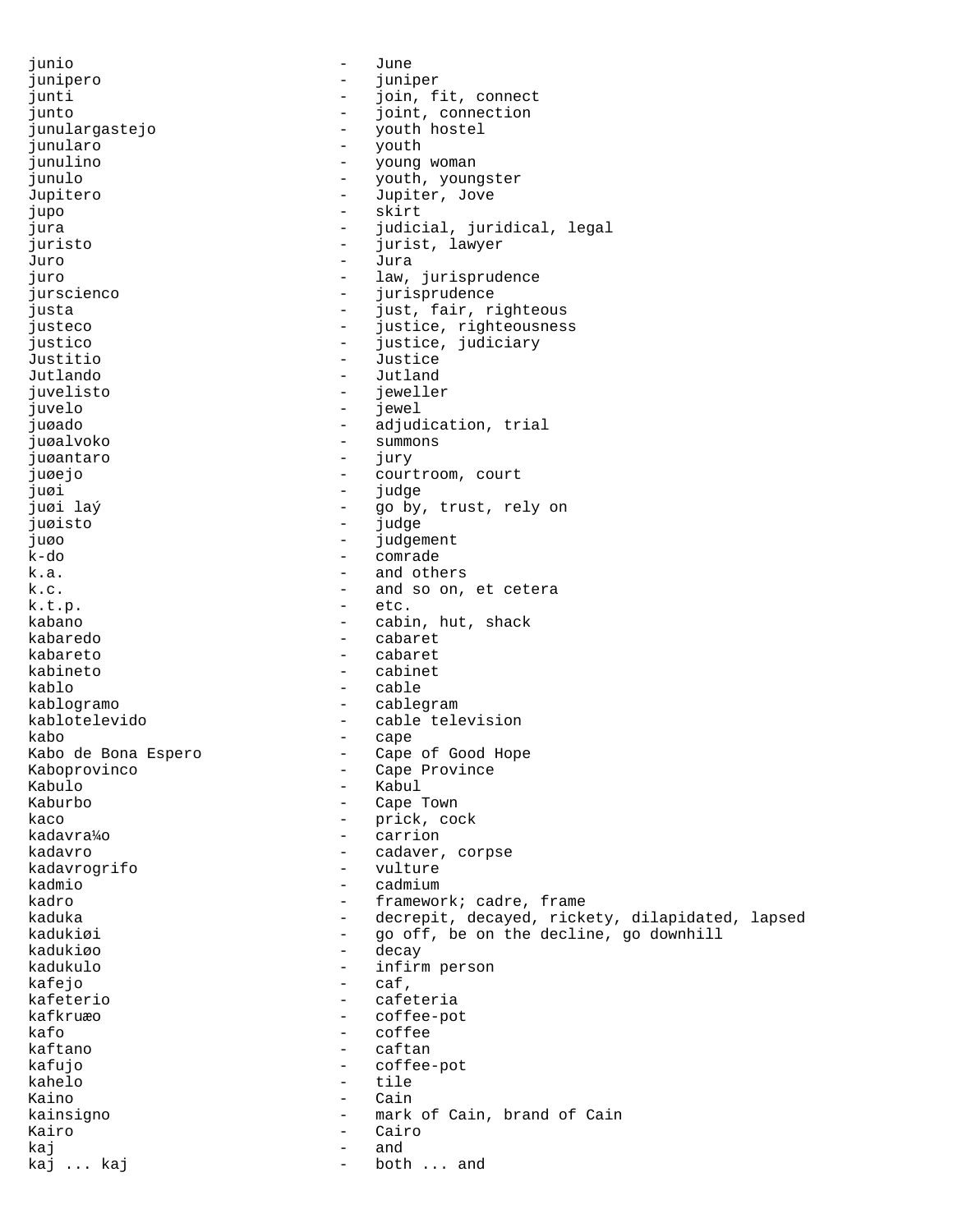kaj ankaý  $-$  and also, together with, as well as kaj tiel plu  $-$  and so on, et cetera kajero  $-$  exercise-book, notebook, folder Kajleakino - Kyleakin kajo - wharf, quay, platform<br>kajto - kite - kite - kite<br>- cabin kajuto<br>kakao kakao - cocoa - cactus kalabaseto - courgette, zucchini kalabaso - gourd, calabash - Calabria kalandri  $-$  press, mangle kalcio  $-$  calcium kalcitri  $-$  kick, recalcitrate kaldronego  $-$  steam-boiler, boiler kaldronisto - tinker kaldrono - boiler, cauldron, kettle kalemburo - pun kalendaro - calendar kaleþo - coach, carriage - coach, carriage - coach, carriage - coach, carriage - coach, carriage - coach, carriage - coach, carriage - coach, carriage - calk, caulk kalfatri - calk, caulk kalibro - calibre - calibre - calibre - calibre - calibre - calibre - caliform kalifornia - Californian Kalifornia Golfo - Gulf of California kaliforniano - Californian Kalifornio - California kaliko  $-$  chalice, goblet kalio  $-$  potassium Kalipso - Calypso Kalisto - Callisto<br>kalkano - - - - - - - - - - - - heel kalkano - heel kalkanumo<br>kalka¼o - white-wash kalkeo - calque - calque kalki - white-wash<br>kalko - lime kalko - lime<br>kalkulado - compu - computation, calculation kalkuli - count, calculate, figure, work out kalkuli proksimume - approximate kalkulilo - calculator kalkulo - calculation, bill<br>kalkþmiri - - - - - - - - - - - - plaster - plaster<br>- corn kalo - corn kalorio - calorie kalpako - bearskin, bearskin cap - briefs kalsono - panties, drawers, underpants<br>
kalumnii - slander kalumnii - slander<br>kalumnio - slander - slander, backbiting, scandal kalva - bald Kalvario  $-$  Golgotha, Calvary Kalvino - Calvin kalvulo - bald man kamaradino - comrade kamarado - companion, buddy, comrade, pal kambio - draft, bill of exchange<br>kamboøa - - - - - - - - - - - Cambodian kamboøa - Cambodian<br>kamboøanino - Cambodian Cambodian woman kamboøano - Cambodian Kamboøo - Cambodia kameleono - chameleon kamelo - camel Kameloto - Camelot kamenbreto - mantel, mantelpiece kameno  $-$  fireplace, hearth kamentubo - chimney, smokestack kamerao - camera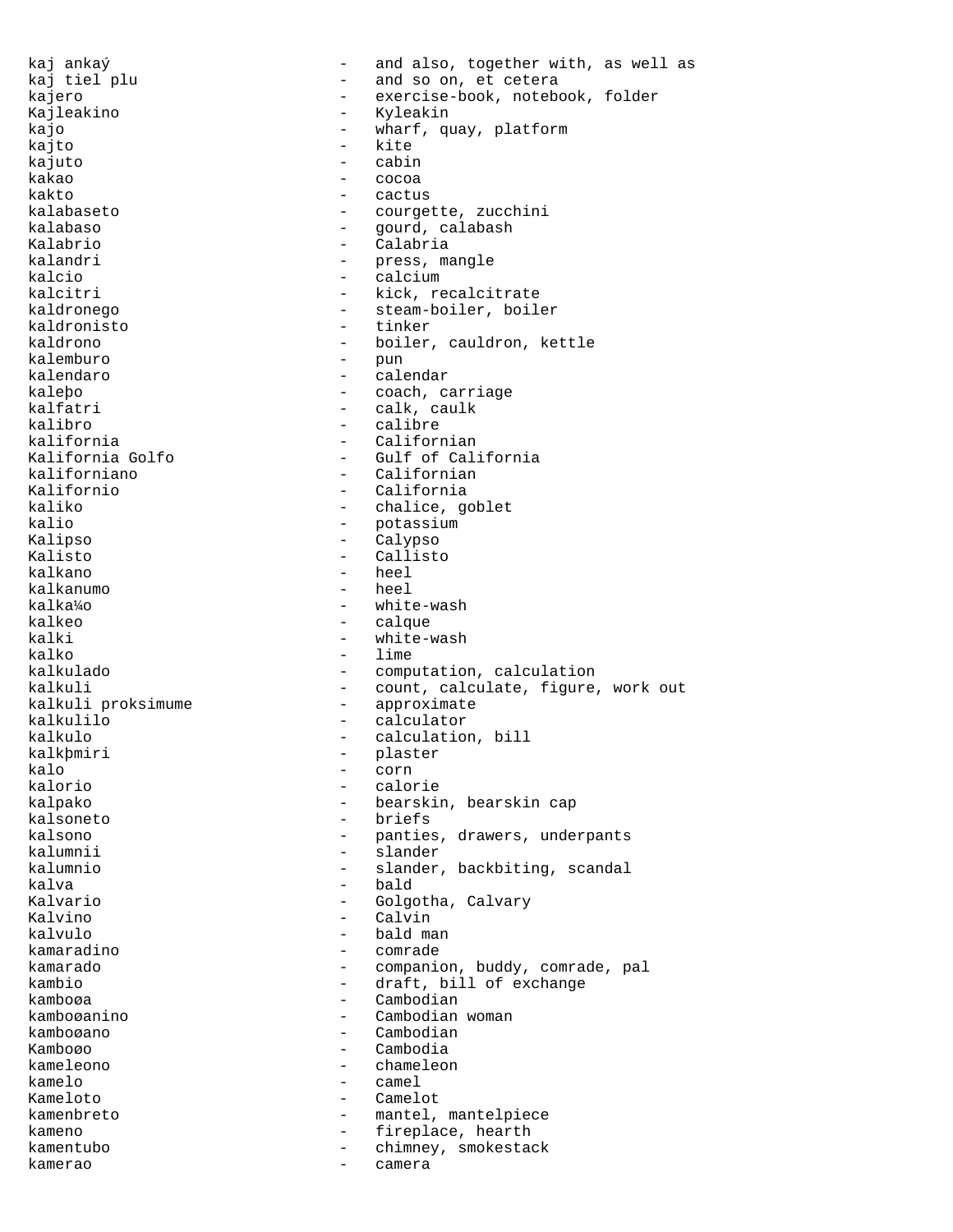kamero - small room, dark-room kameruna - Cameroon Kameruno - Cameroon, Cameroun kamforo - camphor kamioneto - van kamiono - lorry, truck kamizolo - camisole Kamlopso - Kamloops camomile kampa konvolvulo - lesser bindweed kampadejo - camping site, camping ground kampadi - be encamped, camp, camp out, lie encamped kampanjo - campaign kampanolo - Canterbury bell, bellflower kampara - rural - rural - rural - rural - rural - rural - rural - rural - rural - rural - rural - rural - rural - rural - rural - rural - rural - rural - rural - rural - rural - rural - rural - rural - rural - rural - rura kamparano - peasant, countryman<br>kamparo - countryside country kamparo - countryside, country kampi - camp out<br>kamplogi - camp out kamploøi - camp out kampo - field kampulo - farmer(2) - camp out kampuæea - Cambodian kampuæeano - Cambodian Kampuæeo - Cambodia - camouflage Kanaanio - Canaan kanabo - hemp kanada - Canadian - Canadian<br>kanadanino - Canadian - Canadian kanadanino - Canadian woman kanadano - Canadian kanadia - Canadian<br>kanadianino - Canadian - Canadian kanadianino - Canadian woman - Canadian Kanadio - Canada Kanado - Canada kanajlaro  $-$  riffraff, rabble kanajlo  $-$  scoundrel, rogue kanalo  $-$  channel, canal kanapo - sofa, couch kanaria - Canary Kanaria Insularo - Canary Islands Kanariaj Insuloj - Canary Islands kanario - canary kanceliero - chancellor<br>kancero - cancer, can kancero - cancer, canker<br>Kandelfesto - candlemas - Candlemas kandelingo - candlestick kandelo - candle - candidacy kandidati  $-$  run for election kandidatigo - recommendation, nomination kandidato - candidate kandizi - crystallise, candy<br>kando - candy - candy kando - candy kanelo - slot kanibalo - cannibal kanistro - fuel tank kanjono - ca¤on, canyon - crayfish kano - reed, cane<br>kanonigo - reed, canonisati - canonisation<br>- cannon kanono - cannon kanoto - canoe kantabra - Cantabrian kantarido - cantharides, Spanish fly kantaro - songbook kantbirdo - song-bird, singing-bird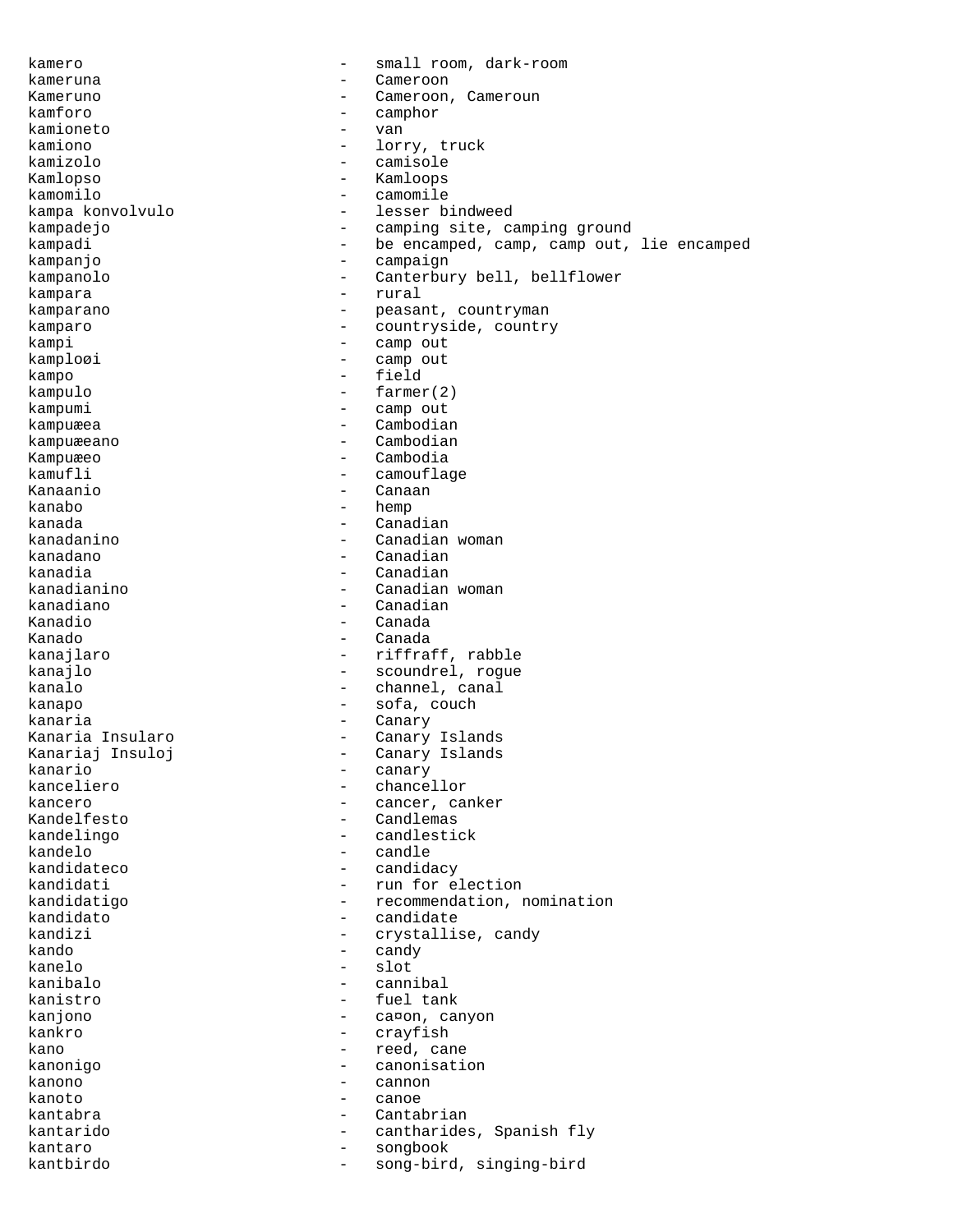kanti - sing kantino  $\sim$  - canteen, cafeteria kantistino - female singer, singer kantisto - singer kantlibro - songbook kanto - song<br>kantono - admi kantono - administrative district, canton kanvaso - canvas kanzono - chanson kaosa - chaotic kaoso  $-$  chaos, tangle kapabla - able, capable kapableco - ability(2) kapabli  $-$  be able to, be able kapabligi - enable, habilitate  $kapablo$  -  $ability(2)$ kapacito - capacity kapaýskultiloj - earphones kapdoloro - headache - headache kapelo - chapel kaperi - capture, seize<br>
kaphararo - hair of the head - hair of the head<br>- dandruff kaphaýteroj kapitalisto - capitalist kapitalo - capital kapitano - captain Kapitolo - Capitol kapitulaci - surrender, capitulate kapjesi - nod kapkuseno - pillow kapnei - shake one's head kapo - pate, head<br>kaporalo - pate, head<br>e corporal kaporalo - corporal kaporo - caper kapoto - bonnet, hood<br>
kapreolido - fawn - fawn kapreolido - fawn kapreolo kaprica  $-$  fitful, capricious kaprico  $-$  whim, caprice kaprido - kid Kaprikorno - Capricorn kaprimulgo - nightjar kaprino - nanny-goat kaprioli - caper, frolic about<br>
kapro - caper, frolic about<br>
- goat kapro - goat kapsiko kapsulo - firing cap, firing-cap, capsule kapti - grapple, capture, catch<br>kaptilo - trap, snare - trap, snare kaptiteco  $\overline{\phantom{a}}$  - captivity kaptito - prisoner kaptiøi - be captured, get caught kaptuko - scarf<br>kapturna - dizzy - dizzy kapturna - dizzy dan dizzy dan dizzy dan dizzy dan dizzy dan dizzy dan dizzy dan dizzy dan dizzy dan dizzy dan kapturniga - dizzying kapturniøo - dizziness kaputa  $-$  broken down, decrepit kapuæino - cappuccino kapuæo - cowl, hood Kapverdaj Insuloj - Cape Verde Islands kapvorto - headword kara  $-$  expensive, dear, valuable, lovely karafi - decanter karafo - decanter, carafe karaiba - Caribbean - Caribbean<br>Karaiba Maro - Caribbean - Caribbean Caribbean Sea karakteranalizo - profile karakteriza - characteristic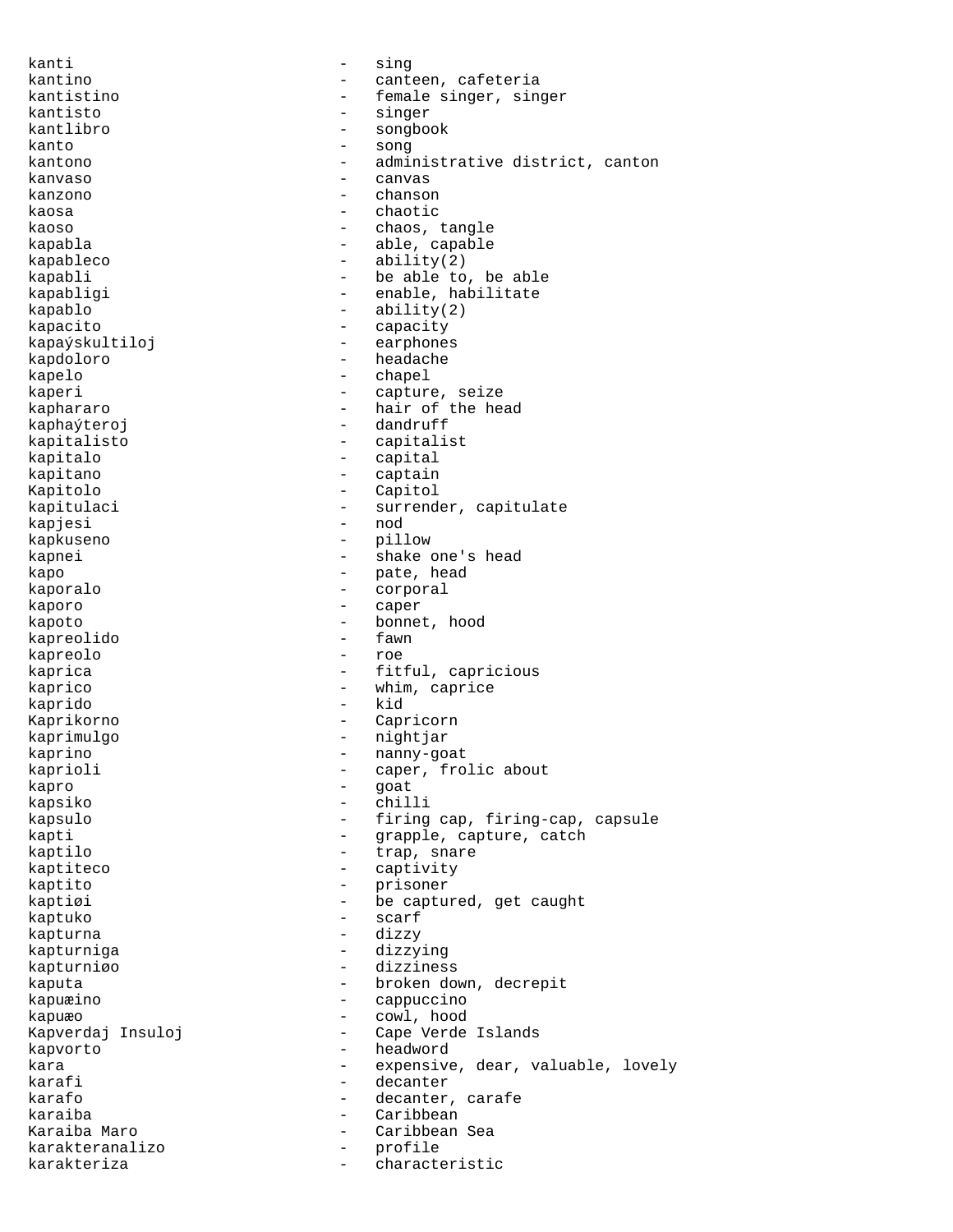karakterizado - characterisation - characteristic<br>- characterize karakterizi - characterize karakterizo - profile karaktero - personality, character, nature karambolfrukto - carambola, star-fruit<br>karamboli - crash.bump karamboli - crash, bump karapaco  $\qquad \qquad -$  shell, carapace karateo - karate karavano - caravan karbo - coal - Carboniferous karbono - carbon karbopapero - carbon paper karboskorio - cinder - carburator karcero - cell karcinomo - cancer<br>kardo - thistl kardo - thistle karega - darling - darling Karelio - Karelia - Karelia<br>kareno - Anull - hull  $-$  hull kareo - curry karesado - caressing, fondling karesema - cuddly, caressing, cuddlesome, affectionate karesi  $-$  caress, fondle, stroke, chuck kareso - caress, stroke, chuck kargo - cargo Karia Maro - Karian Sea - Charybdis kariero - career kariljonisto - carillonneur kariljono - chimes, carillon - caries, tooth decay<br>- clove-cheese kariofila fromaøo karismo - charisma<br>karitado - charisma<br>- love of d - love of one's neighbour, charity(2) karitata - charitable karitato - charity(2) karito - charity(2), love of one's neighbour<br>karmelanino - Carmelite karmelanino - Carmelite - Carmelite - Carmelite - Carmelite - Carmelite - Carmelite - Carmelite - Carmelite - C karmelano - Carmelite<br>karmemora - deceased karmemora entre entre entre deceased, lamented karmezina - crimson karmezino - crimson karmo - karma karna  $-$  carnal karnavalo - carnival karno - flesh Karono - Charono - Charono karoo - diamond karoserio - coach-work, body<br>karoto - carrot karoto - carrot Karpatoj **-** Carpathian mountains, Carpathians karpo - carp kartaga - Carthaginian<br>kartagano - Carthaginian kartagano - Carthaginian Kartago - Carthage kartavi - make a uvular R kartludi - play cards karto  $-$  card, map, menu kartona - cardboard kartono - cardboard kartoteko - cardfile kartoæo - cartridge kartvela - Georgian karulino - darling karulo - darling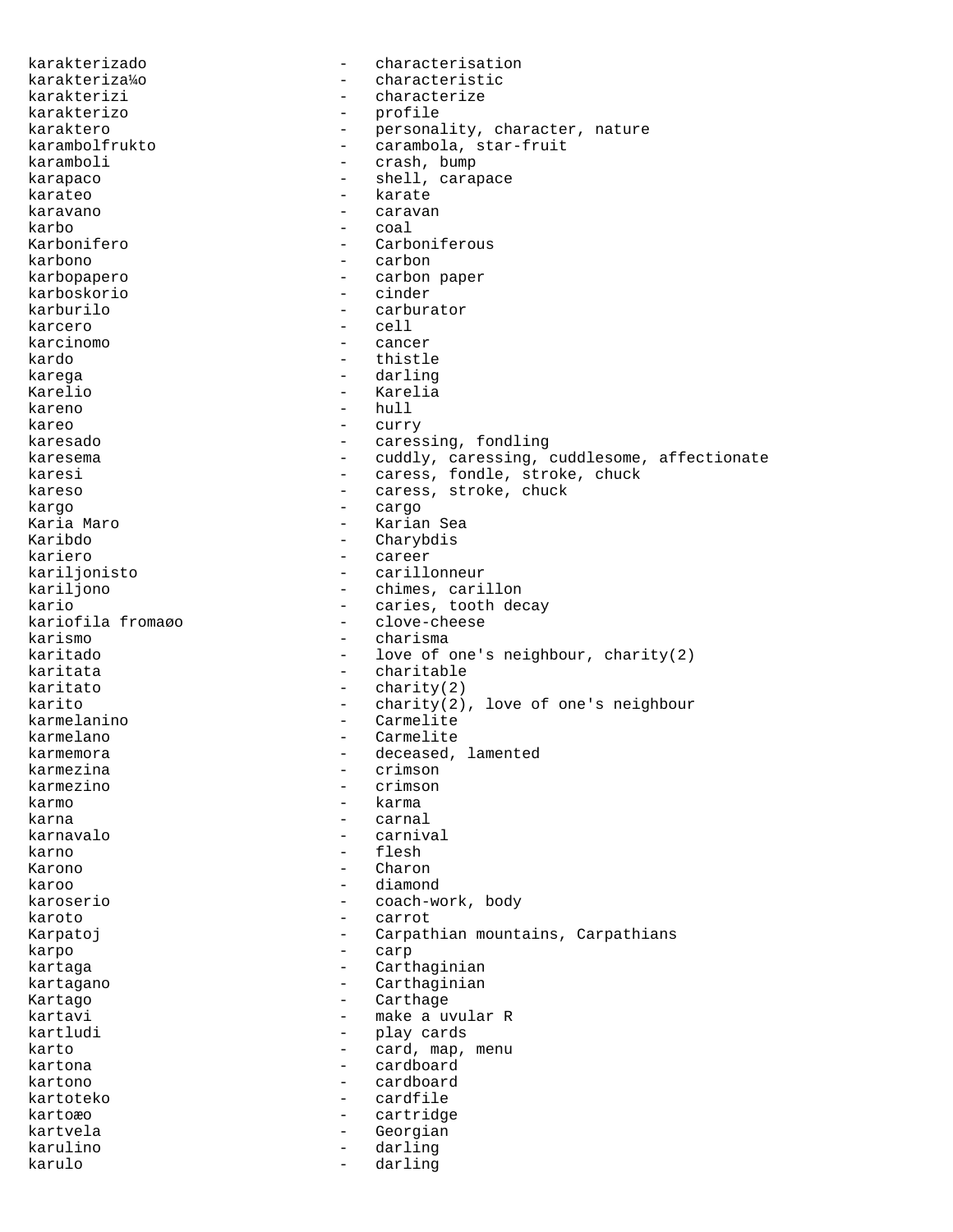karuselo - merry-go-round, carrousel, carousel karvio  $-$  caraway kasacio - annulment Kasandro - Cassandra kasavo - cassava kasedo - cassette kaserolo - saucepan, casserole<br>kaseto - saucepan, casserole kaseto - cassette - Cassiopeia kasistino - cashier kasisto - cashier<br>kaskado - cashier - waterfa - waterfall kaskedo - cap kasko - helmet kaslibro - account book kaso - cashier's stand, till, fund - Caspian Sea kasraporto - treasurer's report kasrevizoro - auditor kastelo - castle kastila - Castilian - Castile kastilo - Castilian Kastoro - Castor kastoro - beaver kastri  $-$  castrate katalizi - catalyse katalizilo - catalyser katalogi - catalogue katalogo - catalogue, directory<br>katapulto - catapult katapulto - catapult katarakto - cataract - cataract Kataro - Kataro - Kataro - Kataro - Kataro - Kataro - Kataro - Kataro - Kataro - Kataro - Kataro - Kataro - Kataro - Kataro - Kataro - Kataro - Kataro - Kataro - Kataro - Kataro - Kataro - Kataro - Kataro - Kataro - Kataro - catarrh Kataro - Qatar katastro  $-$  real estate register, survey katastrofa - miserable(2), catastrophic katastrofo - catastrophe katedralo - cathedral katedro - pulpit Kategato **-** Kattegat kategoria - peremptory, resolute, firm, categoric<br>kategoric kategorio - category kateni - fetter, shackle<br>kateno - fetter shackle kateno - fetter, shackle<br>kateto - kitty little c kateto - kitty, little cat<br>katido - kitten - kitten katino - female cat kato - cat<br>katolika - cat - cat - Catholic katolikino - Catholic katolikismo - Catholicism katoliko - catholic katuno - cotton kava - hollow, concave - hollow, concave - hollow, concave - hollow, concave - hollow, concave - hollow, concave -  $\sim$  cavalry kavalerio - cavalry kavalireco - chivalry, knighthood<br>
kavaliro - chivalry, knighthood<br>
- knight kavaliro - knight cavity kaveca - hollow kaverna  $\qquad \qquad -$  hollow kaverno - cavern, den, cave kaviaro - caviar kavio - guinea pig kavo  $-$  cavity, cave kavokula - hollow-eyed kaza¶a - Kazakh, Kazak<br>Kaza¶io - Kazakhstan Kaza¶io  $-$  Kazakhstan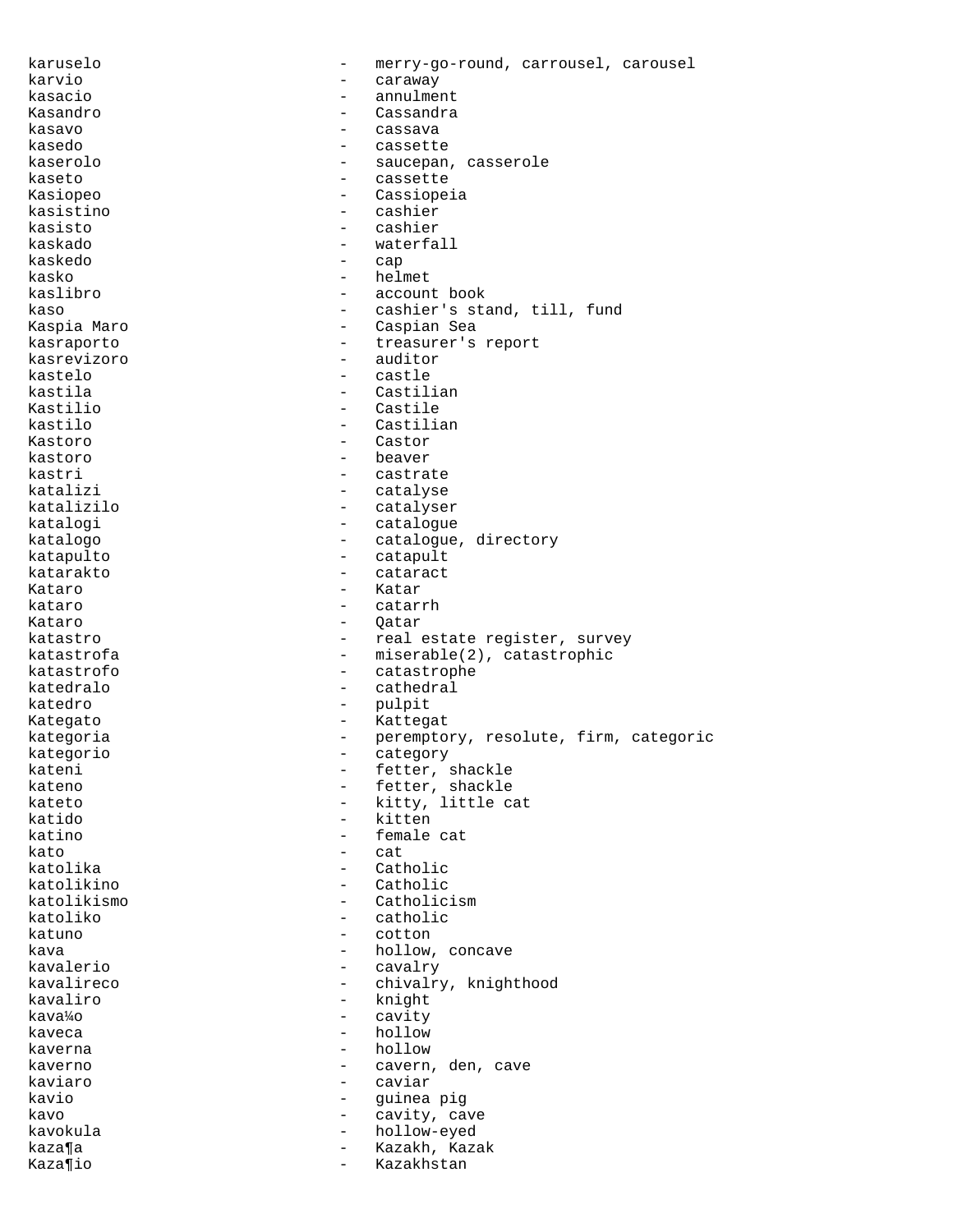kazeo - curd kazerno - barracks kazino - casino kazo - case - case - case ka¼oli - cajole, wheedle kaæo - mess, gruel, mush kaøo - cage - cage - cage - cage - cage - cage - cage - cage - cage - cage - cage - cage - cage - cage - cage - cage - cage - cage - cage - cage - cage - cage - cage - cage - cage - cage - cage - cage - cage - cage - cage kaýcie - under bond, on bail<br>kaýcio - - - - - - - - - - - - bond, deposit; bail - bond, deposit; bail Kaýkazoj – Caucasus kaýri  $-$  cower, squat, crouch kaýze de  $-$  because of, on account of kaýzeco  $-$  causality kaýzi  $-$  cause, give rise to kaýzinto  $-$  responsible party, perpetrator kaýzo - reason, cause kaýæuka - rubber kaýæukarbo - rubber tree kaýæuko - rubber kaþa - concealed, veiled, clandestine kaþaýskulti - tap, monitor, eavesdrop, bug, listen in kaþeco - concealment, clandestinity kabejo - hiding place kaþgardi - keep back, withhold, hold back kaþi - conceal, hide - hide, hide oneself kaþiri - steal kaþita - hidden kaþite - behind one's back, underhand kaþiøi - hide, lie concealed<br>kabludo - hide-and-seek kaþludo - hide-and-seek<br>Kabmiro - Kashmir Kaþmiro - Kashmir - Kashmir<br>kabobservanto - spy kaþobservanto - spy kaþobservi - peep upon, spy, peep, spy upon<br>kabtanarbo kaþtanarbo - chestnut-tree kaþtano - chestnut kaþtanujo - chestnut-tree kaþtanurbo - chestnut-tree  $ke$  - that keglo - pin kegloludo - bowling keiranto  $-$  wallflower kejlo - pin, peg, wedge - cookie, biscuit<br>- basement keletaøo - basement kelka - some - some - some - some - some - some - some - some - some - some - some - some - some - some - some - some - some - some - some - some - some - some - some - some - some - some - some - some - some - some - some - some, any, a few kelke da  $-$  some, a few kelkfoje  $-$  sometimes, several times kelkoble  $\qquad \qquad -$  several times as much kelktempe - temporarily kelnerino - waitress<br>kelnero - waiter - waiter kelnero - waiter kelo - cellar, basement kelta - Celtic kelto - Celt kemia - chemical<br>kemia¼o - chemical kemia¼o - chemical - chemist<br>- chemist kemio - chemistry kenja - Kenyan kenjanino - Kenyan woman kenjano - Kenyan Kenjo - Kenya Kenozoiko - Cenozoic, Caenozoic kepro - twill Kerbero - Cerberus Kergeloj - Kerguelen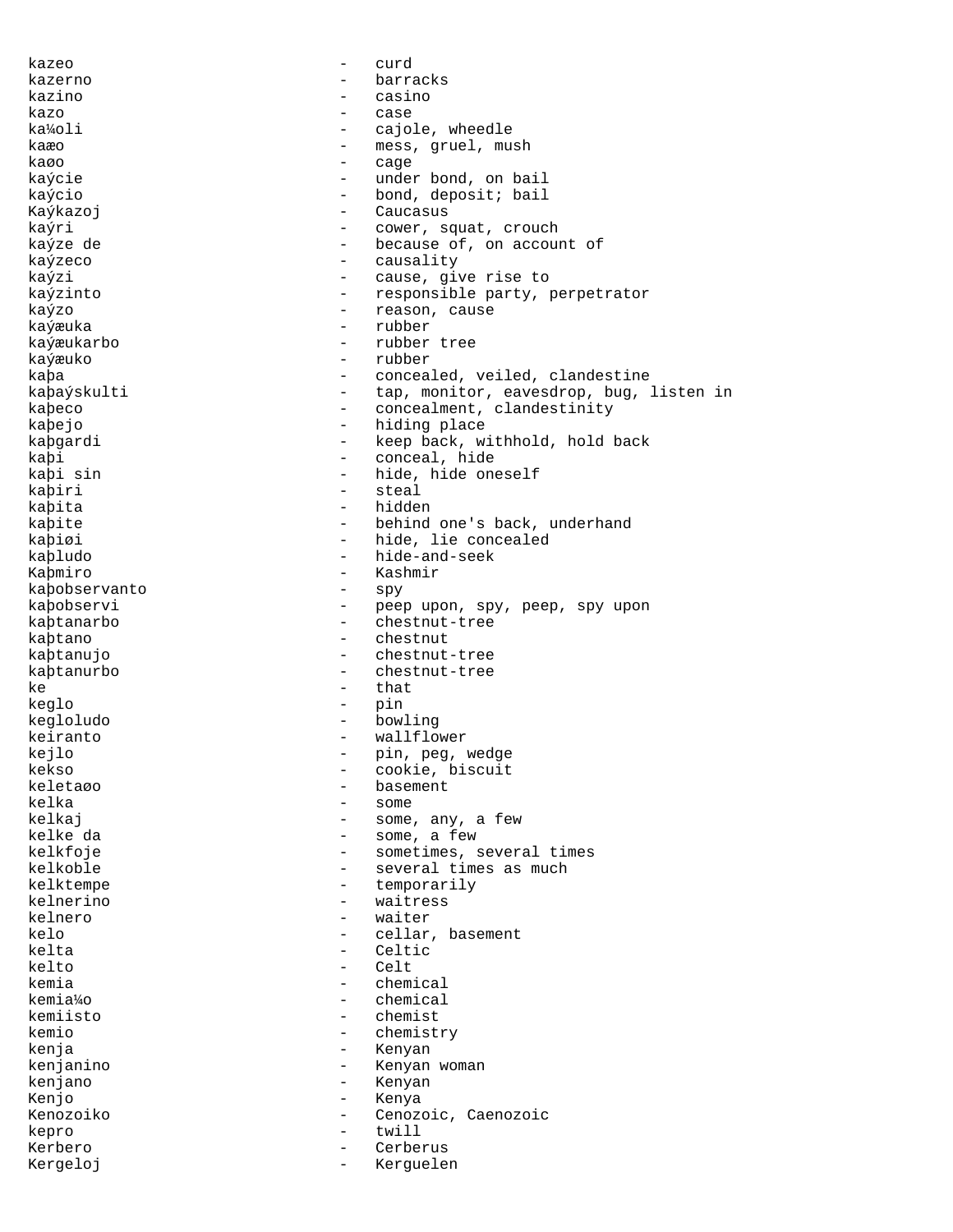$k$ ermeso  $-$  fair(2) kerno  $-$  kernel, nucleus, core, pit kero - heart kerubo - cherub kesto - box, chest keæupo - ketchup kia  $-$  what kind of, what sort of kia ajn kia ajn - whatever kind of kiagrade  $\begin{array}{ccc} kiagrade & - & kba \\ kiaL & - & kba \\ \end{array}$  what for, why kial - what for, why<br>kialo - reason kialo - reason - reason - reason - reason - reason - reason - reason - reason - reason - reason - reason - reason - reason - reason - reason - reason - reason - reason - reason - reason - reason - reason - reason - reason - as, when kiamaniere  $-$  how, in what way kibico - meddler, fan, busybody kibuco - kibbutz kie - where - where - where - where - where - where - where -  $\frac{1}{2}$ - wherever kiel  $\begin{array}{ccc} kie1 & - & 1ike, how, as \end{array}$ kiel vi fartas? - how do you do kiel vi fartas?  $\begin{array}{ccc} - & \text{how do you do?}, \text{ how are you?} \\ \text{when} & \text{when} & \text{when} & \text{then} \end{array}$ kien - where ... to<br>kies - which one's. kies - which one's, of which, whose<br>Kievo - Kiev Kievo - Kievo - Kievo - Kievo - Kievo - Kievo - Kievo - Kievo - Kievo - Kievo - Kievo - Kievo - Kievo - Kievo - Kievo - Kievo - Kievo - Kievo - Kievo - Kievo - Kievo - Kievo - Kievo - Kievo - Kievo - Kievo - Kievo - Kievo - keel<br>- kilo kilogramo<br>kilometro kilometro - kilometre - kilt kimono - kimono kimra - Welsh - Welsh - Welsh - Welsh - Welsh - Welsh - Welsh - Welsh - Welsh - Welsh - Welsh - Welsh - Welsh -- Welsh, Welsh language Kimrio - Wales<br>kimro - Welshr kimro - Welshman kinejo - cinema, movie theatre<br>kinino - cinema, movie theatre kinino - quinine - cinema kinofilmo - movie kio  $-$  what; that, which, what kio ain - whatever kiom  $-$  how much, how many kiom da tempo - how long kioma  $-$  what number, how many kioma horo  $-$  what time kioma horo  $-$  what time kioma horo estas?  $-$  what time kioma horo estas? - what time is it?<br>kirasi - armour kirasi - armour kiraso - armour - Kyrgyz Kirgizio - Kirghizia kirko - church - church - church - church - church - church - church - church - church - church - church - church - church - church - church - church - church - church - church - church - church - church - church - church Kirko - Circe<br>kirli - whirl kirli - whirl, whip, stir<br>kirliøi - swirl - swirl - swirl kirurga - surgical kirurgio - surgery kirurgo - surgeon kisi - kiss kiso - kiss - kiss - kiss - kiss - kiss - kiss - kiss - kiss - kiss - kiss - kiss - kiss - kiss - kiss - kiss - kiss - kiss - kiss - kiss - kiss - kiss - kiss - kiss - kiss - kiss - kiss - kiss - kiss - kiss - kiss - kiss kitelo - smock, overalls<br>Kitimato - Kitimat Kitimato - Kitimat kiu  $-$  which one, which, that, who kiu ajn  $-$  any, whichever, whoever - any, whichever, whoever kiuj - who; which<br>kiumaniere - which way, kiumaniere - which way, in which fashion<br>kiun<br>- which that who kiun - which, that, who<br>kivio - kiwi - kiwi kivo - kiwi kiæo - kitsch klabo - club, bludgeon klakfermi - bang, slam klakfermiøi - slam shut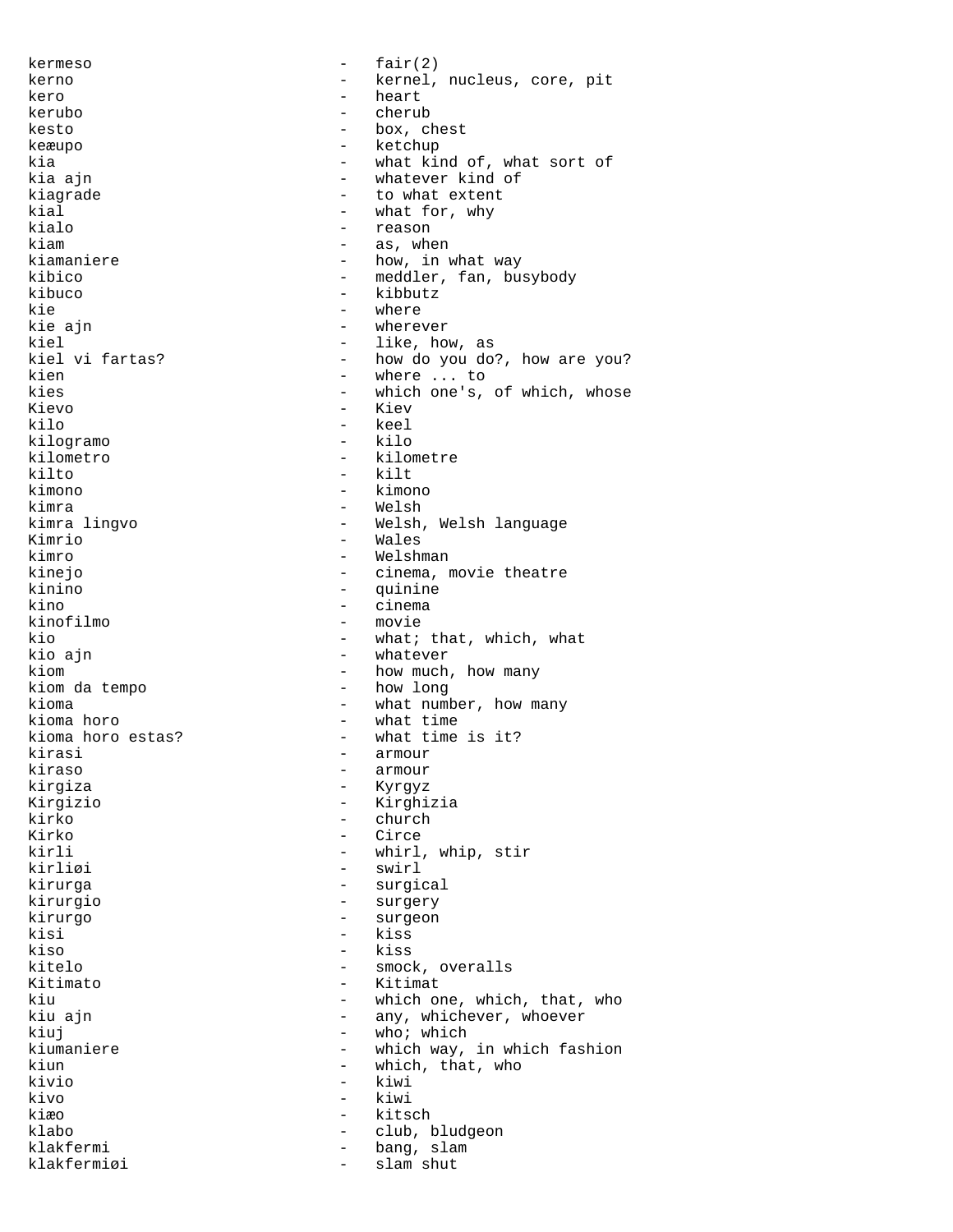klaki  $-$  click, clap, rattle klano - clan klapo - valve klapseøo - folding chair klara - distinct, plain, clear<br>klare - clearly - clearly klare - clearly - clearly<br>klareco - clarity - clarity klareco - clarity<br>klariqebla - charity - creplain klarigebla - explainable - clarify, explain klarigo - explanation klariøi - clear<br>klarvida - clair: - clair - clairvoyant klasado - sorting klasbatalo - class struggle klasi - sort klasifikado - classification klasifiki - classify - classify<br>klasika - classic. klasika - classic, classical<br>klasika¼o - classic - classic klasika¼o - classic klaskonscio - class consciousness klaso - class - class - class - class - class - class - class - class - class - class - class - class - class -- classroom klavaro - keyboard<br>klavo - key klavo - key klaæado - gossip - gossip klaæo - gossip<br>klaýno - clown - clown klaýno - clown klaýzo - clause kleo - clef Kleopatro - Cleopatra klera - cultured, learned, educated<br>klerigado - - enlightenment, education klerigado - enlightenment, education - educate, enlighten kleriko - cleric klerulo - scholar<br>klientaro - cliente klientaro - clientele<br>kliento - customer. - customer, client klifo - cliff kliko - coterie, clique klimata - climatic - climatic - climatic - climatic - climatic - climatic - climatic - climatic - climatic - climatic - climatic - climatic - climatic - climatic - climatic - climatic - climatic - climatic - climatic - cli klimatizilo - air conditioner klimatizita - air-conditioned klimatizo - air conditioning<br>klimato - climate - climate klimato - climate klingo - blade klini - bend, tilt, incline klini sin - bow down, stoop, bend, bow kliniko - clinic - bent, tilted kliniøi - stoop klinko - latch, doorhandle klipo - clasp, clip kliþa¼o - clich, stereotype kliþo - half-tone, negative, clich,, stereotype, cut kloako - sewer<br>klopodi - take klopodi - take steps, undertake, aim, attempt, endeavour<br>klopodo klopodo - effort, attempt - chlorine<br>- cloister klostro - cloister kloþo - bell-shaped cover klubano - club member klubejo - clubhouse klubo - society, club kluki - cluck kluzo - lock kluæilo - clutch knaba - boyish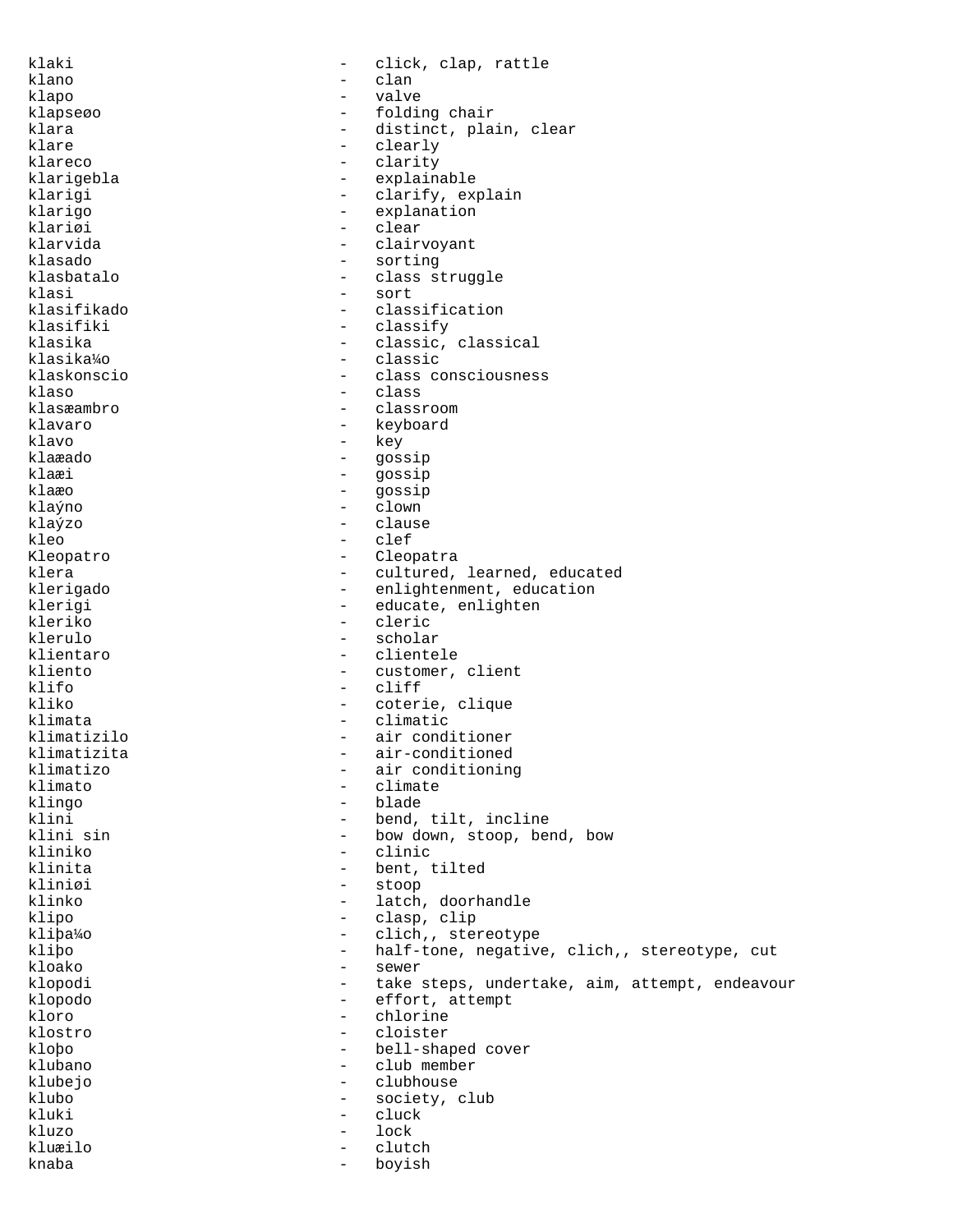knabeca - boyish knabino - lass, girl knabo - boy knari - grate, creak knedi - knead knedliko - dumpling - dumpling<br>- coke koakso<br>koalicio - coalition kobajo - guinea-pig kobalto - cobalt koboldo - goblin, imp kobro - cobra kodi - encode kodigi  $\qquad \qquad -$  encode; codify kodo - code kofro - trunk kofrujo - trunk kohera - coherent koiti - make love, have (sexual) intercourse<br>kojni - wedqe kojni - wedge<br>kojno - wedge - wedge - wedge kojono - testicle kojoto - coyote koka ovo - hen's egg - cocaine koka¼o - chicken<br>kokbatalo - cockfig kokbatalo - cockfight kokcinelo - ladybug kokejo - coop kokeriko - cock-a-doodle-doo koketa - coquettish - coquettish<br>koketeco - coquetry - coquetty koketeco - coquetry - flirt kokido - chick, chicken kokino - chicken, fowl koko - fowl, chicken<br>kokono - fowl, chicken<br>- cocoon - cocoon Kokosinsuloj - Cocos Islands kokosnukso - coconut kokoso - coconut kokosujo - coconut palm kokri - be unfaithful to, be unfaithful<br>kokso - hip kokso - hip - hip - hip - hip - hip - hip - hip - hip - hip - hip - hip - hip - hip - hip - hip - hip - hip - hip - hip - hip - hip - hip - hip - hip - hip - hip - hip - hip - hip - hip - hip - hip - hip - hip - hip - hip koktelo - cocktail<br>kolbaso - cocktail - cocktail kolbaso - sausage - butt, grip kolegio - college kolego - colleague kolektado - collection kolektanto - collector kolekti - pick up, gather, collect kolektiva - collective, joint kolektiveco - collectivity<br>kolektivo - collective - collective kolektivo - collective kolektiøo - parade, roll-call kolekto - collection koleoptero - beetle kolera  $\qquad \qquad -$  cross, angry kolerega - furious koleri - be angry kolerigi - madden, anger koleriøi - get angry kolero - anger kolibro - hummingbird koliero - necklace kolizii - collide kolizio - collision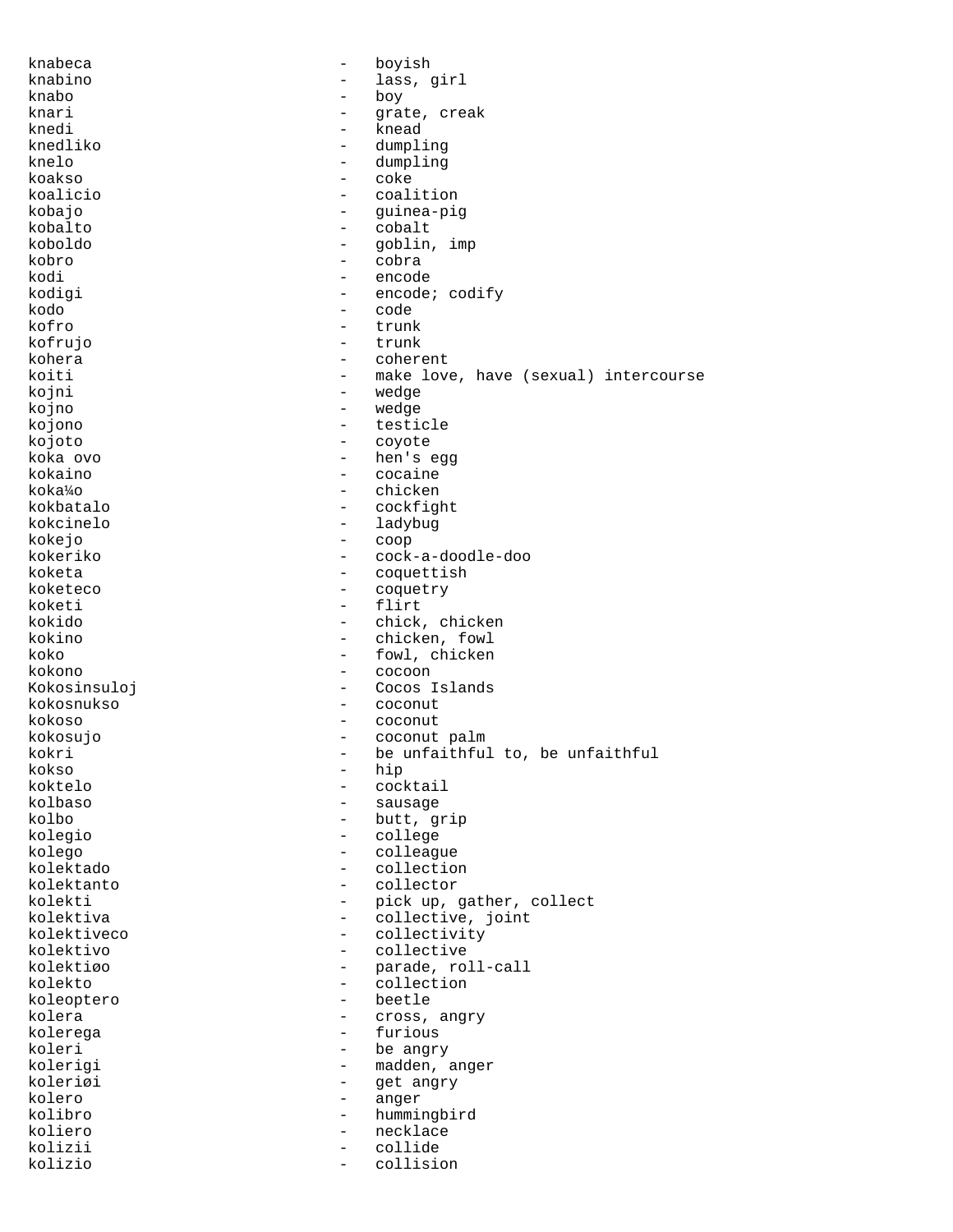kolo - neck kolokvo - colloquium kolombia - Colombian<br>kolombianino - Colombian - Colombian woman<br>- Colombian kolombiano - Colombiano - Colombiano - Colombiano - Colombiano - Colombiano - Colombiano - Colombiano - Colombiano - Colombiano - Colombiano - Colombiano - Colombiano - Colombiano - Colombiano - Colombiano - Colombiano - C Kolombio - Colombia kolombo - pigeon, dove kolombumi - bill and coo<br>kolonelo - colonel - colonel kolonia - colonial koloniigi - colonise<br>koloniismo - colonial - colonialism kolonio - colony, settlement kolonja akvo - eau de cologne Kolonjo - Cologne kolono - pillar, column<br>Kolonsaio - pillar, column Kolonsajo - Colonsay kolorigi - paint, colour<br>kolornuanco - dye, hue kolornuanco<br>koloro koloro - dye, colour kolosa - huge, colossal<br>koloso - colossus - colossus - colossus kolporti - sell door-to-door, peddle<br>kolportisto - peddler - peddler kolportisto koltuko - scarf, neckerchief<br>kolumno - column - column kolumo - collar Kolvinbajo - Colwyn Bay kolæeno - necklace komandanta - in charge, in command<br>komandanto komandanto - commander komandejo<br>komandi komandi - order(2), command, be in command - command komato - coma kombi<br>
kombi<br>
kombi<br>
comb kombilo - comb - combine kombina¼o - combination kombini - combine kombiniøi - combine komedio - comedy<br>komedono - acne komedono - acne<br>komenca - init komenca - initial komenca litero<br>komencanto komencanto - beginner - in the beginning, at first, at the outset komenci - commence, begin, start(2)<br>komenciøi - start.commence.hegin - start, commence, begin komenciøo - commencement, beginning, start komenclitero - initial komenco - beginning, start(3), commencement komentarii - comment on komentario - annotation, note komenti - comment komento - comment komercado - trading komerca¼o - merchandise, wares komerci - do business, trade komercisto - merchant komerco  $-$  business, commerce, trade komforta - comfortable komforto - comfort komika  $-$  comic, comical, funny Komino - Comine komisaro - commissar komisii - tell, entrust komisiito - commissioner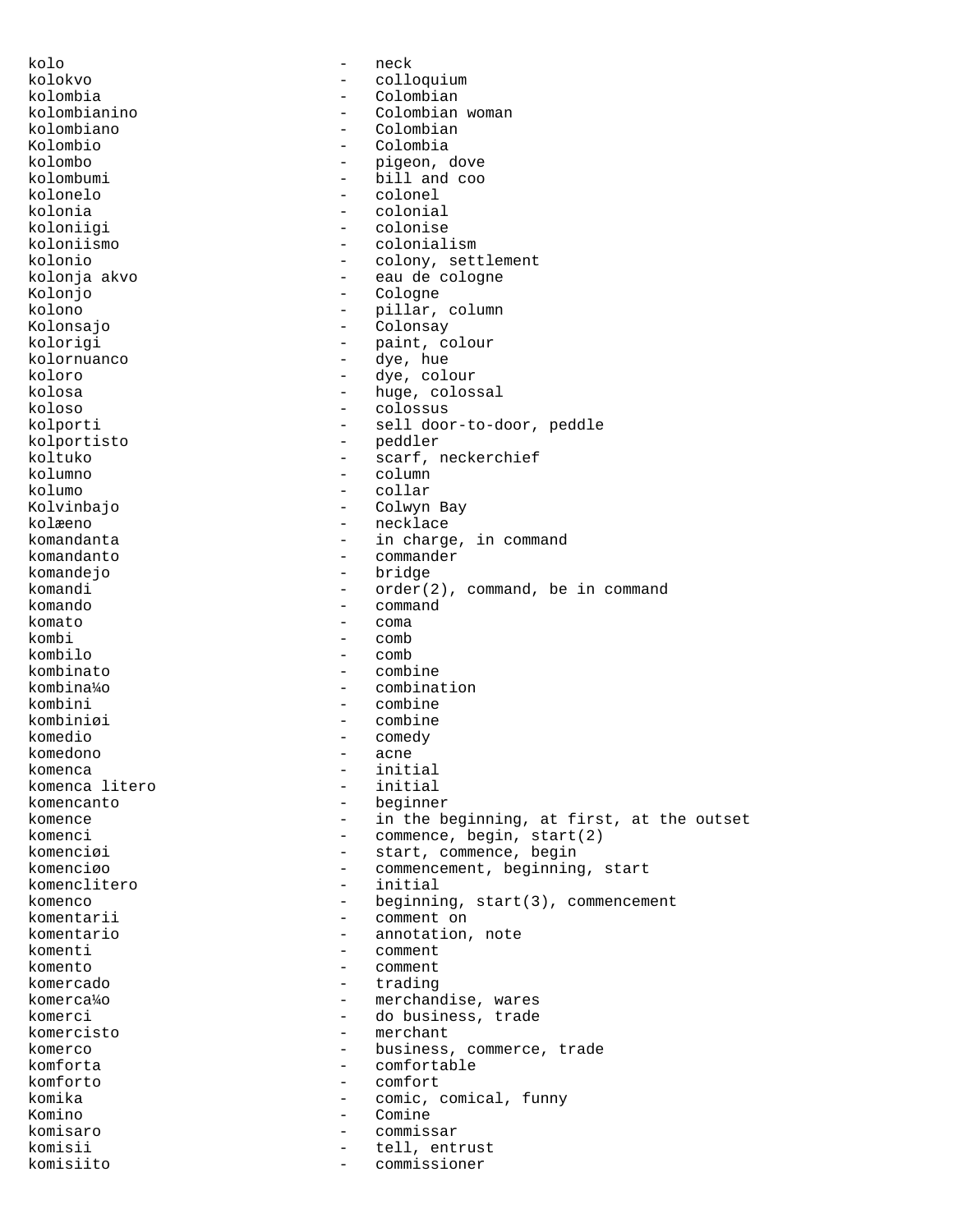komisiknabo - errand-boy komisio - errand, commission<br>komisiono - commission komisiono - commission komitatano - committee member komitato - committee komizo - clerk<br>komo - comma komo entre estado en el comma en el comma en el comma en el comma en el comma en el comma en el comma en el co komodo - dresser, chest<br>komodoro - dresser, chest - commodore Komoroj - Comoro Islands kompakta - compact kompaktigi - compress kompanio - company(2) kompare  $\qquad \qquad -$  comparatively kompari - compare - compare - compare - compare - compare - compare - compare - compare - compare - compare - compare - compare - compare - compare - compare - compare - compare - compare - compare - compare - compare - co komparo - comparison kompaso - compass kompatema - charitable, merciful<br>kompatemo - charity mercy mercy kompatemo - charity, mercy, mercifulness kompati - pity, have compassion on<br>
kompatigi - excite pity kompatigi - excite pity - dismal(3), pitiful, poor, miserable(2) kompatindulo - poor person kompato - compassion, pity kompensi - compensate<br>kompensodevo - 1iability kompensodevo kompetenta - able, competent kompetenteco - ability<br>kompetentulo - expert kompetentulo - expert<br>kompila¼o - compila kompila¼o - compilation kompilero - compiler kompili - compile kompililo - compiler kompilo - compilation<br>kompleksa - complex - complex komplekso - complex komplemento - adjunct kompleta - absolute, complete komplete  $-$  through, completely, entirely kompletiga - complementary, supplementary<br>
kompletigi - complete<br>
- complete kompletigi - complete<br>kompletigo - replacement kompletigo - replacement, supplement, replenishment kompletiøi - become complete<br>kompleto - outfit, suit, s kompleto - outfit, suit, set kompleza - kind, obliging<br>komplezema - kind, obliging komplezema - kind, obliging<br>komplezi - do a favour do a favour komplezo - favour kompliceco - abetment komplico - accomplice, accessory(2), abettor komplika - complicated komplika¼o - complication kompliki - complicate<br>komplimenti - complimenti komplimenti - complimenti - complimenti - complimenti - complimenti - complimenti - complimenti - complimenti - complimenti - complimenti - complimenti - complimenti - complimenti - complimenti - complimenti - complimenti komplimento - compliment komploti - plot, conspire<br>komploto - plot, conspira komploto - plot, conspiracy<br>kompone<sup>16</sup> kompona¼o - composition komponi - compose komponisto - composer komposti - typeset kompostisto - typesetter kompoto - compote kompoþto - compost - compost - compost - compost - compost - compost - compost - compost - compost - compost komprena¼o - idea, notion, conception komprenebla - understandable kompreneble - of course komprenebleco - comprehensibility, intelligibility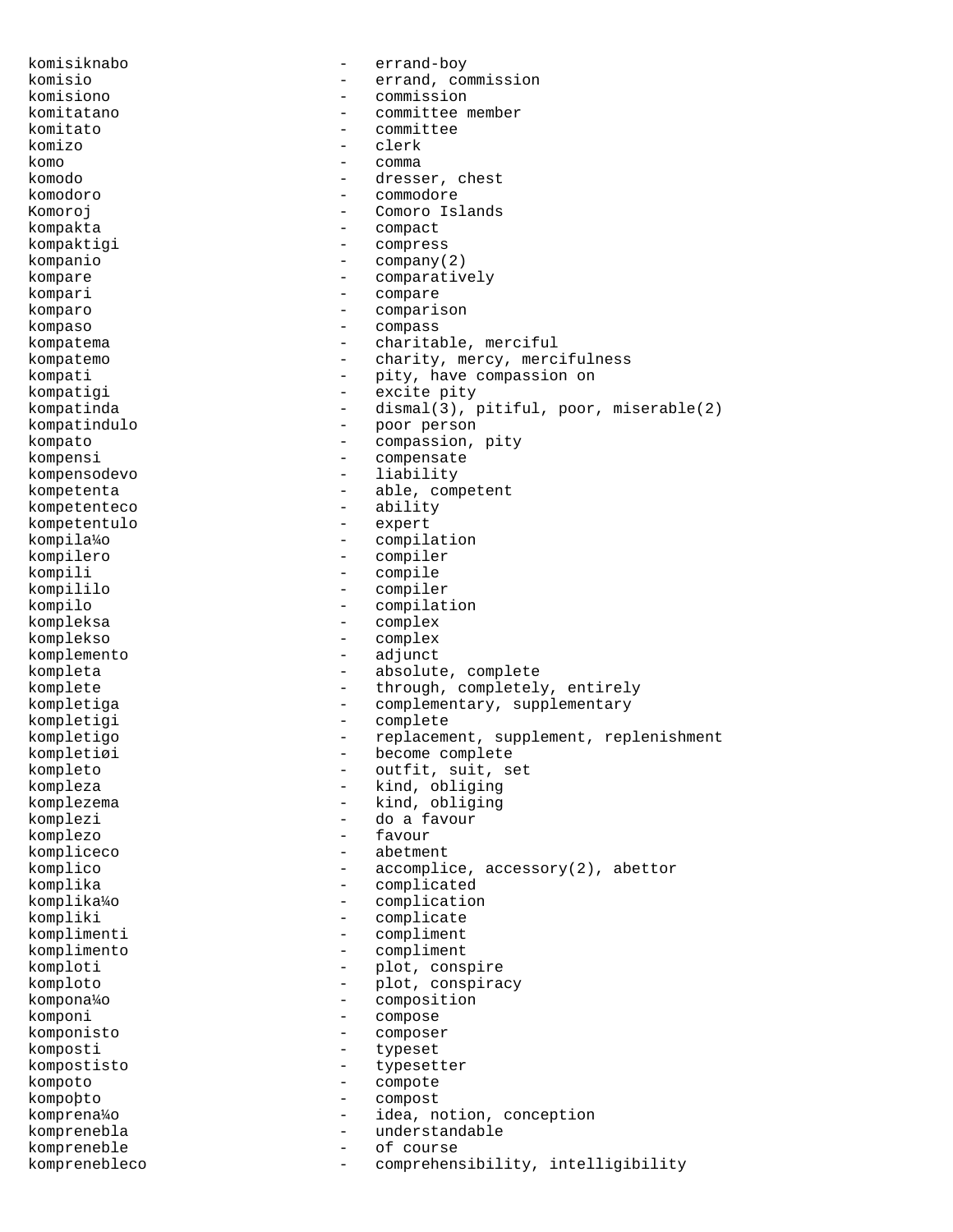komprenema - understanding kompreni - understand, realise<br>
komprenigi - explain komprenigi - explain komprenita - understood kompreno - realisation, sense, notion komprenpovo - understanding kompromisi - compromise<br>kompromiso - accommodat: - accommodation(3) kompromiti - compromise kompti - count komptilo - counter, meter komputero - computer komputi - compute komputiko - computer science komputilo - computer - computation, calculation komputoro - computer komuna - common, joint komuna¼o - community, common property<br>
komuniiøi - take communion komuniiøi - take communion<br>komunika¼o - communication; komunika¼o - communication; communiqu,<br>
komuniki - report, communicate komuniki - report, communicate - means of communication komuniko - communication komunio - communion komunismo - communism komunisto - communist komunumo - community komunuza - colloquial komuti - commute<br>konata - well-kn konata  $-$  well-known konateco - acquaintance, conversance, familiarity konatigi - acquaint<br>konatiøi - become a - become acquainted konato  $\overline{\phantom{a}}$  - acquaintance koncedi - admit, grant, concede koncentrejo  $\sim$  - concentration camp koncentri  $\qquad -$  concentrate koncentrita - strong, concentrated koncentriøi en andre andre be concentrated koncepti - conceive koncepto - idea, concept koncerna - in question, concerned<br>
koncerne koncerne - about, concerning<br>koncerni koncerni - concerni - concerni - concerni - concerni - concerni - concerni - concerni - concerni - concerni - concerni - concerni - concerni - concerni - concerni - concerni - concerni - concerni - concerni - concerni - co koncerno - concern koncertejo - concert-room koncerto - concert koncipi - conceive koncipiøi - be conceived konciza - concise koncizeco - brevity, briefness, conciseness kondamni - condemn, sentence kondensa¼o - moisture kondiæi - set conditions, stipulate<br>kondiæo - stipulation, terms, condit kondiæo - stipulation, terms, condition<br>
kondolenci - express condolences kondolenci - express condolences<br>
kondolenco - express condolences - condolences<br>- condom ruble kondomo - condom, rubber<br>kondukanta virbafo - bell-wether kondukanta virþafo konduki - guide(2), lead, conduct<br>kondukisto - conductor, driver - conductor, driver konduklernejo - driving-school, school of motoring kondukpermesilo - driving-licence konduktanto - conductor kondukti - conduct konduktoro - conductor konduti  $-$  behave, conduct oneself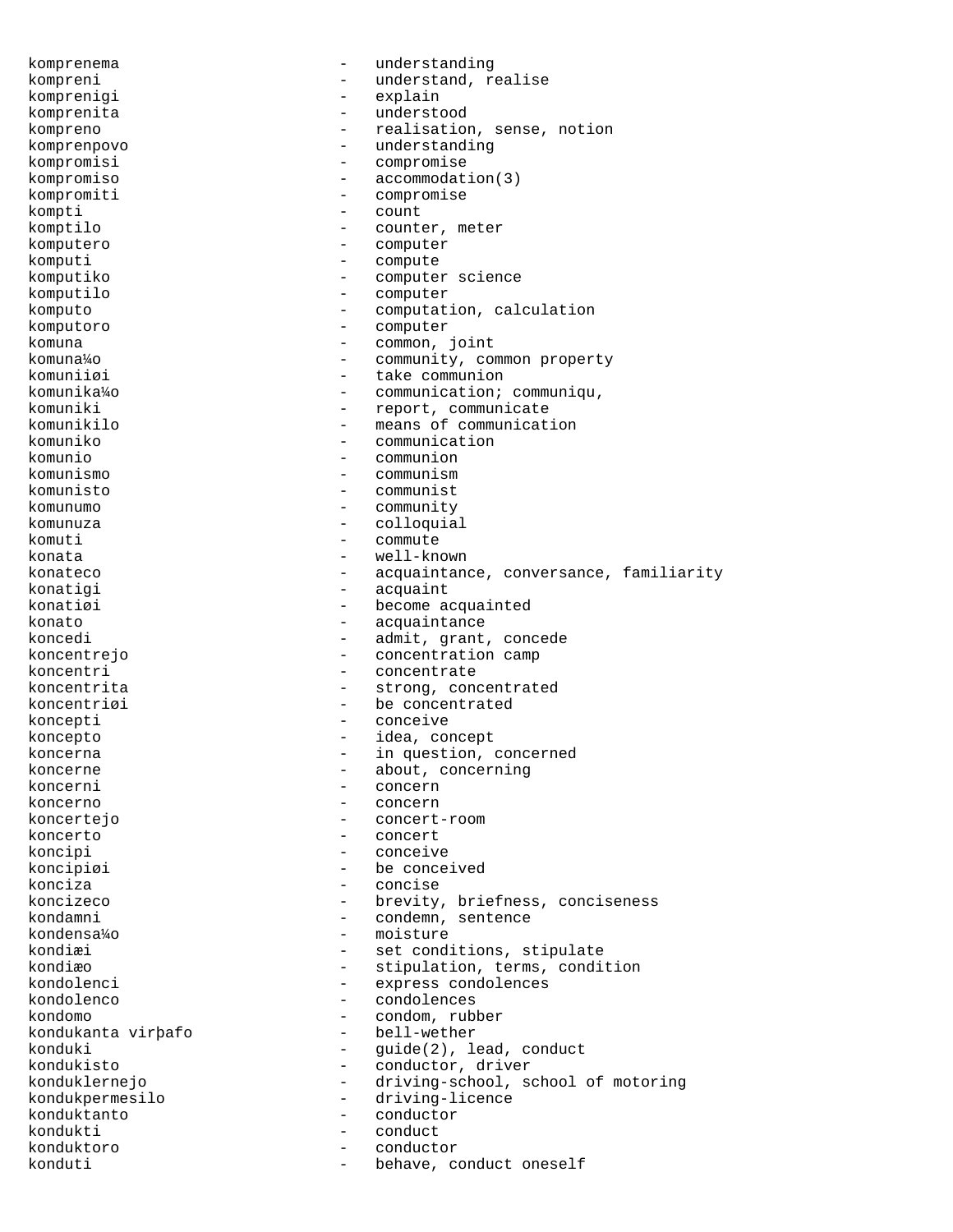kondutmaniero - behaviour; policy konduto - behaviour, conduct, deportment<br>
konektejo konektejo - port konekti - connect up, connect, plug in konekto - connection<br>
konfederacio - confederati konfederacio  $\begin{array}{ccc} - & \text{confection} \\ - & \text{conference} \end{array}$ konferenco - conference<br>konfesejo - confessiona konfesejo - confessional konfesi - profess, confess, admit<br>
konfesio<br>
- confession<br>
- confession konfesio - confession<br>
konfeso - confession<br>
- confession konfeso - confession<br>
konfida - confession<br>
- trusting konfida - trusting konfidenca - trusting - trusting - trusting - trusting - trusting - trusting - trusting - trusting - trusting - trusting - trusting - trusting - trusting - trusting - trusting - trusting - trusting - tru - confidential konfidenco  $\qquad \qquad -$  secret, confidence konfidi - entrust, trust, confide, have confidence in konfidi al - rely on, trust in konfidi al  $\begin{array}{ccc} - & \text{rely on, trust in} \\ - & \text{confidence} \end{array}$ - confidence<br>- confirm konfirmacii<br>konfirmacio konfirmacio  $\begin{array}{ccc} - & \text{confirmation} \\ \text{konfirmi} & - & \text{corroborate} \end{array}$ konfirmi - corroborate, confirm<br>
konfirmo - confirmation konfirmo - confirmation<br>konfiski - confiscate konfiski - confiscate<br>konfita%o - iam.prese: - jam, preserve konfiti - preserve - preserve - preserve - preserve - preserve - preserve - preserve - preserve - preserve - preserve - preserve - preserve - preserve - preserve - preserve - preserve - preserve - preserve - preserve - pre konflikti - clash<br>konflikto - confli - conflict konforma  $-$  fitting, conforming konforme al  $-$  in accordance with konformi - fit in, fit(2), conform<br>konformigi - fit - fit konformigi<br>konformiøi konformiøi - conformiøi - conformiøi al konformiøi al - abide by Konfuceo - Confucius<br>
konfuza - iumbledur konfuza - jumbled up<br>konfuzanta - industrial - confusing - confusing konfuza¼o - hotchpotch, medley konfuzegi - puzzle konfuzi - confuse, puzzle<br>konfuzita - confuse, puzzle - dazed, perplexed, upset konfuzo - confusion kongano - Congolese kongeli - deep-freeze<br>kongesto kongesto - congestion<br>Kongo - congestion<br>Congo <sup>741</sup> Kongo - Congo, Zaire<br>Kongolando - Congo - Congo Kongolando kongresano - congress participant kongresejo - site of a congress kongresi  $-$  attend a congress kongreso - convention, congress kongrua - compatible, congruent kongrui - coincide, fit together koni  $-$  be acquainted with, know konigi  $-$  let know, reveal konjako - brandy, cognac konjektebla - presumable, conceivable<br>
konjekti - conjecture, surmise konjekti - conjecture, surmise<br>
konjekto - conjecture, guess, s konjekto - conjecture, guess, guesswork<br>konjugacij konjugacii - conjugate konjunkcio - conjunction konjunktivo - subjunctive mood, subjunctive konjunkturo - conjuncture konkeranto - conqueror konkeri - conquer konkerinto - conqueror konkludi - gather, induce, infer, abstract konkludiga - conclusive konkludo - conclusion, inference konko - shell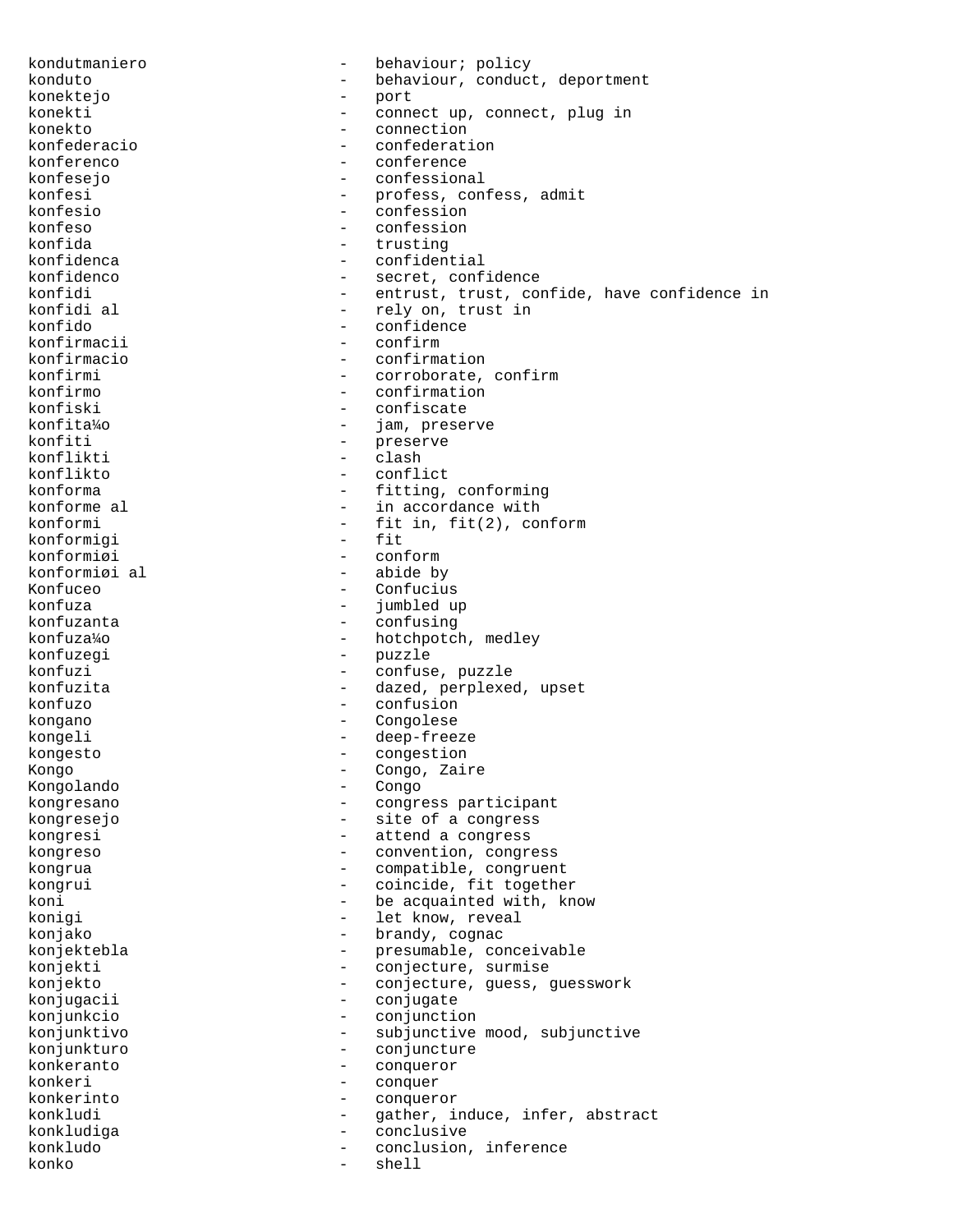konkreta - concrete konkreta¼o - something concrete konkretiøi - take on concrete form<br>konkura kontraktkomisiado - public tender konkura kontraktkomisiado konkurado  $-$  rivalry, competition konkuranto - competitor konkurenci - compete - compete konkurenco - competitive - competitive - competitive - competitive - competitiv konkurenco - competition<br>
konkuri - rival comp - rival, compete konkuro - competition, rivalry konkurso - contest, competition kono - knowledge - knowledge konscia  $-$  aware, conscious konscienca - conscientious konscienco - conscience konscii - be aware of, be conscious of, realise<br>konscii pri - be aware of - be aware of konsciigi - make aware, make conscious<br>konsciigi - - - - - - - - - become aware, become consc konsciiøi - become aware, become conscious<br>
konscio konscio - consciousness, awareness - consistent konsekvenco - consistency, consequence konsentema - Good-hearted, accommodating konsentemo - accommodation(3) konsenti - accede, agree, consent konsenti pri eta estatubatuarea eta estatubatuarea eta eginea eta ezazionaria eta eginea eta eta eta eginea eta konsentite - okay, agreed, OK konsento - permission, consent, agreement<br>
konservado - conservation, maintenance, pre konservado e conservation, maintenance, preservation, retention konservativa - conservative konservatorio - academy of music konserva¼o - preserve(2) konservejo - box-room, storage room konservema - conservative konservemulo - conservative konservi - conserve, maintain, preserve(2), keep konserviøi - be preserved konservo - retention, conservation, preservation, maintenance konsiderema - thoughtful konsideri - regard, esteem, consider<br>
konsideri kiel - consider<br>
- consider konsideri kiel - consider konsiderinda - sizeable, considerable<br>konsiderinde - - considerably konsiderinde - considerably<br>konsidero - deliberation - deliberation, consideration<br>- council konsilantaro - council e council and council and council and council and council and council and council and council and council and council and council and council and council and council and council and council and counc konsilanto - counsellor - boardroom konsileto - hint, tip(2) konsili - advise, counsel<br>konsilinda - advisable - advisable - advisable konsiliøi - deliberate konsiliøo - deliberation, consideration konsilo - counsel, advice konsisti - consist konsisti el  $-$  consist of konsistiga¼o - ingredient, element(2), part, component konsistigi - make up, constitute<br>
konsisto<br>
- consistency konsisto - consistency - comfort, console konsoliøi - get over, be consoled konsolo - consolation konsonanco - chord<br>konsonanto - consonanto konsonanto - consonant konsorcio - consortium konspiri - conspire konspiro - conspiracy konstanta - continual, constant, sustained, permanent konstante - constantly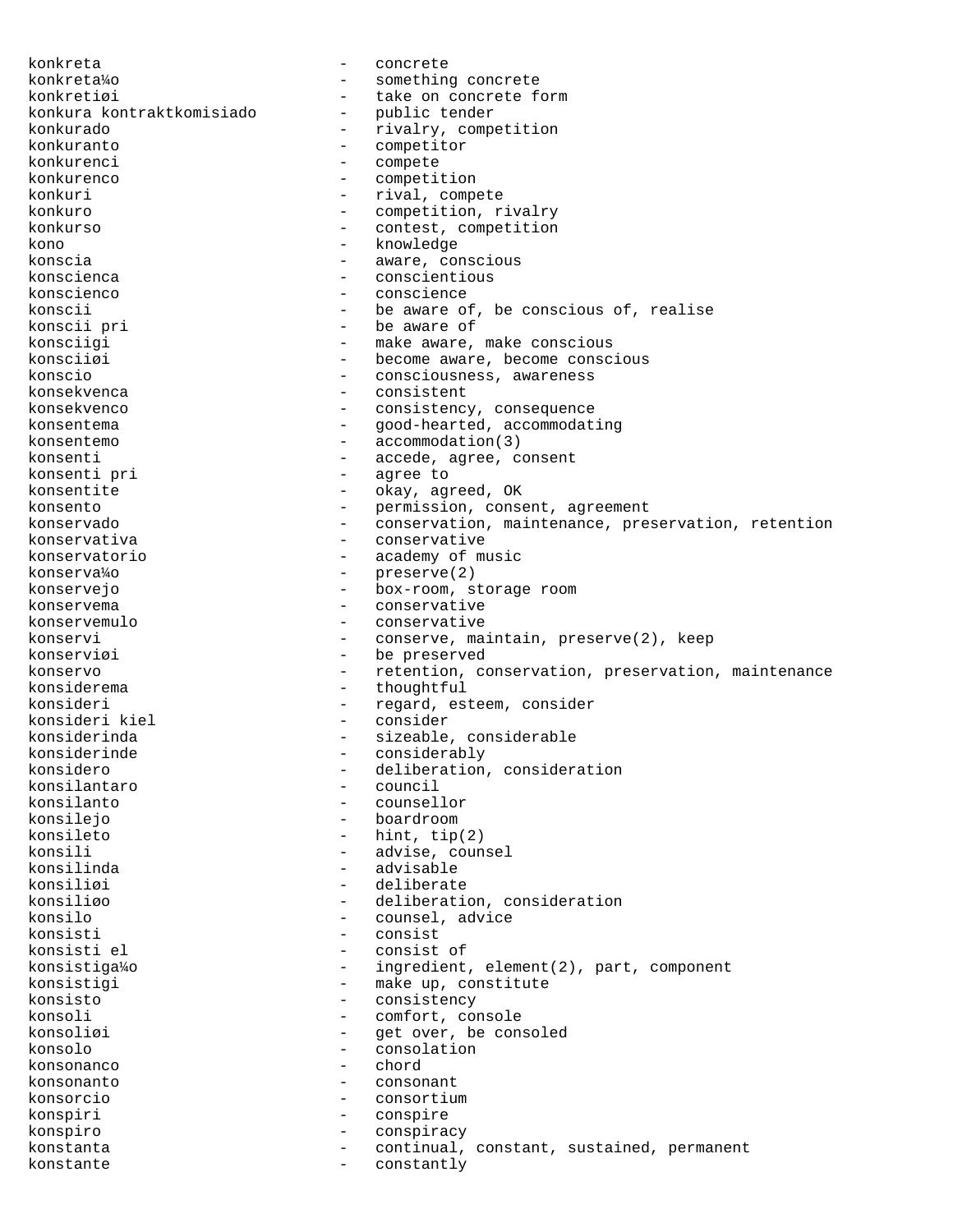konstanteco - constancy, consistency konstati - ascertain, establish, take note konstato  $-$  determination, finding konsterna  $-$  startling konsterni  $-$  appal, dismay, puzzle konsternita - upset(2), taken aback<br>konsterniøinta - upset - upset konsterniøinta<br>konsterno konsterno - consternation<br>
konstipi - constipate - constipate konstipita - constipated konstipo - constipation - constitutional konstitucio - constitution konstruado - building konstrua¼o - building konstruejo - construction site konstruentreprenisto - builder, building contractor, master builder konstrui - construct, build konstruigi - contract, have built<br>
konstruisto - builder konstruisto - builder<br>konstrulaboristo - construc konstrulaboristo - construction worker - specifications konsulejo - consulate konsulo - consul - consul<br>konsulti - consul konsulti - consult $\sim$  - consult $\sim$  - consulter - consulti - consulti - consulti - consulti - consulti - consulti - consulti - consulti - consulti - consulti - consulti - consulti - consulti - consulti - consulti - consul - consultation konsumado - consumption - consumer konsumi - consume, use up kontakti - contact - come into contact kontaktloko - point of contact kontakto - contact kontaktpunkto - point of contact kontanta  $\qquad \qquad -$  cash, in cash kontante  $\qquad \qquad -$  in cash kontanto  $-$  cash money kontaøa - contagious, infectious, catching kontaøi - communicate kontaøo - contagion, infection, contamination<br>kontekspertizisto - accountant kontekspertizisto konteltiro  $-$  statement of account kontempla - contemplative kontemplado - contemplation kontempli - regard, view, envisage, consider(2), contemplate<br>kontenta - pleased, contented, satisfied kontenta - pleased, contented, satisfied<br>
kontentiga - satisfactory kontentiga - satisfactory<br>kontentigi - satisfy, meer - satisfy, meet with kontento - satisfaction, contentment kontestebla - debatable, questionable kontesti  $-$  challenge, question kontinento  $\sim$  - continent, mainland kontinua - lasting - lasting kontinui - continue, last kontinuigo - continuance, perpetuation konto  $\overline{\phantom{a}}$  account  $\overline{\phantom{a}}$  account  $\overline{\phantom{a}}$  account  $\overline{\phantom{a}}$ - account number kontoro - office<br>kontoscienco - - office<br>- account - accountancy kontrabandi - smuggle<br>kontrabandisto - smuggle kontrabandisto - smuggler - contraband kontrakti - make a contract kontrakti prunton  $\overline{a}$  - contract a loan <br>kontraktita kontraktita - jobkontrakto - contract<br>kontralto - contralto kontralto - contralto kontrasti - contrast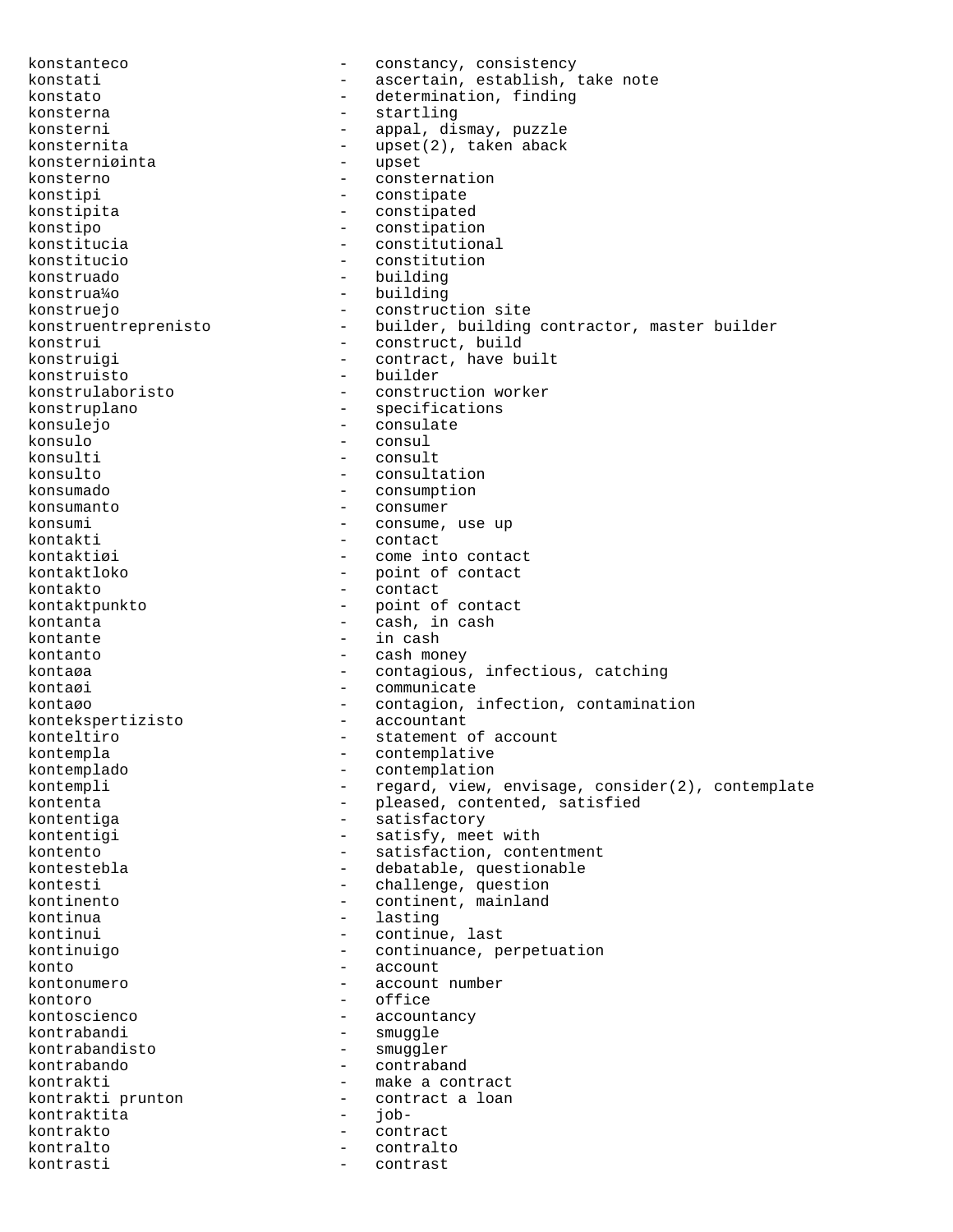kontrasto - contrast kontraý  $-$  against, across from, opposite, opposed to kontraýa  $-$  contrary, alien kontraýa al  $-$  alien to kontraýagi - counteract<br>kontraýargumento - - objection kontraýargumento<br>kontraýaviadila kontraýaviadila - anti-aircraft<br>kontraýbatali - combat, conte kontraýbatali - combat, contend with, fight against, fight<br>kontraýdiri - contradict - contradict kontraýdiro - contradiction kontraýdolora - pain-killing<br>kontraýe - - - - - - - - - - - on the contra - on the contrary, otherwise kontraýe de  $-$  opposite kontraýfrosta¼o - anti-freeze kontraýi - oppose kontraýkoncipa - contraceptive kontraýleøa - illegal kontraýmilitarismo - antimilitarism kontraýnatura - unnatural kontraýreligia - antireligious kontraýrevolucia - counterrevolutionary kontraýsepsa - antiseptic kontraýsklaveca movado kontraýsocia - antisocial, unsocial kontraýstarema - obstinate, stubborn, intractable, refractory kontraýstari - withstand, confront, stand up to kontraýstaro - resistance kontraýtanka - anti-tank kontraýulo - opponent, adversary kontraývole - against one's will kontraýþtata - anti-state kontrevizoro - accountant kontribua¼o - contribution kontribui - contribute kontribuo - contribution - compunction, repentance, contrition, remorse kontroli - audit, verify, check up on, check, supervise kontrolisto - controller, checker kontrolsumo - checksum kontumace  $\qquad \qquad -$  in one's absence konturi - delineate, draw konturo - outline, contour<br>kontuza¼o - bruise - bruise  $k$ ontuza¼o  $-$ <br> $k$ ontuzi  $$ kontuzi - bruise - bruise - bruise - bruise - bruise - bruise - bruise - cone - cone - cone - cone - cone - cone konuso - cone konvena - appropriate, suitable, seemly, becoming konvencio - convention konvene  $\qquad \qquad -$  appropriately konveni - suit, be appropriate, be suitable konversacii - converse konversacio - conversation konverti - convert konvertito - convert, proselyte konvertiøo - conversion konverto - conversion<br>konversi konverøi - converge konvikti - convict konvinki - convince, persuade konvinko - conviction, belief konvulsio - convulsion konzerno - corporation, concern(2) konæerto - concerto Kopenhago - Copenhagen kopia¼o - copy kopii - copy kopio - copy kopirajto - copyright kor- - cardiac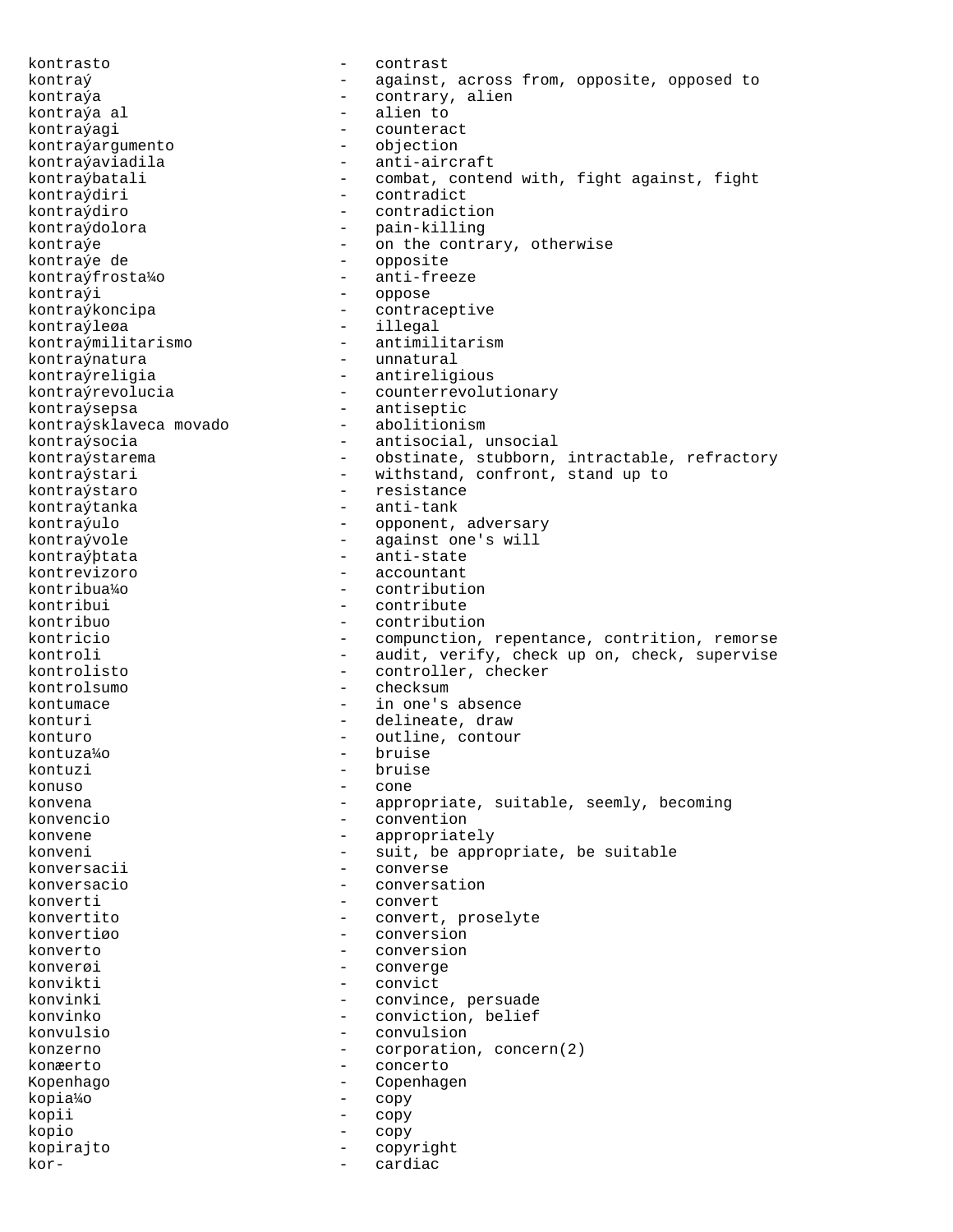kora  $\qquad \qquad -$  cardiac, hearty, cordial korako - raven koralinsulo - atoll Korano - Koran Korantino - Corantin korbeto - small basket korbo - basket - basketball kordo - cord, string kordono - cordon kore - cordially korea - Korean koregidoro - Spanish mayor koreino - Korean woman korekta - right, correct korektado - correction korekti - correct koreo - Korean - Korean - Korean - Korean - Korean - Korean - Korean - Korean - Korean - Korean - Korean - Korean - Korean - Korean - Korean - Korean - Korean - Korean - Korean - Korean - Korean - Korean - Korean - Korean korespondado - correspondence koresponda¼o - piece of correspondence<br>korespondi - correspond korespondi - correspond - charitable, merciful korfavoro - mercifulness, mercy, charity<br>
koridoro - corridor passage koridoro - corridor, passage<br>
korinklino - effection<br>
- affection - affection<br>- Corinthian korinta - Corinthian korintika - Corinthian<br>korinto - Corinthian korinto - Corinthian korko - cork - cork<br>korktirilo - corks korktirilo - corkscrew korligita - dear to the heart, close<br>kormalsana - - having heart disease - having heart disease kormorano - cormorant<br>korniko - crow - crow korno - horn koro - heart - heart - heart - heart - heart - heart - heart - heart - heart - heart - heart - heart - heart - heart - heart - heart - heart - heart - heart - heart - heart - heart - heart - heart - heart - heart - heart korodi - corrode korpa - bodily, corporal, physical korpigi - embody korplingvo - body language korpo - body korpodoro - body odour korporacio - corporation korprema - distressing, oppressing korpremita - dejected, depressed korpremiteco - oppression, depression(2), dejection korpulenta - fat, stout<br>korpuso - corps korpuso - corps korsika - Corsican - Corsican - Corsican - Corsican - Corsican - Corsican - Corsican - Corsican - Corsican - Corsican - Corsican - Corsican - Corsican - Corsican - Corsican - Corsican - Corsican - Corsican - Corsican - Cor - Corsican woman korsikano - Corsican Korsikio - Corsica<br>Korsiko - Corsica Korsiko - Corsica - Corsica<br>kortbirdo - fowl kortbirdo - fowl - fortbirdo - fortbirdo - fortbirdo - fortbirdo - fortbirdo - fortbirdo - fortbirdo - fortbir korteganaro - royal household<br>korteganino - ladv-in-waiting korteganino - lady-in-waiting<br>
kortego - court kortego - court<br>kortego - court korto - courtyard, yard, court<br>Kortrajo - Courtrai Courtrai kortumo - court kortuþa - moving, touching kortuþi - affect, move(2) kortuþita - seized with emotion korupteco - corruption korupti - bribe Korveno - Corwen korvo - crow kosa - Xhosa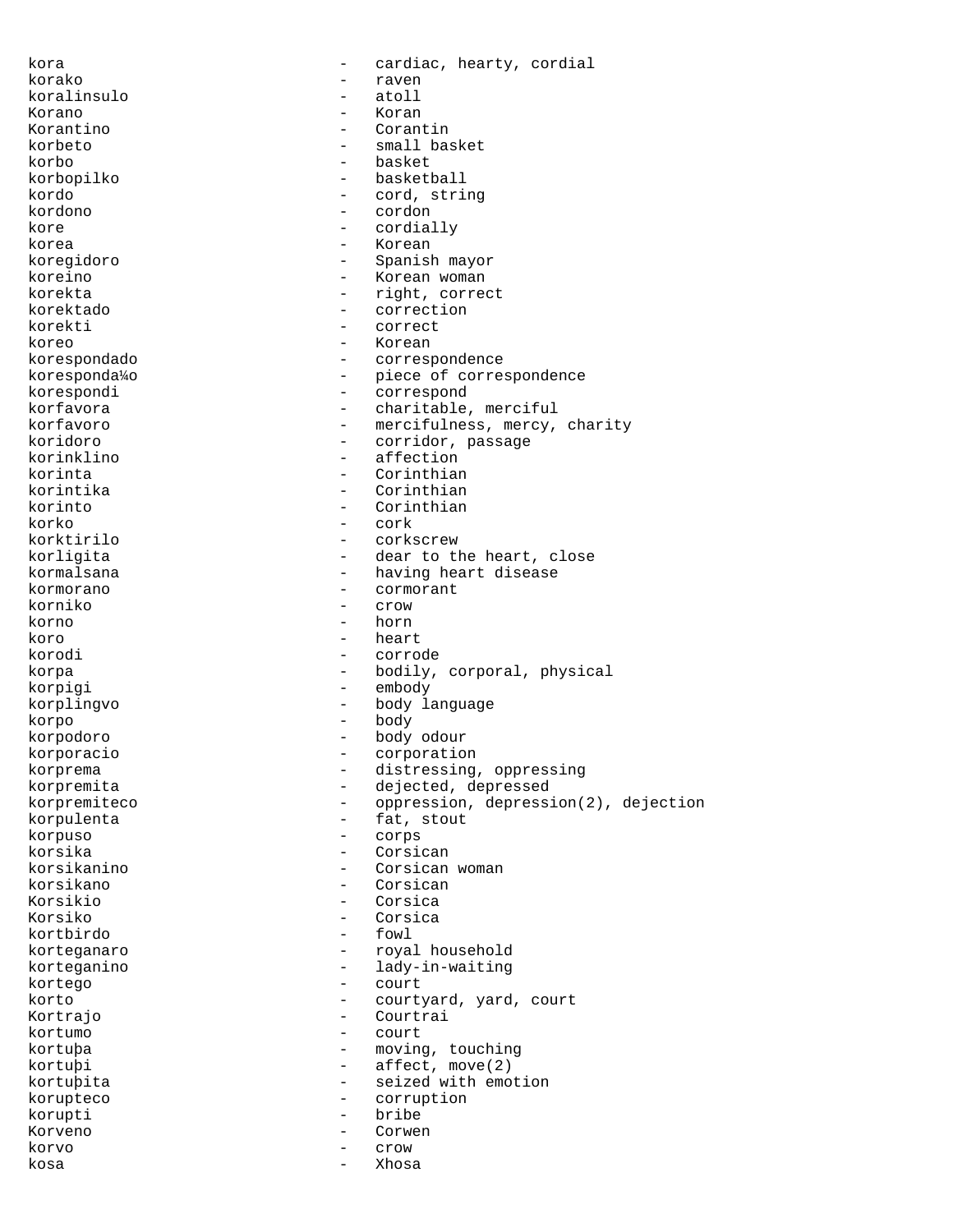kosa lingvo - Xhosa language, Xhosa kosino - Xhosa woman kosma spaco  $-$  outer space kosmo - cosmos kosmoþipo - spaceship koso - Xhosa kosta - expensive, dear<br>Kostabravo - expensive, dear Kostabravo - Costa Brava kostarika - Costa Rican - Costa Rican - Costa Rican - Costa Rican - Costa Rican - Costa Rican - Costa Rican - - Costa Rican Kostariko - Costa Rica<br>kosti - Costa Rica<br>- Cost kosti - cost kosto - cost kostoj  $-$  charge, expense, cost kostumo - costume, suit, outfit kotizi - subscribe kotizo - dues, subscription kotkovrita - mud-stained, muddy kotleto – cutlet – cutlet – cutlet – cutlet – cutlet – cutlet – cutlet – cutlet – cutlet – cutlet – cutlet – cutlet – cutlet – cutlet – cutlet – cutlet – cutlet – cutlet – cutlet – cutlet – cutlet – cutlet – cutlet – cutle  $koto$  - mud<br> $koto$  -  $col$ kotono - cotton - quail kotþirmilo - mudguard koverto - envelope kovi - incubate, sit<br>
kovra¼o - cover(2)  $\text{-} \quad \text{cover}(2)$ kovri - cover(2) kovrilo - cover(2), hood, lid kovrita - covered  $kovro$  - cover(2)<br> $kobera$  -  $kosher$ koþera - kosher koþmaro - nightmare - nightmare krabo - nightmare - nightmare - nightmare - nightmare - nightmare - nightmare - nightmare - nightmare - nightmare - nightmare - nightmare - nightmare - nightmare - nightmare - nightmare - ni krabo - crab - crab<br>kradi - rail kradi  $\begin{array}{ccc} - & \text{real in, fence off, rail off, fence in} \\ - & \text{area orill orid} \end{array}$ krado - grate, grill, grid kradrostado - barbecue kradrosti - barbecue - barbecue krajono - pencil krajonpintigilo - pencil sharpener krakeno - cracker kraketa - brittle, crisp, crunchy kraketado - grating - grating kraketi - crackle<br>kraki - crackle - crack kraki - crack - crack<br>krako - crack - crack krako - crack - crack<br>kramfo - cramp - cramp - cramp krampo - staple, parenthesis, brace, clamp, bracket krampoj  $-$  brackets, parentheses kranio - skull kranko - crank krano - faucet, tap kravato  $-$  tie, necktie kraæi - spit kraæujo - spittoon, cuspidor<br>krabi - spittoon, cuspidor kraþi - crash - crash - crash - crash - crash - crash - crash - crash - crash - crash - crash - crash - crash - crash - crash - crash - crash - crash - crash - crash - crash - crash - crash - crash - crash - crash - crash krea - creative - creative - creative - creative - creative - creative - creative - creative - creative - creative - creative - creative - creative - creative - creative - creative - creative - creative - creative - creati kreado - creation creature kredanto - believer kredebla - plausible kredeble - probably kredema - credulous kredi - deem, believe<br>kredi je - deem, believe in - believe in<br>- induce to h kredigi  $-$  induce to believe, pretend kredinda - plausible kreditkarto - credit card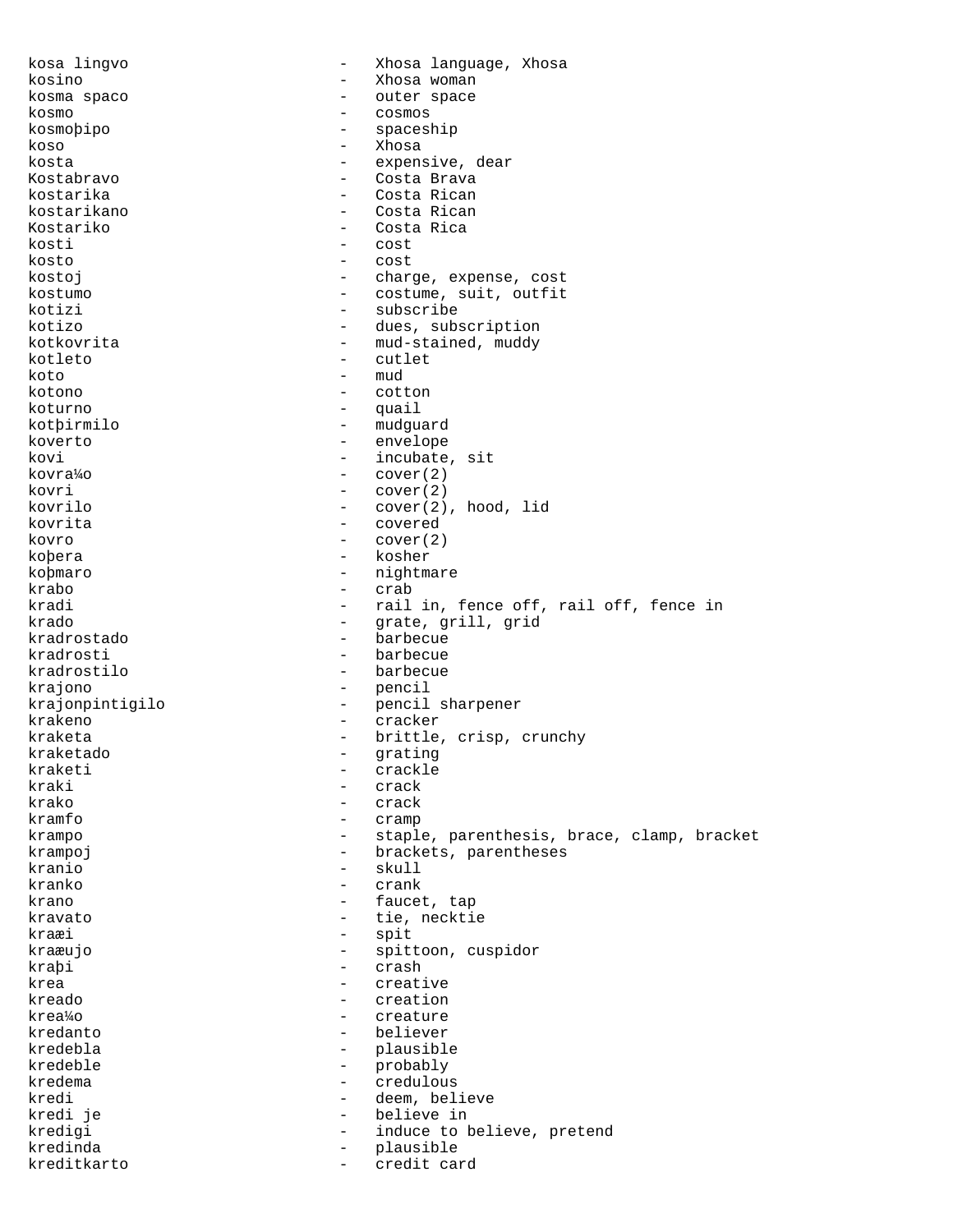kredito - credit kredkonfeso - creed kredo - belief krei - create - create - create - create - create - create - create - create - create - create - create - create - create - create - create - create - create - create - create - create - create - create - create - create kreinto - creator kreita¼o - creature kreito - creature kreiva - creative - creative<br>kreigi - he creat - be created kremacii - cremate kremacio  $-$  cremation krema¼o - cream Kremlo - Kremlin kremo - cream kreno - horseradish kreola - Creole krepiti - crackle, crepitate - crackle, crepitate - crackle - crackle - crackle - crackle - crackle - crackle krepuska krepusko - dusk, twilight<br>
kreskado - dusk, twilight<br>
- qrowth kreskado - growth - plant(2)<br>- grow kreski - grow kreski per þlimo kreskigi - raise, cultivate kresko - growth krespo - pancake, cr^pe kresto  $-$  mountain ridge krestomatio - chrestomathy, anthology Kretaceo - Cretaceous kretano - Cretano - Cretano - Cretano - Cretano - Cretano - Cretano - Cretano - Cretano - Cretano - Cretano - Cretano - Cretano - Cretano - Cretano - Cretano - Cretano - Cretano - Cretano - Cretano - Cretano - Cretano - Cr kreteno - cretin Kreto - Crete kreva¼o - burst, flaw, crack krevi - burst - burst - burst - burst - burst - burst - burst - burst - burst - burst - burst - burst - burst - burst - burst - burst - burst - burst - burst - burst - burst - burst - burst - burst - burst - burst - burst - cracked krevo - burst, crack<br>kriado - burst, crack<br>clamour shou kriado - clamour, shouting<br>Krianlariko - Crianlarich - Crianlarich kribri - sift kribrilo - sieve kriegi - yell kriego - scream - scream - scream - scream - scream - scream - scream - scream - scream - scream - scream - scream - scream - scream - scream - scream - scream - scream - scream - scream - scream - scream - scream - scream krifo - talon, claw - talon, claw - talon, claw - talon, claw - talon, claw - talon, claw - talon, claw - talon, claw - talon, claw - talon, claw - talon, claw - talon, claw - talon, claw - talon, claw - talon, claw - talo krii - cry out, shout, scream<br>
kriko - jack<br>
- jack kriko - jack krima - criminal - Crimea kriminala kodo - penal law - criminal law krimo - crime krimulo - criminal krio - cry, shout kripla - crippled, infirm<br>
kriplulo - cripple - cripple kriplulo - cripple kriptono - krypton krisigno - exclamation point krispa - curly, frizzy kristala - crystal - crystal<br>kristalo - crystal - crystal - crystal kristana - Christian kristana erao  $-$  Christian Era kristanismo - Christianity kristano - Christian kristarbo - Christmas tree<br>Kristnaska Festo - Christmas, Chr Kristnaska Festo - Christmas, Christmas feast - Father Christmas kristnaskarbo - Christmas tree<br>Kristnasko - Christmas Yule Kristnasko - Christmas, Yule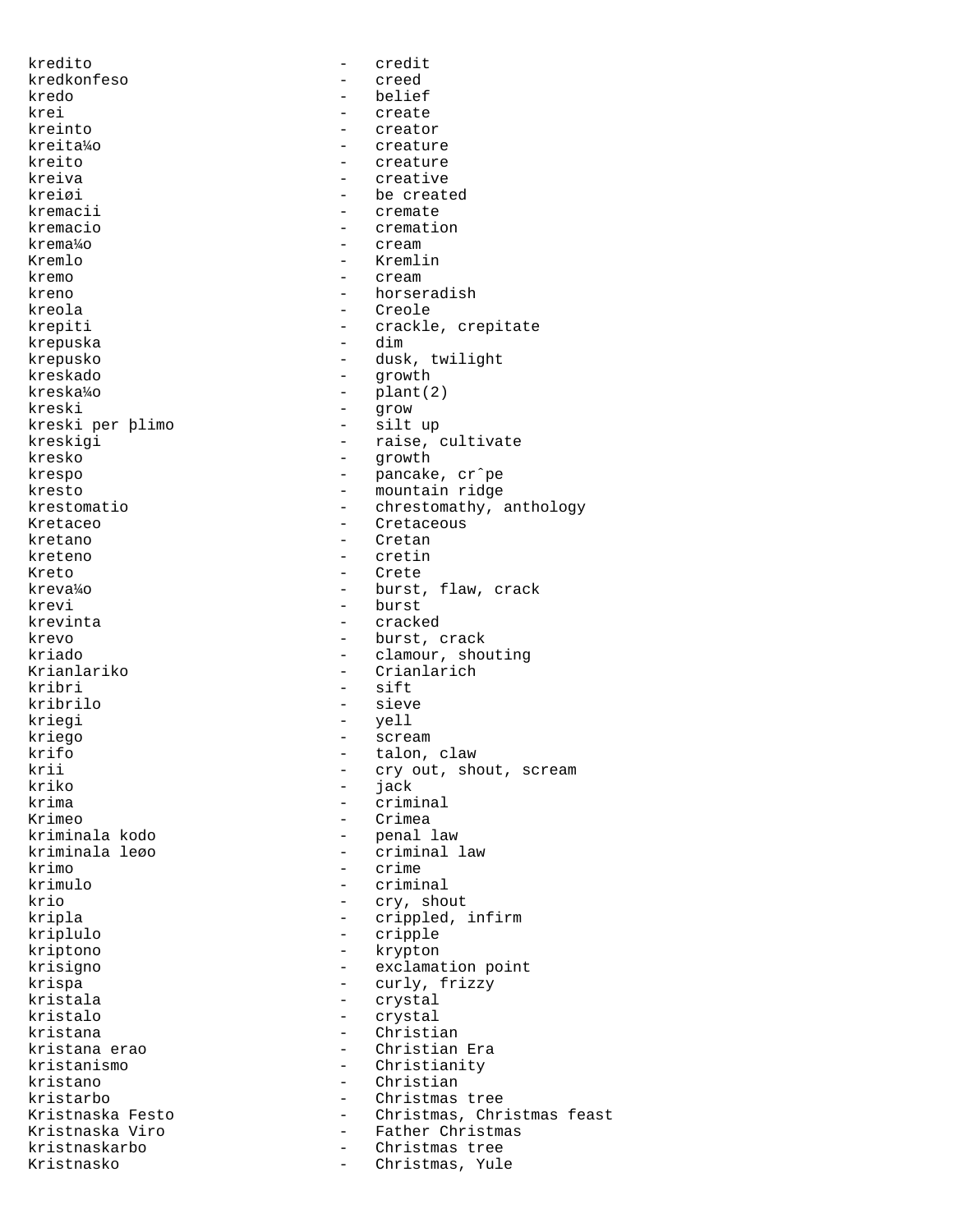Kristo - Christ kriterio - criterion kritikanto - judge kritikaæi - carp, cavil kritiki - criticise<br>kritikinda - - worth crit - worth criticising<br>- critic kritikisto – critical e critical e critical e critical e critical e critical e critical e critical e critical e<br>Tri critical e critical e critical e critical e critical e critical e critical e critical e critical e critica kritiko - criticism - criticism<br>kriza - critical - critical - critical krizo - emergency, crisis, depression(2) kriæi – screech<br>Kribno – <sup>Kribno</sup> – <sup>Krishna</sup> Kriþno - Krishna - Krishna - Krishna - Krishna - Krishna - Krishna - Krishna - Krishna - Krishna - Krishna - Krishna - Krishna - Krishna - Krishna - Krishna - Krishna - Krishna - Krishna - Krishna - Krishna - Krishna - Kri kroata - Croatian kroatino - Croat (woman) Kroatio - Croatia kroato - Croat krokizi - sketch krokodili - speak a language other than E<br>krokodilo - - crocodile - crocodile - crocodile<br>- montbretis krokosmio - montbretia krokuso - crocus - except for, except, besides, apart from krom se - unless krom tio - in addition, besides, moreover kroma  $\qquad \qquad -$  additional, accidental kroma¼o - extra, something else krome  $\qquad \qquad -$  besides, moreover, in addition Kromero - Cromer kromnomo - sobriquet, nickname, byname kromo - chromium krompago - additional payment kromprodukto - by-product kromtubo - spare tire, spare tyre<br>kromvirino - concubine kromvirino - concubine - concubine - concubine - concubine - concubine - concubine - concubine - concubine - concubine - concubine - concubine - concubine - concubine - concubine - concubine - concubine - concubing - concu - coronation kroni - crown - crown<br>kronikisto - histor - historian, chronicler kroniko - chronicle krono - crown Krono - Cronus - rattlesnake krozi - cruise kroæi – hook<br>kroæilo – hook kroæilo - hook kruci - cross - cross - cross - cross - cross - cross - cross - cross - cross - cross - cross - cross - cross <br>krucifikso - cruci: krucifikso - crucifix - Teutonic knight krucmilito - crusade kruco - cross krucosigni - make the sign of the cross krucplaka¼o - plywood krucumi - crucify krucvojo - way of the cress krucvortenigmo - crossword puzzle kruda - raw, rough, crude - crude oil<br>- crudity krudeco - crudity<br>krudmaterialo - crudity - crudity krudmaterialo - raw material - churl, boor kruela - cruel kruela¼o - act of cruelty, atrocity kruelega - horrible(2) kruro - leg krurrompo - fracture of the leg krurvindo - puttee - steep, abrupt kruta¼o - cliff, bluff kruzejro - cruzeiro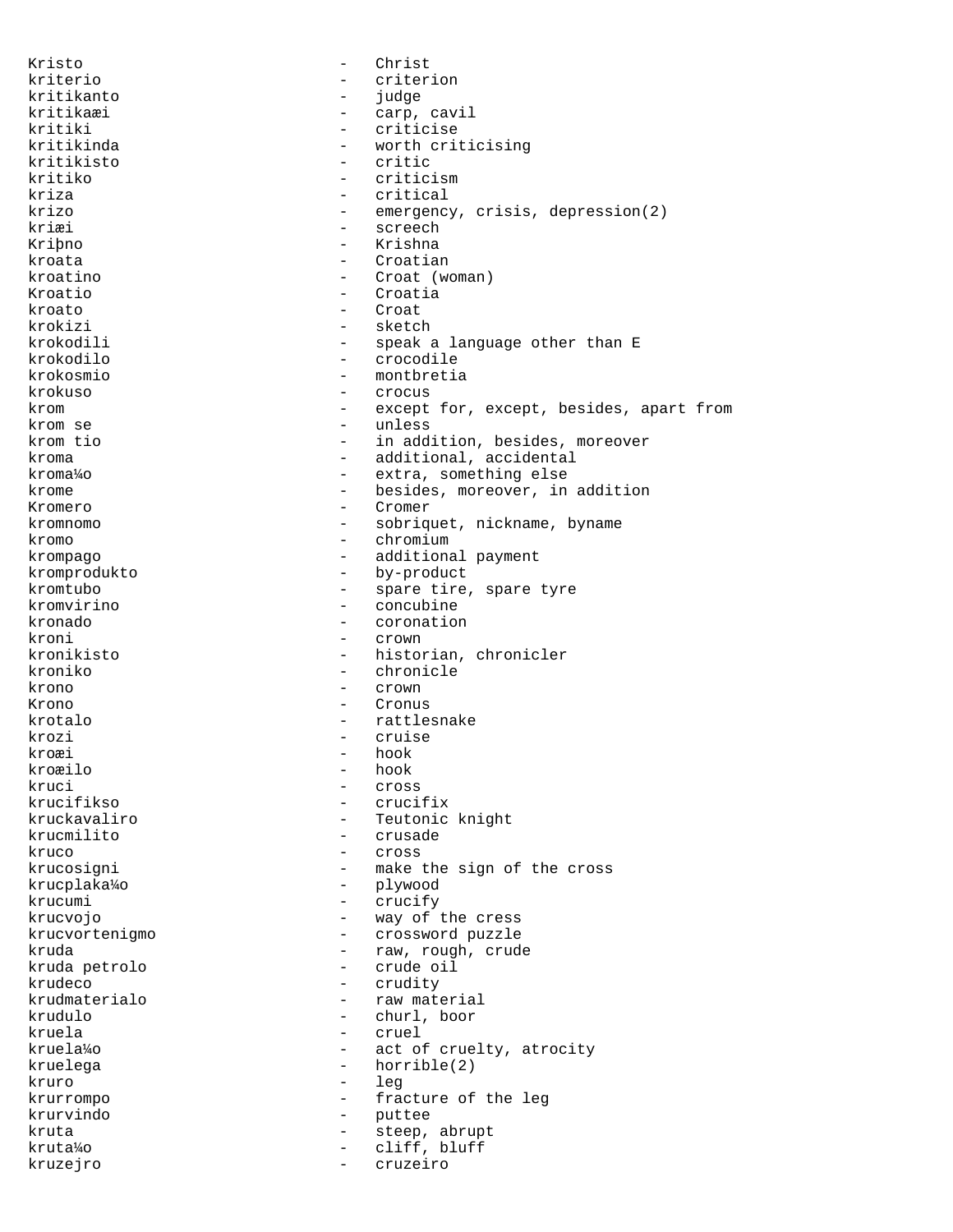kruæo - pitcher, jug ksenofobio - hostility to foreigners, xenophobia ksenono - xenon ksera - xerographic ksero - xerography kserografia - xerographic kserografio - xerography kserokopio - xerographic copy ktp. - etc. kuba - Cuban - Cuban - Cuban - Cuban - Cuban - Cuban - Cuban - Cuban - Cuban - Cuban - Cuban - Cuban - Cuban - Cuban - Cuban - Cuban - Cuban - Cuban - Cuban - Cuban - Cuban - Cuban - Cuban - Cuban - Cuban - Cuban - Cuban kubano - Cuban kube - in the Cuban way<br>Kubo - Cuba - Cuba kubo - cube kubutlibereco - elbow-room kubuto - elbow kudrado - needlework kudra¼o - needlework kudrero - stitch - stitch - stitch - stitch - stitch - stitch - stitch - stitch - stitch - sew - sew - sew - sew - sew - sew - sew - sew - sew - sew - sew - sew - sew - sew - sew - sew - sew - sew - sew - sew - sew - sew kudri - sew kudrilarkorbo - work-basket, sewing-basket - sewing-things kudrilarujo - sewing-box kudrilo - needle kudristino - seamstress, needlewoman<br>kudrofadeno - sewing-thread - sewing-thread kudrokurso - sewing-class kudromaþino - sewing-machine kufo - bonnet, cap kuglo - bullet<br>kuirarto - cuisine kuirarto - cuisine<br>kuiraio - cuisine<br>kitchen kuirejo - kitchen - kitchen - kitchen - kitchen - kitchen - kitchen - kitchen - kitchen - kitchen - kitchen kuirejstablo<br>kuirforno - stove kuiri - cook kuiristino - female cook, cook kuiristo - male cook, cook kuirita - cooked kuiriøi - cook kuirlibro - cookbook kuirpoto - cooking pot kukbakejo - confectionery kukbakisto - confectioner kukejo - confectioner's, confectioner's shop<br>kuketo - cupcake kuketo - cupcake kuketujo - biscuit tin - land of milk and honey  $kuko$  - cake<br> $kukolo$  - cucko - cuckoo kukumeto - gherkin kukumo - cucumber kukurbo - squash, gourd, pumpkin kulerego - large spoon, spoon kulero - spoon kuliso - flat<br>kulmino - acme kulmino - acme<br>kulo - anat kulo - gnat - shorts, short pants kulpa - guilty kulpeco - culpability kulpiga - accusatory kulpigi - accuse, blame kulpigi pri  $-$  indict for, charge with, accuse of, impeach of kulpigito - accused, defendant kulpigo - charge, complaint, indictment, accusation kulpiko - midge-bite, gnat-bite kulpo - blame, fault, guilt kulposento - guilt feeling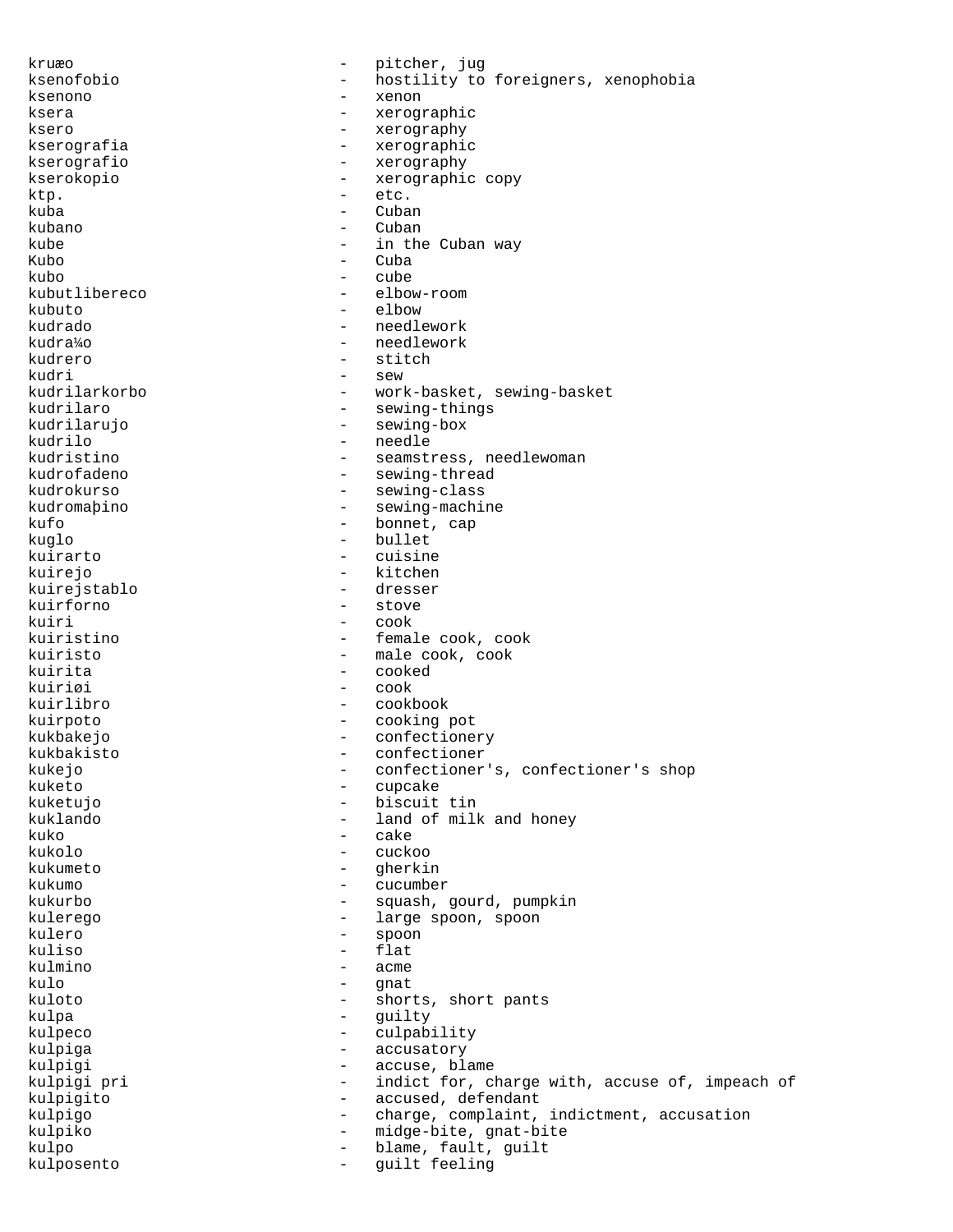kulpulo - culprit kultejo - place of worship<br>kulti - worship<br>- worship kulti - worship - worship - worship - worship - worship - worship - worship - worship - worship - worship - wo - cultivation, tillage kultivi - cultivate kultivisto - grower, cultivator kulto - cult kultura - cultural - cultural centre kulturejo - plantation kulturi - grow, cultivate<br>kulturita - cultivated - cultivated<br>- farmland kulturkampo kulturo - culture kulvualo - mosquito net kulþirmilo - mosquito net kumino - cumin  $kun$  - with kun rezervo pri - subject to, barring, bar, except for kun- - fellow, cokuna - joint, combined - fellow fighter kunbekiøi - squabble, wrangle kune - together - together<br>kune kun - together - together - together with kunekzisti - coexist kunestado - coexistence kunesti - be together kunfanda¼o - alloy kunfandiøi - fuse, coalesce kunhelpi - co-operate, provide help<br>kuniga krampo - - brace - brace kuniga krampo kunigi - unite, join(2) kunigi node kuniklo - rabbit kuniklostalo - rabbit-hutch kuniri - go with - associate, join, come together, pool kuniøo - joining, junction kunkudra¼o - seam kunkudri - sew together kunkudro - seam kunkulpa - accessory(2) kunkulpulo - accessory(2), accomplice, abettor kunlaboranto - collaborator kunlabori - co-operate, cooperate<br>kunligi - join(2), connect - join(2), connect kunligo - connection(2) kunludi - play together kunmeti - put together kunmunti - assemble kunnaskita - native(3), congenital, inbred, inborn, innate<br>
kunordigi - coordinate co-ordinate kunordigi  $\qquad \qquad -$  coordinate, co-ordinate kunporti - take along, bring along<br>
kunpremi - compress kunpremi - compress<br>kunprepi - bring al kunpreni - bring along kunrespondi - correspond kunrespondo - connection kunsento - sympathy kunsidantaro - assembly kunsido - meeting kunteksto - context kunteniøi - hold together, cohere kuntiri  $-$  tighten, draw together kuntiriøi - cower, shrink kuntreni - bring with it kuntuþiøi - touch(2), adjoin kunularo - company, fellowship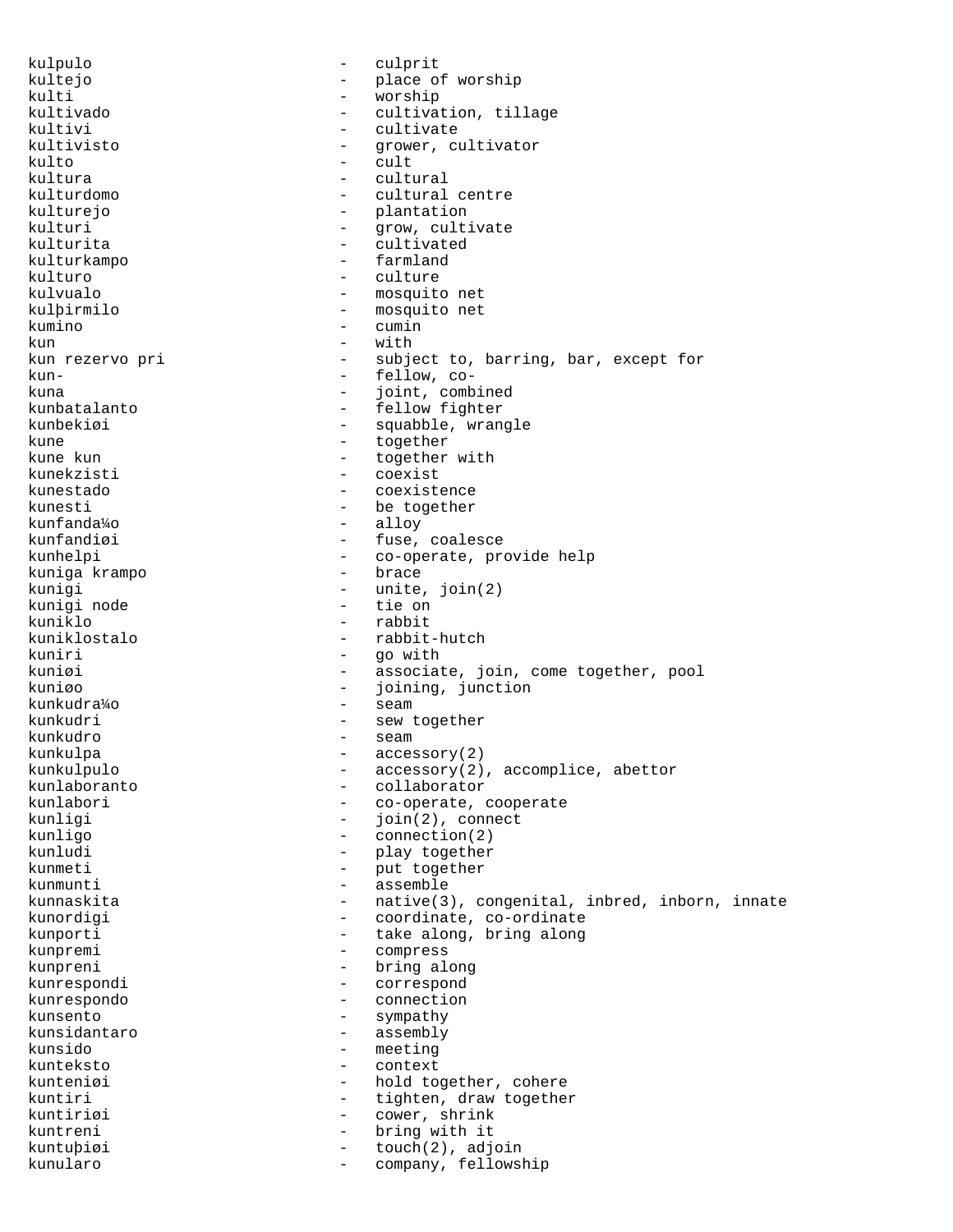kunulino - companion kunulo - companion kunveni - meet, assemble, gather, congregate<br>kunvenigi - take along - take along kunveno - gathering, assemblage, meeting<br>
kunveturi - travel together kunveturi - travel together kunvivi - huddle; live together, cohabitate<br>kunvojaøanto - travel companion - travel companion kunvoki - convoke kunvoko  $-$  parade, roll-call  $\overline{a}$ kuo - q kupeo  $\qquad \qquad -$  compartment, coup, kupli - couple kuplilo - clutch kupolo - dome, cupola kupono - coupon kupra - copper kupro - copper kuraca - medical; curative<br>kuraca gimnastiko - - - - - - physiotherapy - physiotherapy<br>- treatment(2) kuracado - treatment(2) - healing arts kuracebla - curable kuraci - cure, care for, treat<br>
kuracilo - cure, care for, treat<br>
- drug, medicine, pharma - drug, medicine, pharmaceutical kuracistino - doctor, physician kuracisto - physician, doctor kuracloko - health resort, spa Kuraso - Cura‡ao kurataki - storm, assault kuratako  $-$  assault, storming kuratoro - custodian, curator kuraøa - valiant, courageous, brave<br>
kuraøi - - - - - - - - dare, be bold kuraøi - dare, be bold<br>kuraøi entrepreni - dare, venture - dare, venture kuraøiga - encouraging kuraøigi - encourage kuraøigo - encouragement kuraøo - courage kuraøulo - brave person kurba - curved, bent kurbigi kurbiøadi - twist(2)<br>kurbiøi - bend - bend kurbo - bend, curve<br>kurda - kurdish - kurdish kurda - Kurdish - Kurdish - Kurdish - Kurdish - Kurdish - Kurdish - Kurdish - Kurdish - Kurdish - Kurdish - Ku - Kurdistan kurdo - Kurd kuregi - run, race kuregisto - runner kurejo  $-$  track, running track, course, race-course kurento - current kuri  $-$  run $(2)$ Kuriloj - Kurile Islands kurio - curia kurioza - curious, quaint, interesting<br>
kurioza¼o - curiosity - curiosity - curiosity kuriozeco  $-$  singularity, oddity kursano  $-$  course participant kursgvidanto - teacher of a course kursiva - italic kurso  $-$  course, class kurta - short kurteno - curtain kurtigi - shorten kurtonda - short-wave kurzo  $-$  rate of exchange, exchange rate kuræevalo - racehorse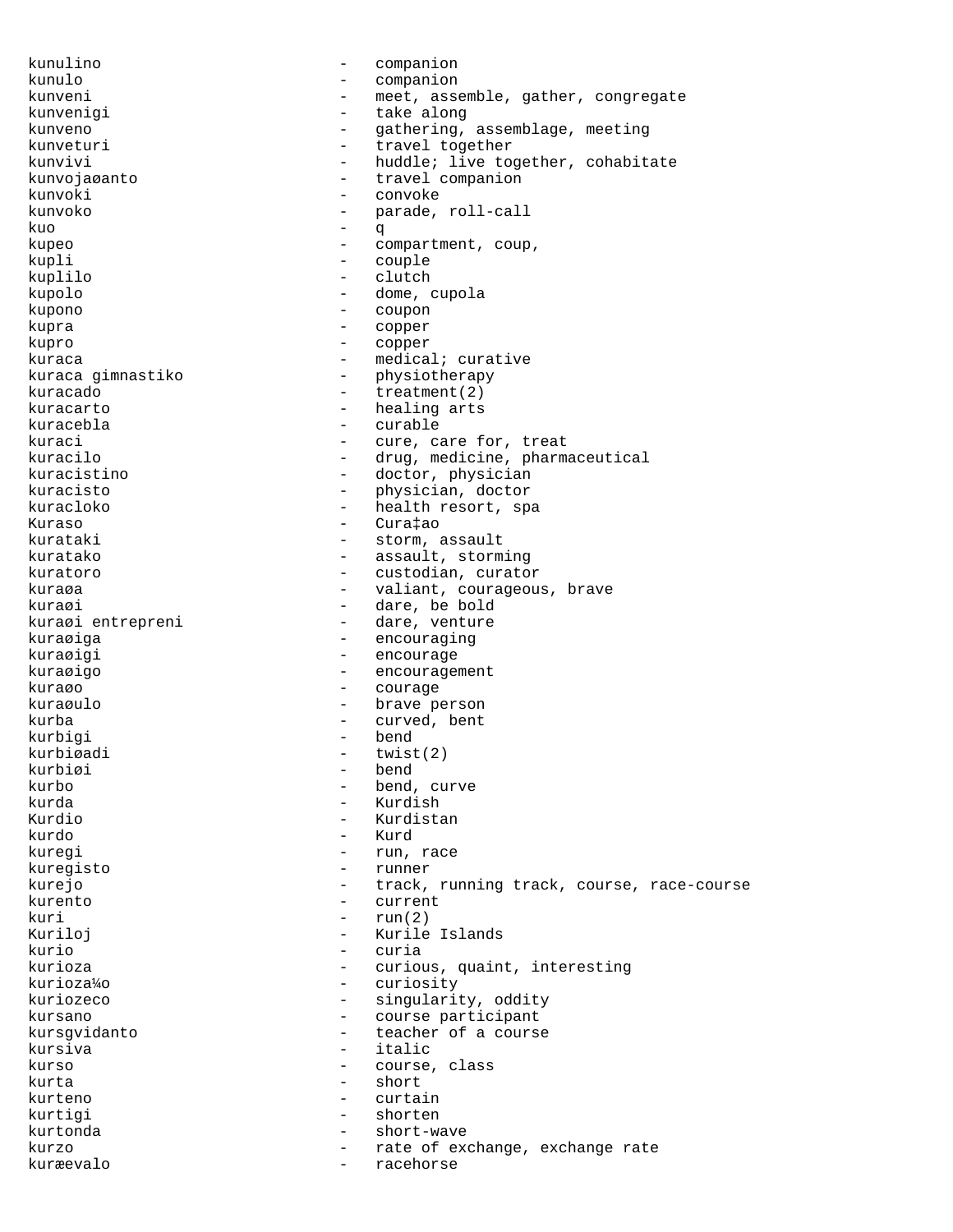kuseno - cushion kuskuso - couscous kuspi - brush against the grain, roll up kutima  $-$  customary, usual kutime - usually, ordinarily<br>kutimi - be used to, be in tl kutimi - be used to, be in the habit of<br>
kutimiqi - accustom - accustom kutimigi - accustom - accustom - accustom - accustom - accustom - accustom - accustom - accustom - accustom kutimita  $\begin{array}{ccc} - & - & - \\ - & - & - \end{array}$  accustomed to, used to kutimizi - get used to, accustom oneself kutimo - custom, way, habit kutro - cutter Kuvajto - Kuwait kuvo - vat, tub kuzino - cousin kuzo - cousin kuþado - lying kuþejo - lair - lair - lair - lair - lair - lair - lair - lair - lair - lair - lair - lair - lair - lair - la kuþi  $\begin{array}{ccc} \text{kupi} & - & \text{recline, lie} \\ \text{kupi super sur} & - & \text{be on top of} \end{array}$ be on top of, lay on top of kuþigi - lay<br>kuþiøi - lie kuþiøi - lie down - square kvadrata mejlo - square mile kvadratita - chequered, checked<br>kvadrato - square - square kvadrato - square - Quaker kvakero - Quaker kvaki - croak, quack kvalifi - qualify - qualify<br>kvalifiki - - qualify - qualify - qualify<br>- able kvalifikita<br>kvalifikiøi kvalifikiøi - become qualified (to)<br>kvalifikiøo - - - - - - - - - qualification kvalifikiøo - qualification - ability(2), qualification kvalito  $-$  quality, property kvankam - although, though kvanteca - quantitative kvanto - quantity kvar - four kvara - fourth kvarangulo - quadrangle kvaranteno - quarantine kvarco - rock-crystal<br>kvardek - forty - forty kvardek - forty<br>kvaronhoro - enarte kvaronhoro - quarter of an hour kvarono - fourth kvarope - by fours<br>kvarniedulo kvarpiedulo - quadruped kvarrada - four-wheel kvartalaæo - slum, back street kvartalo - district, neighbourhood, quarter kvarto - quart kvasto - tassel kvazaý  $-$  in a way, as though, as if kvazaýa - seeming, quasikver- - transverse kvereli - wrangle, quarrel<br>kverelo kverelo - quarrel kveri - coo kverka - oaken, oak $\sim$  - oaken, oak $\sim$ kverko - oak kvestisto - mendicant friar kvieta  $-$  calm, quiet kviete - quietly, leisurely kvieteco - calmness, quietness<br>
kvietigi - calmness, quietness kvietigi - pacify, silence, allay kvietiøi - abate, subside kvieto  $-$  silence, quiet, calm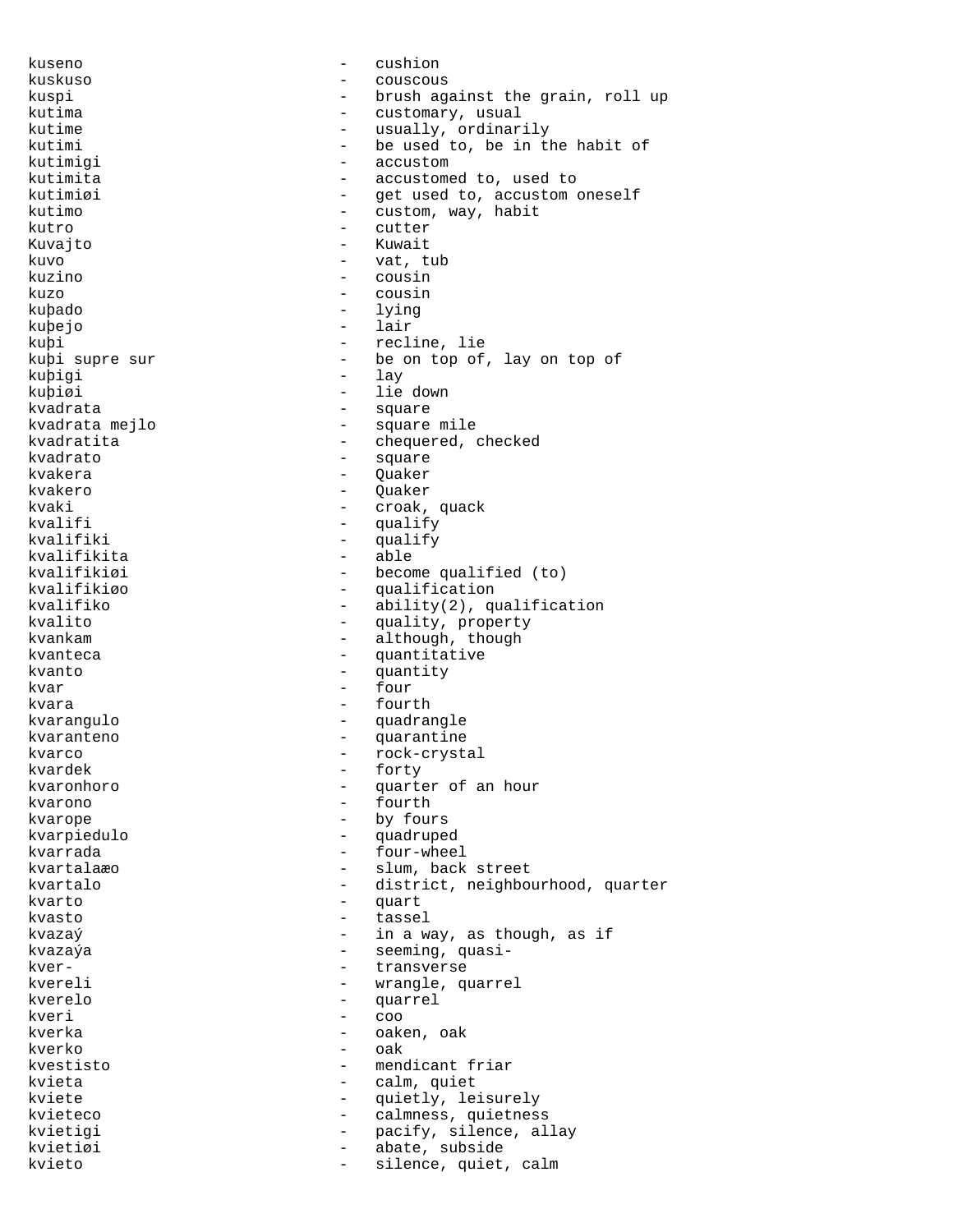kviettemperamenta - staid kvin - five kvina - fifth kvindek - fifty kvinoble  $-$  five times as much kvinono - fifth kvita - even(2), paid up, paid-up<br>kvitanci - even(2), paid up, paid-up kvitanci - receipt<br>
kvitanco - receipt<br>
- receipt kvitanco - receipt<br>
kvitiøi - settle. - settle, square up kvitiøo - settlement  $k$ voto - quota  $\frac{1}{k}$  - quota  $\frac{1}{k}$  - the l' - the la - the la antaýan semajnon la Dipatrino - Our Lady la pasintan nokton last nigh<br>la pasintan semajnon last week la pasintan semajnon - last week end a plant week is a semajnon - last week is a semajnon semajn of the semajn<br>
la plejparto de semajnon - most of la plejparto de<br>la tutan - throughout the, all<br>- next week la venontan semajnon<br>labila - unstable laborado - work(2), toil laboranto - worker laboratoria asistanto  $\qquad \qquad -$  laboratory assistant<br>laboratorio  $\qquad \qquad -$  laboratory - laboratory labora¼o - result of work laborborso - labour exchange, employment exchange labordivido - division of labour labordonanto - employer laboregi - work hard laborejo - workplace laborema - hardworking<br>laborenskribo - tender laborenskribo laboreto - trifle laborforto - manpower laborgrupo - workgroup labori - work(2) laborilo - tool laborintensiva - labor-intensive laborista - worker - working class, working classes laborista movado  $\begin{array}{ccc} - & 1$ abor movement<br>laboristaro - vork force, la laboristaro - work force, labour force laboristino - female worker, female labourer laboristo - working man, worker, workman, labourer - workers, workmen, labourers laborkapitalo - working capital laborkondiæoj - terms of employment laborkonflikto - labour dispute labormaltaýga <br/> - unfit for work, disabled labormerkato - labour market labornekapabla - unfit for work, disabled laboro - job, work laborposteno - job laborprenanto - employee laborpreta  $-$  in working order laborulo - hand, worker, working man, labourer<br>lace laca - tired<br>lacega - tired - tired - tired out, worn out, exhausted lacegigi - override, fag out, overdrive, jade lacerto - lizard laciga  $-$  tiring lacigi - tire laciøi - get tired lada - tin plate, tin, sheet metal<br>ladbotelo - flask - flask ladbotelo - flash - flash - flash - flash - flash - flash - flash - flash - flash - flash - flash - flash - fla lado  $-$  tin plate, tin, sheet metal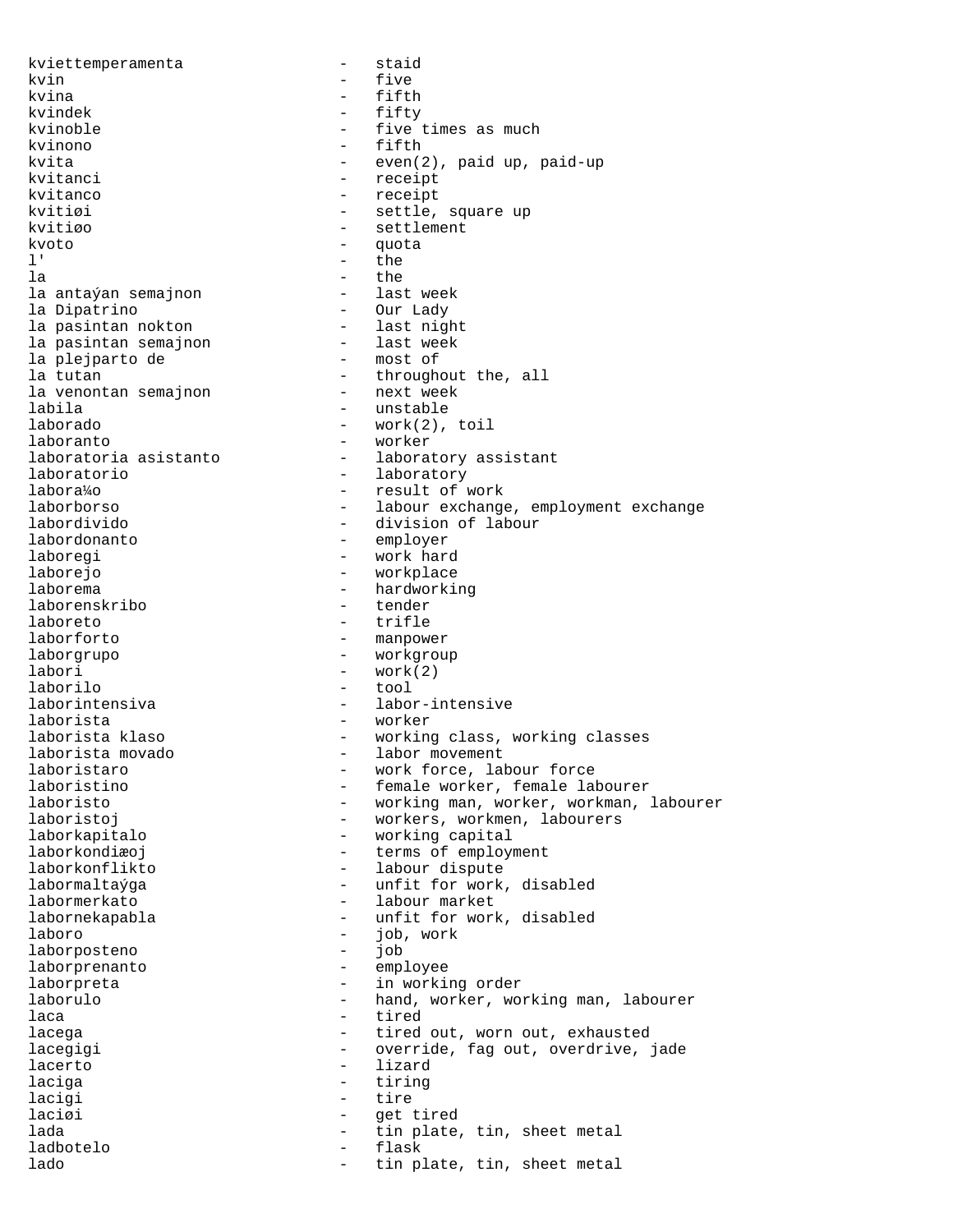laksigilo - laxative lambastono

Ladono - Ladon - tin can, tin, can<br>- lava lafa - lava lafo - lava lageto - pond lago - loch, lake<br>lagro - loch, lake lagro - bearing - bearing<br>laguno - lagoon - lagoon laguno - lagoon laika - lay - lay - lay - lay - lay - lay - lay - lay - lay - lay - lay - lay - lay - lay - lay - lay - lay - - lay status laikismo - laicism laiko - layman Lakadivoj - Laccadives lakeo - lackey laki - lacquer, varnish<br>lakmuso - litmus - litmus lakmuso - litmus lako - lacquer - lacquer - lacquer - lacquer - lacquer - lacquer - lacquer - lacquer - lacquer - lacquer - lacquer - lacquer - lacquer - lacquer - lacquer - lacquer - lacquer - lacquer - lacquer - lacquer - lacquer - lacqu - loose<br>- laxative lakso - diarrhoea lakto - milk - milk tooth laktuko - lettuce laktuko - lettuce laktumo - lettuce - lettuce - lettuce - lettuce - lettuce - lettuce - lettuce - lettuce - lettuce - lettuce - lettuce - lettuce - lettuce - lettuce - lettuce - lettuce - lettuce - lettuc - roe lama - lame - lame - lame - lame - lame - lame - lame - lame - lame - lame - lame - lame - lame - lame - lame lamenti  $-$  wail, lament lamentinda - lamentable - lamentable<br>lami - limp lami - limp<br>lampo - lampo - lamp lampo - lamp lampþaltilo - light-switch lampþirmilo - lampshade lamulo - lame person lana - wool lanco - lance, spear<br>
landano - lance, spear<br>
- compatriot landano - compatriot<br>
landinterno - hinterland landinterno - hinterland<br>
landlimo - border - border lando  $-$  land, country landstrato - highway lanfadeno - worsted<br>
lango - worsted - worsted lango - tongue - tongue - tongue - tongue - tongue - tongue - tongue - tongue - tongue - tongue - tongue - tongue - tongue - tongue - tongue - tongue - tongue - tongue - tongue - tongue - tongue - tongue - tongue - tongue langusto - lobster langvoro - languor lano - wool lanta - slow - slowness lanterno - lantern lanugo  $-$  fluff, down lanæi - launch; start, run(2) laosa - Laotian laosa lingvo - Lao, Laotian language laosano - Laotian Laoso - Laoso - Laoso - Laoso - Laoso - Laoso - Laoso - Laoso - Laoso - Laoso - Laoso - Laoso - Laoso - Laoso - Laoso - Laoso - Laoso - Laoso - Laoso - Laoso - Laoso - Laoso - Laoso - Laoso - Laoso - Laoso - Laoso - Laoso lapo - burdock; Velcro fastener lapona - Lapp, Lappish laponino - Lappish woman Laponio - Lapland - Lapp, Laplander lapsano - nipplewort Laptevmaro  $-$  Sea of Laptev lardi - lard, stuff<br>lardo - hacon lardo - bacon lariko - larch - larch<br>laringito - larvno laringito - laryngitis laringo - larynx larmi  $-$  weep, shed tears larmo - tear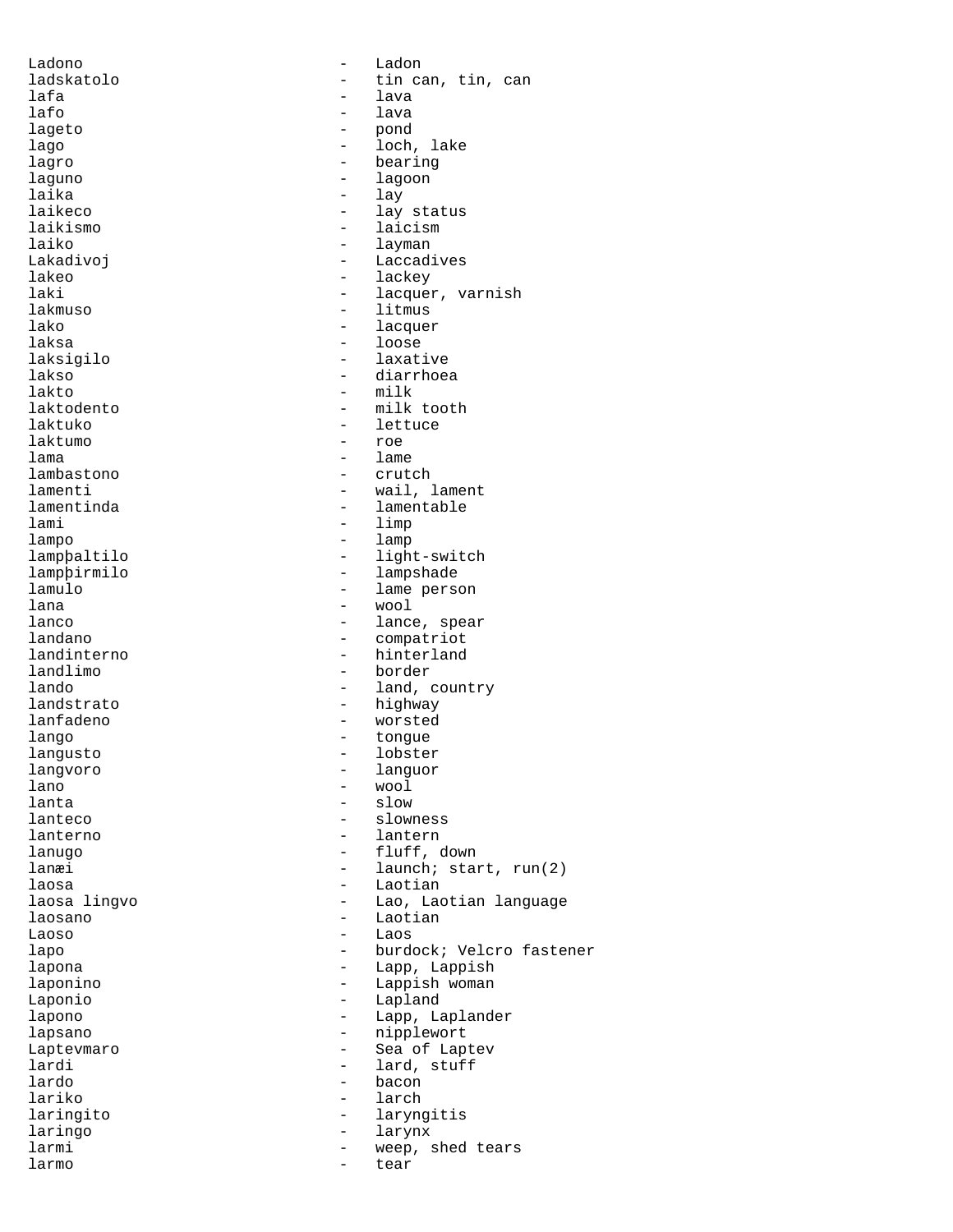Larno - Larne - Larne - Larne - Larne - Larne - Larne - Larne - Larne - Larne - Larne - Larne - Larne - Larne - Larne - Larne - Larne - Larne - Larne - Larne - Larne - Larne - Larne - Larne - Larne - Larne - Larne - Larne larvo - grub, larva larøa - broad larøanima <br/> - broad-minded<br/> - broad-minded larøe - widely - widely<br>larøeco - - - - width larøeco - width - width - width - width - width - width - width - width - width - width - width - width - width larøo – width – width – width – width – width – width – width – width – width – width – width – width – width lasi - allow, let, leave, release - last lastatempe - lately, recently lastfoje  $-$  the last time latekso - latex Laterono - Latheron latina - Latin latinida - Romance Latinida Ameriko - Latin America latino - Latin latkurteno - Venetian blind lato - slat, lath latrino - latrine - latrine latuna - brass latuno - brass latva  $-$  Lettish, Latvian latvino - Latvian woman Latvio - Latvia latvo  $-$  Lett, Latvian lavabo - washbasin, sink lavango estable avalanche e avalanche e avalanche e avalanche e avalanche e avalanche e avalanche e avalanche lava¼pinæilo - clothespin, clothespeg lavejo - washroom lavi - wash lavi la manøilaron lavistino - laundress - washing-up bowl<br>- washable lavpurigebla - washable lavpurigi la manøilaron lavtuko - washcloth lavurso - raccoon, racoonwashing-bear lazo - lasso lazura  $\qquad \qquad$  - azure, sky blue Lazura Bordo - French Riviera, Riviera lazuro  $-$  azure, sky blue laæo - shoe-lace laý  $\frac{1}{2}$  laý deziro  $\frac{1}{2}$  external to  $\frac{1}{2}$  by, according to, along laý deziro laý deziro  $-$  at pleasure, at will, at choice<br>laýbezone  $-$  as need be, where needed laýbezone - as need be, where needed - arbour laýcela - adequate laýdi - commend, laud, praise laýdinda - praiseworthy, commendable laýdire  $-$  allegedly, as is being said laýdo - praise laýe - accordingly laýeble - as much as possible, if possible laýgrada - gradual laýgrade - little by little, gradually<br>laýlarge - crossways laýlarøe - crossways laýleøa laýlitere  $-$  to the letter laýlonge - lengthwise laýlonge de laýmezura  $-$  to measure laýmoda - fashionable laýnominala  $-$  at par laýofice - officially laýorda  $-$  in due form, orderly laýplana - according to plan, planned laýplaæe - as one pleases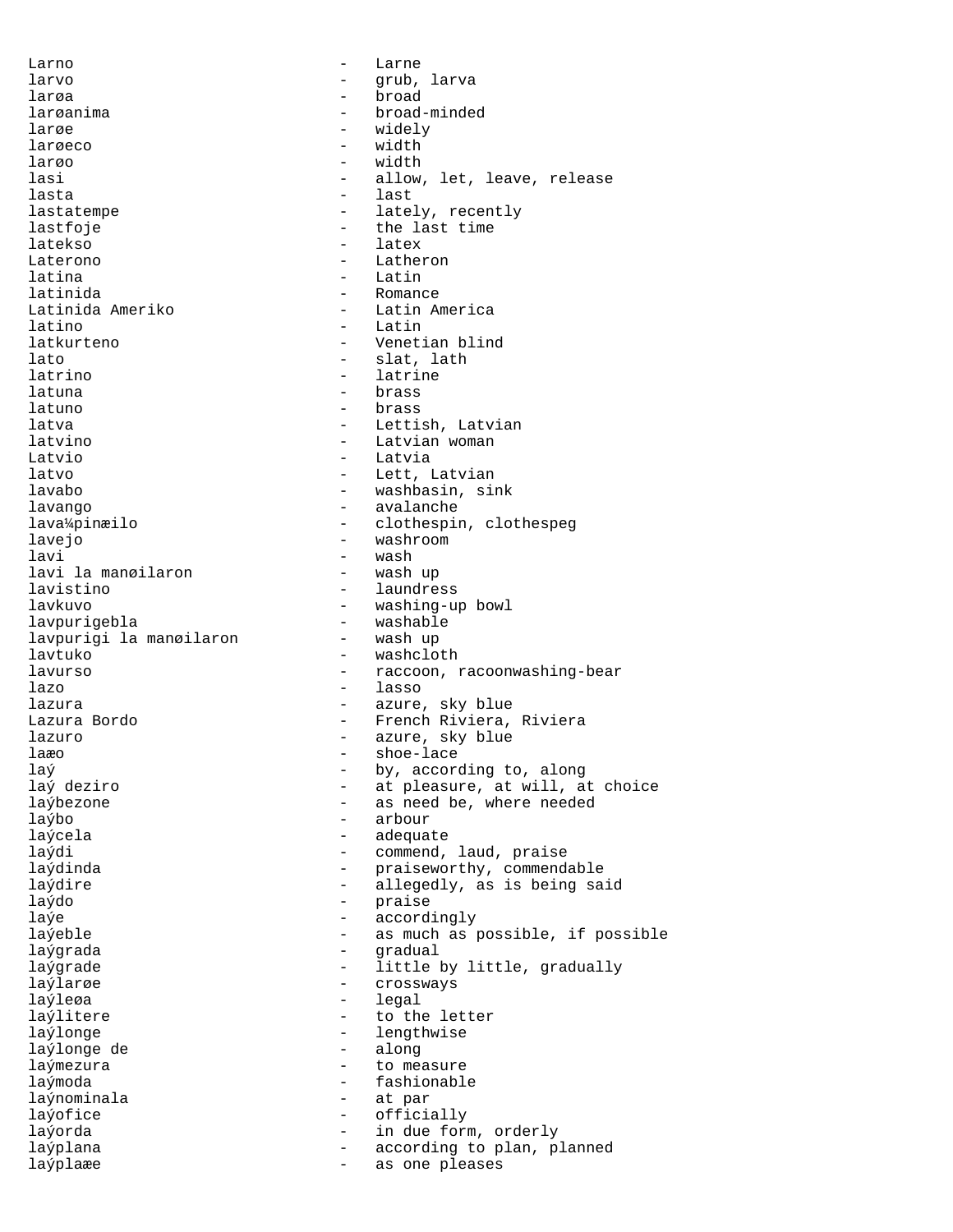laýro - laurel laýsistema - systematic laýta - loud laýte - loudly - read aloud laýtparolilo - loudspeaker laývice - in turn<br>laývide - in turn - in turn laývide - by sight - at will, as you wish, if desired laývorta - literal - verbatim, word-for-word laýþajna - seeming, apparent Lebanono <sup>-</sup> Lebanono leciono - lesson leda - leather - leather Ledao - Leda leda¼oj - leather goods ledo - leather legacio  $-$  legation leganto - reader - reading matter legebla - legible - legendary legendo - legend legi - read leginda - worth reading legio - legion legitimi - legitimise legitimilo - ID, I.D. legomo - vegetable lejdena kondensoro Lejdeno - Leyden - Leyden<br>1ekanteto - Alexandre - Alexandre - Alexandre - Alexandre - Alexandre - Alexandre - Alexandre - Alexandre - A lekanteto - daisy<br>lekanto - marque - marguerite lekcii - lecture lekciisto - lecturer lekcio - lecture - lecture - lecture - lecture - lecture - lecture - lecture - lecture - lecture - lecture - l - lick leksemo - lexeme leksiko - vocabulary lektoro - lector, lecturer lekumi - eat cunt, eat lemingo - eat cunt, eat leming lemingo - lemming - lemming - lemming - lemming - lemming - lemming - lemming - lemming - lemming - lemming - <br>
- lane leno - lane<br>lenso - lens lenso - lens - lentil lentugo - freckle leono - lion leontodo - dandelion leopardo - leopard leporhundo - greyhound leporo - hare lepro - leprosy leprulo - leper lernado - learning - student(2), pupil, learner lernanto - learner, student(2), pupil - school holidays lernejano - scholar, pupil lernejestro  $-$  principal, headmaster lernejo - school lerni - learn lerniqi - teach lernita - acquired, learnt lernolibro - textbook lerta - dextrous, skilful, clever<br>lerteco - skilfulness expertises lerteco - skilfulness, expertness, skill lesba - lesbian - lesbian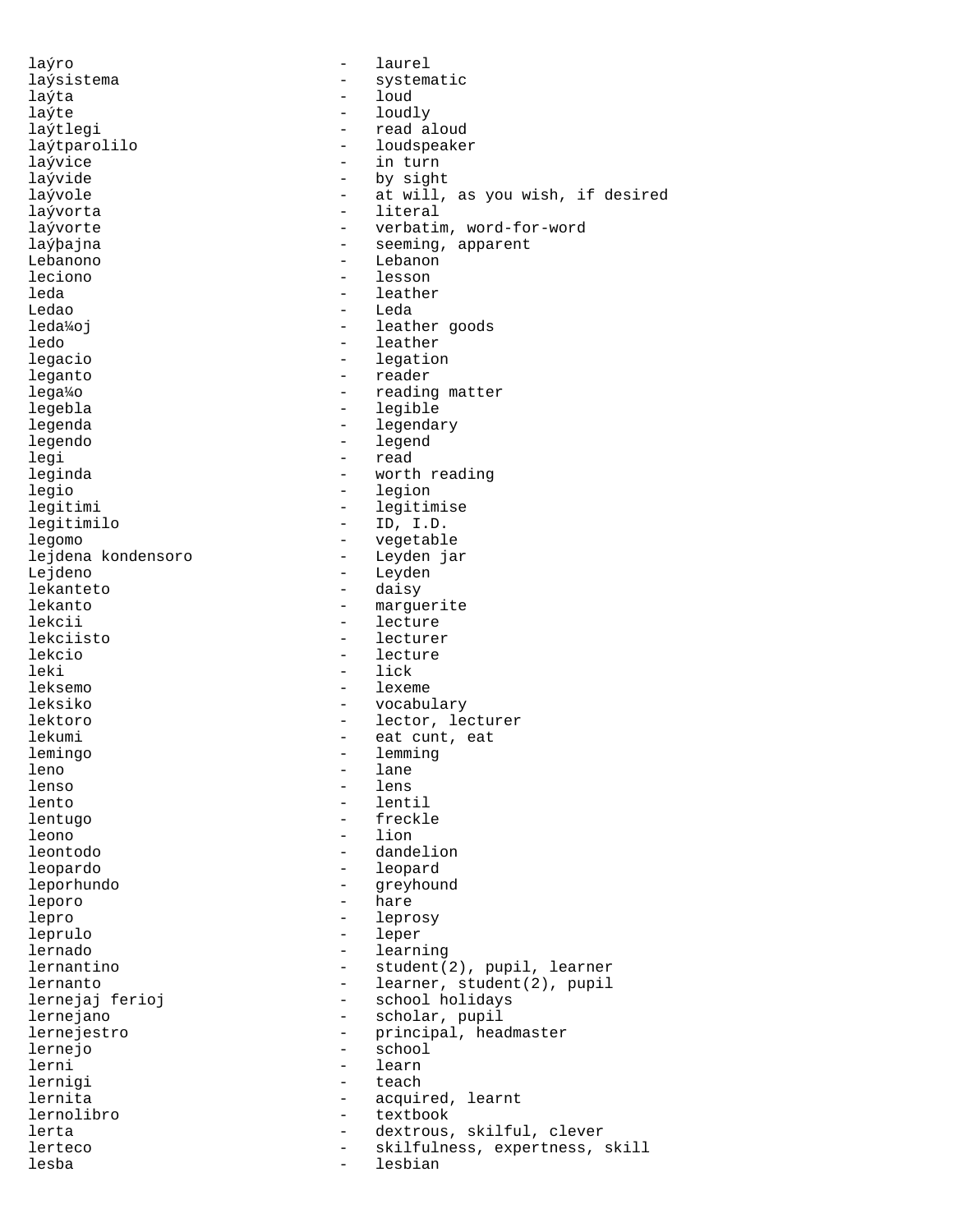lesbanino - lesbian lesivakvo – lather die van die van die van die van die van die van die van die van die van die van die van die<br>Die van die van die van die van die van die van die van die van die van die van die van die van die van die va lesivejo - laundry lesivi - wash lesivi vestojn - wash care vestojn lesivo - lye - lye - lye - lesoto - lesoto - lesoto - lesoto - lesoto - lesoto - lesoto - lesoto - les - les - Lesoto - Lesotho letargio - lethargy<br>leterbloko - lethargy<br>- notepad - notepad leterkesto - letterbox, mailbox letero - letter leterpapero - writing-paper<br>leterportisto - postman leterportisto Leto - Lethe levanta - Levantine levantano - Levantine levi - lever, raise, lift<br>levido - levite levido - Levite levilo - crowbar, crow-bar - rise, lift, arise, go up, ascend, get up levstango - crowbar - harm lezo - harm - harm - harm - harm - harm - harm - harm - harm - harm - harm - harm - harm - harm - harm - harm - harm - harm - harm - harm - harm - harm - harm - harm - harm - harm - harm - harm - harm - harm - harm - harm leøa - legal leødona - legislative leøeco - legality leøera - light(2) leøo - law - law - law - law - law - law - law - law - law - law - law - law - law - law - law - law - law - la leøprojekto - bill leøpropono leýtenanto - lieutenant li - him, he - him, he - him, he - him, he - him, he - him, he - him, he - him, he - him, he - him, he - him, he - him, he - him, he - him, he - him, he - him, he - him, he - him, he - him, he - him, he - him, he - him, he lia - his<br>libana - his - his - his libana - Lebanese libanano - Lebanese Libano - Lebanon - Lebanon - Lebanon - Lebanon - Lebanon - Lebanon - Lebanon - Lebanon - Lebanon - Lebanon - Lebanon - Lebanon - Lebanon - Lebanon - Lebanon - Lebanon - Lebanon - Lebanon - Lebanon - Lebanon - Lebanon - Leb libelo - dragonfly<br>libera - free - free - free liberala - liberal libereco - freedom liberia - Liberian - Liberian - Liberian - Liberian - Liberian - Liberian - Liberian - Liberian - Liberian - Liberian - Liberian - Liberian - Liberian - Liberian - Liberian - Liberian - Liberian - Liberian - Liberian - Lib liberianino - Liberian woman liberiano - Liberiano - Liberiano - Liberiano - Liberiano - Liberiano - Liberiano - Liberiano - Liberiano - Li<br>1999 - Liberiano - Liberiano - Liberiano - Liberiano - Liberiano - Liberiano - Liberiano - Liberiano - Liberia liberigi - release liberigi sin de - get rid of liberigo - liberation Liberio - Liberia libertempo - spare time, time off, vacation libervola - voluntary - voluntarily libia - Libyan libianino - Libyan woman libiano - Libyan - Libya libraro - book collection librejo - bookstore; library - bookstore; library - booklet libreto - booklet libro - book librobreto - bookshelf - bookstore, bookshop librotenado - book-keeping librotenisto - bookkeeper - bookseller licenco - licence, license liceo  $-$  lyceum lici  $-$  be allowed, be permitted licia de la contradicción de la contradicción de la contradicción de la contradicción de la contradicción de l licianino - Lycian woman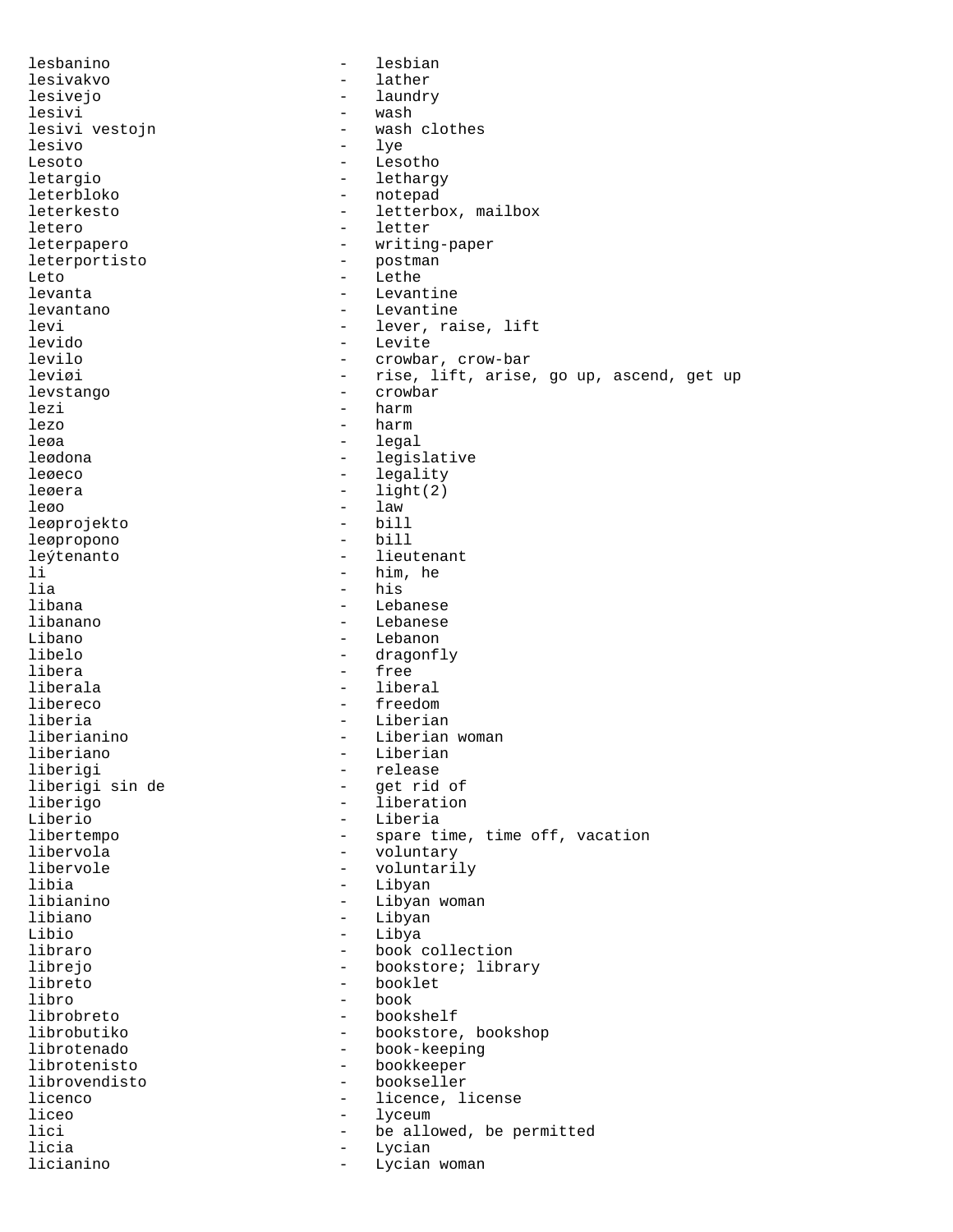liciano - Lycian Licio - Lycia - Lycia<br>1idia - Lydian - Lydia - Lydian lidiano - Lydian Lidio - Lydia - Lydia<br>1ieno - Splee lieno - spleen Liero - Lyra<br>Liego - Liša Lieøo - Lišge - Lišge<br>lifto - Leva - elevator, lift ligamento - ligament liga¼o - fillet, braid, tie, string(2)<br>ligi - tie up, bind, connect, tie, j - tie up, bind, connect, tie, join ligilo - tie, bond ligita - connected, attached ligiøi - be attached, link up<br>ligna tega¼o - - - - - - - - - - - - campshot, campsheddi - campshot, campshedding, campsheeting ligna¼isto - cabinet-maker, carpenter ligna¼oj - wooden articles lignero<br>lignero - splinter<br>ligno - wood, tir ligno - wood, timber<br>lignogarni - - - - - - - - - - - - board, wains lignogarni - board, wainscot - charcoal ligo - league, connection(2)<br>Ligo de Nacioj - - League of Nations Ligo de Nacioj - League of Nations Ligura Maro - Ligurian Sea - leak liko - leak likva - liquid - LPG, liquefied petroleum gas likva¼o - liquid likvida - liquid likvidi - liquidate<br>likvoro - liquidate - liqueur likvoro - liqueur lila - lavender, lilac<br>1ilako - lilac lilako - lilac lilio - lily - slug limdato - deadline limi - bound limiga - restrictive limigi - confine, restrict, abridge, limit limigita - restricted, limited, confined limigo - limitation, restriction<br>limigi - limitation, restriction limiøi - be limited<br>limo - frontier, k limo - frontier, boundary, limit limonado - lemonade - deadline limtransirejo - border crossing limtuþi - adjoin, abut, be next to  $\ln$  - him - him lina¼o - linen linda  $-$  charming, lovely lineo - line lingva - linguistic lingva¼o - language - linguistic lingvisto - linguist lingvo - language, tongue - straight-edge, ruler, straightedge linio - line lino - flax<br>linoleo - flax - flax - linseed-oil, linseed oil linoleumo - linoleum liphararo  $-$  moustache lipharoj - moustache lipo - lip lirli - gurgle, burble, purl, murmur liro - lyre; lira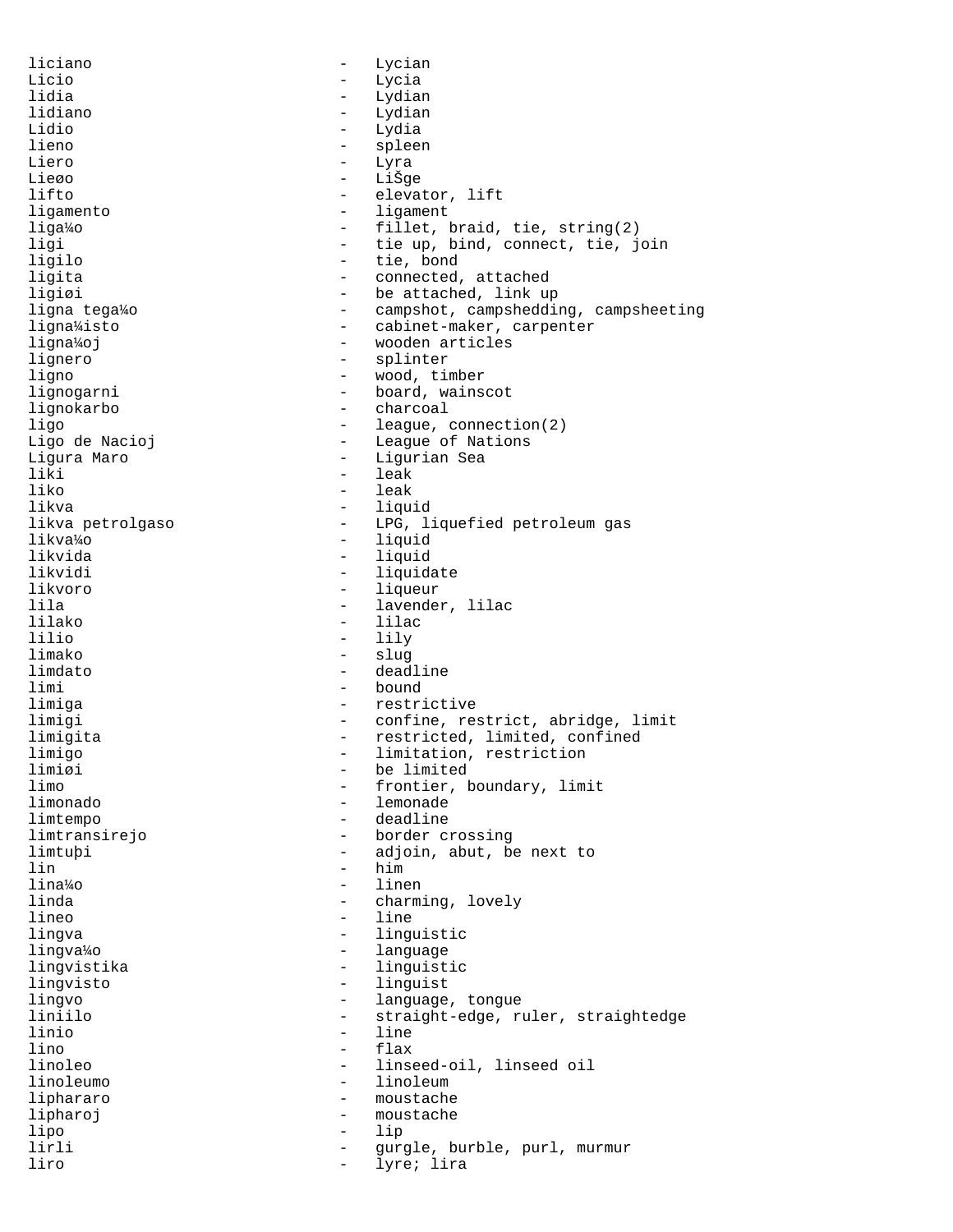Lisbono - Lisbon lispi - lisp listigi  $-$  list, make a list listo - list<br>lita superkovrilo - cover lita superkovrilo  $-$  coverlet, counterpane, bedspread<br>litanio  $-$  litany litanio - litany lita¼o - bedding, bed-clothes<br>lite - abed lite - abed - literary literaturo - literature litero - letter<br>literumi - spell literumi - spell<br>litio - lithi - lithium litkadro - bedstead litkovrilo - blanket litkuseno - pillow lito - bed litorino - periwinkle, winkle<br>litova - Lithuanian litova - Lithuanian litovino - Lithuanian woman Litovio - Lithuania litovo - Lithuanian<br>litro - Lithuanian<br>- litre litro - litre - litre - litre - litre - litre - litre - litre - litre - litre - litre - litre - litre - litre - litre - litre - litre - litre - litre - litre - litre - litre - litre - litre - litre - litre - litre - litre - sheet liturgio - liturgy liturinado  $-$  enuresis, bed-wetting litvagono - sleeping-car litþranko - cupboardbed liuto - lute liva - left<br>liveranto - supp<sup>-</sup> - supp<sup>-</sup> - supplier liveraýto - delivery van liveri<br>
liverkondiæoj<br>
- deliver, supply, furnish<br>
- terms of delivery - terms of delivery livero <sup>-</sup> delivery delivery<br>livona - Livonian livona - Livonian Livonio - Livonia livono - Livonian Li¶tenstejno - Liechtenstein li¶tenþtejnano - Liechtensteiner Lofotoj - Lofoten logad - attraction logado  $-$  luring, enticement loga¼o - bait logi - attract, lure, decoy<br>logika - logical - logical logika - logical - logic logilo - bait lojala  $-$  loyal, faithful loka - local lokalo - location, premises<br>loki - locate - place.locate loki - place, locate lokiøi - be placed, be positioned loko - spot, location, place <br>
10komotivo - engine lokomotivo lokucio - phrase, expression<br>lokusto - phrase, expression<br>- grasshopper lokusto - grasshopper lombardejo - pawnshop - pawn, borrow money on lombardo - pawning Londono - London longa - long longano - longan longe  $\qquad \qquad -$  a long time, for a long time longeco - length longedaýra - protracted. long-lasting<br>longeluda disko - - T.P longeluda disko - LP longitudo - longitude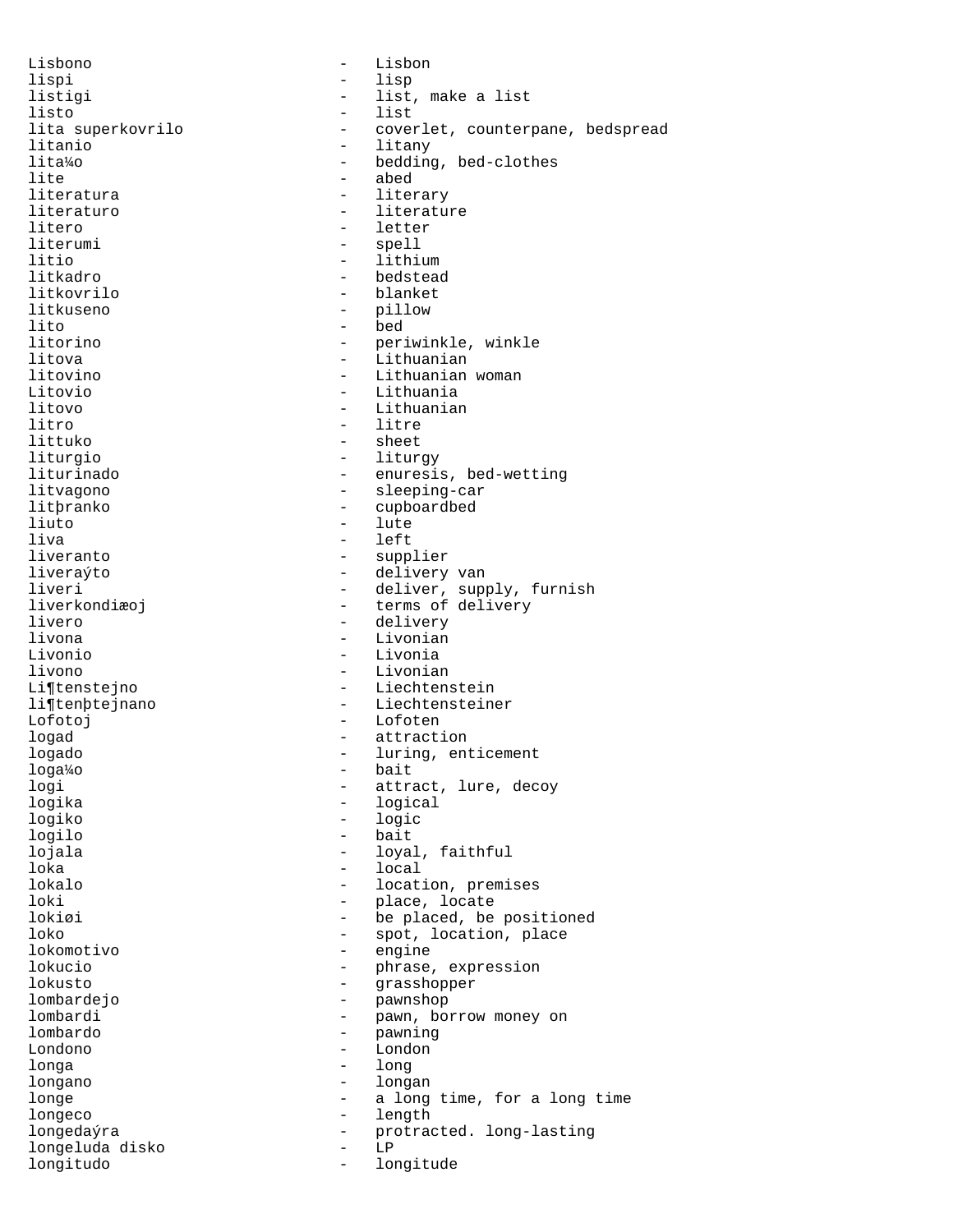longo - length longtempa - of long standing, prolonged, long-term, long lontana  $-$  distant, remote lordo - lord Lorelejo - Lorelei Loreno - Lorraine, Lothringen - binoculars, binocular loterio - raffle, lottery - draw lots lotumi - allot lotuso - lotus Loveno - Louvain  $\log a$  - loose Lo¶alino - Lochaline Lo¶mado - Lochmaddy loøado - habitation loøanta - housed loøantaro - population loøanto - inhabitant loødomo - residence, dwelling loøebla - inhabitable - abode, dwelling, residence, accommodation(2) loøi - dwell, live loøigo - accommodation(2) loøio - loge, box; lodge loøloko - abode, residence, place of residence loøoæambro - sitting room, living room luado - rental, renting luanto  $-$  tenant, renter lucerno - hanging lamp Lucifero - Lucifer ludejo - playground - play<br>- tow ludilo - toy - playing cards<br>- came ludo - game ludomo - apartment building ludoni - let luebla - for rent lui - hire - hire - hire - hire - hire - hire - hire - hire - hire - hire - hire - hire - hire - hire - hire - hire - hire - hire - hire - hire - hire - hire - hire - hire - hire - hire - hire - hire - hire - hire - hire luigi - rent out, let luigita - hired out luko  $-$  skylight, porthole lukontrakto  $-$  lease lukontrakto<br>lukri lukri - make money, earn luksa - delýe, luxurious - luxury lukseco - luxury luksemburgano - Luxembourger, Luxemburger luksemburgia - Luxemburg, Luxembourg luksemburgiano - Luxemburger, Luxembourger Luksemburgio - Luxembourg(state), Luxemburg(state) Luksemburgo - Luxembourg(city), Luxemburg(city) lukso - luxury Luksoro - Luxor - Luxor<br>luktanto - wrest luktanto - wrestler, fighter lukti - struggle, wrestle luli - lull, rock<br>
lulilo - cradle - cradle - cradle lulkanto - lullaby luma - light, bright lumado  $-$  qlow, radiance lumbildo - slide lumbo - loin lumbriko - earthworm lumdisko - optical disk lumi - shine lumigi - illuminate, light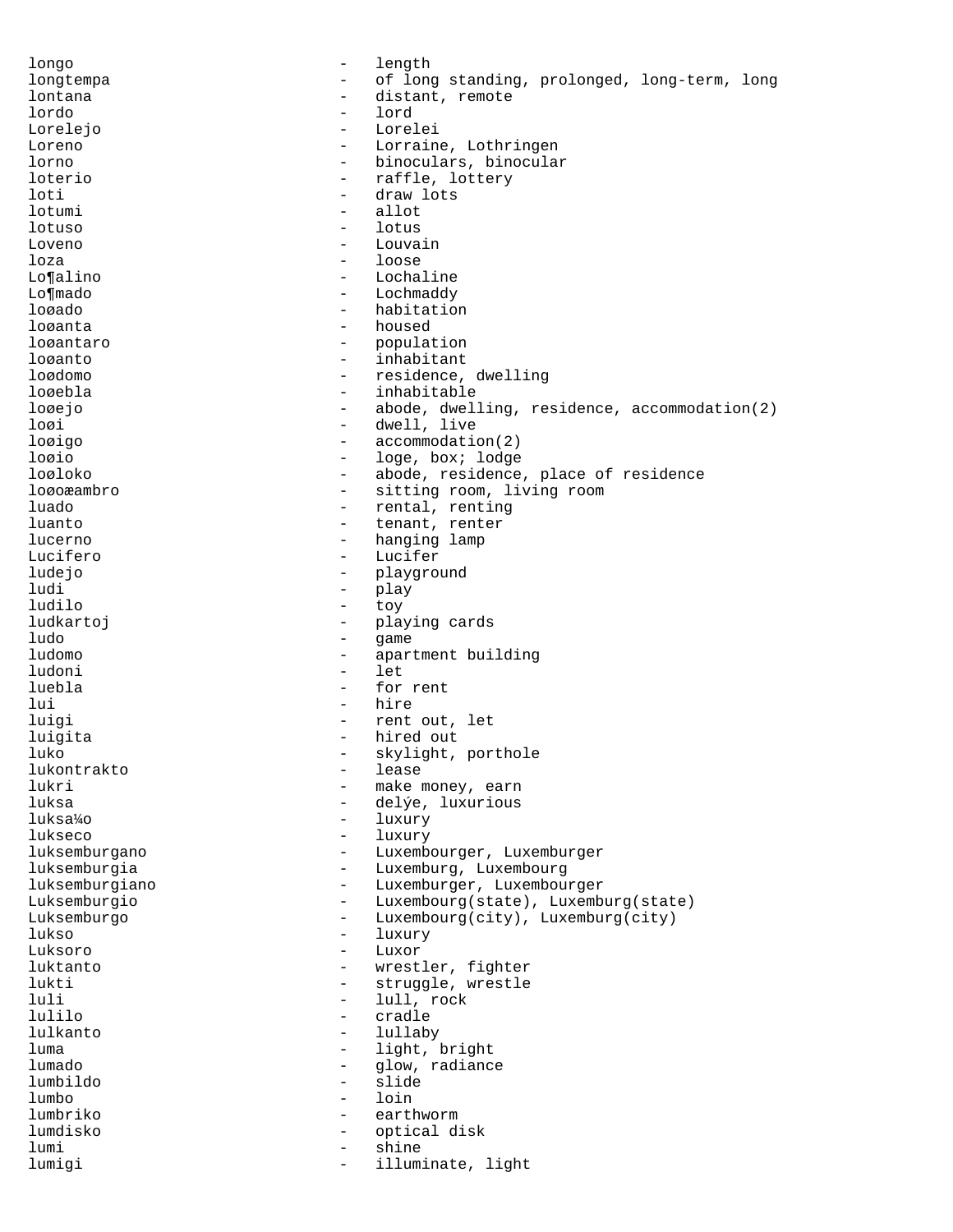lumigo - lighting lumo - light<br>lumtubo - fluore lumtubo - fluorescent lamp lumturo - lighthouse lumþirmilo - lamp-shade luna - lunar lundo - Monday  $\begin{array}{ccc}\n\text{luno} & - & \text{moon} \\
\text{luno} & - & \text{moon}\n\end{array}$ lunæo - snack, lunch lupago - rent lupeo - magnifying glass lupo - wolf lupolo - hops lupreni - rent luprezo - rent money, rent lustro - chandelier luta¼o - solder luti - solder - soldering iron<br>- mink lutreolo macedona - Macedonian maco  $-$  unleavened bread, matzo madagaskara - Madagascan Madagaskaro **- Madagascar** Madejro - Madeira<br>madjaro - Magyar - Magyar madjaro - Magyar Madono - Madonna Madrido - Madrid magazeno - component - department store; warehouse magazino - magazine Magdalenio - Magdalenian Magdaleno **- Magdalena** magia - magical<br>magiisto - magicia - magician magio - magic<br>magistrata domo - - town-hall magistrata domo magistrato - town council, city council magistro - master(2) magneta - magnetic magnetigi - magnetise<br>magnetismo - magnetismo magnetismo - magnetismo - magnetismo<br>magneto - magnet magneto - magnet magnetofono  $\qquad \qquad -$  tape recorder<br>magnetoskopo  $\qquad \qquad -$  video recorder magnetoskopo - video recorder magnezio  $\overline{\hspace{1cm}}$  - magnesium  $\overline{\hspace{1cm}}$  - magnesium  $\overline{\hspace{1cm}}$  - agunt (2). magra - gaunt(2), meagre, lean, skinny, skimpy, thin(2) magrebano - Maghrebian magreco - leanness<br>magrulo - skinny p magrulo - skinny person mahometano - Mohammedan, Muslim, Mussulman, Moslem Mahometo **- Mohammed, Muhammad** maizfaruno - cornmeal<br>maizflokoi - cornflak maizflokoj - cornflakes maizo - maize, corn maizpano - cornbread majao - Maya majesta - majestic<br>majesteco - - majesty majesteco - majesty<br>majesto - majesty<br>- majesty majesto - majesty<br>majo - May - May majo - May majoritato - majority Majorko - Mallorca, Majorca majoro - major majskarabo - june bug majstreco - mastership majstri - master majstro  $-$  master, maestro majusklo - capital letter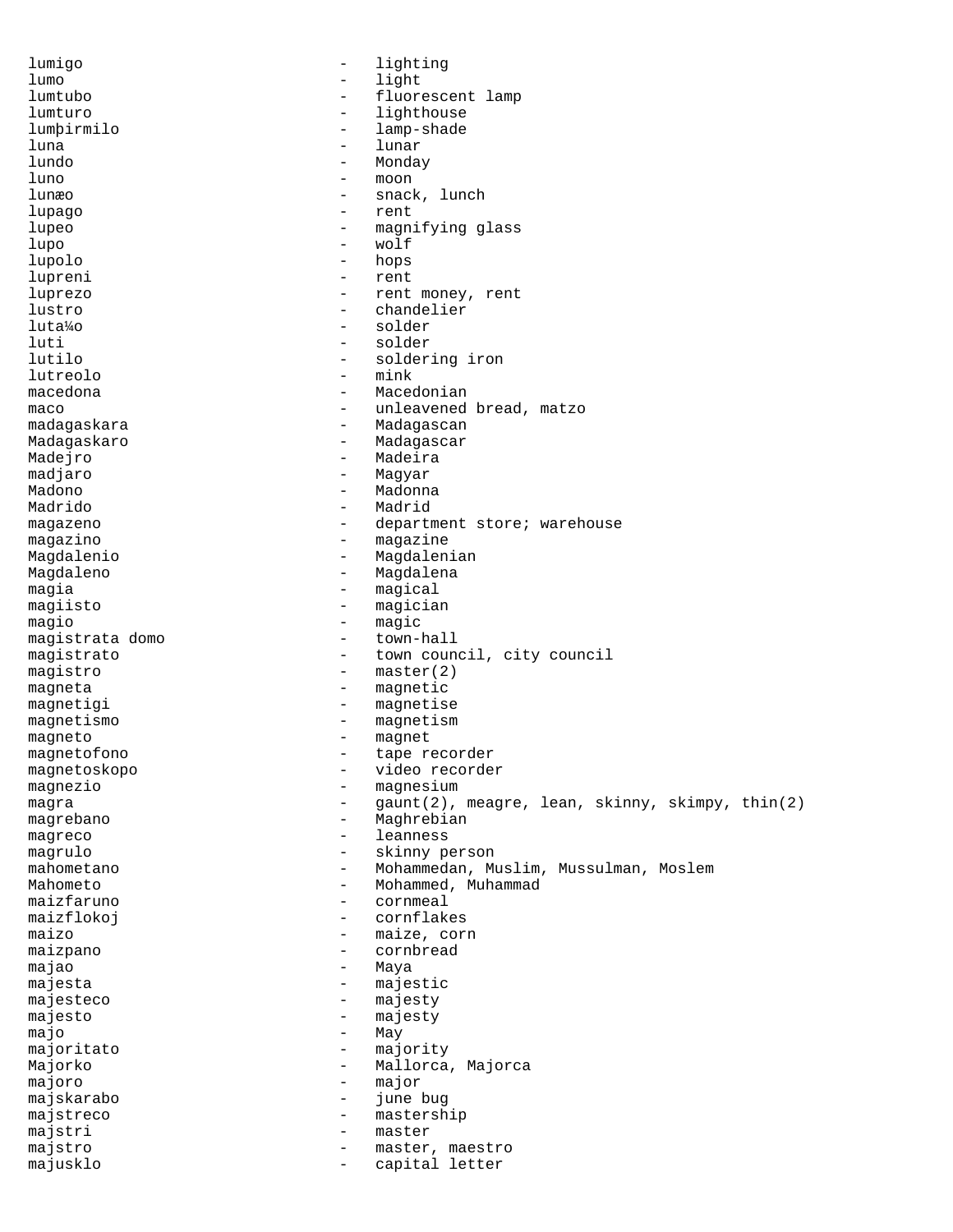Makabeoj - Maccabees makabra - macabre Makao **- Macau** makaronio - macaroni Makaýo - Macao makedona - Macedonian Makedonio - Macedonia makedono - Macedonian - scale model, miniature Makiavelo - Machiavelli maklera¼o - commission, brokerage makleri - act as a middleman<br>makleristo - broker makleristo maklero - broker Makmuro **- MacMurray** makroo - macro makropo - kangaroo - maximum maksimume - at most maksimumo - maximum makuleto - spot - stain, spot, soil makulo - blot, spot makzelo  $-$  jaw, jawbone mala - contrary, opposite - in short supply malafabla - 1999 - gruff, surly, harsh, unkind, rough, sour Malagasio - Madagascar malagrabla - dreary, dismal(2), unpleasant, bleak, nasty(2)<br>malaja - Malay malaja - Malay Malajgo  $-$  Mallaig malajo - Malay - Malay Malajujo - Malaysia malajzia  $-$  Malaysian malajziano - Malaysian Malajzio - Malaysia malakceli - decelerate, slow down malakcepti - reject malakcepto - rejection Malako 1999 - Malacca malakordo - discord malakra - blunt<br>malakrigi - blunt - blunt malakrigi - blunt malalta malaltgermana - Low German malaltigi - lower, abase, decrease(2)<br>malaltigi la prezojn de - mark down malaltigi la prezojn de malaltigo  $-$  abasement(2) malaltreliefo - low relief, bas-relief malaltvalora - inferior malami - hate malamika - hostile malamikeco - enmity malamiko - enemy malaminda  $\begin{array}{ccc} - & \text{nasty}(3) \\ - & \text{haite} \end{array}$ malamo - hate<br>malanta $\acute{y}$  - hehii behind, after malantaýa - rather - back seat, rear seat malantaýa flanko  $-$  reverse side, back, reverse malantaýa glaco  $\begin{array}{ccc} 1 & - & - & - \\ - & - & - & - \\ - & - & - & - \end{array}$  window - rear-light, rear-lamp, tail-light malantaýa parto - rather, back(3) malantaýa pordo - back-door malantaýa rado  $-$  rear wheel, hind wheel, back wheel malantaýe - behind malantaýen - backwards, aback malaperi - disappear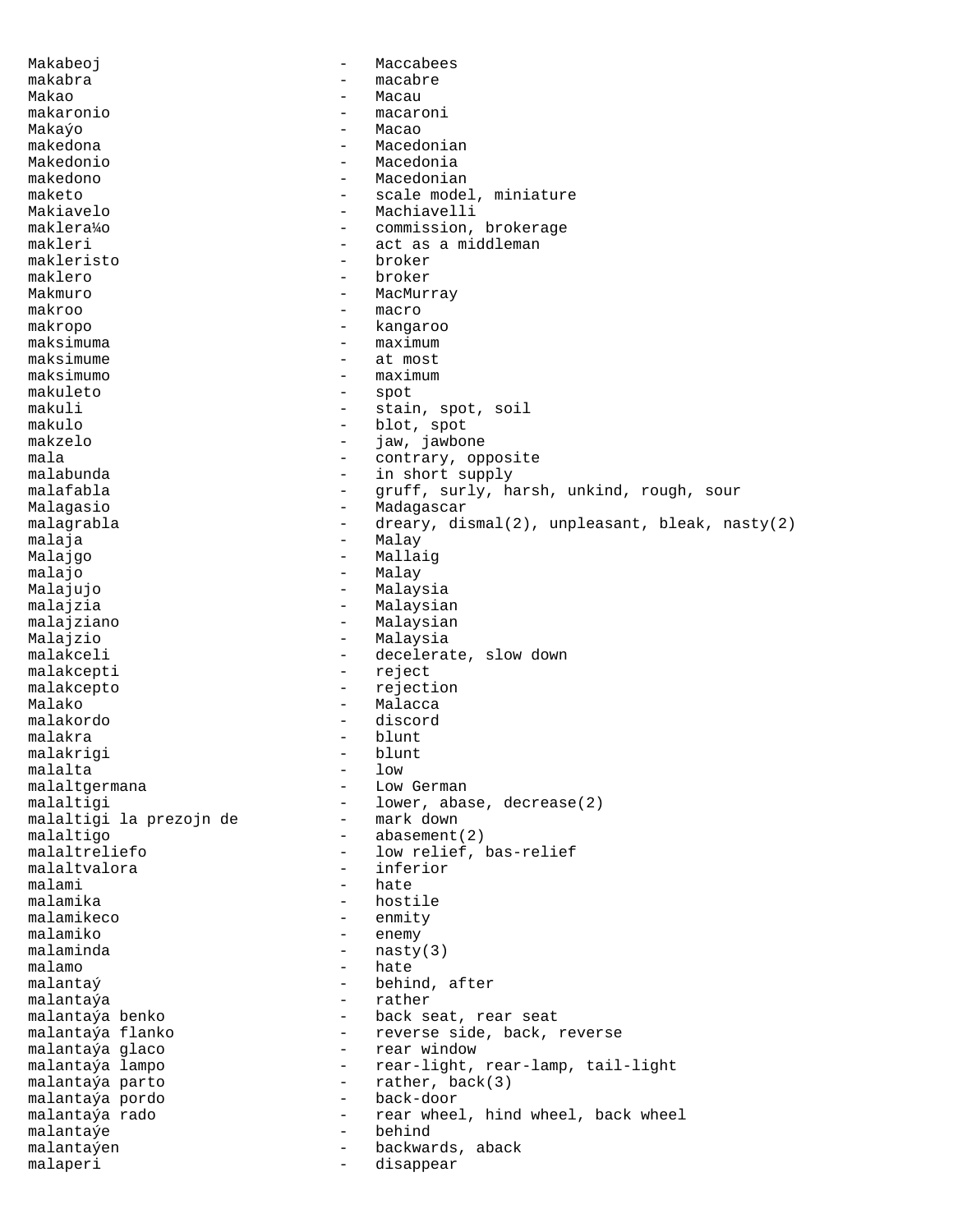malaperigi - liquidate malapero - disappearance malaprobi - rebuke, disapprove of, disapprove, condemn malaprobinda - condemnable, objectionable, blameworthy malaprobo - censure, condemnation, disapprobation, disapproval malaranøi - disarrange, put into disarray malario - malaria malasidua - truant, absent<br>malasiduismo - https://www.example.com/www.example.com/www.example.com/www.example.com/www.example.com/www.exa - absenteeism malatenti - neglect(2) malavantaøa - - detrimental, prejudicial, disadvantageous malavantaøe en andrede - prejudicially, detrimentally, disadvantageously malavantaøo - disadvantage malavara  $-$  generous malavia - Malawian malaviano Malavilago - Lake Malawi Malavio - Nyasaland, Malawi malbela - ugly, nasty(4) malbelega  $-$  nasty(3), horrible, dismal(2), dreary(2) malbeni malbeni - curse malbobenado - unwinding, unrolling<br>malbobeni - unwind.unroll.wind malbobeni - unwind, unroll, wind off malbona malbona - miserable, bad, poor, abuse, nasty(3)<br>malbona<sup>1</sup>40 - abuse - abuse malbonaýgura - portentous, foreboding malbone - badly<br>malbonfama - ill-f malbonfama - ill-famed<br>malbonfaro - outrage malbonfaro - outrage<br>malbonfartanta - not well - not well, unwell malbongusta - bad-tasting; in bad taste malbonhumora - pettish, peevish, cross, petulant<br>malbonigi - spoil - spoil malbonigi - spoil<br>malbonigi - qo ba - go bad malboniøo - taint, decay, corruption, depravation malbonkvalita - inferior malbonþance - unfortunately<br>malbonbanco - bad luck malbonþanco malcedi - confront malcerta - uncertain<br>maldeca - indecent maldeca - indecent<br>maldekstra - left<br>- left maldekstra maldekstre - on the left maldekstren - to the left, left<br>maldelikata - to the left, left maldelikata - crude, harsh, coarse<br>maldensa - - thin(2), rare maldensa - thin(2), rare<br>maldensejo - clearing - clearing maldensigi - thin out<br>maldetala - vaque qu maldetala - vague, general<br>maldika - vague, general<br>- slender.lean. - slender, lean, thin, gaunt maldikiøi - lose weight<br>maldiligenta - lazy - lazy maldiligenta - lazy maldiligenteco maldiligentulo - lazy person<br>maldiskreta - indiscreet. maldiskreta - indiscreet, meddlesome<br>maldiskreteco - - indiscretion, meddlesome - indiscretion, meddlesomeness<br>- bitter maldolæa - bitter andre andre andre andre andre andre andre andre andre andre andre andre andre andre andre an<br>- bitter andre andre andre andre andre andre andre andre andre andre andre andre andre andre andre andre andre maldolæeco - bitterness maldorma - bitterness - bitterness - bitterness - bitterness - bitterness - bitterness - bitterness - bitterness - bitterness - bitterness - bitterness - bitterness - bitterness - bitterness - bitte - awake maldunga aranøo - severance scheme, redundancy scheme maldungi - discharge, sack, fire(2), dismiss<br>maldungo - discharge, paying off - discharge, paying off male  $\qquad \qquad$  - on the contrary malebena  $-\frac{1}{2}$  bumpy malebena  $-\frac{1}{2}$  bump malebena¼o - bump malebla - impossible malebligi  $-$  inhibit, bar, prevent malebria - sober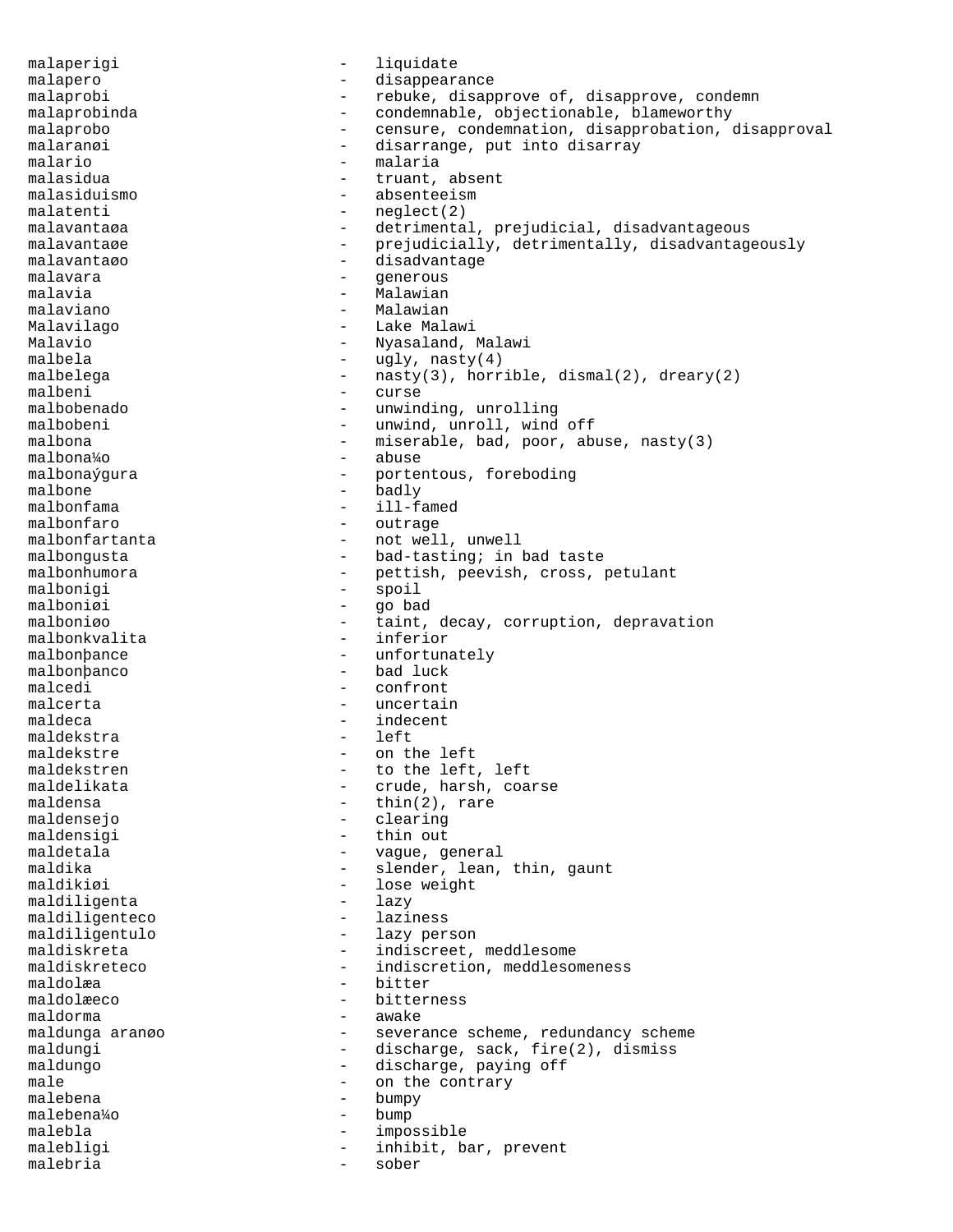malediva - Maldivian maledivano - Maldivian Maledivoj **-** Maldive Islands, Maldives malegala - different maleleganta - coarse, crude<br>malembarasi - rid malembarasi<br>maleo maleo - mallet naleo - mallet naleolo - mallet naleolo - mallet naleolo - mallet naleolo - mallet na mallet na maleolo - ankle - desperate malespere  $\qquad \qquad -$  despairingly malesperi - despair malespero - despair malestimi - despise malestiminda - abject malestimo - contempt malesto - non-existence malfacila - hard, inconvenient, difficult<br>malfacila<sup>1</sup>/<sub>2</sub> - difficulty, trouble malfacila<sup>y</sup>o - difficulty, trouble<br>malfacileco - - difficulty malfacileco - difficulty<br>malfaciligi - difficulty<br>- thwart, har malfaciligi - thwart, hamper, hinder<br>malfaldi - unfold, spread out malfaldi - unfold, spread out malfari - unfold, spread out malfari - undo malfavora - disinclined, unfavourable<br>malfavoro - disfavour malfavoro - disfavour malfekunda - infertile malfeliæa - unhappy - unhappy - unhappy - unhappy - unhappy - unhappy - unfortu - unfortunately malfeliæiga - miserable malfeliæulo - unfortunate malfermetita<br>malfermi - open, open up<br>- open malfermita<br>malfermo malfermo - opening malfida - suspicious - suspicious - suspicious - suspicious - suspicious - suspicious - suspicious - suspicious malfidela - unfaithful<br>malfideliøi - desert se malfideliøi - desert, secede, become unfaithful, apostatise<br>malfideliøo - defection. apostasv malfideliøo - defection, apostasy<br>malfidelulo - renegade.deserter - renegade, deserter malfidema - suspicious malfidi - distrust<br>malfido - - distrust<br>- suspicio malfido - suspicion<br>malfieriøi - back down, malfieriøi - back down, climb down<br>malfiksi - - - - - - - - - unfasten, detach malfiksi - unfasten, detach<br>malfirma - unstable, loose( malfirma - unstable, loose(2)<br>malfluso - low tide malfluso - low tide malforta - faint, weak, light(2)<br>malforte - weakly, lightly - weakly, lightly malfortigi - weaken malfortiøi en moderne veaken, abate malfreþa - stale malfreþaera - stuffy, frowsty, close(2) malfrua - late, tardy malfrue - late malfrui - be late<br>malfruiøo - chardain - malfruiøo malfruiøo - retardation, delay<br>malfrumatene - late in the morning - late in the morning malfrunokte - late at night malfruposttagmeze - late in the afternoon<br>malfunkciigi - stop, turn off, shut - stop, turn off, shut off, switch off malfunkciiøi - go on the blink, malfunction malgaja  $-$  gaunt(2), dreary(3), sad, dismal, sombre, bleak malgajamaløoja - miserable(3) malgajeco  $\qquad \qquad -$  grief, sorrow, sadness malglata  $-$  rough, coarse malglora - inglorious malgracia  $-$  awkward malgranda - little, small, diminutive Malgranda Azio - - little, small, diminutive Malgranda Azio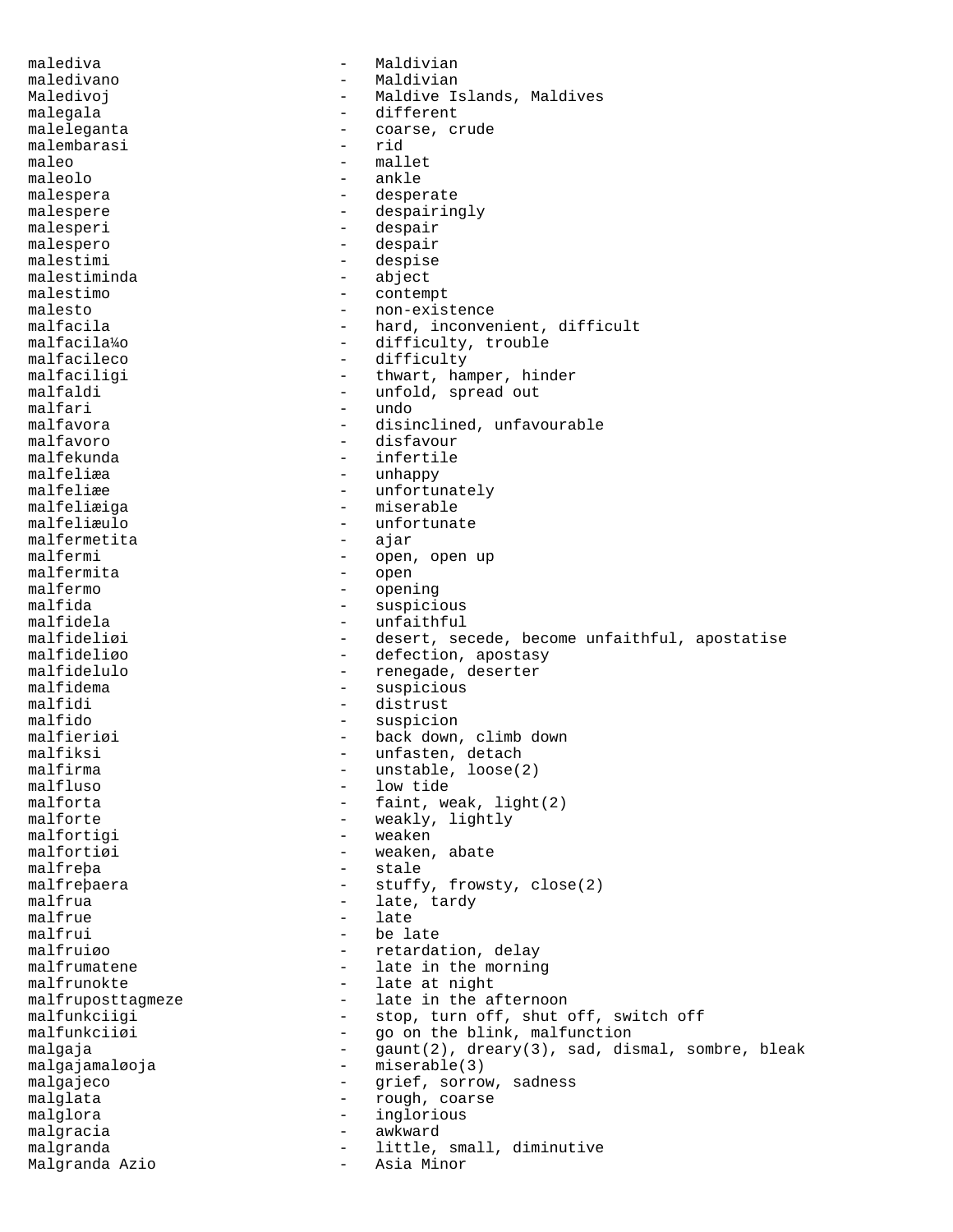Malgrandaj Antiloj  $-$  Lesser Antilles malgrandanimeco - pettiness, small-mindedness<br>malgrandega<br>- tiny<br>- tiny malgrandega  $-$  tiny malgrandiøi - decline, decrease, wane malgrasa  $-$  thin, gaunt(3) malgrava  $\qquad \qquad -$  unimportant malgraý - in spite of, despite, notwithstanding<br>malgraý tio - hevertheless malgraý tio  $\overline{a}$  - nevertheless malhavi - lack malhavi - lack<br>malhela - dream malhela - dreary(3), bleak, dark, dismal<br>malhelblua - dark blue - dark blue<br>- darken malheliøi malhelpa¼o - impediment, obstacle, handicap malhelpi - bar, inhibit, prevent, hinder malhelpo - hindrance malhisi - lower - lower - lower - lower - lower - lower - lower - lower - lower - lower - lower - lower - lower malhonesta - dishonest malhonora - dishonourable malhonoro - dishonour malhumana - inhumane, inhuman malhumila - proud, haughty<br>malia - Malian - Malian malia - Malian - Malian - Malian - Malian - Malian - Malian - Malian - Malian - Malian - Malian - Malian - Malian - Malian - Malian - Malian - Malian - Malian - Malian - Malian - Malian - Malian - Malian - Malian - Malian malianino - Malian woman<br>malica - malicious view - malicious view malica - malicious, vicious, nasty(2), mischievous<br>malica<sup>1</sup>40 - malicious act. nastiness - malicious act, nastiness<br>- shrewd malice ruza malico  $-$  malice, ill-will maliculo - malicious person<br>maliculo - malicious person<br>- vicious maligna - vicious maligneco - malignancy malimpliki - take apart(2), untie malinda - take apart(2), untie malinda - dishonourable, unworthy<br>malinfekti - disinfect malinfekti - disinfect - averse, disinclined malinstali - deinstall malintegriøi - disintegrate<br>Malio - Mali - Mali<br>- old maljuna maljunula hejmo - old people's home maljunulejo<br>maljunulejo - old people's home<br>maljunulino - old woman, gammer maljunulino - old woman, gammer maljunulo - old man - old man<br>- unjust maljusta<br>maljusteco maljusteco - injustice<br>malkapabla - incapable malkapabla - incapable malkara - inexpensive, cheap<br>malkateni - inexpensive, cheap - unchain, unfetter malkaþa - above-board malkaþe - openly, frankly<br>malkaþi - reveal - reveal malklara  $-$  indistinct malklariøi - fade, blur malklera  $-$  uneducated malklereco - lack of education<br>malkodi - decode malkodi - decode malkomforto - discomfort malkompakta - sandy, loose(2)<br>malkompata - incompassionate malkompata - incompassionate - thin(2), dilute, disperse, rarefy malkonekti - cut a connection, cut(2)<br>malkonfesi - recant disclaim disavo malkonfesi - recant, disclaim, disavow<br>malkonfirmi - deny - deny - deny malkonsenti - disagree malkonsili - dissuade from, advise against malkonstruado - demolition malkonstrui - take down, pull down, break down, demolish malkonstruo - demolition malkontenta - discontent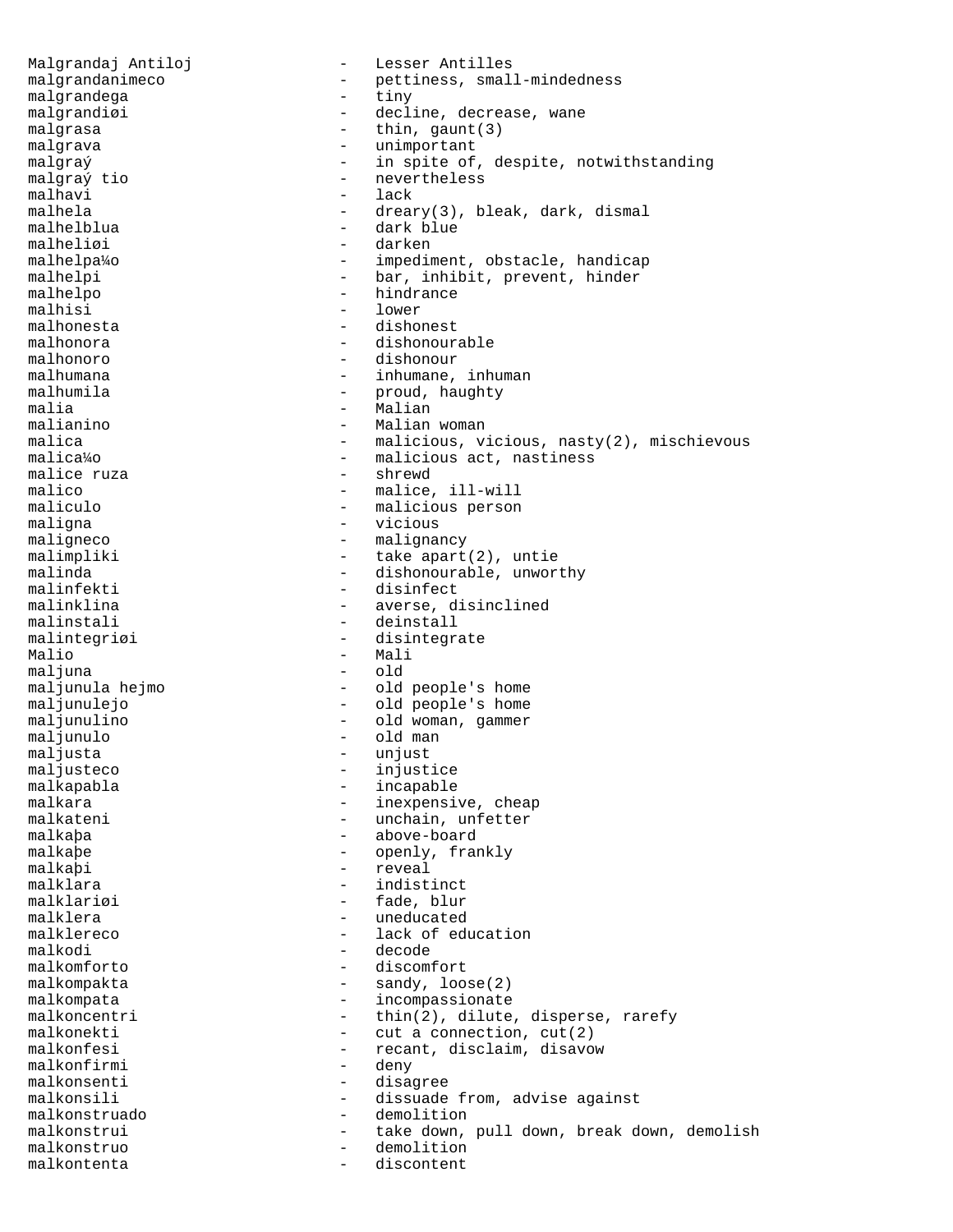malkonvena extensive the motifitting, unseemly malkovri - uncover, discover<br>malkovro - discovery - discovery malkovro - discovery malkreski - diminish, abate(2), decrease malkresko - wane, diminution, abatement, decrease malkupli - uncouple malkuraga - uncouple - uncouple - uncouple - uncouple - uncouple - uncouple - uncouple - uncouple - uncouple - uncouple - uncouple - uncouple - uncouple - uncouple - uncouple - uncouple - uncouple - unc afraid<br>cowardice malkuraøeco<br>malkuraøiøi - be discouraged malkuraøo - cowardice malkuraøulo<br>malkvieta malkvieta - noisy, restless - slothful mallaksa - constipated mallaksigilo - astringent mallakso - constipation mallarøa - narrow mallaýdi - reprove, scold, reproach, rebuke<br>mallaýdo - remark, observation, reproof mallaýdo - remark, observation, reproof mallaýta - soft, quiet mallerni - unlearn<br>mallerta - awkward mallerta - awkward<br>mallevi - lower mallevi - lower<br>malleviøi - descen - descend, go down(2) malliberejo - jail, prison, gaol malliberigi - jail, imprison malliberulejo - prison, gaol, jail<br>malliberulo - prisoner - prisoner malliberulo - prisoner<br>malligi - untie malligi - untie malloga - repellent, repelling, repulsive mallojala - disloyal, illoyal mallonga - brief, short mallongan tempon - momentarily, a while mallongdaýra - - momentarily, a while - short-lived mallongigi - abridge, shorten, abbreviate mallongigo - abbreviation malluksa - frugal, spartan - dim, dark mallumo - darkness, murk malmasiva - hollow<br>malmendi - counter malmendi - countermand, cancel<br>malmerqiai - emerge malmergiøi – emergiøi – emergency – emergency – emergency – emergency – emergency – emergency – emergency – emergency – emergency – emergency – emergency – emergency – emergency – emergency – emergency – emergency – emerge malmilda - bleak malmobiliziøi - be released, demobilise<br>malmodera - immoderate, excessive malmodera - immoderate, excessive<br>malmodesta - immoderate, excessive<br>- arrogant malmodesta - arrogant - presumption, high-handedness, arrogance, pretence malmola - hard malmoleco - hardness malmorala  $-$  nasty(4), abandoned malmorale  $\qquad \qquad \qquad -$  with abandon, immorally malmulta - little malmultaj - few malmulte da - little malmultekosta - cheap, inexpensive<br>malmunti - take apart malmunti - take apart<br>malnaiva - sophistica malnaiva - sophisticated malneta - gross; draft - rough draft, draft malnobla - low, nasty(4), vile, base, abject<br>malnobleco - abjection<br>- abjection - abjection malnodi – untie<br>malnova – untie malnova - old malnoviøi - become old malnovmoda - old-fashioned malobei - disobey malobeo - disobedience malobservi - disregard, violate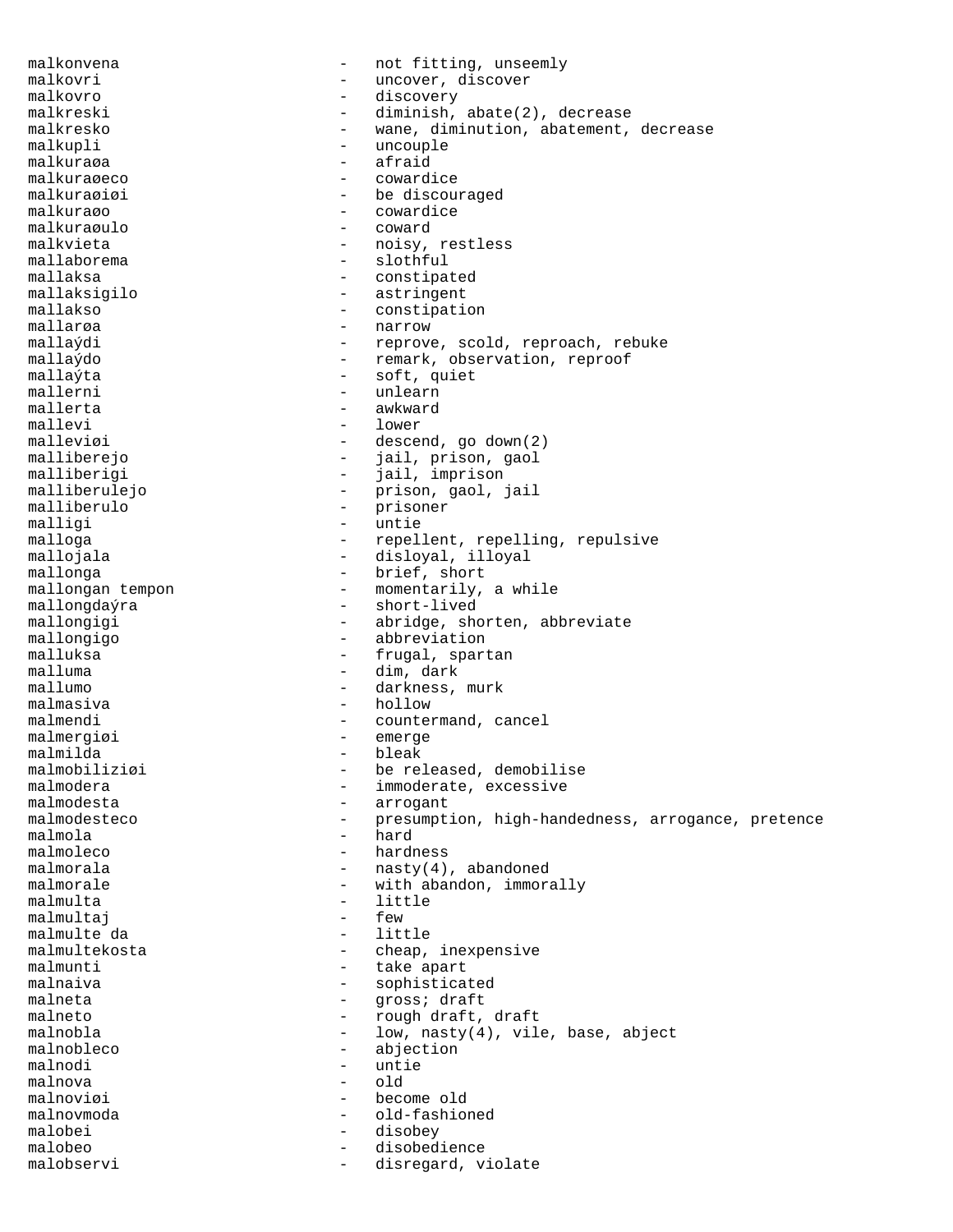malofta - rare malofte - seldom maloportuna - unsuited, inopportune maloportuna¼o - inconvenience, flaw malordigi  $-$  mess up, disarrange malordo - confusion, disorder malpaci - quarrel malpaciøi - get in a quarrel<br>malpaco - control - control malpaco - quarrel malpaki - unpack<br>malpara - odd malpara malperfekta - imperfect malpermanenta - temporary malpermesi - forbid, prohibit<br>malpermeso - prohibition, ban malpermeso - prohibition, ban malpeza - light(2) malplaæa - nasty(5) malplej - fewest, least malplekti - take apart, unbraid malplena - empty, void malpleneco - emptiness<br>malpleniqi - empty - empty malplenigi malplezuro - displeasure malpli - fewer, less<br>malpli kaj malpli - less and le - less and less malplialtigi - decrease(2), lower malplialtiøi - go down malpliboniøi - go back, fall off, decline malplifortiøi - settle, abate malpliigebla - abatable malpliigi - decrease(3), lessen, abate(2) malpliigo  $-$  retrenchment, curtailment malpliiøi - decrease(3), diminish, fall, drop, abate(2) malpliiøo - abatement malplilongigi - abbreviate, abridge, curtail, shorten malplimulto - minority malplipeziøi - lose weight malplivarmigi - cool, cool down malplivarmiøi - get cold malplivarmiøo - cooling malpolurita - frosted malprava - wrong malpravi - be wrong malpreciza - imprecise malpreferi - subordinate malprefero - neglect(2), slighting<br>malprofito - loss malprofito malprofunda - superficial, shallow malprogresi - recede, decline(2) malproksima - remote, far, distant<br>Malproksima Oriento - Far East Malproksima Oriento malproksime  $-$  remotely, far away malproksimeco - distance malproksimiøi - blow over malpropra  $-$  another man's, other people's malprosperi - decline(2), recede malprospero - decay malprospero malprotesto  $-$  resignation, acquiescence, submission malpruda - lewd, ribald, unabashed malpura  $-$  filthy, dirty, nasty(2), soiled, unclean malpureco - dirtiness, untidiness malpurega - nasty(5)<br>malpurigi - soil - soil malpurigi malracia  $-$  irrational malrapida - slow malrapide  $\qquad \qquad -$  leisurely, slowly malregula - irregular malrekta - curved, indirect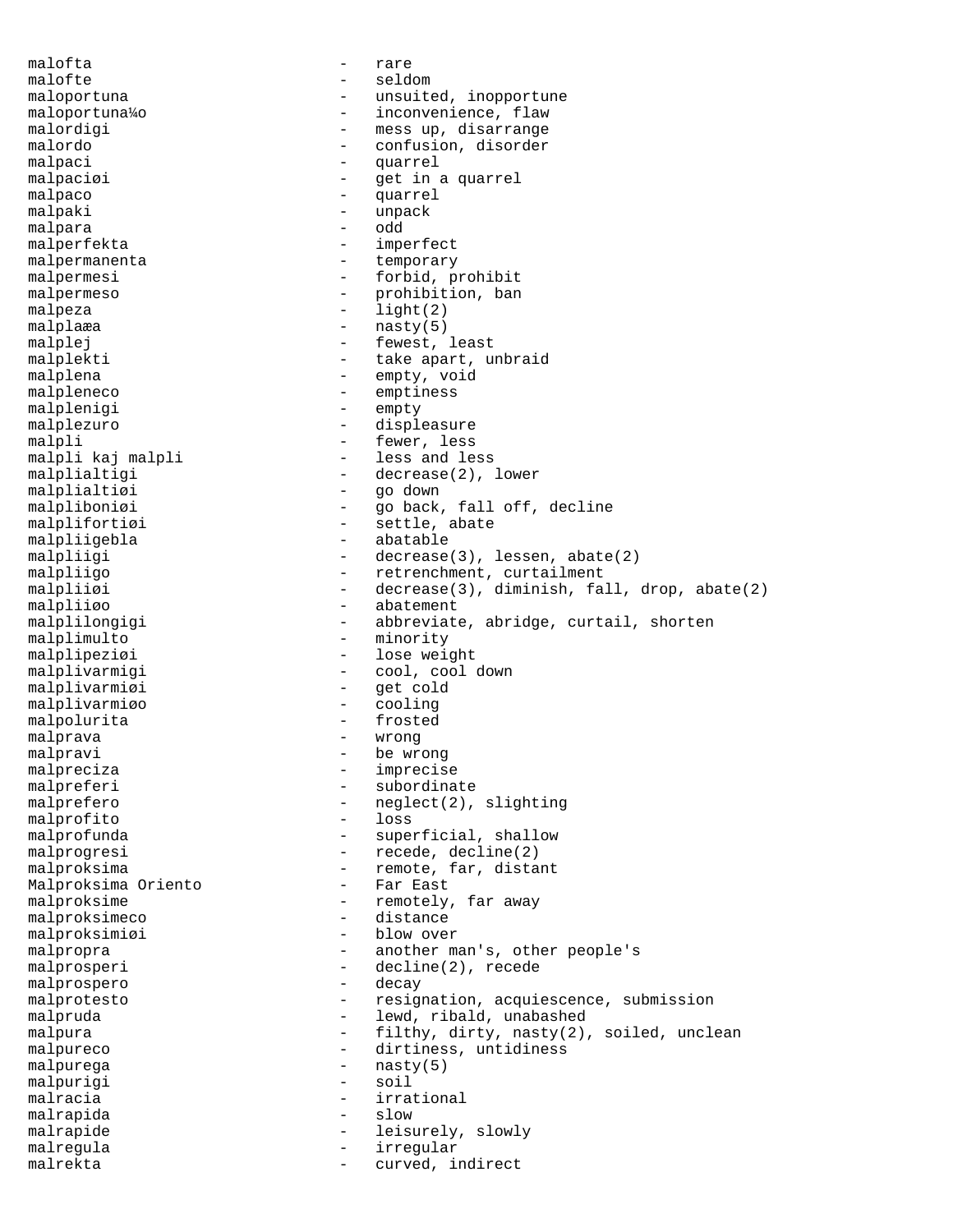malrespektigi - abase malrespektigo - abasement(2) malrespekto - disrespect malrigi - unrig, dismantle malriæa - miserable(2), poor<br>malriæeco - - poverty malriæeco - poverty<br>malriæulejo - almshous malriæulejo - almshouse, workhouse, almonry<br>malriæulo - pauper, poor man - pauper, poor man<br>- almonership malriæulprizorgado - almonership - almonership - almonership - almonership - almoner malriæulprizorgisto malsama - different<br>malsameco - differenc malsameco - difference<br>malsamkreda - dissenting - dissenting malsana  $-$  sick, ill malsanejo - hospital malsaneta  $-$  upset(2), not well malsani - be ailing - causing illness, pathogenic malsano - disease, illness malsanulejo - hospital malsanulo - patient<br>malsata - hungry - hungry - hungry malsatego - famine malsati - be hungry<br>malsato - hunger<br>- hunger malsato - hunger<br>malsaøa - foolis - foolish<br>- fool malsaøulo malseka - wet malseka¼o - damp malsekeco malseketa - moist malseketigi - dampen<br>malsekiøi - get we malsekiøi - get wet<br>malserena - - drearv. - dreary, dismal malserioza¼o - old wives' tale malservi **-** detract from, do harm to, be detrimental to malsevera - indulgent, mild-mannered, lenient malsimetria - asymmetric, asymmetrical, dissymmetric malsimila - different - different - masty malsimpatia malsimpatio - antipathy malsimpla - complicated, complex malsincera  $\begin{array}{ccc}\n-\n\end{array}$  underhanded malsovaøa malsovaøa - tame malsovaøigi<br>malsperta malsperta - inexperienced - stupid, dull malstabila - unstable<br>malstreæiøi - relax<br>- relax malstreæiøi malstreæo - d'tente malstrikta - loose(2) malsubstanca - insubstantial, light(2) malsukcesa - abortive malsukcesego - failure, flop malsukcesi - fail, abort(2) malsukcesigi - quash, abort<br>malsukceso - - abortion malsukceso - abortion malsupera - inferior - inferior - inferior - inferior - inferior - inferior - inferior - inferior - inferior malsupra flanko malsupre - underneath, below, downstairs malsupre de  $\begin{array}{ccc}\n-\n\end{array}$  ander, beneath, below malsupren malsupren - down malsuprenirejo malsupreniri - descend, go down, get off malsupreniro - descent malsuprenpendi - hang down, depend malsuprensalti - leap down, jump off malta - Maltese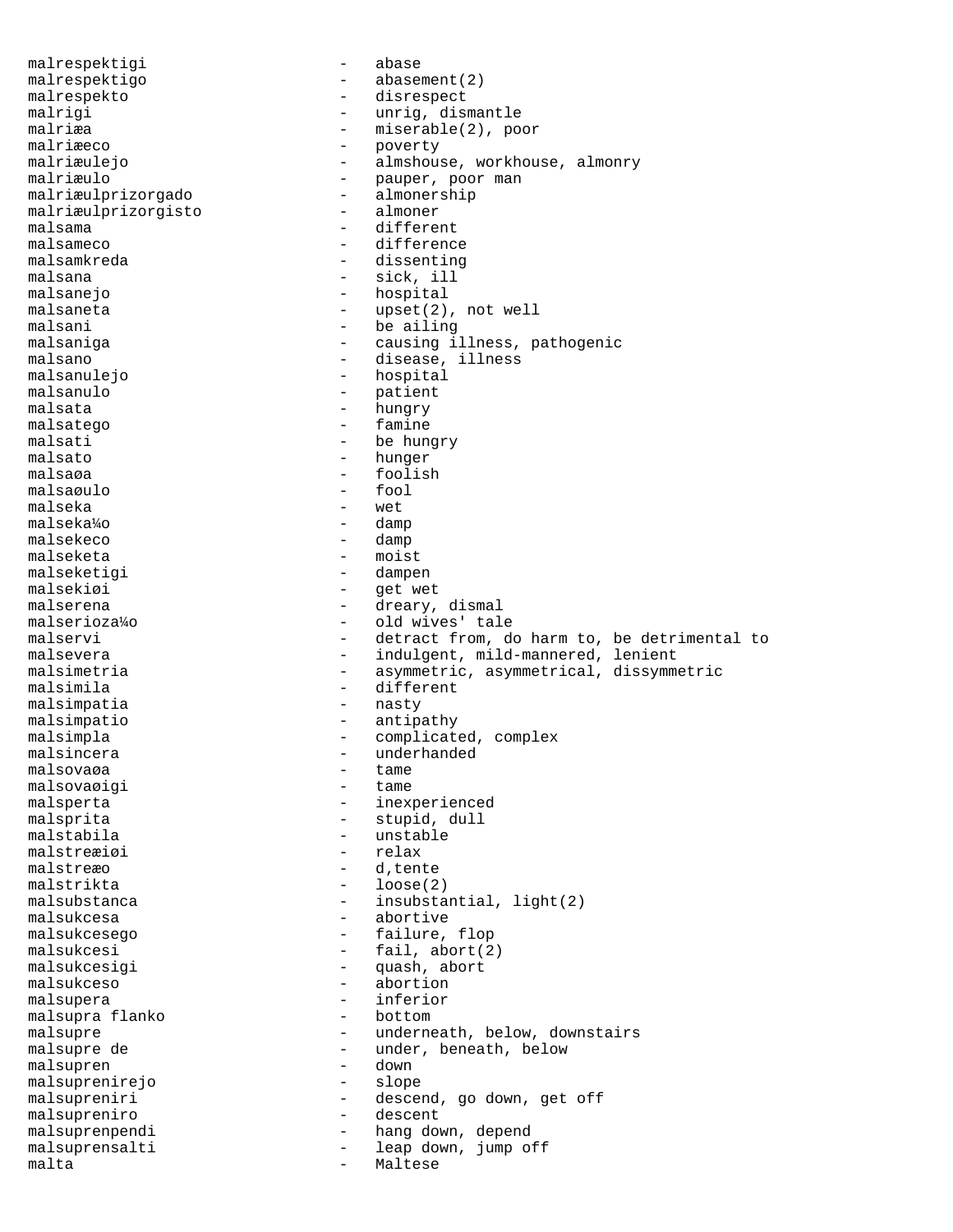maltano - Maltese maltaýga - unsuited malteni - release maltima - daring<br>maltimi - dare maltimi - dare - dare - dare - dare - dare - dare - dare - dare - dare - dare - dare - dare - dare - dare - da Malto - Malta maltrafi - miss<br>maltrankvila - anxi maltrankvila - anxious - anxiously maltrankviliga - grave, serious, anxious<br>maltrankviligi - oppress maltrankviligi malutila  $-$  harmful malutile  $-$  prejudicially, detrimentally, disadvantageously malutili - harm malutilo - harm - invalid, void malvarma - chilly, bleak, cold<br>malvarmeta malvarmeta - cool malvarmigi<br>malvarmiøi - cool off<br>- cold malvarmo malvarmsanga - cold-blooded malvarmumo malvasta - close(2), cramped - narrow space malvenki - be defeated, lose malvenko - defeat malvera  $-$  false, untrue malvera¼o - untruth malvero - untruth malversacio  $-$  misappropriation, embezzlement malvesti<br>malvestiøi - undress malvestiøi - undress malvestiøi - undress(2), strip<br>malvigla - indolent, slack, s - indolent, slack, sluggish malvirto - vice<br>malvirtulo - vice<br>evilmalvirtulo - evil-doer malviva  $-$  lifeless, dead malvolo - unwillingness, disinclination malvolonta - unwilling malvolvado - unwinding malvolvi - unroll; develop malzipi - unzip malzorga - meglectful, negligent(2), careless, remiss malzorgeco - - negligence, carelessness, remissness malæasta - indecent, dissolute malæastejo - house of ill-repute, brothel - commit sexual improprieties malæifri - decipher<br>maløentila - rude - rude maløentila maløentilega - incredibly insolent, shameless maløentilulo - rude person maløoja - gaunt, sad, dismal(2) maløoje - sadly maløoji - be sad, be grieved, be sorrowful maløojiga  $-$  dismal, miserable(3) maløojigi en andredsmed - cause pain, give pain to, distress, afflict maløojo - sorrow, sadness maløusta - incorrect, wrong<br>malþalti - stop, shut off, - stop, shut off, turn off, switch off malþargi - discharge(2), fire, let off, fire off malþargiøi - go off malþarøi - unload<br>malþati - dislike - dislike, hate malþato - disdain, dislike malþlosi - unlock malþminki - take off make-up malþpari - waste malþparita - wasted, spoiled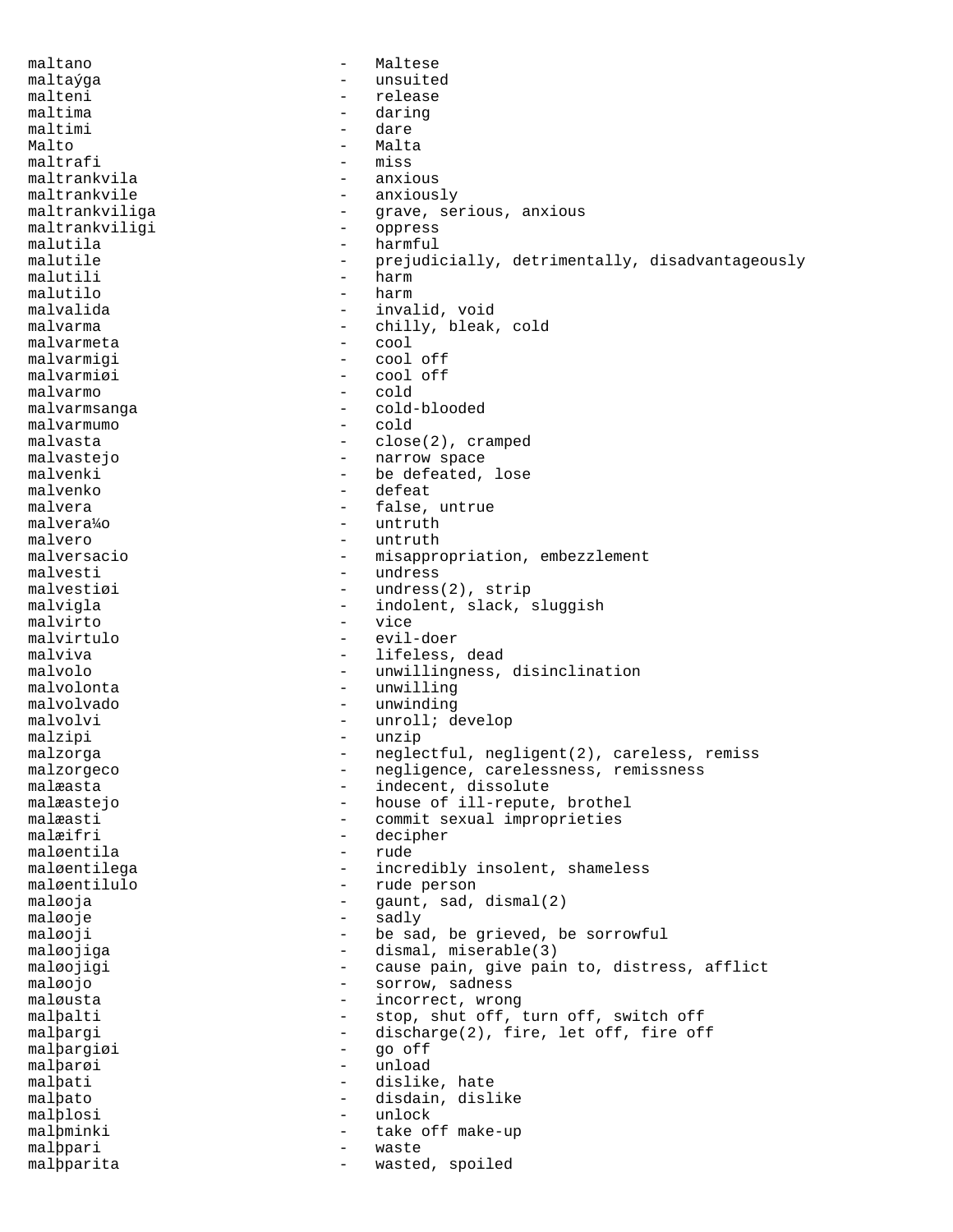malþparo - waste malþraýbi - unscrew<br>malbtoni - unplug malþtopi - unplug mambesto - mammal mamego - udder mamnutri mamo - breast, udder, teat Mamono - Mammon - nipple mamsuæi - nurse mamulo - mammal  $m = 0$  mamuto mamzono e bra manaøi - manage manaøisto - manager mandarino - tangerine<br>mandato - mandate - mandate mandato - mandate mandatulo - bearer of a mandate manekeno - fashion model, mannequin<br>manfarita¼o - handiwork - handiwork mangano  $-$  manganese mango<br>mangostano - mangostano - mangostano - mangostano - mangostano - mangostano - mangostano - mangostano - mangos - mangosteen mangujo - mango-tree, mango tree maniero - manner, mode, way<br>manifestacii - - demonstrate - demonstrate manifestacio - demonstration manifesti - show(2), demonstrate, manifest<br>manifestizi - manifest itself manifestiøi - manifest itself<br>manifesto - manifest manifesto - manifest Manika Kolo - Street of Dover Manikaj Insuloj - Channel Islands maniko - sleeve Maniko - the English Channel, the Channel<br>Manikuaqano - Manikuagan - Manikuagan Manikuagano - Manikuagan manikuri - manicure<br>Manilo - Manila Manilo - Manila - handle manio  $-$  mania manioko - cassava - cassava - cassava - cassava - cassava - cassava - cassava - cassava - cassava - cassava manipulado - treatment - handle, manipulate Manitobolago - Lake Manitoba maniulo - maniac<br>manka - imperfe manka - imperfect, flawed, missing<br>mankanta - - absent mankanta - absent - in the absence of manki - be missing, be lacking<br>mankiso - hand-kiss - hand-kiss manko - shortage, lack, absence, shortcoming manlaboro - handiwork; manual labour manlibro - manual, handbook mano - hand<br>manovri - manev manovri - maneuver, manoeuvre, manouvre<br>manovro - manoeuvre manouvre, manouvre manovro - manoeuvre, manouvre, maneuver<br>mannilkado - handball - handball manpilkado - handball manplato - palm manpremi - shake hands manpremo - handshake<br>manradiko - wrist manradiko - wrist mansaketo - hand-bag, handbag mansako  $-$  handbag, hand-bag mansardo  $-$  garret, attic mansigni - wave<br>mansigno - hand mansigno - hand signal<br>manskribita - hand-writte manskribita - hand-written manskribo - handwriting mantelo  $-$  cloak, mantle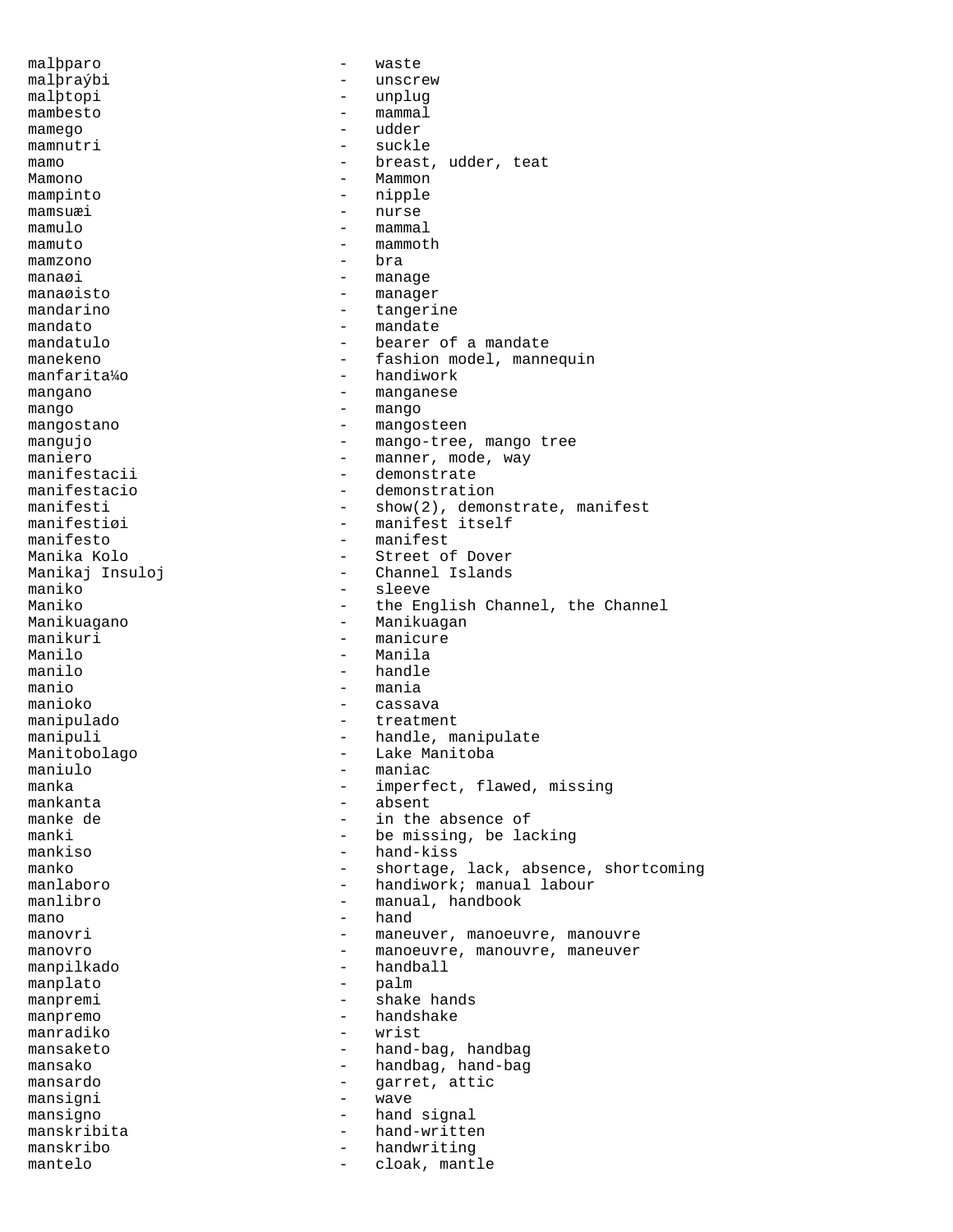manteni - have got hold of manto  $-$  mantis<br>mantuko  $-$  towel mantuko - towel manufakturo - factory manumo  $-$  cuff<br>manuskripto  $-$  manus manuskripto - manuscript manæua - Manchurian manæuo - Manchurian manæura - Manchurian Manæurio - Manchuria manøa¼o - food manøa¼oþranko - larder, pantry, store-cupboard manøebla - edible manøejo - dining-room manøeti - snack, nibble manøeto - small meal, snack<br>manøi - feed eat manøi - feed, eat<br>manøigi - feed - feed manøigi - feedball - feedball - feedball - feedball - feedball - feedball - feedball - feedball - feedball - feedball - feedball - feedball - feedball - feedball - feedball - feedball - feedball - feedball - feedball - fee manøilaro - forks, knives and spoons manøo – meal<br>manøobastonetoj – chop - chopsticks<br>- menu manøokarto - menu<br>manøoprovizejo - pantry - pantry manøoprovizejo manøoæambro - dining-room Manøurio - Manchuria maoria lingvo - Maori language, Maori maparo  $-$  atlas  $\frac{1}{2}$  atlas  $\frac{1}{2}$  and  $\frac{1}{2}$  and  $\frac{1}{2}$  and  $\frac{1}{2}$  and  $\frac{1}{2}$  and  $\frac{1}{2}$  and  $\frac{1}{2}$  and  $\frac{1}{2}$  and  $\frac{1}{2}$  and  $\frac{1}{2}$  and  $\frac{1}{2}$  and  $\frac{1}{2}$  and  $\frac{1}{2}$  and  $\frac{1}{$ mapo - map mararmeo - 1999 - 1999 - 1999 - 1999 - 1999 - 1999 - 1999 - 1999 - 1999 - 1999 - 1999 - 1999 - 1999 - 1999 - 1 marbordo - shore, coast, seaside<br>marcipano marcipano - marzipan mardo - Tuesday marfundo  $-$  bottom of the sea, sea-bottom margarino margarino - margarine margarito - daisy Marianoj **-** Mariana Islands marini - marinate<br>marioneto - marionett - marionette, puppet marista bluo  $-$  navy blue mariste blua and the navy blue maristo - sailor mari¶uano - marijuana markezo - shed(2), penthouse marki - mark Markisoj - Marquesas Islands markizo - marquis<br>marko - marki - marki marko - mark markolo - strait - Firth of Forth markoti - layer markoto - layer marmalsano - seasickness marmelado  $-$  jam, marmalade marmito - cooking pot  $\begin{array}{ccc}\n \text{maxmora} & - & \text{marble} \\
 \text{maxmora} & - & \text{marble} \\
 \end{array}$ marmoro - marble marnivelo - sea level maro - sea - Moroccan marokanino - Moroccan woman marokano - Moroccan Maroko - Morocco maroto - eccentricity, quirk marsano - Martian Marso - Marso - Marso - Marso - Marso - Marso - Marso - Marso - Marso - Marso - Marso - Marso - Marso - Marso martagono - martagon lily hammering marteli - hammer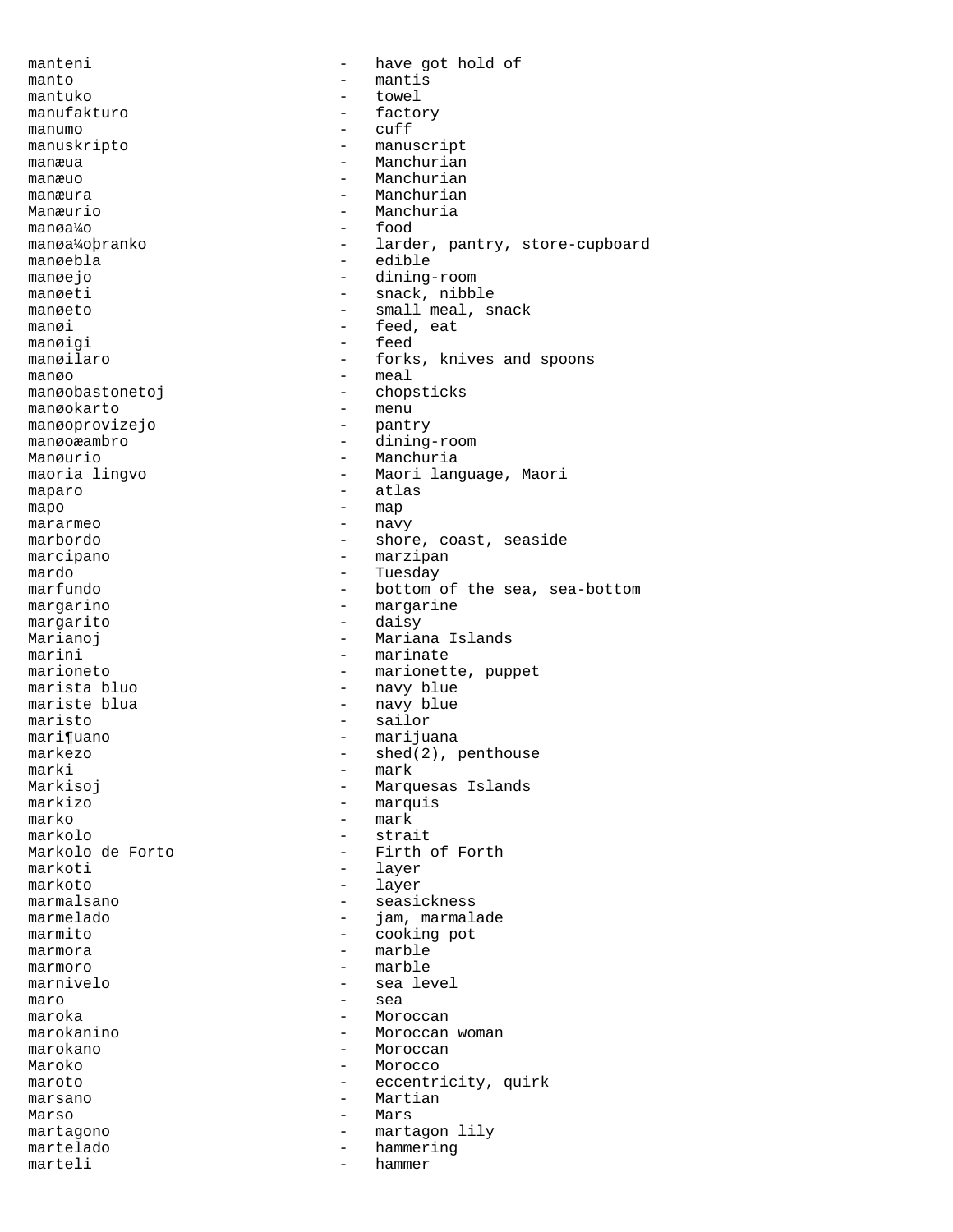martelo - hammer martireco - martyrdom<br>martirizo - martyrdom martiriøo - martyrdom martiro - martyr  $\begin{array}{ccc}\n\text{marto} & - & \text{March} \\
\text{maramal} & - & \text{hacola}\n\end{array}$ maræandi - haggle, bargain<br>maræo - swamp, maræo maræo - swamp, maræo - swamp, maræo - swamp, maræo - swamp, maræo - swamp, maræo - swamp, maræo - sw marøena - marginal marøeno - margin marøenulo - marginalised person, fringe existence Marþalinsuloj - Marshall Islands marþalo - marshal marþi - march, walk marþo - walk masakri - massacre masakro - massacre  $\begin{array}{ccc}\n \text{masa} \varnothing \text{ i} & \text{masa} \varnothing\n \end{array}$ masaøo – massage – massage – massage – massage – massage – massage – massage – massage – massage – massage – massage – massage – massage – massage – massage – massage – massage – massage – massage – massage – massage – mas masiva - massive maskado - masquerade maskerado - masquerade - mask maskla - male  $-$  male masko – masko – masko – masko – masko – masko – masko – masko – masko – masko – masko – masko – masko – masko - masked ball maso  $-$  mass, lump masona¼o - masonry masoni - build masonisto - mason mastiko - putty masto – mast<br>mastri – be m mastri - be master over, dominate<br>mastrino - mistress - mistress Mastri¶to - Maestricht mastro - master, boss<br>mastruma sistemo - operating sv mastruma sistemo  $-$  operating system<br>mastrumado  $-$  housekeeping man - housekeeping, management(2) mastrumi - manage, keep house mastrumistino - housekeeper matematika - mathematical matematikisto - mathematician matematiko  $-$  mathematics matene  $-$  in the morning matenhoro - morning time<br>matenkoncerto - aubade - aubade matenkoncerto<br>matenmanøo - breakfast mateno - morning matenruøo - red of dawn matenstelo - morning star Materhorno - Matterhorn materia  $-$  material materialo  $-$  material, data materiismo - materialismo - materialismo - materialismo - materialismo - materialismo - materialismo - materialismo - materialismo - materialismo - materialismo - materialismo - materialismo - materialismo - materialismo materiiøi - materialise<br>materio - materio materio - matter<br>mato - mat mato - mat matraco  $\begin{array}{ccc}\n\text{matraco} & - & \text{matrress} \\
\text{matrico} & - & \text{matrix}\n\end{array}$ - matrix matrikulo - list of members, roll(2) matura  $-$  ripe, mature matureco - maturity<br>maturi*o*i - maturity<br>- ripen maturiøi - ripen matæo - match, game<br>mava - bad - bad mava - bad ma¶o - mach maæado - chewing maægumo - chewing gum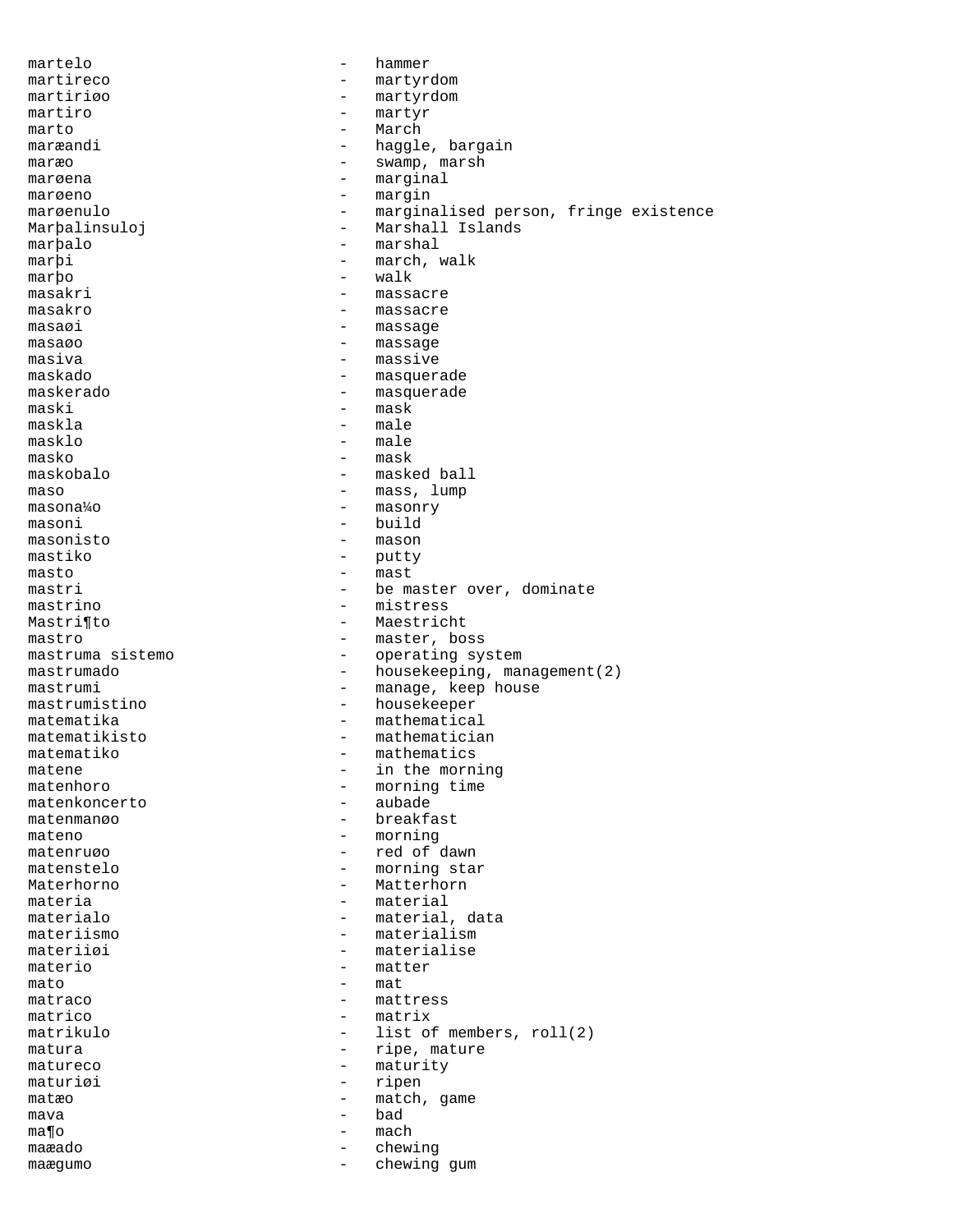maæi - chew maæo - match maýismo - Maoism Maýricio - Mauritius Maýrujo - Mauritania maþinaro - machinery<br>mabino - engine.m maþino - engine, machine<br>maþinpafilo - machine gun - machine gun<br>- type maþinskribi - type maþo - loop, mesh meblaro - furniture<br>mebli - furnish mebli - furnish<br>meblita - furnish furnished meblo  $-$  piece of furniture mebloj - furniture<br>mecenato - patron mecenato - patron - patron - patron - patron - patron - patron - patron - patron - patron - patron - patron - patron - patron - patron - patron - patron - patron - patron - patron - patron - patron - patron - patron - patr medalo - medal mediacii - mediacio<br>mediacio - mediati - mediation<br>- medical medicina<br>medicina¼o medicina¼o - medicine, pharmaceutical, drug<br>medicino - medicine, practice of medicine medicino - medicine, practice of medicine<br>medikamento - drug, pharmaceutical, medicine medikamento - drug, pharmaceutical, medicine<br>Medino - Medina Medino - Medina medio - environment<br>meditema - thoughtful. meditema - thoughtful, pensive, meditative, thinking<br>Mediteraneo - Mediterranean - Mediterranean mediti  $-$  think to oneself, meditate medo - mead medolo - pith, marrow Meduzo - Medusa Mefisto - Mephistopheles<br>Mefistofelo - Mephistopheles<br>American - Mephistopheles - Mephistopheles<br>- skunk  $m$ efito -  $s$ megera - bitchy, shrewish megero - shrew - shrew mejlo - mile mejloþtono - milepost, landmark, milestone mekanika - mechanical mekanikisto - mechanic mekaniko - mechanics meki - bleat<br>Mekko - - bleat<br>- Mecca - Mecca<br>- Mekong Mekongo - Mekong meksikia - Mexican - Mexican - Mexican - Mexican - Mexican - Mexican - Mexican - Mexican - Mexican -Meksikia Golfo - Gulf of Mexico - Mexican woman<br>- Mexican meksikiano Meksikio - Mexico Meksiko - Mexico City melanezia  $-$  Melanesian melaneziano - Melanesian<br>Melanezio - Melanesia Melanezio - Melanesia melankolia  $\begin{array}{ccc} - & \text{black}(2), \text{melancholy}, \text{gount}(3), \text{dismal}(2) \\ \text{melancholy} \end{array}$ melankolio - melancholy<br>melaso - molasses melaso - molasses meleagro - turkey - turkey - turkey - turkey - turkey - turkey - turkey - turkey - turkey - turkey - turkey - turkey - turkey - turkey - turkey - turkey - turkey - turkey - turkey - turkey - turkey - turkey - turkey - turk melki - milk<br>melo - badg melo<br>melodia - badger<br>- tunefu melodia - tuneful<br>melodio - tune.m - tune, melody melodrama - melodramatic<br>melodramo - melodrama melodramo - melodrama melongeno - aubergine; eggplant melono - melon melopepo - squash mem - himself, self, itself, herself memamo - love of self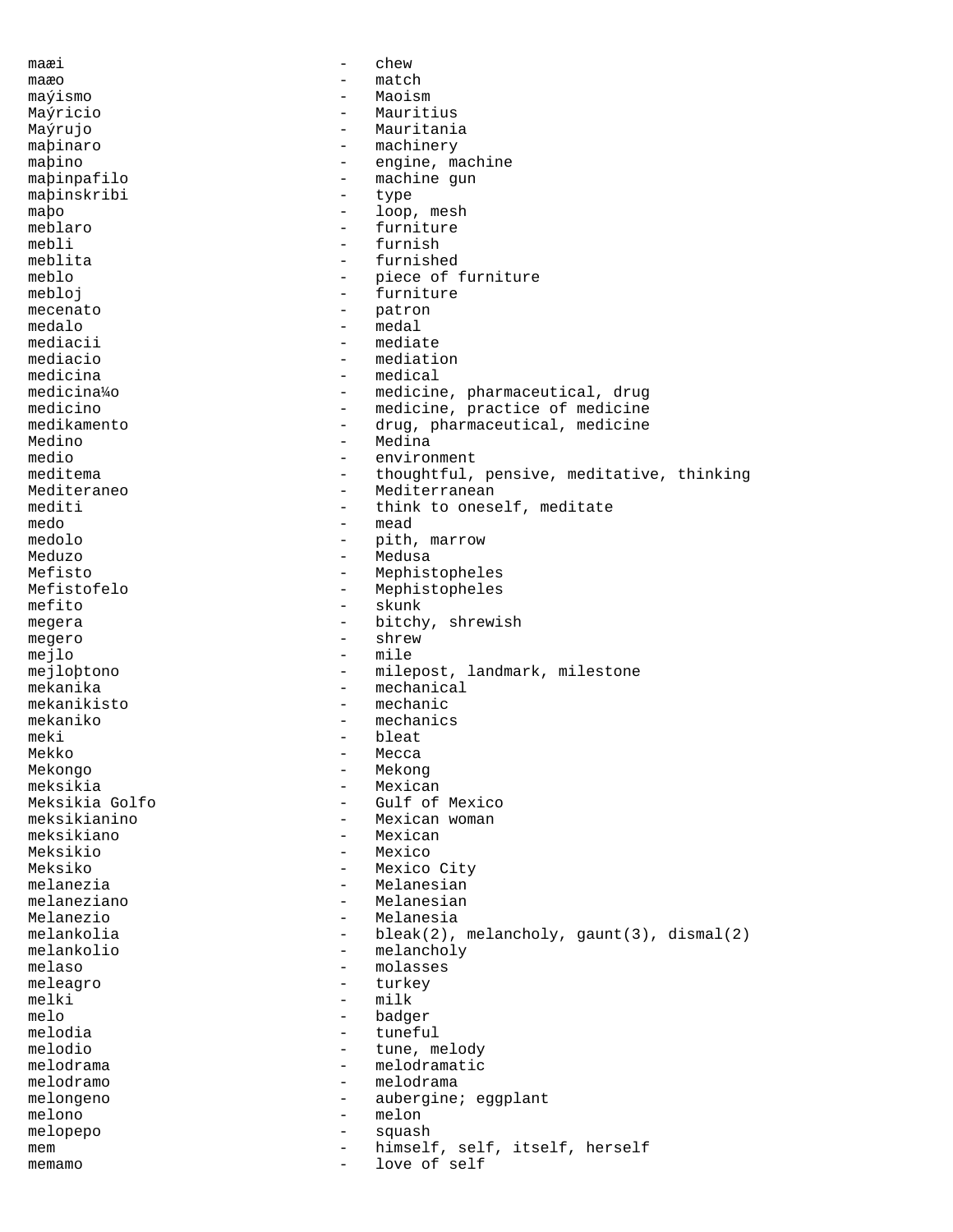membraro - membership membreco - membership<br>membriai - accede membriøi - accede membro - member, limb<br>membrokotizo - dues membrokotizo - dues memcerta - self-assured<br>memdecido - self-determi memdecido - self-determination<br>memdetermino - self-determination memdetermino - self-determination<br>memestimo - self-esteem memestimo - self-esteem<br>memevidenta - self-evident memfida - confident, self-assured<br>memfido - self-confidence memkompato - self-pity memkomprenebla - natural, self-evident<br>memkontraýdiro - self-contradiction memkontraýdiro - self-contradiction<br>memkritiko - self-criticism memkritiko - self-criticism<br>memlerninto - autodidact, sel memorigi  $-$  remind, recall memorinda - memorable - memorable - memorable - memorable - memorable - memorable - memorable - memorable - memorable - memorable - memorable - memorable - memorable - memorable - memorable - memorable - memorable - memora memorkapablo memoro - memory, recollection memortabulo - memorial plaque memortago  $-$  anniversary memregado - self-control; self-rule memserva<br>memserva vendejo<br>- supermarket<br>- supermarket memserva vendejo memstara  $-$  independent memstareco - independence memsufiæa - self-sufficient memvola  $-$  voluntary, willing mencii - mention menciinda - worth mentioning mencio - mention mendelevio - mendelevium<br>mendi - order(2), re mendi - order(2), reserve, book<br>mendilo - order-form mendilo - order-form mendo  $-\text{order}(2)$ <br>mensa  $-\text{mental}$ mensmalsana - mentally ill menso - mind mensogi - lie, tell a lie mensogo - lie mensogulo mentaleco - mentality<br>mento - mint mento - mint mentono - china e china e china e china e china e china e china e china e china e china e china e china e china e china e china e china e china e china e china e china e china e china e china e china e china e china e chin menuo - menu merdo - shit mergi - immerse mergiøi - submerge merito - merit merizo - wild cherry merkatado - marketing merkato  $-$  sales activity, market merkredo - Wednesday Merkuro - Mercury merlo - blackbird

- self-evident memfarita - home-made, self-produced<br>memfida - confident self-assured - self-confidence meminstruito - self-taught man, autodidact memlerninto - autodidact, self-taught man<br>memmortiqi - commit suicide - commit suicide memora¼o - souvenir, memento, keepsake<br>memori - recall, remember, recollect - recall, remember, recollect memoriga¼o - memento, keepsake, souvenir memorigo - reminder; memorialisation mencii mallonge  $\qquad \qquad$  - touch lightly on, touch on - mental mensogisto - deceiver, impostor, cheat<br>mensogo - lie<br>- lie mensostato  $-$  mentality, state of mind meriti - merit, deserve, be worthy of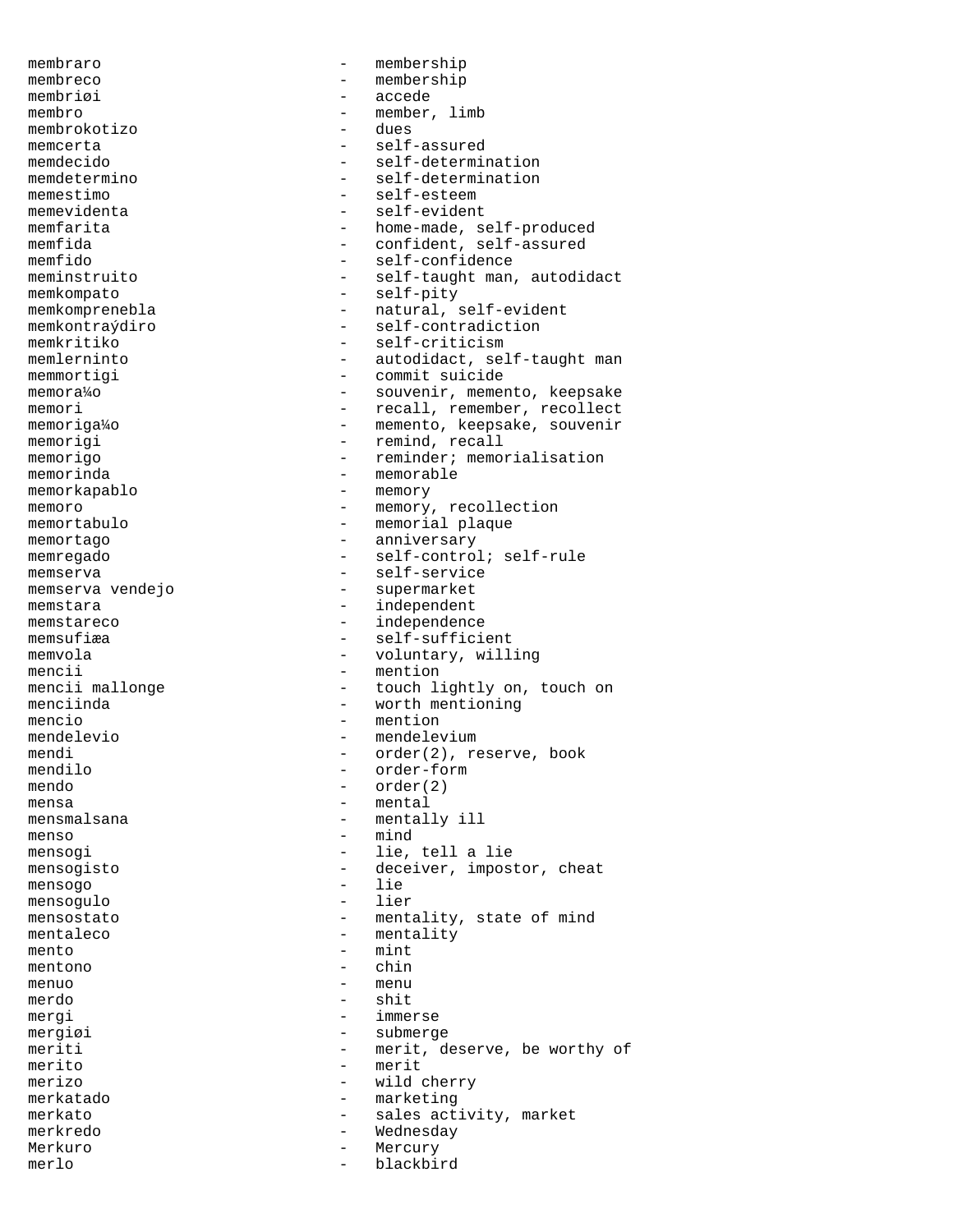mesaøo - errand, message Mesino - Messina mesio - Messiah meso - mass metaforo - metaphor - metaphor<br>metala - metallic metala - metallic, metal - ironwork, studs, mounting<br>- metal metalo - metalo - metalo - metalo - metalo - metalo - metalo - metalo - metalo - metalo - metalo - metalo - metalo - metalo - metalo - metalo - metalo - metalo - metalo - metalo - metalo - metalo - metalo - metalo - metalo metamorfozi metamorfozo - transformation, metamorphosis metano - methane - methane - methane - methane - methane - methane - methane - methane - methane - methane - methane - methane - methane - methane - methane - methane - methane - methane - methane - methane - methane - met - parapsychology meteo - atmospheric phenomenon meteologio - meteorology meteorito - meteorite meteoro - meteor meteorologio - meteorology meti - place, put down, put, lay down metiejo - workshop<br>metiisto - artisan metiisto - artisan<br>metilernanto - apprent metilernanto - apprentice<br>metilernejo - trade scho - trade school metilo - methyl<br>metio - trade - trade, occupation, handicraft metoda - methodical<br>metodista - Methodista<br>- Methodista metodista - Methodist metodisto - Methodisto<br>metodo - method - method metodo - method metra - metric metro - meter, metre<br>
metroo - underground metroo - underground, subway metropolito - archbishop metropolo - metropolis metrostacio  $-$  subway station, underground station Metubela¶o - Methuselah mevo - seagull mez - average meza  $-$  middle, average, mean Meza Oriento **- Middle East** Mezafrika Respubliko - Central African Republic Mezameriko - Central America<br>Mezazio - Central Asia Mezazio - Central Asia mezaøa - middle-aged<br>meze - middle-aged meze - rather - amidst, in the middle of, among mezepoka - medieval mezepoko - Middle Ages Mezepoko - Middle Ages Mezeýropo - Central Europe mezgrada - medium-grade mezkvalita - mediocre Mezmaro - Mediterranean meznokto - midnight meznombra - average, mean(2) meznombro - average<br>mezo - middle mezo - middle, mean(2)<br>Mezolitiko - Mesolithic Age, Mesolithic Age, Mesolithic Mezopotamio - Mesopotamia - Middle East Mezozoiko - Mesozoic, Mesozoic era<br>meztagmanøi - lunch - lunch meztagmanøi<br>mezurado - measurement mezurebla - measurable mezuri - measure mezurilo  $-$  measure mezurita - measured mezuro - measurement, measure mezurunuo - unit of measurement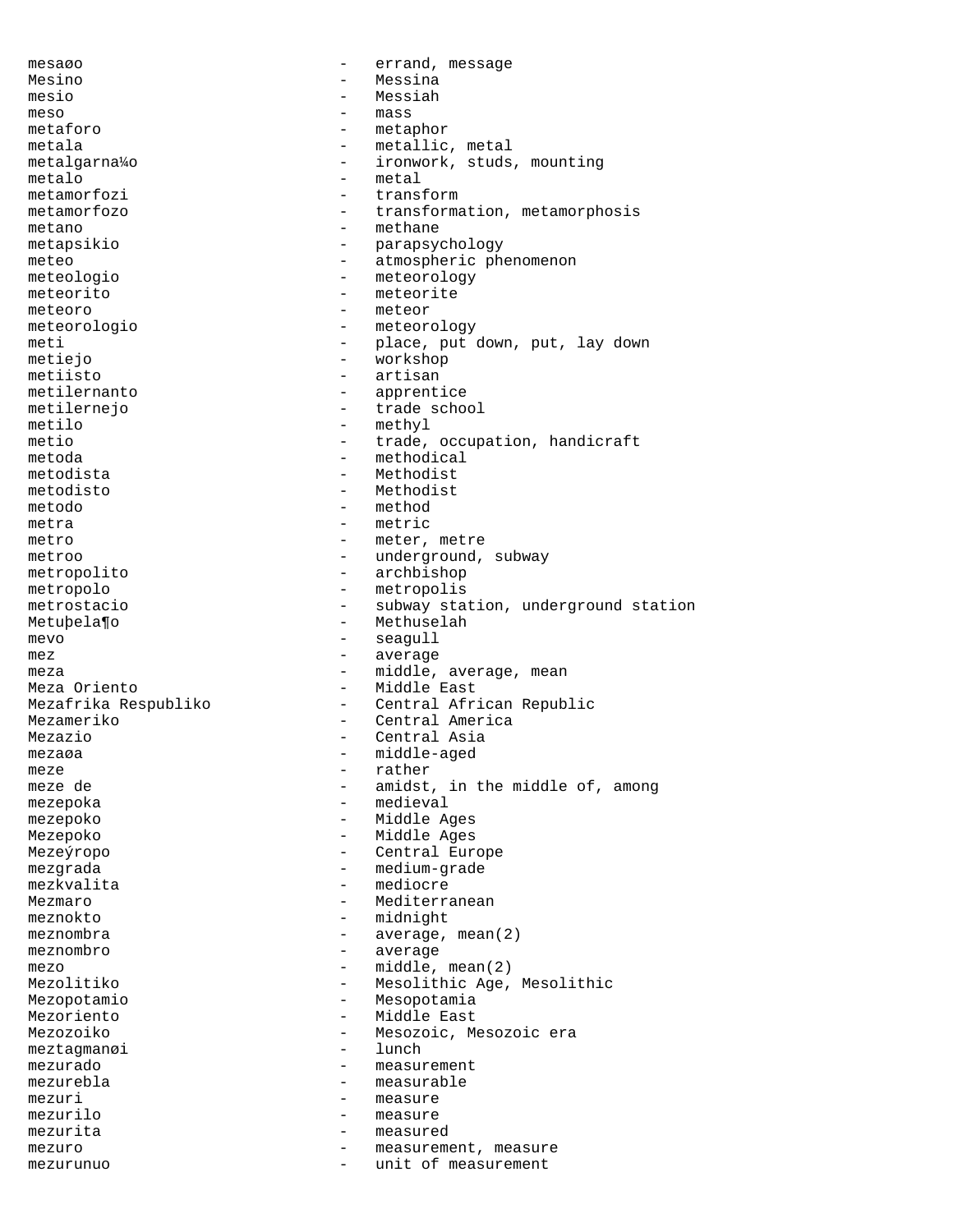mezvoje - half-way me¶anika - mechanical me¶anikisto - mechanic - mechanics Me¶lino - Malines, Mechlin meæo – wick, fuse – mi mi - I mia - my  $miaj$  -  $my$ miaopinie - in my opinion, in my view, to my thinking  $\begin{array}{ccc}\n\text{min} & \text{min} & \text{min} \\
\text{min} & \text{min} & \text{min} \\
\text{min} & \text{min} & \text{min} \\
\text{min} & \text{min} & \text{min} \\
\text{min} & \text{min} & \text{min} & \text{min}\n\end{array}$ - perform oral sex on midþipmano - naval cadet, middy, midshipsman miela monato - honeymoon mielo - honey mielæelaro - honeycomb<br>mieno - expressio mieno - expression<br>migdalkuka¼o - - almond pas - almond pastry migdalo - almond - almond - almond - almond - almond - almond - almond - almond -- almond-eyed migdalujo - almond tree - migration; hiking migranto - migrant; hiker, wanderer migrema - migrant migreno - migraine migri - wander about, migrate, wander, roam Mikeno - Mycenae - Mycenae - Mycenae - Mycenae - Mycenae - Mycenae - Mycenae - Mycenae - Mycenae - Mycenae - Mycenae - Mycenae - Mycenae - Mycenae - Mycenae - Mycenae - Mycenae - Mycenae - Mycenae - Mycenae - Mycenae - Myc mikrobo - germ, microbe mikrofilmo - microfilmo - microfilmo - microphone - microphone - microphone - microphone - microphone - microphone - microphone - microphone - microphone - microphone - microphone - microphone - microphone - microphone - m - microphone<br>- LP mikrokanela disko<br>Mikronezio Mikronezio - Micronesia mikroskopo - microscope - mixing miksa¼o - mixture miksedziøo - mixed marriage<br>miksi - mingle shuffle miksi - mingle, shuffle, mix, blend<br>miksilo - mixer - mixer miksiøi - mingle, blend, mix miksomatozo - myxomatosis mikspoto - pot-pourri, potpourri miksta - desegregated(racially), mixed, coeducational mil  $-$  thousand, one thousand Milano Milano - Milan milda - gentle, mild mildeco - mildness, gentleness, leniency, meekness<br>mildigi - alleviate, soften - alleviate, soften milibaro - millibar<br>milicano - militiama milicano - militiaman<br>milico - militia - militia milimetro - millimetre milio - millet miliono - milliono - milliono - milliono - milliono - milliono - milliono - milliono - milliono - milliono - mi milionulo - millionaire milita - military militbazo - military base militdeklaro - declaration of war<br>militi - make war, wage war militi - make war, wage war<br>militi kontraý - make war on, wage - make war on, wage war against militista - military<br>militista vesperkoncerto - tattoo militista vesperkoncerto - tattoo militistaro militisto - warrior, military man militkaptito - prisoner of war<br>milito - war milito - war militpastro - padre, chaplain militpaýzo - truce militservo - military service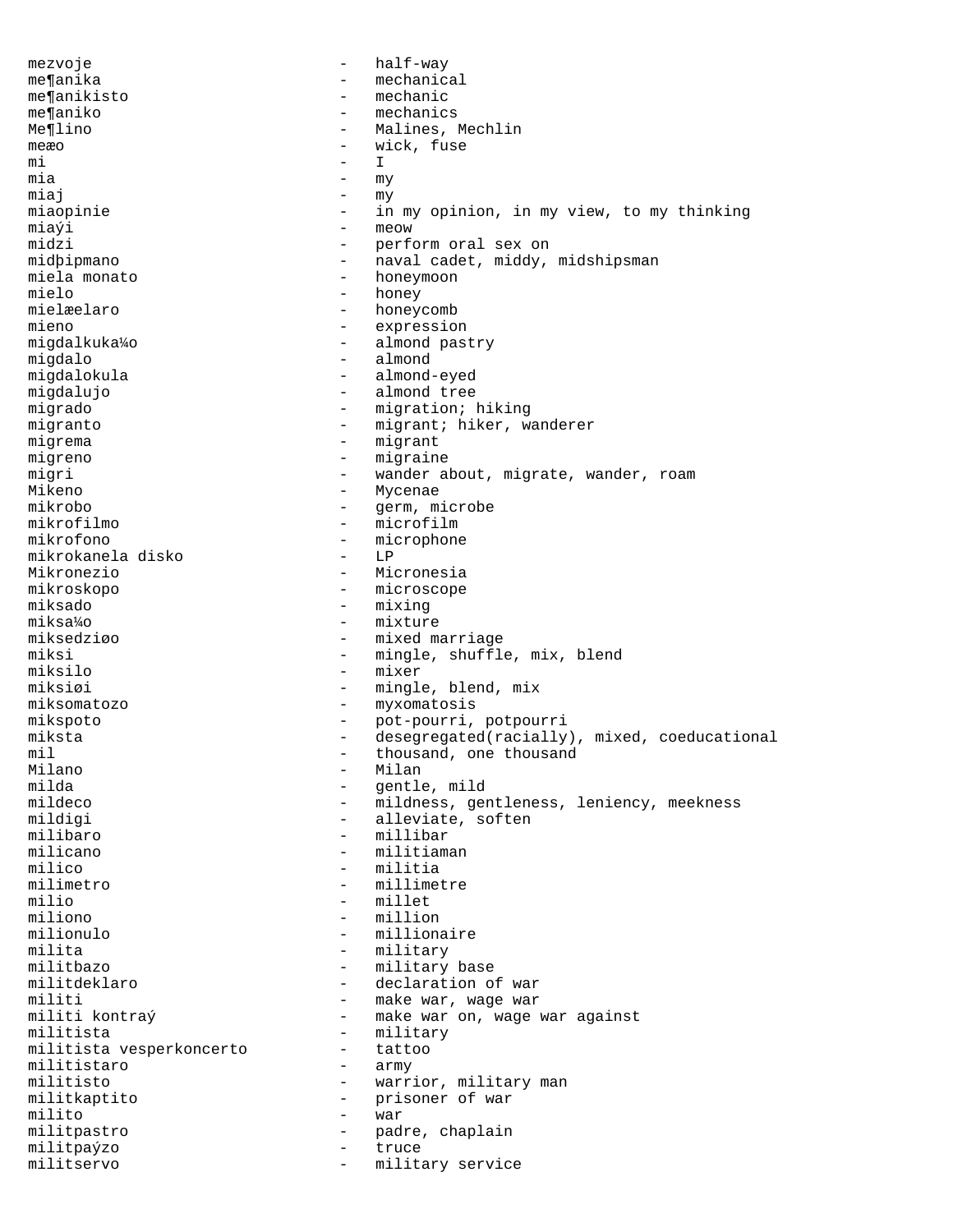militþipo - warship miljaro - millennium<br>mimozo - mimosa - mimosa mimozo - mimosa min - me min mem - myself minaca - threatening, menacing<br>minacanta - threatening, menacing minacanta - threatening, menacing<br>minaci<br>- menace threaten minaci - menace, threaten - threat, menace minbalaa þipo - mine sweeper minca - slender<br>mineio - mine minejo<br>minejoligno - pitwood, pit-props<br>- mining minekspluatado minerala - mineral mineralo - mineral - Minerva<br>- gallery mingalerio  $-$  gallery of a mine mingaso - fire-damp<br>miniaturigi - miniaturis miniaturigi - miniaturise<br>minimuma - minimum minimuma - minimum - minimum - minimum - minimum - minimum - minimum - minimum - minimum - minimum - minimum minimume - at least - minimise minimumo - minimum - minimum - minimum - minimum - minimum - minimum - minimum - minimum - minimum - minimum mininøeniero - mining-engineer<br>ministerio - ministry - ministry - ministry ministo - miner ministra - ministerial<br>ministrejo - ministry - ministry ministrejo - ministry ministro - minister<br>minlampo - davy sa minlampo - davy, safety-lamp mino - mine minoritata - minority - minority minus - minus minusklo - small letter, lower case letter minussigno - minus sign minuto - minute Minæo - Minch Mioceno - Miocene miopa - nearsighted, shortsighted miopeco - myopia, nearsightedness<br>miozoto - forget-me-not miozoto - forget-me-not mirakla - miraculous miraklo - miracle miraøo - mirage mirho - myrrh - myrrh - myrrh - marve miri<br>  $minid$  - marvel at, marvel, wonder<br>
- myriad myriad miriga - astonishing, amazing mirigi - amaze mirinda - wonderful<br>mirinda - wonder - wonder mirinda¼o - wonder wonderland mirmekofago - anteater mirtelo - blueberry<br>misa - amiss.in misa - amiss, incorrect<br>
misago - amissed - misdeed misago - misdeed - misdeed - misdeed - misdeed - misdeed - misdeed - misdeed - misdeed - misdeed - misdeed - misdeed - misdeed - misdeed - misdeed - misdeed - misdeed - misdeed - misdeed - misdeed - misdeed - misdeed - mis misagordi - put out of tune - make a bad decision misdigesto - indigestion, dyspepsia<br>misfaro - misdeed - misdeed - misdeed<br>- deformed misformita<br>misfunkcii - malfunction<br>- misquide misgvidi - misguide misiisto - missionary misio - mission - mission - mission - mission - mission - mission - mission - mission - mission - mission - mission - mission - mission - mission - mission - mission - mission - mission - mission - mission - mission - miss miscalculate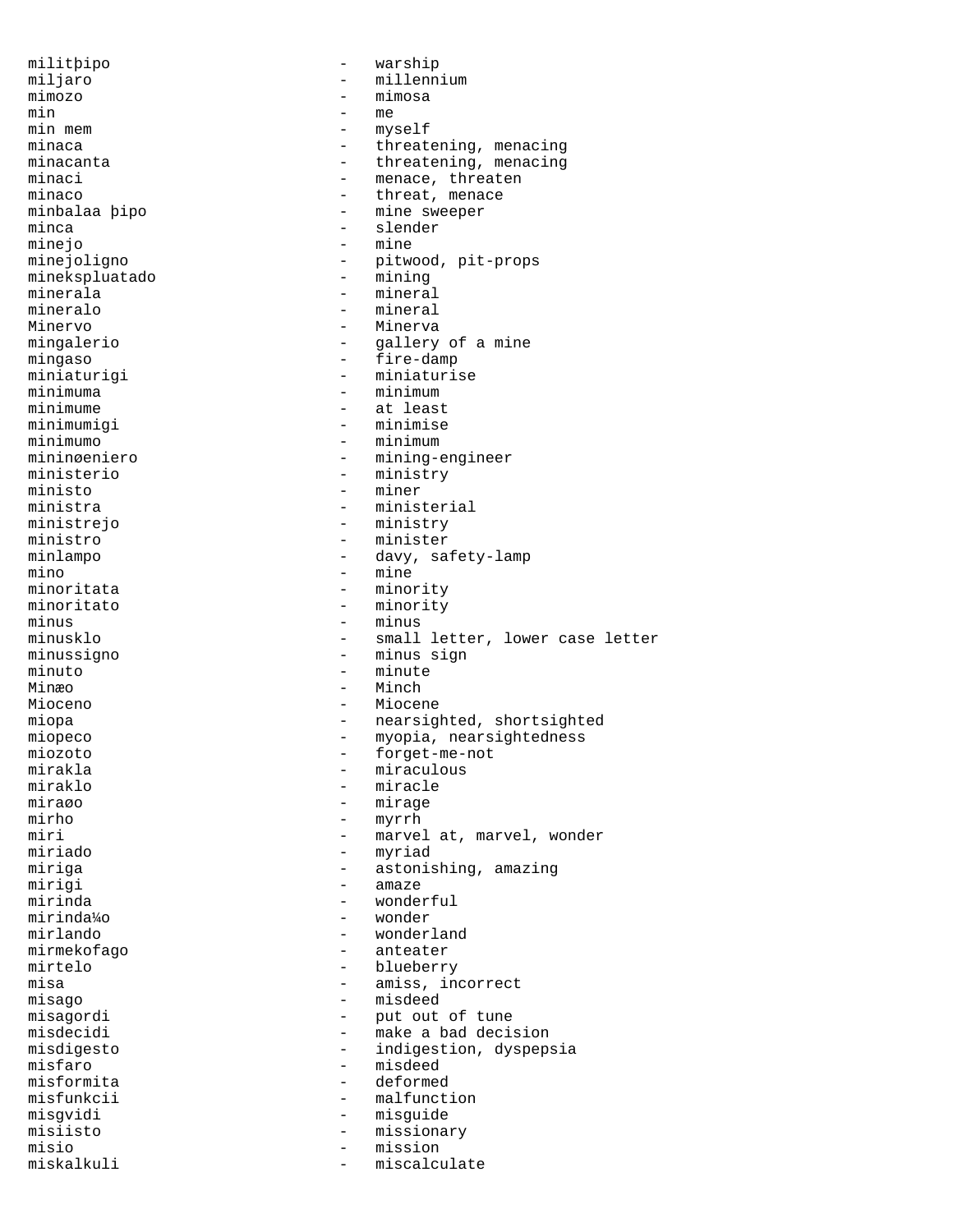miskompreni - misunderstand miskompreno - misunderstanding misloki - misplace mispaþo - false step, aberration misprezenti - misrepresent<br>mistera - mysterious, mistera - mysterious, abstruse<br>mistero - mystery - mystery mistero - mystery<br>mistifikaæi - swindle mistifikaæi - swindle, fool, defraud, cheat<br>mistifiki - fool, trick, hoax, mystify mistifiki - fool, trick, hoax, mystify<br>mistifiko - mystification mistifiko - mystification mistika - mystic, mystical<br>mistikismo - mysticism mistikismo - mysticism<br>mistikisto - mystic - mystic mistraduki - mistranslate mistrakti - mistreat, abuse(3) misuzi - abuse(2) misuzo - abuse(2)<br>mita - mythical<br>- mythical mita - mythical mitingo - meeting, political meeting; rally<br>mito - myth mito - myth mitologiisto - mythologist<br>mitologio - mythology - mythology mitologio - mythology<br>mitralo - machine q mitralo - machine gun<br>mitro - mitre mitre ite mitro - mitre, miter<br>mituleio - mussel-bank. - mussel-bank, mussel-bed mitulo - mussel mizantropo - misanthrope mizera - miserable, abject, dismal(3), wretched, meagre<br>mizera salajro - starvation wage mizera salajro  $\overline{a}$  - starvation wage<br>mizere  $\overline{a}$  - miserably mizere - miserably<br>mizerikordo - mercy - mercy - mercy<br>- slum mizerkvartalo<br>mizero mizero - misery - poor man, poor devil, pauper mjelo - spinal cord mnemonika - mnemonic mobilizi - mobilise<br>mocio - motion - motion - motion moda - fashionable modalo - mode, modality<br>modelfolio - pattern<br>- pattern modelfolio - pattern modeli - model<br>modelo - model - model modelo<br>modemo modemo - modem modera - moderate, reasonable modere - modestly - moderate moderkosta  $-$  reasonable moderna - modern modernigi - modernise modero  $-$  moderation moderpreza - reasonable moderulo - moderate, temperate person<br>modesta - modest - modest - modest modesteco - modesty modesto - modesty modifi - modify<br>modistino - millin modistino - milliner - module modli - mould, model, mold modo - mode, fashion<br>moduli - modulate - modulate mokado - ridicule, mockery, derision moka¼o - mockery moki - mock, make fun of, jeer at mokimiti - imitate, mock, echo mokinsulti - taunt, jeer at, jeer<br>moknomo moknomo - term of derision, dirty name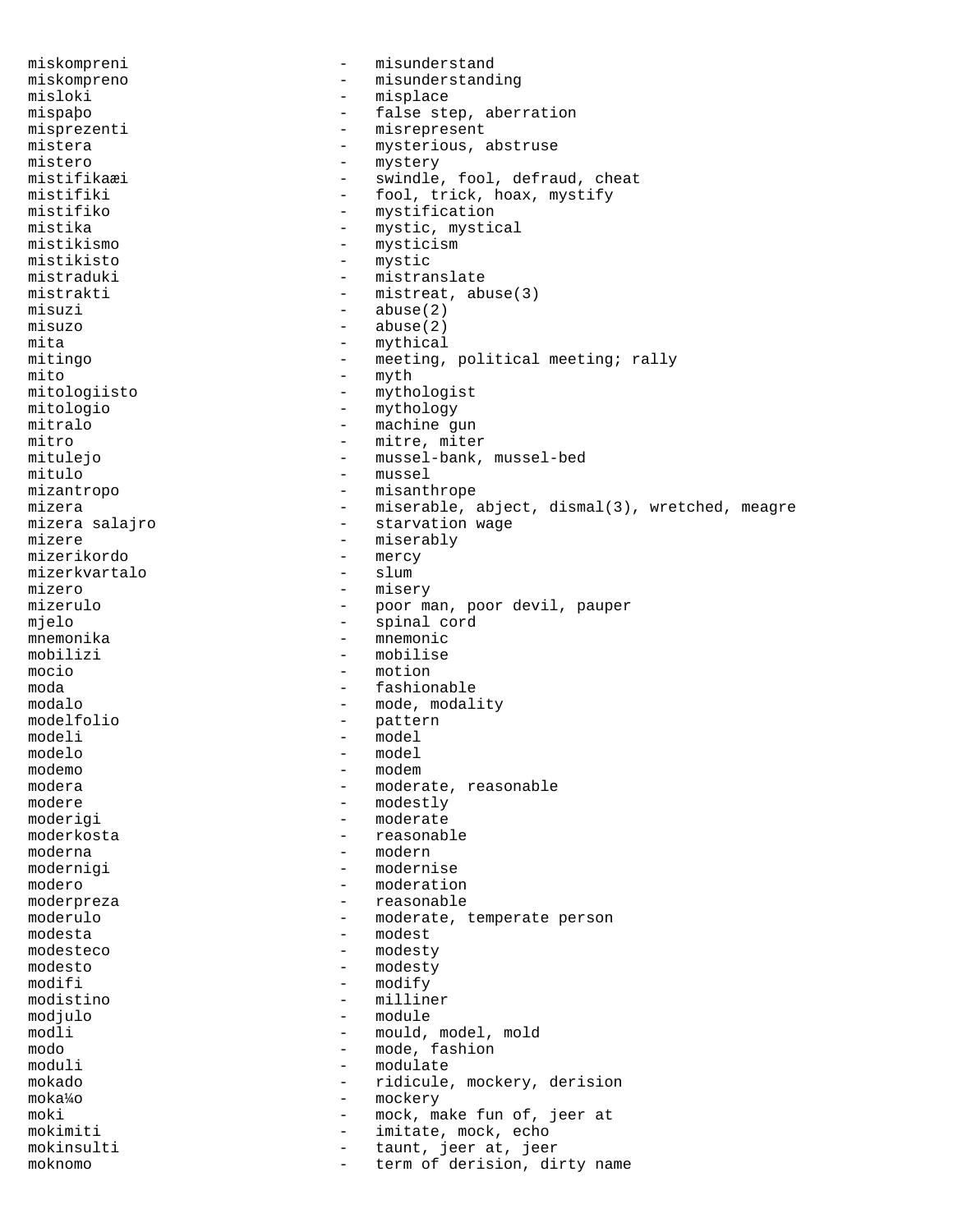moko - mockery mokridi pri - laugh at mola - soft moldava - Moldavian Moldavio - Moldavia moldavo - Moldavian moleco - softness, mellowness, tenderness<br>molekulo - molecule - molecule molekulo - molecule moleo - mole, breakwater<br>molibdeno - molybdenum - molybdenum - molybdenum moligi - soften up<br>moliøi - soften up moliøi - soften up - tenderness molotovkoktelo - Molotov cocktail Molo¶o - Moloch moluka - Moluccan molukano - Moluccan Molukoj – Moluccas momenta - momentary momento  $-$  instant, moment momenton  $-$  a few minutes, a moment mona  $-$  monetary, pecuniary monaka - Monegasque monakano - Monacan Monako - Monaco monarko - monarch  $\begin{tabular}{lllll} \hline \texttt{monata} & - & \texttt{monthly} \end{tabular}$ monata¼o - period, menses monate  $-\qquad-\qquad-\qquad$  monthly  $-\qquad-\qquad$  month  $\frac{1}{2}$  monato  $\frac{1}{2}$  monato  $\frac{1}{2}$  monato  $\frac{1}{2}$  monato  $\frac{1}{2}$  monato  $\frac{1}{2}$  monato  $\frac{1}{2}$  monato  $\frac{1}{2}$  monato  $\frac{1}{2}$  monato  $\frac{1}{2}$  monato  $\frac{1}{2}$  monato  $\frac{1}{2}$  monato  $\frac{1}{2}$  monato monavida - greedy mona¶ejo - monastery monastery monastery - monastery mona¶ino<br>mona¶o mona¶o - monk - bank-note<br>- wallet monbiletujo monda - world-wide - World Bank mondcivitano - world citizen mondfama - world-famous mondkoncepto - world view mondmilito - world-war mondo - world mondparto - area of the world mondskala - world-wide mondumo - high society - world trip monereta mono - change(2) monerfiguro - effigy, head monero - coin monfarejestro  $-$  Master of the Mint, mint-master monfarejo - mint monfari - coin, mint mongola - Mongolian Mongolio - Mongolia mongolo - Mongolian, Mongolo<br>monkolekto - collection (of mo monkolekto - collection (of money) monkompenso - monetary compensation<br>monludi - qamble<br>- qamble gamble mono - money<br>monofonio - mono, - mono, - mono, monophony monoklo - monocle monolito - monolith monologo - soliloquy, monologue monopola vendo establece a contra sole agency, sole sale monopoligi - monopolise monopolo - monopoly monotona - monotonous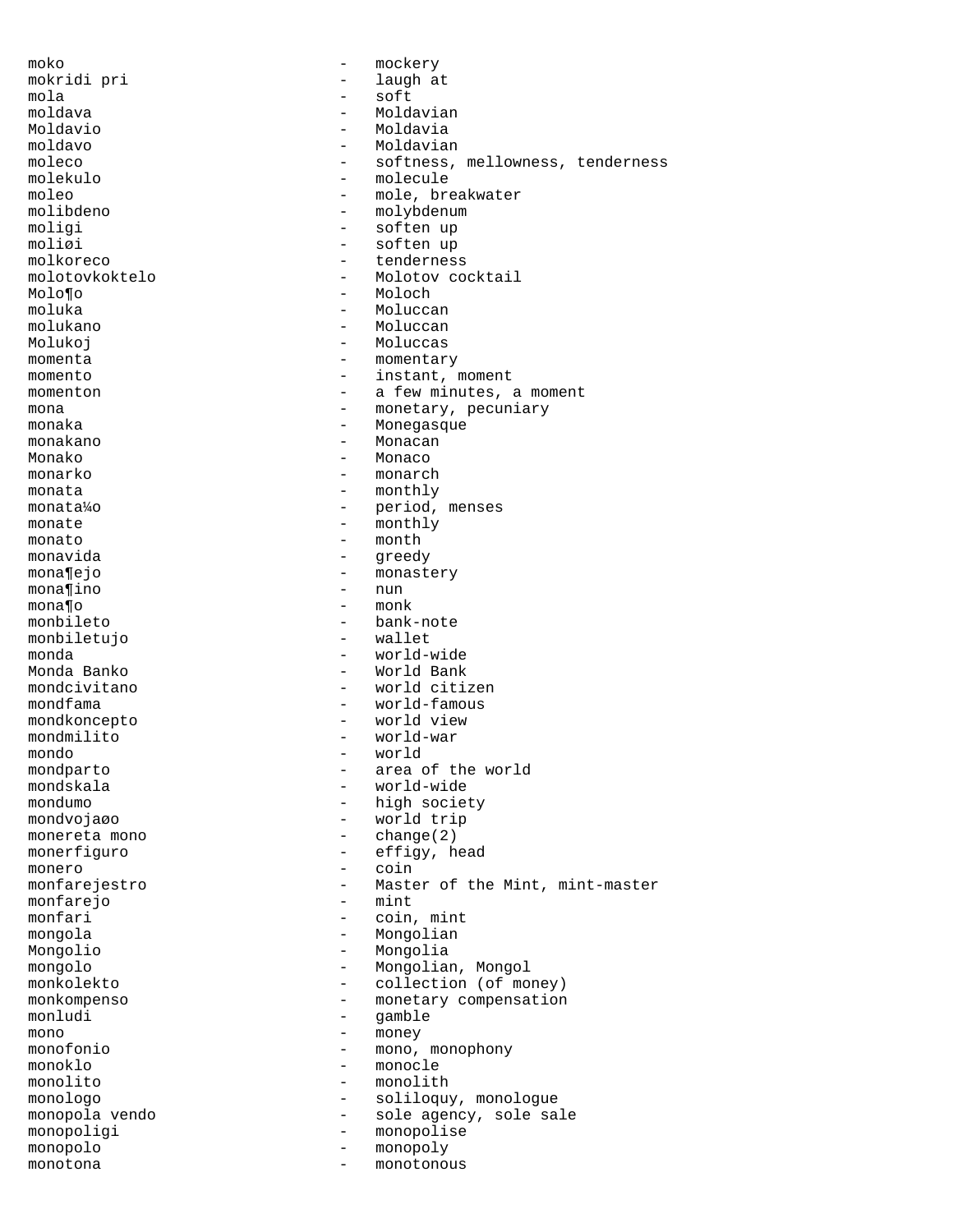monperdo - loss monpuni - fine(2) monpuno - fine(2) monsinjoro - monsignor monsistemo - monetary system monstra - monstrous monstra¼o - monstrosity monstreco - monstrosity monstro - monster monsumo - sum of money montarano - hillbilly, mountaineer montaro  $-$  mountain range montbretio - montbretia montenegra - Montenegrin montenegrano - Montenegrin Montenegro - Montenegro<br>monteta deklivo - hillside monteta deklivo - hillside monteto<br>montfendo - cleft, gully, ravine, chasm, gorge montgrimpado - mountain climbing montgrimpanto mountaineer, climber, mountain climber, Alpinist<br>
- climber's hut, Alpine hut, mountain hut - climber's hut, Alpine hut, mountain hut montkresto - mountain ridge monto<br>montobiciklo<br>- mountain<br>- mountain montobiciklo - mountain bicycle<br>montodeklivo - mountain slope - mountain slope montodorso - mountain ridge montopinto  $\begin{array}{cccc} - &$  peak, mountaintop, summit<br>montoæeno - chain of mountains, mount montoæeno - chain of mountains, mountain range, mountain chain montpasejo - pass(2)<br>montra propomo - demonsti montra pronomo  $-$  demonstrative, demonstrative pronoun<br>montrebla  $-$  apparent - apparent montri - point out, show, indicate<br>montrilo - pointer, indicator montrilo  $\begin{array}{cccc} - &$  pointer, indicator montriza montriæa - mountainous<br>montriøi - point out t - point out to be<br>- show window montrofenestro Montrozo - Montrose montspino - mountain ridge<br>monujo - mountain ridge<br>- wallet purse monujo - wallet, purse monumenta - monumental monumento - monument monunio - monetary union monunuo - monetary unit, currency unit monþanøejo - money exchange monþranko - strong-box mopedo - moped mopso - pug, pug-dog morala - moral morala¼o - moral moraleco - morality<br>moralinstruo - moral moralinstruo - moral moralisto - moralist moralo - morals moratorio - moratorium moravia frato  $-$  Moravian brother, Moravian Moravio - Moravia - measles<br>- disease morbo - disease morda¼o  $-$  wood-dye, wood-stain, mordant, stain<br>mordema  $-$  scathing, biting - scathing, biting mordeti - nibble<br>mordi - hite<br>- hite mordi - bite mordo - bite moreno - moraine morfemo - morpheme morfemscienco - morphology Morfeo - Morpheus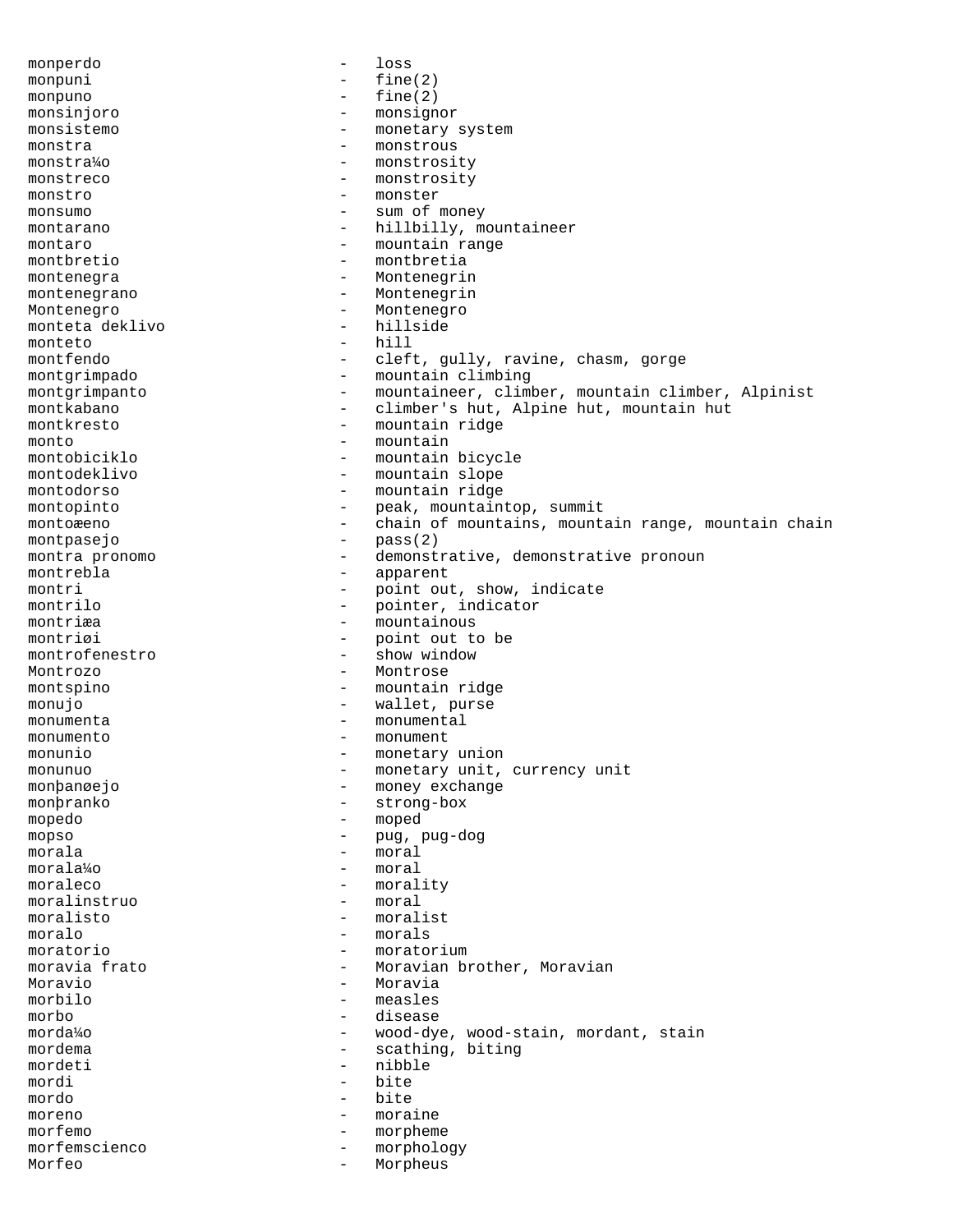morfinmaniulo - morphine addict, morphinist morfino - morphine morfologio - accidence morganata - morganatic morgaý matene  $\frac{1}{2}$  - tomorrow  $\frac{1}{2}$  - tomorrow morgaý matene  $\overline{p}$  morgaý posttagmeze  $\overline{p}$  - tomorrow morning morgaý posttagmeze - tomorrow afternoon<br>morgaý vespere - - tomorrow evening - tomorrow evening morgaýa - cf tomorrow morgaýo - tomorrow Morifirto  $-$  Moray Firth morkelo - morel mormona - Mormon mormono - Mormon morna  $\qquad \qquad -$  desolate, gaunt, mournful, dreary(3), dismal(3) moro - mores, custom moroza - sullen, fretful, peevish, morose morsa - Morse code morsa alfabeto - Morse alphabet morsa klavo - Morse key morsi - send in Morse code morta - dead morta malamiko  $-$  arch-enemy<br>Morta Maro  $-$  Dead Sea - Dead Sea mortbati - kill, beat to death mortema - mortal mortero - mortar - mortar - mortar - mortar - mortar - mortar - mortar - mortar - mortar - mortar - mortar - mo morterujo morti - expire, die, pass away mortiga - deadly mortigi - slay, kill, liquidate<br>mortigi sin - commit suicide, kill mortigi sin  $\overline{a}$  - commit suicide, kill oneself<br>mortigiloj - instruments of murder mortigiloj - instruments of murder<br>mortinta - dead - dead mortnaskita - stillborn morto - death mortpafi - shoot dead mortpala - ghastly mortpuno - death penalty moruo - codfish, cod moruoleo - codfish-oil morusarbo - mulberry-tree morusujo - mulberry-tree mor¶elo - morel - morel - morel - morel - morel - morel - morel - morel - morel - morel - morel - morel - morel - morel - morel - morel - morel - morel - morel - morel - morel - morel - morel - morel - morel - morel - more Moseo - Moses<br>moskatelo - Moses - Moses - muscatel moskeo - mosque moskitforpelilo - mosquito repellent moskito - mosquito mosko - musk moskodoro - musky smell moskulo - musk-deer moskva - Muscovite<br>moskvano - Muscovite - Muscovite mosto - must motelo - motel moteto - motet motivado - motivation - motivation motiviøo - motivation motivo - motive, reason moto - motto motorboato - motor-boat, motor-launch motorciklisto - motor-cyclist motorciklo - motorcycle motoristo - motorist motorizi - motorise motoro - engine, motor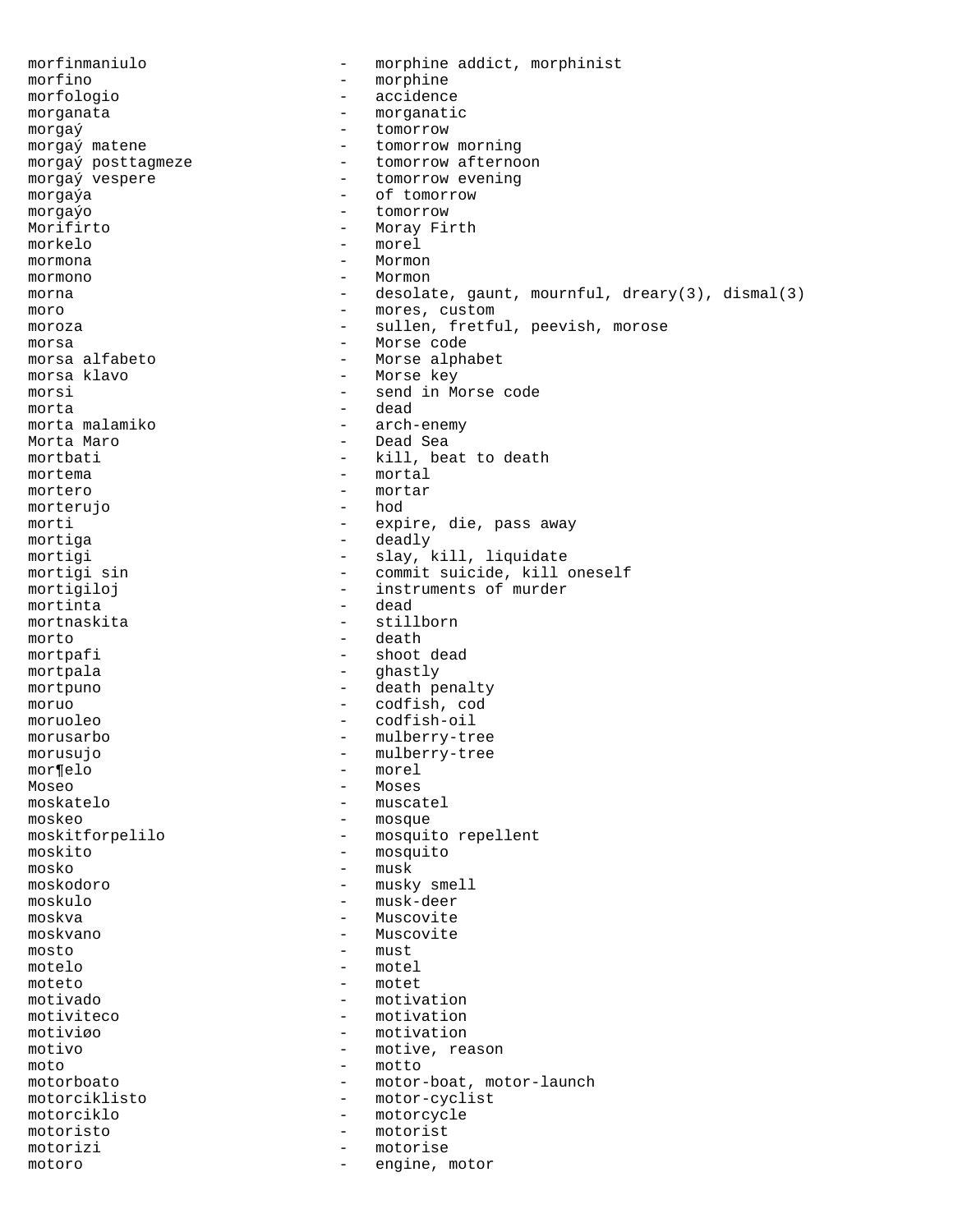motorveturilo - motor vehicle mova - motoric, locomotive<br>movado - movement movado - movement movebla - mobile  $\text{movi}$  - move(2)<br>moviøi - move(2) moviøi - move(2)<br>movlibero - elbow-r - elbow-room movo - movement - quicksand, quicksands mozaiko - mosaic work, mosaic mozaikplanko - mosaic floor<br>mozambika - Mozambican mozambika - Mozambican<br>mozambikano - Mozambican - Mozambican Mozambiko - Mozambique Mozelo - Moselle mozelvino - moselle Mozo – Meuse moþta - honorary moþto - majesty, excellency<br>mucida - musty, mouldy, mold mucida - musty, mouldy, moldy<br>muelejo - mill - mill muelejo – mill<br>mueli – pulve mueli - pulverise, grind<br>muelilo - mill - mill muelilo - mill - miller muezino - muezin<br>muka - mucous - mucous muko  $-$  phlegm, mucus mukozo – mucous membrane mulatino  $-$  female mulatto, mulatto mulato  $-\text{mulative}\atop{\text{muldal}}$ mulda¼o - cast muldi - mold, mould, cast muldilo - mould, mold mulo - mule - muleteer multa - much, a lot of multai - many multampleksa - comprehensive multamplekse - comprehensively multe - a lot multe da - plenty of, much, a lot of multekosta<br>- costly, expensive, dear, i multekosta - costly, expensive, dear, pricey<br>multenombro - plural multenombro - plural multflanka - multi-faceted, many-sided<br>multfoja - - repeated, on many occasio multfoja - repeated, on many occasions<br>multiqi - - - - - - - - increase, multiply multigi - increase, multiply<br>multipliki - multiply<br>- multiply multipliki - multiply<br>multiøi - multiply<br>- multiply. multiøi - multiply, increase(2)<br>multkolora - multicoloured - multicoloured multlingva - multilingual multnacia  $-$  multinational multnombra - numerous multobla - multiple multobligi - multiply, duplicate<br>multokupita - busy - busy multokupita multpaperujo - ring binder multpeza - weighty<br>multsignifa - signific multsignifa - significant<br>multvalora - of great pr - of great price multvojaøinta - travelled, widely-travelled mumiigo  $-$  mummification mumio - mummy mungo - mongoose mungoto - mongoose municio - ammunition, munitions municipo - municipality muntado - mounting, assembly, assemblage, fitting up<br>muntadobalo - assembly shop assembly ball muntadohalo - assembly shop, assembly hall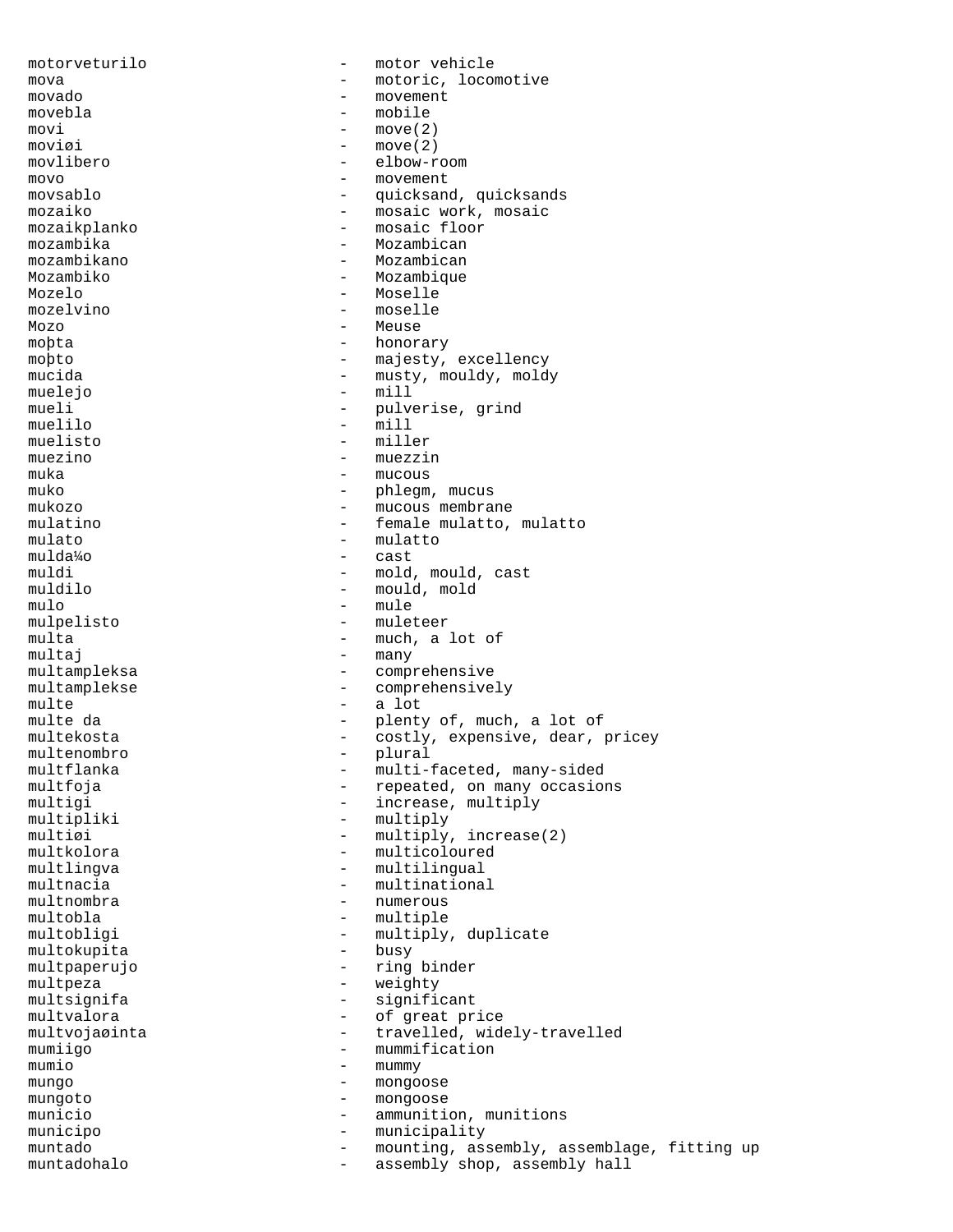muntejo - assembly room munti - mount, assemble, link<br>muntilo - linker muntilo - linker muntisto  $-$  fitter, assembler muntita foto  $\overline{ }$  - photomontage muntumo muntumo - setting muo - mu muo - mu murapogilo - abutment murbalo - squash<br>murdema - bloodtl - bloodthirsty murdemo - bloodthirstiness<br>murdi - murder murdi - murder<br>murdilo - murderc - murderous weapon murdintino - murderess murdinto - murderer murdisto - murderer - murderer - murderer - murderer - murderer - murder - murder - murder - murder - murder murdo - murder murego  $-$ <br>murgazeto  $$ murgazeto - wall newspaper murkahelo - wall-tile - brace, cramp-iron murmuri - murmur, mutter murmuro - murmuro - murmur<br>muro - wall muro - wall murpapero - hangings, wall-paper, paper-hangings, paper<br>murpentra<sup>1</sup>io - mural painting, mural, wall-painting murpentra¼o - mural painting, mural, wall-painting murtapiþo - tapestry, wall-hanging<br>muska - mossv muska - mossy - mousetrap, mouse-trap<br>- nutmed muskato - nutmeg muskatvino - muscatel muskedo - musket musketero - musketeer - musketeer musketo - musket  $musk<sub>O</sub>$  - moss muskola - muscular muskolo - muscle muskverda - moss-green muslino - muslin musmato - mousepad  $muso$  - mouse<br> $musono$  - monson musono - monsoon - mustard sauce mustardo - mustard mustardujo - mustard pot - marten; weasel musveneno - rat-poison muta  $\qquad \qquad -$  dumb, speechless, mute mutacio  $-$  mutation mutili - mutilate mutulo - mute muzelingo - muzzle muzelo - muzzle muzeo  $-$  museum muzika - musical muzika komedio<br>muzika prezenta¼o muzika prezenta¼o - musical performance muzika societo - musical club, musical society<br>muzika vespero - - musical evening muzika vespero - musical evening - music-lover muzikanto - musician, music-maker - piece of music muzikema - musical<br>muzikemo - musical<br>- musical muzikemo – musicality<br>muziki – make music muziki - make music - musical instrument<br>- musical instruction muzikinstruado - musical instruction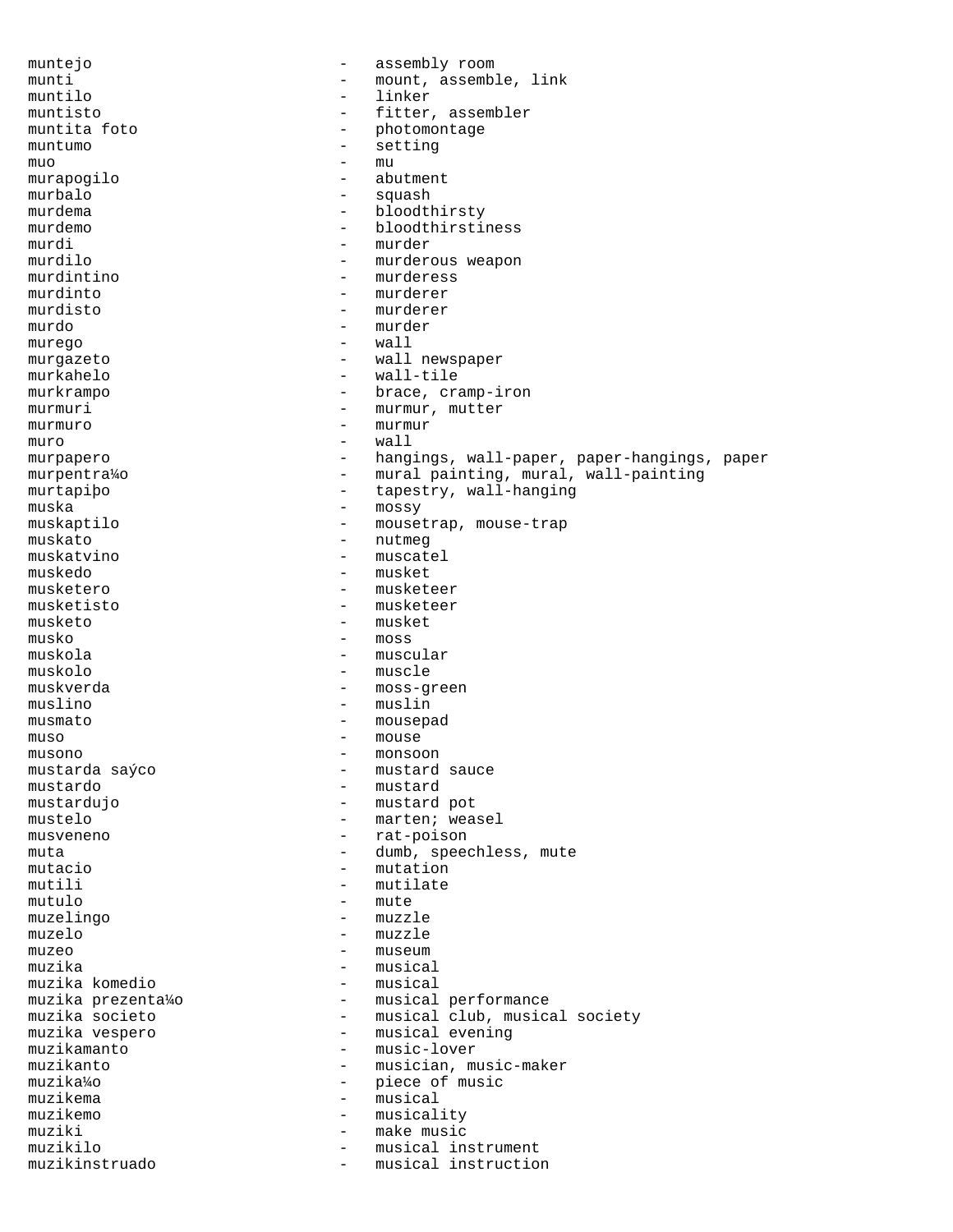muzikistaro - band muzikisto - musician muzikkesto - music-box - bandstand muzikleciono - music-lesson muziklernejo - school of music muziklibro - music-book<br>muziko - music - music muziko - music muzikologio - musicology muzikportilo - music-stand muzikteatra¼o - musical muzikteorio - theory of music - piece of music muzo - muse muzulmano - Mussulman, Moslem, Muslim, Mohammedan muøado - roaring, growling muøi – howl, roar<br>mubo – housefly – housefly – muþo - housefly, fly<br>n.b. - N.B. n.b. - N.B. nababo - nabob nabo - hub, nave naboæapo - hub - hub-cap - hub-cap - hub-cap - hub-cap - hub-cap - hub-cap - hub-cap - hub-cap - hub-cap - hub-cap - hub-cap - hub-cap - hub-cap - hub-cap - hub-cap - hub-cap - hub-cap - hub-cap - hub-cap - hub-cap nacia de contra de la contra de la contra de la contra de la contra de la contra de la contra de la contra de<br>La contra de la contra de la contra de la contra de la contra de la contra de la contra de la contra de la con nacieco - nationality<br>
naciigi - nationalise<br>
- nationalise naciigi - nationalise<br>naciisma - nationalist - nationalistic naciismo - nationalism naciliberiga  $-$  of national liberation nacilingva entries and the national-language nacio - nation nadiro - nadir nadlo - needle naftaleno - naphthalene<br>
naftalino - naphthalene naftalino - naphthalene<br>nafto - naphthalene nafto - crude oil - naphthol naiva - naive - naive - naive - naive - naive - naive - naive - naive - naive - naive - naive - naive - naive - naive - naive - naive - naive - naive - naive - naive - naive - naive - naive - naive - naive - naive - naive - confidence naivulo - naive person najado - naiad najbara - nearby, adjacent, neighbouring najbara¼o - neighbourhood, vicinity<br>najbara¼o - neighbourhood, vicinity najbareco - neighbourhood<br>najbaro - neighbourhood najbaro - neighbour<br>naileto - tack - tack najleto<br>najli najli - nail<br>najlo - nail - nail - nail najlotirilo - pincers najtingalo  $-$  nightingale Nameno - Namur namibia - Namibian namibianino - Namibian woman namibiano - Namibian Namibio - Namibia<br>nana - midget nana - midget, dwarf<br>nano - midget dwarf nano - midget, dwarf<br>nano - midget, dwarf napo - turnip napola - Neapolitan - Neapolitan Napolo - Naples nargileo  $-$  water pipe narkota¼o - drug(2)  $-$  drug(2) narkotismo - drug abuse, drug addiction narkotulo - drug addict - Lake Nasser naskado - giving birth naskdoloroj - labour pains, birth pains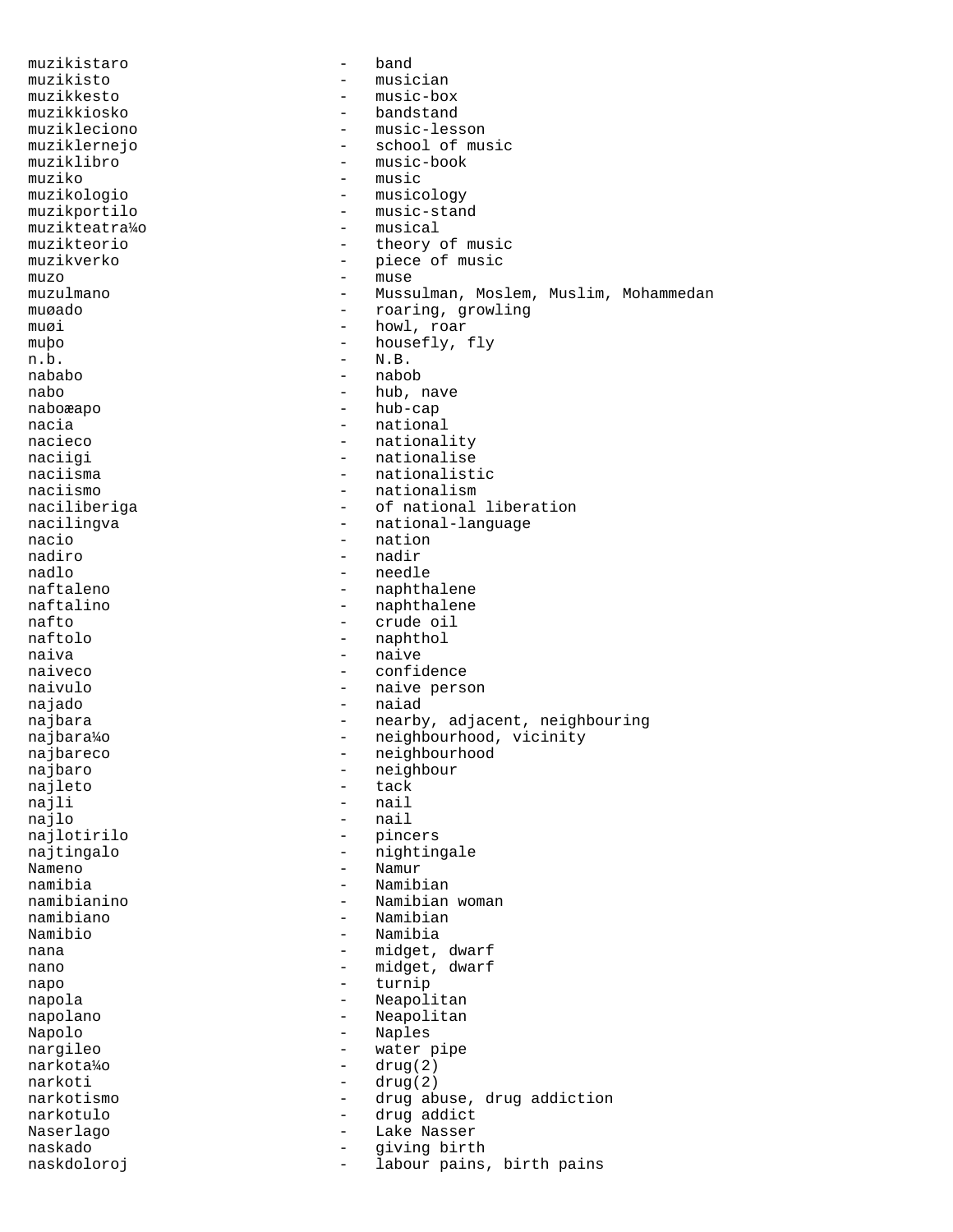naski  $-$  bear(2), give birth to naskitaro - brood naskito - new-born naskiøejo – place of birth, cradle<br>naskiøi – arise he born naskiøi - arise, be born naskiøo - birth naskiøtago - birthday - city of birth nasko - child-birth, delivery, parturition naskolimigo - birth control naskotago - birthday Natalo - Natal<br>natria bikarbonato - hicarl - bicarbonate of soda natrio - sodium natura - natural naturamiko - friend of nature naturdotita - talented, gifted<br>naturdoto - talent, disposit - talent, disposition, turn, aptitude nature - naturally natureco - abandonment naturismo  $-$  living according to nature, nudism naturkatastrofo - natural disaster naturleøo - 1999 - natural law, law of nature naturo - nature, character<br>naturparko - natural park - natural park naturriæa¼o - natural resource navedo - shuttle navigaciado - navigation navigacii - navigate navigado - navigation navighaltejo  $-$  pier, landing-stage navigi - navigate - navigate naza - nasal nazalo - nasal sound - Nazi nazio - Nazi nazkataro - cold nazlobo - nostril nazmuko - snot nazo - nose naztruo - nostril naztuko - handkerchief nazumo - pince-nez naøbarelo - buoy naøbaseno - swimming-pool, swimming pool naøejo - swimming-bath naøi - swim, float naøilo - fin  $na\acute{y}$  - nine naýa - ninth naýdek - ninety naýza **- abhorrent, disgusting, abominable, nauseous**  $na\acute{y}zi$  - nauseate naýzo - nausea, disgust - Ndebele language, Ndebele ndebelo - Ndebele ne - no, not  $-$  don't ... ne atentante  $\begin{array}{ccc} 1 & - & - & - \\ 1 & - & - & - \\ 1 & - & - & - \end{array}$  apart from ne fari - omit, neglect, fail ne malbone - so so ne plu - no longer ne tute - not quite ne- - dis-, in-, im-, unnea - negative neado - denial nealiancita - non-aligned<br>neapartigebla - not, no neapartigebla - not, no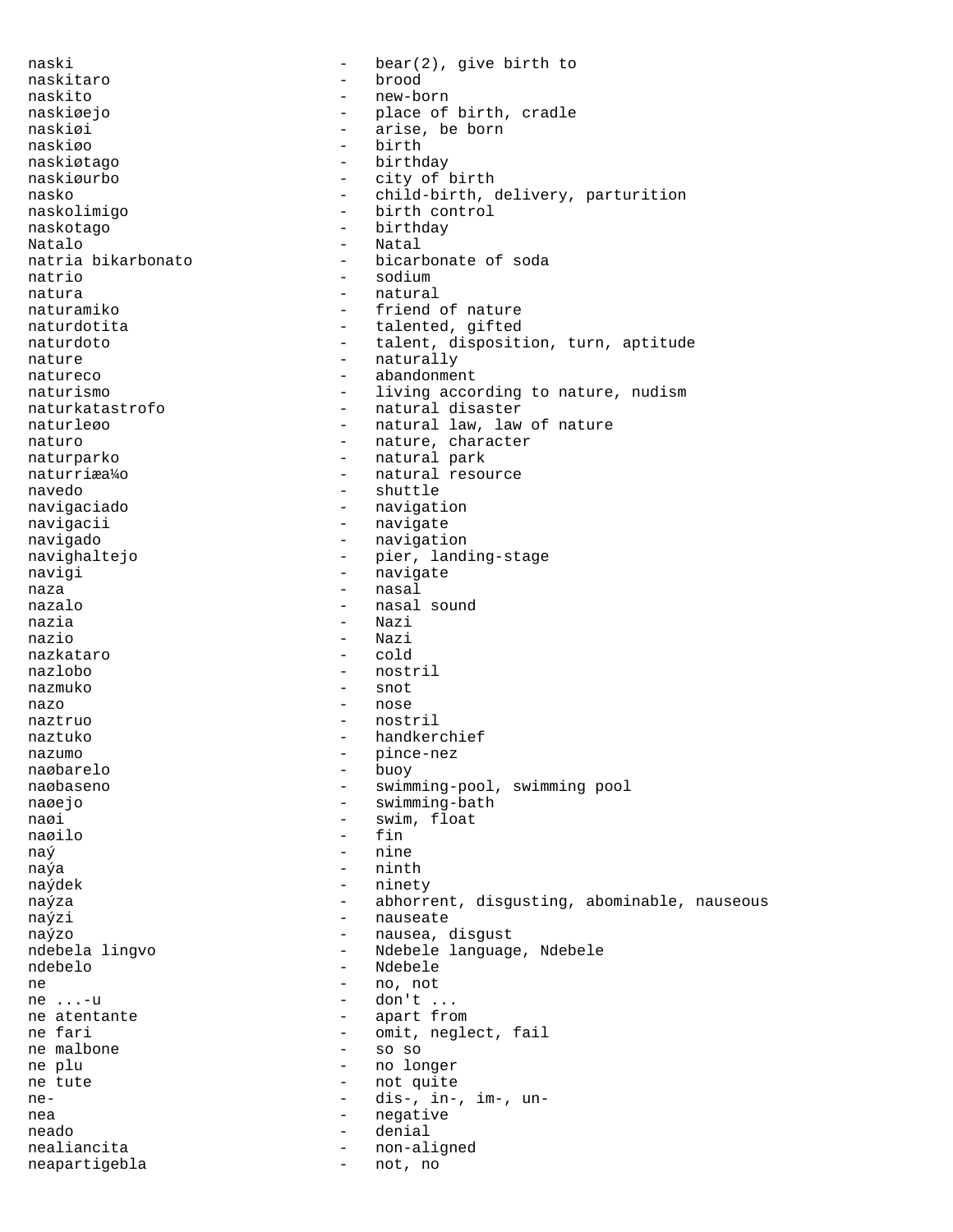neatendita - abrupt neatendite - unexpectedly neatenta - negligent, careless neaýdita - unheard of nebrila<br>Nebukadnezo Nebuchadnezzar nebula - misty, fuzzy<br>
nebuleco - metalogic - nebulosity<br>
- nebulosity nebuleco - nebulosity<br>
nebuligi - cloud, bef - cloud, befog, dim nebuliøi - get covered with, become steamy, get dim nebulo - fog, mist necesa - necessary - necessary necesa¼oj energia en energia en energia en energia en energia en energia en energia en energia en en neceseco - necessity neceseja broso - toilet brush neceseja papero - toilet paper necesejo - toilet necesi - be needed; use the toilet necesigi - make necessary necesujo - tool-box; toilet, kit, toilet bowl<br>nedankinde - you're welcome, don't mention it nedankinde - you're welcome, don't mention it<br>
nedaýra - temporary - temporary nedeca - indecent<br>nederlanda - indecent<br>- Dutch nederlanda<br>nederlanda lingvo - Dutch language, Dutch Nederlanda Suda Maro<br>Nederlandaj Antiloj - 2000<br>- Zuider Zee<br>- Netherlands Antilles nederlandaneco - Dutch nationality<br>nederlandanino - Dutch woman nederlandanino - Dutch woman nederlandano - Dutchman - the Netherlands, Holland<br>- stodgy nedigestebla nee - negatively<br>neebla - negatively<br>- impossible - impossible neeble - impossibly<br>
needukita - impossibly<br>
- uneducated - uneducated neeltenebla - unbearable neelæerpebla - inexhaustible neesprimeble - inexpressibly nefari - fail, neglect, omit<br>
nefermita - open nefermita - open nefiksita - loose nefleksebla - inflexible - unforgettable neforigebla - unremovable, indelible negativa - negative negativo - negative negi - deny neglektebla - neglectable<br>neqlektema - careless(2) - careless(2), remiss, negligent(2), neglectful neglektemo - remissness, carelessness, negligence neglekti - neglect neglekto - slighting, neglect negliøa robo - dressing-gown negliøo - neglig, e, undress negocado  $-$  trading negoci - trade, negotiate negocisto - merchant, businessman<br>negoco - business, trade - business, trade negra - Negro negrava - unimportant negravas - it doesn't matter negrava¼o - accessory negro - Negro<br>nei - denv nei - deny neimagebla - unimaginable neintima - detached nek - nor, neither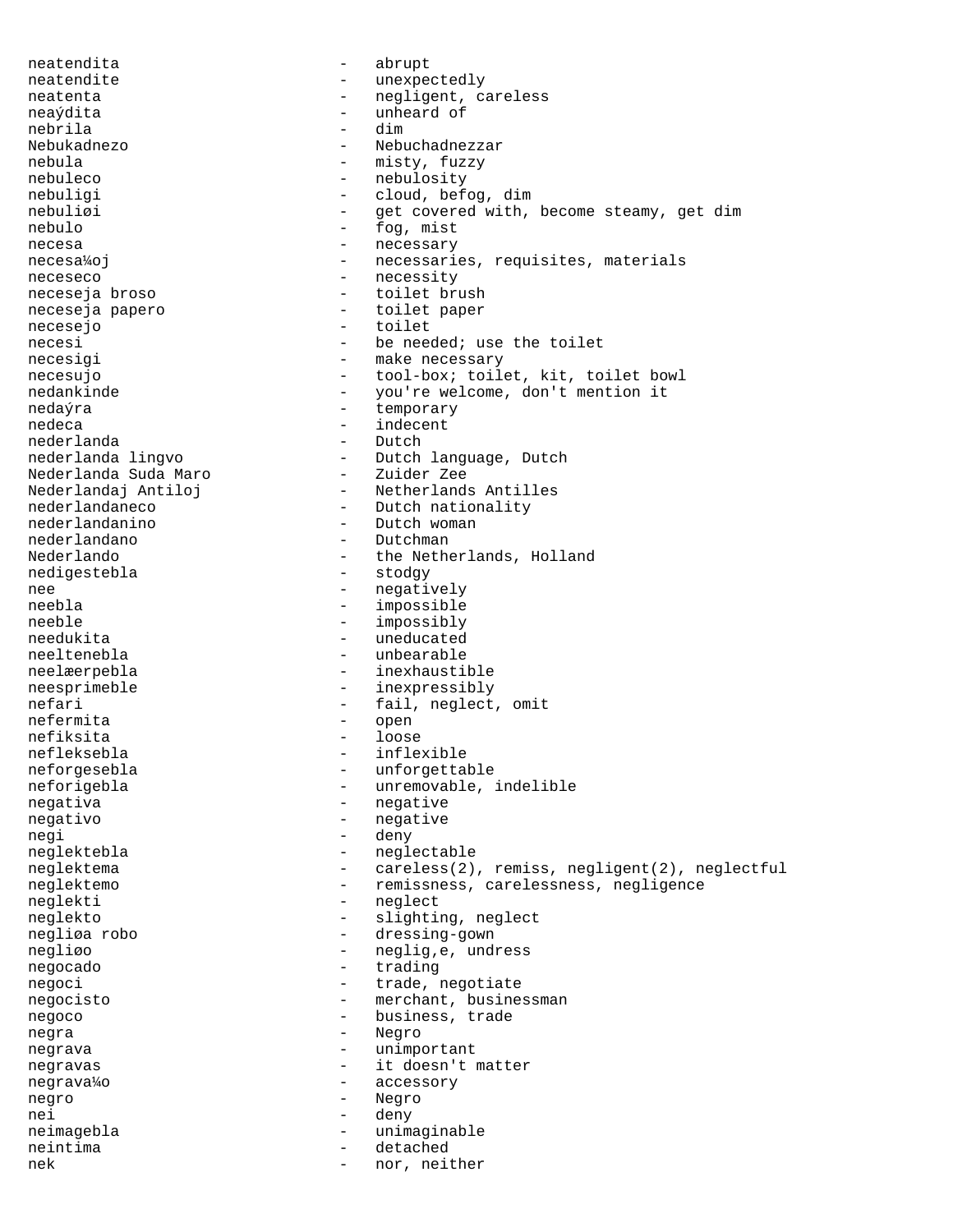nek ... - neither ... nek ... nek - neither ... nor nekartografita - uncharted neklara - unclear nekombita - unkempt nekompleta - incomplete nekomprenebla - inconceivable, unintelligible nekonata nekonata - unknown - non-conformism nekonsekvenca - inconsistent nekredebla - incredible nekristalizita sukero - castor sugar, caster sugar nekrologo - obituary nekropsio - autopsy nekrozo - necrosis nektaro - nectar nekuirita - uncooked, raw nekulturita - dreary(2) nekuracebla - incurable nekutima - unusual neleøa - illegal, unlawful<br>neligita - illegal, unlawful<br>- unconnected - unconnected nelimigita - absolute neloøata - gaunt(2) nemalhavebla<br>
nemalplilonqigita<br>
- unabbreviated<br>
nemalplilongigita nematodo - nematode, eelworm<br>nematura - nematura - nematode, eelworm nematura - unripe nememorebla - impossible to remember, immemorial Nemeso - Nemesis<br>nemetiisto - Americano - Americano - Americano - Americano - Americano - Americano - Americano - Americano - Nemesis<br>nemetiisto - Americano - Americano - Americano - Americano - Americano - Americano - Ame - amateur nemetiulo - amateur - amateur nemovebla¼oj - real es - real estate nenatura - artificial nenecesa - needless nenia  $\qquad \qquad \qquad -$  no . . . whatsoever, no kind of nenial  $-$  for no reason neniam - never nenia¼o - nothing, trifle nenie - nowhere - nowhere neniel - not at all, by no means, in no way nenies - no-one's nenieslando - no-man's-land neniigi - destroy, annihilate<br>
neniigi - be destroyed neniiøi - be destroyed<br>nenio - hothing - hothing nenio - nothing<br>neniom - none - none neniom - none neniu - none, neither, nobody, no-one<br>
nenocivo - harmlessness - harmlessness nenombrebla - countless nenormala - abnormal nenormala¼o - abnormality nenormaleco - abnormality neodimo - neodymium neofito - neophyte<br>neokupita - unoccupie neokupita - unoccupied, free, vacant Neolitiko - Neolithic neologismo - neologism neona - neon neono di contra l'altres della contra della contra della contra della contra della contra della contra della contra della contra della contra della contra della contra della contra della contra della contra della contra de neordinara  $-$  unordinary neorganika - inorganic nepagita - back(3), outstanding, overdue nepala - Nepalese nepalano - Nepalese Nepalo - Nepal nepardonebla - unpardonable nepartia - neutral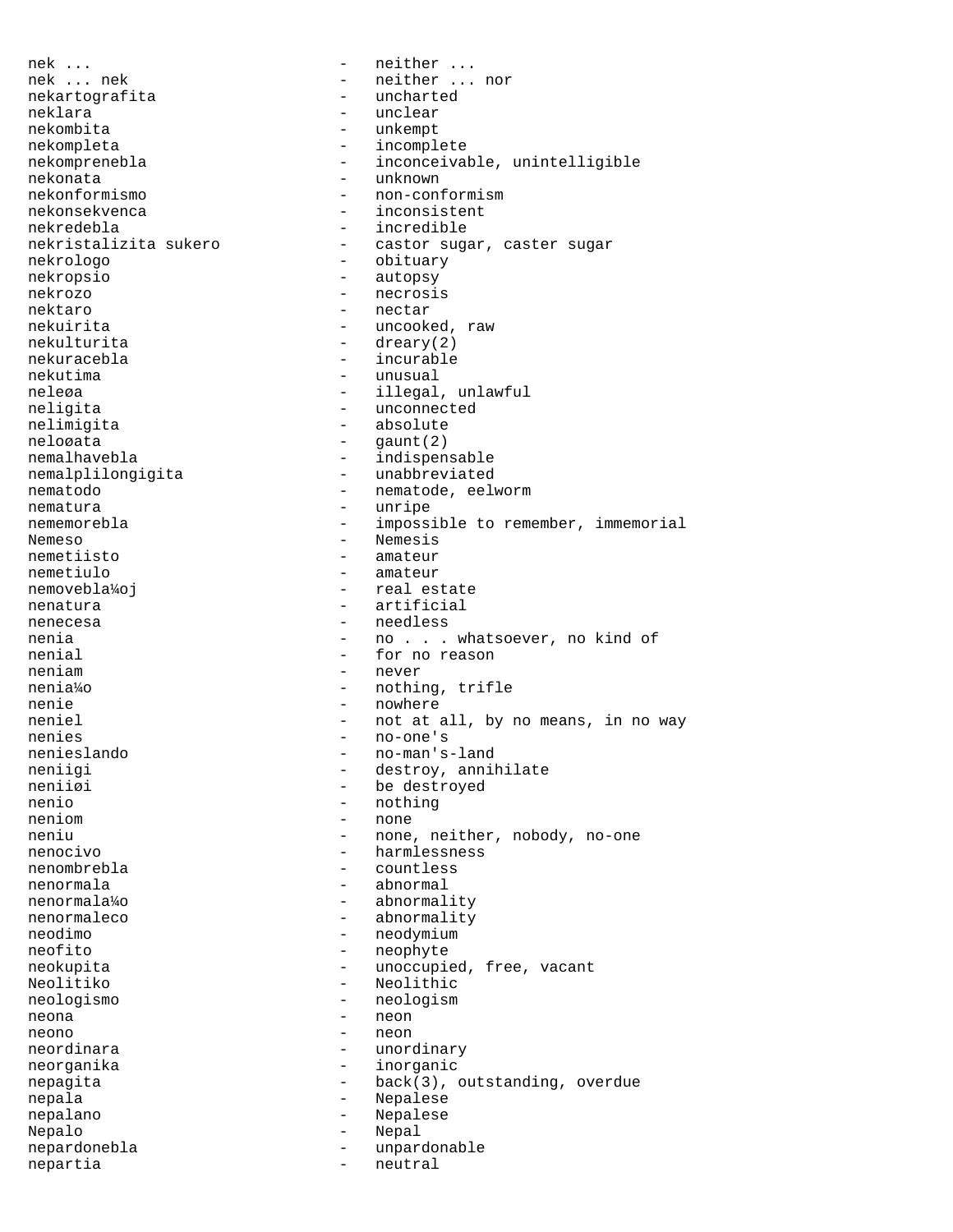nepenetrebla - impenetrable nepino - granddaughter<br>nepo - grandson<br>- grandson nepo - grandson nepra - absolute nepre  $-$  definitely, absolutely, without fail nepre ne  $-$  definitely not nepreco - absolute necessity<br>nepriskribeble - indescribably - indescribably neprofitema - disinterested neptunio - neptunium Neptuno - Neptune nepublika - private - company(2), limited liability neregula - abnormal - abnormal nereguleco - abnormality(2) nerekta - indirect<br>nereligia - indirect<br>- non-relig - non-religious nerevenigebla - irretrievable<br>nerevokebla - irrevocable nerevokebla - irrevocable - irresistible nerva - nervous nervo - nerve nervoza - nervous - insatiable nesignifa - insignificant<br>nesimetria - dissummetric. - dissymmetric, asymmetrical, asymmetric nesondebla - abysmal nesti - nest nesto - den, nest nesufiæa - insufficient neta - net, precise, cleanly cut, neat<br>netaksebla - priceless - priceless netigi - put in finished form, finalise neto - final copy netolerebla - intolerable netolerema - intolerant netuþumino - touch-me-not neutila - not useful nevenkebla - invincible nevera - false, untrue nevidata - unseen - unseen nevino - niece nevo - nephew nevola - involuntary nevundebla - invulnerable neøblanka - snow white<br>neøbuli - throw snow - throw snowballs neøero - snowflake neøhomo - snowman neøi – snow – snow – snow – snow – snow – snow – snow – snow – snow – snow – snow – snow – snow – snow – snow neøkovrita neøo - snow Neøulino - Little Snow White neøviro - snowman neýrozo - neurosis neýtra - neuter - neutral, impartial neýtralulo  $-$  opponent of polit. involvemen, neutralist neþanøiøema - constant, continual, lasting, steady ngunio - Nguni<br>ni - we us - we, us nia - our Nia Sinjorino niaflanke - for our part NIFO - UFO nigeria - Nigerian nigerianino - Nigerian, Nigerian lady, Nigerian woman nigeriano - Nigerian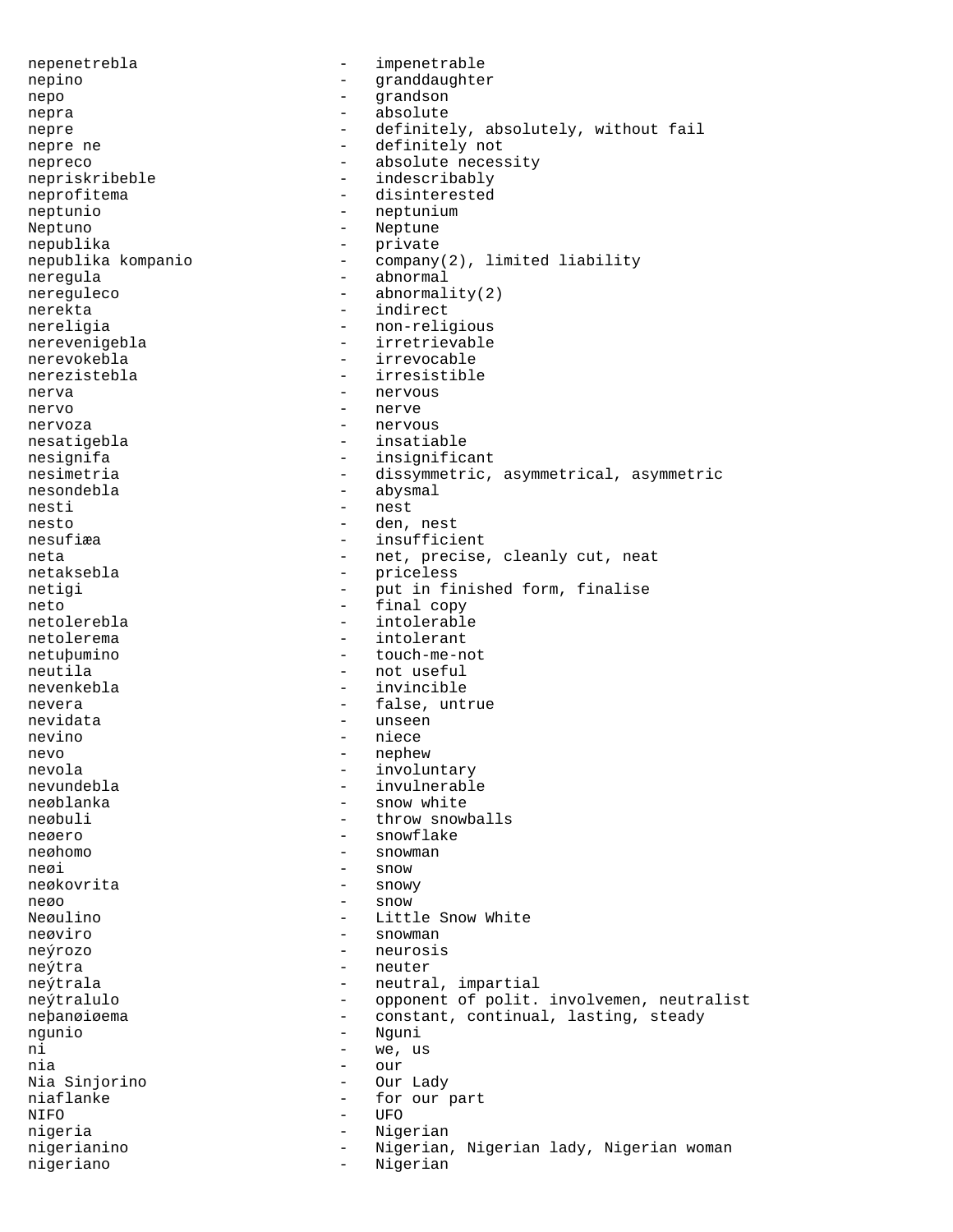Nigerio - Nigeria nigra - black - Black Forest Nigra Maro **- Euxine Sea**, Black Sea nigreco - blackness nigrega - pitch black nigrigi - blacken; besmirch nigro - black - black<br>nigrulo - black - black - black nigrumi - black-out nikaragva - Nicaraguan nikaragvano - Nicaraguan Nikaragvo - Nicaragua nikelo - nickel Nikobaroj - Nicobar Islands Nilo - Nile<br>nilona - Nile<br>- nylor nilona - nylon<br>nilono - nylon - nylon nilono - nylon<br>nimbo - nylon<br>- halo, nimbo - halo, nimbus<br>Nimego - Nimwegen - Nimwegen Nimego - Nimwegen<br>
nimfeo - waterlil nimfeo - waterlily<br>nimfo - waterlily<br>- nymph - nymph Nimrodo - Nimrod nin - us<br>niobo - nic niobo - niobium - niobium - niobium - niobium - niobium - niobium - niobium - niobium - niobium - niobium - niobium - niobium - niobium - niobium - niobium - niobium - niobium - niobium - niobium - niobium - niobium - niob - rivet nito - rivet nitrogeno - nitrogen niveli - level - level - level - level - level - level - level - level - level - level - level - level - level - level nivelo - level Niæjo la Dormigulo the Dustman, the Sandman, Wee Willie Winkie niæo niæo - niche - niche - niche - niche - niche - niche - niche - niche - niche - niche - niche - niche - niche niøeria - Nigerian(2)<br>niøerianino - Nigerian wo niøerianino - Nigerian woman<br>niøeriano - Nigerian(2) niøeriano - Nigerian(2)<br>Niøerio - Nigerian(2) Niøerio - Niger<br>Niøero - Niger - Niger Noa¶o - Noah nobela - of noble birth - nobility nobelaro - nobility nobeleco - nobility nobelio - nobelium - nobelium - nobelium - nobelium - nobelium - nobelium - nobelium - nobelium - nobelium - nobelium - nobelium - nobelium - nobelium - nobelium - nobelium - nobelium - nobelium - nobelium - nobelium - nob nobelo - nobleman nobla - noble - nobleness nobligi - ennoble noblulo - noble person noca - harmful nocio - notion; concept nodi - knot nodo - knot, node nokta - nocturnal nokta besto - nocturnal animal nokta de¼oro - night-service, night-shift, night-duty nokta flugo - night flight nokta frosto - ground frost, night-frost - night-lamp nokta ripozo - night's rest nokta servo - night-service, night-shift, night-duty nokta skipo - night-shift nokta trajno  $-$  night-train noktblinda - night-blind<br>noktblindeco - - night-hlind noktblindeco - night-blindness nokte - by night, at night<br>noktgardisto - watchman noktgardisto - watchman noktgardo - night-watch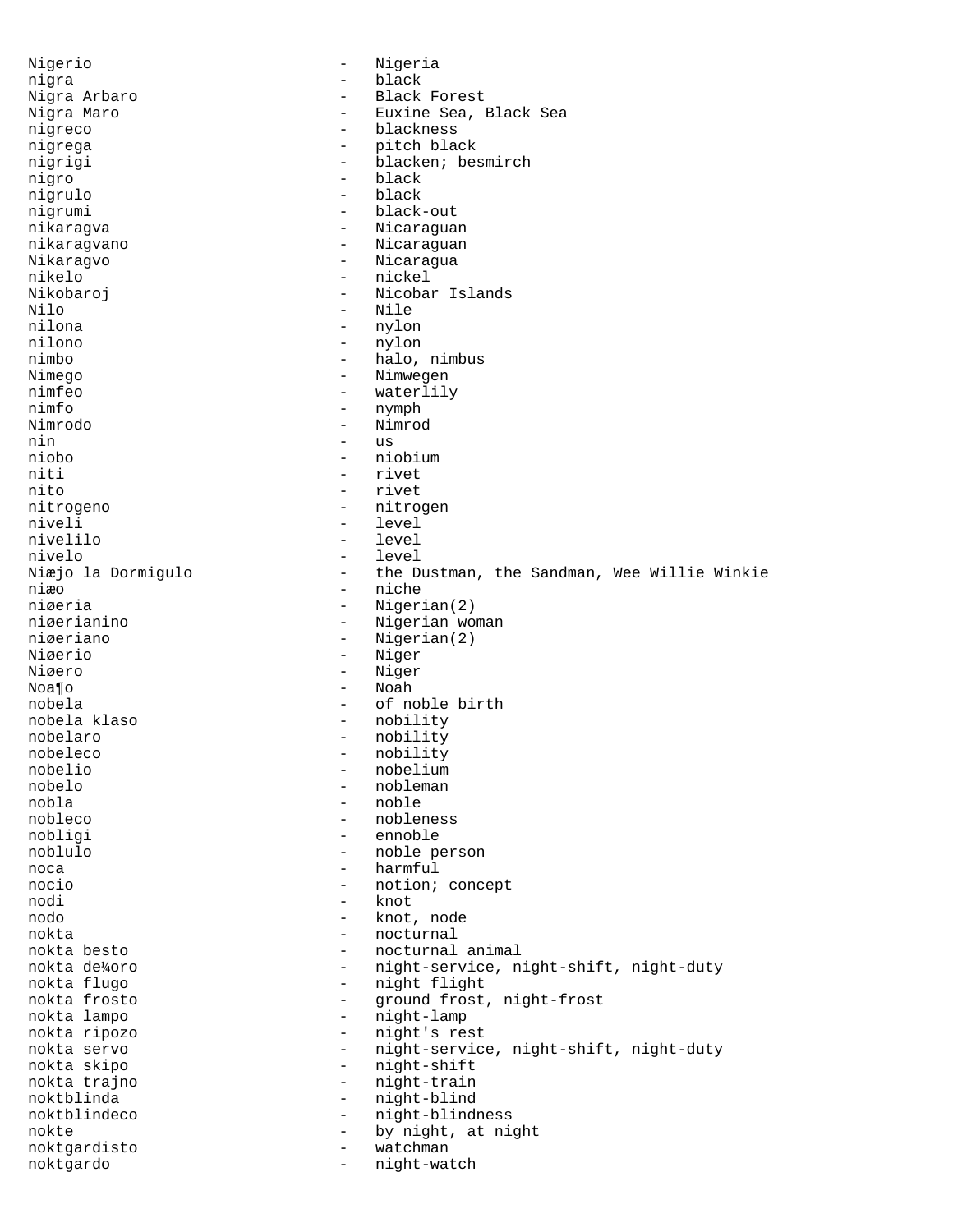noktmezo - midnight nokto - night<br>noktogardo - - night noktogardo - nightwatch noktomezo - midnight<br>
noktotarifo - midni - midni rat noktoæemizo - night-shirt noktuo - screech-owl noktvazo - chamber pot noktvesta¼o - night-attire nomada - nomadic - nomadic - nomadic - nomadic - nomadic - nomadic - nomadic - nomadic - nomadic - nomadic - nomadic - nomadic - nomadic - nomadic - nomadic - nomadic - nomadic - nomadic - nomadic - nomadic - nomadic - nom nombri<br>nombro nomi - call<br>nominalvalora - et par nominalvalora<br>nomiøi nomplato - name-plate norda - northern Norda Maro - North Sea Nordafriko - North Africa<br>nordamerika - - North America norde de - above nordkoreano - North Korean Nordkoreio - North Korea<br>
nordo - north North<br>
- north North norma - normal norma vortsignifo - acceptation normala - normal<br>normale - normale - normale normale - ordinarily normanda - Norman Normandio - Normandy normigi - standardise norvega - Norwegian Norvegio - Norway norvego - Norwegian nostalgio - nostalgia notario - notary notbloko - notepad

noktiøo - evening twilight noktmeza meso  $-$  midnight mass noktmezo  $-$  midnight mass noktoklubo - night spot, night club<br>noktomezo - midnight noktotarifo - night rate, night tariff<br>
noktovazo - chamber-pot, pot - chamber-pot, pot noktoþranko - pedestal cupboard noktpapilio - moth, night-moth noktþranko - pedestal cupboard noma akcio  $-$  registered share<br>nomada  $-$  nomadic nomad<br>count nombro - number, amount<br>nome - viz namely - viz., namely nomfesto - name-day, saint's day - be called nomo  $-$  name, appellation - name day nomumi - nominate, appoint nomumo - nomination, appointment Norda Dvino - Northern Dvina - North African nordafrikano - North African - North American nordamerikano - North American Nordameriko - North America Nordbrabanto - North Brabant Nordholando - North Holland Nordirlando - Northern Ireland nordkorea - North Korean - North Korean - North Korean - North Korean - North Korean - North Korean - North Korean - North Korean - North Korean - North Korean - North Korean - North Korean - North Korean - North Korean - - north, North Nordvjetnamo - North Vietnam - Norman normano  $-$  Northman, Dane, Norseman normigo - standardisation normo - standard, norm norvegino - Norwegian woman noti - note, write down, make a note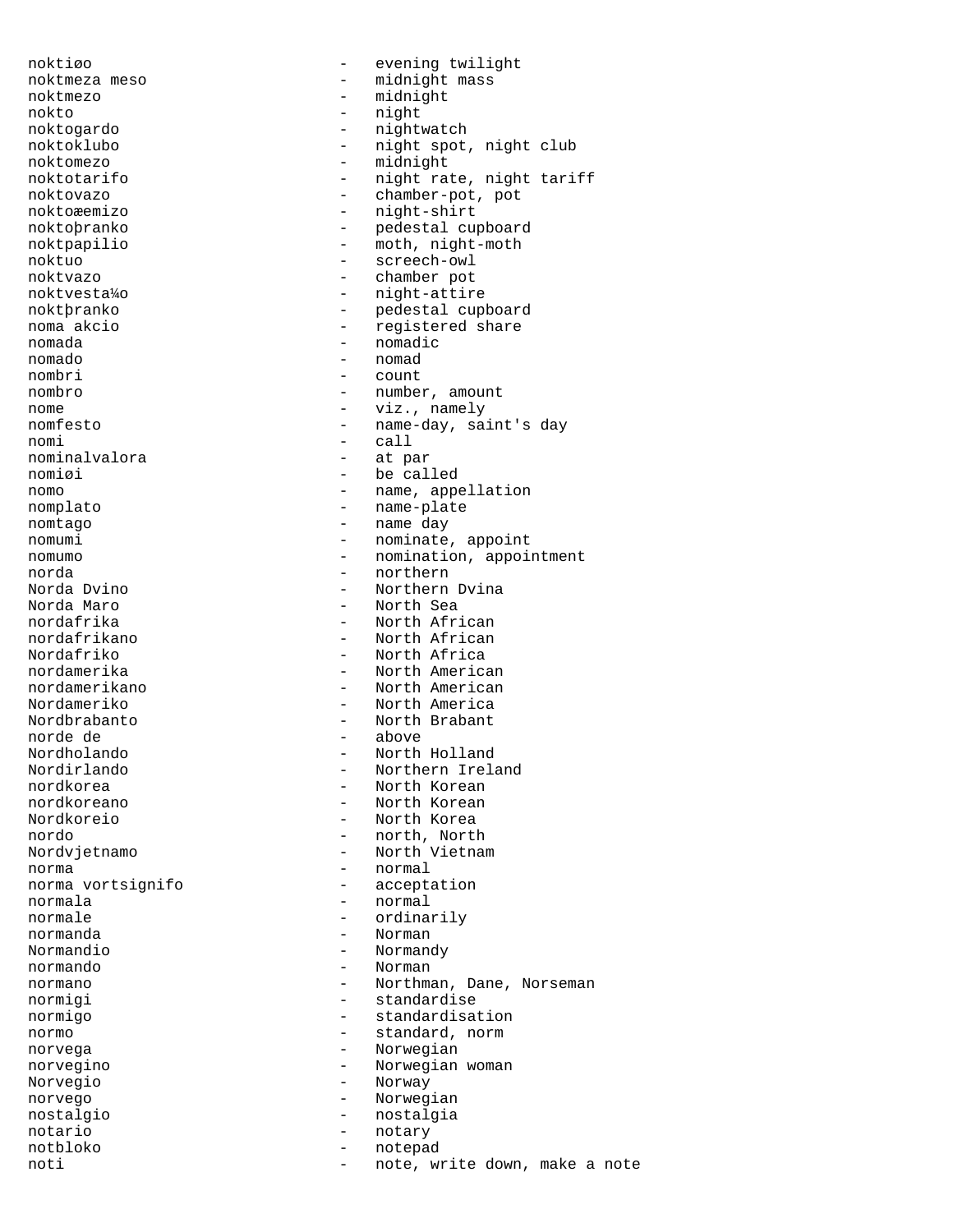notinda - noteworthy notlibro - notebook<br>noto - notebook<br>- grade no noto  $-$  grade, note nova - novel, new Nova Gvineo<br>Nova Kaledonio - New Caledo Nova Kaledonio - New Caledonia Nova Sudkimrio - New South Wales Novaj Hebridoj (1992) - New Hebrides<br>nova¼agentejo (1992) - news agency - news agency<br>- forum nova¼grupo nova¼o - something new, novelty, news nova¼oj - news noveco - newness novedzino - bride novedzo - bridegroom novelo - short story novembro - November<br>novereka lingvo - - Modern Greek novgreka lingvo - Modern Greek novhebrea lingvo<br>novico novico - novice - novice - novice - novice - novice - novice - novice - novice - novice - novice - novice - novice - novice - novice - novice - novice - novice - novice - novice - novice - novice - novice - novice - novice novigi - renew, renovate<br>novjara tago - - New Year's Day - New Year's Day Novjaro - New Year Novjartago - New Year's Day Novjorko - New York novkaledona - New Caledonian Novkaledonio - New Caledonia novkaledono - New Caledonian novnaskito - new-born novriæulo  $-$  newly-rich, nouveau riche novulo - new person, newcomer<br>novzelanda - New Zealand novzelanda<br>
novzelandanino<br>
- New Zealand novzelandanino - New Zealand woman - New Zealander Novzelando - New Zealand noæo - notch nu  $-$  now, well then, well nuanco  $\qquad \qquad -$  hue, nuance, shade, tint nuba - cloudy; vague nubia - Nubian nubiano - Nubian nubo - cloud nuda - naked, nude, bare nuda¼o - nude nudeco - nudity, nakedness<br>
nudelo - noodles nudelo - noodles - nudism nudisto - nudist nudpieda - barefoot nugato - nougat nuklea - nuclear - nuclear nukleo - nucleus nuko  $-$  nape, back of the neck nukso - nut nuksrompilo - nutcracker nul - nought, zero<br>
nuligi - annul, abroq nuligi - annul, abrogate, cancel, abolish<br>nuligo - abolition, abrogation nuligo - abolition, abrogation<br>
nulo - and - naught, zero, null, no nulo - naught, zero, null, nought<br>
numerado - numbering<br>
- numbering - numbering numeri - assign a number numero  $-$  number, numeral numerplato  $-$  numberplate, license plate numismatikisto - numismatist numismatiko - numismatics numismato - numismatist nun - at present, now nuna  $-$  current, present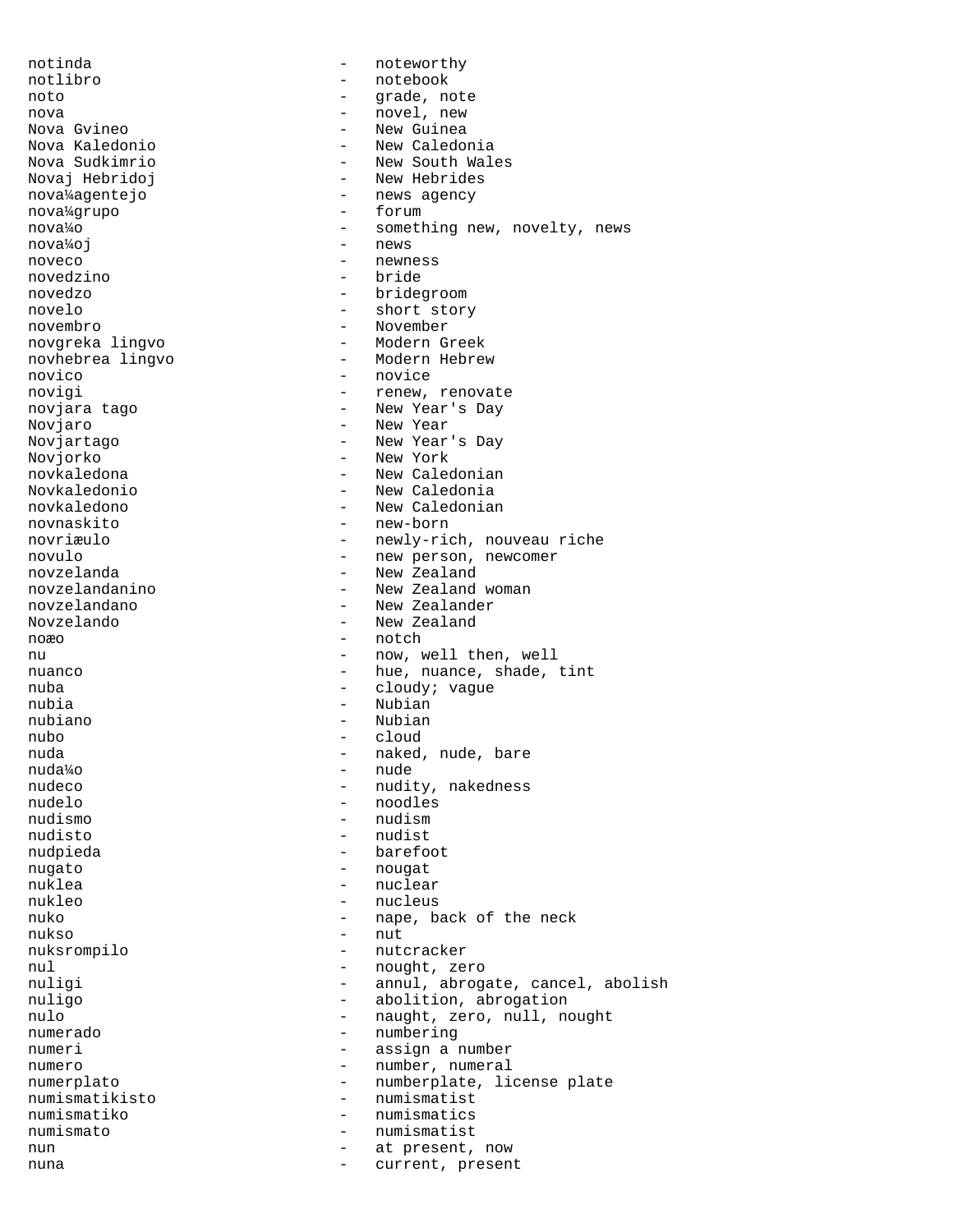nuno  $-$  present-day, present nuntempa - current, present(2) nuntempe - nowadays, currently, these days nupto - wedding(2) nur - only, exclusively, just nura - mere, solitary, sole - Nuremberg<br>- ROM nurlegebla memoro nutra - nutritional - nutritional - nutritional - nutritional - nutritional - nutrition - nutrition nutra¼o - nourishment, food nutri - feed, nourish oazo - oasis obea - obedient obeema - obedient obei - obey obeigi - break(2) obeza - obese objektivo - objective objekto - article, thing, object obligacio - bond oblique, slanting oblo - multiple, -fold Obo - Ob obscena - obscene obsedi - obsess obsedo - obsession observi - observe, mind, keep observi kaþe - spy(2), spy upon, peep, peep at observo - observation<br>
observation<br>
observation<br>
- obscure obskura - obscure obskuro - obscurity obstaklo - obstacle obstina - obstinate, stubborn obstini - be obstinate, be stubborn, persist obstinulo - stubborn person obstrukci - hinder, stand in the way of, hamper, impede obstrukco - obstruction, impediment obturilo - shutter obtuza - dull, obtuse obuso - shell ob¼eti - object oceana - oceanic<br>Oceanic - oceanic - oceanic Oceanio - Oceania, Oceanica<br>Oceano - Oceanica oceano - ocean Odino - Odin Odiseado - Odyssey odo - ode odoraæi - reek, smell bad, stink odori - smell, give off an odour, reek<br>odori kiel - smell of - smell of odoro - scent, odour, smell Odro - Oder ofenda - nasty, abusive ofendi - insult, abuse(3), offend<br>
ofendita - affronted, offended, hurt - affronted, offended, hurt, insulted<br>- touchy easily offended ofendiøema - touchy, easily offended<br>
ofendiøi<br>
- take offence ofendiøi - take offence<br>ofendo - abuse(3) - abuse(3)<br>- aggressi ofensiva - aggressive(2), offensive<br>
ofensiva milito - war of aggression ofensiva milito - war of aggression<br>oferado - offering oferado - offering<br>
oferi - offeri oferi - offer(2), sacrifice, offer up oferti - offer, bid, make an offer of oferto - offer ofica - official oficejo - bureau, office oficiala - official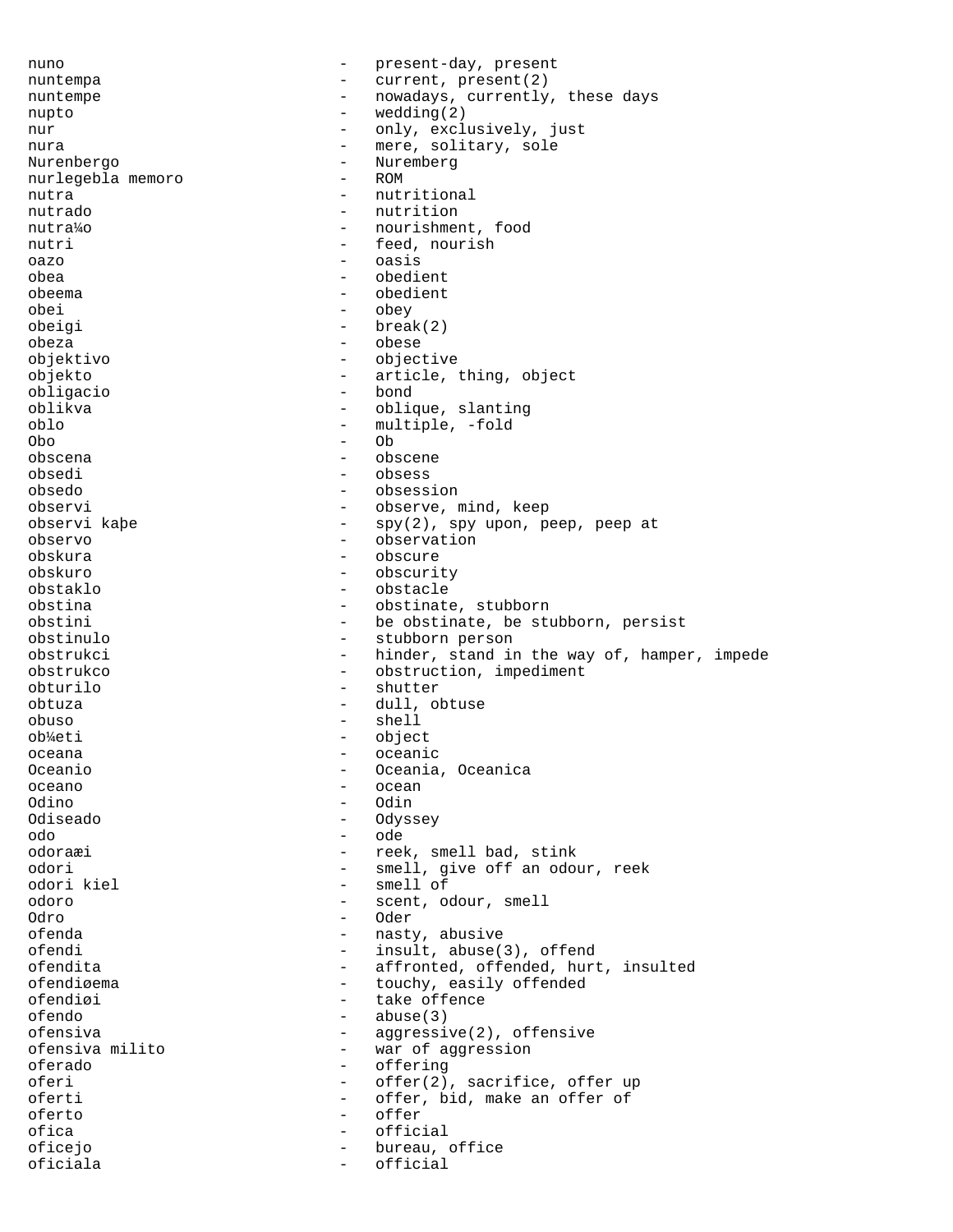oficialulo - official oficiro - officer<br>oficisto - official oficisto - official, officer ofico - office, job, post, function oficperiodo - term of office<br>
ofic<sup>y</sup>uro - oath of office - oath of office<br>- offset printing ofseto - offset printing<br>
ofta - offset printing<br>
- frequent ofta - frequent - often, regularly, frequently oftiøi - become frequent<br>
ogro ogro - ogre Ojdipo - Oedipus ok - eight oka - eighth okangula - octagonal okangulo - octagon okaza¼o - event, occasion, occurence, opportunity okaze  $\qquad \qquad \qquad -$  on occasion, by chance okazejo - locale, setting, scene okazi - happen, occur, come about<br>okazigi - cause, cause to take plac - cause, cause to take place<br>- event okazinta¼o okazo - occurence, chance, opportunity, event - eight hundred okcidenta - western - Western Dvina<br>- West Indies Okcidentaj Indioj okcidentano - Westerner Okcidentaýstralio - West Australia okcidenteýropa - Western European, West European okcidentgermana - West German<br>okcidentindia - - West Indian okcidentindia - West Indian - Contractor - West Indian - West Indian - West Indian - West Indian - West Indian okcidento - west, West - back of the head, occiput<br>- eighty okdek - eighty Okeano - Oceanus - Oceanus<br>
okej - Okay, O - okay, OK oko - number of eight okobla - octuple, eightfold okono - eighth part, eighth part, eighth oksigeno - eighth part, eighth oksigeno - eighth oksigeno - eighth oksigeno - eighth oksigeno - eighth oksigeno - eighth oksigeno - eighth oksigeno - eighth oksigeno - eighth oksige oksigeno - oxygen oksikoko - cranberry<br>okso - cranberry okso - ox oktobro - October oktopuso - octopus okulfrapa - striking - striking<br>okulisto - oculist. okulisto - oculist, ophthalmologist - ophthalmologist<br>- eve okulo - eye okulta - occult okulumi - ogle, stare at, make eyes at okulvitroj - spectacles, glasses<br>okuma okuma - octal okupacio - occupation okupado - occupation okupanto - occupant okupata - busy okupi - occupy, take - okupi - okupi - okupi - okupi - okupi - okupi - okupi - okupi - okupi - okupi - okupi okupita okupiøi - be concerned, keep busy okupiøo - occupation okupo - occupation - occupation - occupation - occupation ol - than olda - old oldulo - old man oleo - oil olimpika - Olympic<br>Olimpikoj - Olympic Olimpikoj - Olympics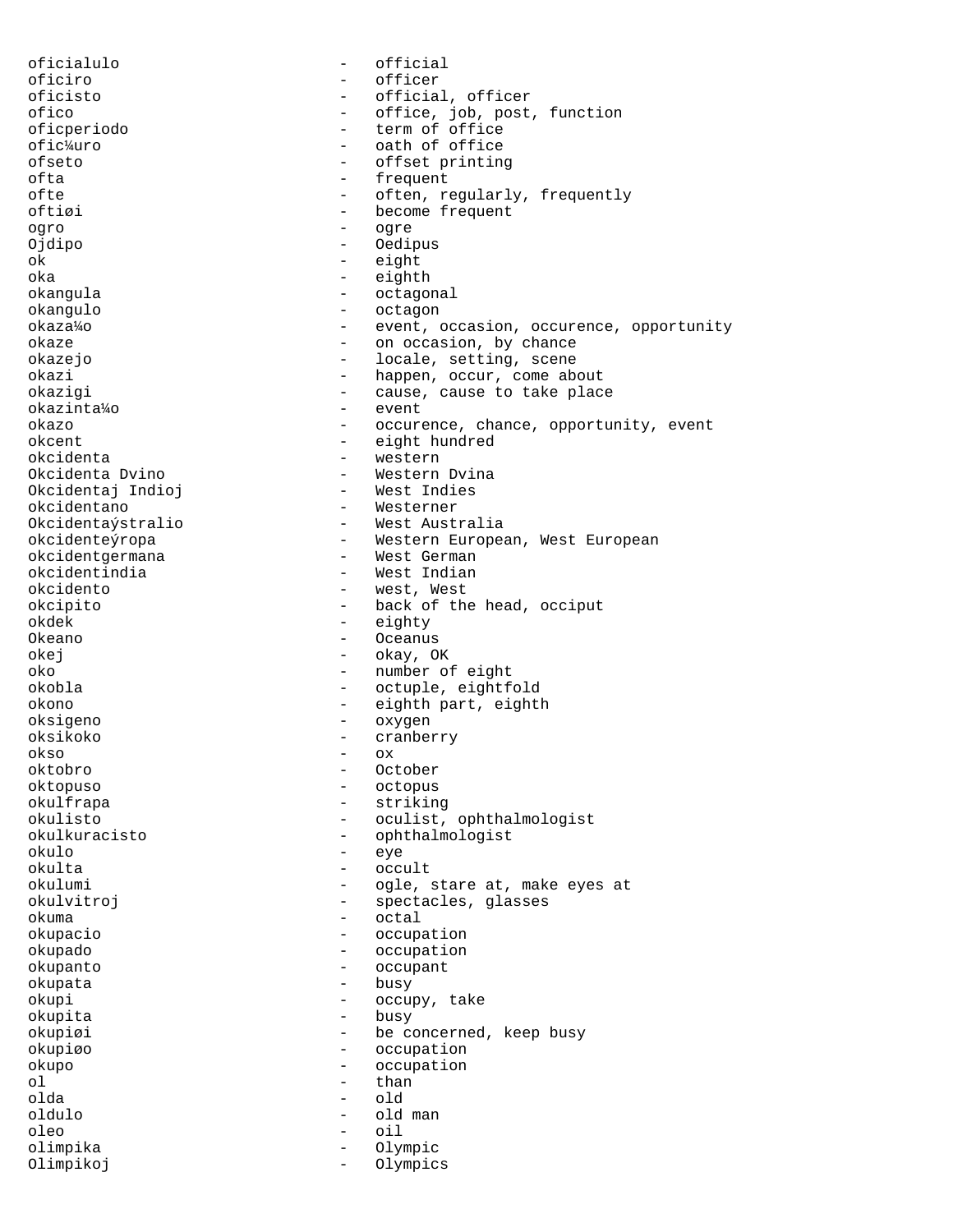Olimpo - Olympus olivarbo - olive-tree<br>olivo - olive - olive olivo - olive - olive-oil olivujo - olive-tree Omana Golfo - Gulf of Oman Omano - Omano - Omano - Oman omaro - lobster omaøi - pay homage to omaøo - homage ombri - cast a shadow ombro - shade, shadow<br>
ombrumi - shade, hatch ombrumi - shade, hatch omleto - omelette omnibuso - omnibus omo - Ohm onani - jack off, toss off<br>
onanismo<br>
- onanismo onanismo - onanismo<br>ondatro - musk-rat ondatro - musk-rat, musquash<br>
ondego - billow<br>
- billow ondego - billow - billow<br>
ondi - undulat ondi - undulate ondo - wave ondolongo - wavelength ondumi - corrugate, wave oni - you, one, they onidiro - you, one, they onidiro - rumour onikso - onyx onjo - auntie - auntie - auntie - auntie - auntie - auntie - auntie - auntie - auntie - auntie - auntie - aunt onklino - aunt - aunt - aunt - aunt - aunt - aunt - aunt - aunt - aunt - aunt - aunt - aunt - aunt - aunt - au onklo - uncle<br>
one - fract ono - fraction, -th<br>
- fraction, -th<br>
- member of Oom oomotano - member of Oomoto Oomoto - Oomoto [Japan. relig. movem.]<br>
opaka opaka - opaque opalo - opal opcio - option operacii - operate operacio - operation, surgical operation operaco - operation operacosistemo - operating system<br>
opero - opera opero - opera opia¼o - opiate opinii - opine, think, deem opinio - opinion opiniosondo - opinion poll opio - opium - oppose<br>- conveni oportuna - convenient, handy, opportune oportunisto - opportunist opozicii - be in opposition<br>opozicio<br>- opposition<br>- opposition opozicio - opposition opoziciulo - member of opposition, anti optikisto - optician optimisma - optimistic optimismo - optimismo - optimismo<br>optimisto - optimist optimisto - optimist opulo - guelder-rose ora - golden, gold - Gold Coast<br>- Golden Fle Ora Lanfelo - Golden Fleece<br>
orakolo - Carache orakolo - oracle oranøa - orange oranøarbo - orange-tree oranøkolora - orange-coloured<br>Oranøo - Orange Oranøo - Orange oranøosuko - orange juice Oranørespubliko - Orange Free State oranøujo - orange tree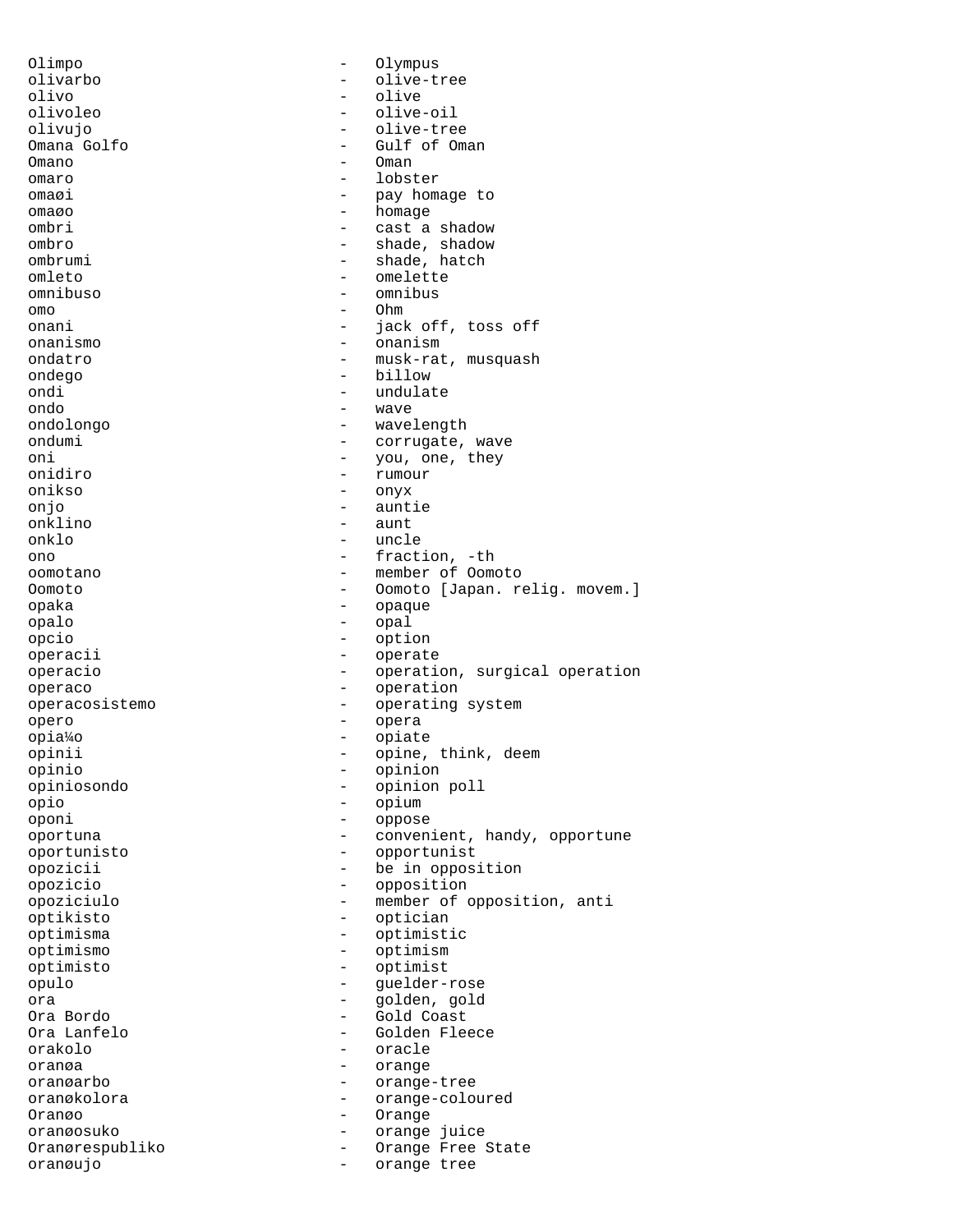oratora - oratorical oratora¼o - oration oratoro - orator orbito - orbit orda - tidy - orderliness<br>- order ordeno ordono<br>ordigi ordigi - arrange, tidy, put in order<br>
ordinara - ordinary, usual, common ordinara - ordinary, usual, common ordinare - usually ordinarulo - ordinary person<br>
ordo - order ordo - order - order - order - order - order - order - order - order - order - order - order - order - order -- command, tell, order ordono - command orelo - ear orelringo - earring orfa - orphan orfejo - orphanage - orphanage - orphanage - orphanage - orphanage - orphanage - orphanage - orphanage - orphanage - orphanage - orphanage - orphanage - orphanage - orphanage - orphanage - orphanage - orphanage - orphanage Orfeo - Orpheus<br>
orfino - Orpheus<br>
- Orphan<br>
- Orphan orfino - orphan - orphan - orphan - orphan - orphan - orphan - orphan - orphan - orphan - orphan - orphan - orp orfiøi - be orphaned orfibo - be orphaned - be orphaned - be orphaned - be orphaned - be orphaned -- goldfish orflava - golden yellow orfo - orphan organika - organic organismo - organism organizacio - organisation organiza¼o - organisation organizi - organise organizo - organisation organo - organ orgeno - organ orgia - orgiastic orgio - orgy orgojlo - arrogance, haughtiness orienta - Oriental, eastern - easterner Orientazio - East Asia oriente de  $-$  east of, eastward of, to the east of orientgermana - East German orienthinda - East-Indian<br>
orienti - orient orienti - orienti - orienti - orienti - orienti - orienti - orienti - orienti - orienti - orienti - orienti - orienti - orienti - orienti - orienti - orienti - orienti - orienti - orienti - orienti - orienti - orienti - or orientiøi - orient oneself<br>
oriento<br>
- East, east oriento - East, east Orientæina Maro - East China Sea origi - gild - aboriginal, original originala - original originalo - original originalulo - eccentric, nut origine - originally origini - originate origino - origin orikteropo - aardvark orkestro - orchestra - orchestra - orchestra - orchestra - orchestra - orchestra - orchestra - orchestra - orchestra - orchestra - orchestra - orchestra - orchestra - orchestra - orchestra - orchestra - orchestra - orchest orkestrumi - orchestrate<br>
orkideo - orchid orkideo - orchid<br>Orkniinsularo - orkney - orkney Orkniinsularo - Orkney Islands, Orkneys<br>
orkolora - Golden, qold-coloured - golden, gold-coloured orlo - hem orminejo - gold mine ornama - ornamental ornama¼o - decoration, ornament, adornment ornami - decorate, adorn, ornament ornamita - adorned ornamo - ornament ornato - robes of office oro - gold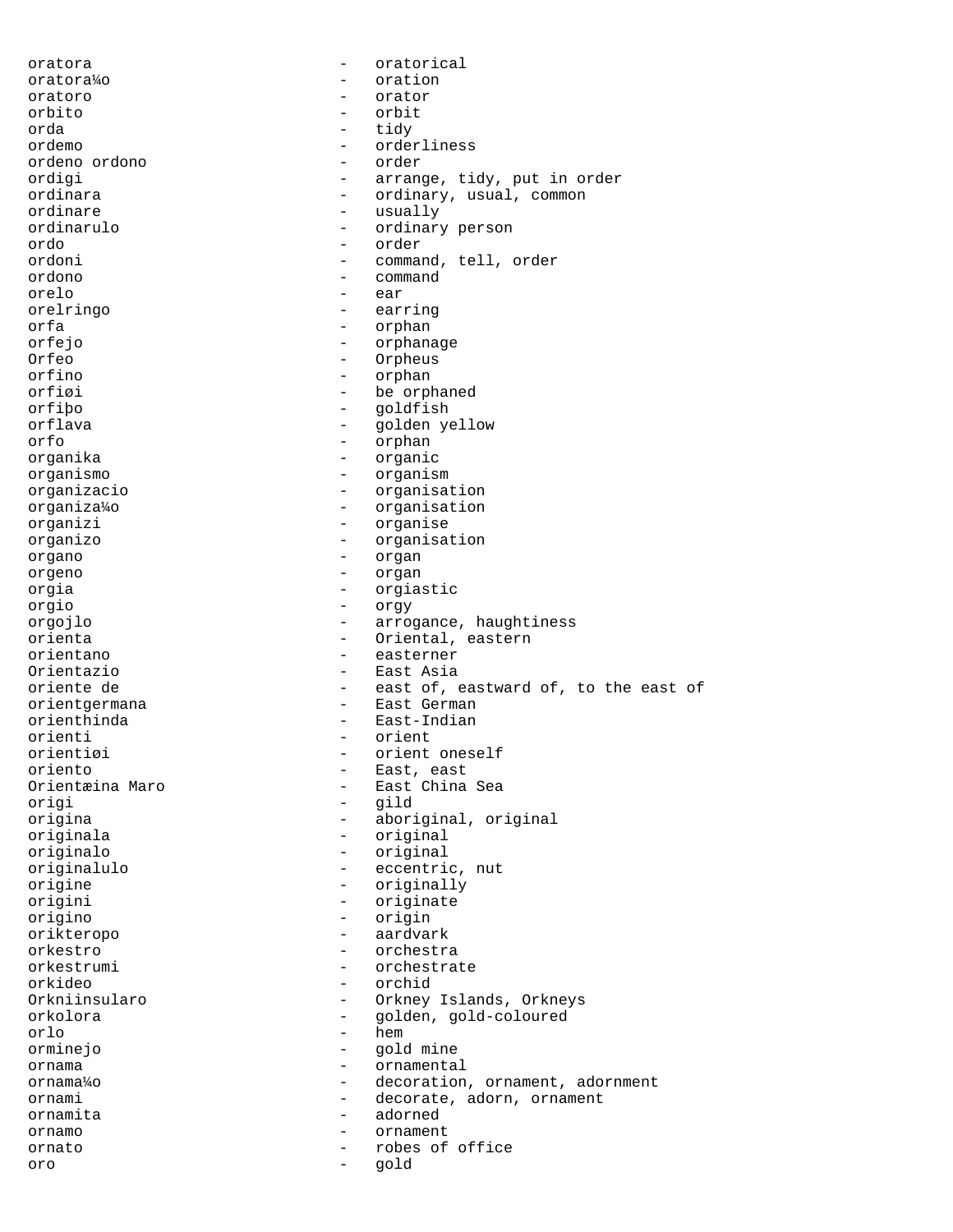orta  $-$  right-angle, square ortangulo - right angle ortilo - T-square, carpenter's square<br>ortodoksa - T-square - crimodox - orthodox<br>- orthodoxy ortodokseco - ortodokseco - ortodoksulo - ortodoxy - ortodoxy - ortodoxy - ortodoxy - ortodoxy - ortodoxy - or - orthodox person<br>- orthography ortografio - orthography<br>
orumi - orid orumi - gild yawn oscedo - yawn oscilado - oscillation oscili - oscillate<br>
oscilo - oscillato - oscillator oscilografo - oscilloscope Osetio - Ossetia oseto - Ossetian Osiro - Osiris Oslo - Oslo osmio - osmium ostaro - skeleton ostaøo - hostage osteca - bony - Ostend, Ostende ostenta - conspicuous, ostentatious ostenti - flaunt, show off osto - bone ostpulvoro - bone-dust ostro - oyster ostrogoto - Ostrogoth Oterburno - Otterburno - Otterburno - Otterburno - Otterburno - Otterburno - Otterburno - Ottenburno - Ottenburno - Ottenburno - Ottenburno - Ottenburno - Ottenburno - Ottenburno - Ottenburno - Ottenburno - Ottenburno - Ot otomana - Ottoman ovacio - ovation ovala - oval - oval ova¼o - egg dish  $\overline{\text{ow}}$ ovibovo - musk-ox ovo - egg ovoblanko - egg-white ovobrando - egg nog ovoflavo - yolk ovolado - ovulation ovolo - ovum ozono - ozone paca - peaceful pacama  $-$  peaceloving, peaceful pacema - peaceful<br>pacienca - patient - patient patient pacienci  $-$  be patient pacienco - patience - patience paciento - patient Pacifiko - Pacific, Pacific Ocean pacifismo - pacifismo - pacifismo - pacifismo - pacifismo - pacifismo - pacifismo - pacifismo - pacifismo - pacifismo - pacifismo - pacifismo - pacifismo - pacifismo - pacifismo - pacifismo - pacifismo - pacifismo - pacifi pacifisto - pacifist pacigi - pacify pacismo - pacifism<br>
pacisto - pacifist pacisto  $\overline{a}$  - pacifist<br>paco - peace - peace paco - peace - peace - peace - peace - peace - peace - peace - peace - peace - peace - peace - peace - peace pactraktato - peace treaty padeli - paddle padelo - paddle, blade  $-PQ$ pado - path paeljo - paella pafado - firing pafanto - shooter pafa¼o - projectile pafi - shoot, fire<br>pafi al - fire at, fi: - fire at, fire upon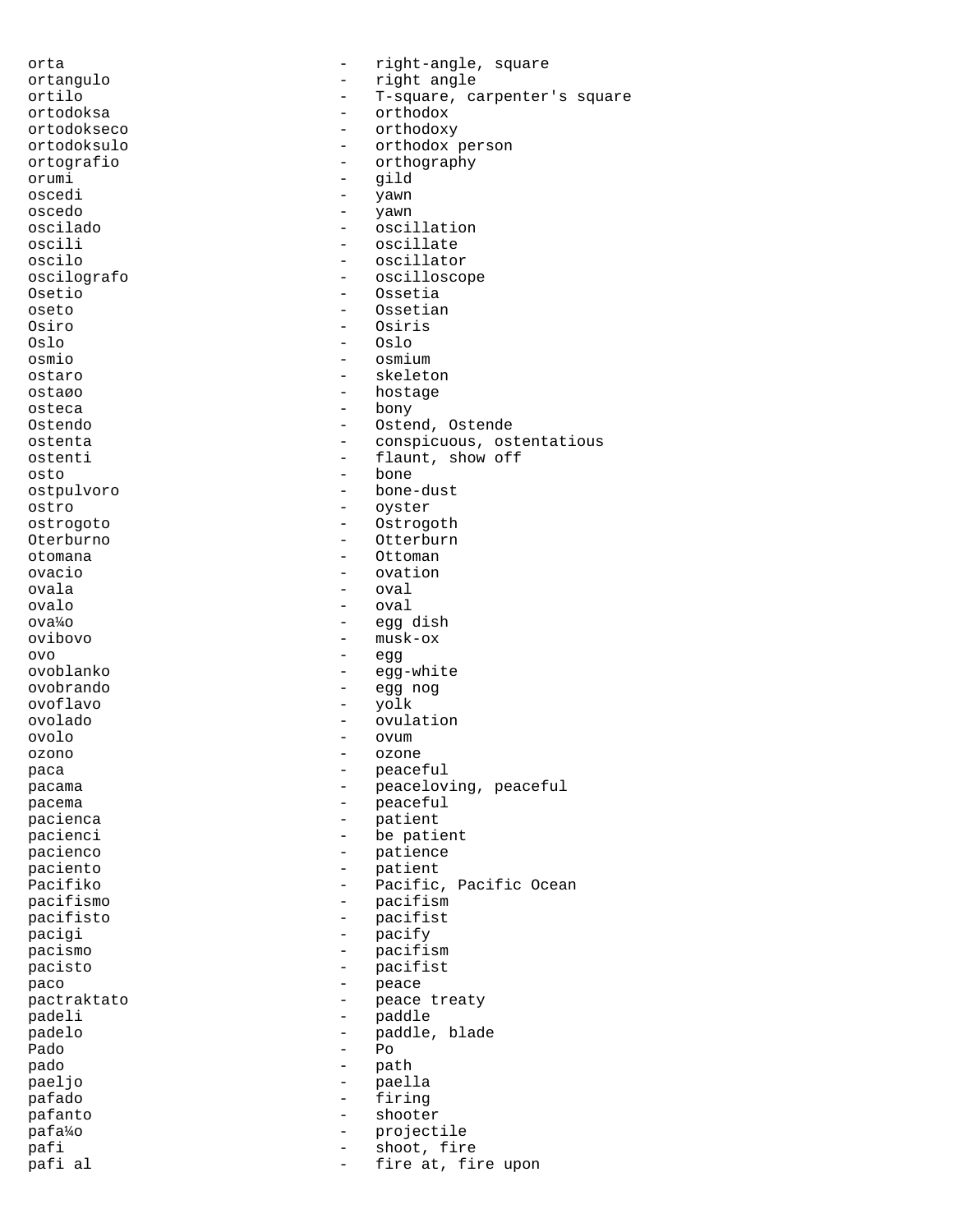pafilo  $-$  qun pafmortigi - shoot dead pafvundi - wound, wing pafvundita <br/> - wounded, winged pagadmoni - dun for payment, dun pagana - pagan paganismo - paganism pagano - pagan paganto - payer pagenda - payable, to be paid<br>naqi pagi - pay pagi parte  $-$  pay on account pagigi  $-$  charge pagipova - solvent pagmaniero - method of payment<br>pago - method of payment pago - payment pagprokrasto - moratorium<br>
paglero - piece of st pajlero - piece of straw<br>pajlo - straw - straw pajlo - straw pajloæapelo Pajno - Pan pajro - peer paka¼bileto - luggage ticket paka¼o  $-$  luggage, baggage paka¼oj - goods pakego - bale - bale paketo - parcel, packet paki - pack pakistananino - Pakistani, Pakistani woman pakistanano - Pakistani Pakistano - Pakistano - Pakistano - Pakistano - Pakistano - Pakistano - Pakistano - Pakistano - Pakistano - Pakistano - Pakistano - Pakistano - Pakistano - Pakistano - Pakistano - Pakistano - Pakistano - Pakistano - Pakist pako - pack pakumo  $-$  wrapper, packaging pakvagono - luggage-van pala  $-$  sallow, pale palaco - palace paladio - palladium palato - palate Paleoceno - Palaeocene, Paleocene Paleolitiko - Palaeolithic, Paleolithic Paleozoiko - Paleozoic, Palaeozoic<br>palestina - Palestinian - Palestinian - Palestinian<br>- Palestinian palestinano - Palestiniano - Palestiniano - Palestiniano - Palestiniano - Palestiniano - Palestiniano - Palestiniano - Palestiniano - Palestiniano - Palestiniano - Palestiniano - Palestiniano - Palestiniano - Palestiniano Palestino - Palestine<br>
paletro - palette paletro - palette palisaro - fence, palisade - stake palisumi - impale paliøi - fade palmo - palm, palmtree Palmodimanæo - Palm Sunday Palmofesto - Palm Sunday<br>
palpebro - evelid palpebro - eyelid palpebrumi - blinks i blinks i blinks i blinks i blinks i blinks i blinks i blinks i blinks i blinks i blinks <br>Den blinks i blinks i blinks i blinks i blinks i blinks i blinks i blinks i blinks i blinks i blinks i blinks palpi - feel, grope<br>
palpi serxe - feel grope palpi seræe  $-$  feel, grope palto  $\qquad \qquad -$  coat, overcoat pamfletisto - pamphleteer pamfleto - pamphlet pampelmuso - grapefruit panakiranto - breadwinners - breadwinners - breadwinners - breadwinners - breadwinners - breadwinners - breadw<br>panama - Panamanian Gulf of Panama panamanino - Panamanian woman panamano - Panamanian Panamo - Panama - Panama - Panama - Panama - Panama - Panama - Panama - Panama - Panama - Panama - Panama - Panama - Panama - Panama - Panama - Panama - Panama - Panama - Panama - Panama - Panama - Panama - Panama - Panama baker's shop Pandoro - Pandora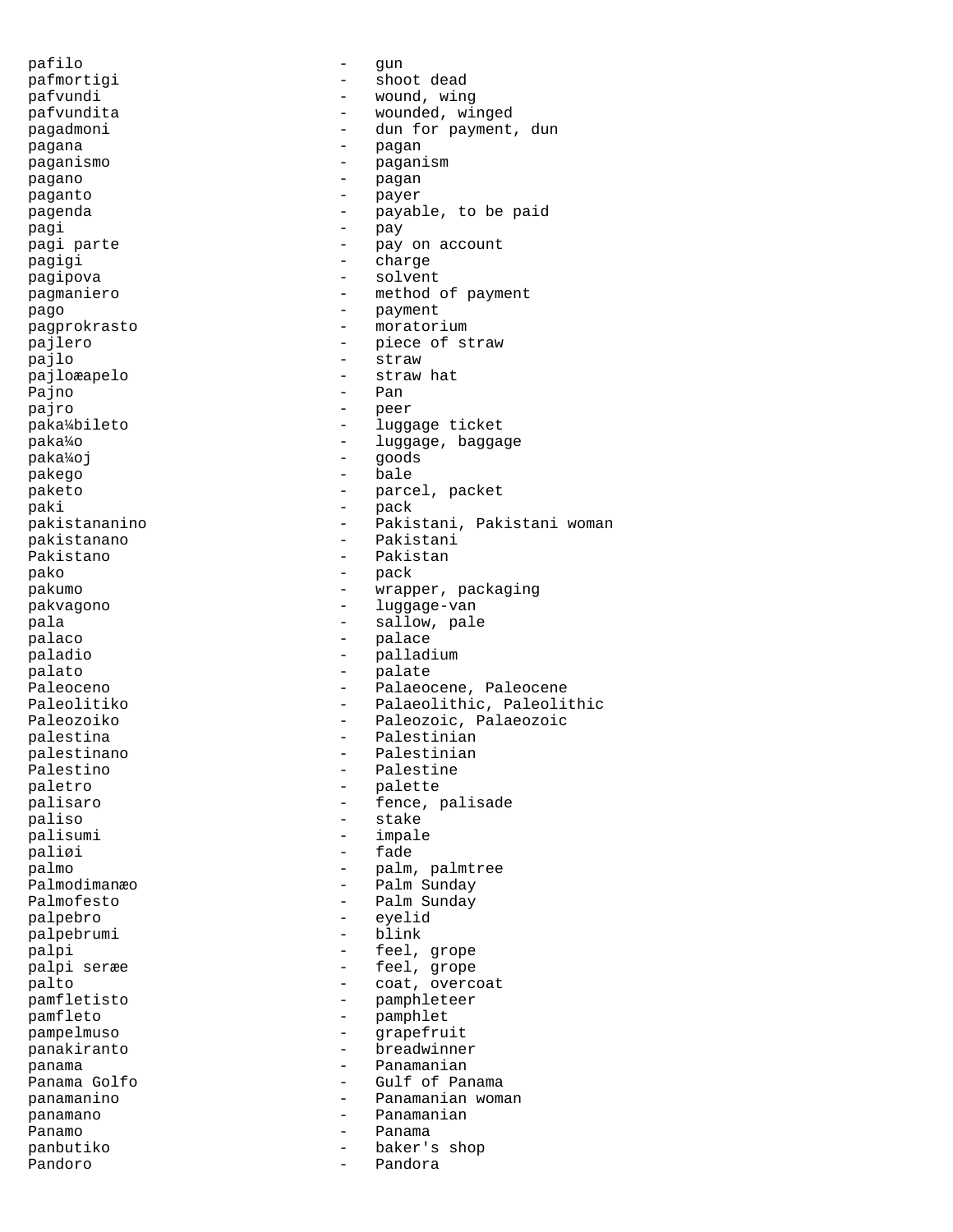panegiro - panegyric panei - break-down, malfunction panelo - dash-board, wainscot, panel paneo - breakdown panero - crumb paniko - panic - panic - panic - panic - panic - panic - panic - panic - panic - panic - panic - panic - panic - panic - panic - panic - panic - panic - panic - panic - panic - panic - panic - panic - panic - panic - panic panisto - baker panjo  $-$  mom, mommy, mummy pankorbo - breadbasket pankreato - pancreas pano  $-$  bread, loaf panoramo - view panrostilo - toaster pansa¼o - bandage pansi - dress pantaloneto - short pants, shorts pantalono  $-$  trousers, pants pantero  $-$  panther pantoflo - slipper pantomimi - pantomime - pantomime - pantomime - pantomime pantomimo - pantomime - pantomime - pantomime - pantomime - pantomime - pantomime - pantomime - pantomime - pantomime - pantomime - pantomime - pantomime - pantomime - pantomime - pantomime - pantomime - pantomime - pantom papa - papal papago - parrot papagumi - parrot papajo  $-$  papaya, papaw paparaco e e e e paparazzo papaveto - poppy papavo - poppy papera - of paper paperaæo - scrap of paper paperkorbo - paper-basket<br>
papero - paper papero - paper papilio - butterfly papo - pope papriko - paprika - -<br>Papua Nova Gvineo - - - - - - - - Papua New Guinea papuo - Papuan para  $-$  even parada  $-$  pretentious paradi  $-$  display, parade paradizo - paradise parado  $-$  display, parade paradoksa - paradoxical paradokso - paradox parafino - paraffin .<br>parafo - initials paragrafo - paragraph - Paraguayan - Paraguayan - Paraguayan paragvajanino  $-$  Paraguayan woman paragvajano - Paraguayan Paragvajo - Paraguay paralela - parallel paralizi - paralyse paraliziøinta - paralysed<br>paralizo - paralysis - paralysis paralizo - paralysis parametro - parameter paranoja - paranoid paranojo - paranoia paraziti  $-$  parasitise, mooch .<br>parazito - parasite paraþuto - parachute parceligi  $-$  parcel out parcelo  $-$  parcel, lot pardoni  $\qquad \qquad -$  forgive, pardon pardono - pardon, absolution pardonpeti - ask forgiveness, excuse oneself pardonpeto - apology pardonu  $\qquad$  - excuse me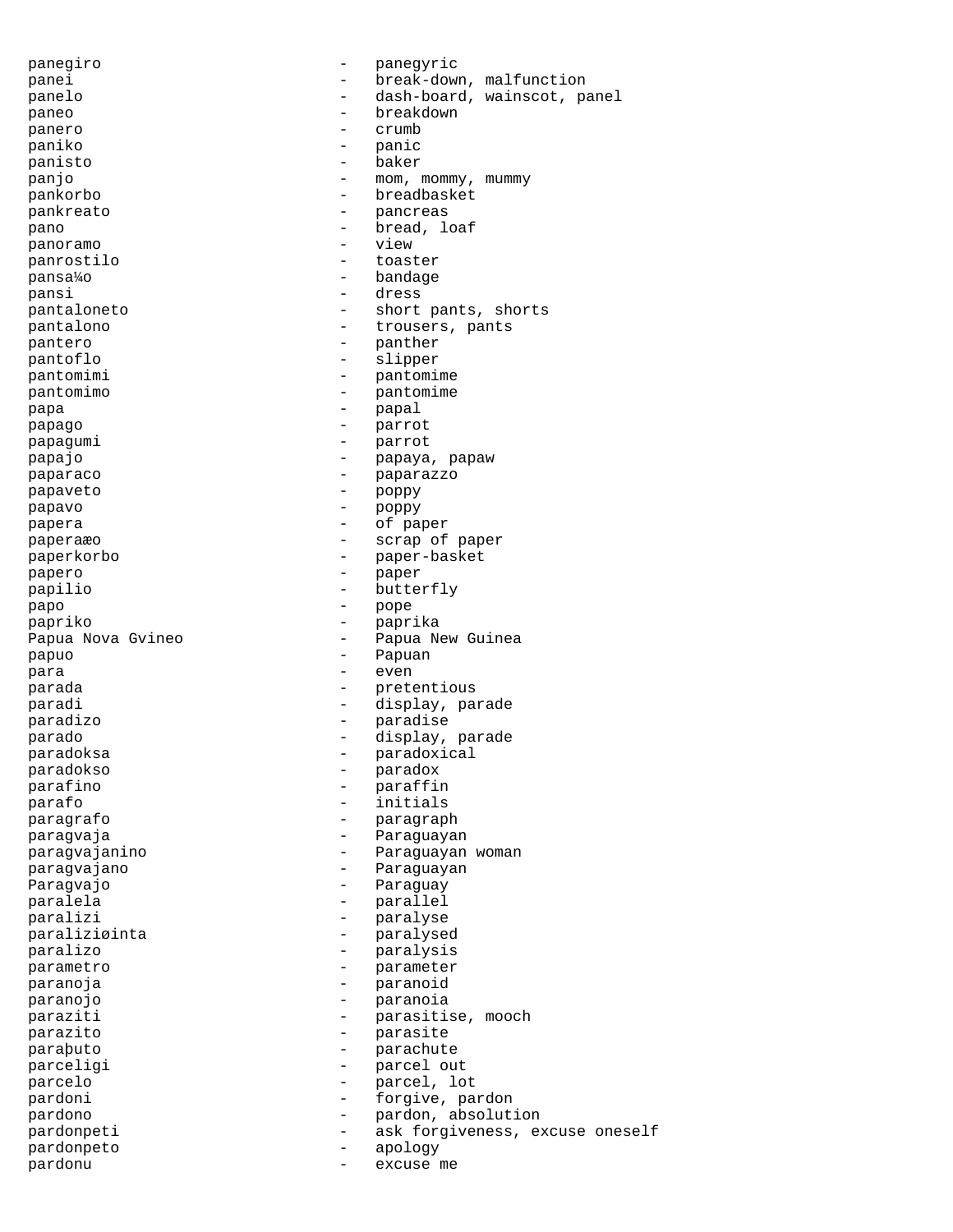pareco  $-$  parity parenca - related parencaro  $-$  relatives, relations parenceco - blood-relationship, consanguinity, relationship parencino - female relative, relative parenco - relative parenteze  $-$  by the way parentezo - parenthesis<br>
parfumi - parfume parfumi - perfume - perfume - perfume - perfume - perfume - perfume - perfume - perfume - perfume - perfume parfumo - perfume pargeto - parquet - parquet - parquet - parquet - parquet - parquet - parquet - parquet - parquet - particle i pario - pariah Pariso - Paris pariza  $-$  Parisian parizano - Parisian Parizo - Paris pariøi - mate parkejo - lay-by, parking place, car park, parking bay<br>
- by heart<br>
- by heart parkere by heart<br>
parkeri – memorise parkeri - memorise parkerigi - memorise parki - park parko - park parlamenta  $-$  parliamentary parlamentano - member of parliament parlamento  $-$  parliament parnasa - Parnassian, poetic Parnaso **- Parnassus** - Parnassus paro - pair paroka - parochial parokano - parishioner parokestro - pastor, vicar<br>paroko - parish paroko - parish parola - oral parolado - speech parolanto - speaker parolema - talkative paroli  $-$  speak, talk paroli sensence  $\qquad \qquad -$  twaddle, drivel parolkapablo - speech parolmaniero - speech parolo - speech parolturno - turn of speech, locution<br>
parola paro¶a - parochial - parochial - parochial - parochial - parochial - parochial - parochial - parochial - parochial - parochial - parochial - parochial - parochial - parochial - parochial - parochial - parochial - parochial paro¶ano - parishioner paro¶estro - pastor, vicar paro¶o - parish parta  $-$  partial parte  $-$  partly, partially partero  $-$  parterre partia  $-$  partial, biased partianiøi kun - side with partiano  $-$  supporter, member partianoj entre entre entre entre de la adherents, party members, followers, disciples participo - participle partieca - partisan - partisan - partisan - partisan - partisan - partisan - partisan - partisan - partisan - partisan - partisan - partisan - partisan - partisan - partisan - partisan - partisan - partisan - partisan - pa partieco - partisanship<br>
partici - partition<br>
- partition partigi - partition<br>
partikulara - particular partikulara - particularist, particular<br>
partio - faction side party partio  $-$  faction, side, party parto  $-$  Parthian, share, part partopago - instalment payment partopreni - take part, participate, share paruo - titmouse parvolo - wren pasamento - trimming pasanta  $-$  passing pasanto - passer-by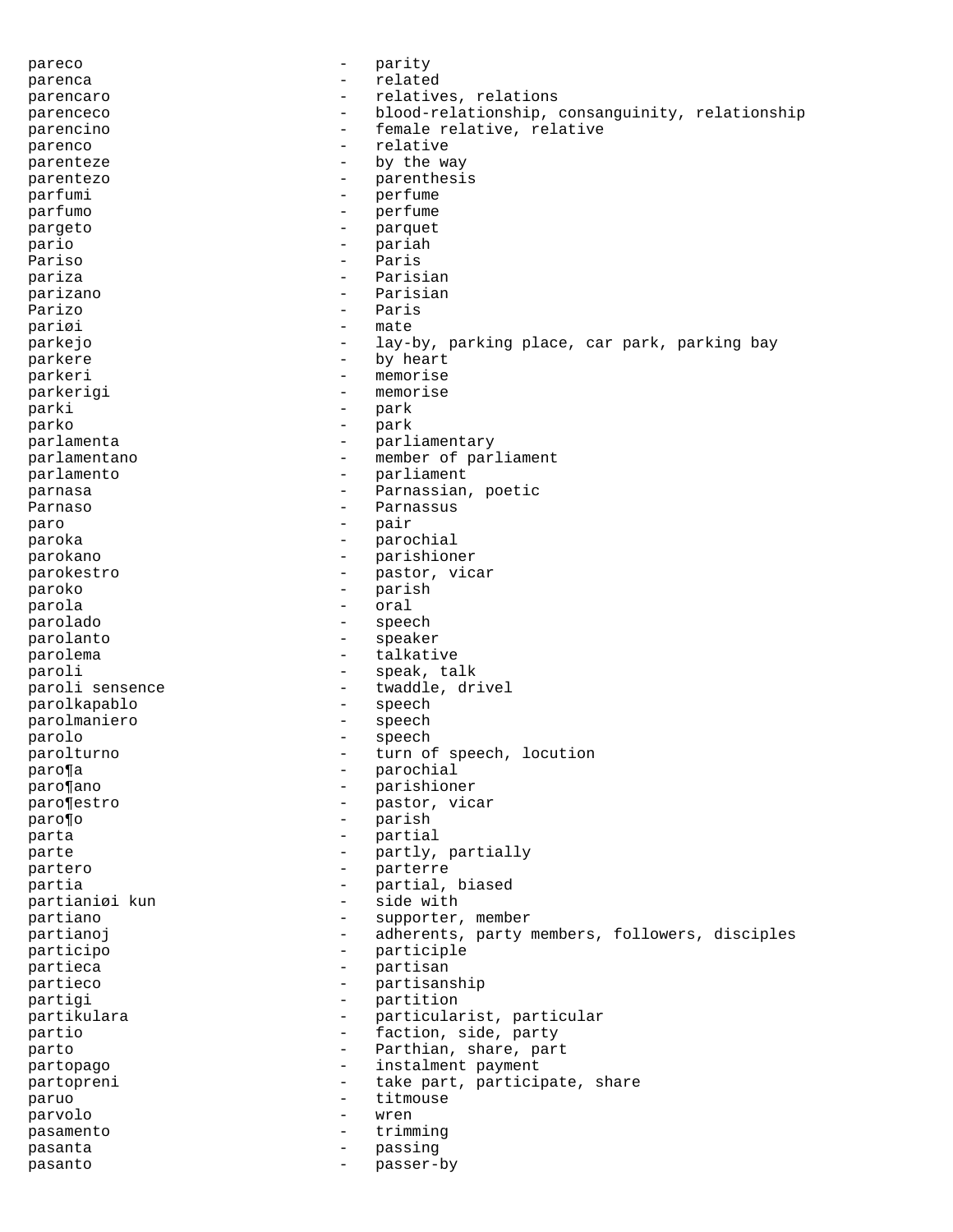pasaøeri - travel as passenger pasaøerigi  $\sim$  - convey as passenger pasaøero - passenger pasejo - gangway, passageway, passage pasema - ephemeral, transient paseo - past pasero  $-$  sparrow pasi  $-$  pass(2), pass by<br>
pasia pasia - passionate pasigi  $-$  spend, pass pasinta - last pasinteco - past pasintjare  $-$  last year pasinto - past pasio - passion, lust -<br>paska - Easter Pasko - Easter pasporto - passport pasteæo - pate, pie<br>pastiæo - pate, pie pastiæo - pastiche pasto  $-$  dough, paste pastoro – pastoro – pastoro – pastoro – pastoro – pastoro – pastoro – pastoro – pastoro – pastoro – pastoro – pastoro – pastoro – pastoro – pastoro – pastoro – pastoro – pastoro – pastoro – pastoro – pastoro – pastoro – pa pastreco - priesthood, ministry pastriøi - become a minister, become a priest pastro - pastor, clergyman, priest Patagonio - Patagonia patento - patent patkuko - pancake pato - frying pan patoso - pathos patriarko - patriarch patricino - stamp, die - stamp, die patrinflanke - on one's mother's side patrini - mother patrino - mother patrio  $-$  homeland, fatherland patriota - patriotic patriotismo - patriotism patrioto - patriot patro - father Patro Kristnasko  $-$  Father Christmas patroflanke  $\qquad \qquad -$  on one's father's side patroli - patroli - patroli - patroli - patroli - patroli - patroli - patroli - patroli - patroli - patroli patrolo - patrol patroni  $\qquad \qquad$  - act as patron patrono - patron patrujo - fatherland pava  $-$  flashy, strutting, showy pavi  $-$  strut around, show off paviano - baboon - baboon pavilono - pavilion pavimado - paving pavimi - pave pavimo - pavement pavimþtono - cobblestone pavo - peacock paæjo - dad, daddy paøio - page paøo – page – page – page – page – page – page – page – page – page – page – page – page – page – page – page – page – page – page – page – page – page – page – page – page – page – page – page – page – page – page – page paýsi - trace paýti  $-$  pout, sulk paýzi - take a rest, pause, take a break paýzo - pause, break, recess, intermission paþegi - stalk, stride paþeti - toddle, trip paþi - stride, step, pace, stalk, tread paþi al  $-$  approach(2) paþo - stride, pace, step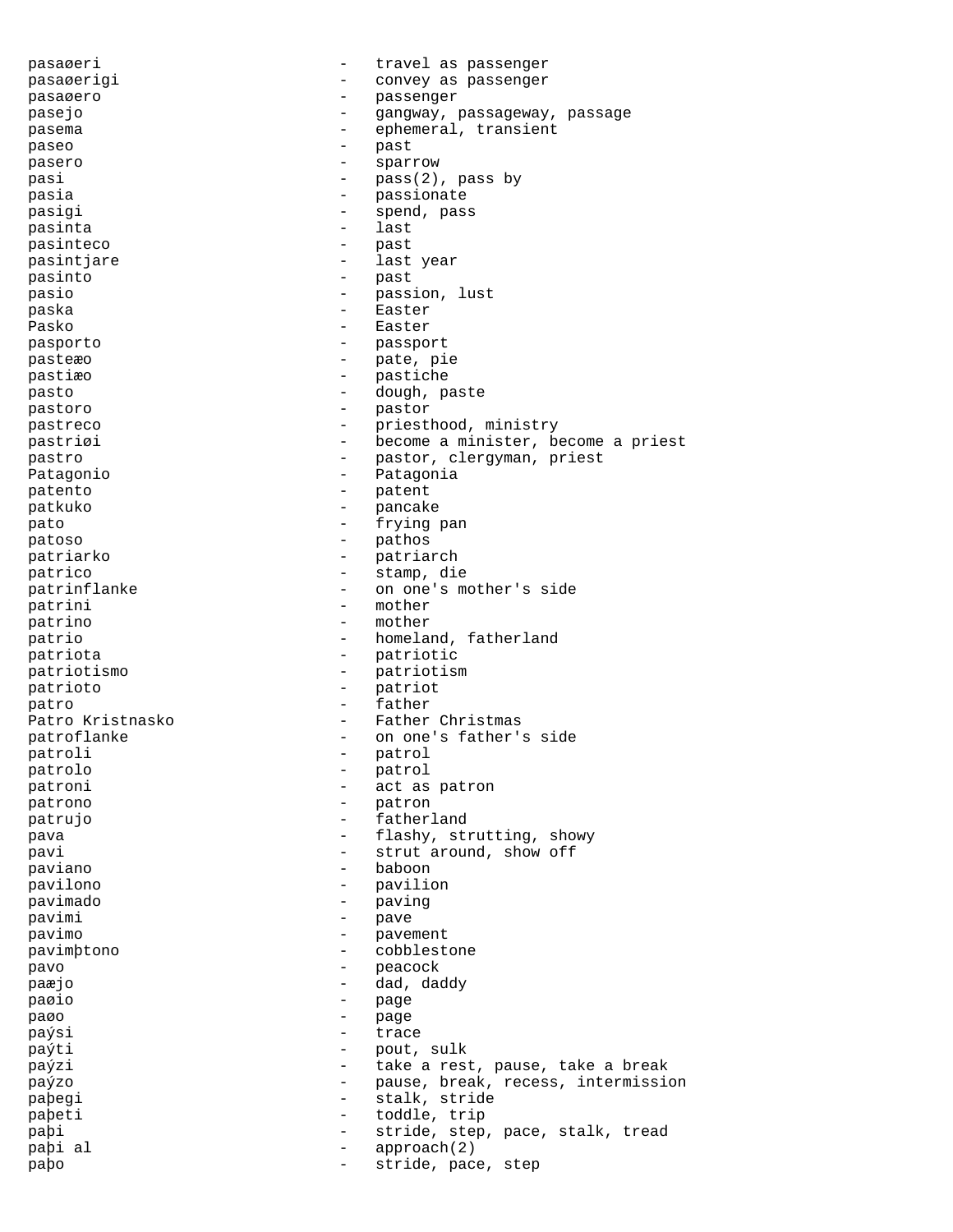paþtabulo - gangway paþtejo - meadow paþtelo - pastel paþti - feed paþtisto - shepherd<br>pabtigi - starte paþtiøi - graze - graze - graze - graze - graze - graze - graze - graze - graze - graze - graze - graze - graze - graze - graze - graze - graze - graze - graze - graze - graze - graze - graze - graze - graze - graze - graz pecetiøi - crumble away, crumble peceto  $-$  fragment, morsel peco  $-$  piece, lump, bit -<br>pedagogo - pedagogue - pedagogue pedali - pedali - pedal pedalo - pedal pedaltaksio - pedicab, trishaw pedelo - usher, beadle pedia lingvo - Pedi language, Pedi pediko - louse<br>pedio - louse - louse - Pedi Pegaso <sup>-</sup> Pegasus pego - woodpecker pejzaøo  $-$  scenery, landscape peka - sinful pekanto - sinner peki  $-$  transgress, sin Pekino - Peking, Beijing pekli - pickle peklita viando - salt meat, salted meat peko - sin, transgression pekulo - sinner pela - driving - driving - driving - driving - driving - driving - driving - driving - driving - driving - driving - driving - driving - driving - driving - driving - driving - driving - driving - driving - driving - drivi pelargonio - geranium peli  $-$  chase, shoo, drive on, impel, drive pelikano - pelican - fur coat, fur piece, fur -<br>peltoæapo - bearskin cap, bearskin pelvo - bowl, basin, pelvis pelæasi  $-$  victimise, hound penado - efforts penalo - penalty penco - penny pendglisilo - hang-glider pendi - droop, hang pendigi - hang<br>
pendkolumo - hang<br>
- bands pendkolumo pendoli - swing - swing pendolo - pendulum pendumi - hang pene  $-$  with effort Penelopo - Penelope penetri - penetrate peni - endeavour, attempt, try, aim penicilino - penicillin peniga - laborious, hard peniga¼oj - to-do, fuss peniko - paintbrush - paintbrush - paintbrush - paintbrush - paintbrush - paintbrush - paintbrush - paintbrush peniseto - willy, peter<br>peniso - penis - penis<br>- effor peno - effort pensado - thinking pensi - think pensiga - thought-provoking pensigi  $-$  cause to think, remind pensiiøi - go on pension, retire pensio - pension, retirement pensiono - boarding school, boarding house pensiulo - retiree, pensioner pensmaniero - way of thinking penso - thought pensulo - thinker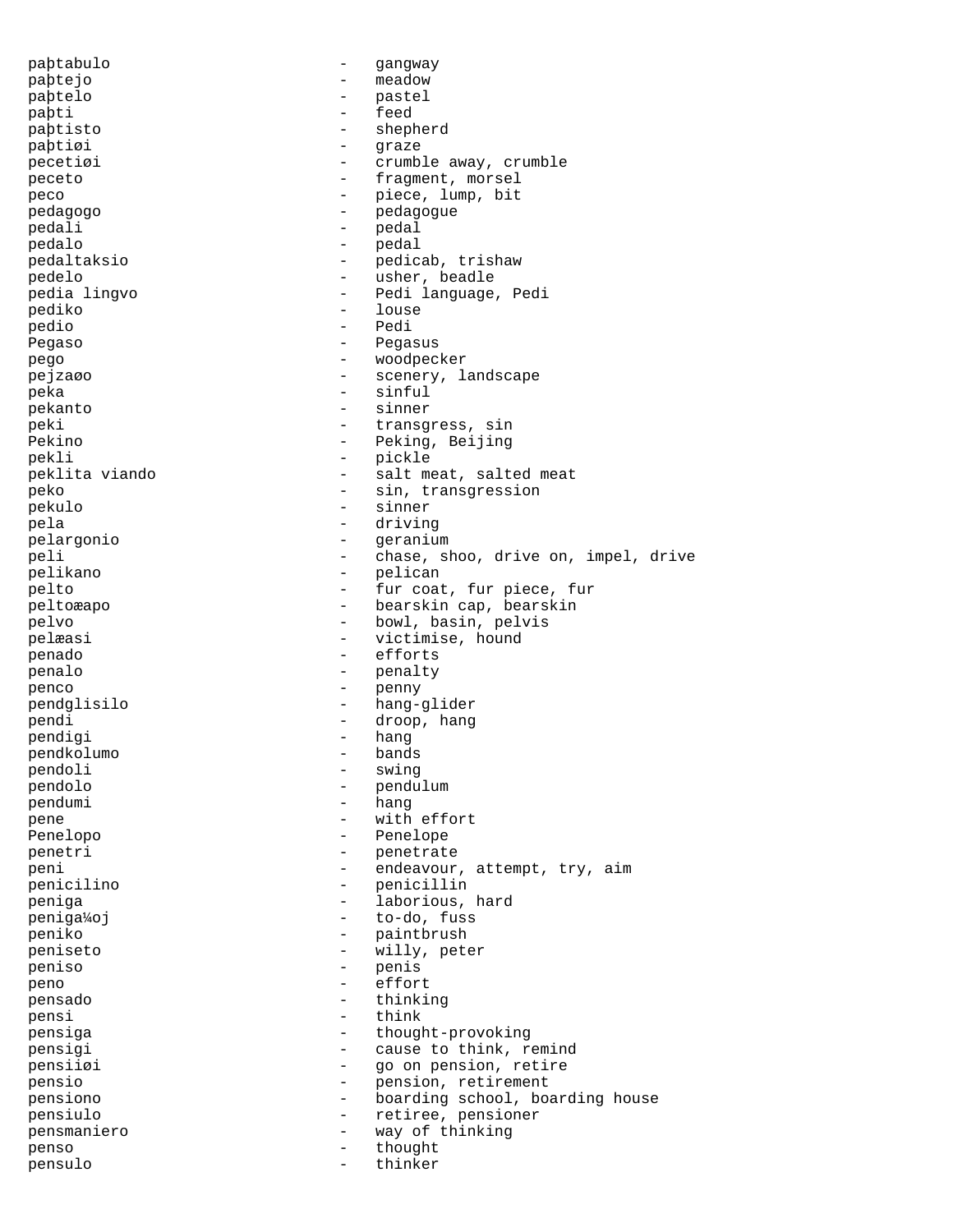pentanta - contrite, repentant, penitent Pentateýko - Pentateuch Pentekosto - Whitsunday, Pentecost penti - repent penti pri  $-$  repent of, regret, repent pento pento - repentance - do penance pentrado - painting - frame, picture-frame pentra¼o - picture, painting pentri - paint - picturesque pentristo - painter peono - pawn pepi - twitter, peep, chirp peplomo - quilt pepsino - pepsin per  $-$  through, by means of, with, by, on per kio - whereby<br>- thereby per tio - thereby perado  $-$  mediation peranto  $-$  agent percepti - perceive, find, notice perdi - lose perdita - lost perdiøi - get lost, be lost perdo - loss perdriko - partridge pere de - per perei - perish - perish pereigi - ruin, destroy pereigo - destruction perfekta - perfect perfekteco - perfection perfektigi - perfect perfektulo - perfect person perfida - treacherous - treacherous perfidema  $-$  treacherous perfidi - betray perfido  $-$  treachery, betrayal perfidulo - traitor, betrayer perforte - violently, by force<br>perforti - violate; rape, force - violate; rape, force<br>- violence perforto pergameno - parchment peri - act as agent - peripheral periferio - outskirts, periphery perimetro - circumference, perimeter perioda¼o - periodical periodo - period periosto - periosteum periskopo - periscope perko - bass perkudrila laboro - needlework perlabori perlo - pearl perlueto - ampersand permane  $\qquad$  - by hand permesi - permit, allow permesilo - license, permit, licence permeso - permission perono - platform, railway platform perpendikulara - perpendicular perpleksa - taken aback, perplexed persa - Persian Persian Gulf Persefono  $-$  Persephone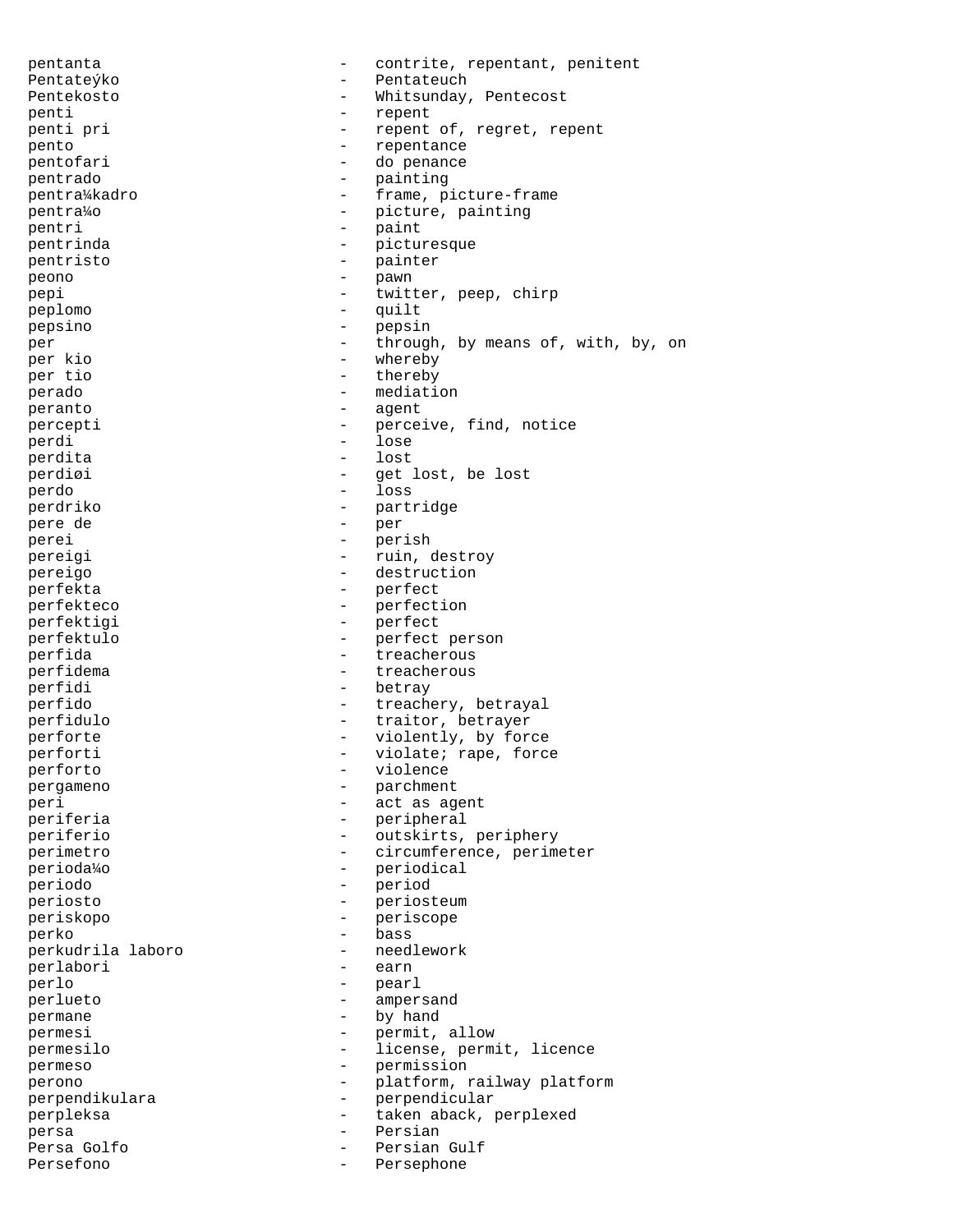persekutado  $\overline{p}$  - pursuit, persecution persekuti persekuti - persecute, chase, prosecute, pursue<br>
- persecution pursuit persekuto - persecution, pursuit Perseo - Perseus - Perseus persiko - peach persino - Persian woman<br>Persia Persio - Persia persista - persistent persistado - perseverance persistemo - perseverance persisti - persist, abide, persevere -<br>perso - Persian - Persian persona - personal personaro - personnel persone - personally personeco - personality personigi - personify<br>persono - person persono - person persontrajno - passenger train perspektivo - perspective persvadi - persuade - palm off on persvado - persuasion - disquiet, interfere with, perturb perturbo - interference, disquiet, unrest, disturbance<br>
- Peruvian perua  $-$  Peruvian peruanino - Peruvian woman peruano - Peruvian peruko - hairpiece, wig Peruo - Peru perversa - perverse perverseco - perversity perversio - perversion pesi - weigh pesilo - scales pesimisma - pessimistic pesimismo - pessimism pesimisto - pessimist pesto - plague, pestilence petalo - petal petanto - applicant petardo - firecracker petegi - beseech<br>netego - entreaty petego - entreaty, appeal, supplication petformularo - application form peti  $-$  beg, request, ask for, ask, bid peticio - petition petilo - application form peto - request petola - petulant, frolicsome, frolic petola¼o - trick(2), prank petolema - playful, mischievous<br>
petoli - frolic petoli - frolic Petroburgo **-** Saint Petersburg petrolo - paraffin-oil, petroleum -<br>Petromaricburgo - Pietermaritzburg petroselo - parsley<br>patskribinto - patition petskribinto - petitioner, applicant<br>
petskribo - petition<br>
- petition petskribo petveturanto - hitchhiker petveturi - hitchhike<br>neza - hitchhike peza - onerous, heavy, burdensome peza¼o - heavy thing pezi  $-$  weigh pezigi - weigh down pezilo - weight pezo - weight peæo - pitch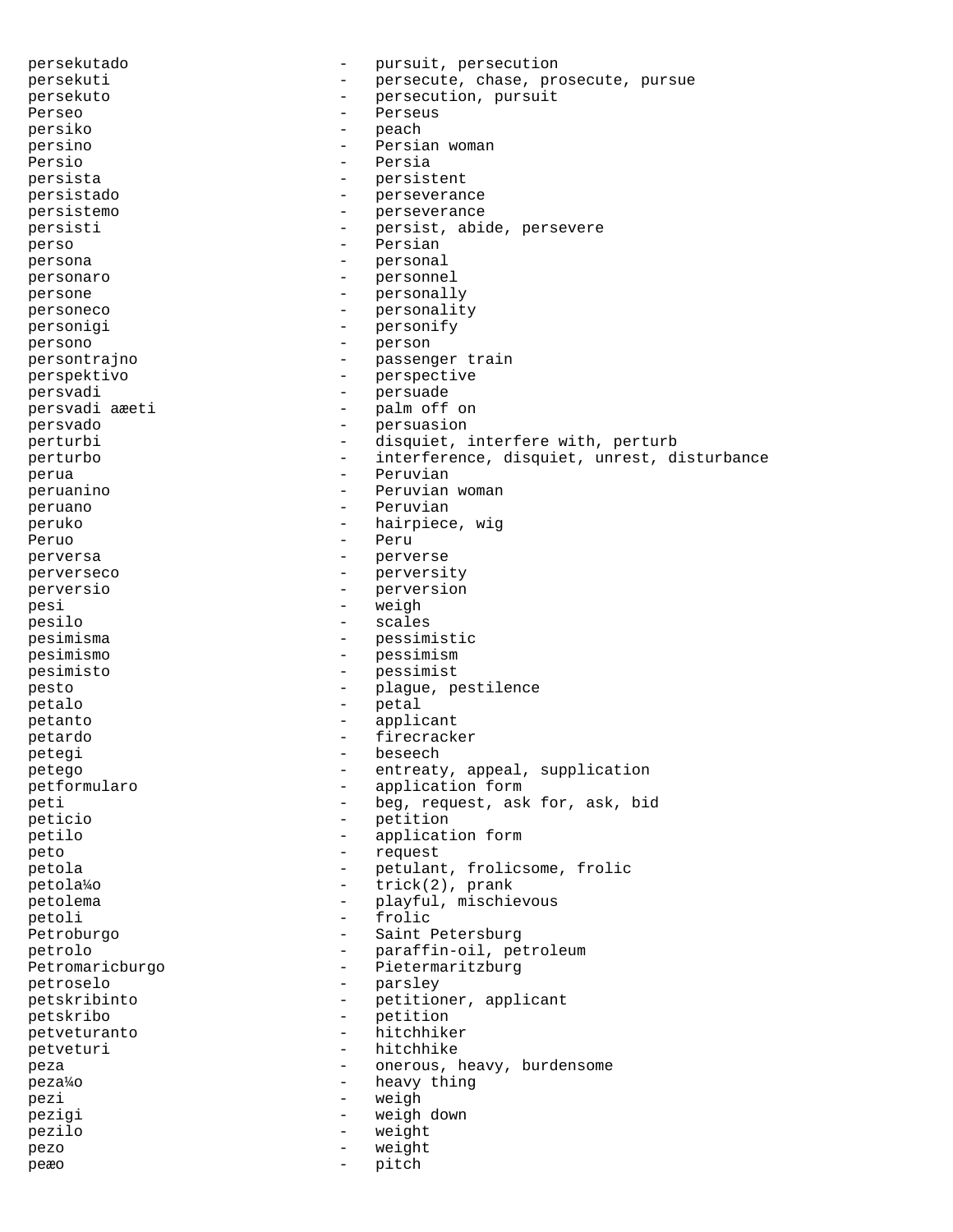Pfalzo - Palatinate pfenigo - pfennig pia - pious pianisto - pianist piano - piano pico - pizza – pizza – pizza – pizza – pizza – pizza – pizza – pizza – pizza – pizza – pizza – pizza – pizza – pizza – pizza – pizza – pizza – pizza – pizza – pizza – pizza – pizza – pizza – pizza – pizza – pizza – pizza – pieco - reverence, piety - reverence, piety - reverence, piety - kick piedbati - kick piedbato piede - on foot piedestalo - pedestal piedfingro - toe piedfrapado - tramping piediranto - cramping<br>piediri - pedestrian<br>piediri - constitution piediri - go on foot piednoto - footnote -<br>piedo - foot, paw piedpasi - tread piedpilko - soccer ball, football piedpremi - step on piedvarmigilo - footwarmer piedvesta¼o - footwear pigmeo - pigmy pigo - magpie pigra - lazy pika - nasty(5) pikdrato - barbed wire piki - pick, sting, stab pikilo - sting pikkalkanumo - stiletto heel<br>nikniki - nicnic pikniki - picnic pikniko - picnic piko - prick, spades, sting<br>pikoluki - pick, peck - pick, peck pikpluki - pick, peck pilaro - battery pilgrimado - pilgrimage pilgrimanto - pilgrim pilgrimi - go on pilgrimage pilgrimo - pilgrimage piliero - pillar, pier pilko - ball pilo - pile, battery pilolo - pill -<br>pilotado - steering - steering piloti - pilot piloto - pilot pimpa - smart, chic pindo - pint pinglo - pin, needle pingloarbo - conifer pingveno - penguin pino - pine tree, pine pinta - spiked, pointed -<br>pintigi - sharpen pinto - peak, tip, point, summit pinæi - pinch<br>pinæilo - pinch<br>pince pinæilo - pincers, tongs; clip pinætenajlo - pincers pionira - pioneer pioniro - pioneer pioæo - pick-axe pipo - pipe pipri - pepper pipro - pepper pipromento - peppermint piramido - pyramid pirarbo - pear-tree pirato - pirate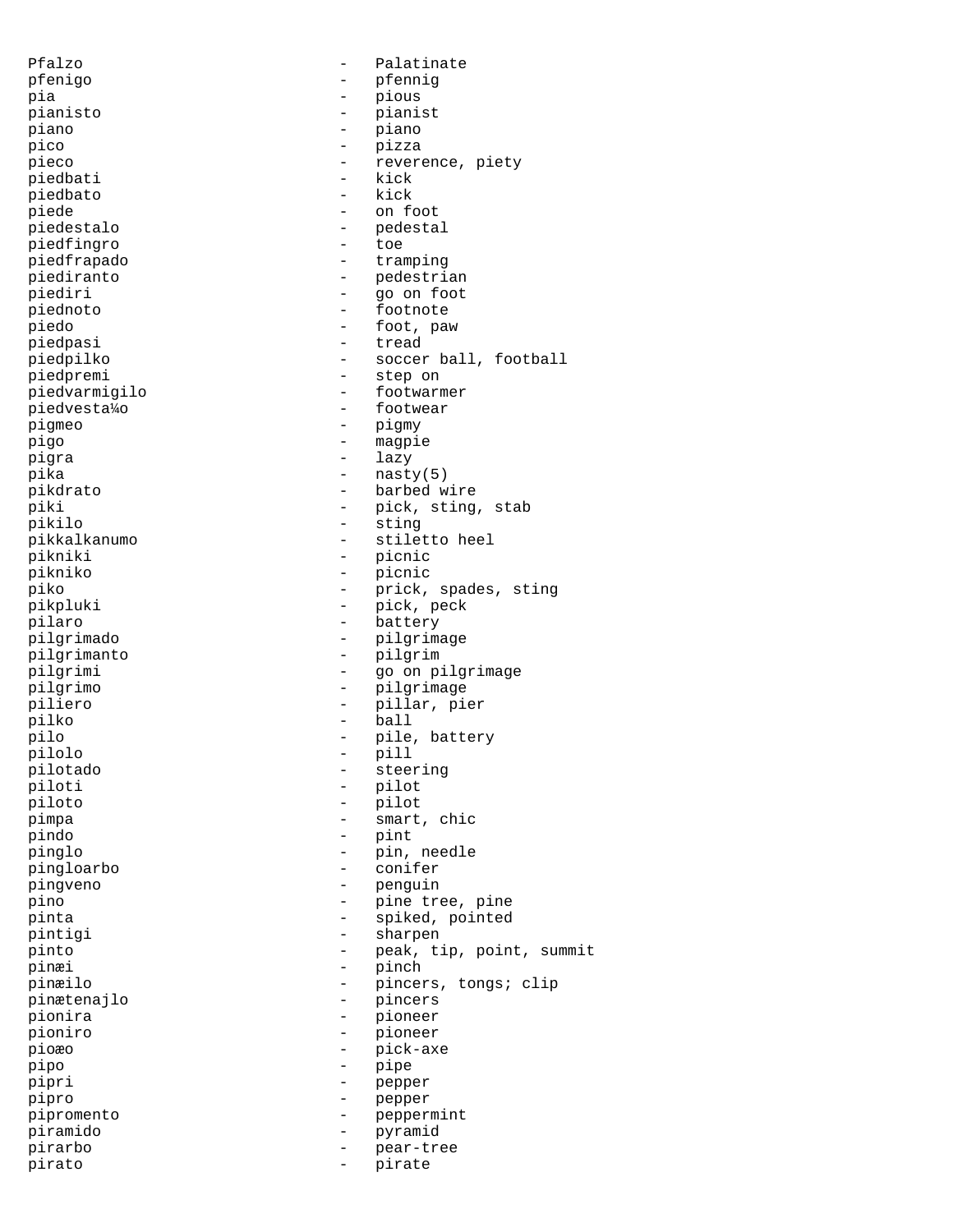pirenea - Pyrenean Pireneoj en la pyrenees piro - pear pirogo - dug-out canoe pirozo - heartburn - heartburn pirujo - pear-tree pisi - urinate<br>pispoto - chamber pispoto - chamber pot pisti - crush, pound pistilo - pestle pistolo - pistol, spray gun pistujo - mortar Piterhedo **-** Peterhead Pitono - Python pitoreska - picturesque piulo - religious person pivoti - pivot pivoto - pivot pizango - banana pizo - pea pi¼amo - pyjamas piæo - pussy, cunt piþto - piston placo  $-$  plaza, public square, square plado - plate, platter; course, dish<br>plafono - ceiling - ceiling plafono - ceiling plagi  $-$  afflict, plague plagiati - plagiarise<br>nlago - plagiarise<br>nlago - scourse sub plago  $-$  scourge, calamity plako - plate planado - planning plando - sole plandumo - sole planeda - planetary planedo - planet plani - plan planizi - plan -<br>planko - floor planlingvistiko - linguistics of constr. lang. planlingvo - constructed language, planned language plano - plane, diagram, plan, design planta - plant, vegetable plantado - planting planta¼o - plantation plantejo - plantation planti - plant planto - plant -<br>plasi - invest plasmo - plasma plasta - plastic plastika - plastic plasto - plastic plastro - plaster plata - flat plata¼o - plateau plateno - platinum - platinum<br>plateso - plaice plateso - plaice platformo - platformo - platformo - platformo - platformo - platformo - platformo - platformo - platformo - platformo - platformo - platformo - platformo - platformo - platformo - platformo - platformo - platformo - platfo platnazo - pug-nose platona  $\qquad \qquad -$  platonic plaæa - pleasing - pleasing plaæi - please plaæo - pleasure plaøo - beach - beach - beach - beach - beach - beach - beach - beach - beach - beach - beach - beach - beach plaýdeti - murmur, purl, burble, gurgle plaýdi - plash, splash, lap plebano - plebeian plebo - plebeian - plebeian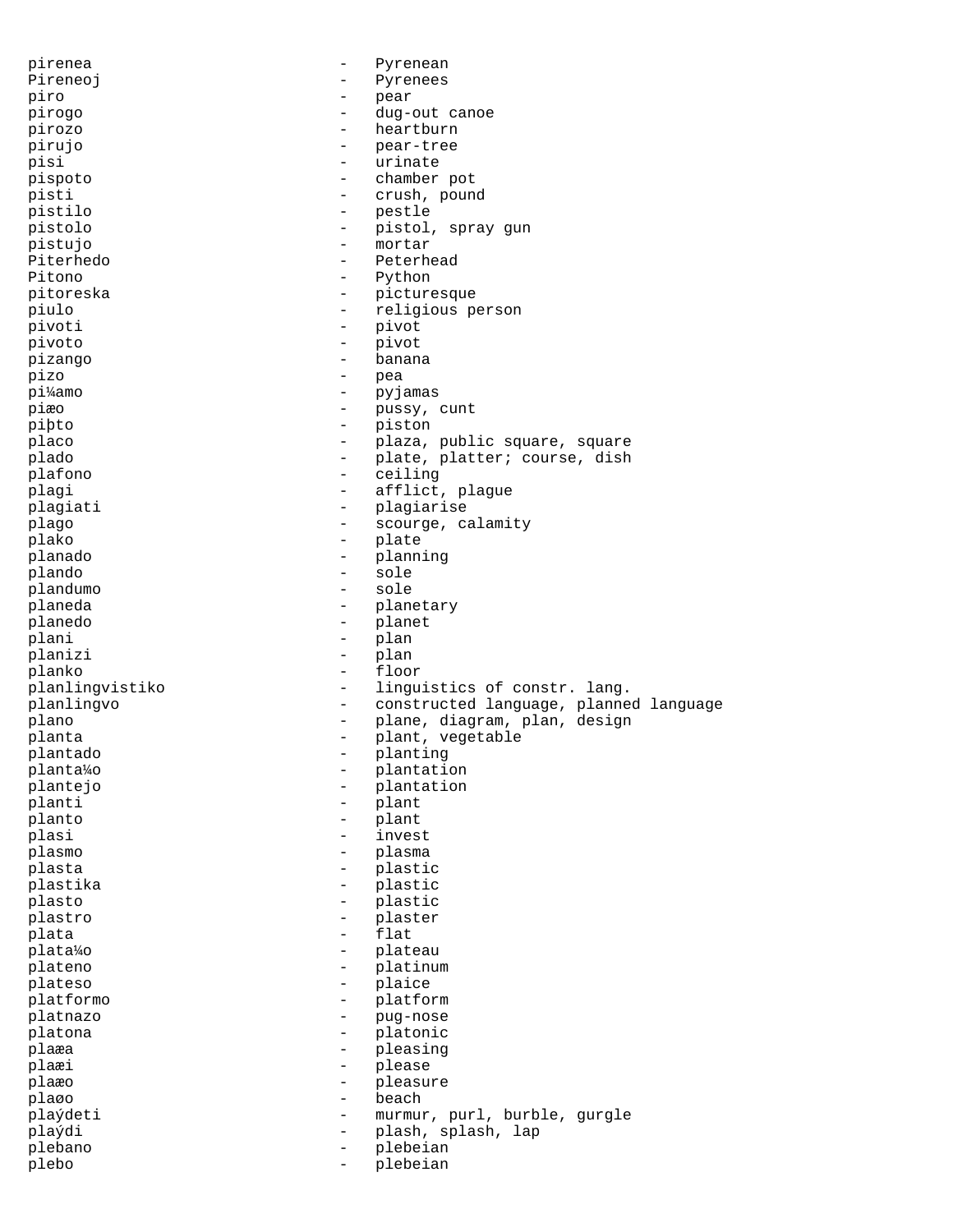pledi - plea, plead pledi por  $-$  advocate, plead in favour of pledo - plea plej - most plej bona - best plej ekstera - outermost plej malbona plej posta <br/> - hind, hindmost plej proksima<br>plej proksimaj parencoj - nearest, next(2)<br>- next of kin plej proksimaj parencoj plej supra - uppermost Plejadoj - Pleiades pleje - at most plejmulto - majority plejparte - mostly plejparto - preponderance, greater part plekti - plait, twine, wreathe, braid plektro - plectrum plena - full, complete plenaera kradrostado plenaøa - adult, grown-up, full-grown plenaøulo - adult plenblovi - inflate plenbrako - armful plenbuþo - mouthful plendanto - complainer; plaintiff plendi<br>
plendi kontraý<br>
- accuse<br>
- accuse plendi kontraý plendo - complaint plene  $\qquad \qquad \qquad -$  fully, completely plenigi - fill in, fill up, fill<br>
plenigi - become full pleniøi - become full plenkore  $-$  with all one's heart, heartily plenkreska - adult, full-grown plenkreskulo - grown-up, adult plenkunsido - plenary session plenluno - full moon plenmano - handful plenplena - replete, brimming plenpovo - legal authority, empowerment plenumi - achieve, perform, observe, keep, accomplish plenumita - completed plenumiøi - be fulfilled, come true<br>plenvoæa plenvoæa en at the top of one's lungs plenzorga - anxious(2) plenzorge - anxiously pleonasmo - pleonasm, redundancy<br>
- trav pleto - tray plezura - pleasant, agreeable plezuriga - pleasurable plezuro - pleasure, fun pli - more pli aøa - elder, older pli bona - better - more and more, increasingly<br>- worse pli malbona - worse pli malfrue  $\qquad \qquad -$  later on, later<br>pli malpli  $\qquad \qquad -$  quite - quite<br>- farther pli malproksima pli malproksime  $-$  farther, farther, further, beyond pli malproksime ol  $-$  past(2), beyond pli ol  $-$  above(2), over, more than pli poste<br>
pli proksima<br>
pli proksima<br>
and the set of the nearer pli proksima pli proksime - nearer pli volonte  $-$  preferably pli øuste  $\qquad - \quad$ rather(2) plia  $-$  one more, another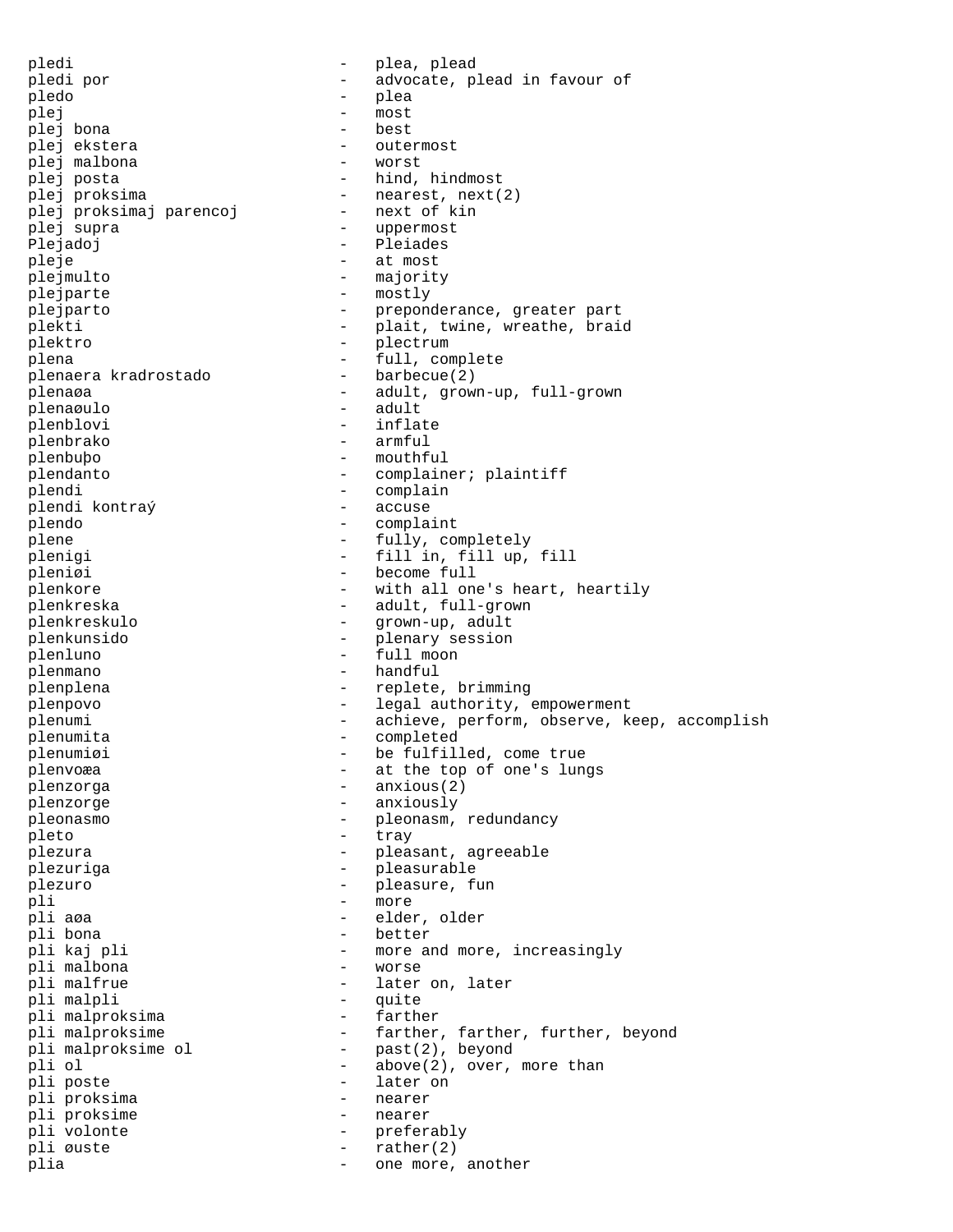plialtigi  $-$  increase(2), raise plialtiøi - increase(3), ascend, go up<br>
plibeligi - embellish plibeligi - embellish plibeligi iom - trim plibeliøi - grow more beautiful<br>
plibonigi - improve plibonigi - improve pliboniøo - progress plidikigi plie  $-$  and also, together with, and ... as well plifaciligi - facilitate plifervorigi - inspire, fire(2), cheer, stimulate(2) plifortigi - fortify plifortiøi - freshen, increase(3) plifruigi - accelerate(2) pligrandigi  $-$  increase, enlarge, augment pligrandigo  $-$  increase, enlargement pligrandigi pligrandiøi - increase(2)<br>pligrandiøo - enlargement pligrandiøo - enlargement, increase pligravigi - heighten, blow up<br>
plijgi - increase(2) pliigi - increase(2)<br>plii*g*i - qrow, augme pliiøi - grow, augment, increase(2)<br>plilaýtiøi - swell, swell into a roar - swell, swell into a roar plilongigi - lengthen plimalgrandigi - decrease(3) plimalgrandiøi - diminish, decrease(2) plimalpli - more or less plimultigi - enhance plimultigo - accession plimultiøo - increase(3) plimulto - majority<br>plineziai - qain pul plipeziøi - gain, put on weight<br>pliproksimiøi - advance, come on -<br>pliproksimiøi - advance, come on<br>plirapidigi - accelerate plirapidigi - accelerate - acceleration plirapidiøi - accelerate plirapidiøo - acceleration plivastigi - extending - extending - extending - extending - extending - extending - extending - extending - extending - extending - extending - extending - extending - extending - extending - extending - extending - exten plivastiøi - extend plivigligi - urge on, fire(2), stir up, stimulate, inspire, fan ploceido - weaver-bird plombo - filling, plug plonøi - dive, plunge - dive, plunge - diver - diver - diver - diver - diver - diver - diver - diver - diver plonøisto - diversion - diversion - diversion - diversion - diversion - diversion - diversion - diversion - diversion - diversion - diversion - diversion - diversion - diversion - diversion - diversion - diversion - divers plori - cry, weep plorigi - make s.o. cry<br>plorsaliko - weeping willow - weeping willow<br>- sob plorsingulti plu - more, on, else, further plua  $-$  additional, another pludaýrigi - extend(2) plue  $-$  furthermore, in addition, moreover, besides plugi - plough - plough - plough - plough - plough - plough - plough - plough - plough - plough - plough - plough - plough - plough - plough - plough - plough - plough - plough - plough - plough - plough - plough - plough plugilo - plough, plow<br>
pluigi - continue exi pluigi - continue, extend(2) pluki - pluck, pick<br>blumba - lead - lead plumba - lead plumbo - leads and the set of the set of the set of the set of the set of the set of the set of the set of the set of the set of the set of the set of the set of the set of the set of the set of the set of the set of the s plumo - feather; pen plumono - quilt plumpa - clumsy, rude, ungainly pluraj en la esperantista en la esperantista en la esperantista en la esperantista en la esperantista en la es pluralo - plural plurcela - multi-purpose plureco - plurality<br>
plurflanka - multilate plurflanka - multilateral<br>plurfoie - multilateral plurfoje - repeatedly plurismo - pluralism plurlingva - multilingual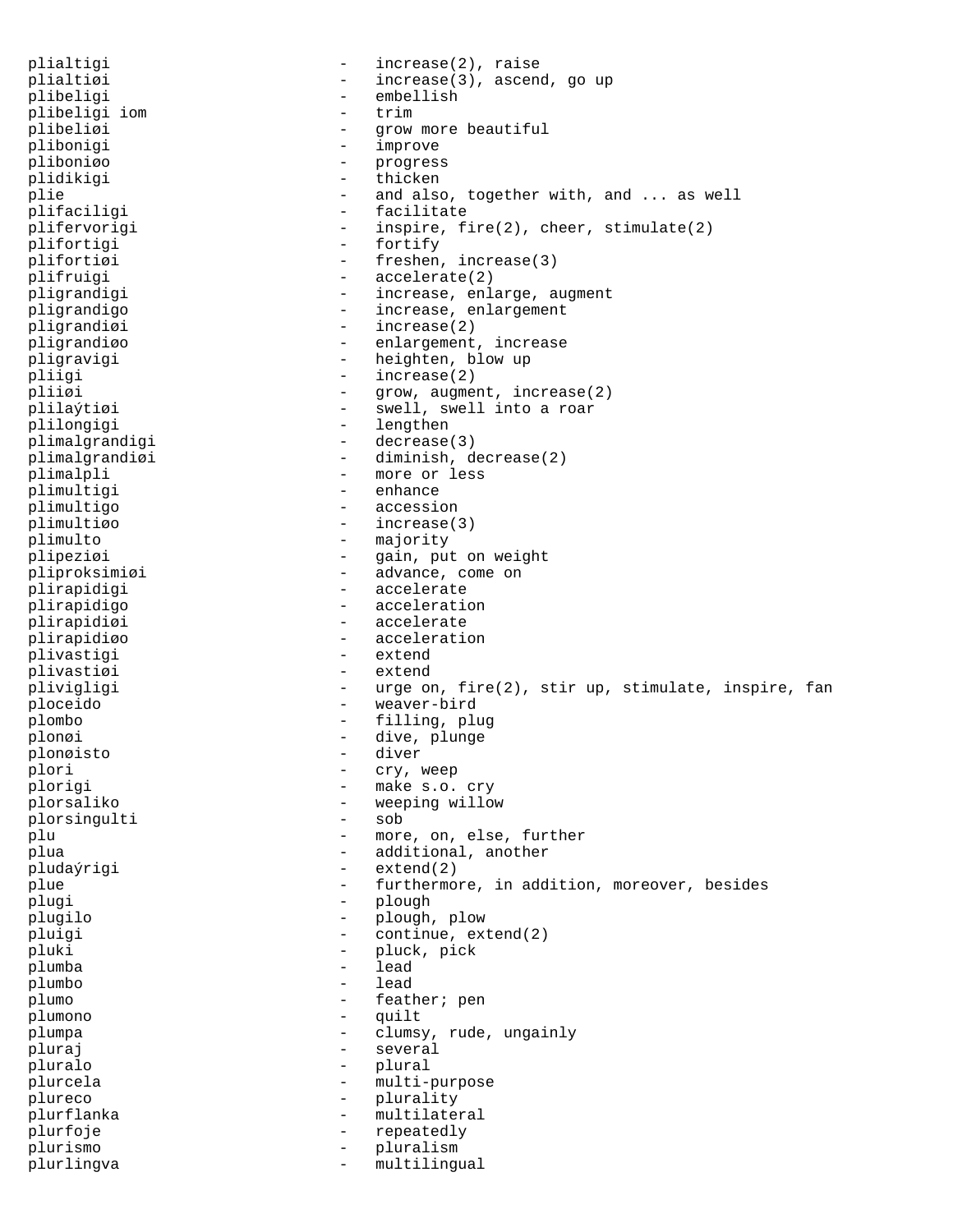plurnacia - multinational plus - plus - plus pluskvamperfekto - pluperfect pluso - surplus plusvaloro - surplus value plutonio - plutonium - rainy<br>- extend pluvalidigi<br>pluvarbaro - rain forest pluvegi  $-$  rain cats and dogs, pour pluveti - drizzle, mizzle pluveto - drizzle pluvi - rain pluvmantelo - raincoat pluvo - rain pluvombrelo - umbrella pluvsezono - rainy season<br>
pre - rainy season<br>
- tyre pneýmatiko pneýmo - tyre, tire pneýmonio - pneumonia pneýo - tire, tyre po  $-$  at, by, at the rate of po- - per, a -<br>po-signo - at-sign pobe - abaft poben - abaft pobo - poop, poopdeck, stern podetale - retail -<br>podetalisto - retailer podicipo - grebe podio - platform, podium poemo - poem poento - point poeto - poet poezia  $\overline{ }$  - poetic poezio - poetry - small woodpecker pogrande  $\qquad \qquad -$  wholesale pograndisto - wholesaler pohora - in hourly increments, hourly pojno - wrist poka - little pokalo - goblet pokero - poker pola - Polish polekso - thumb - engage in a controversy polemiko - controversy polenado - pollination poleni - pollinate policano - policeman policejo - police-station policestro - chief of police policisto - policeman polico - police<br>policpatrolo - police<br>- squad policpatrolo polinezia - Polynesian<br>polinezianino - Polynesian<br>- Polynesian polinezianino - Polynesian woman - Polynesian Polinezio - Polynesia polino - Polish woman - Poland poliso - insurance policy, policy politika - political<br>politikisto - politicial politikisto - politician politiko - politics, policy polivinilklorido - PVC, polyvinyl chloride polko - polka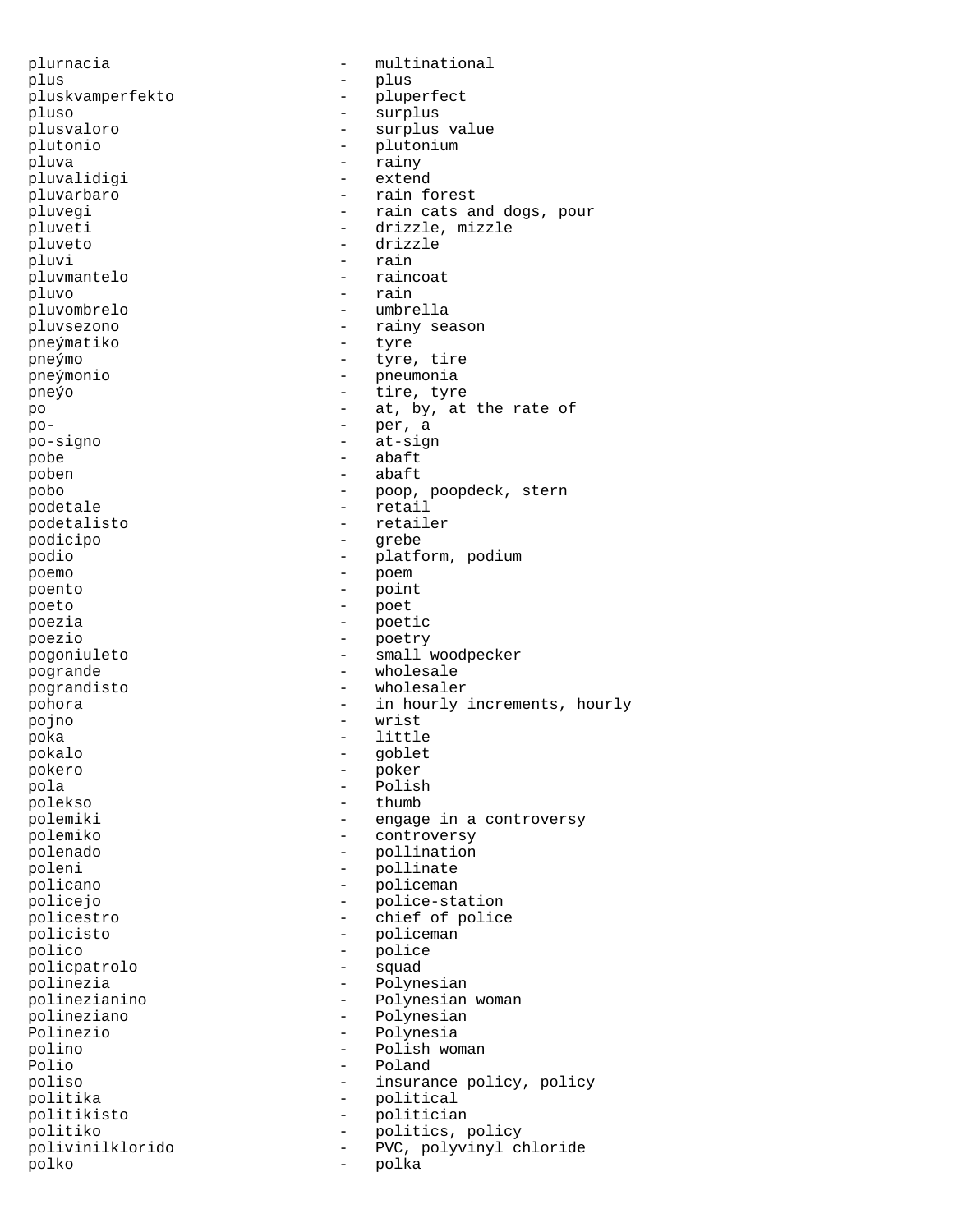Pollando - Poland polmo - palm of the hand<br>polo - Pole polo - Pole polonio - polonium polpo - octopus poluado - pollution polui - polui - polute polui - polute polui - polite polui - polite polite polite - polite polite polite - polite polite - polite polite - polite - polite - polite - polite - polite - polite - polite - polite - polite - po poluri - polish - polish - polish - polish - polish - polish - polish - polish - polish - polish - polish - polish - polish - polish - polish - polish - polish - polish - polish - polish - polish - polish - polish - polish polar poluso - pole - dusty polvo - dust polvobroso polvokovri - cover with dust polvosuæilo - vacuum cleaner poma fritpasta¼o - apple fritter pomarbo - apple-tree<br>Pomerio - Pomerania Pomerio - Pomerania pomkaæo - apple-sauce pomkompoto - apple-sauce pomo - apple pompa - resplendent pompasteæo - apple turnover pompo - pomp, splendour pomsuko - apple juice pomtorto - apple-tart pomujo - apple-tree ponardo - dagger poneo - pony ponto - bridge popeca - piecewise, piece-meal<br>noplo - poplar<br>- poplar poplo - poplar popola - popular, folk popolamasoj popolarto - folk art popoldanco - folk dance popolismo - populism popolkanto - folk song popolnombrado popolo - folk, people, nation populara - popular por  $-$  in order to, to, for, per por ke - so, so that - so to speak<br>- advertiser poranonca gazeto porcio - share - ration<br>- doorway pordaperturo pordego - gateway, portal, gate pordisto - porter pordo - door, gate poreo - leek<br>porinfana - chile porinfana - children's, for children<br>norka<sup>1</sup>/0 - pork porka¼o - pork porkejo - sty porkido - piglet porko - pig pornografa¼o - pornography pornografia<br>
pornografio<br>
pornografio<br>
- pornography<br>
- pornography - pornography Portaskajgo - Port Askaig<br>portebla - portable - portable portebla - portable portempa - provisional, temporary porti - wear, carry<br>
portiko<br>
- porch portiko - porch portilo - carrier; litter, stretcher portisto - porter Porto - Oporto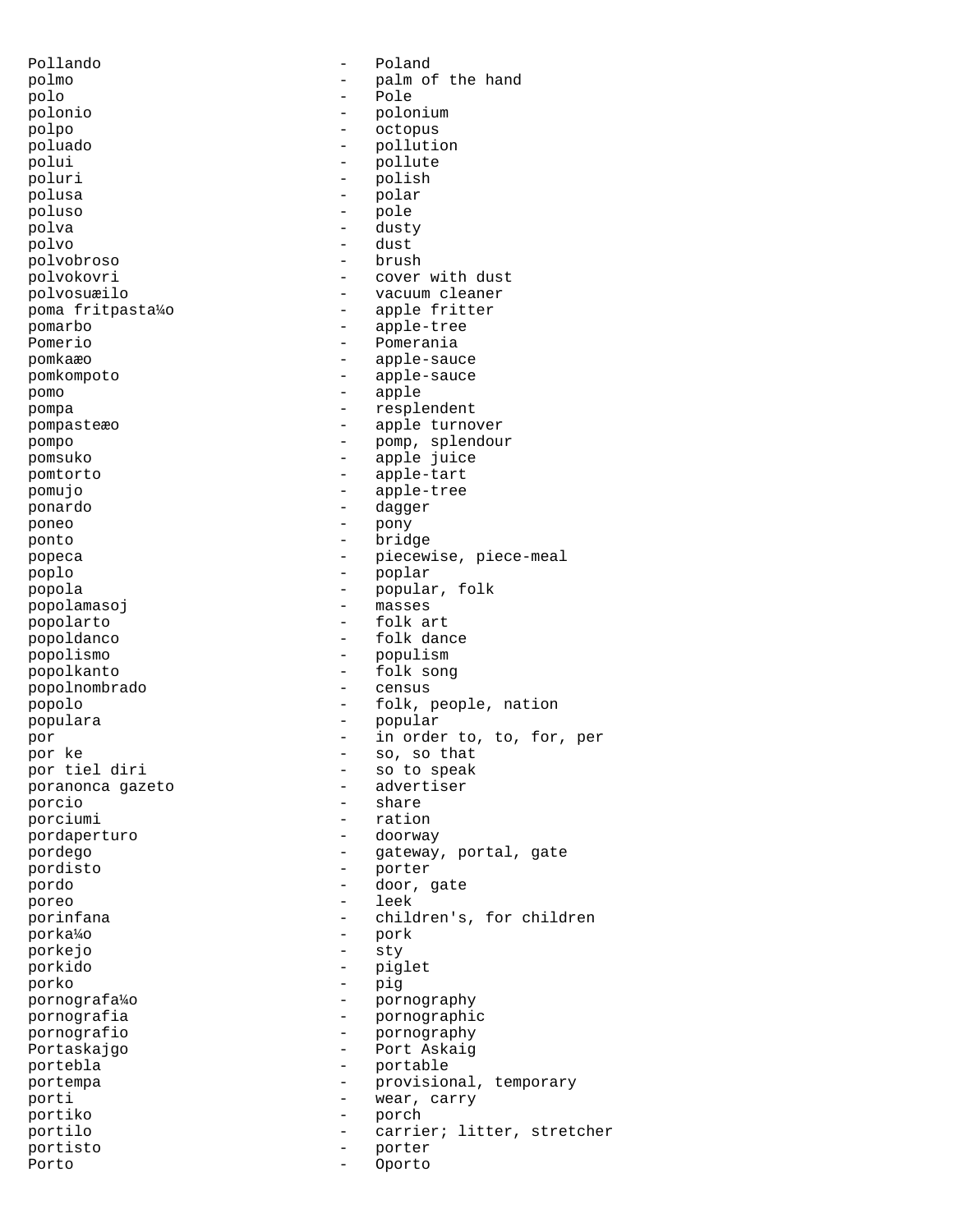portreti - portray<br>portreto - portrai portreto - portrait -<br>portugala - Portuguese portugala lingvo - Portuguese language, Portuguese portugalino  $\overline{P}$  - Portuguese woman<br>Portugalio - Portugal Portugalio - Portugalio - Portugale - Portugale - Portugale - Portugale - Portugale - Portugale - Portugale - Portugale - Portugale - Portugale - Portugale - Portugale - Portugale - Portugale - Portugale - Portugale - Port portugalo - Portuguese porvesperaj vestoj poræiama - eternal poseda¼o - property, possession poseda¼oj - possessions posedi - own, possess posedo  $-$  possession Posejdono - Poseidon post  $-$  behind, after post kiam  $-$  after post la kulisoj  $-$  behind the scenes post nelonge - soon post tio  $-$  then, beyond(2), thereafter, next posta - hindmost, hind posta¼o - backside, rump poste  $-$  afterwards, next, subsequently posteni  $-$  be on duty, stand guard posteno - post $(2)$ <br>posteularo - post $(3)$ posteularo - offspring posteulo - successor, offspring(2) posteuloj - offspring, posterity, progeny, issue postgvardio - rearguard, defence, rather postiri - follow postiøi - get behind, fall back postiøinta - backward, retarded<br>postkuri - chase postkuri – chase i chase i chase i chase i chase i chase i chase i chase i chase i chase i chase i chase i cha<br>District de la chase i chase i chase i chase i chase i chase i chase i chase i chase i chase i chase i chase i postlasa¼o - estate postlasi - leave behind postmanøa¼o - dessert postmeti - affix, add(2) postmilita - post-war postmorgaý  $-$  the day after tomorrow postmorta - posthumous postmorta mondo and the context of the extent of the postmortal mondo postnaska¼o - placenta, afterbirth postoperacia kuracado - follow-up, after-treatment postparolo - epilogue, afterword<br>postraza bmira¼o - - aftershave postraza þmira¼o - aftershaved - aftershaved - aftersom postregiono - hinterland postrestanto - laggard, straggler postresti - stay on, remain, be detained, be kept in postrestigi - keep in postrigardi - look after, follow up with one's eyes postsekvi - run after postsigno - trace, sign postsoifo - thirst after drink. to excess postsoni - resound postsono - echo, resonance posttagmezo - afternoon postulema - demanding postuli - postulate, demand, require postulo - demand, requirement postvango - buttock postveninta - subsequent postvenonta - the one after next<br>postveturilo - trailer postveturilo - trailer - trailer - trailer - trailer - trailer - trailer - trailer - trailer - trailer - trailer - trailer - trailer - trailer - trailer - trailer - trailer - trailer - trailer - trailer - trailer - trailer pota¼o - pottery potenca - powerful potenco - power potenculo  $\qquad \qquad - \qquad \text{holder of power, potentate}$ potisto - potter potkovrilo - pot lid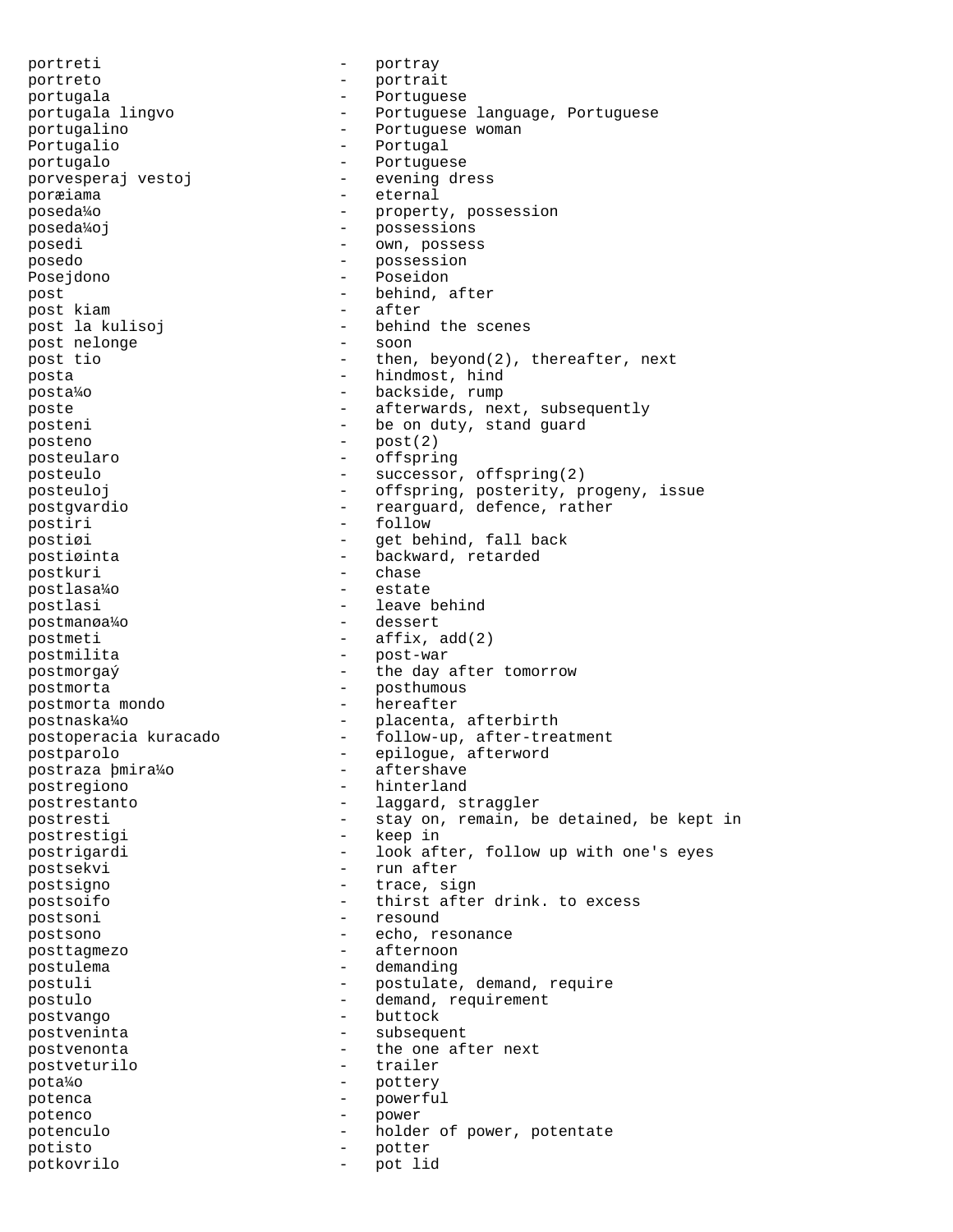poto - jug, pot pova  $\qquad \qquad -$  capable of, able to povi - be able to povo - ability povoscii - know, be master of povra - poor povrulo - poor person pozi - pose pozicio - position pozistino - model pozisto - model pozitiva - positive pozitivo - positive pozo - pose poýpo - stern, poopdeck, poop poþformata - pocket-size poþhorloøo - pocket watch poþlanterno - electric torch<br>noblibro - electric torch<br>noblibro - pocket book p poþlibro - pocket book, paperback poþmono - pocket money, allowance<br>
- pocket: clipboard past. poþo - pocket; clipboard, paste buffer<br>
- postal<br>
- postal poþta - postal poþta¼o - piece of mail poþtejo - post office, post-office poþti - post(2), mail poþtisto - mailman poþtkarto - postcard poþtkesto - postal box poþtkodo - postal code poþtmandato - money order<br>poþtmarko - postage sta poþtmarko - postage stamp, stamp<br>pobto - post(2) mail poþto - post(2), mail poþtoficejo - post-office, post office poþtranæilo - pen-knife poþtstampo - postmark poþtuko - handkerchief poþtæeko - postal cheque poþvortaro - pocket-size dictionary pra-  $\frac{1}{2}$  - fore-, great-grandpraa  $\qquad \qquad$  - ancient, primeval praarbaro - primeval forest praavino - great-grandmother praavo  $\qquad \qquad -$  great-grandfather prabesto - prehistoric animal<br>Prago Prago Prague - Prague prahistorio - prehistory - prehistory - prehistorio prahomo - prehistoric human being<br>
praimo - primer<br>
- primer prajmo - primer praktika  $-$  practical praktikado - practice praktikanto - practitioner praktiki  $-$  practice, exert praktiko - practice(2) prakuzo - second cousin praloøanta  $-$  indigenous, native(2) praloøanto - native pramo - ferry - ferry - ferry - ferry - ferry - ferry - ferry - ferry - ferry - ferry - ferry - ferry - ferry - ferry - ferry - ferry - ferry - ferry - ferry - ferry - ferry - ferry - ferry - ferry - ferry - ferry - ferry pranepo - great-grandson<br>
praneuo - great-grandson<br>
- grand-nepheu pranevo - grand-nephew<br>praonklino - grand-nephew<br>- great-aunt praonklino  $\overline{p}$  - great-aunt praonklo praonklo - great-uncle prapatro - forefather prapeko - original sin prapranepo - great-grandchild pratempo - prehistoric time pratipo - prototype praulo - ancestor prava  $-$  right, true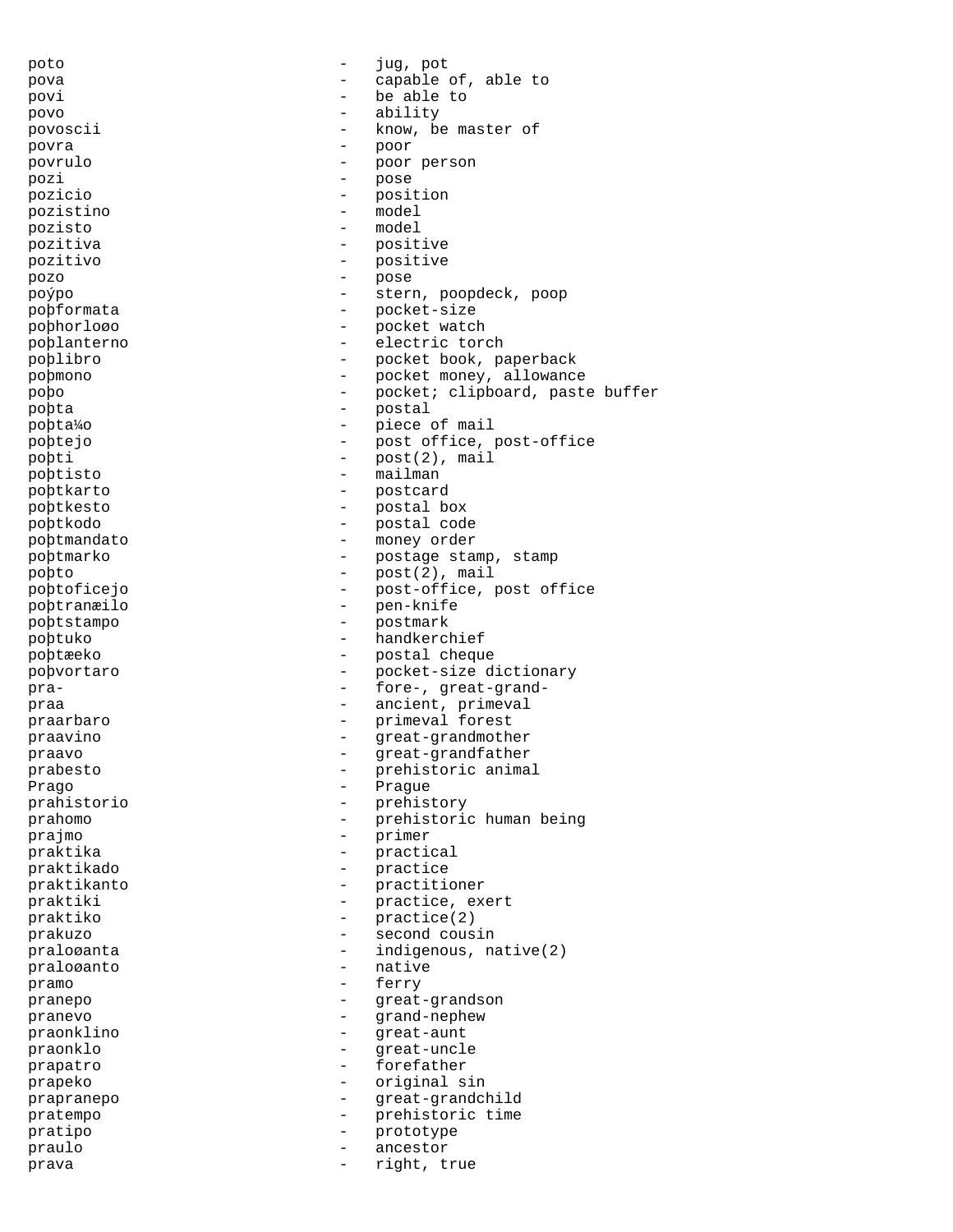praveco  $\qquad \qquad -$  correctness, rightness pravi - be right<br>pravigi - instify - instify pravigi - justify prazeodimo - praseodymium precedenco - precedence precioza - affected, overrefined, pretentious precipa - main, predominant, principal precipe  $-$  chiefly, especially, mainly, above all preciza  $-$  precise, accurate precize  $-$  exactly, sharp precizeco  $-$  precision, exactness precizigi - specify predi - prey (upon), loot prediki - preach<br>predikisto - preache predikisto - preacher - preacher prediko - sermon predikofico - benefice predo - loot, booty prefere  $\qquad \qquad \qquad -$  preferably, rather preferi - prefer prefikso -<br>prelegi - lecture prelego - lecture prema - onerous, burdensome premado en el estado en el estado en el estado en el estado en el estado en el estado en el estado en el estado prembutono - push-button premfiksi - press firmly, press(2)<br>premi - oppress, press(2), squ premi - oppress, press(2), squeeze premiero - premier, prime minister; first run, premiŠre premii  $\qquad \qquad$  - award a prize premio - premium, prize premisi - presuppose, posit, take for granted premiso - premise, precondition<br>premise - premise, precondition premita - oppressed premo - pressure premsigno - imprint, print preni - take, lay hold of, get, pick up<br>prenilo - tongs prenilo - tongs preno - grasp prepara - preparatory, preliminary, prior preparado - preparation prepari - prepare prepariøi - get ready preparmaniero - method of preparation preparo - preparation<br>preparation - preparation prepozicio - preposition prerio - prairie presarto  $-$  printing, typographic art presa¼o - printed matter presejo  $-$  printing office preseraro - misprint presi - print presilo - press(2) presisto - printer preskaý - almost, nearly - near(2), virtual<br>preskaýa - near(2), virtual<br>preskribo - regulation preskribo - regulation<br>preslitero - type - type preslitero - type preso - print prespreta - ready for printing<br>presprova%o - proof presprova¼o presprovo - proof presti  $\qquad \qquad -$  achieve, perform, effect prestiøa - prestigious, glamorous prestiøo - glamour, prestige preta  $-$  finished, ready, through preteco  $-$  readiness preteksti - give as an excuse, pretend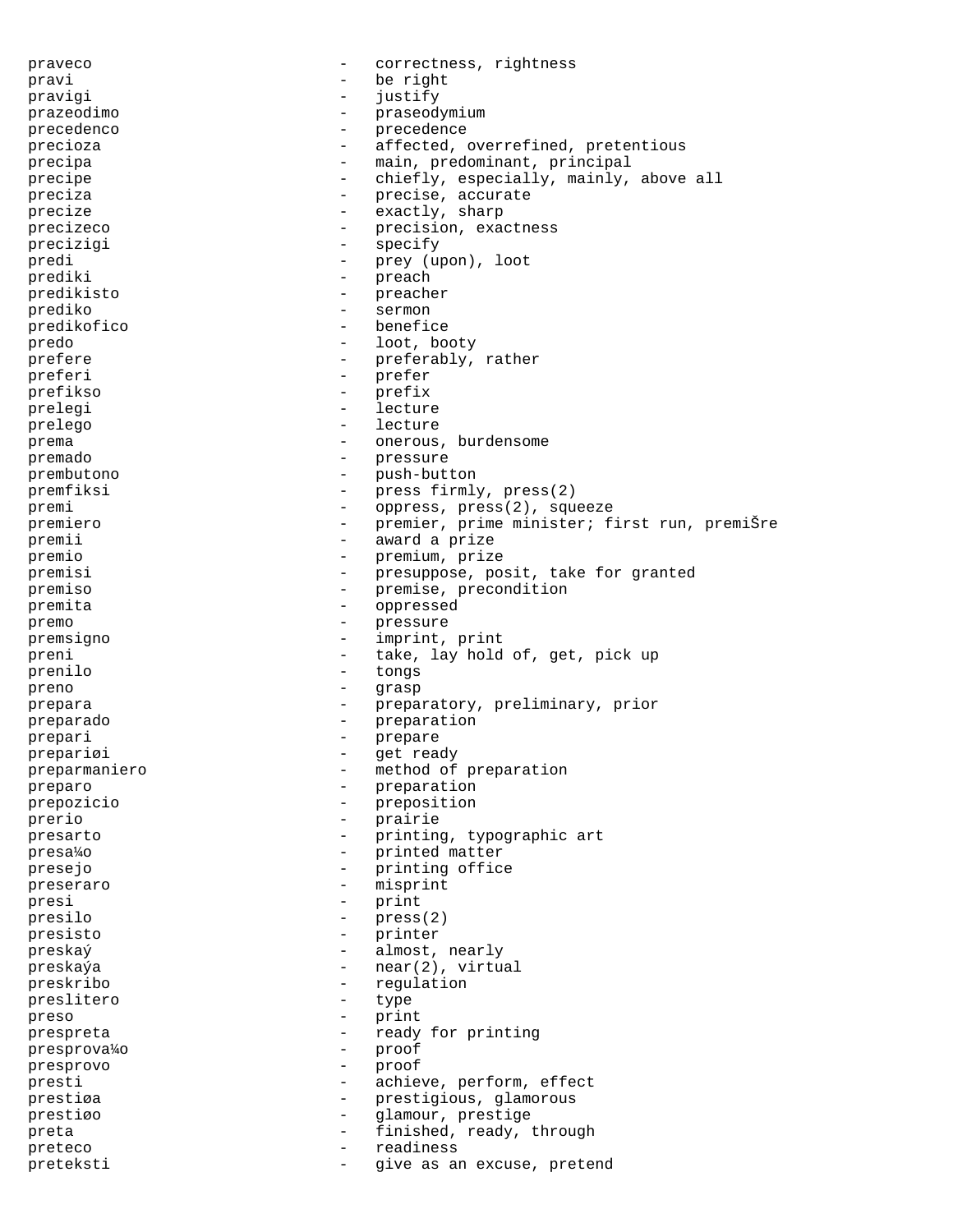preteksto - pretext pretendema - arrogant pretendemo - overbearingness, presumption, assumingness pretendi - overbearingnes:<br>
presume, claim<br>
pretendo pretendo  $-$  presumption, claim, pretence preter - by, beyond(2), past, straight past preteriranto - passer-by<br>
preteriri preteriri - pass by, pass(2) preterlasema - neglectful, remiss, negligent, careless(2) preterlasi - leave out, omit, overlook preterlasita - left out, omitted preterpasi  $-$  overtake, pass by preterveturi - overhaul, overtake, pass pretervidi - overlook<br>pretervola - accidents pretervola - accidental, unintended preti - be ready pretigi - finish(2), prepare pretiøi - get ready -<br>Pretorio - Pretoria pretparta konstruado - pre-fabrication, prefabrication preventado  $\overline{p}$  - prevention<br>preventi preventi - prevent preventilo  $-$  prophylactic, means of prevention prezaltigo - price increase prezenco - present tense prezentado  $-$  presentation<br>prezenti prezenti  $-$  present(2), introduce, perform prezentiøi - be presented prezento - presentation<br>
prezidanteco - - presidency prezidanteco - presidency prezidanto - chairman, president<br>
prezidi - presidente - presidente - presidente - presidente - presidente - presidente - presidente - president prezidi - preside prezidio - presidium prezido - leadership, chairmanship prezkonkurado - tender(2) prezkonkuro - public tender prezlisto - price list -<br>prezo - price -<br>preztrompi - fleece preztrompisto - extortioner, swindler preztrompita - taken in preztrompita - taken in the set of  $\sim$ preztrompo - swindle, swindling preøejo - kirk, church preøi – pray – pray – pray – pray – pray – pray – pray – pray – pray – pray – pray – pray – pray – pray – pray – pray – pray – pray – pray – pray – pray – pray – pray – pray – pray – pray – pray – pray – pray – pray – pray preøo - prayer pri - concerning, upon, on, about pridemandi - interrogate pridubi - cast doubt upon prifajfi - boo, hiss at - boo, hiss at - index prijuøi - judge prilaboro - process prilumi - illuminate, light up, shine upon primara - primary primavero - springtime primitiva - primitive primoki - mock, ridicule, quip, deride primolo - primrose princido - prince's son princino - princess principa - fundamental, basic principe - in principle principo - principle princlando - principality princo - prince prinoti - annotate printempo - spring, springtime printi - print printilo - printer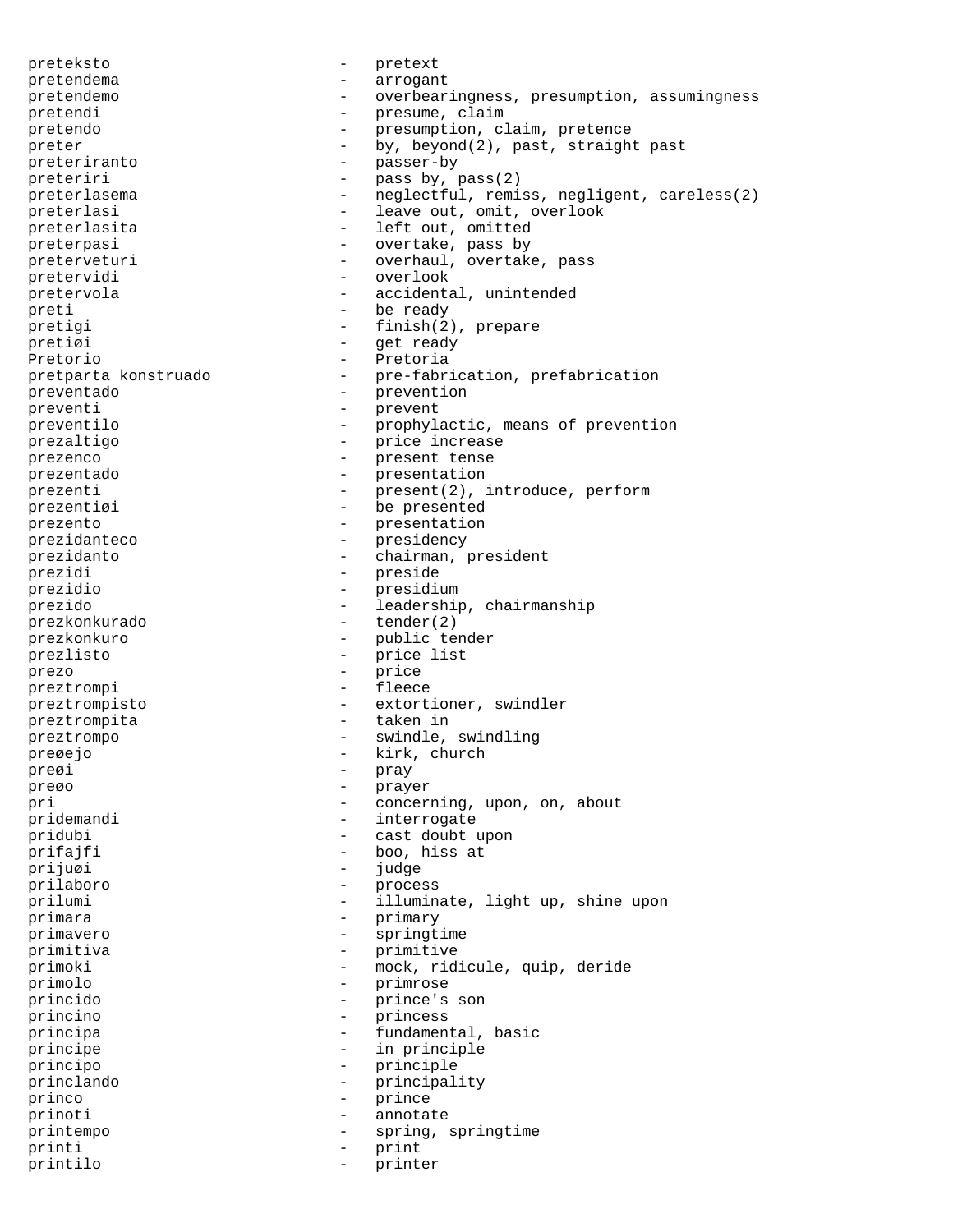printo - print prioritata vojo - major road priparolado - discussion priparoli - discuss pripensi - think about, think, reflect on priplanti - plant priplanti - planti - planti - planti - planti - planti - planti - planti - planti - planti - planti - planti priplori - mourn priproprieta juro - proprietary law prirabi - rob prirabo - robbery prirespondi - be responsible, be liable, be answerable priseræi - search prisilenti - maintain silence about, conceal priskriba - descriptive priskribi - describe priskribo - description prismo - prism pristudi - study pristudo - study - study - study - study - study - study - study - study - study - study - study - study - study - study - study - study - study - study - study - study - study - study - study - study - st pristudo  $-$ <br>pritondi pritondi – prune<br>pritraktado – treati pritraktado - treatment pritraktata - pending<br>
pritrakti - treat pritrakti - treat pritraktigi  $-$  take up, lay before, bring before privata - private privateco - privacy privatulo - private person priverþi - water priveturebla - passable, practicable priveturi - ride over, drive over privilegia - privileged privilegio - privilege prizono - prison, gaol, jail prizorgi - look after<br>
prizorgi - look after<br>
- care prizorgo - care priþteli - rob pro - on account of, through, for sake of, for, owing to pro honoro - honorary, honoris causa pro kio - why, what for, wherefore pro tio  $-$  therefore pro tio ke  $\qquad \qquad -$  because, for the reason that probabla - probable probable - probably problemaro - set of problems problemo - problem, trouble procedi - proceed procedo - procedure, process procenta¼o - commission procento  $\overline{\phantom{a}}$  - percent, percentage procesi  $\begin{array}{ccc} - & \text{sue, } \text{litigate, go to court} \\ \text{processi} & \text{kontra} \hat{y} \end{array}$ procesi kontraý procesio - procession proceso - lawsuit procezo - process prociono  $-$  washing-bear, raccoon, racoon<br>prodako  $-$  act of prowess feat proda¼o - act of prowess, feat prodigi - squander prodo - knight-errant produktado - production produkti - produce, bear(2) produktisto - producer produkto - product proedziøa - related by marriage, by marriage profani  $\qquad \qquad -$  defile, profane profesia - professional profesio - profession profesiulo - professional profesoro - professor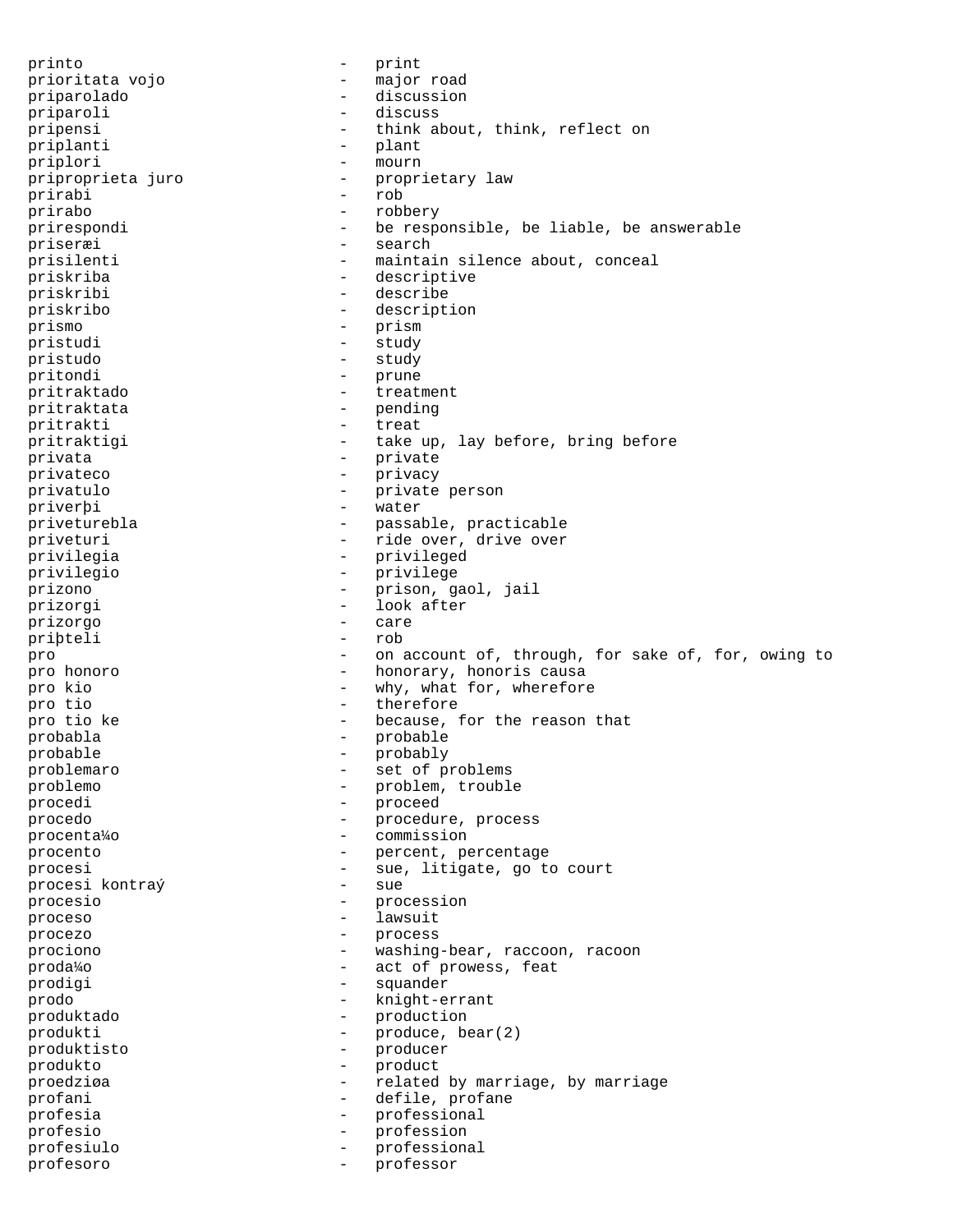profeta¼o - prophecy profeti - foretell, forecast, prophesy profeto - prophet profilo - profile profita  $\qquad \qquad - \qquad \qquad \text{credit, surplus}$ profiti - profit profito - gain, profit profunda - deep, profound profunda¼o - depth profundeco - depth profundega¼o - abyss, gulf, precipice profundiøi - sink, submerge<br>profundo - denth profundo - depth prognozi - forecast prognozo - forecast, prognosis programado - programming programero - programme item programi - programme programlingvo - programming language<br>programo - programme programo - programme - programme - programme - programme - programme - programme - programme - programme - programme - programme - programme - programme - programme - programme - programme - programme - programme - program progresema - progressive progresi - proceed, progress, get along progresigi - move forward, advance, foment progreso - progress projekcii - project projekciilo - projector projekciisto - projectionist projekti - make a project of, plan projekto - project, scheme, plan proklamado - proclamation proklami - issue, proclaim proklamo - proclamation prokrastemo - procrastination<br>
prokrastinate - procrastinate in prokrasti - procrastinate, put off, delay, postpone prokrastita  $\qquad \qquad -$  in abeyance proksima  $-$  nearby, next, close, near Proksima Oriento - Middle East proksime  $-$  near, nearby, close proksime al  $-$  near, close to proksime de  $-$  close to, near proksimeco - proximity, nearness proksimigi - bring near to proksimiøi - come close, approach(2), come closer proksimiøo - approach proksimo - proximity proksimulo - fellow-creature, neighbour proksimuma - approximate proksimumado - approximation proksimume - approximately, about prokuristo - attorney prokuroro - public prosecutor prolegomeno - prolegomenon proleta - proletarian proletaro - proletariat proleto - proletarian prologo - prologue promenado - stroll, walk promenanto - stroller promenejo - promenade promeni - stroll, go for a walk promesi - promise promeso - promise Prometeo - Prometheus prometio - promethium promocii - promote promocio - promotion promulgi - promulgate pronomo - pronoun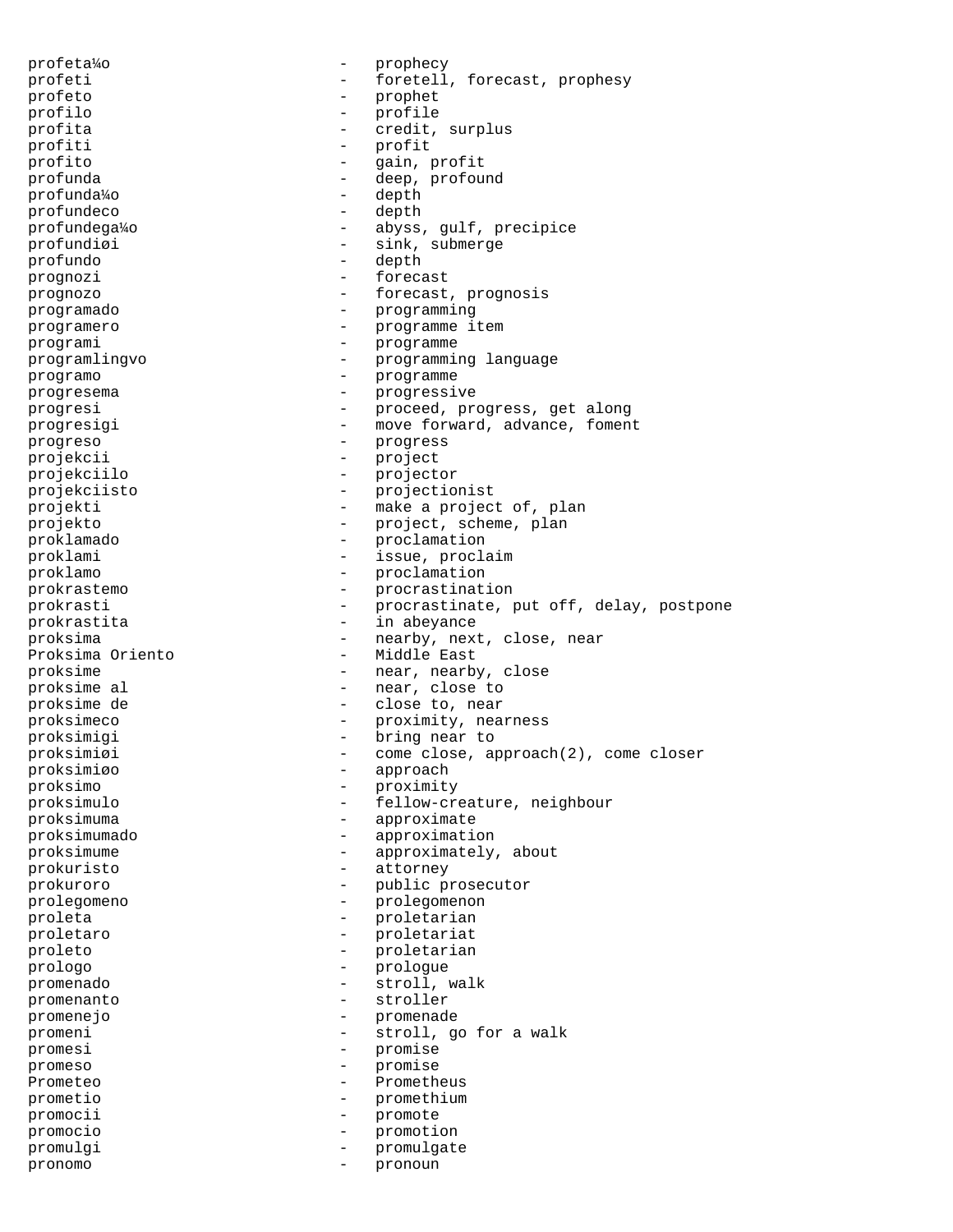prononci - pronounce prononcmaniero - accent(2) prononco - pronunciation propaganda¼o - publicity material propagandi - publicise, advertise propagando - propaganda, publicity propagi - propagate proparoli  $\overline{a}$  - advocate, intercede for proparolo  $-$  intercession, advocacy propeka kapro - scapegoat propeti  $-$  intercede, plead for proponado - offer, tender(2) proponi - propose, suggest, offer(2) propono - suggestion, offer, proposal proporcia - proportional proporcie kun - proportional to proporcio - proportion, rate propozicio - sentence; clause propra<br>
propra - own, personal<br>
proprayele - voluntarily propravole - voluntarily propra¼o - property proprieto - ownership<br>
proprietulo - owner - owner proprietulo - owners - owners - owners - owners - owners - owners - owners - owners - owners - owners - owners proprulo - owner propulsakso - drive shaft, driving axle propulsi - drive propulso - drive prospekto - prospectus prospektoro - prospector prosperiors<br>prosperi - be successful, prosper prospero  $-$  prosperity, success prostituado - prostitution prostitui - prostitute prostituitino - prostitute protaktinio - protactinium proteino - protein protekta - protectionist protektado - protection protektanto - patron protektato - prot, g, protekti - protekti - protect protekti - protect protektisma - protectionist protekto - protection Proteo - Proteus protestanta - Protestant protestanto  $\qquad \qquad -$  protester; Protestant protesti - protest protesto - protest protezo - prosthesis, false limb protokolanto - minute-taker protokoli - take somebody's name, take the minutes protokolo - protocol, minutes protocol, minutes - protocol, minutes - protocol, minutes - proton protono - proton prototipo - prototype prova¼o - trial, test provenca - Proven‡al proverbo - proverb provi - attempt, test(2), try -<br>proviantado  $-$  catering provianto - provisions, supplies provinca - provincial provinco - province provizado - supply(2) proviza¼estro - purser provizejo - pantry provizi - supply, provide - supply with provizi per  $-$  supply with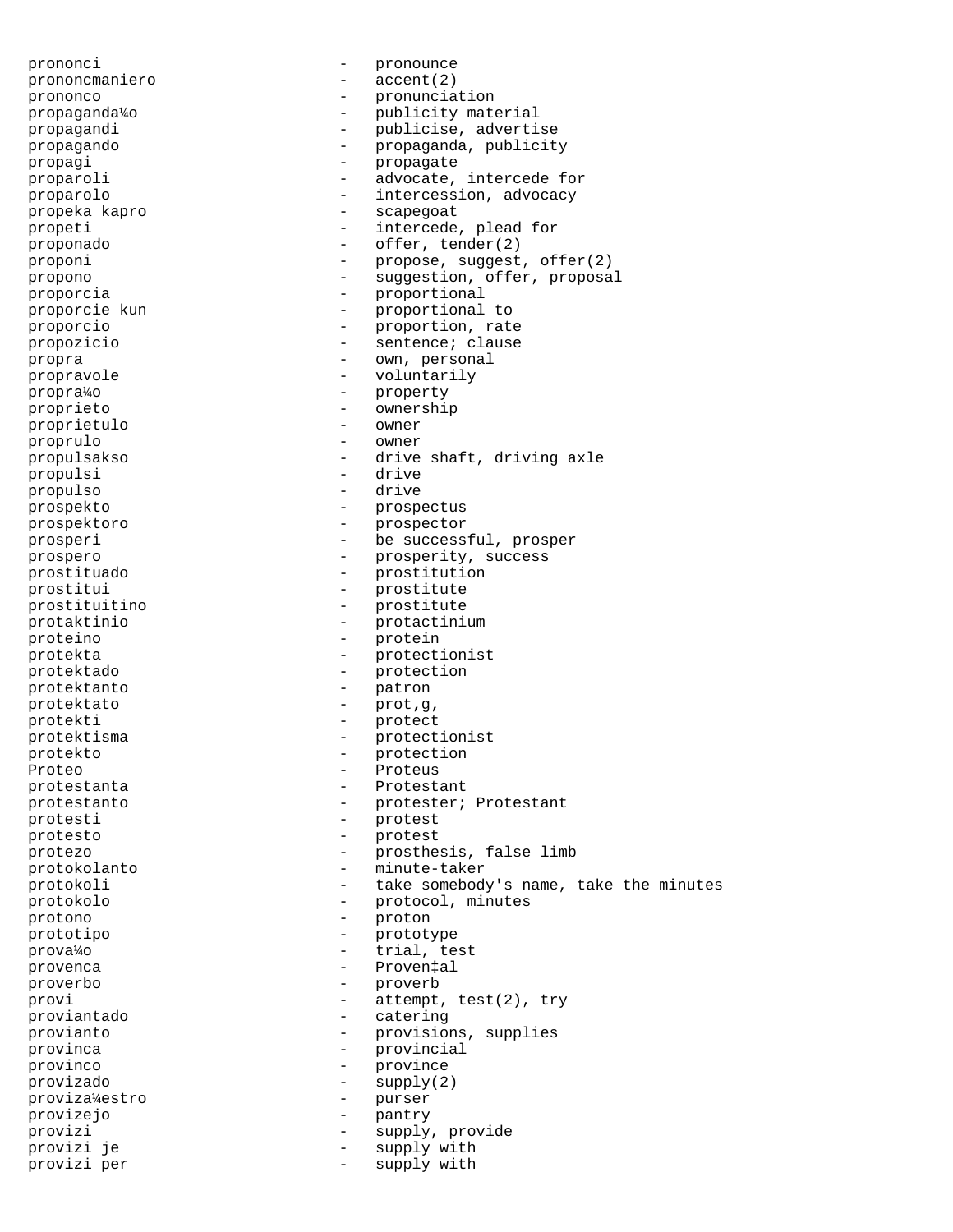provizi sin per - get, buy, procure provizo - supply provizora - temporary, provisional provizora¼o - makeshift, provisional arrangement<br>provizore - temporarily for the time being provizore  $-$  temporarily, for the time being<br>reprovizored  $-$  temporariness provizoreco - temporariness provizumado provizumi - provision provludo - rehearsal provnumero - trial copy provo - test(2), attempt provoki - provoke, defy, incite prozelito - convert, proselyte prozo - prose pruda - prudish prudenta - sensible, prudent, reasonable prudulino - prude - prude - prude - prude - prude - prude - prude - prude - prude - prude - prude - prude - prude - prude - prude - prude - prude - prude - prude - prude - prude - prude - prude - prude - prude - prude - pr prudulo - prude prujna - hoar, frosted prujno - frost pruno - plum prunte - as a loan pruntedoni - lend pruntedoni al - lend pruntepreni pruntepreni de - borrow from prunti  $-$  lend, loan, borrow prunti al  $-$  lend prunti de - borrow from prunto - loan pruo - bow, prow prusa  $-$  Prussian  $-$  Prussian  $-$  Prussian  $-$  Prussian  $-$  Prussian  $-$ - Prussian blue prusacido - prussic acid prusbluo - Prussian blue Prusio - Prussia pruso - Prussian - Prussian pruvado - proof, demonstration pruvebla - provable pruvi - prove - prove - prove - prove - prove - prove - prove - prove - prove - prove - prove - prove - prove - prove - prove - prove - prove - prove - prove - prove - prove - prove - prove - prove - prove - prove - prove pruvo - proof, sign(2), token psalmo - psalm pseýda - fake, false pseýdonimo - pseudonym psika - psychic - psychic psikanalizo - psychoanalysis<br>psikiatra - psychiatric - psychiatric psikiatrio - psychiatry psikiatro - psychiatrist psiko - psyche psikologa - psychological<br>psikologic - psychological<br>psikologic - psychology psikologio - psychology psikologo - psychologist psikopatio - psychopath psikopatologio - abnormal psychology psikozo - psychosis Psi¶o - Psyche psoriazo - psoriasis Ptolemeo - Ptolemy puba - pubic<br>pubereco - pubereco - puber pubereco - puberty publici<br>
publicisto<br>
publicisto<br>
publicisto<br>
publicisto<br>
publicisto<br>
publicisto<br>
publicisto<br>
publicisto<br>
publicisto<br>
publicisto<br>
publicisto<br>
publicisto<br>
publicisto<br>
publicisto<br>
publicisto<br>
publicisto<br>
publicisto<br>
publicist publicisto - journalist, publicist publika - public publike - openly publikeco - publicity publikigi - reveal, publish publikigo - proclamation(2), publication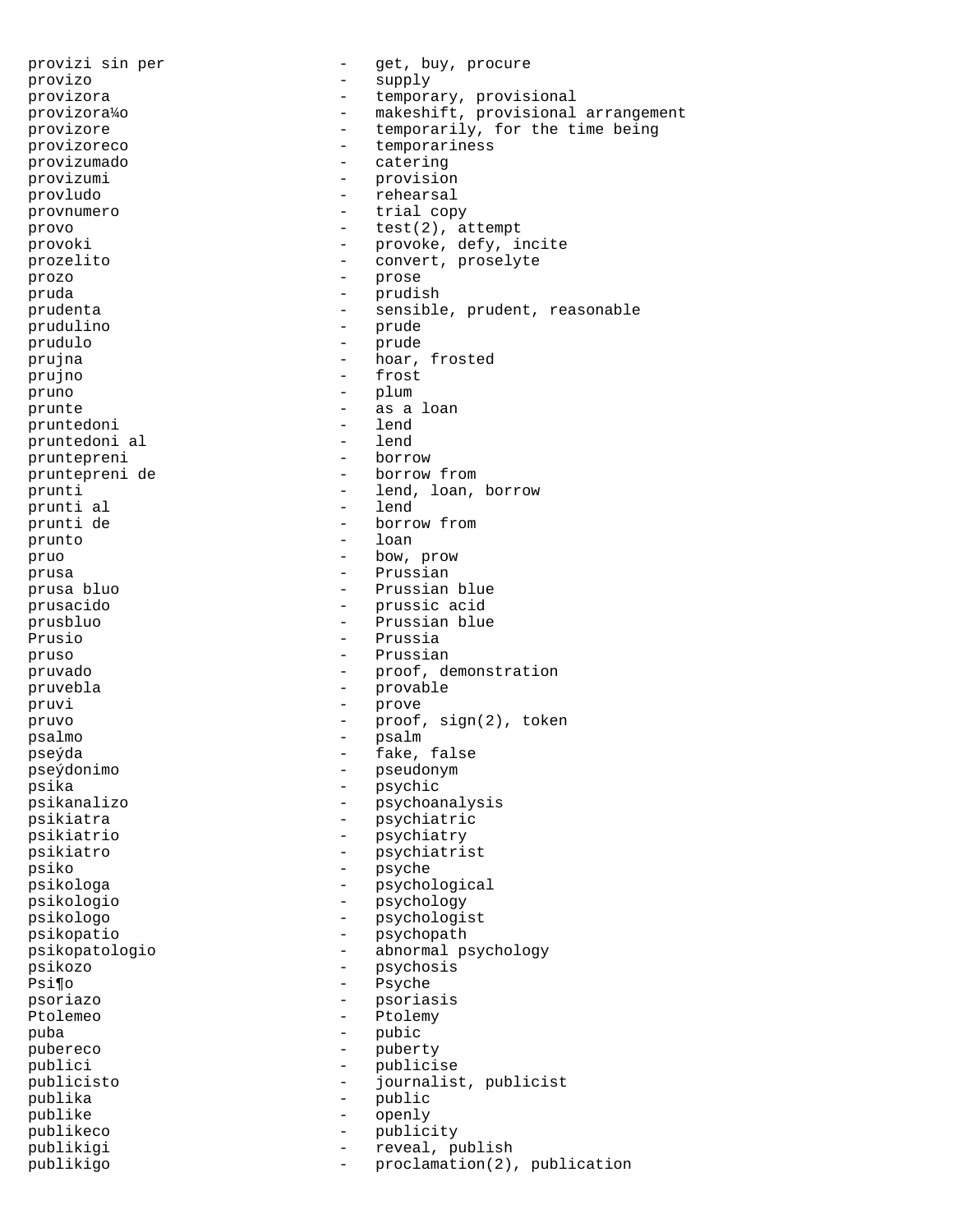publiko - public publikulino - prostitute publikutila - non-profit, charitable(2) pubo - pubic region pudingo - pudding pudoro - chaste behaviour, modesty pudri - powder pudro - powder, cosmetic powder pufigi  $-$  puff out pufiøi - puff up pufo - swelling, puff pugno - fist pugnobatalo - fistfight pugnobati - punch pugo  $-$  bottom, buttocks, behind pugtruo - asshole<br>pulio - anilev pulio - pulley<br>pulma - pulmon: - pulmon: - pulmon: - pulmon: - pulmon: - pulmon: - pulmon: - pulmon: - pulmon: - pulmon: - pulmon: - pulmon: - pulmon: - pulmon: - pulmon: - pulmon: - pulmon: - pulmon: - pulmon: - pulmon: pulma  $\begin{array}{ccc} & - & \text{pulmonary} \\ \text{nulmon} & - & \text{lunor} \end{array}$ pulmo - lung<br>pulmonario - lung pulmonario - pulmonaria, lungwort pulo - flea - pullover sweater pulsi - pulsate, throb pulso - pulse pulvo - gunpowder pulvora - powdery pulvorigi - pulverise pulvorigita lakto - powdered milk, milk-powder<br>pulvoro - powder pulvoro - powder Pulæinelo pumiko - pumice pumo - cougar, mountain lion, puma pumpi - pump pumpilo - pump punado - punishment pundo - pound pundomo - penitentiary, prison punebla - punishable punenda - punishable, deserving of punishment puni - punish, correct, chastise<br>
- punctuate<br>
- punctuate punkti - punctuate punkto - dot, spot, period, point<br>nunktokomo - semicolon punktokomo - semicolon punlaborejo - forced-labour camp puno - punishment punto - lace punæo - punch pupitro - desk, lectern, school desk pupo - puppet, doll pura  $\qquad \qquad -$  clean, pure pureco  $-$  purity, cleanliness pureo - pur, e<br>purgatorio - purgai purgatorio - purgatory purigi - clean, purge, cleanse, make clean<br>purigi la nazon - blow one's nose - blow one's nose<br>- cleaning clean purigo - cleaning, cleaning up, purification<br>Purimfesto - Purim Purimfesto puritana - puritana - puritana - puritana - puritana - puritana - puritana - puritana - puritana - puritana - puritana - puritana - puritana - puritana - puritana - puritana - puritana - puritana - puritana - puritana - pu puritano - puritano - puritano - puritano - puritano - puritano - puritano - puritano - puritano - puritano - puritano - puritano - puritano - puritano - puritano - puritano - puritano - puritano - puritano - puritano - pu purpura - purple purpuro - purple purrasa - pedigree, pure-bred<br>
- discharge pus pusi - discharge pus puso - pus putino - whore, hooker puto - well putra  $-$  bad, rotten putrema  $-$  perishable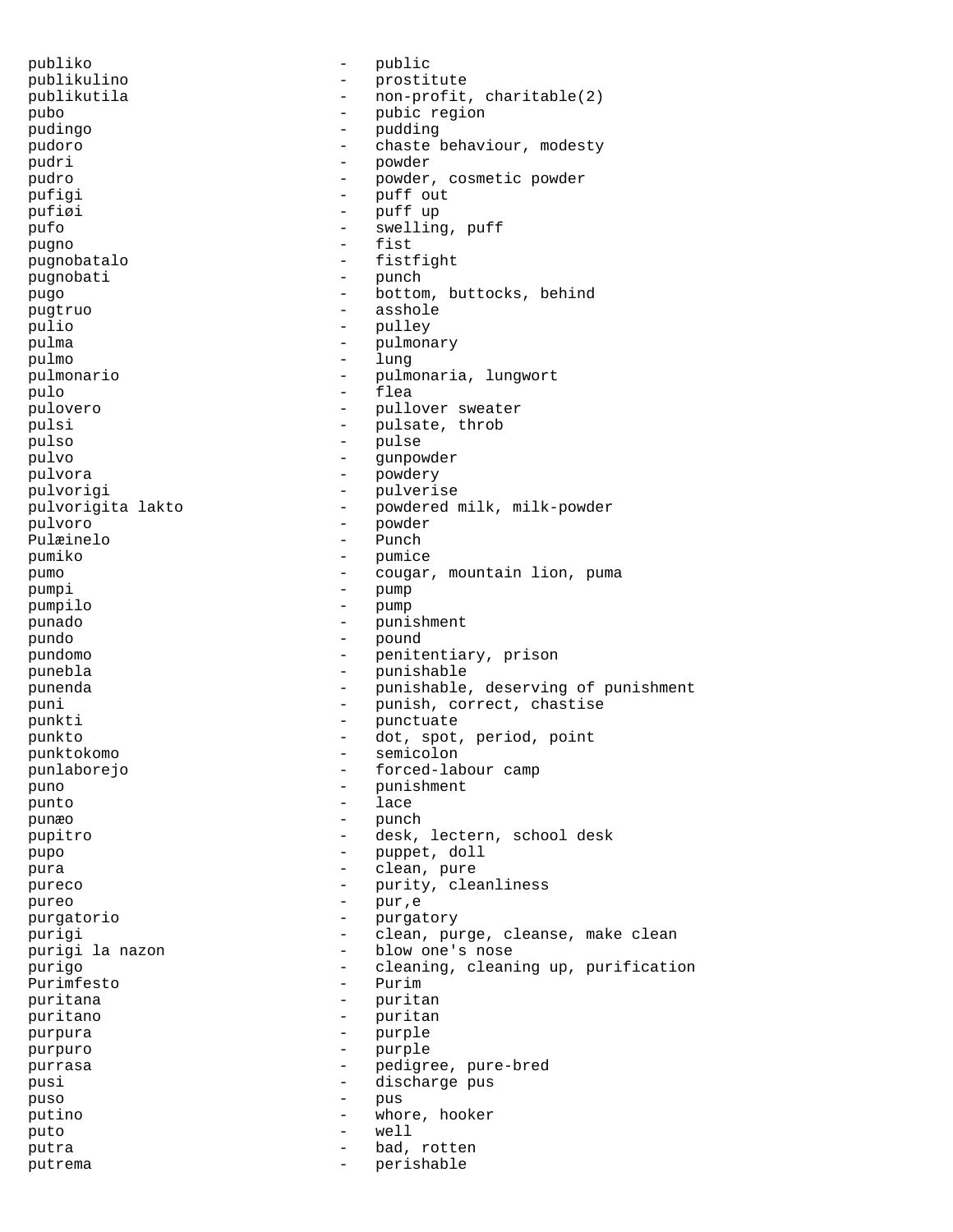putri - putrefy, rot putriøo - decay puzlo - puzzle puæo  $-$  coup d', tat, putsch puþi - push, thrust puþiøi kun - run into, col - run into, collide with puþo - push - push - push - pubveturilo - medlandarrow - medlandarrow - push - push - push - push - push - push - push - push - push - push - push - push - push - push - push - push - push - push - push - push - push - pus puþveturilo<br>rabarbo rabarbo - rhubarb rabati - rebate, discount<br>rabato - discount abatem rabato - discount, abatement, rebate<br>raba<sup>1</sup>/0 - hooty - hooty - booty rabbesto  $-$  beast of prey rabdo - divining rod rabeno - rabbi rabi - rob, plunder rabia - mad, rabid rabio - rabies rabisto - robber rabo - robbery<br>rabobesto - robbery - beast o rabobesto  $\begin{array}{ccc} - & - & - \\ - & \text{beast of prey} \end{array}$ raboti - abrade rabotilo - plane - abrasion racia - rational - streamlining, rationalisation raciismo - rationalism racio - logical reasoning, reason radaro - radar radia - radio radiado - radiation radiatoro  $\begin{array}{ccc} \text{radiator} & \text{matrix} \\ \text{radiator} & \text{matrix} \end{array}$ radiestezo - dowsing, divination<br>radii - radiate - radiate radii - radiate radikala - radical radikale - radically, thoroughly<br>radikalo - radical - radical radikalo - radical - radical radiko - root radio - ray; radio, beam, wireless<br>radiofonio - radio radiofonio<br>radiostacio - radio station<br>- radiation radioterapio<br>radiumo radiumo - radium radiuso - radius rado - wheel - radon<br>- tyre lever radringa deprenilo radringo  $\begin{array}{ccc}\n\text{radringo} & - & \text{cover, outer cover} \\
\text{radrondo} & - & \text{rim. fellow, fellow} \\
\end{array}$ - rim, felly, felloe rafaneto - radish rafano - radish, black radish rafinejo - refinery rafini - refine raguo  $-$  ragout, stew rajda - mounted rajdanta - mounted rajdi - ride - stingray, skate rajpi - grinding, scraping rajti  $-$  have the right to, may rajtigi - authorise rajtigilo - authorisation rajtigo - authorisation rajto - right(2) rakedo - missile, rocket raketo - missile, rocket rako - rack - rack - rack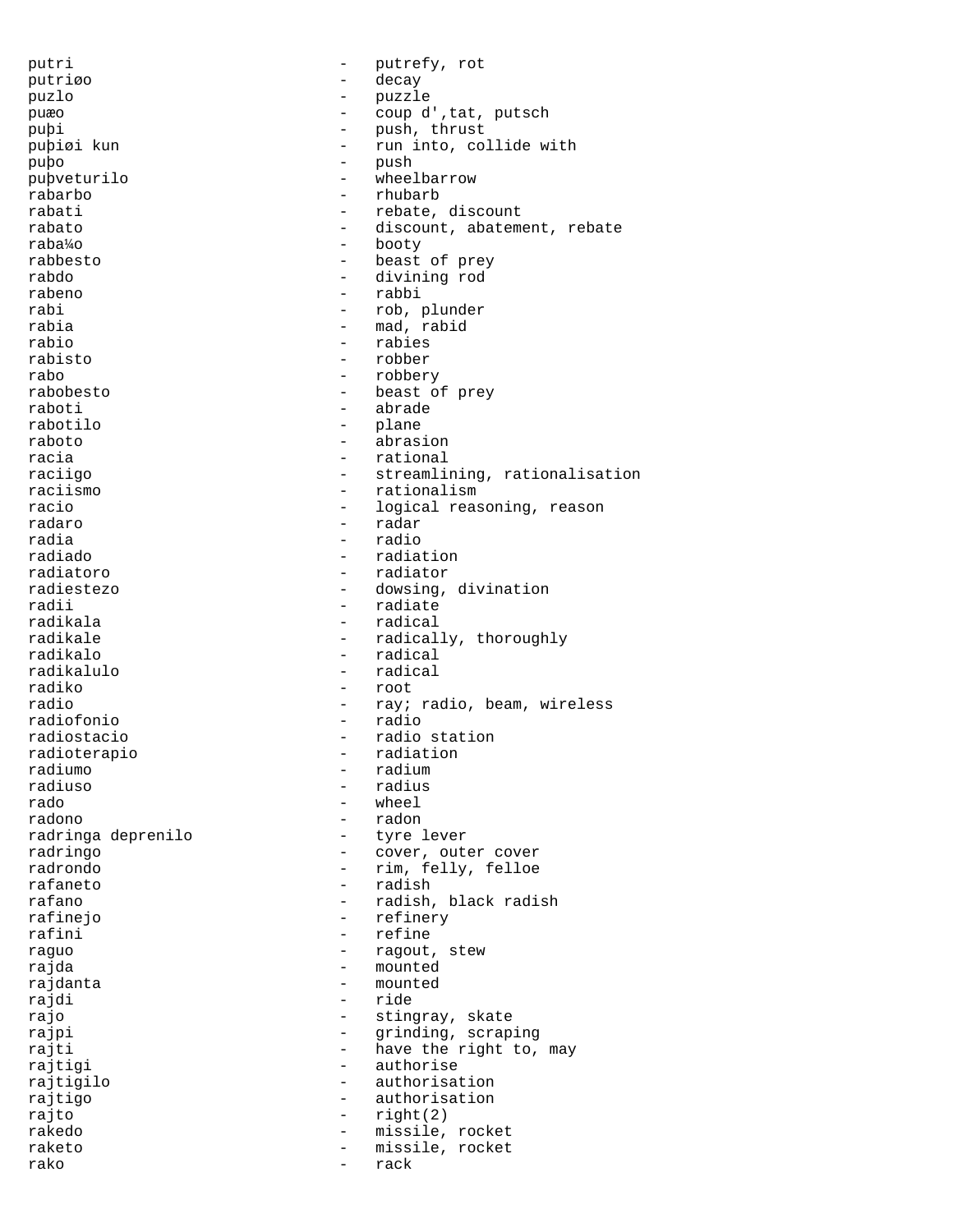rakontanto - narrator, storyteller rakonti  $-$  narrate, relate, tell rakontisto - storyteller rakonto  $-$  tale, story, narrative ramadano - Ramadan rambutano - rambutano - rambutano - rambutano - rambutano - rambutano - rambutano - rambutano - rambutano - rambutano - rambutano - rambutano - rambutano - rambutano - rambutano - rambutano - rambutano - rambutano - rambut ramfasto - toucan ramo - battering ram; RAM<br>
rampi - creep, crawl - creep, crawl ramplo - ramp ranca - rancid rando  $-$  rim, edge, brim; rand ranfemuroj en la estado de la estado en la estado en la estado en la estado en la estado en la estado en la es rango - grade, rank, rate rangordo - ranking, order ranido  $-$  tadpole, tad-pole rankoro - rancour, grudge rano - frog<br>ranunkolo - butte buttercup ranæo - ranch Rao - Re, Rao - Re, Rao - Re, Rao - Re, Rao - Re, Rao - Re, Rao - Re, Rao - Re, Rao - Re, Rao - Re, Rao - Re, Rao - Re, Rao - Re, Rao - Re, Rao - Re, Rao - Re, Rao - Re, Rao - Re, Rao - Re, Rao - Re, Rao - Re, Rao - Re, Ra - quick, swift, speedy, rapid, fast rapide - swiftly, quickly, fast<br>rapideco - - speed - speed - speed rapidega - racing, high-speed rapidemo - haste rapidi - go fast, rush, hurry rapidigi  $-$  speed up, accelerate rapidlimo - speed-limit rapido - speed rapidtrajno - fast train rapidumo - gear rapidumskatolo - gear-box, gear-case<br>rapidumujo - gear-case, gear-box - gear-case, gear-box rapidvagonaro - fast train rapiro - rapier, foil rapo - turnip raporti - report raportisto - reporter raporto  $-$  account, report, record rapsodio - rhapsody rara  $-$  precious, rare rara¼o - rarity rasa - racial - racial - racial - racial - racial - racial - racial - racial - racial - racial - racial - racial - racial - racial - racial - racial - racial - racial - racial - racial - racial - racial - racial - racial -- racism rasli  $-$  rattle, rustle raso  $-$  race, breed raspi - rasp, grate<br>raspilo - raspilo - qrater - grater rasti - rake rastilo - rake rastrumo  $-$  bitmap, raster ratifi - ratify ratifiki - ratify ratifo - ratification<br>rato - ratification<br>- rat rato in the contract of the rate of the rate  $\sim$  rate  $\sim$  rate  $\sim$ rava  $-$  lovely, delightful ravi - delight - delight<br>ravino - ravine - ravine ravino - ravine - delighted ravo  $-$  delight razeno - lawn - lawn - lawn - lawn - lawn - lawn - lawn - lawn - lawn - lawn - lawn - lawn - lawn - lawn - lawn - lawn - lawn - lawn - lawn - lawn - lawn - lawn - lawn - lawn - lawn - lawn - lawn - lawn - lawn - lawn - law razi - shave razilo - razor razio - police raid razisto - barber razklingo - razor-blade razpeniko - shaving-brush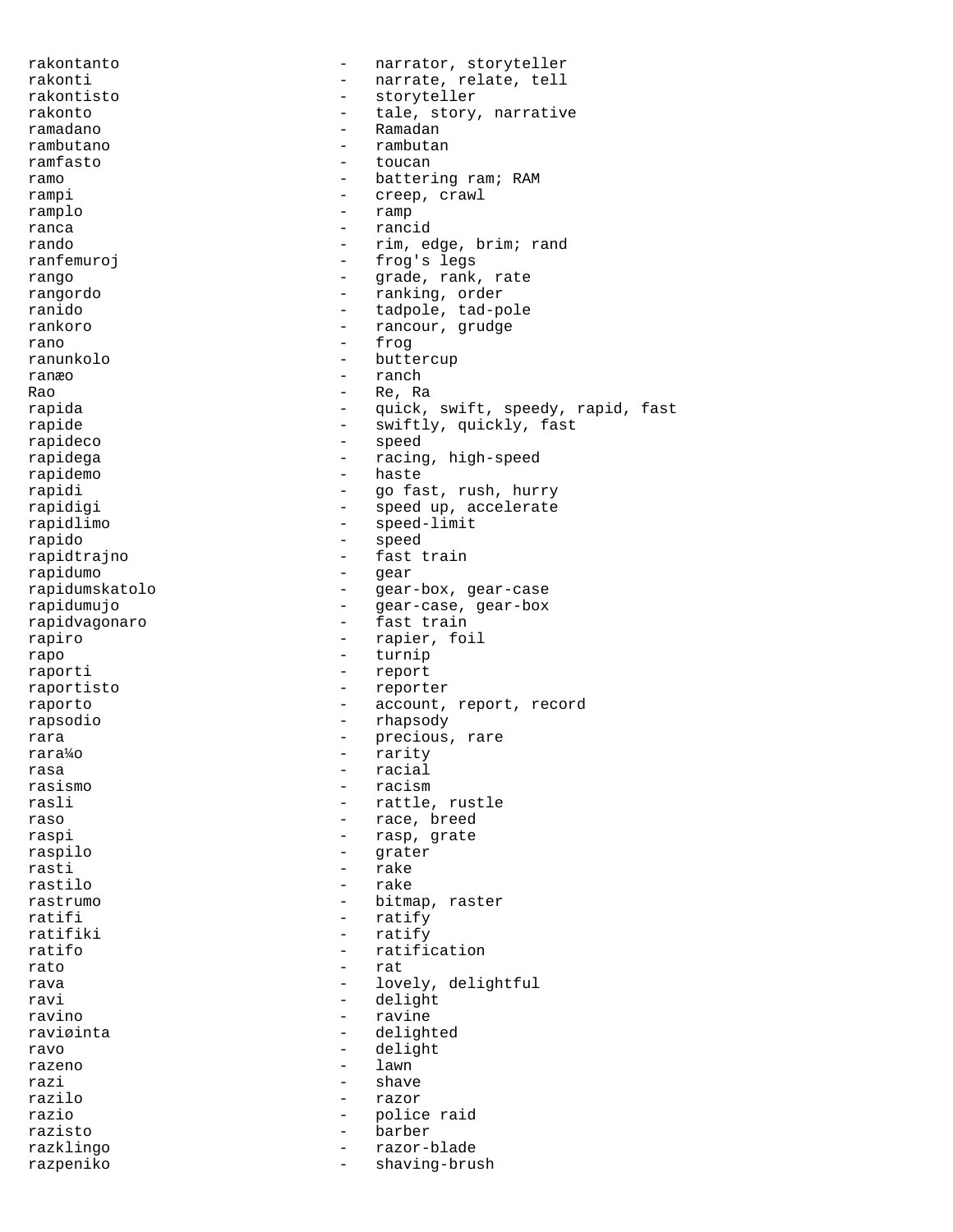raøabo - Rajab raýka - hoarse raýndo - round raýpo - caterpillar re- rereadaptado  $-$  readaptation, rehabilitation Readmono - Deuteronomy reagi - react, respond<br>
reakcia - reactionary<br>
- reactionary - reactionary reakcio  $-$  reaction reakciulo  $-$  reactionary reakiri - recover reala  $-$  practical, real, actual reala¼o - reality reale  $-$  indeed, genuinely, really, truly realeco - reality realigi - produce<br>realisto - realisto realisto - realisto - realisto - realisto - realisto - realisto - realisto - realisto - realisto - realisto realiøi - come true<br>reanimi - reanimate reanimate reaæeti - buy back, redeem<br>
rebapti - rechristen, rena - rechristen, rename rebaptisto - Anabaptist rebati - hit back; rebut rebonigi - repair rebrilo - reflection recenzanto - reviewer recenzi - review recenzo - review recepto - recipe, prescription reciproka  $-$  reciprocal, mutual reciproke  $-$  mutually, reciprocally reciprokeco - reciprocity reciproki - reciprocate reciti - recite redakcio - editorial office redakti - edit redaktilo redaktist - editor<br>redaktoro - - editor redaktoro - editor Redemptoro  $-$  Redeemer, Saviour redingoto - frock coat rediri - repeat redoni - return(2), give back<br>redukti - reduce - reduce redukti - reduce - be reduced, fall, recede ree  $\begin{array}{ccc}\n \text{read} & \text{if } x \neq 0 \\
 \text{read} & \text{if } x = 0 \\
 \text{read} & \text{if } x = 0\n \end{array}$ - re-education reeduki - re-educate<br>reeldono - re-educate - re-educate - new edition, reissue reelekti - re-elect reen - back(2), backwards reenkarniøo - reincarnation refali - lapse refari - redo<br>refera%o - schol refera¼o - scholarly report<br>referenco - reference referenco  $\begin{array}{ccc} - & \text{reference} \\ \text{refer} \end{array}$ referi - lecture, give a report<br>
reflekso - reflex - reflex reflekti - reflect reflektilo - reflector reflektoro - headlight reflori - bloom later reflui - ebb<br>refluo - low - low - low tide Reformacio  $-$  Reformation reformi  $-$  reform reformita - reformed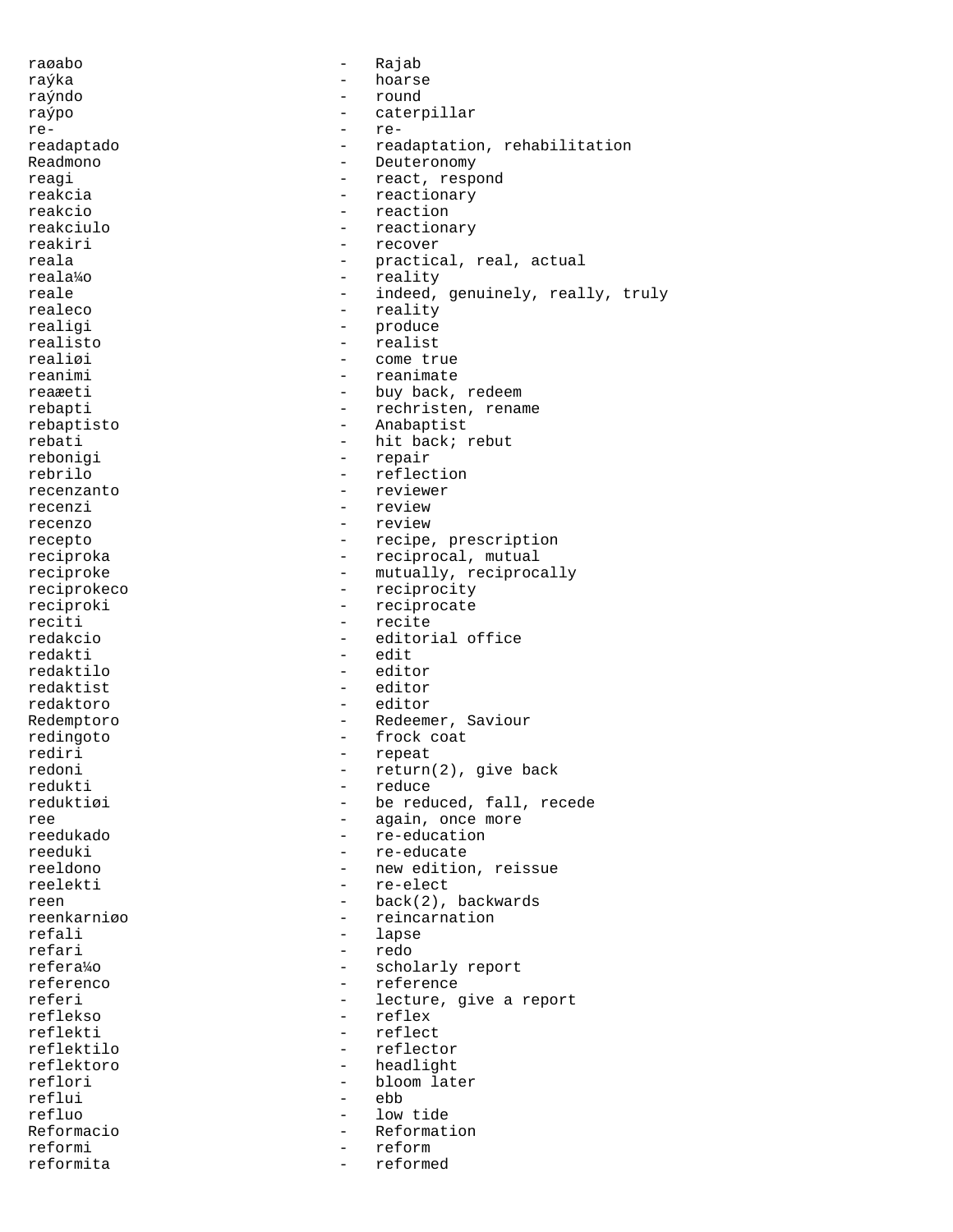reformo - reform refortiøi - get stronger, grow stronger, recuperate refreþigi - refresh refuti - refute regado - control, reign, rule regali  $\begin{array}{ccc} \texttt{regali} & \texttt{regali} & \texttt{regali} & \texttt{rega} \\ \end{array}$ - treat to regalo - treat - ruler regebla - manageable regi  $-$  govern, restrain, control, rule regilo - controller regimento - regiment regiona - regional regiono - region registaro - government registrado - registration, recording registri - register(2), record(2) registristo - registrar registrita - registered registrita letero - registered letter registro - record, register(2) reglamento - rules, regulations regna - national, state(2), royal - States General regnestro - head of state regno  $-$  realm, state regpovo - power, state power regreso - decline, going down regula  $-$  regular, even(2) regularo  $-$  regulations, rules regule - regularly reguligi - regulate regulo  $\overline{\phantom{a}}$  - rule, regulation<br>reiri - return(2), go bay - return(2), go back rejnlanda - Rhineland rejnlanda vino - hock, Rhine-wine Rejnlando **- Rhineland** Rejno - Rhine rejnþipo - Rhine-barge, barge rekapabligi - rehabilitate reklamacio - complaint reklamado - advertising reklami - advertise<br>
reklamo - advertise reklamo - advertisement<br>rekomenci - resume - resume rekomenci - resume<br>
rekomenda letero - letter - letter of recommendation, letter of introduction rekomendi - recommend, register(2)<br>rekomendinda - recommendable rekomendinda - recommendable - recommendable rekomendita - recommended; registered rekomendita letero - registered letter rekomendo - recommendation rekompenci - reward, compensate rekompenco - reward, compensation rekonebla - recognisable rekoni - recognise<br>
rekonkeri - recapture rekonkeri - recapture rekono - recognition<br>
rekonsciiøi - regain cons - regain consciousness rekonstrui - reconstruct rekordo - record(2) rekrei - re-create<br>
rekruti - recruit - recruit rekruti - recruit rekrutigi - recruit rekruto - recruit rekta - direct, straight rektangulo - right angle rekte - straight ahead, directly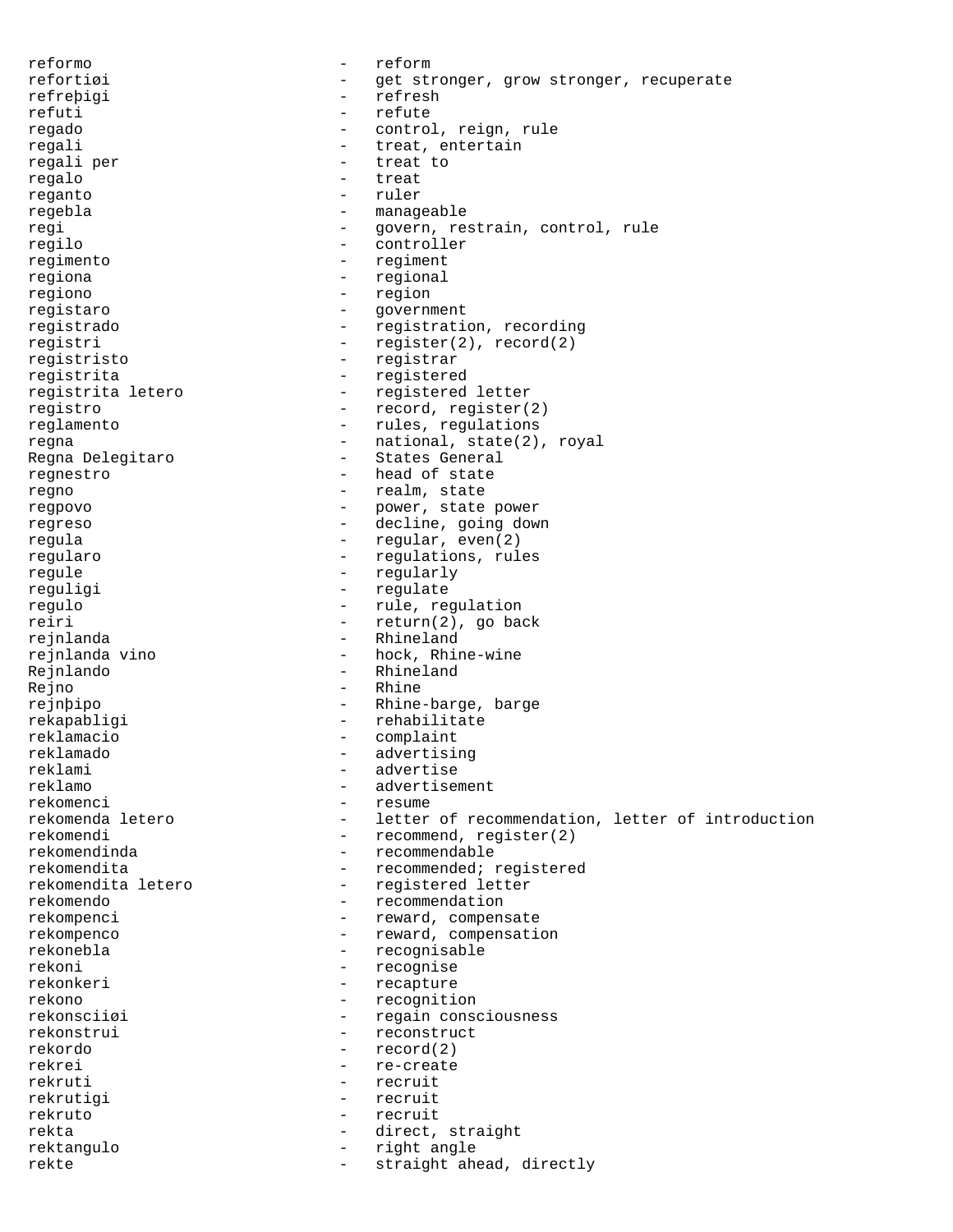rekte antaýen - straight ahead, straight along rektiøi - stand upright rektoro - rector rekunigi - put back together rekuniøi - get back together rekuperi - reprocess, reuse rekviemo - requiem rekvizicii  $-$  exact, requisition, seize relajso - relay relativa - relative relative  $\qquad \qquad -$  rather, fairly, relatively relativigi  $-$  place in perspective, qualify releviøi - get back up, rise again<br>reliefiøi - bevel - bevel - bevel religia - religious religieco - religiosity religio - religion religiulo - religious person relikvo - relic relo - rail<br>remaxi - chew remaæi - chew the cud<br>remaæulo - ruminant remaæulo - ruminant - row-boat, rowing-boat remburi - stuff, upholster, pad remburso - collect on delivery, COD<br>
rememori - remember, recall, recolle - remember, recall, recollect rememorigi - recall rememorigo - recollection rememoro - recollection remendi - give a repeat order for, order a fresh supply of remeti - put back<br>remi - row remi - row remilo - oar - oar - oar - oar - oar - oar - oar - oar - oar - oar - oar - oar - oar - oar - oar - oar - oar - oar - oar - oar - oar - oar - oar - oar - oar - oar - oar - oar - oar - oar - oar - oar - oar - oar - oar - oar coach-house, shed remorki - tow remorko - trailer remparo - rampart rena  $-$  renal renaskiøi - be born again renaskiøo - rebirth rendevuejo - rebirth - rebirth - rebirth - rebirth - rebirth - rebirth - rebirth - rebirth - rebirth - rebirth - rebirth - rebirth - rebirth - rebirth - rebirth - rebirth - rebirth - rebirth - rebirth -- meeting-place, rendezvous<br>- meet rendevui - meeting - meeting - meeting - meeting - meeting - meeting - meeting - meeting - meeting rendevuo - appointment, date, rendezvous<br>
rendimento - output, yields, return - output, yields, return renegato - renegade, deserter renesanco e contra e renaissance renio - rhenium renkonti - see, encounter, meet(2), come across renkontiøi – meet(2)<br>renkonto – encount renkonto - encounter reno - kidney renoma - famous renomo - fame, renown renonci - cancel renovigi - renew rentgena - x-ray - x-ray - x-ray - x-ray - x-ray - x-ray - x-ray - x-ray - x-ray - x-ray - x-ray - x-ray - x-r rento  $-$  return, income rentumo - interest renversi - upset, overthrow, turn, turn over renversi veturile renversiøi - turn over reordigi - put back into order repaciøi - make up, reconcile repagi - repay repertuaro - repertoire repliki - answer back, reply repliko - retort, reply repo - rap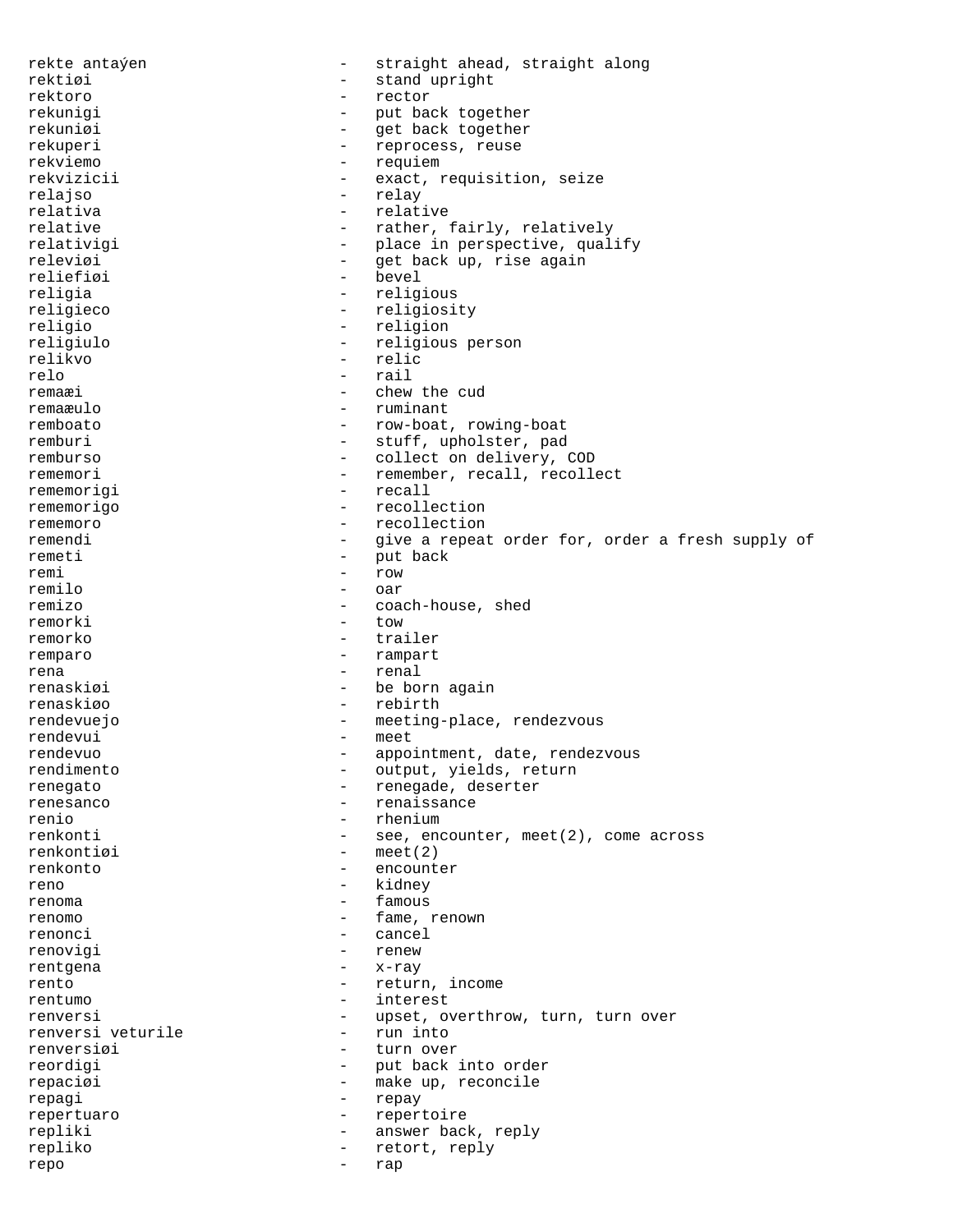reporti - take back, bring back repostuli - demand back repreni - take back; abjure represa¼o - reprint represi - reprint represo - reprint reprezalio - reprisal reprezentanto - representative reprezenti - represent reprodukti - render, reproduce reproduktiøi - be reproduced reprodukto - reproduction reptilio - reptile reputacio - reputation repuþa - repulsive, repellent repuþi - repulse resalti - rebound resanigi  $-$  cure, remedy, heal resaniøi - recover resendi - send back, return(2) resoni - echo, resound resono - echo, resonance respeguli - mirror, reflect respeguliøo - reflection respekti - respect respektinda - respectable respektiva - respective respektive - respectively, as the case may be respekto - respect responda - responsible respondado - replying, answering respondaparato - answering machine respondeca - responsible respondecasekuro - liability insurance respondeci - bear responsibility respondecigi - hold responsible, blame respondeco - responsibility respondi - reply, answer, respond respondi al  $-$  answer respondkupono - reply coupon respondo - answer, reply respublika - republican respublikano - republican respubliko - republic restadejo - abode restado - stay - left over, remaining, left, abiding resta¼o - remainder, rest restaýrado - restoration restaýri - restore resti  $-$  remain, stay, stay over restigi  $-$  keep(2), leave resto  $-$  rest, remainder restoracio  $-$  restaurant restrikti - confine, restrict, limit resumi - abstract, summarise resumo  $-$  abstract, r, sum, , summery, abridgement retadreso - e-mail address reteni - hold back, detain, retain<br>
retiri - withdraw, draw back - withdraw, draw back retiriøi - retreat retiriøo - retreat retletero - e-mail retmesaøo - e-mail reto - net, network retorika - rhetorical<br>retorika¼o - rhetorical<br>- piece of rl retorika¼o - piece of rhetoric retoriko - rhetoric, oratory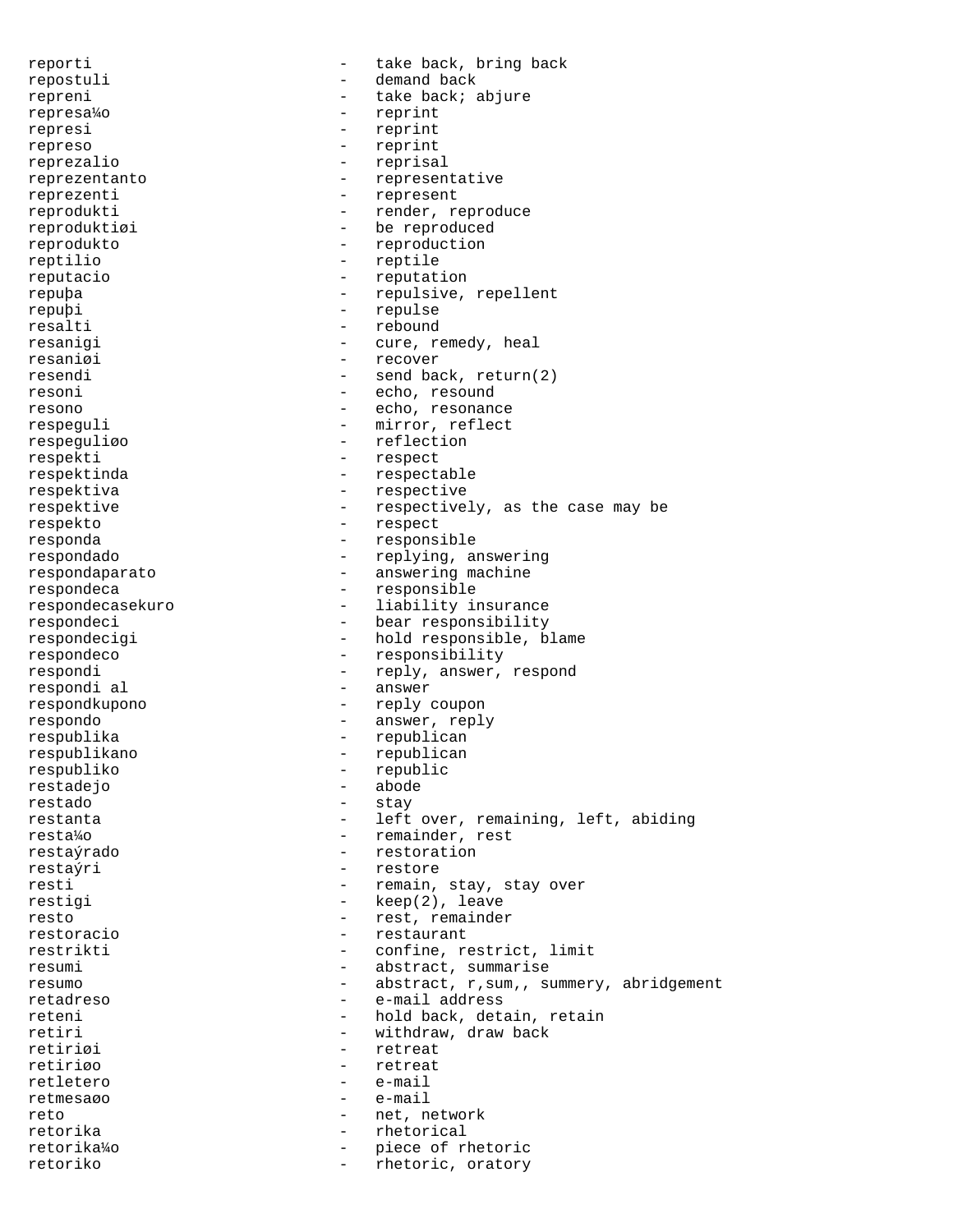retpoþto - e-mail retreto - retreat retro-klavo - backspace retroira - backward, retrograde retropaþi - walk back, walk backwards<br>retropabo - hackspace retropaþo - backspace retrospegulo - driving mirror retrospektiva - retrospective retrovi - find, find again returne back(2) returniøi - turn back - retouch, touch up reunuigi - reunite reuzi - reuse revado - reverie revelacii  $-$  reveal revendi - resell reveni  $-$  come back, return reveno - return revenøismo - revanchism reverki - rewrite reverso - tails; lapel, back(3)<br>reverturi - travel back, go back - travel back, go back revi - dream, fancy, daydream<br>
revidi - see again - see again revigliøi - come to life again, revive revivigo  $-$  revitalisation, revival reviviøi - revive revizii - revise reviziismo - revisionism reviziita - revised revizio - revision revizoro - auditor, government inspector revo - dream, daydream revoki - revoke; call back revolando - dreamland revolucia  $-$  revolutionary revolucio - revolution revoluciulo - revolutionary revolvero - revolver revui - review revulo - dreamer, day-dreamer, muser revuo - periodical, magazine, revue rezervejo - preserve, reservation rezervi - reserve - reserve rezervigo - booking rezervujo rezidejo - residence rezidi - reside reziduo  $-$  breakdown product rezignacii - resign oneself, acquiesce rezignacio - resignation rezignemo - submission, resignation, acquiescence<br>rezigni - give up, renounce, resign, abandon rezigni - give up, renounce, resign, abandon<br>rezigni pri - waive, relinquish, renounce(2) - waive, relinquish, renounce(2) rezigno - surrender, renunciation, relinquishment, cession rezino – resin<br>rezista – resista – resist - resistive, resistant rezistado - resistance rezistanto - resister rezisti - withstand, resist rezolucio - motion, resolution rezoni - reason, discuss, argue rezultato  $-$  result, effect, conclusion rezulti - result rezultigi - bring about rezulto - result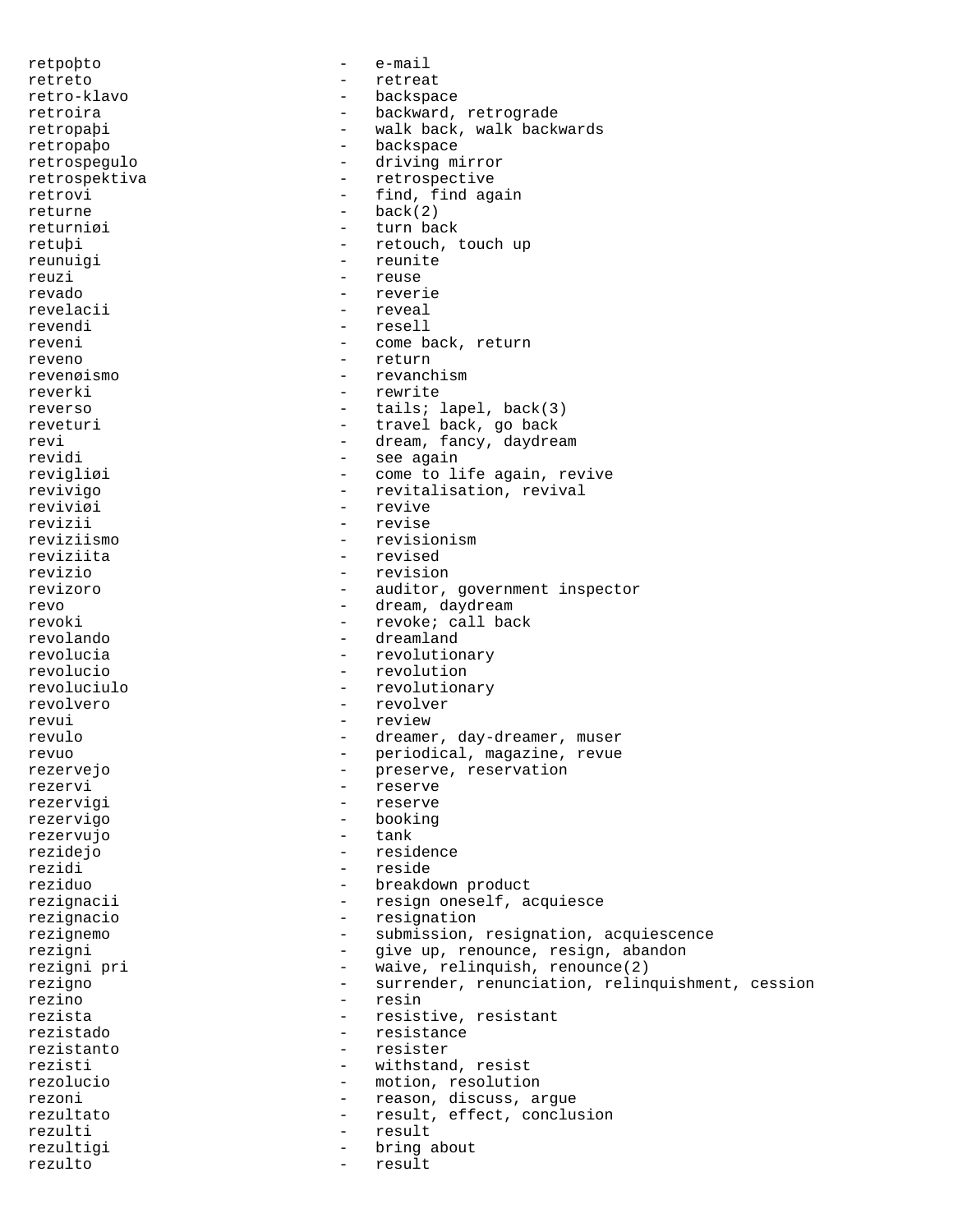re¼eti - reject; throw back reøa  $-$  royal, regal reøimo  $-$  regime, r, gime; mode reøino - queen Queen Charlotte Islands reøisoro  $-$  director, stage-manager reølando - kingdom<br>rego - king reøo - king reøustigi - adjust reýmatismo - rheumatism Riado - Riyadh - Riyadh - Riyadh - Riyadh - Riyadh - Riyadh - Riyadh - Riyadh - Riyadh - Riyadh - Riyadh - Riyadh - Riyadh - Riyadh - Riyadh - Riyadh - Riyadh - Riyadh - Riyadh - Riyadh - Riyadh - Riyadh - Riyadh - Riyadh - mutineer, rebel ribelema - insubordinate, rebellious ribeli - rebel, revolt ribelo - rebellion, revolt, mutiny ribelulo - rebel ribmarmelado - currant-jam ribo - currant - currant - currant - currant - currant - currant - currant - currant - currant - currant - currant - currant - currant - currant - currant - currant - currant - currant - currant - currant - currant - curra currant juice ribujo - currant bush, currant ribøino - black currant gin - fence ricevanto - consignee, recipient ricevatesto - receipt ricevebla - available ricevi - receive, have, get(3) ricevilo - receiver ridado - laughter rideti - smile rideto - smile<br>ridi - laugh - laugh ridi - laugh - laugh - laugh - laugh - laugh - laugh - laugh - laugh - laugh - laugh - laugh - laugh - laugh ridinda - ridiculous ridinda¼o - ridiculous thing - ridicule rido - laugh - laugh - laugh - laugh - laugh - laugh - laugh - laugh - laugh - laugh - laugh - laugh - laugh rifo - reef<br>rifuzi - reef - reject, refuse(2) rifuzo - refusal rifuøejo - place of refuge, shelter rifuøi 1990 - Take refuge 1990 - take refuge 1990 - take refuge 1990 - take refuge 1990 - take refuge 1990 - take refuge 1990 - take refuge 1990 - take refuge 1990 - take refuge 1990 - take refuge 1990 - take refuge 1990 rifuøinto - refugee - refuge<br>- examing rigardado - examination rigardanto - spectator rigardaæi - gape at rigardi - regard, consider(2), look at, watch, view, look<br>rigardi fikse - gaze, stare, peer - gaze, stare, peer rigardi kiel - deem, see as, consider(2) rigardo - look rigi - rig rigida - rigid, stiff rigli - bolt, fasten<br>
riglilo - bolt<br>
- bolt<br>
- bolt riglilo - bolt rigora - stringent, rigorous rigoro - rigour rikani - sneer<br>rikibo - ricks rikiþo - rickshaw rikolta¼o<br>rikolti - harvest rikolto - harvest rilakso - relaxation rilate  $-$  as to, as regards, concerning rilate al  $-$  toward, with reference to, towards rilati  $\begin{array}{ccc} - & \text{concern}(2), \text{ relate} \\ - & \text{relation} \end{array}$ - relation rimarki - notice(2) rimarkigi al  $\qquad \qquad$  - bring to the attention of rimarkigo - remark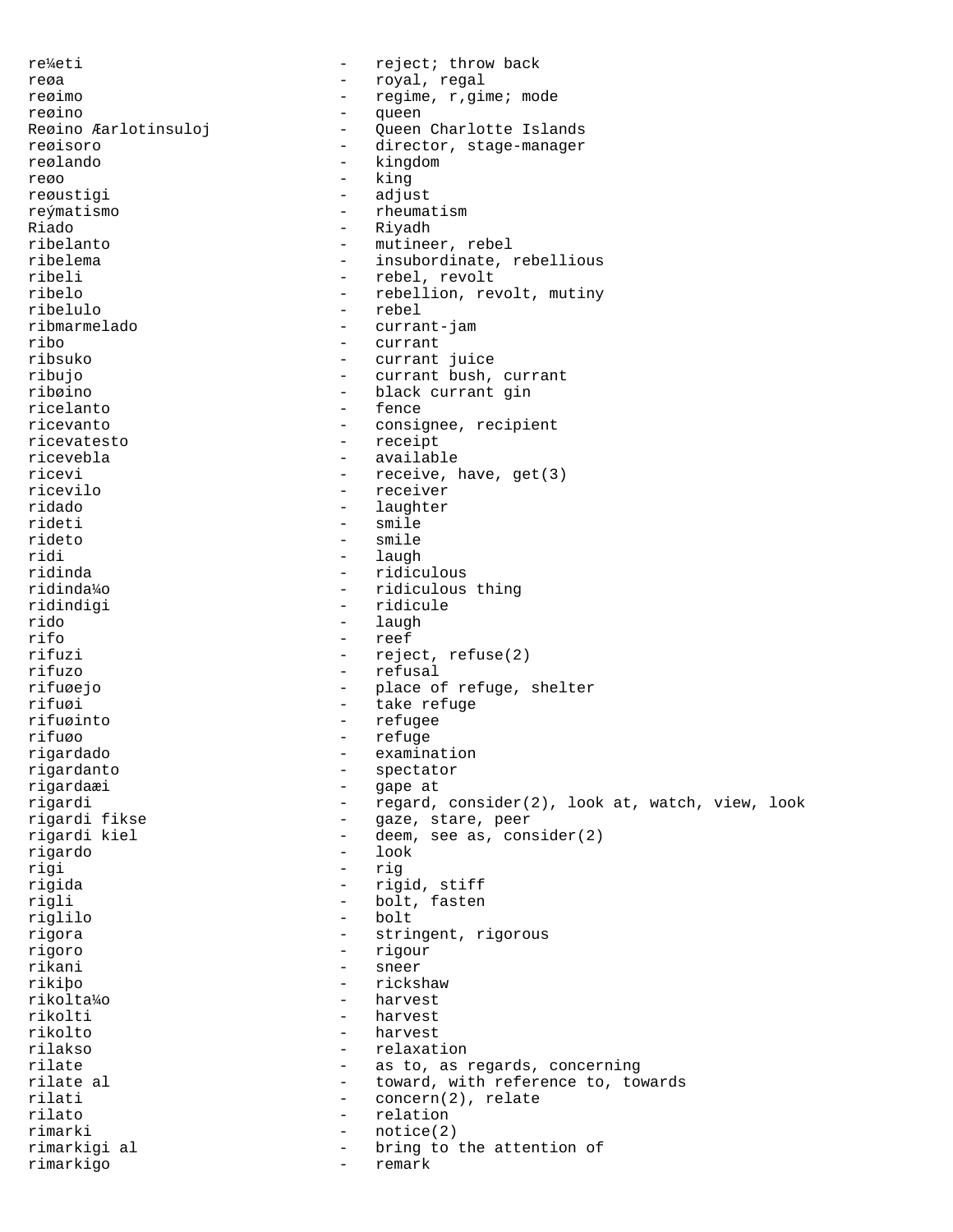rimarkinda - remarkable, noteworthy rimarko - observation, notice(2) rimedo - resources, means, remedy rimedoj - means rimeno - strap rimi - rhyme<br>rimigi - rhyme rimigi - rhyme rimo - rhyme - rhyme - ring - ring - ring - ring - ring - ring - ring - ring - ring - ring - ring - ring - ring - ring - ring - ring - ring - ring - ring - ring - ring - ring - ring - ring - ring - ring - ring - ring - rin - ring rinocero - rhinoceros, rhino ripari - fix, repair riparisto - repairman riparo - repair ripetado - repetition ripetfoje - repeatedly ripeti - repeat ripetita - repeated ripetiøi - repeat oneself, be repeated ripo - rib ripozejo - resting place, resting-place ripozi - rest, repose ripozo - rest, repose riproæadmono - reproof riproæi - scold, reprove, rebuke, blame, reproach riproæinda - reprehensible riproæo - reproach riska - risky, hazardous riski - risk, hazard, venture risko - hazard, risk rismo - ream<br>risorto - ream risorto - spring rita - ritual rita sinlavo - ablution - ritual ritma - rhythmic ritmo - rhythm rito - rite rivali - rival rivalo - rival rivelado - developing - reveal, develop(2) riverbordo - riverbank riverenci - curtsy, bow riverenco - curtsy, bow, obeisance rivereto - stream rivero - river - Italian Riviera rivoluo - revolution rizero - grain of rice rizkampo - rice-field, paddy field rizo - rice rizoplanto - rice plant rizvino - sake riæa - well-off, wealthy, rich riæa¼o - wealth riæeco - abundance, wealth riæigi - enrich, make rich riæiøi - become rich - rich man robo - dress, gown, robe roboto - robot Rodesio - Rhodesia Rodezio - Rhodesia rodio - rhodium rodo  $\qquad \qquad \text{mod}$  - mooring, moorage, anchorage rododendro - rhododendron rojeto - rill, rivulet, brooklet rojo - brook, stream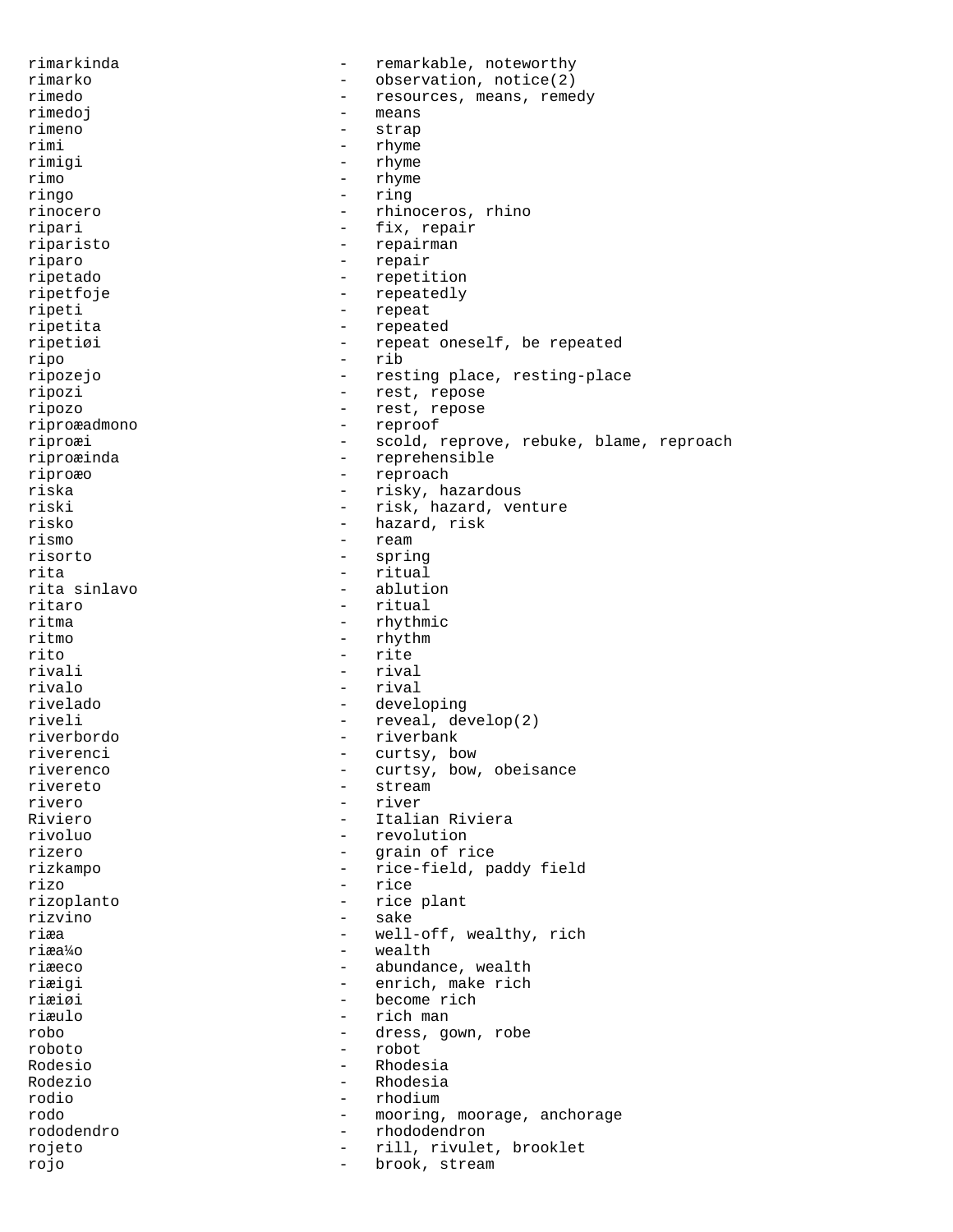rokenrolo - rock-and-roll Rokmontaro - Rocky Mountains<br>roko - rock roko - rock rolanto - character rolo - part, role, r"le - character<br>- Poman roma - Roman - Roman - Roman - Roman - Roman - Roman - Roman - Roman - Roman - Roman - Roman - Roman - Roman romanco - romance - Romanesque romanisto - novelist, fiction writer romano - novel; Roman, novel, Roman<br>
romantika - romantic romantika - romantic romantiko - romanticism rombo - rhombus romia - Roman romiano - Roman Romio - Roman Empire Romo - Rome rompi - break(2) rompita - broken(2) rompiøema - breakable, fragile, brittle<br>
rompiøi - break(2) - break(2) rompiøinta - broken(2) rompþtelisto - burglar rompþtelo - burglary ronda - round rondeto - circle, small group - round off, round rondo - circle - snore ronøi - nibble, gnaw<br>ronøulo - nibble, gnaw<br>- nodent ronøulo - rodent rosmaro - walrus roso - dew rosta¼o - roast rostbifo - roastbeef rosti - roast, toast rostita - roasted rostiøi - roast rostro - trunk, proboscis rotacio - rotation rotango - rattan rotario - Rotary clubs, Rotary Roterdamo - Rotterdam roto - gang, squad roza - pink - rose-bush rozario - rosary rozkolora - pink rozo - rose rubando - ribbon rubejo - garbage dump rubekolo - robin rubeno - ruby - ruby - ruby - ruby - ruby - ruby - ruby - ruby - ruby - ruby - ruby - ruby - ruby - ruby - ruby - ruby - ruby - ruby - ruby - ruby - ruby - ruby - ruby - ruby - ruby - ruby - ruby - ruby - ruby - ruby - rub - German measles<br>- rubidium rubidio - rubidium Rubikono - Rubicon rublo - ruble, rouble - rubble, rubbish(2), debris ruboj - old materials, rubbish(2) rubriko - column, header rubujo - garbage can rubusbero - blackberry Rudolflago - Lake Rudolf rudro - rudder rufa - russet, roan, rust-coloured ruinigi - ruin ruiniø - decay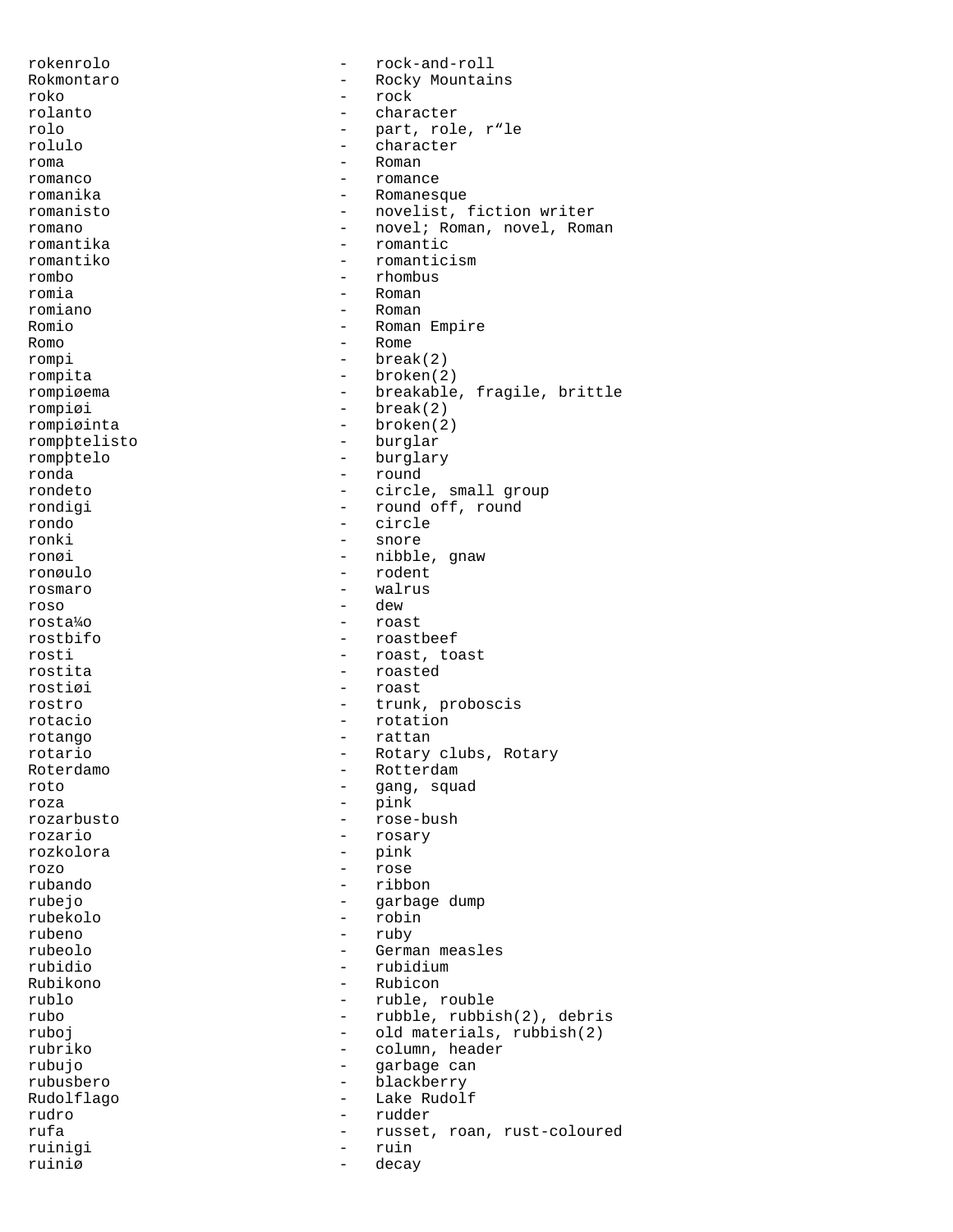| ruino         |                          | ruin                           |
|---------------|--------------------------|--------------------------------|
| rukti         | $-$                      | belch, burp                    |
| ruldomo       |                          | trailer, mobile home           |
| ruli          | $\overline{\phantom{0}}$ | roll                           |
| rulilo        |                          | roller                         |
| ruliøi        | $-$                      | roll                           |
| rulkurteno    | $-$                      | roller-blind                   |
| rulo          | $\overline{\phantom{0}}$ | roll                           |
| rulseøo       |                          | wheelchair                     |
| rulsketi      | $-$                      | roller skate                   |
| rulsketilo    | $-$                      | roller skate                   |
| rulumi        | $\overline{\phantom{0}}$ | roll                           |
| rulþtuparo    | $-$                      | escalator                      |
| rulþuo        | $\overline{\phantom{0}}$ | roller skate                   |
| rumana        | $\overline{\phantom{0}}$ | Rumanian, Romanian             |
| rumanino      | $-$                      | Romanian woman, Rumanian woman |
| Rumanio       | $\overline{\phantom{0}}$ | Rumania, Romania               |
| rumano        | $\overline{\phantom{0}}$ | Rumanian, Romanian             |
|               | $\qquad \qquad -$        | Rhaeto-Romance, Romanche       |
| rumanæa       | $\overline{\phantom{0}}$ |                                |
| rumo          |                          | rum                            |
| rumoro        | $-$                      | din, racket, hubbub            |
| ruro          | $\overline{\phantom{0}}$ | countryside, rural areas       |
| Ruro          | $\overline{\phantom{0}}$ | Ruhr                           |
| Rurvalo       | $-$                      | Ruhr                           |
| rusa          | $\overline{\phantom{0}}$ | Russian                        |
| rusino        | $\equiv$                 | Russian woman                  |
| Rusio         | $\qquad \qquad -$        | Russia                         |
| Ruslando      | $\overline{\phantom{0}}$ | Russia                         |
| ruso          | $-$                      | Russian                        |
| rusta         | $\qquad \qquad -$        | rusty                          |
| rusti         | $\qquad \qquad -$        | rust                           |
| rustimuna     | $\qquad \qquad -$        | rustproof                      |
| rusto         | $\overline{\phantom{0}}$ | rust                           |
| rutenio       |                          | ruthenium                      |
| rutino        | $\qquad \qquad -$        | routine                        |
| ruza          | $\overline{\phantom{a}}$ | sly, cunning, clever, smart    |
| ruza¼o        | $-$                      | ruse, trick(2)                 |
| ruzo          | $-$                      | ruse, trick                    |
| ruzulo        | $-$                      | cunning person, sly person     |
| ruøa          | $\overline{\phantom{0}}$ | red                            |
|               |                          | Red Cross                      |
| Ruøa Kruco    |                          |                                |
| Ruøa Maro     | $\overline{\phantom{0}}$ | Red Sea                        |
| ruøa ribo     |                          | currant                        |
| ruøhaýtulo    | -                        | redskin                        |
| ruøiøi        | -                        | blush                          |
| Ruøkufulineto |                          | Little Red Ridinghood          |
| ruøo          | $\overline{\phantom{0}}$ | red                            |
| ruøulo        | $\overline{\phantom{0}}$ | red                            |
| $s-r$ o       | -                        | Mr., Mr                        |
| S-ta          | Ξ.                       | St.                            |
| sabato        | $\overline{\phantom{0}}$ | Saturday; Sabbath              |
| sablero       | -                        | qrain of sand                  |
| sablo         | $\overline{\phantom{0}}$ | sand                           |
| sablobenko    | $\qquad \qquad -$        | bank, sandbank                 |
| sablopapero   | -                        | sandpaper                      |
| saboti        | $\overline{\phantom{0}}$ | sabotage                       |
| sacerdoto     | -                        | priest                         |
| sadisma       | $\overline{\phantom{0}}$ | sadistic                       |
| sadismo       | $\overline{\phantom{0}}$ | sadism                         |
| sadisto       | $\overline{\phantom{0}}$ | sadist                         |
| sagaca        | $\overline{\phantom{0}}$ | astute, shrewd                 |
| sageto        | $-$                      | dart                           |
| Sagitario     | $\overline{\phantom{0}}$ | Sagittarius                    |
| sago          | $\overline{\phantom{0}}$ | arrow                          |
| sagoklavo     | $\overline{\phantom{0}}$ | arrow key                      |
| Saharo        | $\overline{\phantom{0}}$ | Sahara                         |
|               |                          |                                |
| sakfajfilo    | $-$                      | bagpipes                       |
| sako          | $\overline{\phantom{0}}$ | bag, sack                      |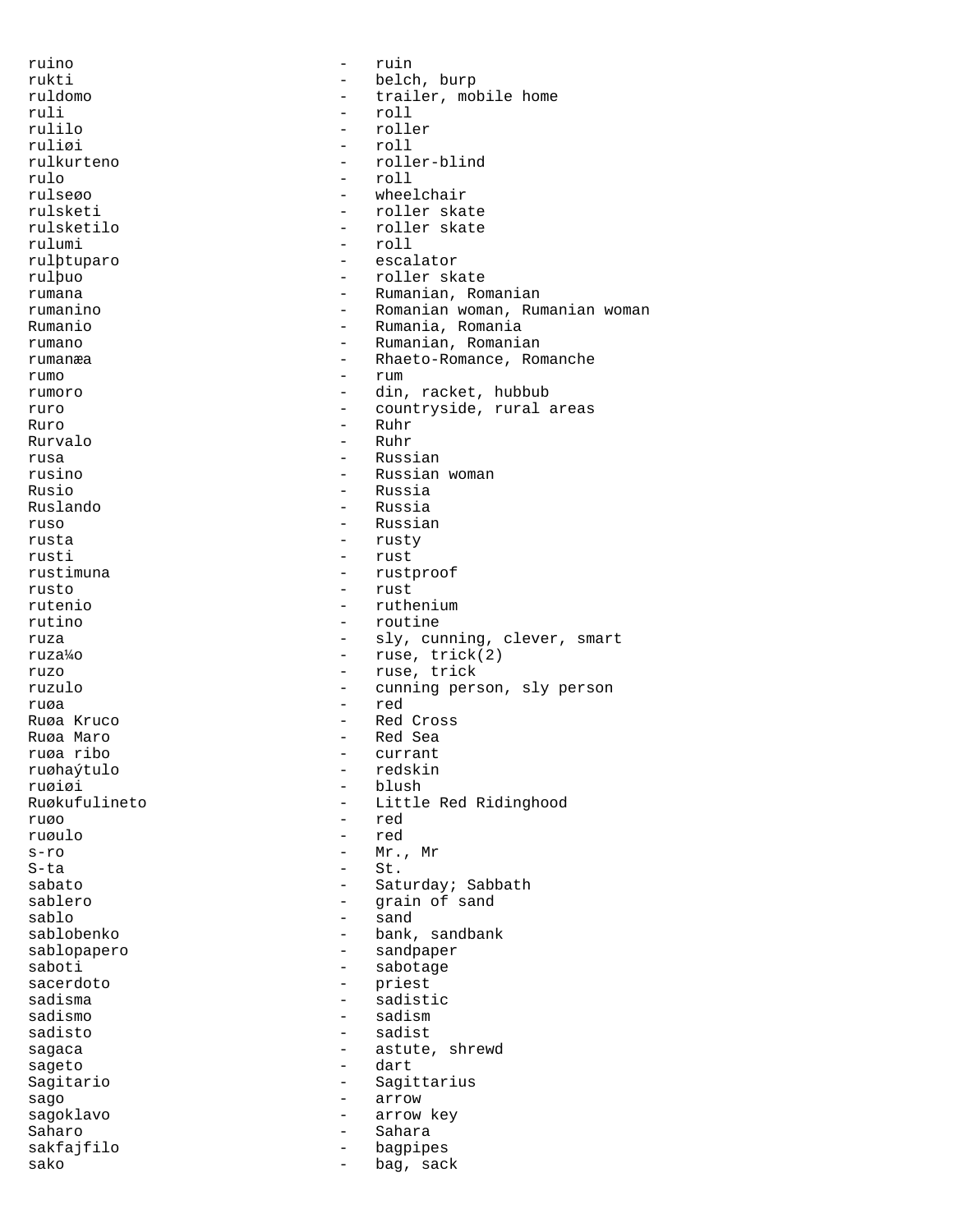Sakramenta Tago  $-$  Corpus Christi sakramento - sacrament sakri  $-$  curse, cuss, swear sakrilegio - sacrilege saksa - Saxon - Saxon - Saxon - Saxon - Saxon - Saxon - Saxon - Saxon - Saxon - Saxon - Saxon - Saxon - Saxon - Saxon - Saxon - Saxon - Saxon - Saxon - Saxon - Saxon - Saxon - Saxon - Saxon - Saxon - Saxon - Saxon - Saxon - Saxe, Saxony<br>- Saxon sakso - Saxon saksofono - saxophone - dead-end street sakvojo - cul-de-sac, blind alley - bagpipes sala - salty - salt water salajro  $-$  wage, wages, salary salajrulo - wage-earner salamo - salami - salami salato - salad saldi - strike a balance<br>saldo - strike a balance - balance salero - grain of salt sali - salt - salt - salt - salt - salt - salt - salt - salt - salt - salt - salt - salt - salt - salt - salt - salt - salt - salt - salt - salt - salt - salt - salt - salt - salt - salt - salt - salt - salt - salt - salt saliko - willow<br>salikoketo - biliow - shrimo - shrimp salikoko - prawn salivi - salivate<br>salivo - saliva - saliva<br>- bib salivtuketo salivumi - slobber salmo - salmon salo - salt - salt - salt - salt - salt - salt - salvada - salvada - salvada - salvada - salvada - salvada - s Salomono - Salomon salono - lounge, sitting room, parlour, salon<br>salpingo - Fallopian tube salpingo - Fallopian tube<br>salteti - hop - hop salteti - hop<br>salti - hop - hop - lea - leap, jump, spring salto - leap, jump saltotabulo - diving board salujo - saltshaker salutado  $\qquad \qquad \qquad -$  salutation, greeting saluti - greet, salute saluti militiste - salute saluto - greeting<br>saluton - hello saluton - hello salvio - sage sama - same samampleksa - co-extensive, of the same size samaria  $-$  Samaritan samariano - Samaritan Samario - Samaria samaritano - Samaritan samaøa - of the same age samcentra  $\qquad -$  concentric same  $-$  equally, likewise samgrada - of equal extent, of equal degree<br>samideano - fellow Esperantist, fellow-think samideano - fellow Esperantist, fellow-thinker<br>samlandano - compatriot - compatriot<br>- namesake samnomulo - namesake samopinii samovaro  $-$  samovar samprofesiano - colleague samranga - on the same level, of equal rank samseksa - of the same sex samseksemulo - homosexual samsenca - having the same sense<br>samspeca - similar samspeca - similar samtempa - simultaneous samtempe - at the same time samtempulo - contemporary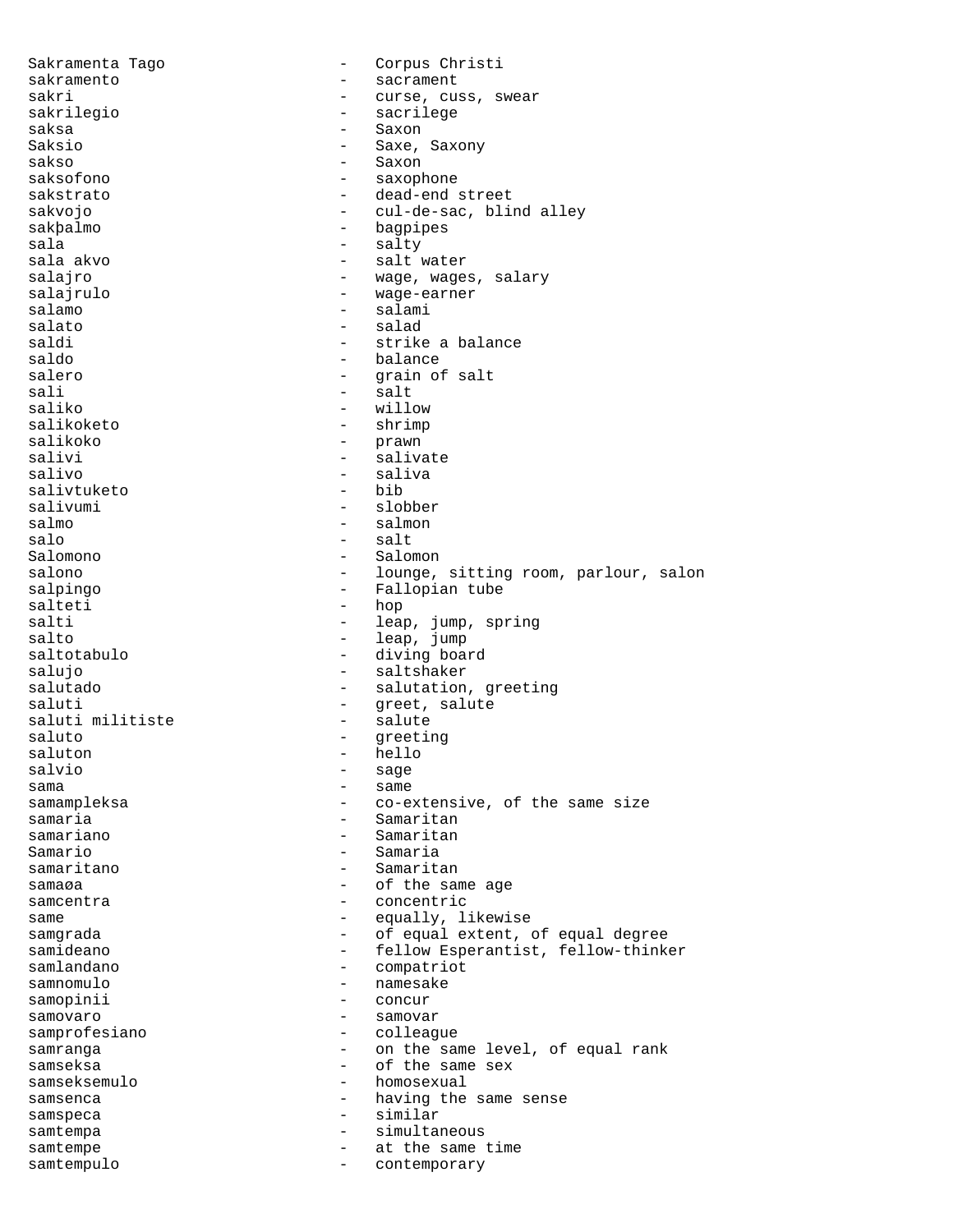samurajo  $-$  samurai sana  $-$  well, healthy sandalo - sandal sandviæo - sandwich saneco - health sanga - bloody sangadulto - adultery sangalfluo - congestion, rush - bloodthirsty<br>- bleed sangellasi sangellaso - bleeding, blood-letting sangi - bleed sango - blood sangokovrita - covered with blood, blood-stained sangomakulita - blood-stained, covered with blood sangomanka - anaemic sangopremo - blood pressure sangoruøa - blood red, blood-red sangoverþo - bloodshed sani - be well saniga - healthy, healing<br>sanigi - healthy, healing<br>cure, heal, reme - cure, heal, remedy saniøi - return to health, get well<br>sankciado - sanction - sanction sankciado - sanction - sanction sankcio  $-$  sanction sankorpa - able-bodied sankta - sacred, holy Sankta Nikolao - Saint Nicholas, St. Nicholas Sankta Vendredo - Good Friday Sankta ¬aýdo - Maundy Thursday sankteco - holiness<br>sanktejo - holiness<br>- shrine sanktejo - shrine - sanctifying sanktigi - sanctify<br>sanktoleado - adm.of the sanktoleado - adm.of the last sacraments<br>sanktolei - administer the last sacraments sanktolei - administer the last sacrament<br>Sanktulara Festo - All Hallows, All Saints' Dav - All Hallows, All Saints' Day sanktulino - saint sanktulo - saint Sanmarino - San Marino sano - health - health - health - health - health - health - health - health - health - health - health - health - health - health - health - health - health - health - health - health - health - health - health - health -- Sanskrit sanstato  $-$  state of health sanulo - healthy person sapei - undermine, sap sapo - soap sapumi - soap<br>sardelo - sard sardelo - sardine sardinia - Sardinian Sardinio - Sardinia sardino - sardine - sardine Sardio - Sardinia - Sardinian sarkasma - sarcastic sarcasm sarki - weed, weed out<br>sarkilo - hoe - hoe sarkilo - hoe - rubbish(2), waste, garbage, refuse(2) Sarlando - Saarland sarongo  $-$  sarong sata  $-$  replete, full, satisfied satana - Satanic Satano - Satan, Lucifer<br>sateco - Satiety<br>- Satiety sateco - satiety satelito - satellite sateno - satin sati  $-$  have enough, be full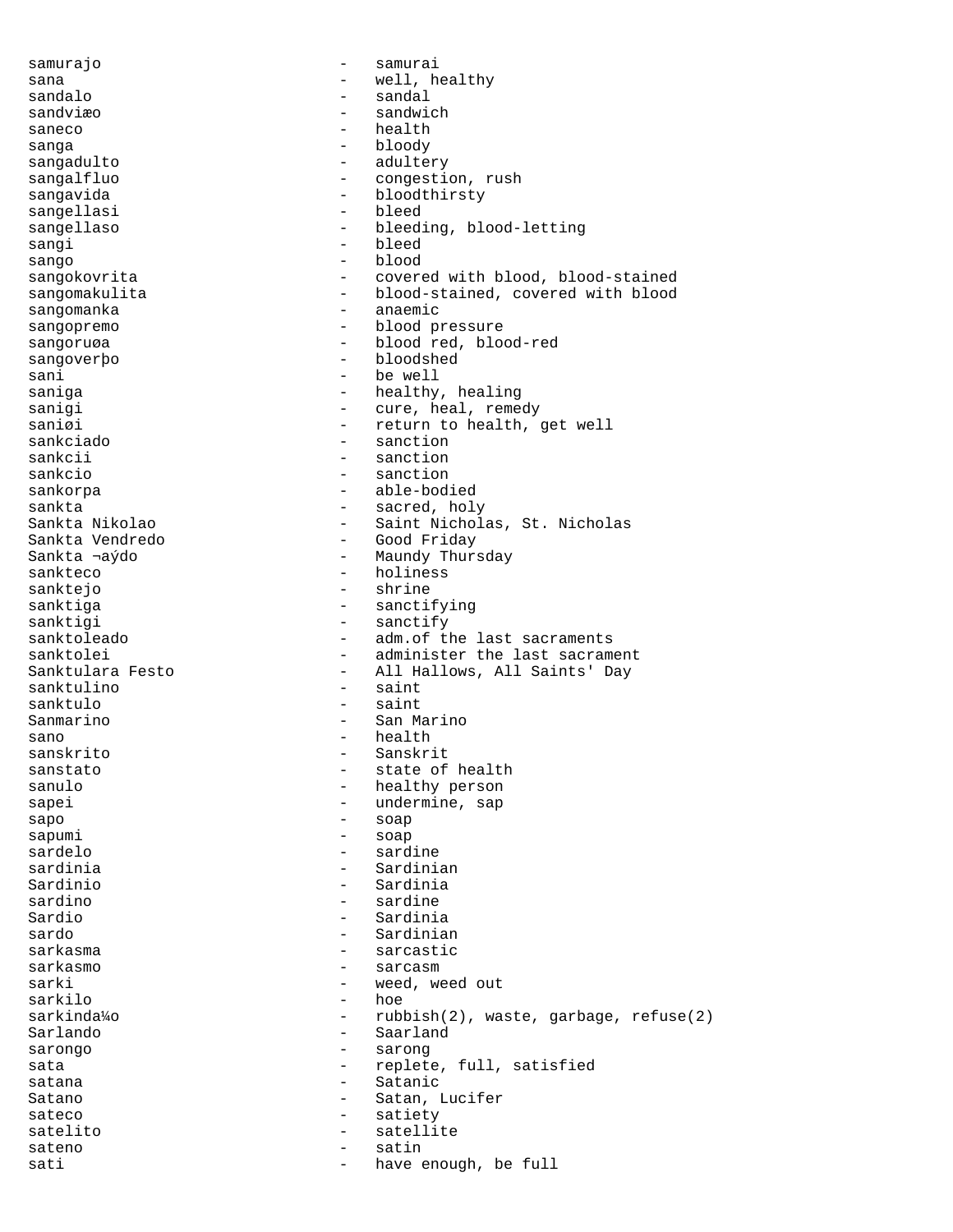satiga  $-$  filling satigi - fill, satiate satira poemo  $-$  satire saturi - saturate Saturnalio - Saturnalia<br>Saturno - Saturno - Saturn Saturno - Saturno - Saturno - Saturno - Saturno - Saturno - Saturno - Saudi $\it P$ - Saudi Arabia savanto - saviour savarmeo  $-$  Salvation Army Savarmeo - Salvation Army savboato - life-boat savebla - salvageable, saveable savi - keep, save, rescue Savinto - Saviour saviøi 1999 – Saved, be preserved savmono - salvage money, salvage savo  $-$  salvation, recovery, salvage savzono - lifebelt, safety-belt<br>saga - sage wise sagacious saøa - sage, wise, sagacious saøeco - wisdom - wisdom saøo - wisdom - wisdom - wisdom - wisdom - wisdom - wisdom - wisdom - wisdom - wisdom -- show off, split hairs, act wise saýco - sauce, gravy saýdado  $-$  nostalgia, pensiveness saýno - sauna - cop, pig scenaro - script scenejo - stage - stage sceno - scene sciado - knowledge - knowledge<br>sciavida - knowledge - knowledge sciavida - inquisitive sciavido - curiosity scienca - scientific<br>sciencisto - scientist<br>- scientist - scientist scienco - science scienculo  $\overline{\phantom{a}}$  - scholar scii - know how, know sciigi - know how, know sciigi - know - let know info - let know, inform sciigo  $-$  notice, communication, message, report sciinda - worth knowing sciiøi - find out, learn of, hear scio - knowledge - knowledge - knowledge - knowledge - knowledge - knowledge - knowledge - knowledge - knowledge - knowledge - knowledge - knowledge - knowledge - knowledge - knowledge - knowledge - knowledge - knowledge scipovi - know how sciuro - squirrel scivola - curious, inquisitive<br>scivole - curious, inquisitively scivole - inquisitively<br>scivolema - inquisitive - inquisitive - inquisitive scivoleme - inquisitively<br>scivolemo - curiosity - curiosity scivoli - wonder, want to know scivolo - curiosity se  $\begin{array}{ccc} - & - & - \\ - & \end{array}$  provided that, if sebo sebo - tallow, suet<br>secesio - tallow, suet<br>- secession, secesion, secesion, secesion, secesion, secesion, secesion, secesion, secesion, secesion, secesion, secesion, secesion, secesion, secesion, secesion, secesion, secesi - secession, separation, breakaway  $\begin{array}{ccc}\n\text{sed} & - & \text{but} \\
\text{sgn} & - & \text{sgn}\n\end{array}$ segi - saw segilo  $-$  saw segregacio - apartheid - dry sekalo - rye sekcado - autopsy sekci - dissect sekciestro  $-$  head of department sekcio - section sekeco - dryness sekigi - dry sekiøi - dry sekrecii - secrete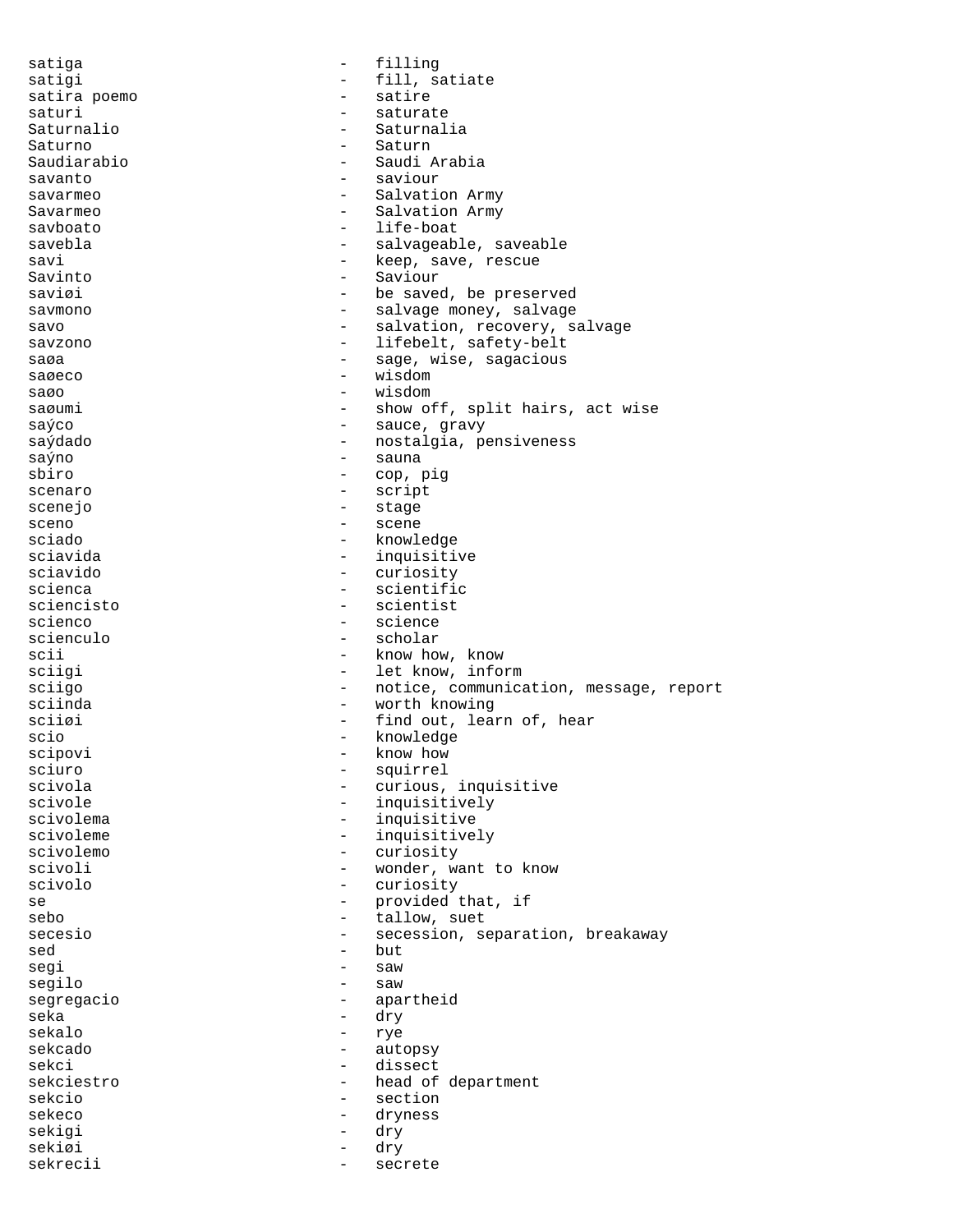sekrecio - secretion sekreta - secret sekretariino - secretary sekretario  $-$  secretary sekreto - secret seksa - sexual, generative<br>seksarda - seksarda - seksarda seksarda - in heat seksardo - heat, sexual desire seksilo - sex organ sekskuniøi - mate, have sexual intercourse<br>sekskuniøo - conulation - copulation sekso – sex<br>seksumi – have - have sex seksumo - sex sektisma - sectarian sekto - sect sektoro - sector sekundo - second sekura - safe, secure - safety, security sekurigi - secure, make safe sekurkopii sekurkopio - backup sekurzono - safety belt sekva - next(2)<br>sekvanta - followii - followii - following, next(2) sekvantaro entries - supporters, adherents, party, followers, following sekve - consequently, subsequently, so, thus<br>sekve de tio - - as a consequence, consequently - as a consequence, consequently<br>- follow sekvi - follow sekvigi - entail sekvinta - next(2) sekvo - consequence - consequence - consequence - consequence - consequence - consequence - consequence - consequence - consequence - consequence - consequence - consequence - consequence - consequence - consequence - cons - sequoia sekvonta - next, following Selando - Zealand selo - saddle - saddle - saddle - saddle - stop-l: - stop-light, semaphore semajnfino  $-$  week-end semajno - week - semantics semi - sow - sow - sow - sow - sow - sow - sow - sow - sow - sow - sow - sow - sow - sow - sow - som - som - som - som - som - som - som - som - som - som - som - som - som - som - som - som - som - som - som - som - som -- Semitic semido - Semite semo - seed<br>sen - with sen  $\begin{array}{ccc} - & \text{without} \\ \text{sen} - & \text{un} - \\ - & \text{un} - \end{array}$ - un-, -less senafekteco - abandonment senage - passively<br>senalkohola - passively<br>- non-alcoho - non-alcoholic senamika - friendless senantaýjuøa  $-$  free of prejudice senarbigi - deforest, clear<br>senarma senarma - unarmed senarmigi - disarm senatenta  $\qquad \qquad - \qquad \qquad \text{careless, negligible}$ senatenteco - carelessness, negligence<br>senbarba - carelessness, negligence senbarba - beardless senbezona - needless - licentious, lawless, riotous senbrua - noiseless<br>sencela - nointless sencela - pointless, purposeless sencerba - brainless senceremonia  $-$  unceremonious senco - meaning, sense<br>sendanka - meaning, sense sendanka - thankless, ungrateful sendanøera en medlemmer og medlemmer safe, harmless sendanøera pinglo - safety-pin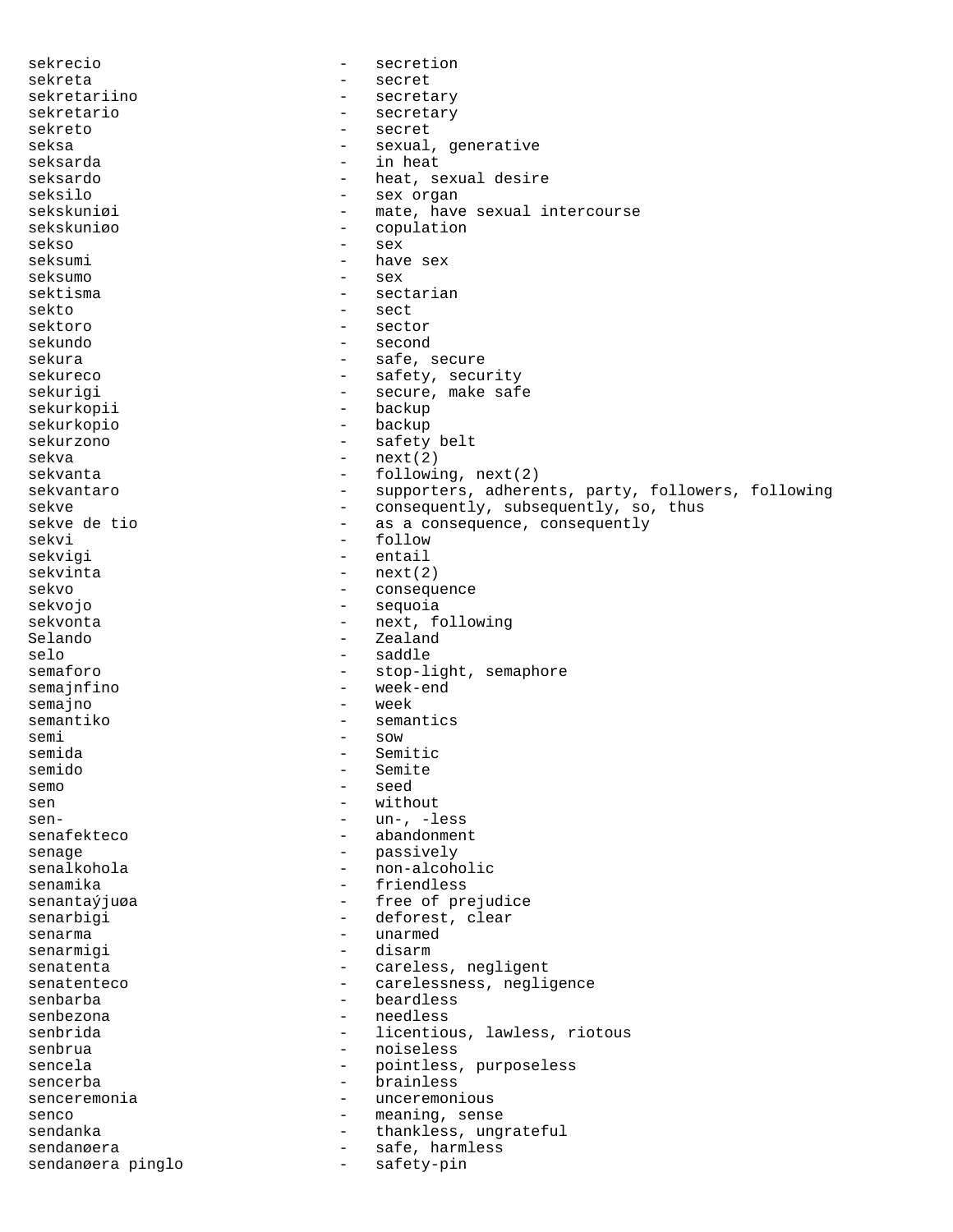sendanøereco - safety senda¼o - item of mail sendefenda - defenceless sendenta - toothless sendependa<br>sendependeco - independence<br>- independence sendependeco - independence<br>sendevigi - exempt - exempt sendevigi - exempt - exempt - exempt - exempt - exempt - exempt - exempt - exempt - exempt - exempt - exempt -  $\sim$  frances - exempt - exempt - exempt - exempt - exempt - exempt - exempt - exempt - exempt - exempt - exempt sendi - transmit, send - godless<br>- without sendigna - without dignity, undignified sendinto - sender sendistinge  $-$  without distinction, regardless sendito - emissary, envoy, messenger, ambassador - emissary, envoy, messenger, ambassador sendolora - painless sendorma - sleepless sendormeco - sleeplessness sendrata - wireless<br>sendrogiai - kick it sendrogiøi  $-$  kick it, get off drugs sendube - no doubt, undoubtedly<br>senefika - - - - - - - - - - - - ineffective, to no av - ineffective, to no avail senegala - unequalled senegaliano - Senegalese Senegalio - Senegal Senegalo - Senegal senenergia  $-$  listless senerara  $-$  free of errors senescepta - free of exceptions senespera  $-$  desperate, abysmal senespere  $-$  despairingly sene¶a<br>senfadenigi - without any reaction<br>senfadenigi - string(2) senfadenigi - string(2)<br>senfama - obscure senfama - obscure<br>senfara - obscure - obscure senfara<br>senfeligi - flay, skin, strip senfina - everlasting<br>senfine - endlessly - endlessly senforta - powerless, feeble senfrukta - fruitless; barren sengusta  $-$  tasteless senhalta  $-$  continuous senhalte  $\qquad \qquad -$  on end, for ... together, at a stretch senhara - hairless senhava - needy, miserable<br>senhaveco - indigence destit senhaveco - indigence, destitution, penury, distress, need senhavigi - deprive ... of, deprive<br>senhavulo - pauper, poor man - pauper, poor man<br>- skin senhaýtigi senhejma - homeless senhejmulo - homeless person senhelpa - helpless senheredigi - disinherit senhezite - without hesitation<br>senhoma<br>-  $\sigma$ <br>-  $\sigma$ <br>aunt(3) senhoma - gaunt(3) senhonorigi - dishonour<br>senhonta - shameless senhonta - shameless, abandoned<br>senhonta<sup>1</sup>/0 senhonta¼o - outrage, shamelessness senhonte - with abandon, unashamedly<br>senigi senigi - deprive ... of, deprive senigi de  $-$  deprive of - deprive of seniluziigi - set straight, disappoint seniluziiøi - become disillusioned senimposta - duty-free, tax-free senindulga seninfana - childless seninflua - without influence senintenca - unintentional<br>senintence - hy accidence senintence by accidence senintereza - interest-free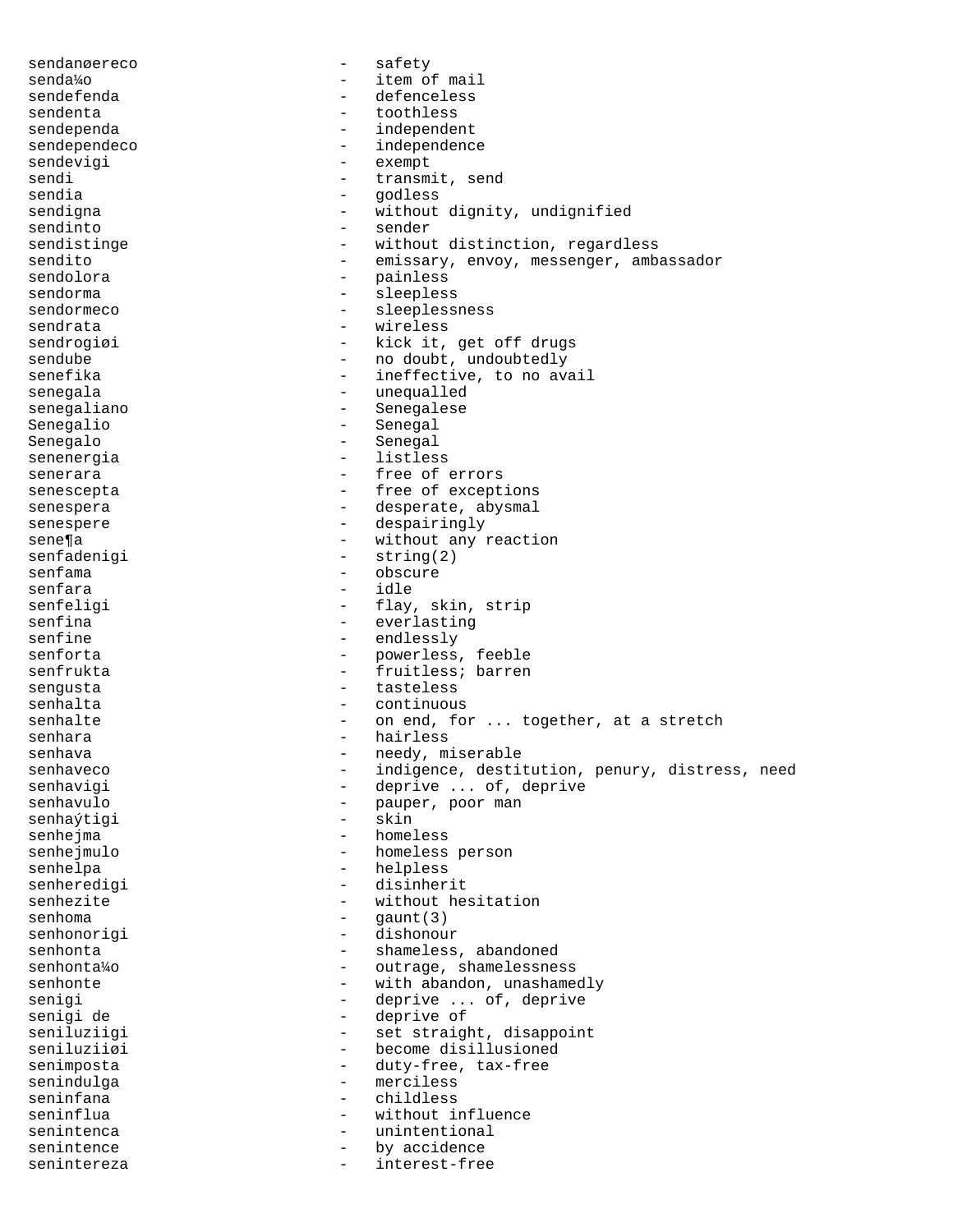seninterrompa - continuous seninterrompe external one at a stretch, on end, ceaselessly senjoro  $-$  squire, lord, feudal lord senjunta - seamless senkapa - headless senkapigi  $-$  behead, decapitate senkaýza - groundless, unfounded senkapa - unconcealed<br>senkolora - unconcealed - colourless - colourless senkompato - harshness senkondiæa - unconditional<br>senkonscia - unconscious senkonscia - unconscious<br>senkonscienca - unprinciple - unprincipled, unscrupulous senkonsciiøi - lose consciousness senkonsidera  $-$  heedless, ruthless senkonsila - disconsolate<br>senkonsola - desolate - desolate senkonsola - desolate senkora - heartless senkosta - free, free of charge senkreditigi - discredit senkremigi - cream, skim - bleak(2) senkritika - uncritical senkulpa - guiltless, innocent senkulpeco - innocence senkulpigi senkulpigi sin - apologise senkultura - dreary senkunkudra - seamless senkuraøa - disheartened senlabora - unemployed senlaboreco - unemployment senlaborulo - unemployed person<br>senlaca - tireless<br>- tireless senlaca - tireless<br>senlima - tireless<br>absolute senlima - absolute<br>senluma - absolute<br>- pitch-da - pitch-dark senmakula - spotless senmalica  $\qquad \qquad -$  guileless, inoffensive senmanke  $-$  without fail senmaska - unmasked senmaskigi  $-$  unmask senmona - without money; non-monetary, broke senmora - immoral senmorta - immortal senmorterigi - chip, chip off senmova - motionless sennacia - anational<br>sennacieco - anational sennacieco - anationality<br>sennaciismo - anationalism - anationalism sennaciisto - anationalist sennaciulo - anational sennoma - nameless, anonymous sennoma akcio  $-$  bearer share, share to bearer sennombra - countless sennomeco - anonymity senodorigi - deodorise senofica - private senpaga entre and the sense of the sense of the sense of the sense of the sense of the sense of the sense of the sense of the sense of the sense of the sense of the sense of the sense of the sense of the sense of the sense senpage - for nothing, gratis, free<br>senpaneigi - fix senpaneigi senpartia  $-$  impartial senpasie  $-$  dispassionately senpatra  $-$  fatherless senpaþa klavo - dead key senpena - effortless senpensa - unthinking, without any thought senpere - directly senperspektiva  $-$  without any prospects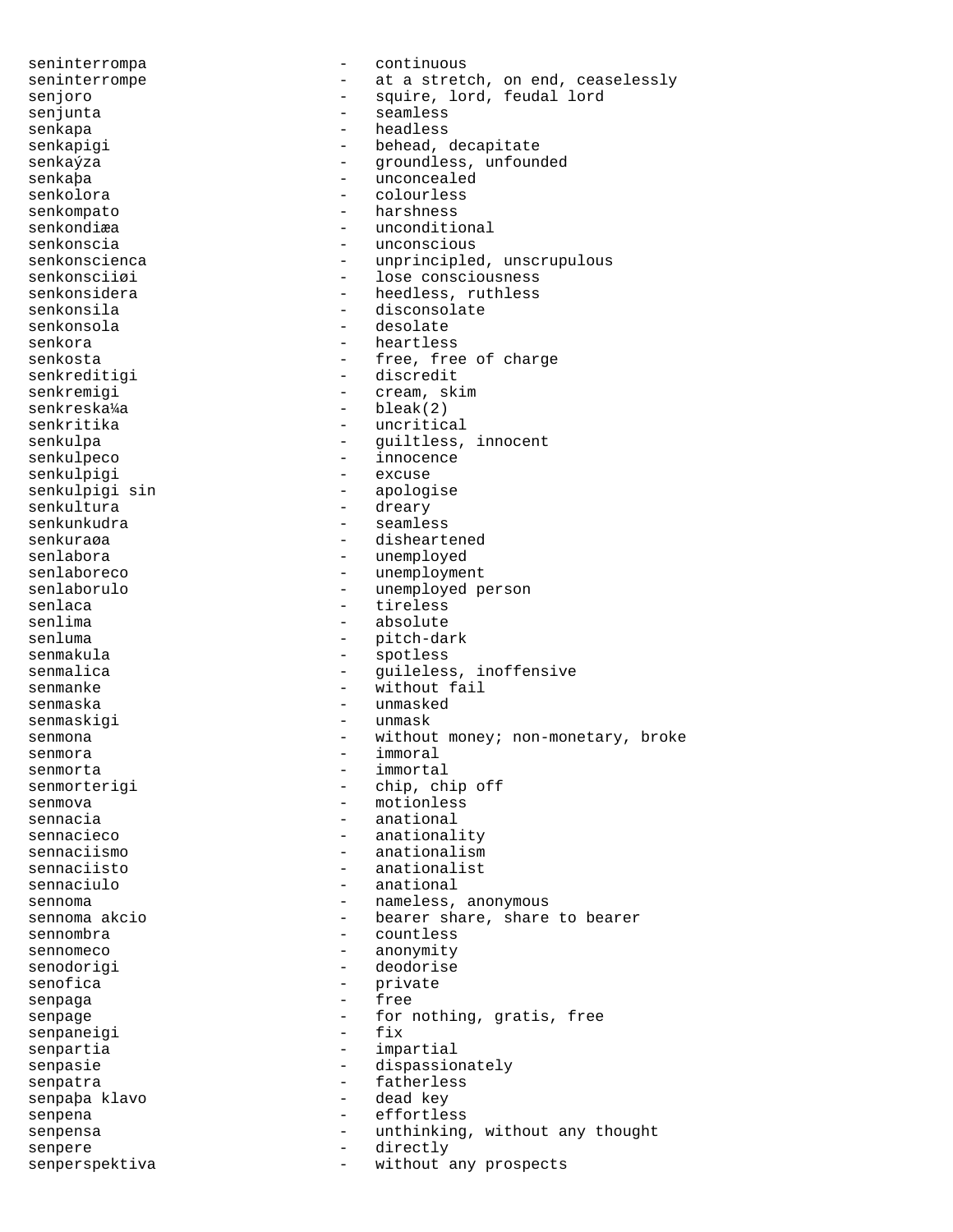senpezeco - weightlessness senpinta - blunt senpintigi  $\qquad - \quad \text{top}(2)$ , truncate senplana - unplanned senplue  $-$  without compunctions, without further ado senpolvigi - dust senposedigi  $-$  deprive, deprive ... of senpotencigi entransier - remove from power senpova - powerless senpoveco - impotence, powerlessness senprava - without justification senprecedenca - unprecedented senpretenda - unassuming, unpretentious senpripensa - thoughtless senproblema  $-$  free of problems senprokraste - immediately, instantly, at once, without delay senprotekta - unprotected<br>senpune - without pena senpune - without penalty, unpunished<br>senradika - rootless senradika - rootless<br>senraita - rootless<br>- without 1 senrajta - without rights<br>senrevigi - disillusion - disillusion senrevigi - disillusion<br>senrimeda - vithout mean - without means, destitute senriproæa en andere irreproachable sensacia  $\overline{\phantom{a}}$  - lurid, sensational sensacio  $-$  sensation sensala - salt-free sensala akvo  $-$  fresh water sensama - sensuous, sensual sensanga - bloodless sensenca - absurd sensenca¼o - nonsense sensenceco - absurdity sensentigita - numbed - insignificant, meaningless sensiva<br>
- sensitive<br>
- sensitive senskrupula - unscrupulous senso - sense sensorgan - sense sensperta  $-$  inexperienced senspira  $-$  breathless senspiriga  $-$  breath-taking senspure - without a trace sensuka - feeble, spiritless sensukcesa - unsuccessful sensuprigi  $-$  top, truncate sent<br>sentabua - feel<br>sentabua - with sentabua - without taboos<br>sentakta - tactless - tactless sentalenta  $-$  untalented sentaýga - viernami - useless, good-for-nothing sentaýgulo  $-$  good-for-nothing sentebla - palpable, perceptible sentema - sensitive sentenco - maxim, proverb Sentheleno - Saint Helena<br>
Senti - Sense feel senti  $\begin{array}{ccc} \text{senti} & \text{semis} \\ \text{senti} & \text{nafizon} \\ \end{array}$  - sense, feel - be nauseated<br>- feel senti sin<br>sentima - bold, fearless, courageous sentimenta  $-$  sentimental sentimento  $\overline{\phantom{0}}$  - sentimento  $\overline{\phantom{0}}$  - sentimento  $\overline{\phantom{0}}$ - sensitive sento  $-$  feeling, sensation sentumo - sense senutila  $\qquad \qquad -$  abortive, useless senvalora - worthless senvalora¼o - trash, something worthless windlessness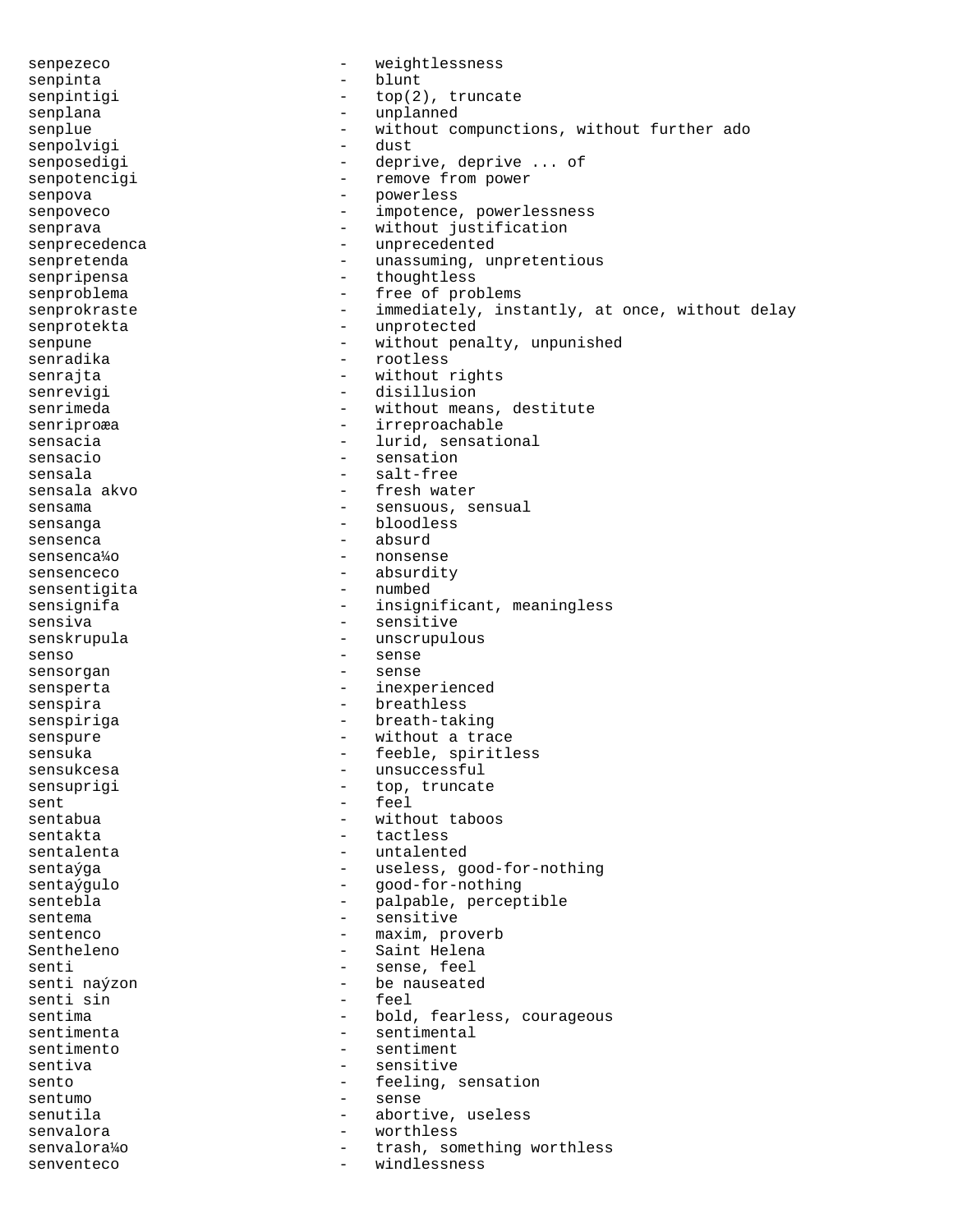senverva entries and the stodgy, dull, lifeless senvestigi - undress<br>senvestigi - strip 1 senvestiøi - strip, undress(2) senviva - lifeless senvorte - without a word senvualigi senzorga - careless; carefree senzorgeco - carlessness; freedom from care senæesa - lasting, sustained, constant senæese - all the time, ceaselessly senøena  $-$  free and easy senøeneco - casualness, easiness, abandon senbanca - lucklessness senþarøiøo - unburdening, relief<br>senþaýmigi - skim - skim senþaýmigi senþeligi - peel, shell senþeligita rizo - husked rice senþirma - bleak(2) sep - seven sepa - seventh sepdek - seventy sepia - sepia sepia¼o - sepia sepio - sepia sepono - seventh sepsa - septic, infected septembro - September septo - septum; partition sepultentreprenisto - mortician, undertaker sepulti - dispose of the dead serba - Serb Serbia serbo - Serb serena - untroubled, serene serenado  $-$  serenade seria  $-$  serial serio  $-$  set, series serioza - serious, staid, earnest sero - serum serpento - serpent, snake serpentumi - wind around, meander, twist serpo - sickle<br>serumo - serum serumo - serumo - serumo - serum seruristo  $-$  locksmith seruro - lock - service charge, house charge servado - attendance, waiting, service<br>servi - serve - serve servico - crockery set - server serviri - serve servistino  $-$  servant, maid servisto  $-$  boy, servant servo - service servodaýro - seniority servopreta - willing, ready, obliging servuto - serfdom, servitude servutulo - serf seræado - search, quest seræi - look for, seek - search engine serøento - sergeant  $ses$  -  $six$ sesa - sixth sesangulo - hexagon sesdek - sixty sesdeka - sixtieth sesio - session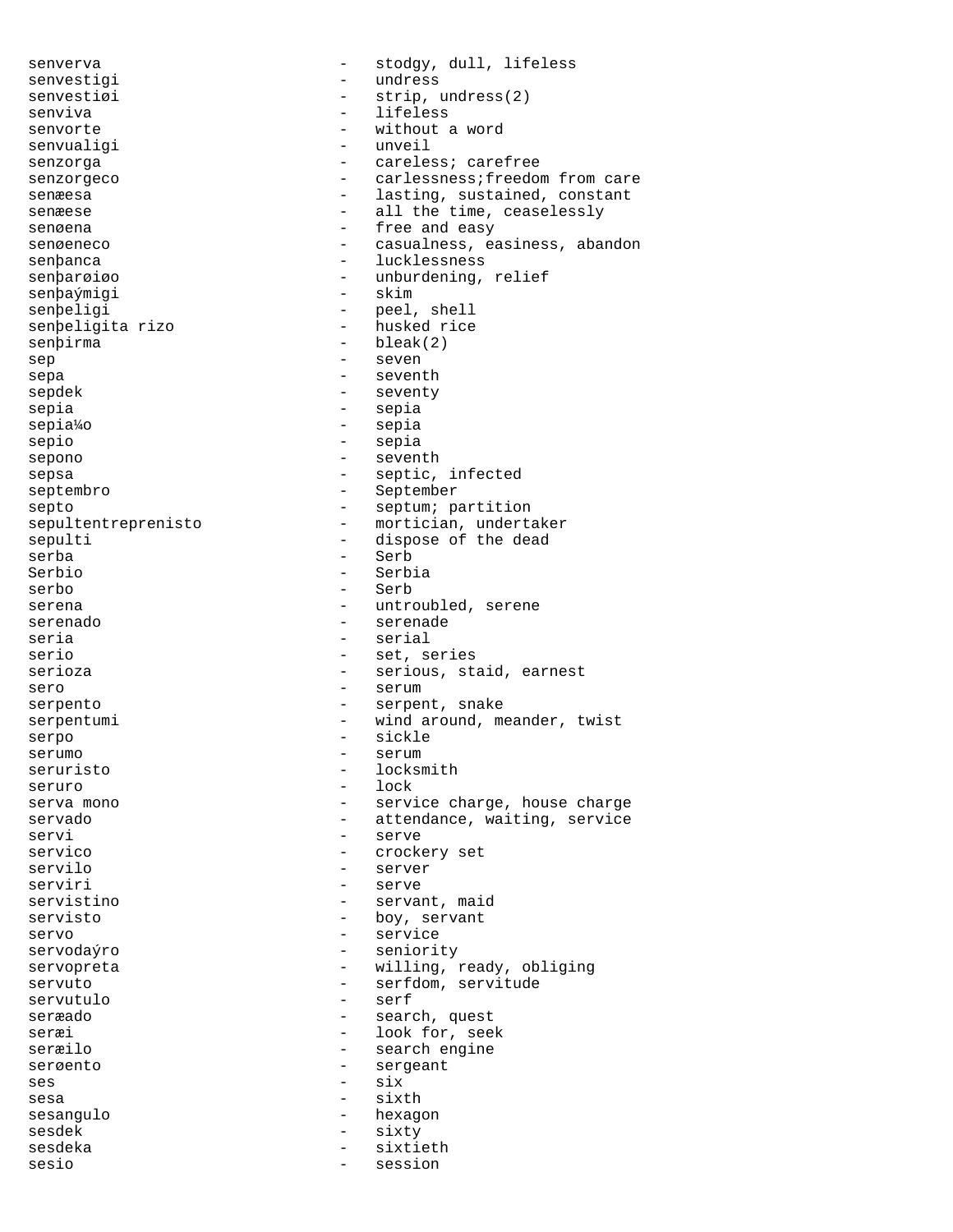sesono - sixth setlejo - settlement setli - settle Seto - Seth Seulo - Seoul - Seoul - Seoul - Seoul - Seoul - Seoul - Seoul - Seoul - Seoul - Seoul - Seoul - Seoul - Seoul - Seoul - Seoul - Seoul - Seoul - Seoul - Seoul - Seoul - Seoul - Seoul - Seoul - Seoul - Seoul - Seoul - Seoul severa entry and the severe, strict sezono - season seøo - chair Seþeloj - Seychelles sfero - ball, sphere si - herself, himself, itself, theirself<br>sia - its her his their sia  $-$  its, her, his, their<br>siama  $-$  Siamese siama - Siamese Siamo - Siam, Thailand sibarito - sybarite siberia - Siberian siberiano - Siberian Siberio - Siberia<br>sibli - Siberia<br>- hiss sibli - hiss Sibrandaboro - Sybrandabuorren, Sijbrandaburen sicilia - Sicilian<br>sicilianino - Sicilian - Sicilian sicilianino - Sicilian woman siciliano - Siciliano - Siciliano<br>Sicilio - Sicilv - Sicily sidejo - seat sidi - sit<br>sidi bone - fit sidi bone - fit(2) sidi æetable - sit at table sidigi - seat sidiøi - sit down<br>sidloko - - seat, pla - seat, place to sit sidvango - buttock Sieraleono - Sierra Leone<br>sieøanto - Sierra Leone<br>- besieger - besieger sieøi - besiege sieøo - siege<br>sifiliso - svohi - svohi sifiliso - syphilis<br>sifono - siphon - siphon - siphon sigeli - seal sigelilo sigelo - seal siglo - acronym signali - signal signalo - mark, token, signal, sign signaro - character set signi - point out, show, indicate - mean, signify, imply signifo - meaning signifoplena - significant signo - token, character, signal, mark, sign signostango - beacon signovico - string sikho - Sikh silabo - syllable silenta - silent silente - silently<br>silentema - taciturn<br>- taciturn silentema - taciturn silenti - be quiet - silence Silezio - Silesia silicio - silicon siliko - flint, gravel - silk silueto - silhouette, outline Silurio - Silurian Siluro - Silurian silvestro - New Year's Eve silvio - hedge-sparrow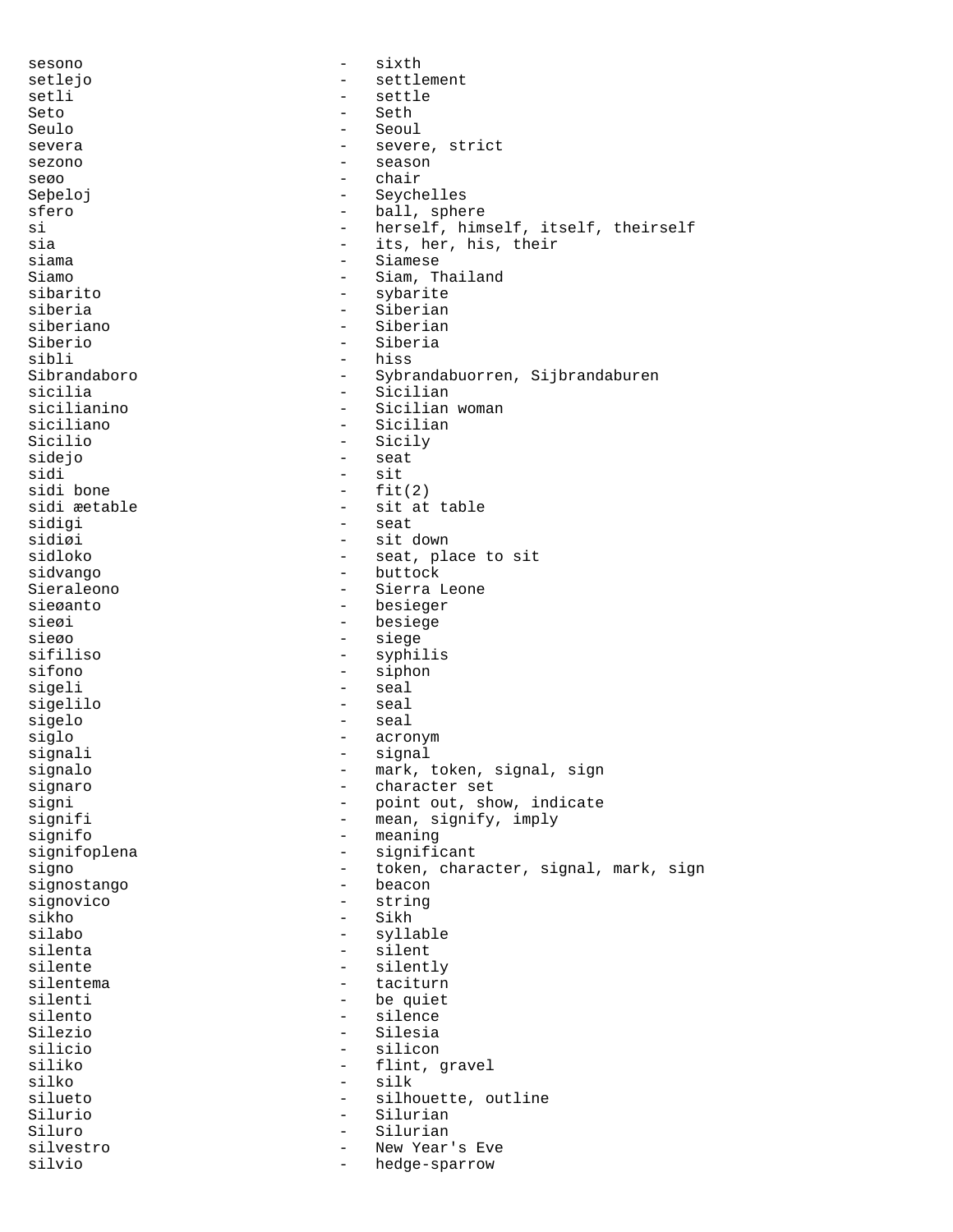simboli - symbolise simbolo - symbol simetria - symmetric simetrio - symmetry simfonia - symphonic simfonio - symphony simieca - ape-like, apish, monkey-like<br>simila - alike, like, similar simila - alike, like, similar<br>simila<sup>1</sup>40 - - - - - - - picture, portrait, in simila¼o - picture, portrait, image simileco - resemblance, similarity<br>simili - resemble<br>- resemble - resemble simio  $-$  ape, monkey simpatia  $-$  sympathetic simpatio - sympathy simpla - straightforward, simple simpligi - simplify simptomo - symptomo - symptomo - symptomo - symptomo - symptomo - symptomo - symptomo - symptomo - simulation - simulation - simulation - simulation - simulation - simulation - simulation - simulation - simulation - simula simuli - simulate simulator sinagogo  $-$  synagogue sinapa semo - mustard seed - above-board, sincere sincereco - sincerity sincero - sincerity<br>sindefendo - self-defe sindefendo - self-defence - abstain sindeteno - abstinence, abstention sindevigo - commitment sindikatismo  $-$  trade-unionism; syndicalism sindikato - syndicate, labour-union, trade-union sindiko - syndic, receiver, trustee sindona - devoted, selfless sindone - selflessly, devotedly - attachment sindonema - selfless, devoted sindonemo  $-$  attachment, devotion sindono - attachment singapura  $-$  Singaporean singapurano  $-$  Singaporean Singapuro - Singapore singarda  $-$  careful, cautious singarde - carefully, lightly, gently<br>singardeco singardeco - caution<br>singardema - cautious singardema - cautious, careful singardemo - prudence, generalship, discretion singardi - take care, be careful singardo - caution singulti - hiccup, hiccough<br>singulto - hiccough, hiccup - hiccough, hiccup sinhalo - Singhalese, Sinhalese sinhumiligo - abasement sinjorino - Mrs., lady; madam sinjoro - lord; Mister, sir, gentleman, Mr.  $\sinh i$  -  $\sinh(2)$ sinkigi - sink sinkrona - synchronous<br>sinmortico sinmortigo  $-$  suicide<br>sino  $-$  bosom sino - bosom - bosom - bosom - bosom - bosom - bosom - bosom - bosom - bosom - bosom - bosom - bosom - bosom -- abnegation sinrega - composed, restrained, self-possessed sinretenema - detached sinsekve - consecutively sinsekvigi - link up, link together sinsekvo - order(2) sintakso - syntax sinteno - attitude sintonizi - tune sintrompo - self-deception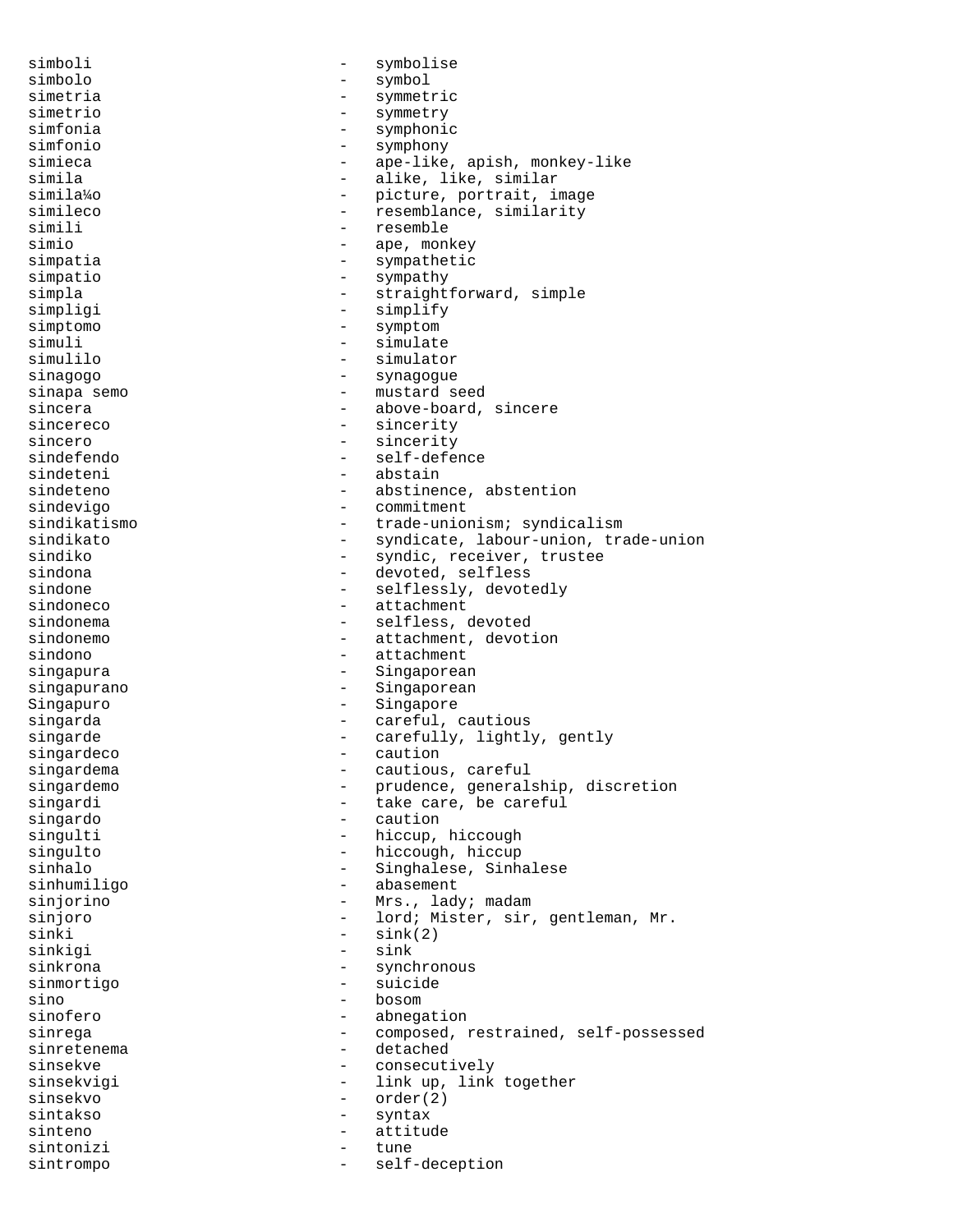sinui - snake, meander, weave sinøena - abashed, self-conscious, shy<br>sinøenema - shy<br>- shy sinøenema - shy sinøeno - timidity, shyness, bashfulness<br>siria - Syrian - Syrian - Syrian<br>- Syrian siriano - Syriano - Syriano - Syriano - Syriano - Syriano - Syriano - Syriano - Syriano - Syriano - Syriano siringo - lilaceological de la contrada de la contrada de la contrada de la contrada de la contrada de la contrada de la contrada de la contrada de la contrada de la contrada de la contrada de la contrada de la contrada de Sirio - Syria siropo - syrup sismo - earthquake sistema - systematic<br>sistemo - systematic<br>- system - system sitelo  $-$  bucket, pail situacio  $-$  situation situi - be situated<br>situo - site - site situo – patemas – sizifa – sizifa – sizifa – sizifa – sizifa – sizifa – sizifa – sizifa – sizifa – sizifa – si sizifa - Sisyphean<br>si¶o - Sikh si¶o - Sikh skabeno - alderman skafaldo - scaffold skafandro - diving-suit, wetsuit - scale skandalo - scandal, commotion<br>skandi - scan skandi - scan skandinava - Scandinavian<br>skandinavino - Scandinavian - Scandinavian woman Skandinavio - Scandinavia skandinavo - Scandinavian skandio - scandium - scanner<br>- shoulder skapolo - shoulderblade skarabo - beetle - beetle - beetle - beetle - beetle - beetle - beetle - scarlet - scarlet fever skarpo - scarf; arm-sling<br>skatoleto - box - box skatoleto<br>skatolmalfermilo - can opener, tin-opener skatolo - box - Scheldt skeleto - skeleton skemeco - schematism skemo - model, scheme, pattern<br>skeptika - sceptical<br>- sceptical - sceptical<br>- sceptic skeptikulo - sceptic - sceptic - sceptic - sceptic - sceptic - sceptic - sceptic - sceptic - sceptic - sceptic - fence<br>- skate sketi - skate(2) sketilo - skate(2)<br>skii - ski skii - ski<br>skikuri - ski - ski skikuri – ski<br>Skilo – Scv - Scylla skio - ski skipo - shift skismo - schism skismulo - schismatic - plan, sketch<br>- design, outl skizo - design, outline, sketch - enslave<br>- slave sklavo - slave sklerozo - sclerosis - reprove, reproach, rebuke, scold skolo - school skolopendro - centipede skoltismo - scouting, scouting movement<br>skolto - boy scout, scout - boy scout, scout skombro - mackerel<br>skorbuto - scurvy skorbuto - scurvy skorio - dross, scoria, cinders, clinker skorpio - scorpion skota - Scottish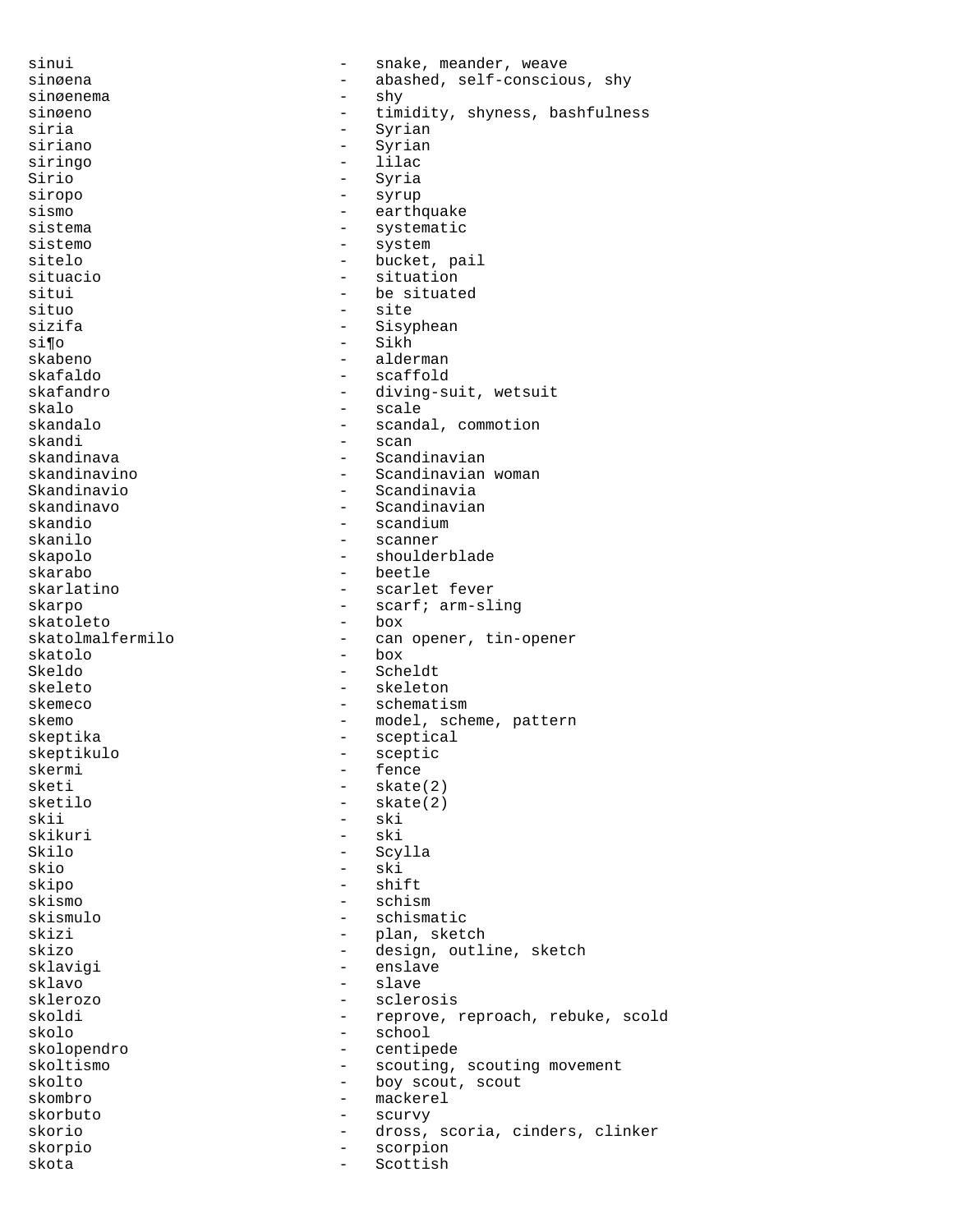skotino - Scotswoman Skotio - Scotland - Scotland - Scotland - Scotland - Scotland - Scotland - Scotland - Scotland - Scotland - Scotland - Scotland - Scotland - Scotland - Scotland - Scotland - Scotland - Scotland - Scotland - Scotland - Scot - Scotland skoto - Scot, Scotsman skrapgumo - rubber skrapi - scratch, scrape<br>skrapvundo - scratch, abrasi skrapvundo - scratch, abrasion skriba - written skriba ordono - 1999 - 1999 - 1999 - 1999 - 1999 - 1999 - 1999 - 1999 - 1999 - 1999 - 1999 - 1999 - 1999 - 19<br>
Skribado - 1999 - 1999 - 1999 - 1999 - 1999 - 1999 - 1999 - 1999 - 1999 - 1999 - 1999 - 1999 - 1999 - 1999 skribado - writing skriba¼o - writing<br>skribi - write skribi - write<br>skribilo - write - writing implement skribisto - clerk skribmarko - cursor skribmaþino - typewriter skribo - script, writing<br>skribonlumo - nen skriboplumo - pen skribtablo - writing desk, writing-desk, desk<br>skrupula - scrupulous skrupula - scrupulous skrupuleco - scrupulousness<br>skui - shake, shock skui - shake, shock<br>skuiøi - shake - shake skuiøi - shake - shake - shake - shake - shake - shake - shake - shake - shake - shake - shake - shake - shake - shake - shake - shake - shake - shake - shake - shake - shake - shake - shake - shake - shake - shake - shake skulpta¼o - sculpture - sculpture, carve<br>- chisel skulptilo skulptisto - sculptor skulpturo - sculpture skurøi - whip<br>skusorbilo - shocł - shock-absorber skutilo - scooter - scooter<br>skvamo - scale skvamo - scale slava - Slavic - Slav slavona - Slavonian Slavonio - Slavonia slavono - Slavonian - sleigh, sledge sliparo - file slipo - filing card, slip slojdo - handicrafts, crafts slovaka - Slovak slovakino - Slovak woman Slovakio - Slovakia slovako - Slovako - Slovako - Slovako - Slovako - Slovako - Slovako - Slovako - Slovako - Slovako - Slovako - Slovako - Slovako - Slovako - Slovako - Slovako - Slovako - Slovako - Slovako - Slovako - Slovako - Slovako - Sl slovena - Slovenian Slovenio - Slovenia sloveno - Slovenian, Slovene smeraldo - emerald smirga - abrasive smirgi - abrade snoba - snobbish snobo - snob snufi - snufile<br>sobra - temperat - temperate, abstemious, staid, sober socia - social sociala - social<br>socialismo - social socialismo - socialism - socialist societema - sociable societo - society socio - society sociologio - sociology sociologo - sociologist socitavolo - social stratum sofo - sofa soifa - thirsty be thirsty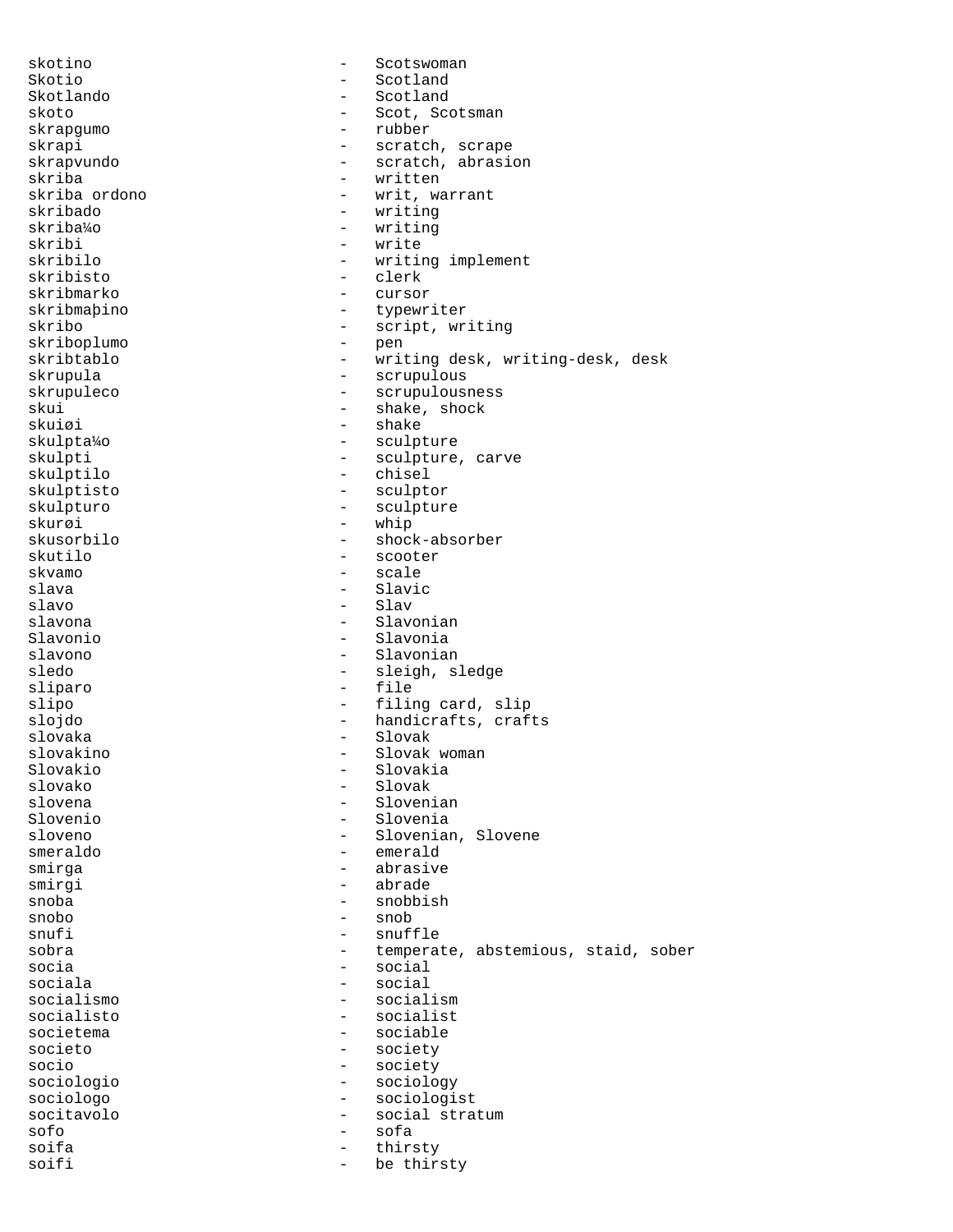soifo - thirst sojfabo - soybean<br>soikazeo - tofu - tofu sojkazeo - tofu sojlo - sill, threshold sojo - soy sauce - supporting base sola - solitary, sole, only, alone<br>solano - nightshade solano - nightshade - nightshade - nightshade - nightshade - nightshade - nightshade - nightshade - nightshade -  $\sim$  mater-bott. - water-bottle, canteen soldatejo - barracks soldato - soldier, pawn soldo - sou; pay - only, solely, alone, just soleca - solitary, lonely soleco - solitude - solitude solena - solemn, ceremonious solenado - celebration solena¼o - ceremony soleni - celebrate<br>soleo - sole soleo - sole<br>solida - solida - solida solida - solid, firm solidara - standing together<br>solidareco - - solidarity solidareco - solidarity<br>solidaro - solidarity<br>- solidarity solidaro - solidarity solideco - virtue - only child solisto - soloist<br>solulo - single. - single, unattached man, single man solva¼o - solution solventeco - ability to pay, solvency<br>solvi - solve; dissolve solvi - solve; dissolve<br>solviøi - dissolve<br>- dissolve solviøi - dissolve<br>solvo - - solution<br>- solution solvo - solution somala - Somali, Somalian<br>somalino - Somalian woman - Somalian woman Somalio - Somalia somalo - Somalian, Somalian, Somalian, Somalian, Somalian, Somalian, Somalian, Somalian, Somalian, Somalian, Somalian, Somalian, Somalian, Somalian, Somalian, Somalian, Somalian, Somalian, Somalian, Somalian, Somalian, Som sombra - sombre somerdomo - summerhouse somero - summer sonato - sonata sonbendo - audio tape sondi  $-$  probe, fathom, sound sondilo - plummet, lead, depth-finder sondosiero - audio file soni - sound sono - sound<br>sonora - sonora - sonor sonora - sonorous - tolling sonori - peal, ring sonorigi - ring sonorilaristo - carillonneur sonorilaro  $-$  carillon, chimes sonorilbutono - bell-push, bell-button sonorilego - bello - bello - bello - bello - bello - bello - bello - bello - bello - bello - bello - bello - b sonorileto - bell, little bell sonorilo - bell sonormartelo sonøi - dream sonøo - dream sopira - longing sopiranta - anxious sopiri - long for, yearn soprano - soprano sorba - absorbent sorba papero  $-$  blotting paper, blotter sorbi - sip, absorb sorbilo - absorbent; blotter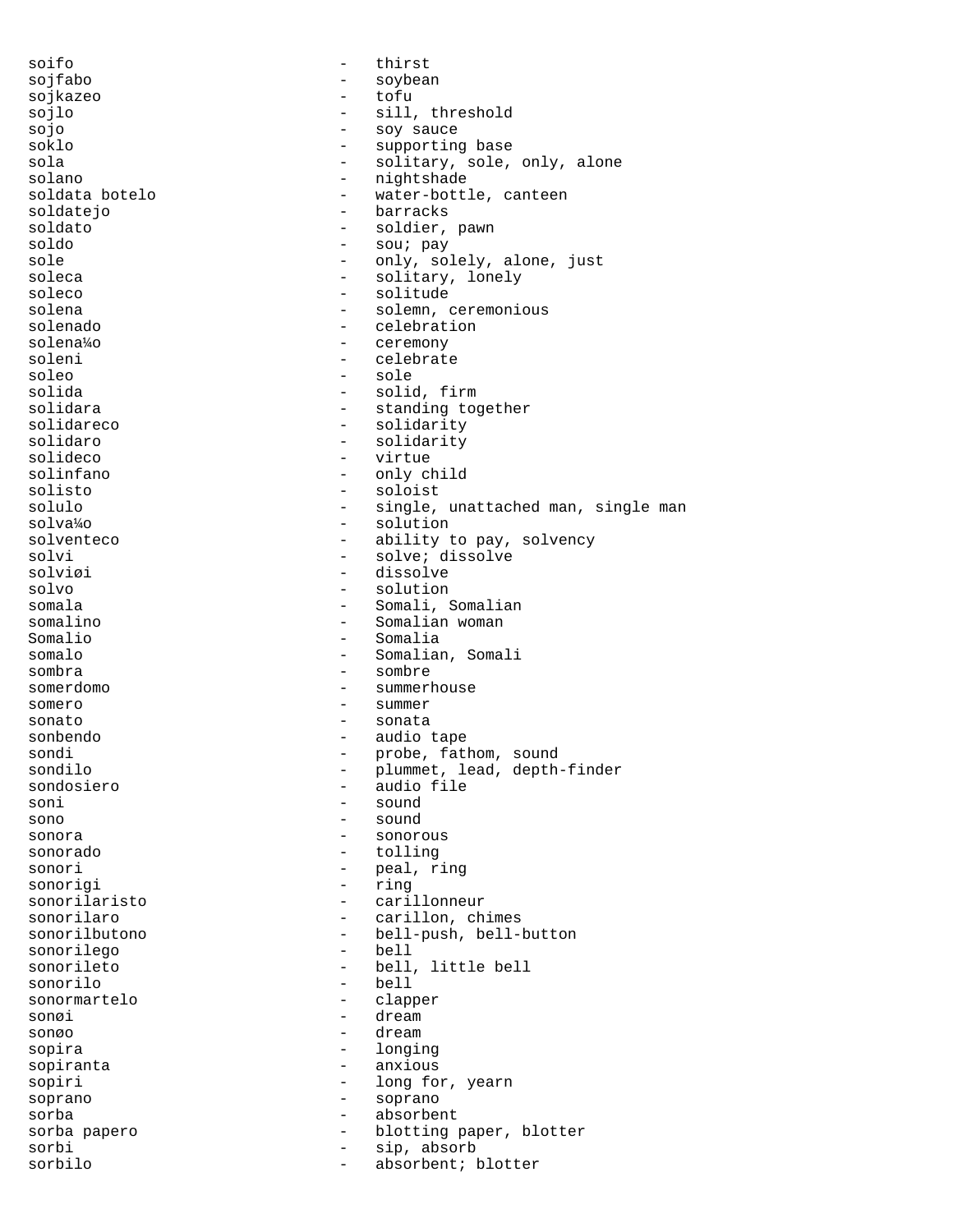sordida - dirty, foul, nasty sorgo - sorghum sortimento - assortment sorto  $-$  luck, fate, fortune, destiny sortobato - stroke of fate soræado - enchantment, witchcraft, magic, sorcery, wizardry<br>soræi soræi - bewitch - bewitch - bewitch - bewitch - witch - witch - witch - witch - witch - witch - witch - witch soræistino - witch - witch - witch - witch - witch - witch - witch - witch - witch - witch - witch - witch - w soræisto - enchanter, warlock, wizard, sorcerer, magician soræo - sorcery - Sotho language, Sotho soto - Sotho sovaøa - wild, savage sovaøejo - wilderness soveta - Soviet Sovetio - USSR, Soviet Union soveto - soviet Sovetunio - Soviet Union, USSR<br>spaco - Companade - Soviet Union, USSR<br>- Companade - Companade - Companade - Companade - Companade - Companade - Companade - Companade - Companade - Companade - Companade - Companade - Compan spaco - room, space spado - rapier sparkado - ignition sparkilo  $-$  plug, spark plug sparko - spark sparta - Spartan - Spartan spartano - Spartan Sparto - Sparta spasmo - spasmo - spasm speciala - special, particular speciala¼o - speciality<br>specialcela - - ad hoc specialcela - ad hoc speciale - particularly, specially<br>specifa specifa - specific specifi - specify<br>specifika - specifika - specifi specifika - specific<br>specifiki - specify - specify - specify specimenlibro - sample book specimeno - specimen, sample specio - species speco - kind, sort speguli - reflect spegulo - looking-glass, mirror spektaklo - show, spectacle<br>spektanto - spectator spektanto - spectator<br>spekti - watch spekti - watch spekulativa - speculative - speculate spekulativo - speculation spermo - sperm sperta - expert, experienced sperti - go through, live to see sperto - experience spertulo - expert spezado  $-$  cash flow spezi  $-$  transact money spezo - turnover<br>spica - spicy - spicy spica - spicy - spicy<br>spici - spice - spice spici - spice - spice<br>spicisto - grocer spicisto - grocer - grocer - grocer - grocer - grocer - grocer - grocer - grocer - grocer - grocer - grocer - g  $\frac{\text{spico}}{\text{sniko}}$  -  $\frac{\text{spice}}{\text{snio}}$ spiko - ear spili - bottle spinaco - spinach spino - spine spionado - espionage spioni - spy  $spino$  -  $spy(2)$ spirado  $-$  respiration spiralo - spiral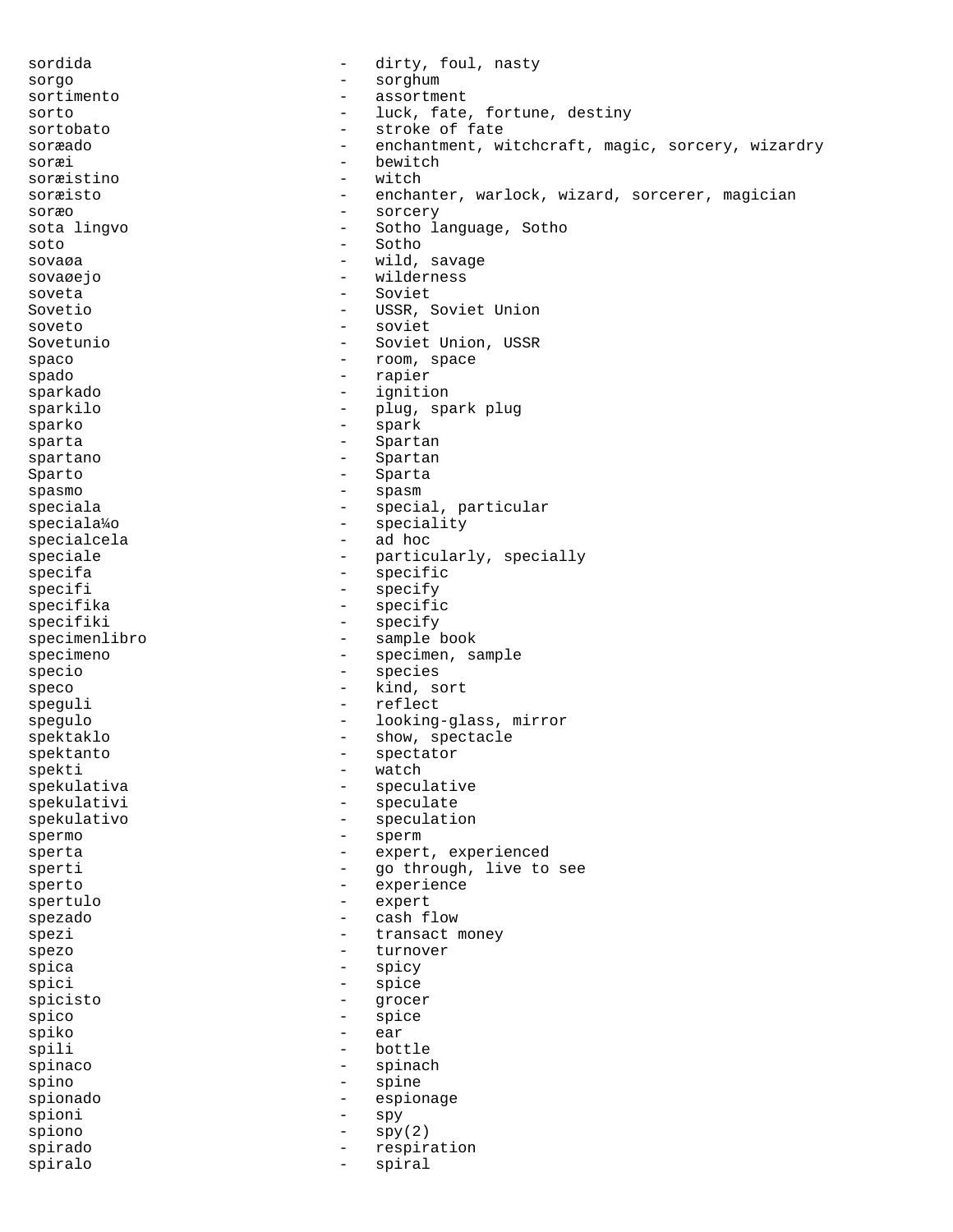spiri - breathe spirita - spiritual spiritforesta - absent-minded spiritismo - spiritualism spirito - spirit spiritstato  $-$  emotional state, state of mind spirmanko - dyspnoea, dyspnea spiro - breath spirpaýzo - breathing space, breather spite  $-$  despite, defiantly, in spite of spiti - spite, defy spito  $-$  spite, defiance splendi - sparkle, be brilliant spleno - ill humour spliti - splinter, split splito - splinter sponga - spongy spongeca - spongy<br>spongi - sponge spongi - sponge down, sponge spongo - sponge spontana  $\qquad \qquad \qquad -$  spontaneous spontanea - spontaneous sporada - sporadic - sporadic sportejo - sports ground sportisto - sportsman sporto - sport sportæemizo - sports shirt<br>spraji - sprav spraji - spray sprita  $-$  lively, witty sprita¼o - witticism sprito - wit<br>spropi - wit sproni **1988** - rouse, stir up, stimulate, spur, incite sprono - spur spuri - trail, track spuro  $-$  trace, track sputi - spit srilanka - Sri Lankan - Sri Lankan woman srilankano - Sri Lankan Srilanko - Sri Lanka stabejo - headquarters stabila - stable stabileco - stability stablo  $\begin{array}{ccc}\n\text{stable} & \text{trestle} & \text{workbench} & \text{bench} & \text{easel} \\
\text{stab} & & & \text{statf}\n\end{array}$ stabo - staff<br>stacidomo - static - static stacidomo - station - station<br>staciestro - stationstaciestro - station-master<br>stacio - stor(2) stage - stop(2), stage, station stadio  $-$  stadium, stage stadiono  $-$  stadium stafeto  $-$  relay racer, relay rider stagni - stagnate stajo  $-$  cramp-iron, brace staki - stack stakiso - woundwort<br>stako - heap pile stako  $-$  heap, pile, stack stalfako - stall stalo - sty, stable, stall<br>stalono - stallion - stallion - stallion stampi - stamp, mark<br>stampi monerojn - coin, mint stampi monerojn stampilo - stamp, rubber stamp<br>stana - tin stana - tin standardo - standard, flag<br>stango - standard, flag<br>- pole rod stango - pole, rod stano - tin stari - stand starigi  $-$  stand, set up, raise(2)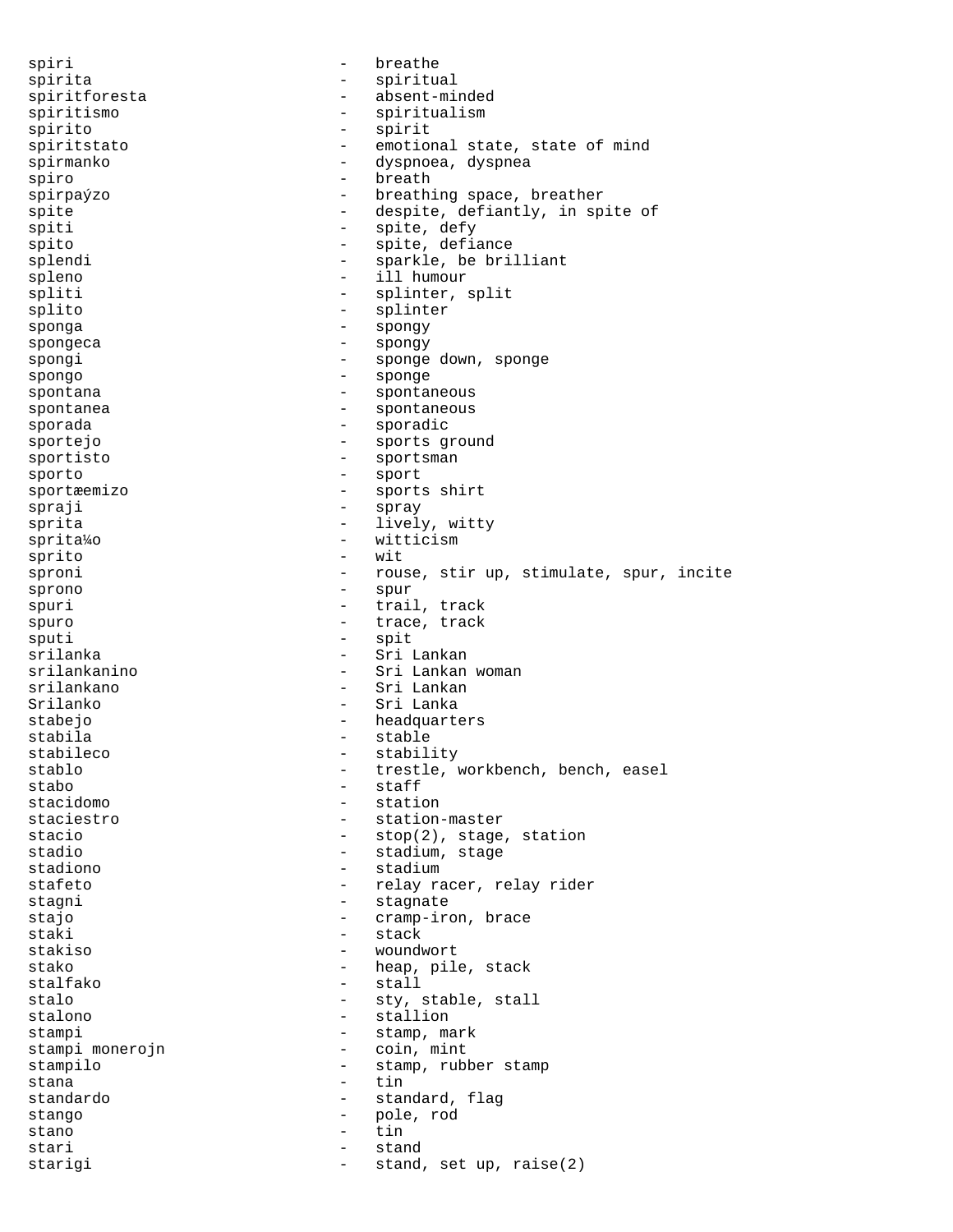stariøi - rise, get up, stand up, stand starti - start off startigi - start(2) startigilo statisti - play a small part<br>statistiko - statistics statistics statisto - supporting actor, bit-player stativo  $-$  support, tripod, stand stato  $-$  state(2), condition statuo - statue - statue staturo  $-$  stature statuto - by-laws, statute, regulations staøanto - trainee staøi  $-$  serve as a trainee staøo - traineeship stebi - stitch, quilt stebilo - sewing-machine steko - steak - steak<br>steleto - steak steleto - asterisk stelo - star - star<br>stelulino - star - star stelulino - star, celebrity - celebrity, star steno - shorthand<br>stenografi - write shor stenografi - write shorthand<br>stenografio - shorthand.sten - shorthand, stenography stenotajpistino - female stenotypist, stenotypist stepo - moor, steppe stereotipo  $-$  stereotype sterila - sterile sterileco - sterility steriligi - sterilise sterkado - fertilisation, manuring, dressing<br>sterkakvo - - liquid manure, muck-water, stale sterkakvo - liquid manure, muck-water, stale<br>sterki - fertilise - fertilise sterko - fertiliser, manure<br>sterlingo - fertiliser, manure sterlingo - pound sterling - lay out, spread out, spread stevardino entre entre entre entre entre entre entre entre entre entre entre entre entre entre entre entre en stevardo - attendant, steward stifto - pin, peg Stikso - Styx - style sheet stilo - style - style<br>stimuli - stimuli - stimuli stimuli - stimulate, rouse, stir up stimulilo - stimulant stimulo - incitement, stimulus, impetus<br>stipendio - scholarship, stipend - scholarship, stipend stipendiulo - exhibitioner, scholarship recipient stirado - steering stiranto - driver(2) stiri - steer stirilo - steering wheel; joystick Stirio - Styria stiristo - driver(2) stirrado  $-$  steering wheel stirsigno - control character<br>stivi - stow - stow stivi - stow - stow - stow - stow - stow - stow - stow - stow - stow - stow - stow - stow - stow - stow - stow - stevedore stoika - stoical, stoic<br>stoikulo - stoic - stoic - stoic Stokholmo - Stockholmo - Stockholmo - Stockholmo - Stockholmo - Stockholmo - Stockholmo - Stockholmo - Stockholmo - Stockholmo - Stockholmo - Stockholmo - Stockholmo - Stockholmo - Stockholmo - Stockholmo - Stockholmo - St - stock stoko - stock stomaka suko - gastric juice stomakdoloro - stomach ache stomako - stomach  $stop(2)$ stoplo - stubble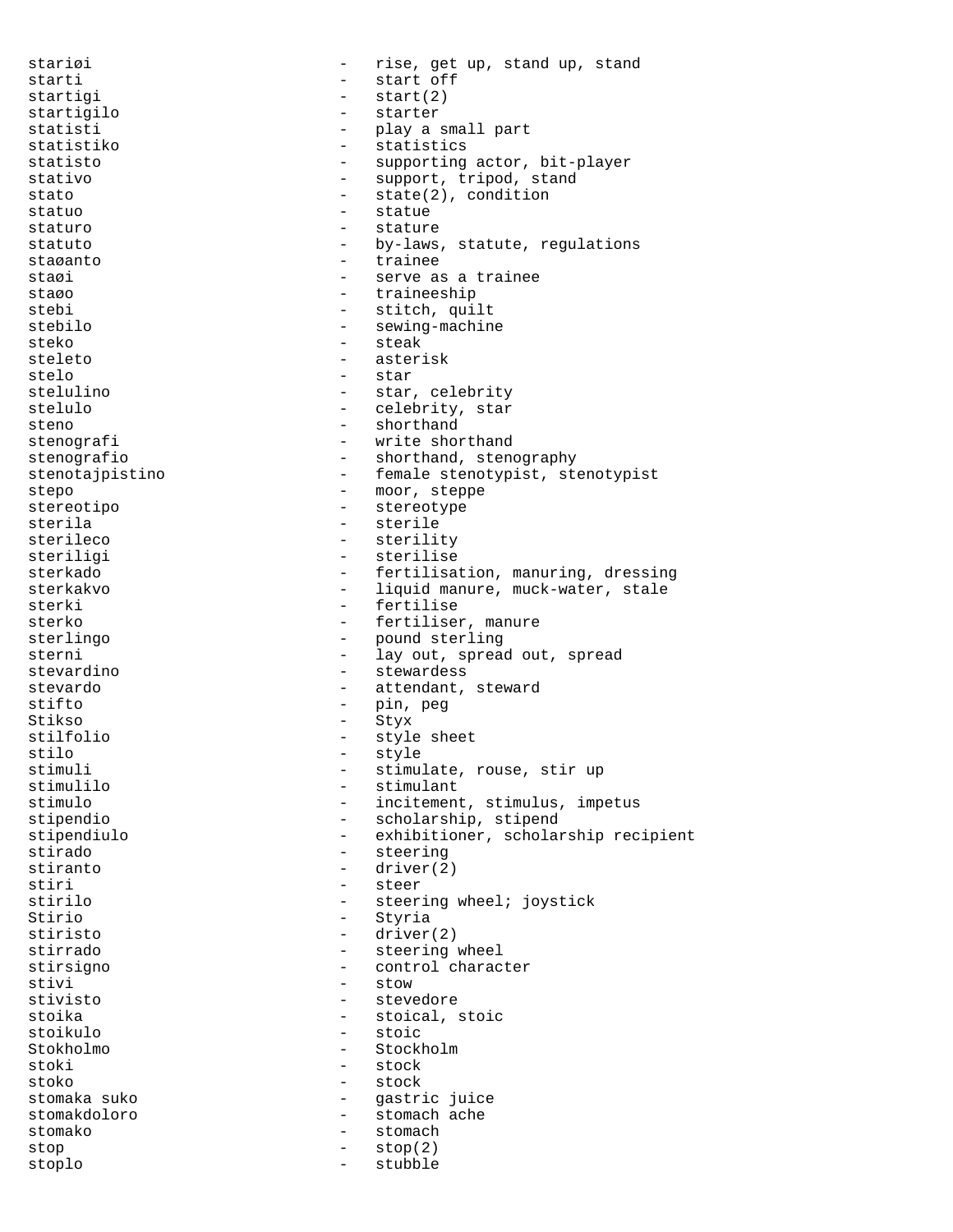stori - store storo - memory strabi - look askance, squint, look cross-eyed strando - beach stranga - odd, peculiar, strange<br>stranga<sup>1</sup>/0 stranga¼o - oddity, quirk strangeco - oddity, strangeness<br>strangoli - choke strangle strangoli - choke, strangle strangule - choke, strangle strangul - nutries at the strangulous strangulous strangulous - number of  $\sim$  100  $\pm$  100  $\pm$  100  $\pm$  100  $\pm$  100  $\pm$  100  $\pm$  100  $\pm$  100  $\pm$  100  $\pm$  100  $\pm$  100  $\pm$  100  $\pm$  100  $\pm$  100  $\pm$  100  $\pm$  100  $\pm$ strangulo - odd person Strasburgo - Strassbourg, Strassburg, Strasbourg straso - baubles, junk jewellery stratangulo entre entre to the corner, street-corner strategia  $-$  strategic strategio - strategy strateto - lane, alley stratkruciøo - intersection<br>stratlanterno - streetlight stratlanterno - streetlight, streetlamp<br>strato - street<br>- street strato - street strebado  $-$  striving, aspiration strebi - strive for<br>streketo - hyphen - hyphen streketo - hyphen - make a stroke, draw strekmarki - check off, tick off streko - stroke, streak streta - narrow streæanta - hard streæe - tightly streæi - stretch, wind up streæita – strained<br>streæigo – tension streæiøo – tension – tension<br>streæo – tension – tension tension strigli - curry strigo - owl<br>striki - str striki - strike<br>striko - strike striko - strike strikrajto - right to strike strikrompanto - strike-breaker strikta - tight stringi - draw, constrict, tighten strio - strip, ray, stripe strobilo  $\qquad \qquad -$  cone, pine cone strofo - verse strontium strukturo - structure - structure - structure - structure - structure - structure - structure - structure - structure - structure - structure - structure - structure - structure - structure - structure - structure - struct struto - ostrich - ostrich - ostrich - ostrich - trim stuci - trim<br>studado - study - study - study studanto e estadente e student studentino - female student, student studento - academic(2), student studi - study studio - studio studo - study studobjekto - subject, subject of study stufi - stew, braise<br>stuki - stew, braise<br>- plaster stuki - plaster<br>stuko - plaster<br>- plaster stuko - plaster - foolish, stupid stultega  $-$  as stupid as an ass stultigi - make dumb, stultify stultiøi - become stupid stultulo - fool stumbli - stumble stumpigi  $-$  top(2), truncate stumpo - butt, stump, stub<br>stupro - violation rane stupro - violation, rape, ravishment sturmi - storm, assault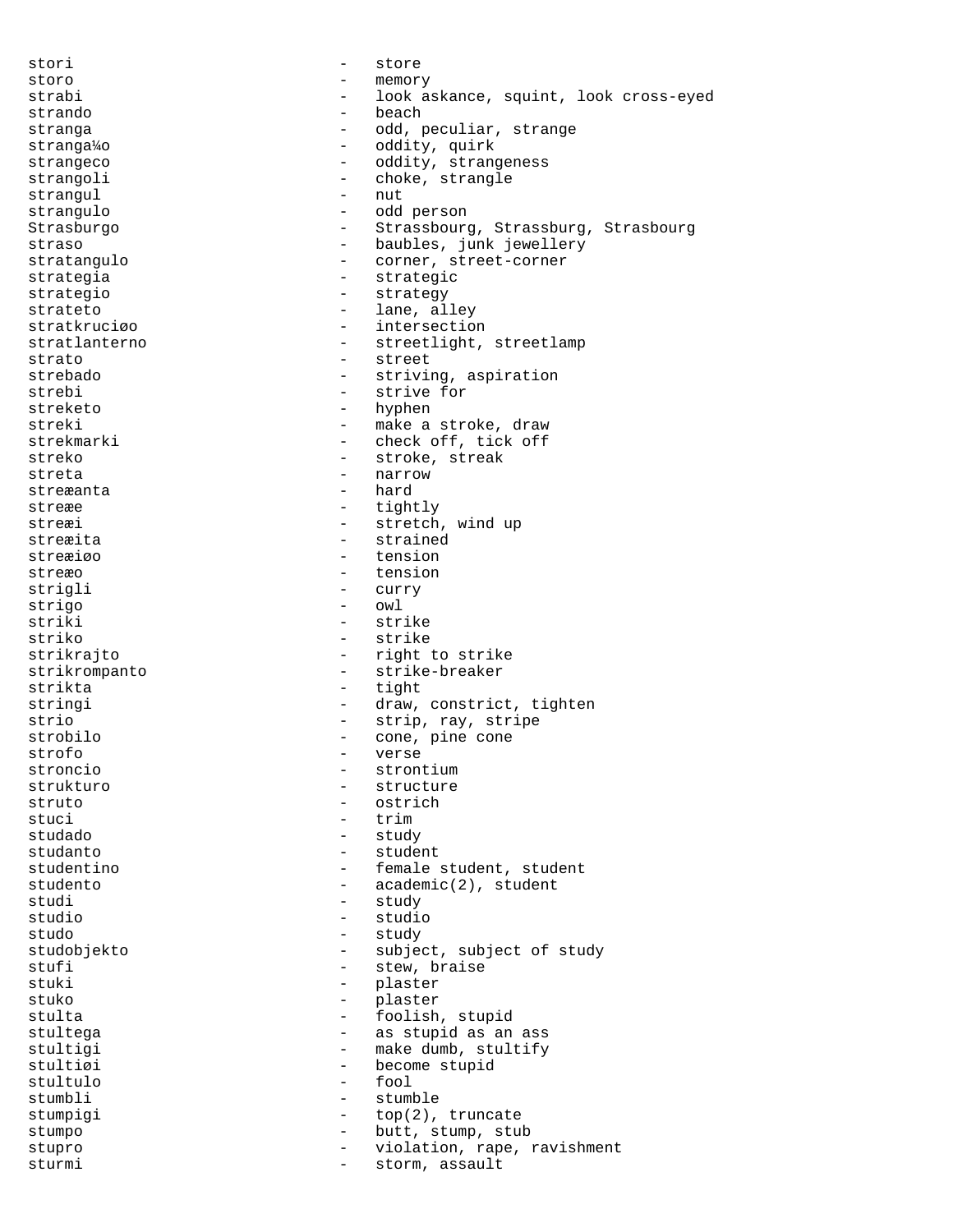sturmo - storming, assault sturno - starling - starling<br>sub - underneal sub  $\qquad \qquad \qquad -$  underneath, beneath, under, below suba - underlying, lower subakva - underwater subakviøi - dive, sink - subset<br>- bribe subaæeti<br>subaýskulti - eavesdrop subdosierujo - subdirectory sube - underneath, below<br>suben - underneath, down suben - underneath, down<br>subevoluinta - underdeveloped - underdeveloped subfali - succumb subfosa - subversive subfosi - undermine, subvert subigi - subjugate, subdue subiri - set, go down(2)<br>subita - abrupt, sudden subita - abrupt, sudden<br>subite - suddenly, all subite - suddenly, all of a sudden<br>subjektiva - subjective - subjective - subjective subjekto - subject subjunkcio - subjunction subjunktivo - subjunctive subjupo - petticoat subkonscio - subconscious sublimato  $-$  corrosive sublimate subluanto  $-$  subtenant, lodger sublui - lodge submara - submarine submarþipo - submarine submeti - submit, subdue, subjugate<br>submeti sin - submit - submit submeti sin<br>submetiøi - submit subnutrado  $-$  undernourishment subnutrita - undernourished suboficiro - non-commissioned officer, non-com subombro - shade subordigi - subordinate subpantalono  $\qquad \qquad -$  long underwear subpasejo - subway, pedestrian underpass subpremi - suppress<br>subpropozicio subpropozicio - dependent clause<br>subridi - snicker - snicker<br>- sign subskribi - sign subskribo - signature - stuff, substance, matter substantivo  $\qquad \qquad -$  noun, substantive substitui - substitute substreki - emphasise, underline substreko - underscore subtaksi - underestimate subtaso - saucer subtegmento - attico subtenanto  $\begin{array}{ccc} - & \text{support} \\ \text{subtens} \end{array}$ subtena¼o - abutment subteni - sustain, support(2), abet<br>subtenilo - holder, support subtenilo - holder, support<br>subteno - support(2)  $-$  support(2) subtera - underground subtila - subtle - subtlety, fine distinction subtrahebla - deductible subtrahi - subtract subtraho  $-$  subtraction subulo - subordinate suburbo - suburb subvencii - subsidise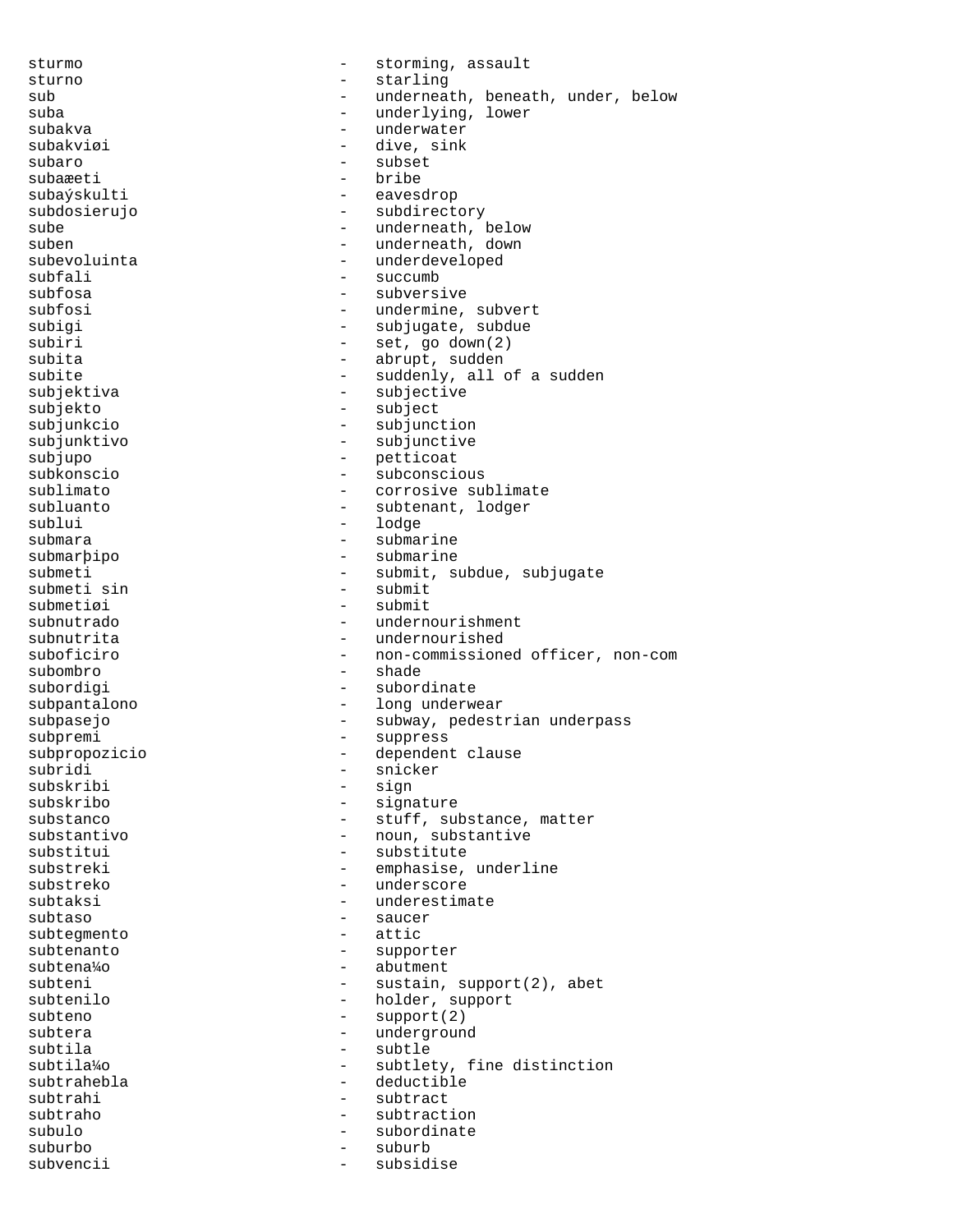subvencio - subsidy subventra - abdominal subventro - abdomen subvesto  $-$  undergarment subæemizo - vest subæiela - outdoor, open-air<br>subbovi - insinuate subþovi - insinuate subþtofo - lining suda - south, southern Suda Kruco - Southern Cross sudafrika - South African sudafrikano - South African - South Africa sudamerika - South American Sudameriko - South America sudana - Sudanese - Sudanese - Sudanese - Sudanese - Sudanese - Sudanese - Sudanese - Sudanese - Sudanese - Su sudananino - Sudanese woman sudanano - Sudanese Sudano - Sudano - Sudano - Sudano - Sudano - Sudano - Sudano - Sudano - Sudano - Sudano - Sudano - Sudano - Su sudaziano - South Asian Sudkoreio - South Korea sudo - south sudokcidento - south-west Sudorientazio - South-East Asia<br>sudoriento - south-east sudoriento - south-east - South Vietnam Sudæina Maro - South China Sea suferanta pro  $-$  afflicted with, affected with, subject to suferi - put up with, suffer, endure, abide, bear<br>suferi de suffer from suferi de  $\begin{array}{ccc} - & \text{suffix} & - \\ - & \text{Buffer} & \text{from} \\ \end{array}$ suferi pro  $\overline{\phantom{0}}$  - suffer from  $\overline{\phantom{0}}$  - suffer from  $\overline{\phantom{0}}$ sufikso - extension, suffix<br>sufi<del>re</del> - sufficient, enough sufiæa - sufficient, enough<br>sufiæe - enough sufficient sufiæe - enough, sufficiently, rather, quite<br>sufiæe granda - fair, tidy sufiæe granda - fair, tidy<br>sufiæega - fair, tidy<br>- abundant, a sufiæega - abundant, ample<br>sufiæego - abundance sufiæego - abundance<br>sufiæi - suffice sufiæi - suffice suflori - prompt sufloro - prompter suffoka<br>sufoka - stifling, sultry, oppressive<br>sufoki - quell, choke, suppress, suff - quell, choke, suppress, suffocate<br>- choke sufokiøi<br>sugesti sugesti - suggest sugestii - suggest sugestio - the power of suggestion<br>sugesto - suggestion<br>- suggestion - suggestion sukceno – amber<br>sukcese – succes - successfully sukcesi - succeed sukcesigi - make succeed, push through sukceso - success sukcesplene - successfully sukera¼o - sweet sukerkano - sugar-cane sukero - sugar - sugar<br>sukerpalmo - sugar - sugar - sugar-palm sukerujo - sugar-bowl - sap, juice sukurejo - first-aid station sukurismo - first aid<br>sukuristo - first-aide sukuristo - first-aider sukuro - first-aid - sulfuric, sulphuric sulfuro - sulphur, brimstone - furrow, wrinkle sulko - furrow, wrinkle sultano - sultan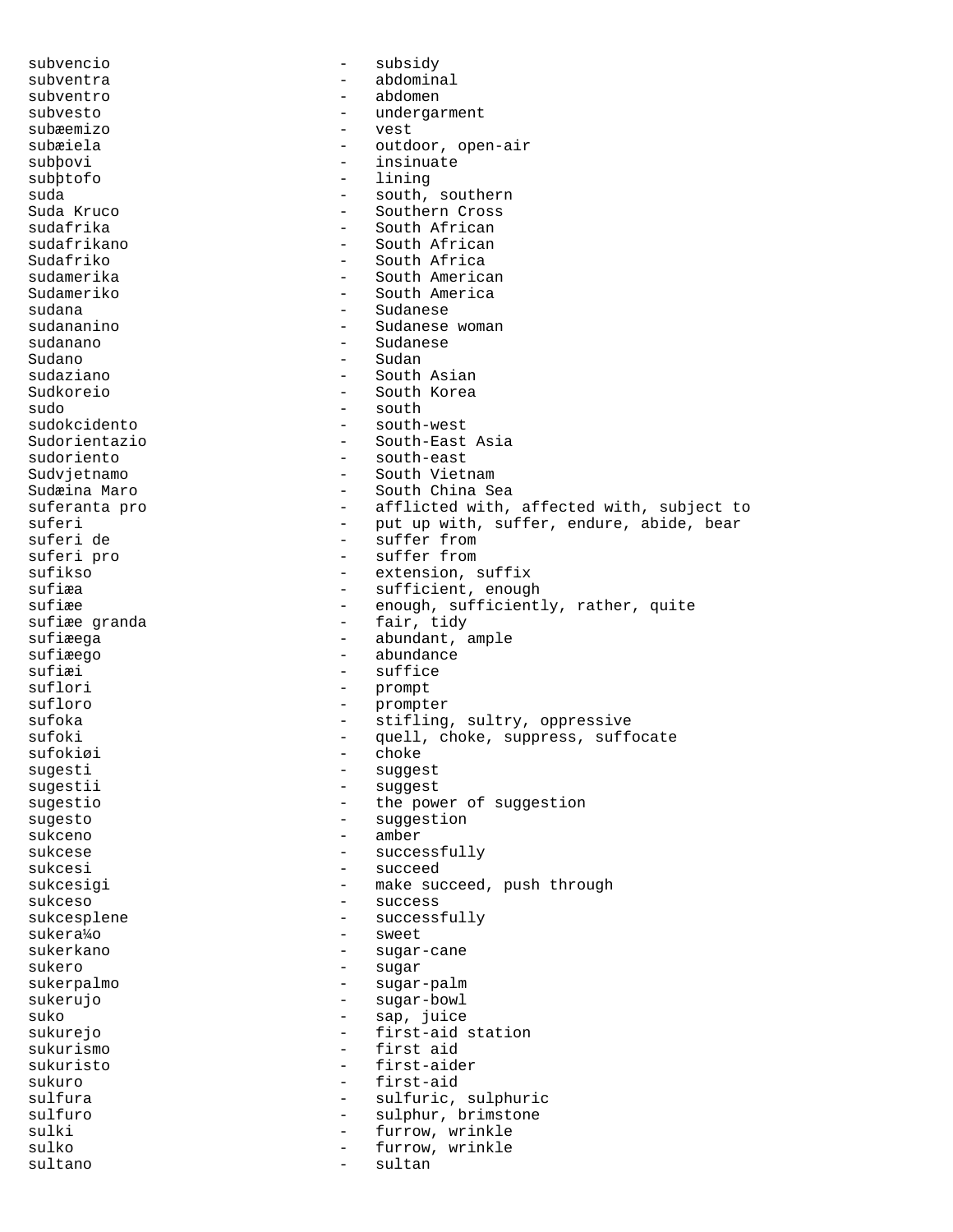Sulumaro - Sulu Sea Sumatro - Sumatra sumigi - sum up, add up sumiøi - amount<br>sumiøi je - amount - amount - amount to sumo - sum, amount suna - sunny<br>sunbrilo - sun - sun - sun - sun - sun - sun - sun - sun - sun - sun - sun - sun - sun - sun - sun - sun - su sunbrilo - sun, sunshine<br>sunfloro - sunflower sunfloro - sunflower<br>sunhorlogo - sundial - sundial - sundial sunleviøo - sunrise sunlumo - sunlight  $\sinh$  - sun sunokulvitroj <br/> - sunglasses sunradio - sunbeam sunsekigi - dry in the sun sunsubiro - sunset sunumi - sun, take a sunbath, sun oneself sunvitroj en la estado en la estado en la estado en la estado en la estado en la estado en la estado en la est super - above, over supera - superior - abound, be superabundant superakvego - flood(2) superakvi - inundate, flood(2) superatuti - surpass, outdo superbazaro - supermarket superblufi superbrui - drown out supereco - upper hand superfantazia superfeliæa - overjoyed superflua - superfluous, overflowing superfluo  $-$  superfluity superforti - overpower, prevail over superhoma - superhuman superhomo - superman - superman superi - surpass, exceed superjaro  $-$  leap year supermarkto - supermarket supermezura - excessive, oversized supernatura  $\qquad \qquad -$  supernatural superpotenco - superpower superrealisma - surrealistic superregi entry the command, rule superrigardi - have an overview of superruzi - outwit, outsmart supersigno  $-$  accent mark, diacritical mark superstiæa - superstitious superstiæo - superstition supertaksi - overestimate<br>supertuto - overalls supertuto - overalls superulo - superior, chief superþtupare - upstairs<br>superbuti - overwhelm superþuti - overwhelm, flood<br>supla supla - supple - supple - supple supo - soup supoze ke - supposing that supozeble - presumably supozi **1988** - suppose, surmise, presume, guess supozigi  $-$  suggest, cause to suppose supozo - supposition<br>supposition<br>- upper supra - upper supra brako - upper arm supra flanko - upper side supra¼a - superficial supra¼e - shallowly supra¼o  $-$  top, surface, summit supre  $\qquad \qquad \qquad -$  above, on top, upstairs, overhead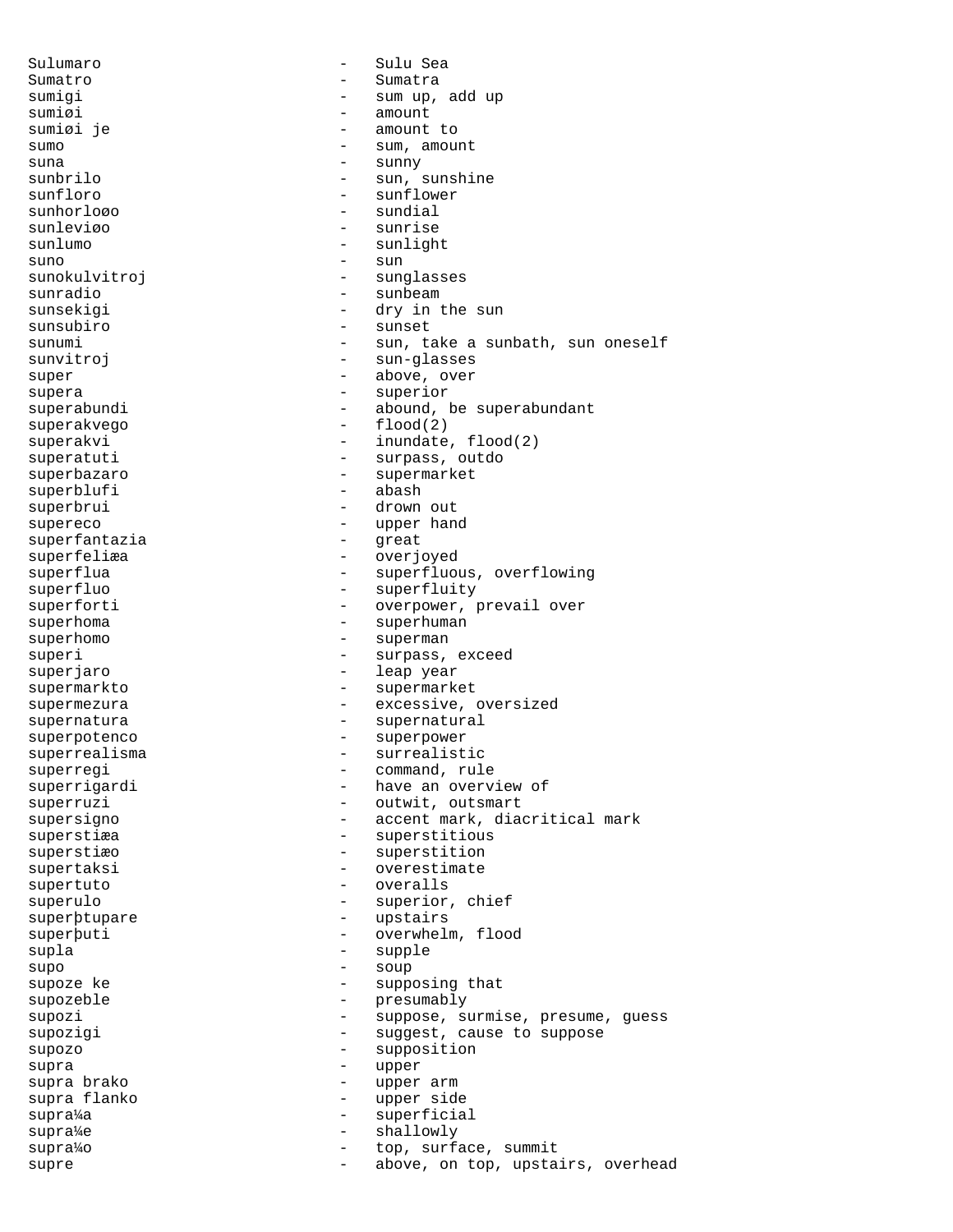supre menciita - above-mentioned, above(2) supre nomita  $\qquad \qquad -$  above(2), above-mentioned supre sur  $-$  on top of Suprelago - Lake Superior supren - up, above, uphill, upwards<br>supreniri - go up, climb, ascend supreniri - go up, climb, ascend<br>suprenbarøi - upload - upload - upload<br>- above suprestaranta supro  $\qquad \qquad -\qquad \text{top}(2)$ , surface, summit supujo - soup-tureen sur - upon, on - on the basis of<br>- record surbendigi surbendigo  $-$  tape recording surbordiøi - be washed ashore<br>surda - deaf surda - deaf surdiga - deafening<br>surdiøi - deafening<br>- qo deaf surdiøi - go deaf surdmuta - deaf and dumb surdulo - deaf person - surface<br>- kneel surgenui - kneel<br>surgenuiøi - kneel<br>- kneel surgenuiøi surgrati - scratch all over, scratch over surgrimpado  $\qquad \qquad - \qquad \text{climbing}, \text{ ascent}, \text{ mounting}$ surgrimpebla - mountable surgrimpi - scale, climb, ascend surhavi - wear surinama - Surinamese surinama lingvo Surinamese, Surinamese language<br>surinamanino Surinamese woman surinamanino - Surinamese woman<br>surinamano - Surinamer, Surina surinamano - Surinamer, Surinamese Surinamo - Surinam - passable, practicable suriri - tread, walk upon, walk<br>surkonstruita areo - built-up area surkonstruita areo  $-$  built-up area<br>surkreskata - overgrown.com - overgrown, covered, grown over surkreski - overgrow surmeti - place upon, put on<br>suro - calf suro - calf surpentri  $-$  paint over surpresi - print surpresi<br>surpriza - surprising, startling surprize - aback surprizi - surprise surpriziøi - be surprised surprizo - surprise<br>surprovi - trv on - try on surradiado  $-$  irradiation surradii - shine upon, irradiate surskribi - write upon surskribo - inscription surstrate - in the street<br>surtabliqi - serve surtabligi - served - served - served - served - served - served - served - served - served - served - served surtera - terrestrial surteriøi surteriøo - landing surtreti - tread upon, walk on<br>surtronigo - tread upon, walk on - accession surtuto  $-$  overcoat, coat surverþi - water - run over survoje - on the way surþipe - on board surþprucigi - splash, spatter, sprinkle, bespatter suspektema - suspicious suspekti - suspect suspektinda - suspicious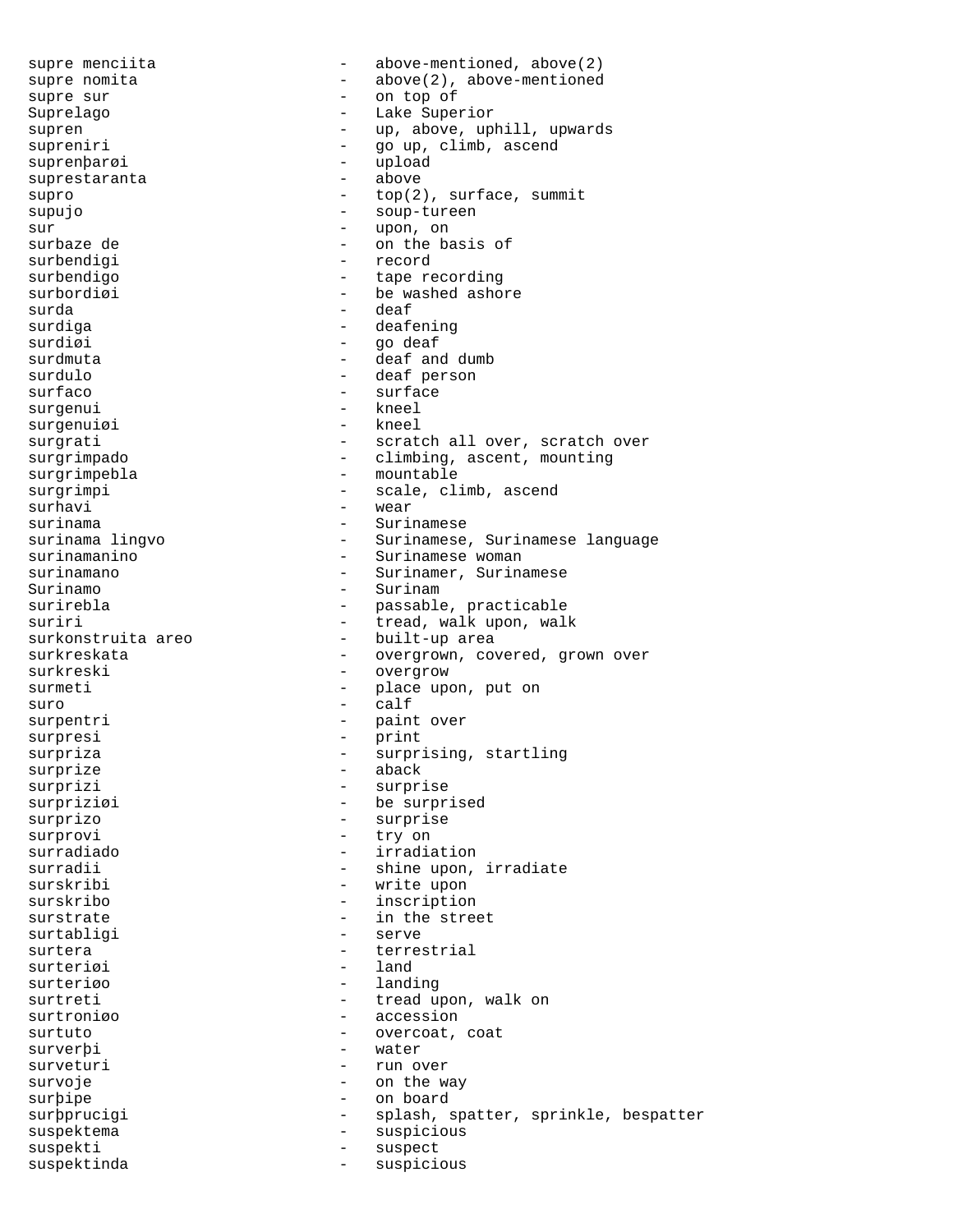suspekto - suspicion suspendi<br>suspendita - postpone<br>suspendita - in abeva: suspendita - in abeyance suspiri - signal - signal - signal - signal - signal - signal - signal - signal - signal - signal - signal - signal - signal - signal - signal - signal - signal - signal - signal - signal - signal - signal - signal - signa susuri - rustle, swish susuro - swish, rustle suturi - suture, seam suturo  $-$  seam, suture suverena - sovereign suvereno - sovereign suæbotelo - feeding-bottle, baby's bottle suæi - suck suæigi - suckle suæilo  $-$  dummy, baby's comforter, pacifier, comforter svaga - vague svahila - Swahili svahilo - Swahili svarmi - swarm, abound svarmo - swarm svati - match, match-make<br>svatistino - match-maker svatistino  $\begin{array}{ccc} - & \text{match-maker} \\ - & \text{match-maker} \end{array}$ - match-maker svazia - Swazi<br>svazia lingvo - - - Swazi svazia lingvo - Swazi, Swazi language Svazilando - Swaziland - Swedish Svedio - Sweden svedo - Swede svelta - slim, slender sveltiøi - slim down sveni - swoon, faint svenigi - stun, drug(2), stupefy, intoxicate sveninta - unconscious sveno - faint, swoon svetro - sweater<br>svingi - swing. - swing, brandish, wave, fling, wave about svingiøi - sway, swing svisa - Swiss Svisio - Switzerland Svislando - Switzerland sviso - Swiss T-æemizo - T-shirt tabakbutiko - tobacconist's tabako - tobacco tabano - gadfly, horse-fly, horsefly, gad-fly tabelkalkula programo - spreadsheet programme tabelo - index, tablet, table, tabulation tabernaklo - tabernacle tableto - little table tablo - table tablojdo - tablet tabloteniso - table tennis, ping-pong tablotuko - tablecloth tabulo - plank, board tabuo - taboo - taboo - taboo - taboo - taboo - taboo - taboo - taboo - taboo - taboo - taboo - taboo - taboo - taboo - taboo - taboo - taboo - taboo - taboo - taboo - taboo - taboo - taboo - taboo - taboo - taboo - taboo tabureto - stool taga - daily tagbileto - day-ticket tage  $-$  in the daytime, by day tageto - African marigold tagiøo - dawn, daybreak taglaboristo - day labourer taglibro - diary taglumo - daylight tagmanøo - dinner, midday meal tagmezo - midday, noon tagnokto - 24-hour period Tago - Tagus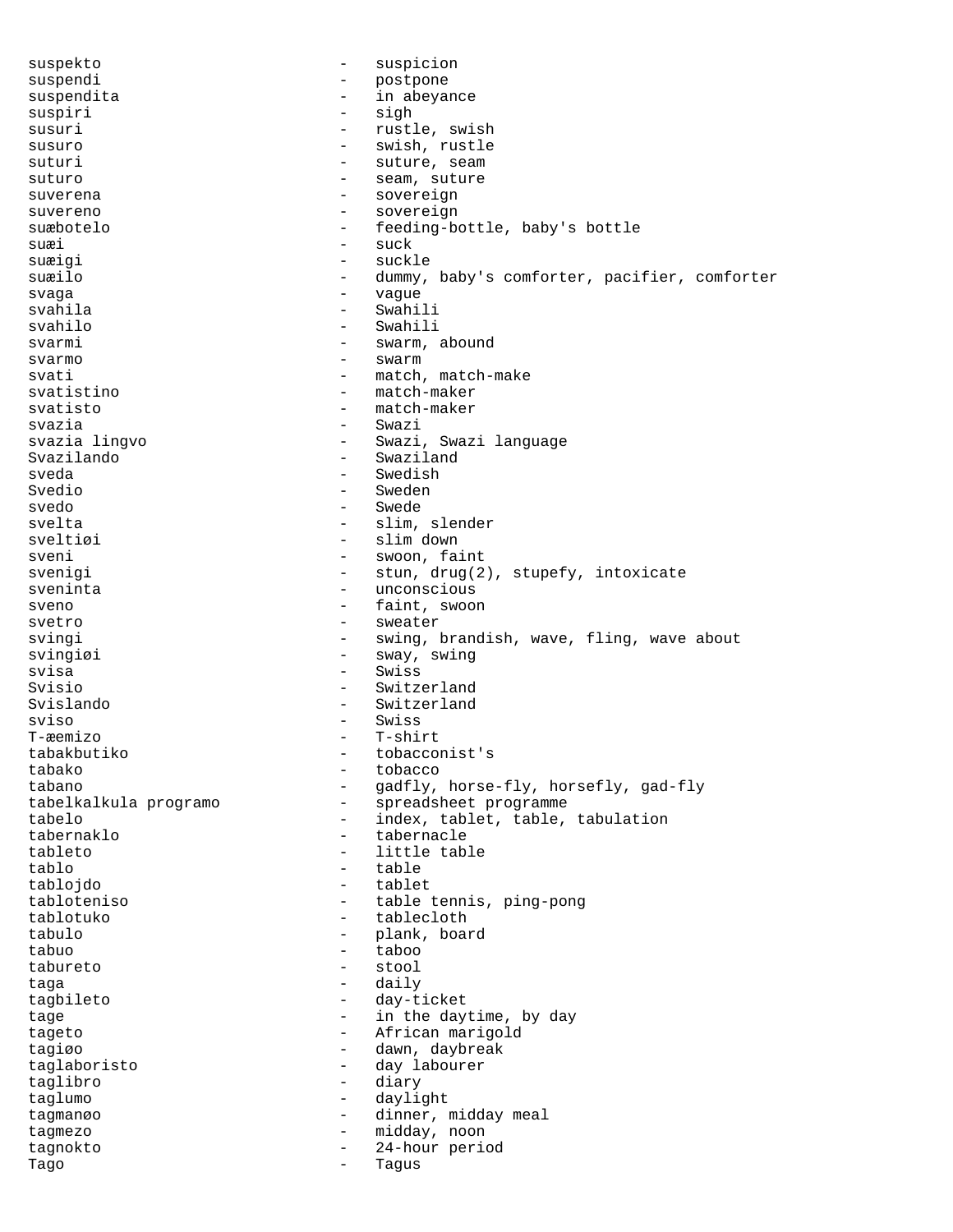Tago de la Mortintoj (m. 1920)<br>Tago de la Patrinoj (m. 1920) - Mother's Day Tago de la Patrinoj<br>Tago de Pekliberigo - Feast of Expiation, Day of Atonement tagordo - agenda - Tahiti taja - Thai taja lingvo - Thai, Thai language Taja Novjaro - Thai New Year - tide tajino - Thai woman - Gulf of Thailand tajlanda lingvo - Thai, Thai language Tajlando - Siam, Thailand tajli  $-\text{cut}(2)$ , polish tajlori - tailor tajlorino - tailor, female tailor tajloro - tailor - tailor<br>tajo - Thai tajo - Thai tajpado - typing tajpi - type tajpistino - typist tajvana  $-$  Taiwanese tajvanano - Taiwanese Tajvano - Taiwan takelo - tackle taksi  $-$  rate, estimate, appraise taksiisto - taxi-driver taksio - taxi taksistacio - cab-stand taksisto - appraiser taktikisto - tactician taktiko - tactic, tactics<br>taktilo - tactic, tactics - system clock takto  $-$  musical time, tact<br>taktosento  $-$  sense of tact - sense of tact talenta - talented talento - talent talentplena  $-$  gifted, talented talio - waist, waistline taliumo - thallium talko  $-$  talcum Talmudo - Talmud talpo - mole tamburisto tamburo - drum tamen - yet, however, nevertheless, but<br>Tamizo - Thames - Thames tampono - tampon, plug tango - tango - tango - tango - tango - tango - tango - tango - tango - tango - tango - tango - tango - tango - tango - tango - tango - tango - tango - tango - tango - tango - tango - tango - tango - tango - tango - tango tani - tan tanino - tannin tanko - tank Tantalo  $-$  Tantalus tantiemo - royalty<br>tanzania - ranzania - ranzania - Tanzanian tanzaniano - Tanzanian Tanzanio - Tanzania - Tangier tanøi  $-$  graze, touch at one point tapeti - paper<br>tapetisto - paper tapetisto - paper-hanger, paperer tapeto - wall covering, tapestry tapiþo - carpet tarantulo - tarantula tarifo  $-$  rate, tariff taski - assign tasko - job, task, assigned job tasmania - Tasmanian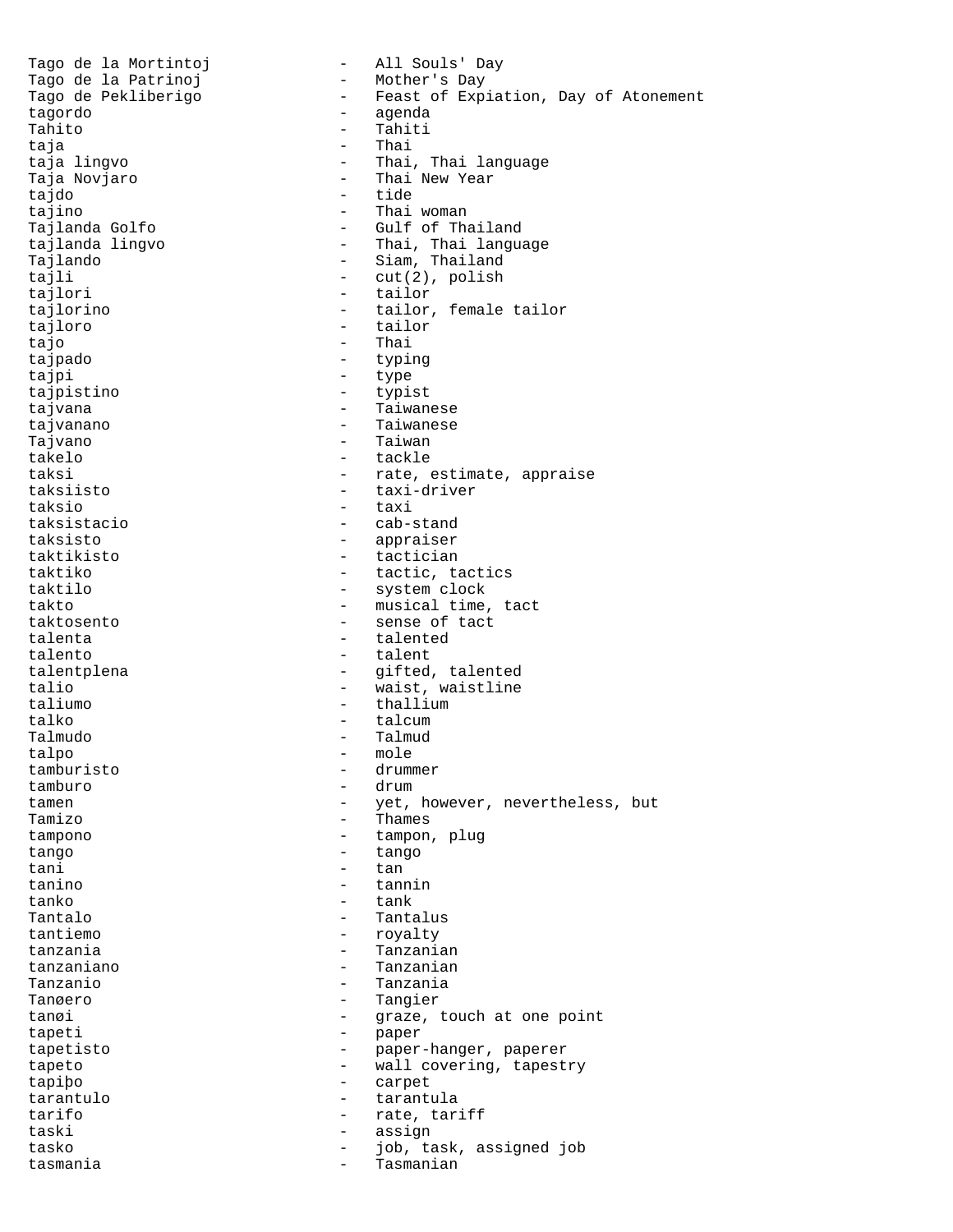tasmaniano - Tasmanian Tasmanio - Tasmania taso - cup tatara  $-$  Tatar tataro - Tartar taverno  $-$  tavern, inn tavolo - layer Ta¶o - Tagus - Tagus<br>taæmento - Tagus - detac - detachment Taøikio - Tadzhikistan taøiko - Tadzhik taýga - of use, suitable taýgeco - ability, capability, fitness, suitability taýgi - be suitable, fit, suit taýgprova¼o - shareware taýro<br>taýro<br>taýrobatala areno bullring taýrobatala areno bullring<br>taýrobatalejo bullring taýrobatalejo taýrobatalo - bullfight taýzi - tousle, dishevel<br>Taþkento - tousle, dishevel - Tashkent, Tashkend teamo chamber and team team team teatra  $-$  theatrical teatra¼o - play, theatre play teatro  $\qquad \qquad -$  theatre teda  $-$  boring, stodgy, tiresome teda¼o - something boring, bore tede banala - worn-out, hackneyed, stale, trite, hard-worked tedi - bore tedulo - bore - bore - bore - bore - bore - bore - bore - bore - bore - bore - bore - bore - bore - bore - bore - bore - bore - bore - bore - bore - bore - bore - bore - bore - bore - bore - bore - bore - bore - bore - bor teejo - tea-house tega¼o - covering tegi - cover(2), overlay<br>tegilo - protective cover, - protective cover, cover(2) tegmento - roof tegolo - tile<br>tegumento - cover tequmento teknecio - technetium teknika - technical teknikisto - technician<br>tekniko - technology - technology - technology, technique teknologio - technology teko  $\overline{\phantom{a}}$  - briefcase, file<br>tekokomputilo - laptop computer - laptop computer tekruæo - teapot teksasanino - Texan woman - Texan Teksaso - Texas teksa¼o - fabric, textile teksi - weave teksilo - loom tekstaro - collection of texts teksti - say, read tekstila¼oj - textiles teksto - lyric, text<br>tekstprilaborilo - word proces - word processor, editor<br>- teak tree tektono - teak tree tekulero - teaspoon - teaspoon - teaspoon - teaspoon - teaspoon - teaspoon - teaspoon - teaspoon - teaspoon - - telephone kiosk, telephone booth, call box telefoni - telephone telefonlibro - telephone book telefono - telephone telefunkciigo - remote control telegrafi - telegraph<br>telegrafo - telegraph telegrafo - telegraph telegramo - telegram telemetrio - telemetry telereto  $-$  small plate, saucer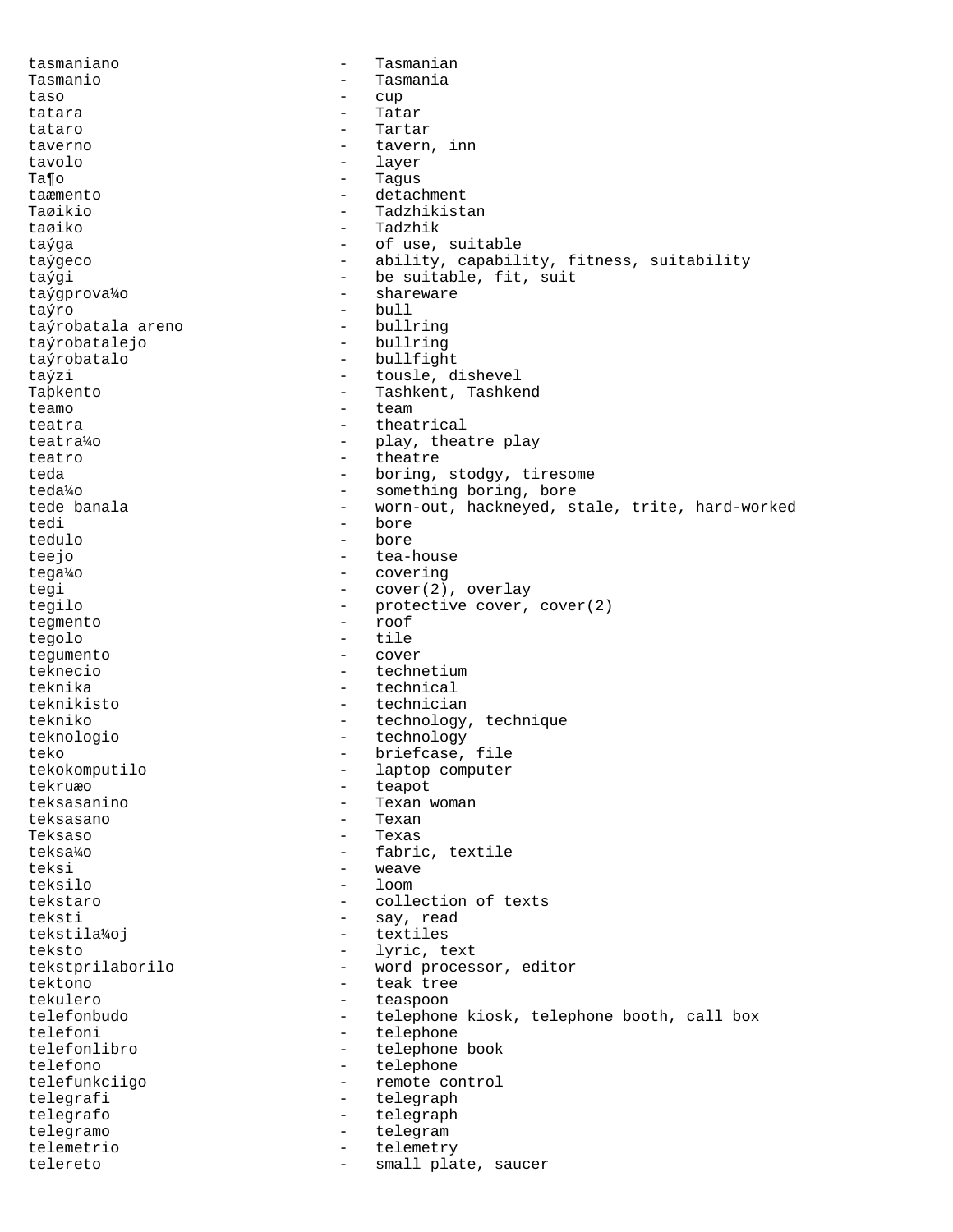telerlavilo - dishwashing brush telero - plate telerrako - drainer, draining board teleskopo - telescope telestirado - remote control<br>teletajpilo - remote control teletajpilo - teletype teleteksto - teletext televida anteno television antenna, television aerial<br>televida filmo television film, television movie, TV - television film, television movie, TV film televidi<br>televidilo - see on television set. T - television set, TV set televido - television, TV teluro - tellurium temas pri  $-$  it's a matter of temo  $-$  subject, theme, topic temperamento - temperament temperaturo  $-$  temperature tempesto - tempest, storm tempio - temple templimo - deadline templo - temple tempo  $-$  time, while tempopaso - passage of time tempoperdo - waste of time temporaba  $-$  time-consuming tenajlo - pair of pincers, pincers tenaro  $-$  ball, ball of the thumb tendaro  $-$  camp of tents, tented camp tendenca - biased, tendentious tendenco - tendency tendi - camp tendo - tent Tendofesto - Feast of Tabernacles<br>tendumi - camp - camp tenebro - darkness tenejo - depository tenera - tender(2)<br>tenereco - tendernes - tenderness teni - hold, hang onto tenilo - handle, knob teniso - tennis teniøo - attitude, bearing, deportment tenoro - tenor<br>tensio - voltac tensio - voltage, tension tenti - entice, tempt<br>tentiøi - be tempted - be tempted tento - temptation teo e e tea teokratio  $-$  theocracy teologio - theology teologo - theologian teoremo - theorem teoria - abstract teorie  $-$  in the abstract teorio - theory<br>teoriumi - theori teoriumi - theorise<br>tenoto - teapot tepoto - teapot tera  $-$  earthen, earthly, terrestrial<br>tera akso  $-$  axis of the earth, earth's ax - axis of the earth, earth's axis terapio - therapy<br>teraso - terrace - terrace teraso - terrace - terrace - terrace - terrace - terrace - terrace - terrace - terrace - terrace - terrace - terrace - terrace - terrace - terrace - terrace - terrace - terrace - terrace - terrace - terrace - terrace - ter - terbium terbulo - lump of earth, clod of earth tereno  $-$  terrain, ground, grounds teretaøo - ground-floor tergaso - natural gas tergloba - terrestrial terglobo - globe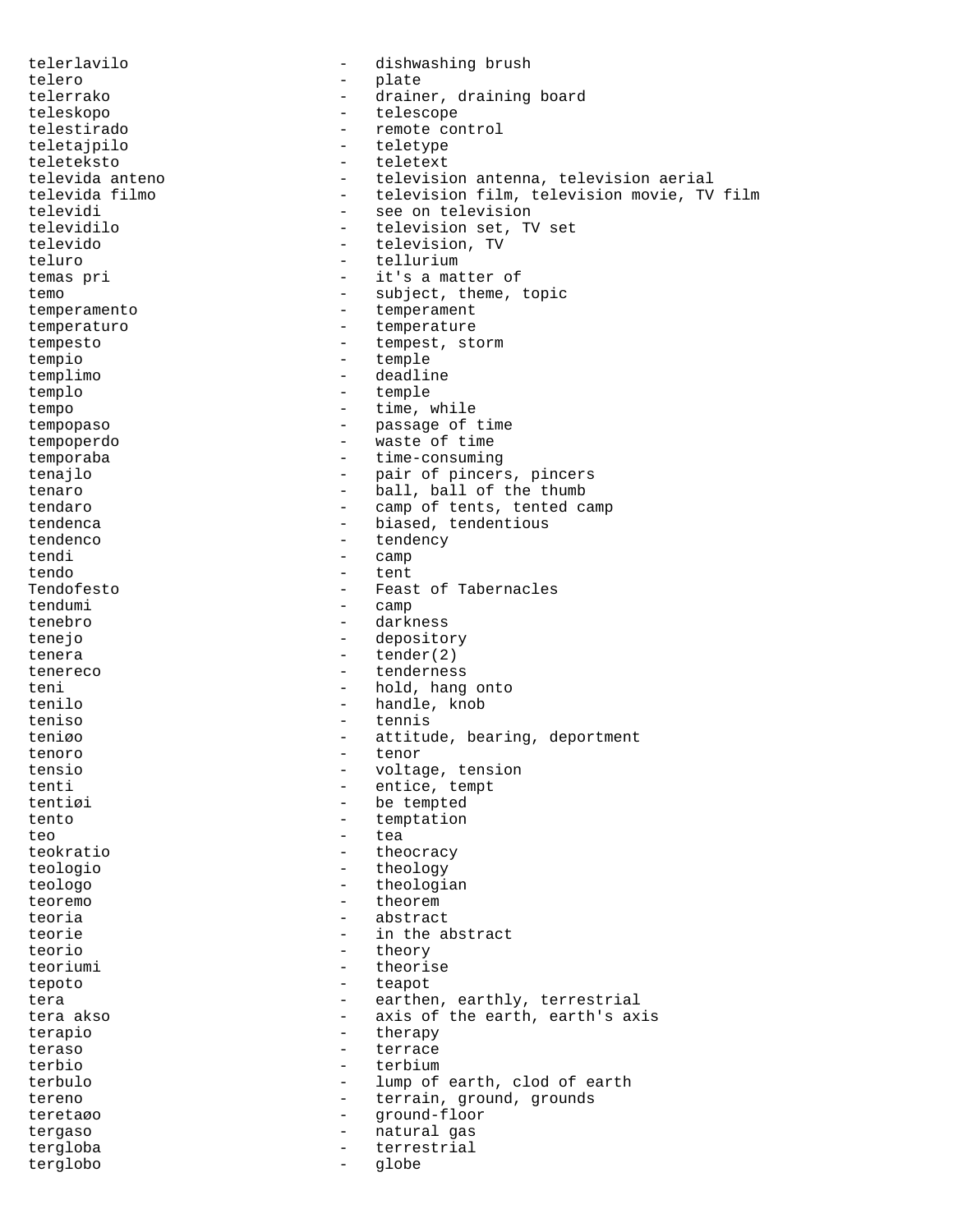tergrundo - earth teritoria - territorial teritorio - territory terkonekti - ground, earth(2) terkonekto - ground, earth(2), ground wire terkrusto - earth's crust terkultivisto - farmer terkulturisto<br>terminalo - terminal terminaro - terminology, glossary<br>termino - term - term termito - termite termometro - thermometer termoso - thermos bottle termostato - thermostat terni - sneeze ternivelo - ground floor, ground level, first floor terno - sneeze ternukso - ground-nut tero  $-$  soil, earth, land<br>terorismo  $-$  terrorism - terrorism teroristo - terrorist teroro - terror, reign of terror terpeko - asphalt, bitumen terpoma faruno - potato flour terpoma kaæo - mashed potatoes terpomo - potato terpomþimo - potato rot, potato disease, potato blight terskuo - earthquake shock Tersolo - Tersoal, Terzool tersupra¼o - surface (of the Earth) tertavolo - layer of earth, layer Tertiaro - Tertiary tertremo - earthquake terura <a>>
->
horrible(2), abysmal, dreadful, gruesome, terrible</a>
creadful, gruesome, terrible</a> terure - terribly, awfully terurega - ghastly, hideous, horrible terurega¼o - abomination, abhorrence terurego  $-$  horror, abhorrence teruri - terrify, frighten terurita - startled teruriøinta - startlede - startlede - startlede - startlede - startlede - startlede - startlede - startlede teruro - terror - terror - terror - terror - terror - terror - terror - terror - terror - terror - terror - ter tervermo - earthworm - earthworm terzono - zone terþoviøo - landslide testado - testing testamenti - bequeath, make a will testamento - testament, will testi - test testiko - testicle testo - test testudo - tortoise teujo - tea-pot tezo  $-$  thesis, essay Te¶rano - Teherano - Teherano - Teherano - Teherano - Teherano - Teherano - Teherano - Teherano - Teherano - Teherano - Teherano - Teherano - Teherano - Teherano - Teherano - Teherano - Teherano - Teherano - Teherano - Teh tia - such, such a, that kind of<br>
- therefore<br>
- therefore tial - therefore - because, for the reason that<br>- then tiam time then tiama  $-$  of that time tiamaniere  $-$  thus, this way, like this, in that way tia¼o - such a thing Tiberio - Tiberius Tibero - Tibero - Tibero - Tibero - Tibero - Tibero - Tibero - Tibero - Tibero - Tibero - Tibero - Tibero - Tibero - Tibero - Tibero - Tibero - Tibero - Tibero - Tibero - Tibero - Tibero - Tibero - Tibero - Tibero - Tibero - Tibetan tibetanino - Tibetan woman tibetano - Tibetan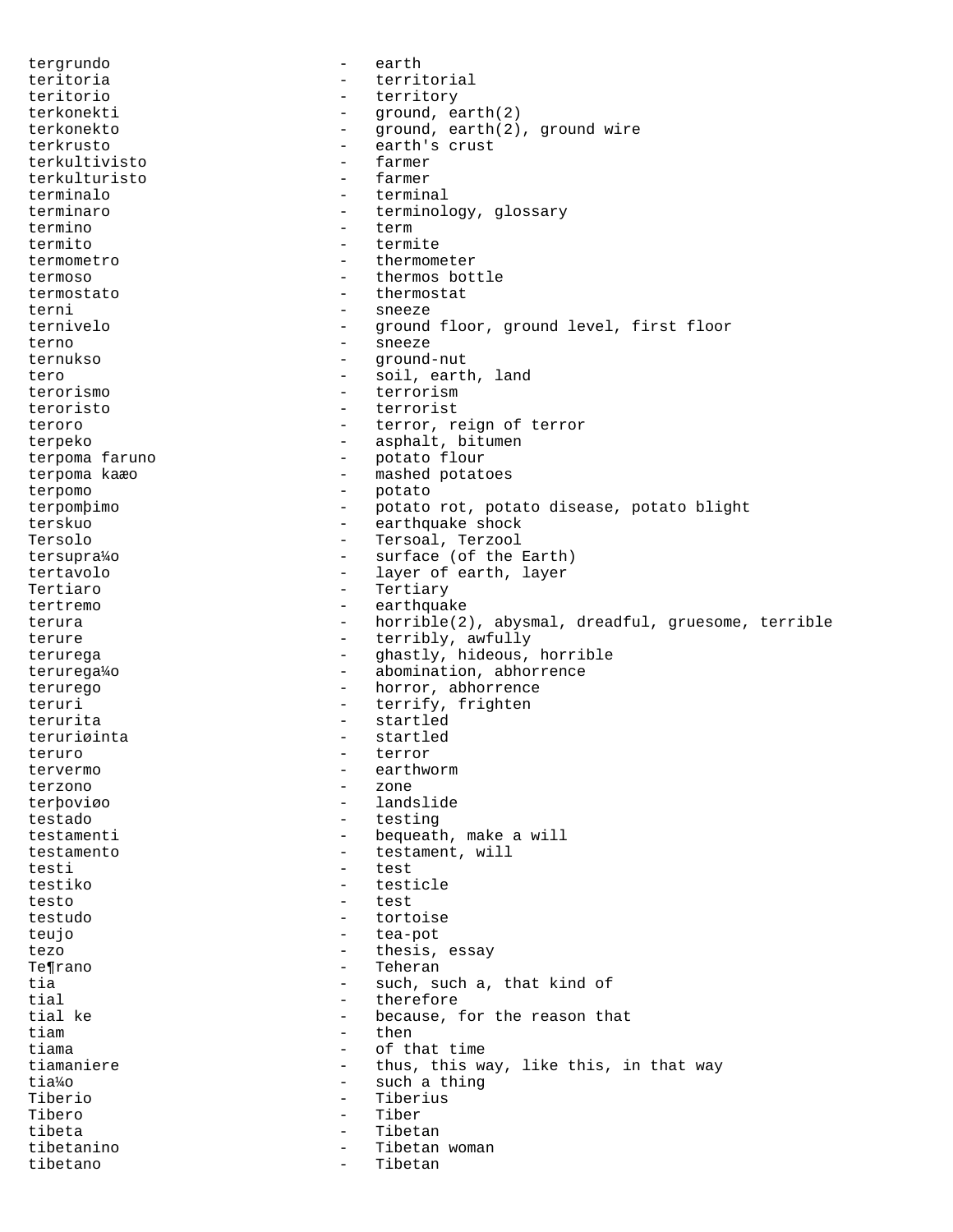Tibeto - Tibet tibiingo - legging, gaiter tibio - tibia, shin-bone<br>tie - vonder.over.them tie  $\begin{array}{ccc}\n \downarrow \\
 \downarrow \\
 \downarrow \\
 \downarrow\n \end{array}$  tie kaj tie  $\begin{array}{ccc}\n \downarrow \\
 \downarrow \\
 \downarrow\n \end{array}$  and there and there - here and there<br>- here tie æi tie andere van de steed van de versleid van de van de van de van de van de van de van de van de van de<br>Een van de van de van de van de van de van de van de van de van de van de van de van de van de van de van de v tiea - that ... over there<br>tiel - such thus so tiel - such, thus, so  $\begin{array}{ccc} - & as \dots as, so \dots as, \\ - & amen \end{array}$ tiel estu tiele  $-$  sic, thus tien  $-$  that way, thither, there, yonder tien kaj reen  $-$  back and forth - back and forth tien æi  $-$  hither, this way, here ties - that one's<br>tifo - typhus - typhus - typhus tifono - typhoon tigo - stem, stalk tigobrasiko - kohlrabi Tigriso - Tigris tigro - tiger - delicate, ticklish tikli - tickle - ticklish tiko - twitch, tic - tilde tilio - linden-tree, lime-tree tima - afraid timego - fright timema - afraid, timid timemulo - funk, coward timi - fear, be afraid of<br>timida - shy - shy timida - shy - horrible(2) timigi - frighten timigita - afraid, fearful timinda - awful, frightful timkrio - cry of distress timo - fear Timormaro - Timor Sea - Timor timtremiga  $-$  ghastly, horrible(2), gaunt(2), gruesome tindro  $\overline{ }$  tinder, punk<br>tinedifektita - moth-eaten - moth-eaten tineo - moth<br>tinkturi - tint. tinkturi - tint, dye<br>
tinkturo - dve, tint - dye, tint tintado - clinking, tinkling tinti  $-$  tinkle, jingle tintigi - ring tintilo - bell tinto - tinkle, jingle - tuna, tuna-fish tio  $-$  those, that, that over there tio estas  $-$  that is tio estas  $-$  that is<br>tio ne gravas  $-$  never m: tio ne gravas  $\begin{array}{ccc}\n- & n \neq n \text{ and } n \text{ is } n \neq n\end{array}$  this, this here, these tio æi  $\qquad \qquad$  - this, this here, these tiom tiom  $\begin{array}{ccc} - & \text{that much} \\ - & \text{so many,} \end{array}$ - so many, so much tioma - so much tipa - typical tiparo - font<br>tipo - type - type tipo - type tirado - pulling tiraneco - tyranny tirani - tyrannise tirano - tyrant Tirano - Tirana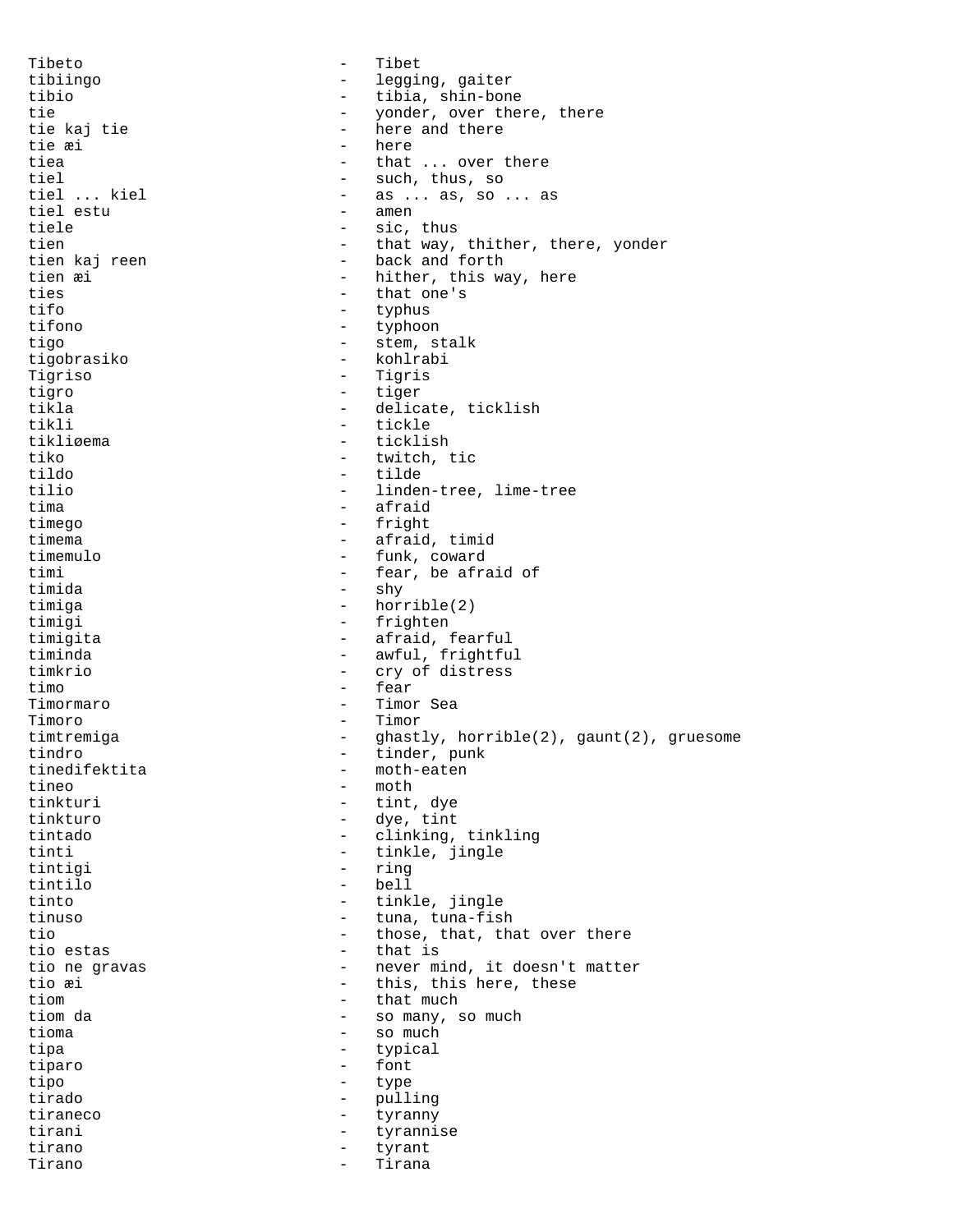Tirena Maro - Tyrrhenian Sea tiri - tug, pull, draw, haul, drag - be pulled, wear on, drag on<br>- drawer tirkesto – drawer – drawer – drawer – drawer – drawer – drawer – drawer – drawer – drawer – drawer – drawer – tirlevi - hoist, hoist up<br>tirmenuo - pull-down menu tirmenuo - pull-down menu tiroido - thyroid titana - titanic - titanic - titanic - titanic - titaniu - titanium<br>- Titan Titano - Titan titoli - title<br>titolo - degree - degree, heading, title tiu  $-$  that, yonder, that one tiu æi - this tiuj en la contradición de la contradición de la contradición de la contradición de la contradición de la contra tiuj æi - these tiumaniere  $\begin{array}{ccc} - & i n \text{ that way, thus} \\ - & i n \text{ that way,} \end{array}$ tiuokaze - then the then the then the then the then the then the then the then the then the then the then the the tiuspeca  $-$  of that kind, such tiutempe - at that time Togolando<br>tohuvabohuo - confusion, disorder Tokjo - Tokyo - toxic tokseco - toxicity<br>toksikomanio - substance - substance addiction tola - linen tola¼o - linen tolerebla - tolerable tolerema - tolerant<br>toleremo - tolerancy toleremo - tolerance<br>toleri - tolerate. toleri - tolerate, put up with, endure<br>tolo - linen tolo - linen - linen - linen - linen - linen - linen - linen - linen - linen - linen - linen - linen - linen - linen - linen - linen - linen - linen - linen - linen - linen - linen - linen - linen - linen - linen - linen tomato - tomato tombejo - cemetery, graveyard tombo - grave, tomb tomboþtono - tombstone tondi - shear, cut(2), clip tondilo - scissors tondri - thunder tondro - thunder tono - tone - tone - tone - tone - tone - tone - tone - tone - tone - tone - tone - tone - tone - tone - tone - tone - tone - tone - tone - tone - tone - tone - tone - tone - tone - tone - tone - tone - tone - tone - tone - tonsil torako - chest tordi - twist(2), contort torento - volley, torrent torfejo - peat-bog<br>torfe - peat-bog<br>- peat torfo - peat Torino - Turin torio - thorium torni - turn tornilo - lathe tornisto - turner, lathe operator tornistro - backpack, knapsack torpedi - torpedo torpedo - torpedo torso - trunk<br>torto - tart. torto - tart, pie torturi - torture torturo - torture toræo - torch Toskano - Tuscany tosti - toast, offer a toast tosto - toast totala  $-$  overall, total totale  $\qquad \qquad -$  in all, altogether totaligi - add together, total<br>totalismo totalismo - totalitarianism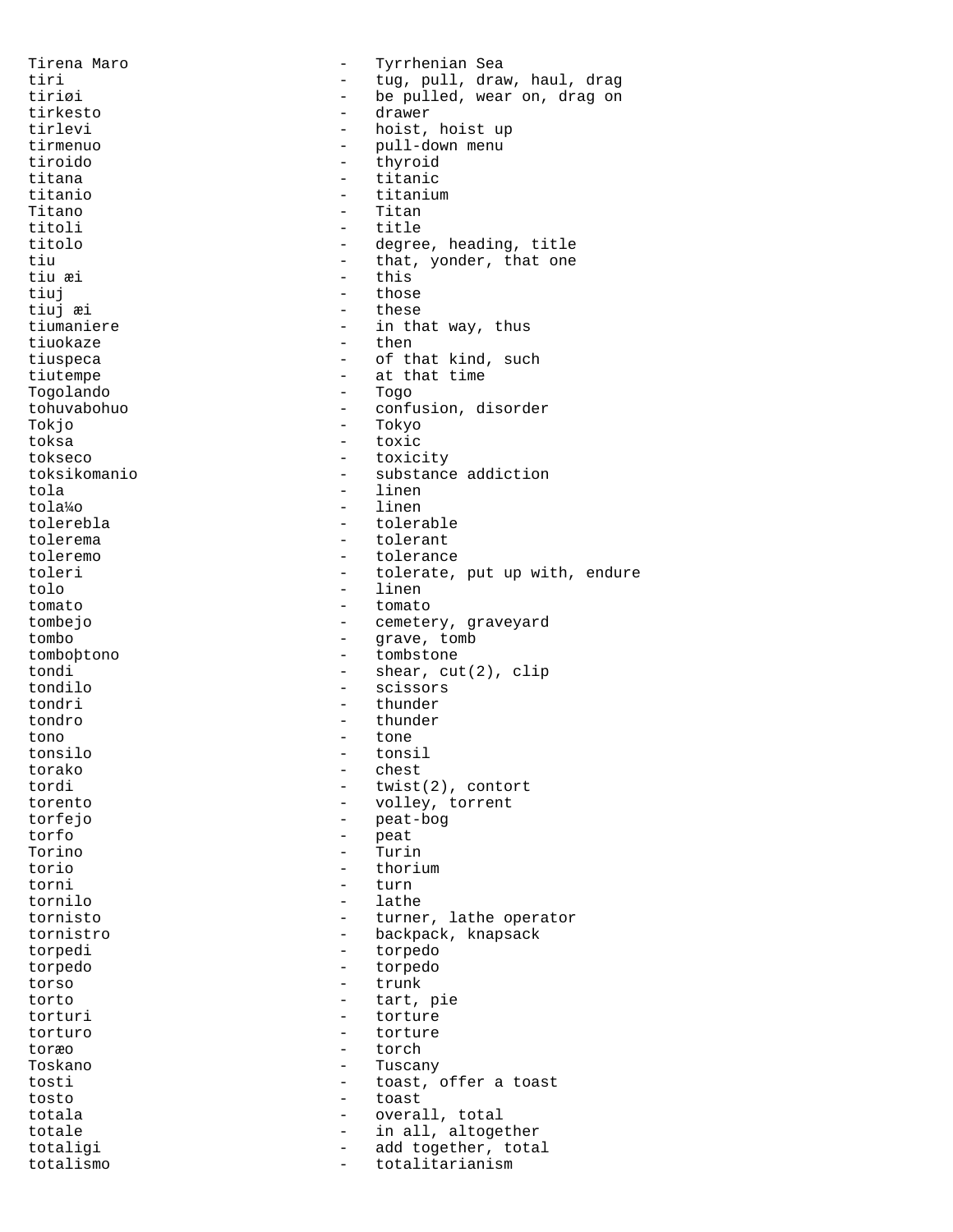totemo - totem toýfuo - tofu tra - through trabaro  $-$  framework, scaffolding trabati - chop through, come through trablovo - draught trabo  $-$  girder, beam trabori - drill through Tracio  $-$  Thracia, Thrace tradicia - traditional tradiciismo - traditionalism tradicio - tradition tradukarto - art of translation traduki - translate traduko - translation trafa - striking - striking trafe  $\begin{array}{ccc} \texttt{trafe} & \texttt{--} & \texttt{--} & \texttt{--} & \texttt{--} & \texttt{--} & \texttt{--} & \texttt{--} & \texttt{--} & \texttt{--} & \texttt{--} & \texttt{--} & \texttt{--} & \texttt{--} & \texttt{--} & \texttt{--} & \texttt{--} & \texttt{--} & \texttt{--} & \texttt{--} & \texttt{--} & \texttt{--} & \texttt{--} & \texttt{--} & \texttt{--} & \texttt{--} & \texttt{--} & \texttt{--} & \texttt{--} & \texttt{$ - to the point trafe reaganta  $-$  to the point trafi - strike, run across, hit, catch<br>trafikilo - - - - - - - - - means of transportation trafikilo - means of transportation<br>trafiko - trafic - trafic traffic trafikregularo - traffic rules trafikþtopiøo - traffic jam, traffic tie-up trafosi - spade tragedia extensive tragedy tragedio entragedy tragedy tragelafo - bushbuck tragika - tragic tragikeco - tragedy trairejo - passage trairi - pass through, cover, go through<br>traiektorio - traiectory trajektorio - trajectory trajnbileto - train ticket, railway ticket trajno - train trajto  $-$  trait, feature trakeo - windpipe traknivela pasejo - level-crossing trako - track trakopio - carbon copy -  $abuse(3)$ , treatment(2) traktato - treaty trakta¼o - treatise trakti  $-$  deal with, treat, handle<br>trakti kiel  $-$  treat as trakti kiel - treat as trakti per radioterapio - radiate trakto - treatment<br>traktoro - tractor - tractor traktoro - tractor tralasi  $\qquad \qquad -$  let through tralegi - read through tramhaltejo  $-$  tram stop, streetcar stop tramo - tram, streetcar<br>trankvila - calm, tranquil - calm, tranquil trankvileco - composure, calmness trankviligi - quiet, calm, soothe, still, appease<br>trankviligi - calm down trankviliøi - calm down tranoktejo - accommodation(2)<br>tranokti - pass the night. tranokti - pass the night, spend the night trans  $-$  beyond(2), on the other side of, across transa<br>transa flanko - on the other side<br>- opposite side<br>- opposite side opposite side transakcio  $\overline{t}$  - transaction<br>transcenda - transcenden transcenda - transcendent transdoni **-** hand, convey, hand over, pass transdono - delivery transe - opposite transformado - transformation(2) transformi - transform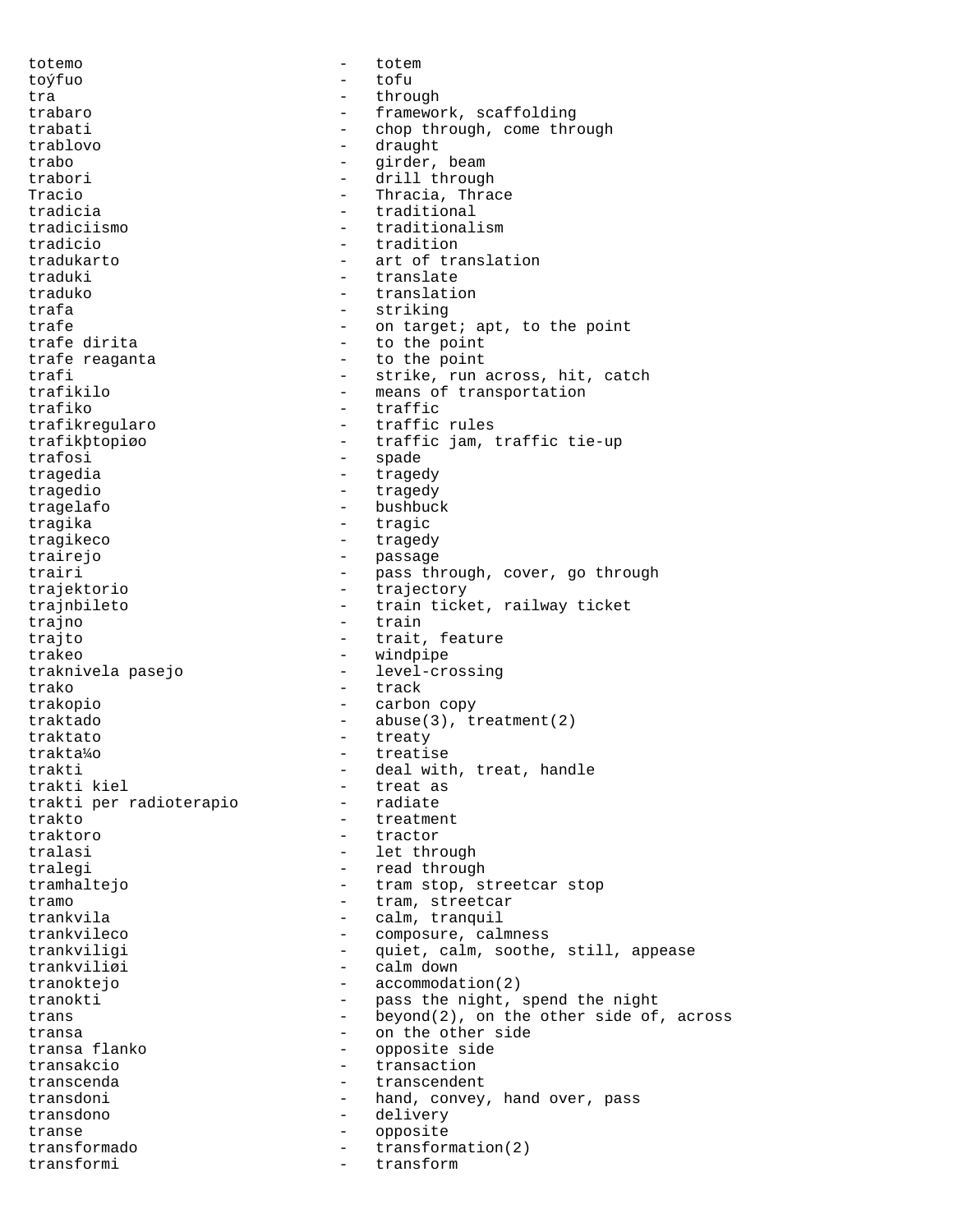transformo - refashioning, transformation transfuzi - transfuse transglua¼o - sticker transi - cross(2) transig - transfer Transilvanio - Transylvania transirejo - level crossing<br>transiri - do bevond, transiri transiri - go beyond, transfer, cross(2)<br>transiro - crossing, transfer - crossing, transfer transistoro - transistor transitiva - transitive Transkejo - Transkei transloki - move, transfer<br>translokiøi - move - move translokiøi transloøigi – move(2)<br>transloøiøi – move transloøiøi - movember - movember - movember - movember - movember - movember - movember - movember - movember<br>Transmara transmara  $\begin{array}{ccc} - & \text{overses} \\ \text{transmisii} & - & \text{transmit} \end{array}$ transmisii - transmit<br>transmisiilo - transmit - transmitter transmonta  $\overline{\phantom{a}}$  - across the mountains transpago - payment, remittance transpasi - go beyond transpaþi - step across, transgress transportado - transportation transportbiciklo - carrier tricycle, carrier cycle transporti - transport transportisto - carrier, transporter transporto - transport transpreni - take on transsalti - jump across<br>transskribo - translitera transskribo - transliteration transtera  $-$  in the hereafter, in the next world transtomba - beyond the grave transvala - Transvaalian - Transvaal, the Transvaal transversa - transverse<br>transversabipe - abeam - beam transversaþipe transverse - crosswise transþarøi - shift on to tranæa - cutting, sharp tranæa¼o - slice tranæeo - trench tranæi - slice, cut - knife<br>- cut tranævundo trapasejo - passageway - pass through trapiki - puncture, pierce trapuþi - push through trarigardi - look through trarompi - break through traseræi - search - search - search - search - search - search - search - search - search - search trasorbigi trastreki - cross out trasuferi - suffer through trati  $-$  make a draft trato - draft - draft - draft - draft - draft - draft - draft - draft - draft - draft - draft - draft - draft - draft - draft - draft - draft - draft - draft - draft - draft - draft - draft - draft - draft - draft - draft travadi - ford - colander, strainer travestianto - transvestite travestio  $-$  travesty traveturi - travel through. drive through travidebla - transparent travidi - see through<br>travintri - spend the w travintri  $-$  spend the winter traviva¼o - experience travivi - survive, experience, live through travojaøi - travel through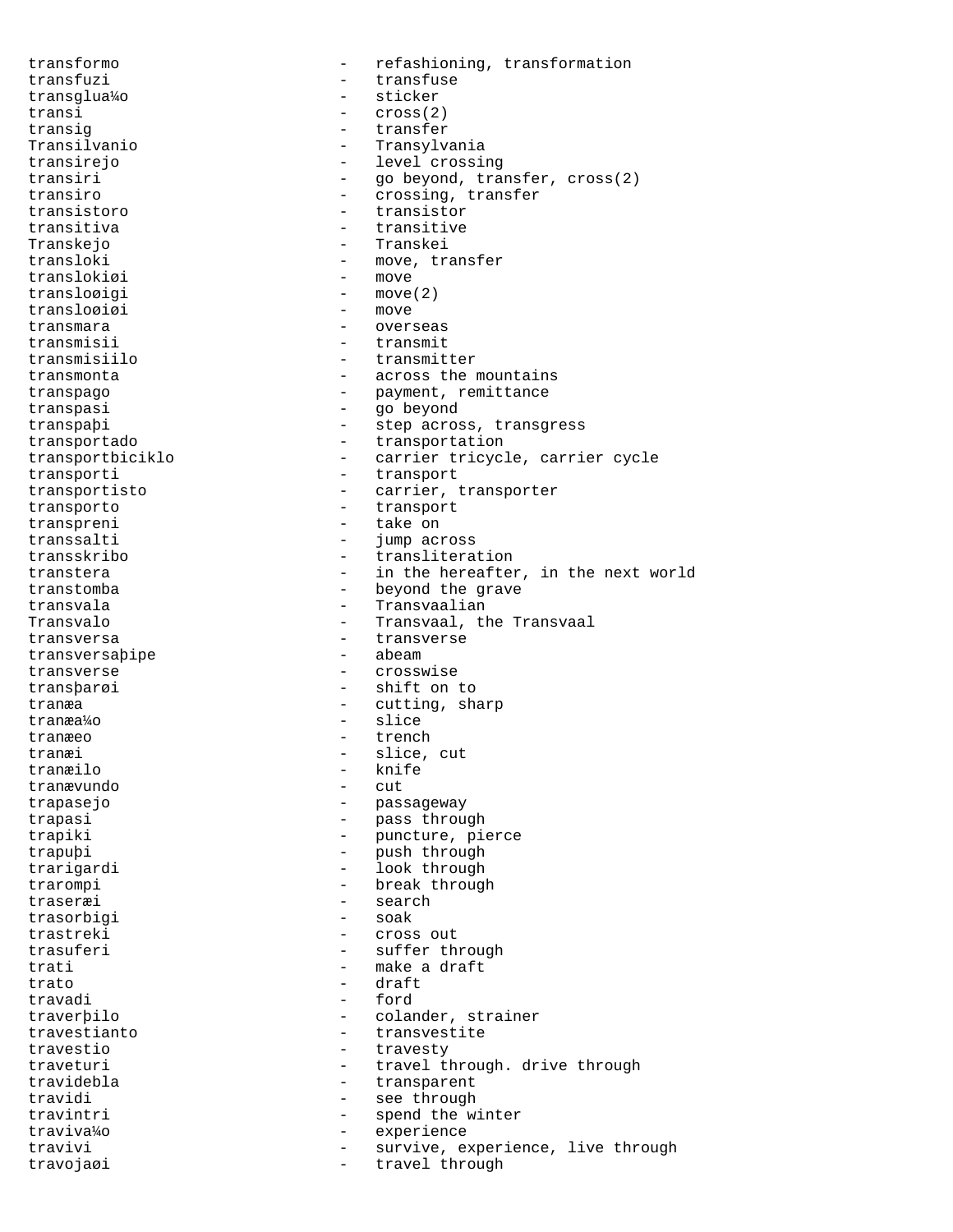tra¶eo - trachea traýmata - traumatic traýmato - trauma tre  $-$  very much, very, quite tredi - thread treege - extremely, enormously<br>trefo - clubs trefo - clubs - clubs - clubs - clubs - clubs - clubs - clubs - clubs - clubs - clubs - clubs - clubs - clubs - clubs - clubs - clubs - clubs - clubs - clubs - clubs - clubs - clubs - clubs - clubs - clubs - clubs - clubs trejnado - training - coach, train trejnisto - trainer tremado  $-$  trembling tremi - tremble, quiver, shiver tremiga - macabre, gruesome, grisly, eerie tremo - tremor, trembling tremolo - aspen trempi - immerse, dip, soak trempiøi - be soaked treni - drag, tow<br>treniøi - be dragge treniøi - be dragged, be towed<br>trenkablo - towing-line - towing-line trenþipo - tugboat, tug treti - trample on, tread trezoristo - treasurer trezoro - treasure tri - three - third triangulo - triangle Triaso - Triassic triba - tribal tribano - tribe member<br>tribestro - tribestro - chief, chief tribestro - chief, chieftain<br>tribismo - tribalism tribismo - tribalism tribo - tribe tribordo - starboard tribunalo - tribunal tribuno - rostrum, speaker's platform<br>tributi - pay tribute - pay tribute tributo - tribute triciklo - tricycle tridek - thirty Triero - Treves, Trier trifingra bradipo - three-toed sloth, ai trifoje  $\begin{array}{ccc} \text{trif } \text{ol} & \text{trif } \text{col} \end{array}$  three times trifolio - shamrock, clover<br>trigonometrio - trigonometry trigonometrio - trigonometry<br>trikado - knitting trikado - knitting - worsted triki - knit trikilo - knitting needle - pansy trili - trill triliono - trillion trilo - trill trilogio - trilogy trimestro - quarter, term trinaskitoj - triplets trinkado - drinking trinka¼o - beverage, drink - drinkable, potable trinkeja servisto barman, bartender<br>trinkeja tabureto bar stool trinkeja tabureto trinkejo - bar(2), pub trinki - drink trinkmono - tip triobla - triple triono - third Tripolo - Tripoli trirada - three-wheeled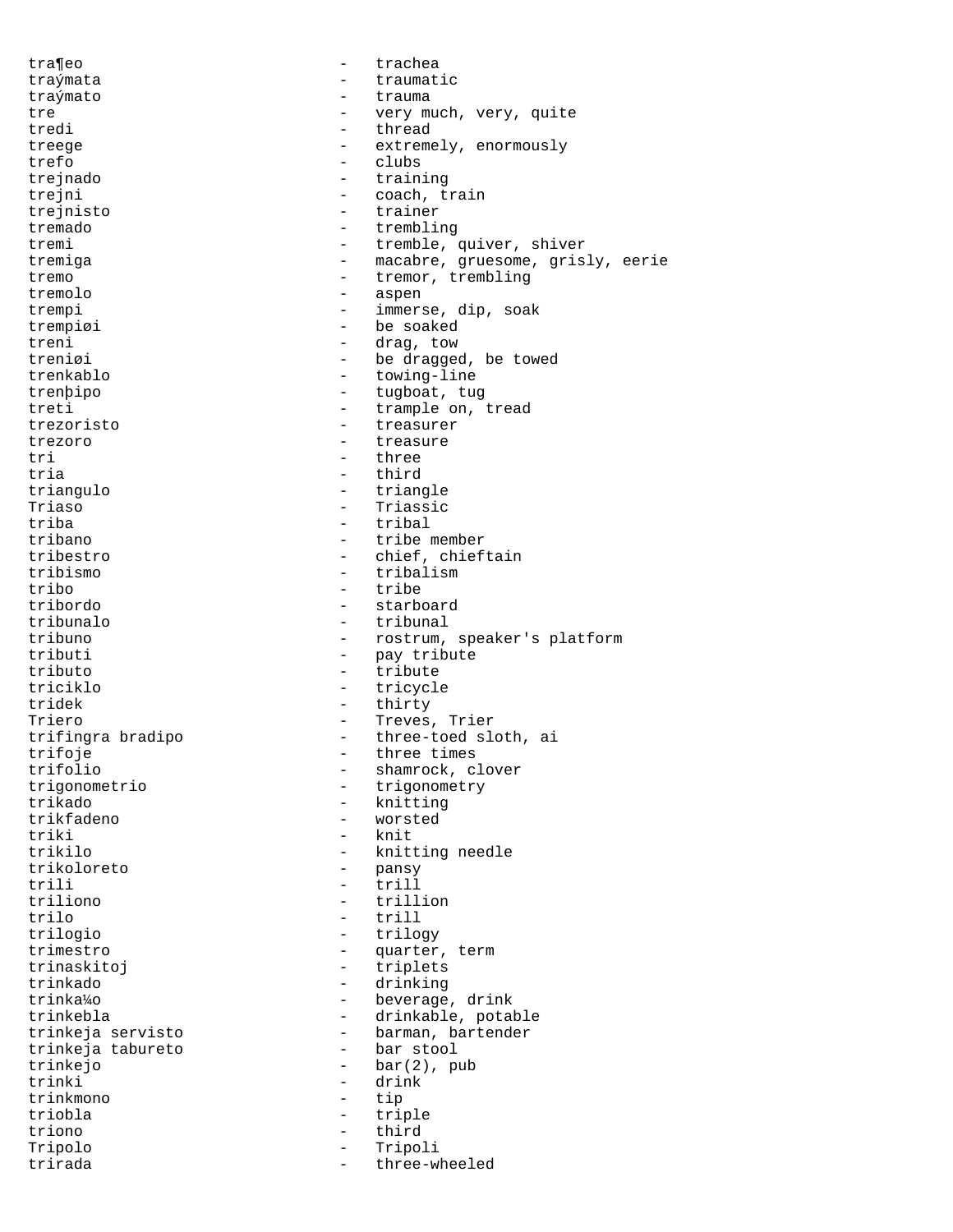trista - dreary, dismal(3), sad triste - sadly<br>tristici - crieve tristigi - grieve, afflict, distress tritiko - wheat triumfi - triumph<br>triumfo - triumph triumfo - triumph<br>triumph - triumph - triumph triunuo - trinity Triunuo - Trinity - use up, wear out triviala  $-$  commonplace, course, vulgar tro - too much, too tro multa  $\qquad \qquad -$  too much tro- - overtroa - undue trockiismo - Trotskyism trodorloti - spoil trodorlotita - spoiled trofeo - trophy<br>trofidema - qullib - gullible trogo - trough, manger<br>troigi - trough, manger<br>exaggerate, over troigi - exaggerate, overdo<br>troigo - exaggeration - exaggeration trojano - Trojan Trojo - Troy trolebuso - trolley bus troleo - trolley trolo - dragnet; troll troloøata - overpopulated troloøateco - - overpopulation<br>trolbino - trawler trolþipo - trawler trombono - trombone - trombone - trombone - trombone - trombone - trombone - trombone - trombone - trombone - trombone - trombone - trombone - trombone - trombone - trombone - trombone - trombone - trombone - trombone - tr trombozo - thrombosis trompa - deceitful trompado - deceit, defraudation trompanto  $-$  deceiver, impostor, cheat trompa¼o - gyp, fraud trompeti - take in trompi - deceive, cheat(2) trompita - deceived, cheated trompito - deceived person, deceived one trompiøi - be fooled, be deceived trompo - swindle, fraud trompþteli - pilfer, pinch<br>trompbtelisto - fraud trompþtelisto - fraud<br>trompbtelo - fraud trompþtelo trono - throne troo - excess tropagigi - fleece tropeolo - nasturtium tropika - tropical tropiko - tropics tropo - trope, figure of speech trotaksi - overestimate troti - trot trotilo - scooter trotuaro - sidewalk, pavement<br>trouzi - overuse trouzi - overuse<br>trouz<sup>1</sup>/0 - <sup>finding</sup> trova¼o - finding trovi - find<br>trovi sin - find<br>- find - find oneself, be found, be located troviøi - be found, find oneself, be located troþarøi - overburden trudi - force, impose trudo  $-$  coercion, imposition<br>trui  $-$  perforate trui  $-$  perforate truilo - perforator, punch trukarto - punch card truko - trick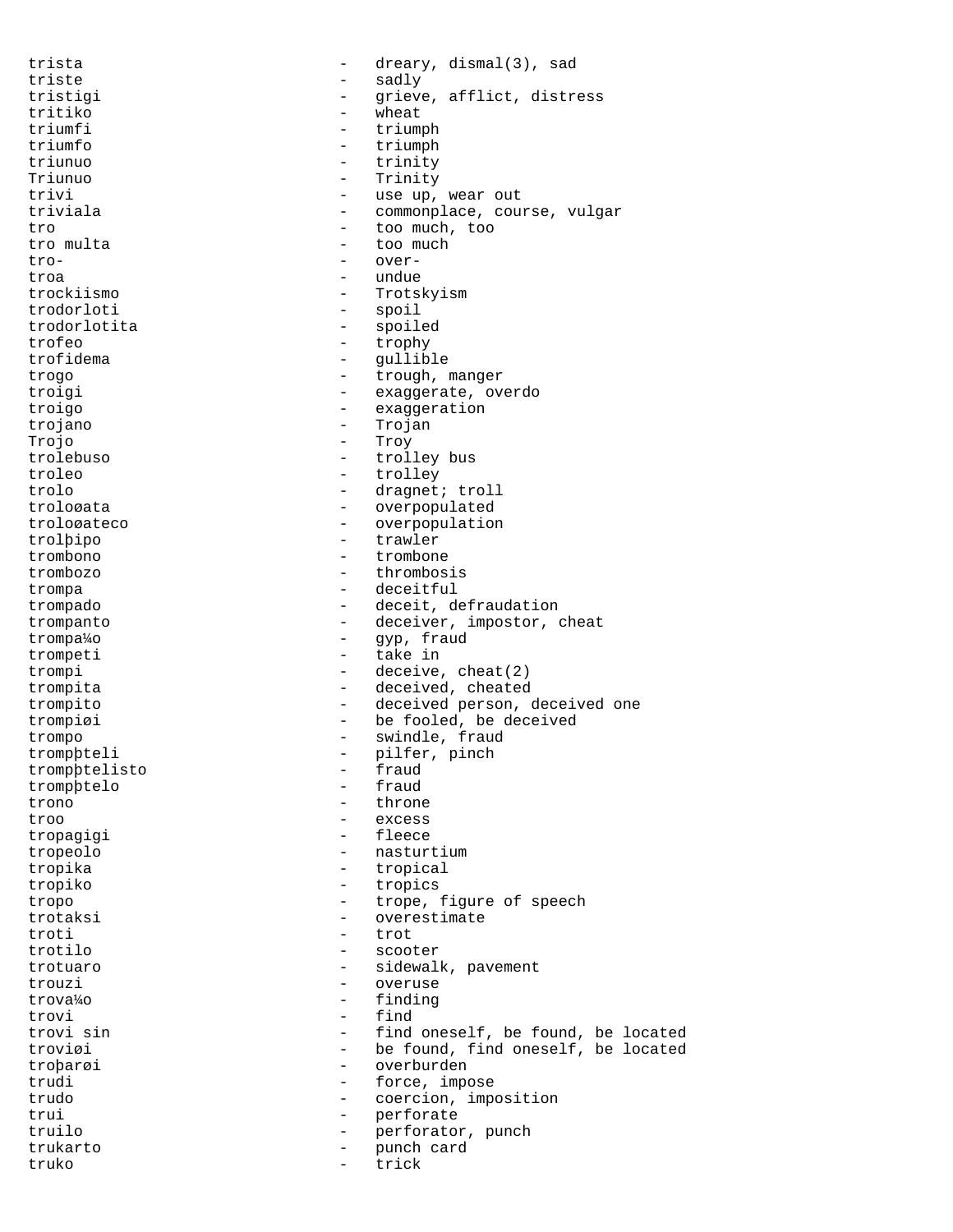trulo - trowel trumpeti - trumpet trumpeto - trumpet - stem, trunk truo - hole trupo - troop, troupe - troop, troupe - troupe - troupe - troupe - troupe - troupe - troupe - troupe - troupe - troupe - troupe - troupe - troupe - troupe - troupe - troupe - troupe - troupe - troupe - troupe - troupe - tr truto - trout - Tswana language, Tswana TTT **-** World-Wide Web TTT-ejo - website tualeto - toilet tualetujo - cosmetic case, vanity case tubercelerio - turnip-rooted celery tuberkulozo - tuberculosis tubero  $-$  protuberance, bump, bulge tubisto - fitter tubmuntisto - fitto - fitto - fitto - fitto - fitto - fitto - fitto - fitto - fitto - fitto - fitto - fitto - fitto - fitto - fitto - fitto - fitto - fitto - fitto - fitto - fitto - fitto - fitto - fitto - fitto - fitto tubo - pipe, barrel, tube, channel<br>tufarebo - arebe tufgrebo - grebe tufo - tuft tuj - right now, right away, immediately, at once<br>tuj kiam - as soon as - as soon as tuja  $-$  immediate tukano - toucan tuko - cloth - cloth - cloth - cloth - cloth - cloth - cloth - cloth - cloth - cloth - cloth - cloth - cloth -- thulium tulipo - tulip tumoro - tumour - tumour - tumour - tumour - tumour - tumour - tumour - tumour - tumour - tumour - tumour - tumour - tumour - tumour - tumour - tumour - tumour - tumour - tumour - tumour - tumour - tumour - tumour - tumour tumultema - wanton - wantonness tumulto - tumult, riot tunelo - tunnel tuniko - tunic - Tunisian Tuniso - Tuniso - Tuniso - Tuniso - Tuniso - Tuniso - Tuniso - Tuniso - Tuniso - Tuniso - Tuniso - Tuniso - Tuniso - Tuniso - Tuniso - Tuniso - Tuniso - Tuniso - Tuniso - Tuniso - Tuniso - Tuniso - Tuniso - Tuniso - Tuniso - Tunisian tunizianino - Tunisian woman tuniziano - Tunisian Tunizio - Tunisia Tunizo - Tunis tuno - ton turbo - top turdo - thrush turismo - tourism turisto - tourist<br>turistoficejo - tourist - tourist bureau turka - Turkish turkino - Turkish lady, Turkish woman Turkio - Turkey - turquoise Turkmenio - Turkmenistan turkmeno - Turkmen turko - Turk Turkujo - Turkey turmentado - abuse<br>turmenti - abuse turmenti - abuse, torment<br>turmento - torment turmento - torment<br>turnei - go on to turnei - go on tour turneo  $-$  theatrical tour, tour turni - turn(2), turn round, turn around<br>turni plipreme - tighten, turn(3), fasten, turn of turni plipreme - tighten, turn(3), fasten, turn on<br>turni sin - turn round, turn back, turn, turn turni sin  $\begin{array}{ccc} \text{turni} & \text{sin} \\ \text{turni} & \text{sin} \\ \text{sin} & \text{sin} \\ \end{array}$  -  $\begin{array}{ccc} \text{turni} & \text{turni} \\ \text{turni} & \text{sin} \\ \end{array}$ - apply to turniro - tournament turniøadi - swirl turniøi - turn(3)<br>turniøo - turn(2) turn(2) turno - turn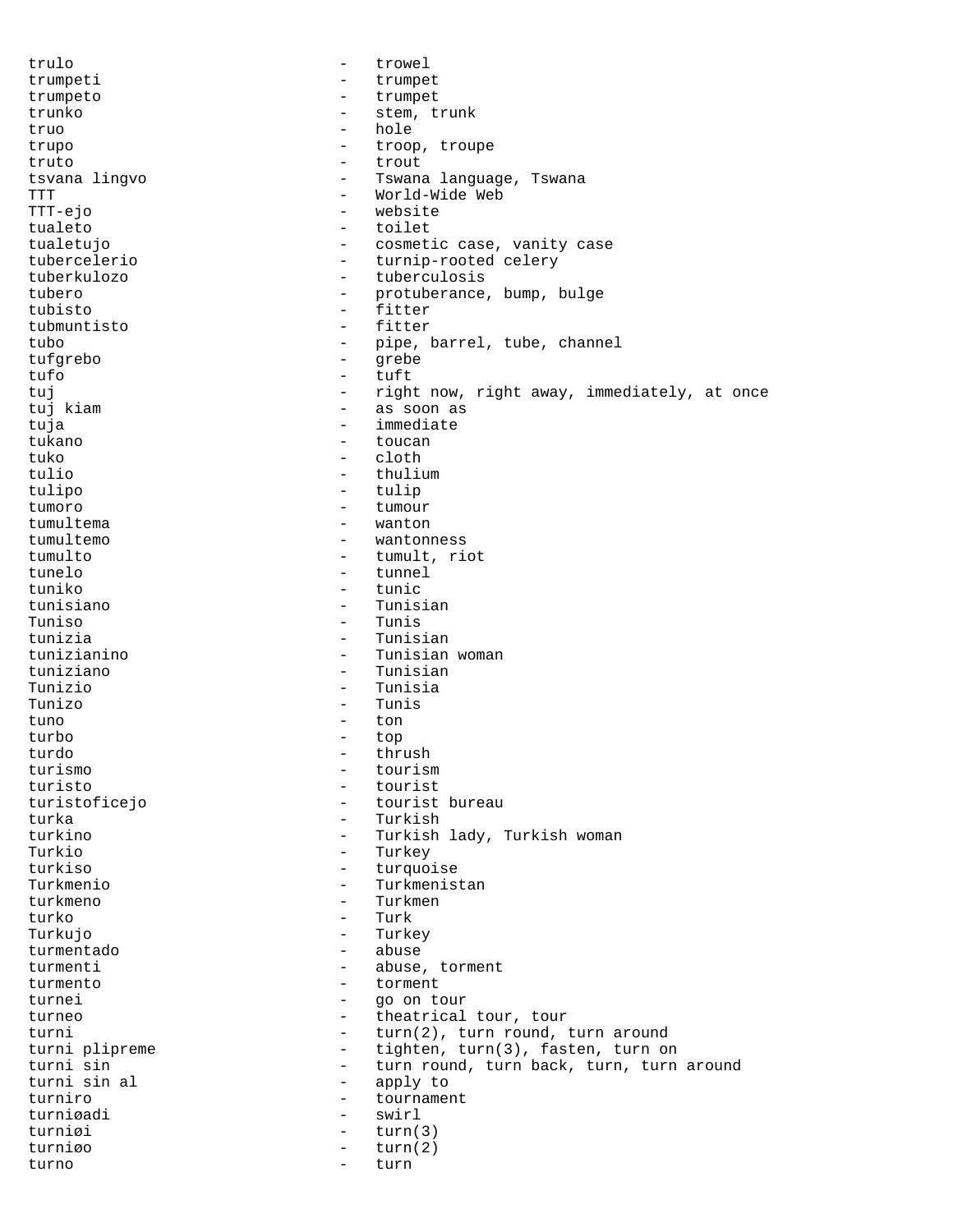turnopunkto - watershed, turning point turo - tower, castle turpa - nasty, ugly tusado - coughing tusi - cough<br>tusilago - colta: tusilago - coltsfoot<br>tuso - cough - cough tuso - cough tuta  $-$  entire, overall, whole tuta¼o - entirety tutcerte  $-$  with absolute certainty tute  $-$  entirely, at all, wholly, quite tute ne - not at all tute senviva - stone-dead tuteco - totality tutkora - cordial, whole-hearted tutmonda - world-wide tutmondiøo - globalisation<br>tuto - whole tuto - whole<br>tu<del>r</del>o - Thdiar tuæo - Indian ink<br>tuþado - Sandarískur - Indian ink tuþado - touch(2), sense of touch tuþanta - neighbouring, adjacent, adjoining<br>tuþebla - palpable - palpable tuþeti - touch lightly tuþi - touch tuþo - touch(2)<br>tvisti - twist tvisti - twist tvisto - twist uesto  $-$  west uganda - Ugandan ugandano - Ugandan Ugando - Uganda ujo - jug, box, vessel, container ukazo - ukase, edict<br>ukraina - ukrainian - ukrainian - Ukrainian ukrainino  $-$  Ukrainian woman Ukrainio - Ukraine ukraino  $-$  Ukrainian Ukrainujo - Ukraine ulcero - sore, ulcer ulino - chick, gal<br>Uliso - Ulysses - Ulysses Uliso - Ulysses<br>ulmo - elm ulmo - elm ulo - -er [person], chap, guy, person, fellow<br>ultimato - ultimatum - ultimatum ultimato - ultimatum ultrakurtonda - FM, ultrashort-wave<br>ululi - wail howl ululi - wail, howl<br>uma<sup>1</sup>40 - whatchamac - whatchamacallit, thingamajig umbiliko - navel umo - whatchamacallit, thingamajig unco - ounce ungego - claw ungo - nail ungobroso - nail-brush ungokuþejo - nail-bed ungotajlilo  $-$  nail clipper, nail clippers ungotondilo - nail-scissors ungoverniso - nail-varnish ungozono - cuticle ungvento - ointment uniformo - uniform unika  $-$  unique  $-$  unique  $-$  unique  $-$  unique  $-$  unique  $$ unika¼o - unique specimen - union unito - unit universala<br>universala praýbilo - vorld-wide, general, universal<br>- shifting spanner, monkey-wrenc - shifting spanner, monkey-wrench universala þraýbþlosilo - shifting spanner, monkey-wrench<br>universala þraýbþlosilo - shifting spanner, monkey-wrench<br>- generality universality universaleco and the generality, universality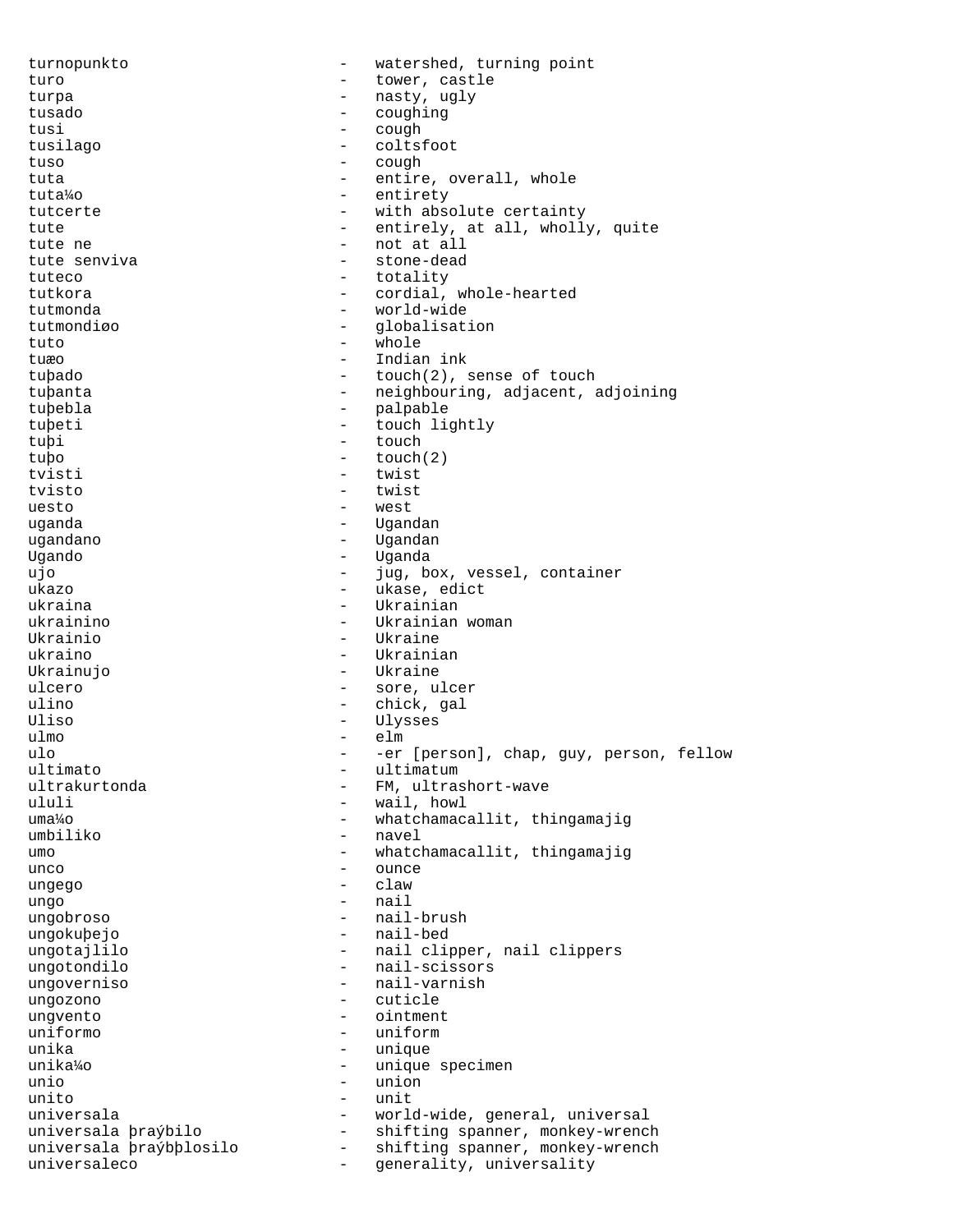universitata  $\qquad -$  academic(2) universitata profesoro universitato - university universo - universe unu - one unu kaj duona - one and a half unu kaj duono  $-$  one and a half unu la alian  $-$  one another, each one another, each one another, each one another, each one another, each one another, each one another  $$ unua - first unua helpo  $-$  first aid unua partpago - down payment unua plano - close-up unuafoje - for the first time unuanima - unanimous unuaranga entri and the set of the set of the set of the set of the set of the set of the set of the set of th unuavide<br>unudirekta trafiko - at first sight<br>- one-way traffi unueca - unified unueco - unity unuetaøa - one-story, one-floor unuflanka - one-sided, unilateral unufoje  $\qquad \qquad -$  one time, once unuforma - uniform unuigi - unite, join unuiøi - join, pool, associate unuiøinta - united Unuiøintaj Nacioj unukornulo - unicorn ununura - sole, one and only  $\mathbf{u}$ unuo - unit unuobla - single unuopa - single unuope - singly, one at a time unuopulo - individual unupersona - one person unusignifa - unambiguous unutaga - one-day unutona - monotonous unuvorte - in short, in a word unuvoæa - unanimous uragano  $-$  hurricane Uralo - Ural  $\begin{array}{cccc} \text{urba} & \hspace{1.5cm} & - & \text{urban} \end{array}$ urbano - city-dweller urbdomo - town hall, city hall urbego - city, metropolis<br>urbestro - mayor  $\begin{array}{ccc}\n \text{unbestro} & - & \text{mayor} \\
 \text{unbeta} & - & \text{town}\n \end{array}$ urbeto - town urbo - town, city<br>urbocentro - town, city<br>- city centre urbocentro - city centre, downtown<br>urbomuro - city wall urborando - city periphery urini - urinate urino - urine urinujo - chamber pot urno - ballot-box, urn uro - aurochs - aurochs ursino - she-bear Ursinsulo - Bear Island

universitata diplomito - academic, university graduate - one another, each other - ground floor - above all unuavice  $\begin{array}{ccc}\n-\text{first and foremost, primarily} \\
-\text{at first sight}\n\end{array}$ - one-way traffic unue - first, first of all, firstly - monolingual - one-week unusenca - unequivocal; one-way, unambiguous - city wall - city-state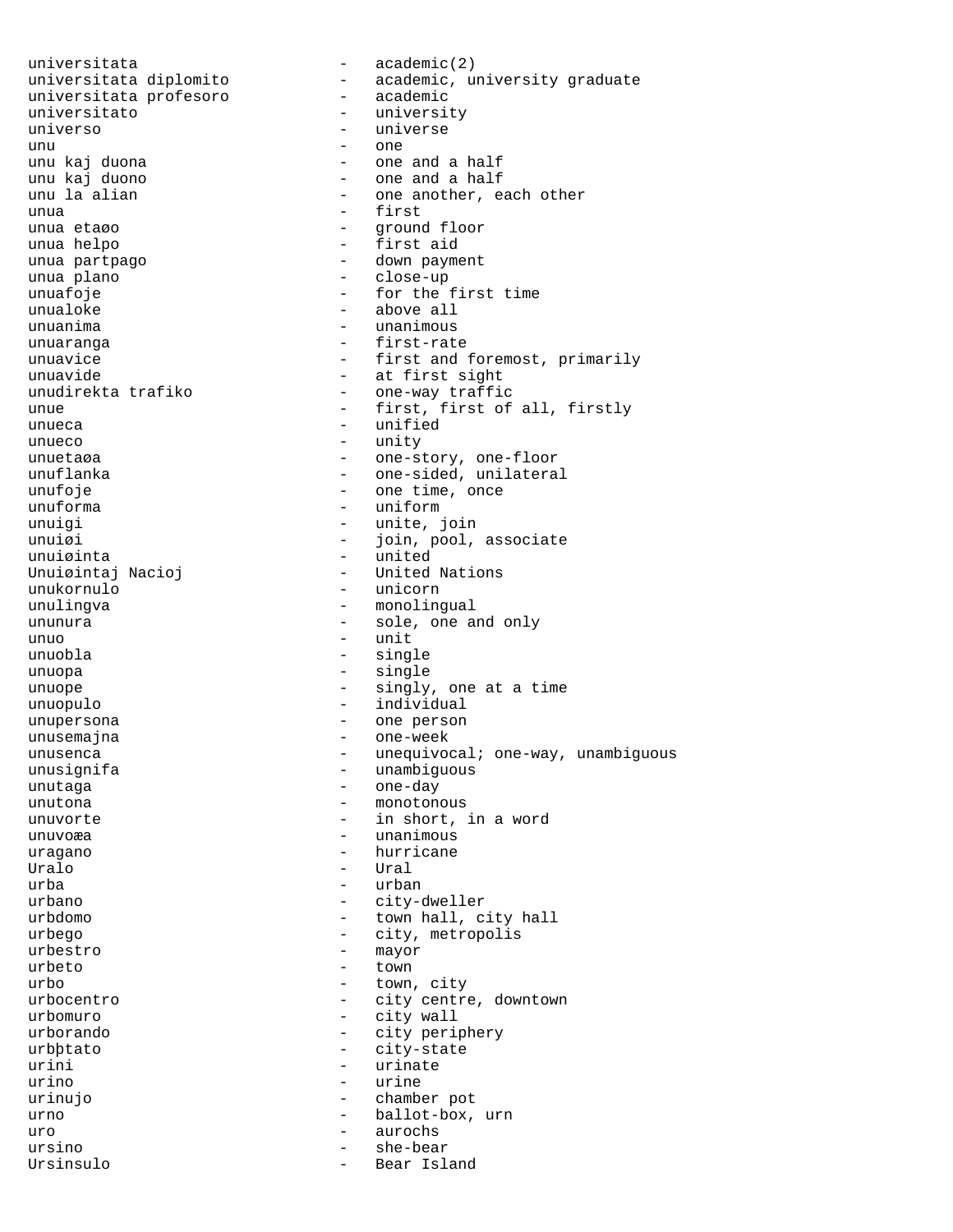$urso$  -  $bear(2)$ urtiko - nettle urugvaja - Uruguayan - Uruguayan woman urugvajano - Uruguayan Urugvajo - Uruguay urøa – pressing, urgent urøe - urgently urøeco - urgency urøi - hurry, press, urge<br>urøi sin - hurry, press, urge urøi sin - hurry urøiøi - hurry, rush<br>uskleco - case - case usona  $-$  American usona futbalo - American football, football - American Samoa usonanino  $-$  American woman usonano  $-$  US citizen, American Usono - United States of America, USA utero - womb, uterus utila - advantageous, useful - useful - usefulness, useful - usefulness, utility - usefulness, utility utili - avail - avail - avail - avail - avail - avail - avail - avail - avail - avail - avail - avail - avail - avail - avail - avail - avail - avail - avail - avail - avail - avail - avail - avail - avail - avail - avail - utilise, make use of utiligo - utilisation - utilitarianism utilo  $-$  benefit, advantage utilprogramo - utility<br>utopia - utopian - utopian utopia - utopian Utopio - Utopia - Utopia<br>Utresto - Utopia - Utopia Utre¶to - Utrecht uverturo - overture - overture uzado - use - user uzbeka - Uzbek uzbekino - Uzbek lady, Uzbek woman, Uzbek Uzbekio - Uzbekistan uzbeko - Uzbek Uzbekujo - Uzbekistan uzebla  $-$  suitable, of use uzi - employ, use, make use of - mill, factory<br>- used uzita - used uzita akvo<br>uziøi - be used uzo - use uzofini - discard<br>uzulinterfaco - - - - - - - - user int - user interface uzulo - user uzuro - usury uzurpi - usurp, overpower vadi - wade vafleto  $-$  wafer, cone vaflo - waffle vagado - wandering, roaming<br>vagi vagi - roam, wander<br>vagino - roam, wander<br>- vagina - vagina<br>- train vagonaro vagono  $-$  carriage, railway carriage, coach, wagon vagulo - vagabond vajco - vice<br>vaka - vice - vice vaka - vacant vakcinado - vaccination vakcini - vaccinate vakcino - vaccine vakero - cowboy vaki  $-$  be vacant vakso - wax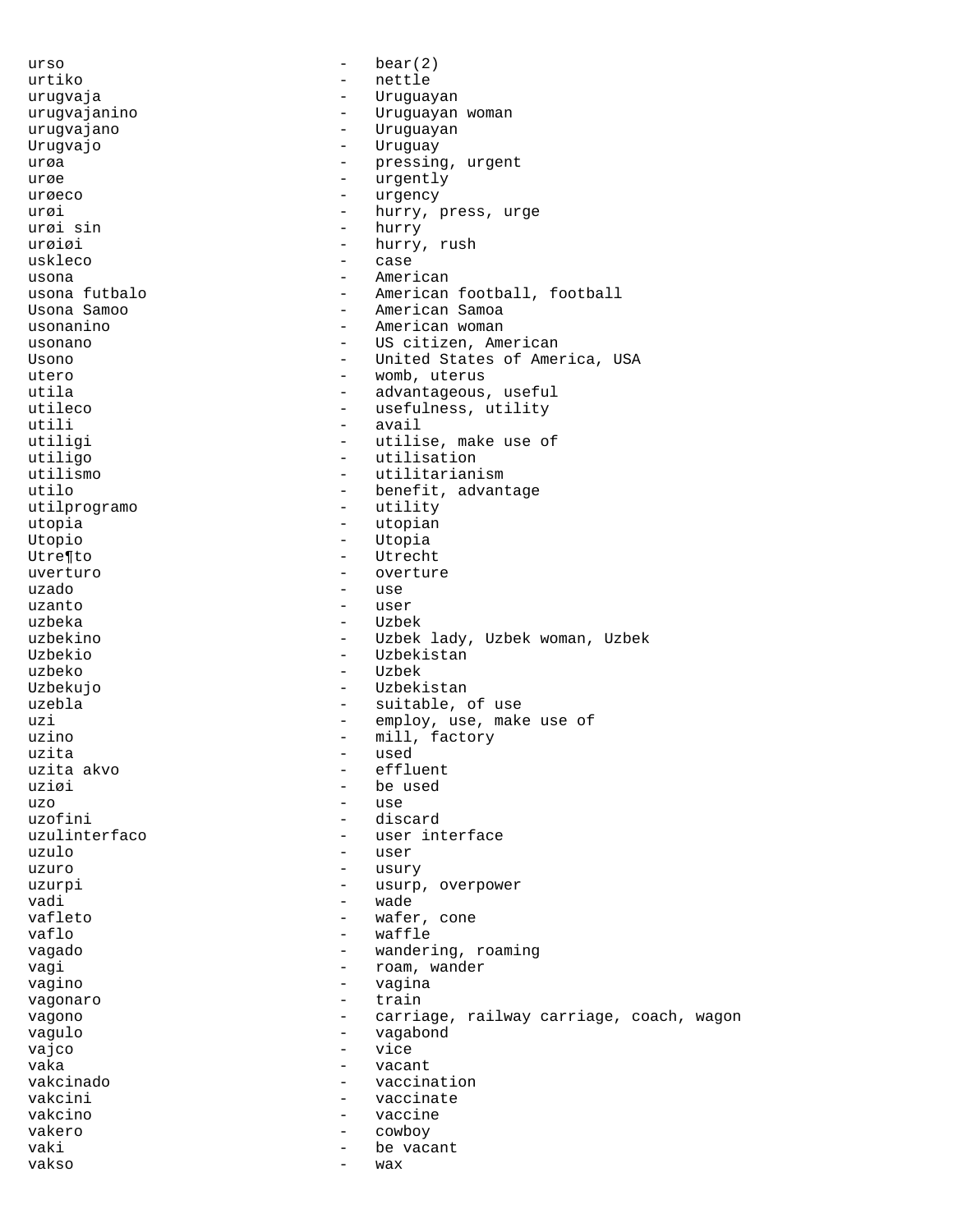vakstolo - oilcloth vakuo - vacuum Valakio - Walachia, Wallachia<br>Valencia Golfo - - Gulf of Valencia Valencia Golfo - Gulf of Valencia - Valencia<br>- Valencia Valencujo - Valencia valeriano<br>Valhalo Valhalo - Valhalla, Walhalla valida - valid validi - be valid validigi - validate valizo - suitcase, valise - Walkyrie, Valkyrie valo - valley Valo - Vaal valona - Walloon Valonio - Wallonia valono - Walloon Valonujo - Wallonia valora - valuable valora¼o - valuable valori - be worth<br>valoro - value w valoro - value, worth<br>valso - valtz<br>- waltz - waltz valuto - currency - tube, valve vana  $-$  futile, abortive, useless, vain vandalo - vandal vando - wall vane  $-$  in vain vaneco - vanity<br>vango - vanity<br>cheek - cheek vango - cheek vangobarbo - side-whiskers, whiskers<br>vangofrapo - slap<br>- slap vangofrapo vangoharoj  $-$  side-whiskers, whiskers vanigi - thwart, foil<br>vanilo - vanilla - vanilla vanta  $\qquad \qquad - \qquad \qquad \text{conceited, frivolous, vain}$ vanta¼o - silliness, frivolity vanteco  $-$  vanity vantulo - smart aleck, braggart, egocentric vao - wah vaporigi  $-$  evaporate vaporiøi - evaporate<br>vaporkaldrono - - steam-boi - steam-boiler vaporkovriøi - get dim, get covered with, become steamy vaporo  $-$  steam, vapour vaporpurigejo - dry cleaner's vaporumi - steam vaporþipo - steamship varbi - recruit varbilo  $-$  piece of promot. material varbito  $-$  piece of promot. material recruit varbiøi - enlist varfo - pier, landing-stage<br>
varia varia - variable variado  $\begin{array}{ccc} - & \text{change}(2), \text{variation} \\ \text{varieco} & - & \text{variety} \end{array}$ varieco - variety - variety entertainment<br>- vary varii - vary variko - varix, varicose vein vario - variety - chicken pox variolo - smallpox varma - warm varmbotelo  $-$  thermos, thermos flask varme - warmly varmega - hot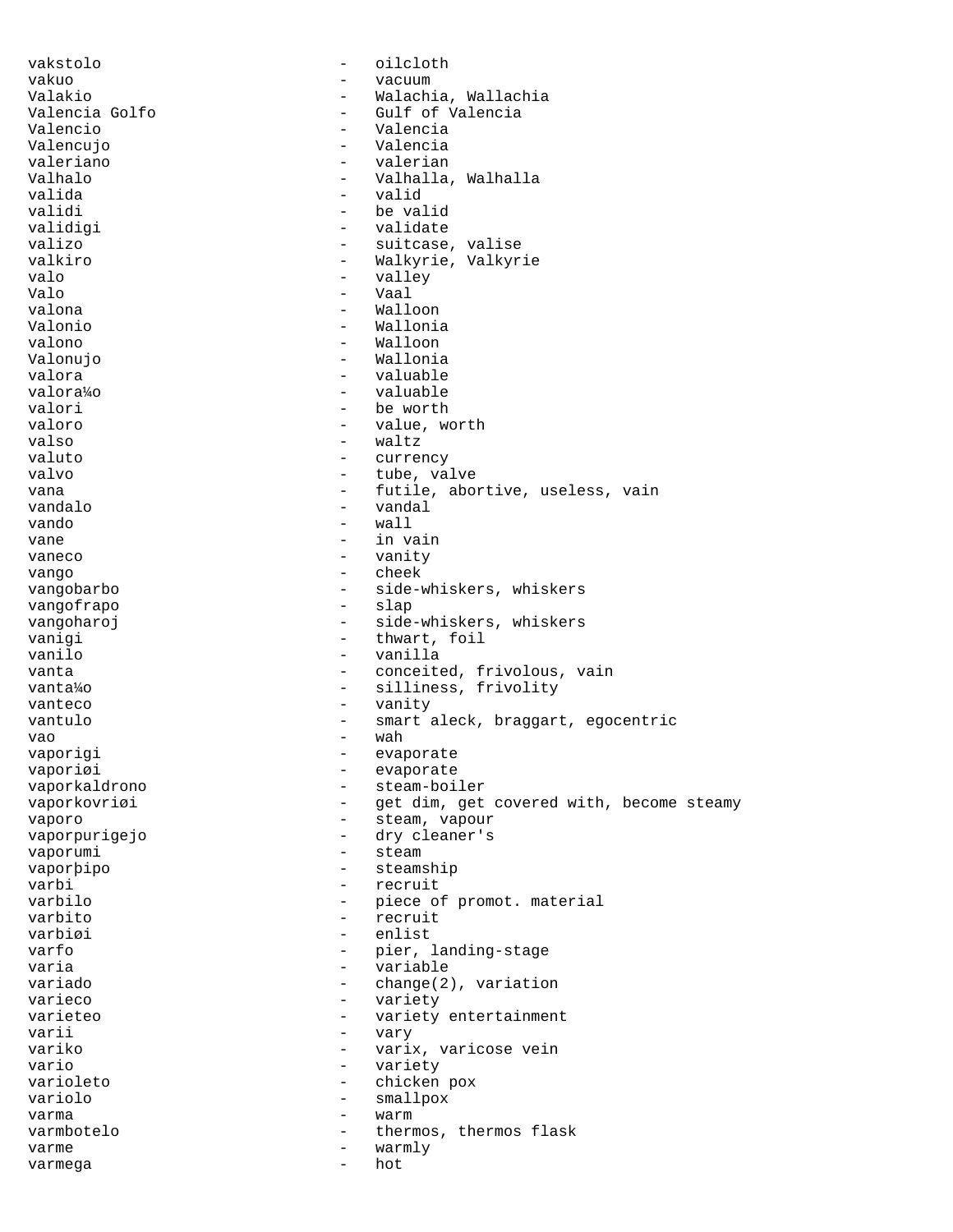varmego - heat varmeta - lukewarm varmigi  $-$  warm up, heat varmo - warmth varmsanga - warm-blooded varo  $-$  merchandise, wares, commodity<br>varoi – soods, wares varoj - goods, wares varpo - warp Varsovio - Warsaw vartejo - day-care center, crŠche, day-nursery varti - nurse, look after<br>
vartistino - nurse - nurse - nurse vartrajno  $-$  freight train varvagono - freight car vaska - Basque - Basque, Basque language<br>- beret vaska æapo - beret Vaskio - Basque country vasko - Basque - Basque Vaskujo - Basque country vasta - vast, extensive, wide, spacious - immensity, vastitude vastega - immense, abysmal<br>vastigi - extend, spread o - extend, spread out, widen vatikana - Vatican Vatikano - Vatican, the Vatican Vatikanurbo - Vatican City<br>
vato - vadding cott vato  $-$  wadding, cotton-wool vatto - watt vazelino - Vaseline - Vaseline<br>vazo - vessel v vazo - vessel, vase vaæo  $-$  watch(2) ve - woe - weft vegetado  $-$  growth vegetala  $\qquad \qquad -$  plant(2) vegetara  $-$  vegetarian vegetarano  $-$  vegetarian vegeta¼aro - vegetation vegeta¼o - vegetation vegeti - vegetate<br>vegeto vegeto - growth<br>veini - growth vejni - grain, vein<br>veino - veino - vein vejno - vein vekhorloøo - alarm clock<br>veki - wake up, awa veki - wake up, awaken, wake, arouse<br>vekigi - wake, wake, wake up vekiøi - wake, wake up vekriado - lamentation - sailboat veldi - weld veli - sail - sail velki - wither, fade<br>
velo - sail velo - sail velura - velvet veluro - velvet<br>velbino - sailing velþipo - sailing ship vendaa lingvo - Venda language, Venda vendao - Venda - store, shop vendeto entre establecente de la vendetta, feud vendi - vend, sell, dispose of<br>
vendistino - saleswoman<br>
- saleswoman - saleswoman vendisto - salesman vendiøi - sell, be sold vendo - sale vendoplaco  $-$  marketplace, market vendoprezo - sales price vendosumo - turnover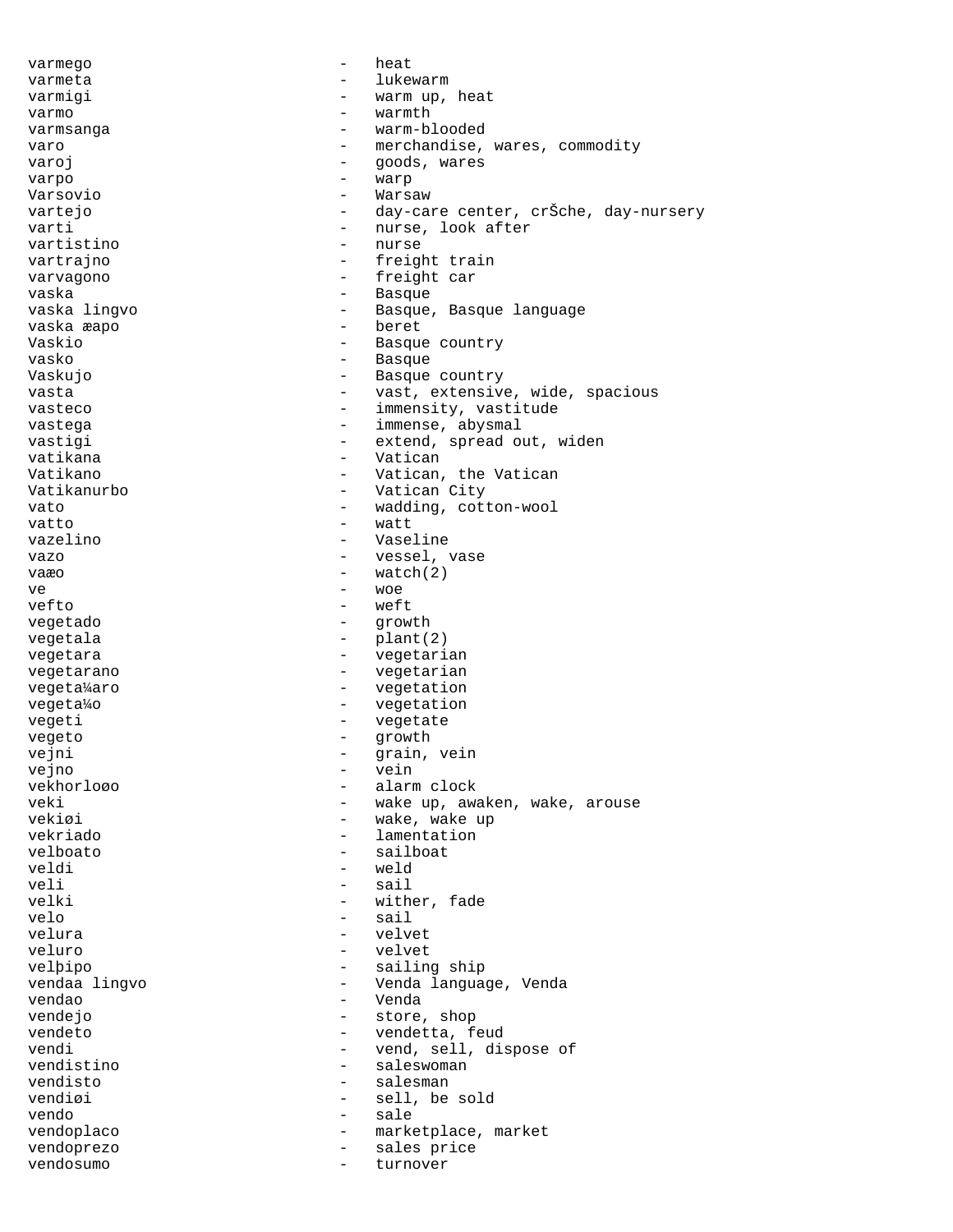vendotablo - counter vendredo - Friday veneca - Venetian venecano  $-$  Venetian venecia - Venetian veneciano - Veneciano - Veneciano - Veneciano - Veneciano - Veneciano - Veneciano - Veneciano - Veneciano - Ve Veneco - Venice venena - poisonous veneni - poison veneno - poison - poison venera<br>
venerea malsano<br>
- venereal<br>
- venereal venerea malsano - venereal disease venezuela - Venezuelan - Gulf of Venezuela venezuelanino - Venezuelan woman venezuelano - Venezuelan Venezuelo - Venezuela veni - come<br>venigi - qet(3 venigi - get(3), send for<br>
venkanto - victor venkanto - victor venki - defeat, win over<br>
venkito - loser person value venkito - loser, person vanquished<br>venkiøi - lose. be defeated. be be - lose, be defeated, be beaten venko  $-$  victory veno  $-$  coming, arrival venonta - next venta  $-$  windy; vapid ventego - storm venti - blow vento  $-$  wind ventolado  $-$  fanning ventoli - ventilate<br>
ventolilo - ventilato ventolilo - ventilator, electric fan ventra<br>
- abdominal<br>
- abdominal - abdominal ventro - belly, tummy, abdomen<br>ventrodoloro - stomach ache - stomach ache ventumi - fan, aerate<br>ventumilo - fan ventumilo Venuso - Venus venøado - vengeance - avenge, avenge oneself venøo  $-$  revenge, vengeance veprejo - thicket, bush vepro - scrub, brushwood vera - true veramo - love of truth - veranda, porch  $v$ erbo  $-$  verb verda - green - pass judgement<br>- verdict verdikto - verdict verdire  $\qquad \qquad$  - to tell the truth verdo - green verdulo - green; fervent Esperantist vere  $-$  genuinely, really, indeed, truly vereco - truthfulness, truth<br>
veremo - truthfulness veremo - truthfulness vergeto - rib vergi  $-$  take a switch to, flog vergo  $-$  wand, rod, switch verigi  $-$  realise; verify veriøi - come true verkaro - works verka¼o - writing verki  $-$  compose, create, write verkinto - author verkisto - writer, author<br>verko - work verko - work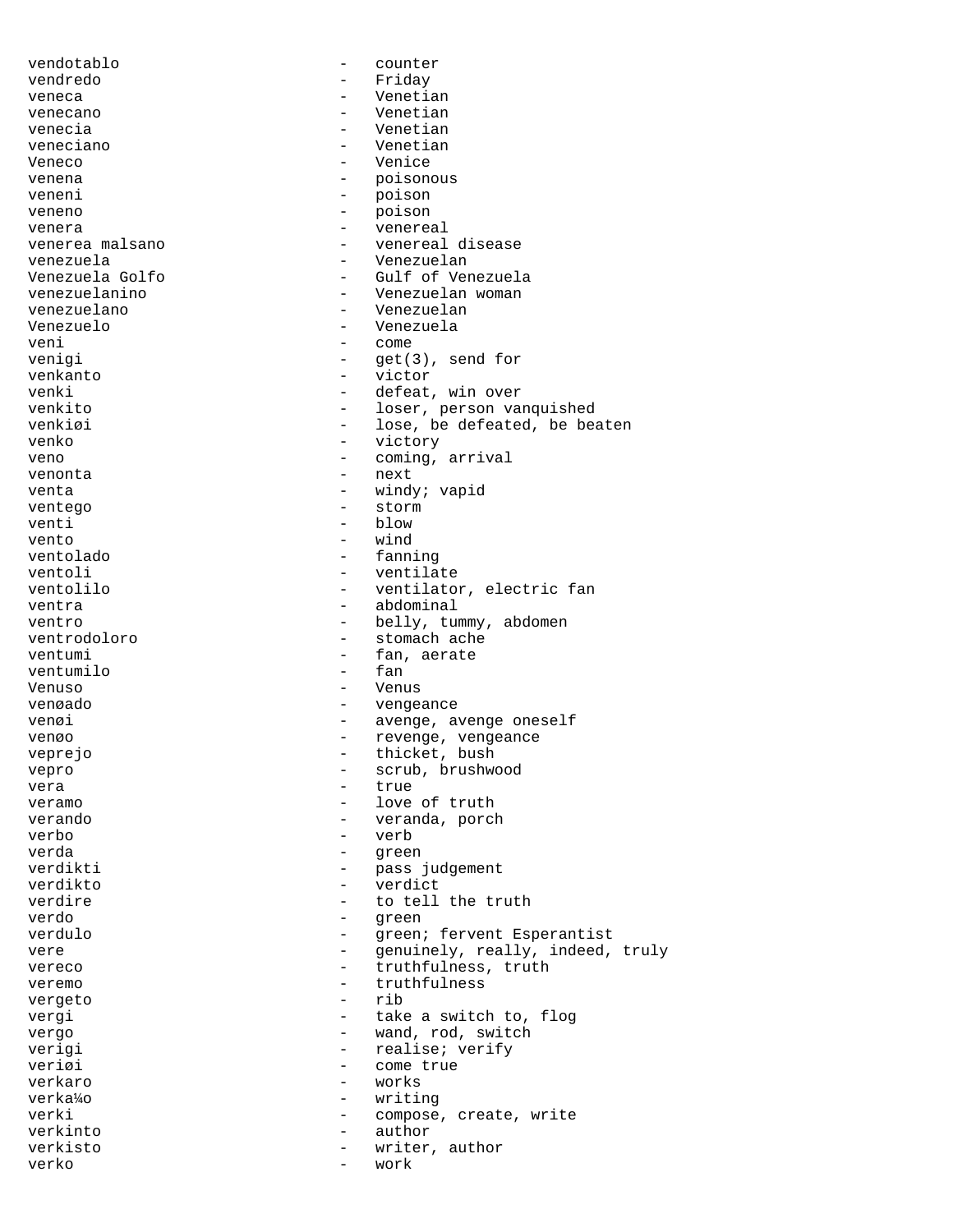vermborita - worm-eaten, unsound vermo - worm vermuto - vermouth verniso - varnish vero  $-$  reality, truth versa¼o - piece of verse<br>versio - version - version versio - version - version - version - version - version - version - version - version - version - version - version - version - version - version - version - version - version - version - version - version - version - ver verso - verse vertebra kolono - verse - verse - verse - verse - verse - verse - verse - verse - verse - verse vertebra kolono vertebraro - spine vertebro - vertebra vertikala  $-$  vertical vertiøi en andre en andre større en andre større en andre større en andre større en andre større en andre stør vertiøo - vertigo, dizziness verto - top of the head veruko - wart verva  $-$  vivacious, lively vervo  $-$  verve, vivacity verþajna - probable, likely verþajne - probably verþajneco - probability verþi - shed(2), scatter, pour vespera lernejo - evening-school, night-school, evening classes<br>vespera vartantino - babysitter vespera vartantino - babysitter vespera vartanto<br>vespera ¼urnalo - evening paper vespere  $-$  in the evening vespermanøo - evening meal, supper vespero - evening - evening vesperrobo - evening gown, evening frock<br>vesperto - bat vesperto – batterio – batterio – batterio – batterio – batterio – batterio – batterio – batterio – batterio – batterio – batterio – batterio – batterio – batterio – batterio – batterio – batterio – batterio – batterio – ba vespo - wasp vestalo - vestal, vestal virgin<br>
vestarko - clothes-hanger - clothes-hanger vesta¼o - article of dress, garment - cloakroom Vestfalio - Westphalia<br>
vesti - dress, clot - dress, clothe vesti sin - dress vestiøi - get dressed, dress Vesto - Vesta vestoj  $-$  clothes, clothing vestoþranko - wardrobe, clothes-press vetarmado - arms race veterano - veteran veteraæo - foul weather veterinaro  $-$  veterinarian veterinformoj en el esterno en la veather report vetero  $-$  weather veterprognozo - weather forecast veti - bet, wager vetkuri - race<br>vetludi - amb vetludi - gamble vetludo - gambling veto  $-$  wager, bet vetoo - veto vetperisto - bookmaker veturbileto<br>veturdirekto - direction of travel veturi  $-$  go, ride, travel<br>veturi malantaven back veturi malantaýen - back veturigi - drive veturigisto veturilo - vehicle veturo - trip, ride veturplano - schedule, timetable<br>veturprezo - fare<br>- fare veturprezo  $-$ Vezero - Weser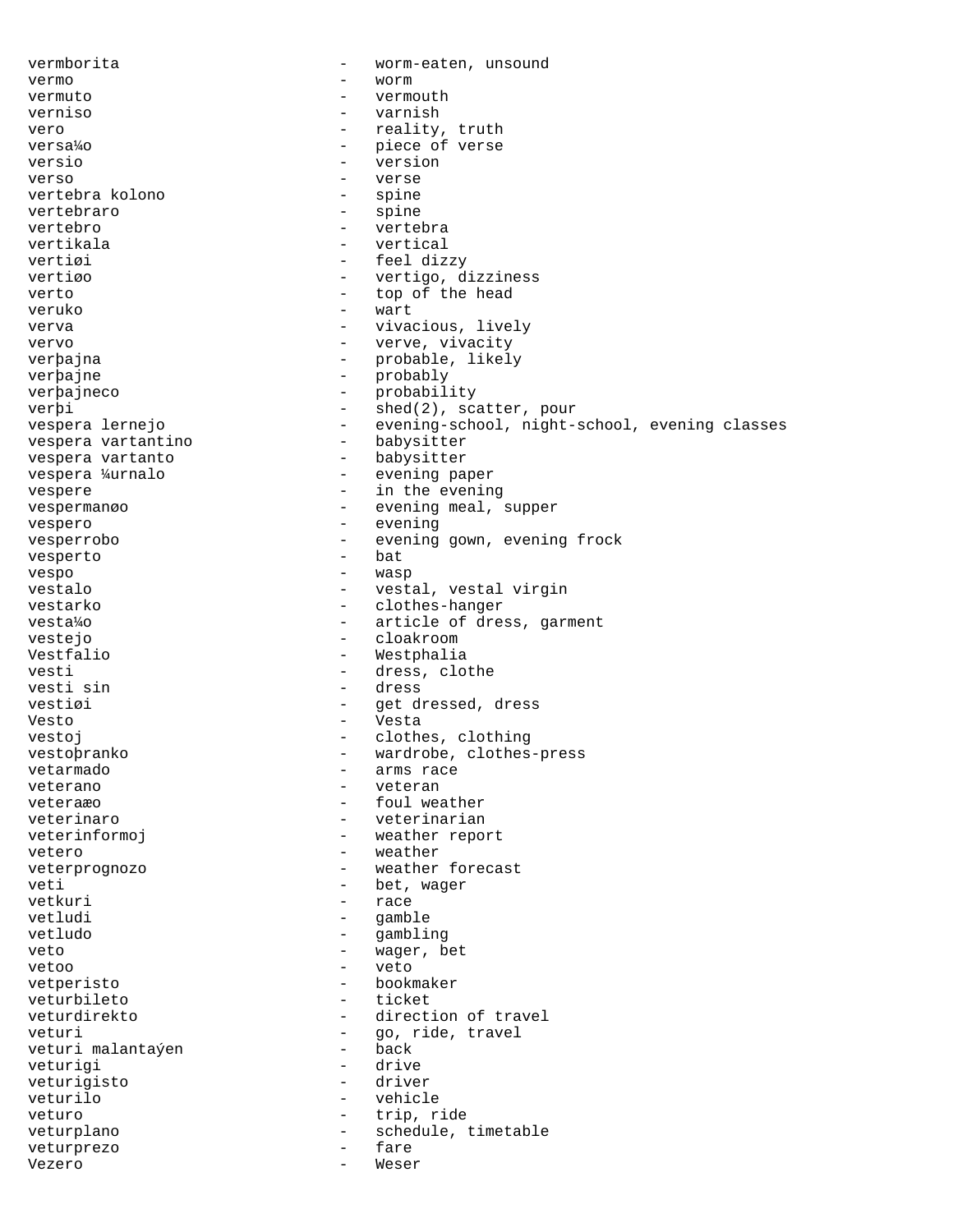veziketo - blister veziko - bubble, bladder - Vesuvius veþto - waistcoat, vest vi - you, thou vi mem - yourself via - your viaflanke - for your part vianda¼o - meat dish viandhaketa¼o - minced meat<br>viando - meat viando – meat<br>vibrado – flutt vibrado - flutter, vibration - vibrate vibro - vibration vice - in rows<br>vicfilino - in rows - in rows vicfilino - step-daughter<br>vicfratino - step-sister vicfratino - step-sister<br>vicfrato - step-brothe - step-brother vicigi - line up viciøi - line up, get in line<br>vico - turn(2), file, row, : vico - turn(2), file, row, rank, line<br>vicpatrino - step-mother - step-mother vicpatro - step-father<br>vicprezidanto - vice-presid - vice-president vicrado - spare tyre<br>vicrisurco - - - - - - - - - - - - backup - backup vicvoki - call over vidalvide - facing, across from vidal - facing, across from vidal - view vida¼ - view vidbendo - videotape videbla - visible videobendo - video-tape vidi - see vidigi - display, show vidinda - worth seeing vidiøi - be seen, be visible<br>vido - view, sight vido - view, sight<br>vidoovo - vision - vision - vision vidpunkto - viewpoint vidviniøi - be widowed - vidvino - be widowed - vidvino - vidvino - vidvino - vidvino - vidvino - vidvino - vidvi vidvino - widow vidvo - widower viena - Vienna, Viennese<br>
vienanino - Viennese woman<br>
- Viennese woman vienanino - Viennese woman vienano - Viennese Vieno - Vienna<br>vigili - Vienna - Vienna - Vienna - Vienna - Vienna - Vienna - Vienna - Vienna - Vienna - Vienna - Vienna - Vienna - Vienna - Vienna - Vienna - Vienna - Vienna - Vienna - Vienna - Vienna - Vienna - Vienna - - keep watch, be vigilant vigla - alert, brisk, keen vigleco - activity, spirit, zest, vigour vigligi  $-$  stimulate(2), encourage vigliøi - become active, stir vikingo - Viking viktimigi - victimise - be victimised<br>- victim viktimo<br>Viktorilago Viktorilago - Lake Victoria vila - hairy, shaggy vilao - villa vilaøano - villager - villager<br>vilaøestro - - provost. vilaøestro - provost, mayor, burgomaster<br>vilaøeto - hamlet, township vilaøeto - hamlet, township<br>vilaøo - village - village vilaøo - village<br>Vilhelmfortika¼o - Fort Wil - Fort William vin - you vinagro - vinegar - vineyard vinbero - grape<br>vinbotelo - wine b vinbotelo - wine bottle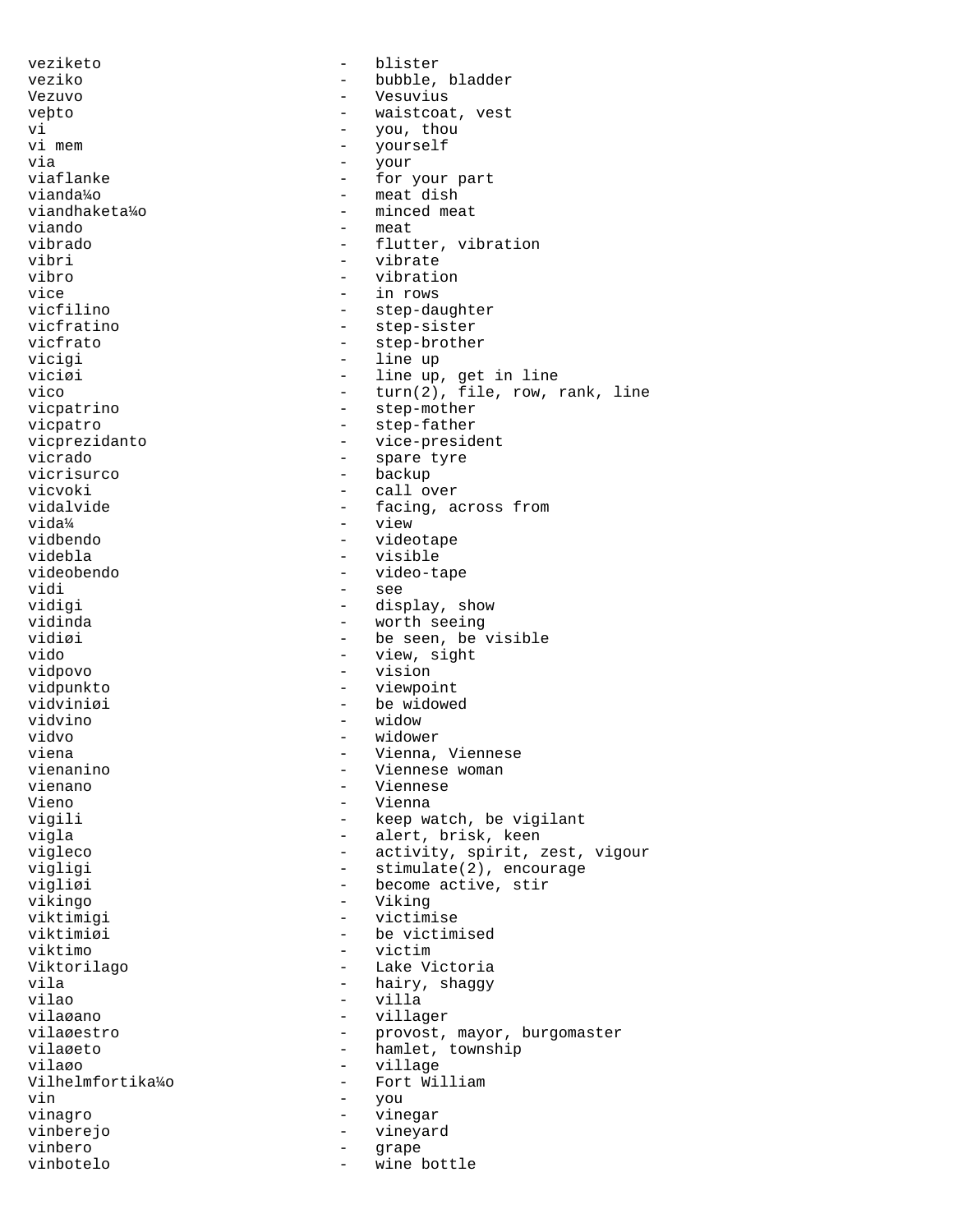vinda¼o - diaper vindi - wind, bandage vindinfano - infant in arms<br>vindistino - monthly nurse, vindistino  $-$  monthly nurse, nurse, dry-nurse<br>vindotuko  $-$  diaper, swaddling cloth vindotuko - diaper, swaddling cloth Vindozo - Windows vingustumado - wine-tasting vinilo - vinyl vinjeto - vignette - accolade vino - wine - grape harvest vintro - winter vintrodormo - hibernation vinæo - winch - winch - winch - winch - winch - winch - winch - winch - winch - winch - winch - winch - winch violente - violently - violet<br>- violet violo - violet<br>violonisto - violin violonisto - violinist - violin<br>- cello violonæelo<br>vipero - viper vipi - whip vipo - whip vira  $\overline{\phantom{a}}$  - male, masculine viranaso - drake virbovo - bull vircervo - stag vireco - virility vireto - little man virga - virginal, virgin virgeco - virginity<br>Virgo - virgo - virgo Virgo - Virgo - Virgo<br>Virgulinaj Insuloj - Virgin - Virgin Islands virgulino - virgin virgulo - virgin virhundo - male dog - female virineco  $-$  womanliness, femininity virino - woman - vanity bag, lady's bag virkapro - he-goat virkato  $\overline{\phantom{a}}$  - male cat virkoko - rooster, cock viro - man, fellow<br>virporko - boar - boar - boar<br>- male virseksa – male<br>virseksulo – male virseksulo virto - morality, vice<br>
virtuala - virtual - virtual virtulo - virtuous person virtuozo - virtuoso viruso - virus viræevalo - stallion visigoto - Visigoth viskio - whiskey, whisky<br>visko - mistletoe - mistletoe visko - mistletoe - mistletoe - mistletoe - mistletoe - mistletoe - mistletoe - mistletoe - mistletoe - mistletoe - mistletoe - mistletoe - mistletoe - mistletoe - mistletoe - mistletoe - mistletoe - mistletoe - mistletoe viskozo - viscose visto - whist<br>Vistulo - vistu Vistulo - Vistula vitala - vital - vitamin vitamino - vitamin vitejo - vine vito  $-$  grapevine, vine vitra en la estado de la estado en la estado en la estado en la estado en la estado en la estado en la estado e vitralo  $-$  stained-glass window vitra¼o - pane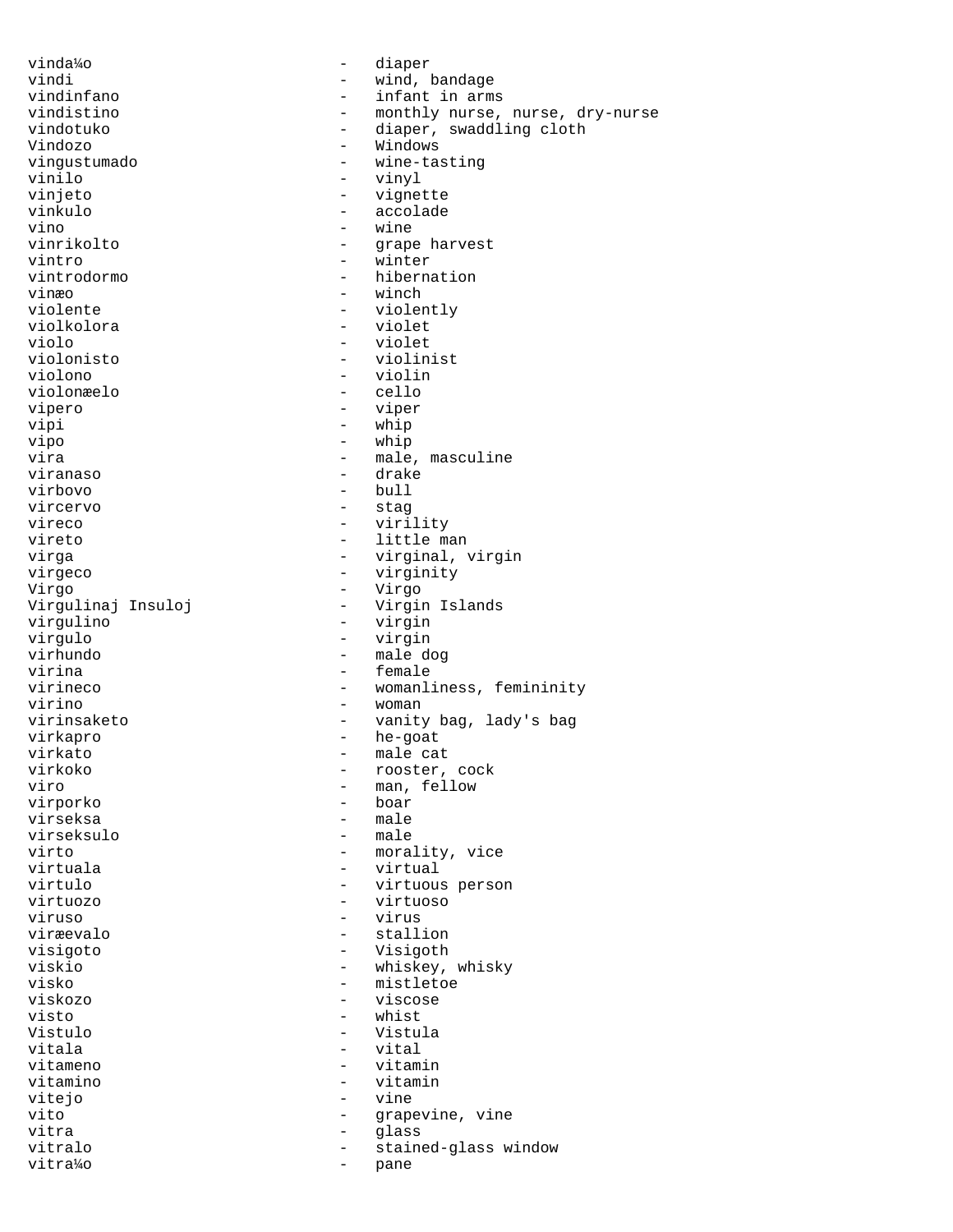vitreca and a glassy vitrino - showcase vitro - glass<br>vitrolano - alass vitrolano  $\qquad \qquad -$  glass wool viva - living vivanta  $-$  alive viva¼o - living being vivi  $-$  be alive, live<br>vivi kune  $-$  live together - live together vivipova - viable vivkapabla vivkondiæoj - living conditions vivkutimoj - habits vivmaniero - way of life vivo - life - vital, full of life vivovolo - will to live - wherewithal vivtabelo - actuarial table<br>vivtena minimumo - subsistence min vivtena minimumo  $-$  subsistence minimum vivteni  $-$  support(2) vivteni - support(2)<br>vivteno - livelihood - livelihood vivteno - livelihood, living, subsistence<br>vizaøa neýralgio - - tic douloureux, face-ache - tic douloureux, face-ache vizaøaæo - phiz, mug vizaøesprimo - expression vizaøkoloro - complexion vizaøo - face vizio - vision vizitado - visiting vizitanto - visitor, caller viziteti  $\begin{array}{ccc} - & drop in, pop in \\ - & v is it. see.$ viziti - visit, see, attend, call on vizitinda<br>
- worth visiting - worth visiting<br>- visit vizito – vizito – vizito – vizito – vizito – vizito – vizito – vizito – vizito – vizito – vizito – vizito – vizito – vizito – vizito – vizito – vizito – vizito – vizito – vizito – vizito – vizito – vizito – vizito – vizito vizo - visa viþebla - washable viþi - erase, wipe off, wipe, delete viþilo - wiper, eraser Viþnuo - Vishnu viþtuko - dish cloth, dust rag<br>vietnama - vietnamese vjetnama - Vietnamese vjetnamanino - Vietnamese woman vjetnamano - Vietnamese Vjetnamio Vjetnamo - Vietnam vjolo - viola, tenor violin vobli - wobble vodko - vodka Vogezoj - Vosges vojaøagentejo - travel agency, tourist agency vojaøanto - traveller vojaøema - inclined to travel vojaøi - travel vojaøo - trip, voyage, journey vojbordero - shoulder, verge, verge of a road<br>vojetari - lose one's way vojerari - lose one's way<br>vojerarinta - lost - lost vojerarinta vojeto - path vojevodo - Polish provincial governor - cross roads vojmontra  $-$  pioneering vojmontrilo - signpost vojo  $-$  road, route, way vojplano - route vojsulko - trail vokalo - vowel voki - call, summon voknomo - forename, appellation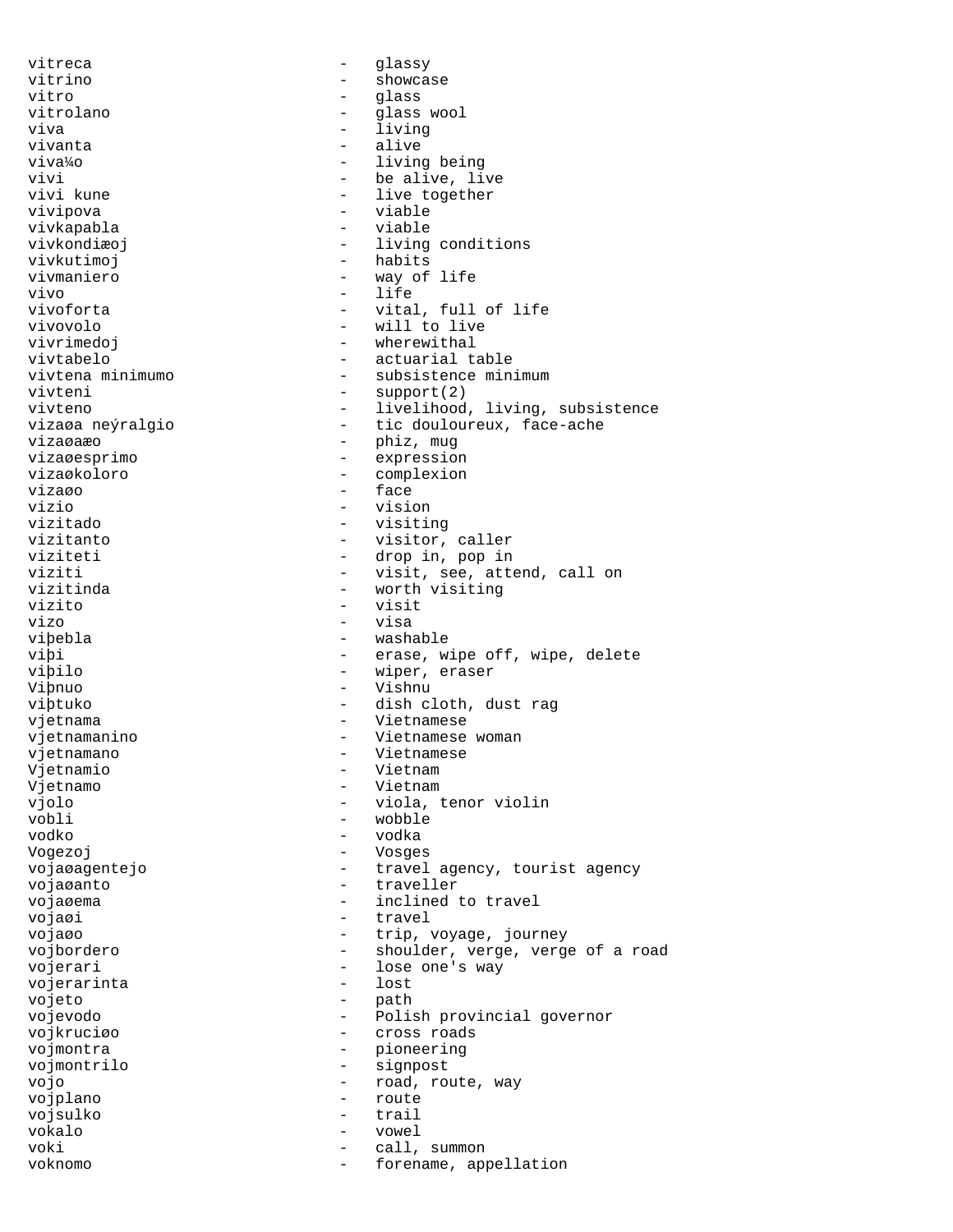vokto - taskmaster vola - deliberate, voluntary, wilful volado - volition - badminton volapuko - Volap k volbo - vault, dome, vaulted ceiling vole nevole  $\begin{array}{ccc} & - & \text{willy-nilly} \\ \text{volforto} & - & \text{willpower} \end{array}$ volforto - willpower tungsten Volgo - Volga voli  $\begin{array}{ccc}\n\text{voli} & \text{divi} \\
\text{voli} & \text{divi}\n\end{array}$  - be willing to, want, wish voli diri - mean - subjunctive, subjunctive mood volo - willingness, wish, will volonta  $\begin{array}{ccc} 1 & - & \text{willing, voluntary} \\ 2 & - & \text{willing} \end{array}$ volonte - willingly - volunteer<br>- Volta Voltao - Volta volto - Volt volumeno - volume volumo - volume - voluptuous voluptama - lascivious, lusty volupto - sexual pleasure, lust voluptulo - debauchee, lecher volvi - roll(2), roll up, wind, wind up - twist(2) vomemo - nausea vomi - vomit, throw up vori - devour vortaro  $-$  vocabulary, dictionary vortfarado - word construction vortigi  $-$  phrase, put into words vorto - word vortostoko - vocabulary vortprovizo - vocabulary<br>vosto - tail - tail - tail voti - vow voto - vow voædonado - voting voædoni - vote voædonrajto - right to vote voæe - orally voælegi - read aloud voæo - voice; vote<br>vrako - voice; vote<br>- wreck vrako - wreck<br>vringi - wringi - wringi - wring vuali - veil vualo - veil vulgara  $\qquad \qquad -$  vulgar, everyday, common vulgarigi - popularise<br>Vulgato - Vulgate Vulgato - Vulgate Vulkano - Vulcan  $\text{vulpo}$  -  $\text{vultip}_o$  vulturo - vulture vundi - hurt, wound vundita - injured, wounded<br>vundiøi - be injured, be w vundiøi - be injured, be wounded<br>vundo - injury, wound Zairio - Za‹re, Zaire Zairo - Za‹re, Zaire zambia - Zambian zambiano - Zambian Zambio - Zambia zebro - zebra zefiro - zephyr zelanda  $\sim$  Zealand zelandano - Zealander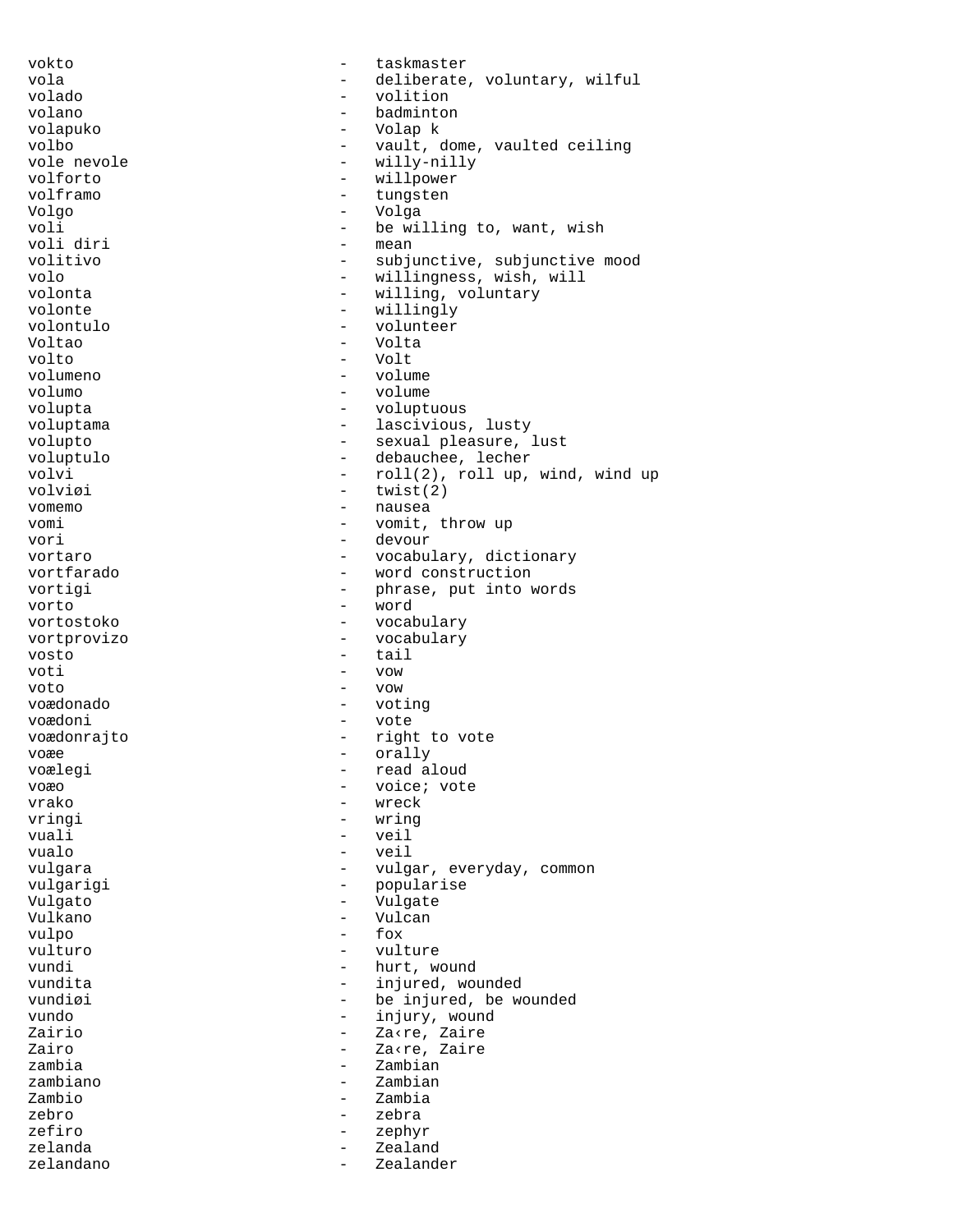Zelando - Zeeland, Zealand zelota - fanatical, zealous<br>zeloto - zealot zeloto - zealot zenito - zenith<br>zeno - zenith zeno - Zen Zeýso - Zeus<br>ziazaga - Zeus - Zeus zigzaga - zigzag zigzagi - zigzag - Zimbabwe zingibro - ginger zinko - zinc zipi - zip zipo - zipper zirkonio - zirconium zodiako - zodiac zomi - zoom zoni - gird zono - girdle; zone, belt<br>zoologia øardeno - zoo zoologia øardeno<br>zoologio - zoology zoologo - zoologist zorga  $\qquad \qquad -$  careful, tender zorgado  $\overline{\phantom{a}}$  - care, concern zorgato - pupil zorgeme  $\qquad \qquad - \qquad \qquad \text{carefully}$ zorgetoj - worries zorgi  $-$  see, care, take care, worry zorgi por  $-$  care for zorgi pri  $-$  care about, take care of zorgo  $-$  care, concern zorgoj - worries zorgplena - anxious(2) zorgplene - anxiously<br>zulua lingvo - 2ulu, Zulu - Zulu, Zulu language Zululando - Zululand zuluo - Zulu - buzz, humming zumi - hum, buzz zumilo - buzzer ¦aldeo - Chaldea ¦artumo - Khartoum ¦imero - Chimera ¦inio - China | inujo ¬erzo - Jersey ¬uno - Juneau - Jurassic ¶aosa - chaotic ¶aoso - chaos, tangle ¶ato - hut ¶emiisto - chemist ¶emio - chemistry ¶imera - chimerical ¶imero - chimera ¶ina - Chinese ¶ina inko - Indian ink ¶ina lingvo - Chinese, Chinese language ¶inino - Chinese woman, Chinese(2), Chinese lady - Chinese(2) ¶irurga - surgical ¶irurgio - surgery ¶irurgo - surgeon ¶olero - cholera ¶orejo - choir loft ¶oreo - Saint Vitus's dance ¶oro - chorus, choir <sup>1</sup>⁄4ako - industria energia energia energia energia energia energia energia energia energia energia energia en ¼aluza - jealous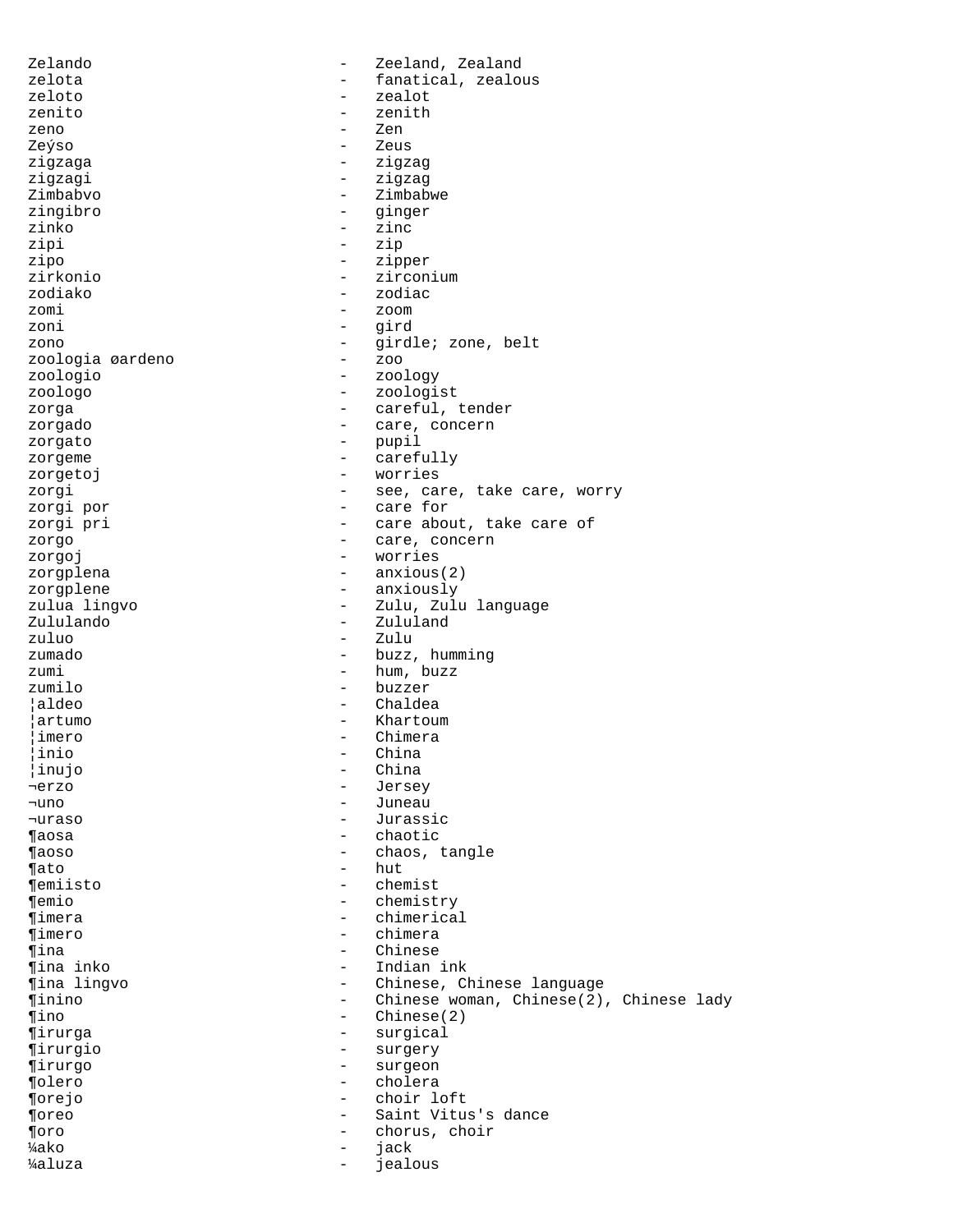¼aluzi - be jealous ¼aluzo - jealousy ¼argono - jargon ¼aro - stone jar ¼artelo - suspender, garter  $\frac{1}{4}$ azo - internacional e jazz ¼aýdo - Thursday ¼etdisko - disk, discus, disc ¼eteti - toss ¼eti - throw - throw - throw - throw - throw - throw - throw - throw - throw - throw - throw - throw - throw -¼eti sin sur - leap upon, pounce upon, spring upon % / *4*eti sur  $\frac{1}{2}$  - abdicate to  $\frac{1}{2}$  abdicate to  $\frac{1}{2}$  - strew spring - strew, sprinkle ¼etkubo - die ¼eto - throw, pitch ¼etono - token ¼okero - joker ¼ongli - juggle ¼onglisto - juggler ¼onko - junk ¼osi - hill up, earth up, hill, earth  $\frac{1}{2}$  swear ¼urio - jury ¼urnalistino - journalist, female journalist ¼urnalisto - journalist journal, daily paper, newspaper  $\frac{1}{4}$ uro - oath ¼urrompo - breach of oath ¼us - just, just now Æadio - Chad Æado - Chad Æadolago - Lake Chad *E*estro - Chester - Chester<br>*E*e¶io - Czech R - Czech Republic Æe¶oslovakio - Czechoslovakia Æe¶oslovakujo - Czechoslovakia Æe¶ujo - Czech Republic Æeæenio - Chechenia Æeæenujo - Chechenia Æieliro - Ascension Day Æikago - Chicago Æilio - Chile - China<br>- China *Æinujo* Øenevo - Geneva Øenovo - Genoa - Gibraltar Øibutio - Djibouti - Isle of Wight Þanhajo - Shanghai Þlesvigo-Holþtejno - Schleswig-Holstein Þvabio - Swabia Þvabujo - Swabia æagrena - pitiable, deplorable, sad<br>
annov, worry - exieve, vex, annov, worry æagreni - grieve, vex, annoy, worry æagreniøi - worry oneself<br>æagreniøi - disappointment æagreno - disappointment, grief, annoyance<br>
endededededededededeneder - chalet - chalet<br>- maid æambristino æambro - room, chamber æambroj - quarters æamo - chamois<br>æampanjo - champag - champag - champagne æampano - champagne æampinjono - mushroom æampionado - championship æampiono - champion æano - trigger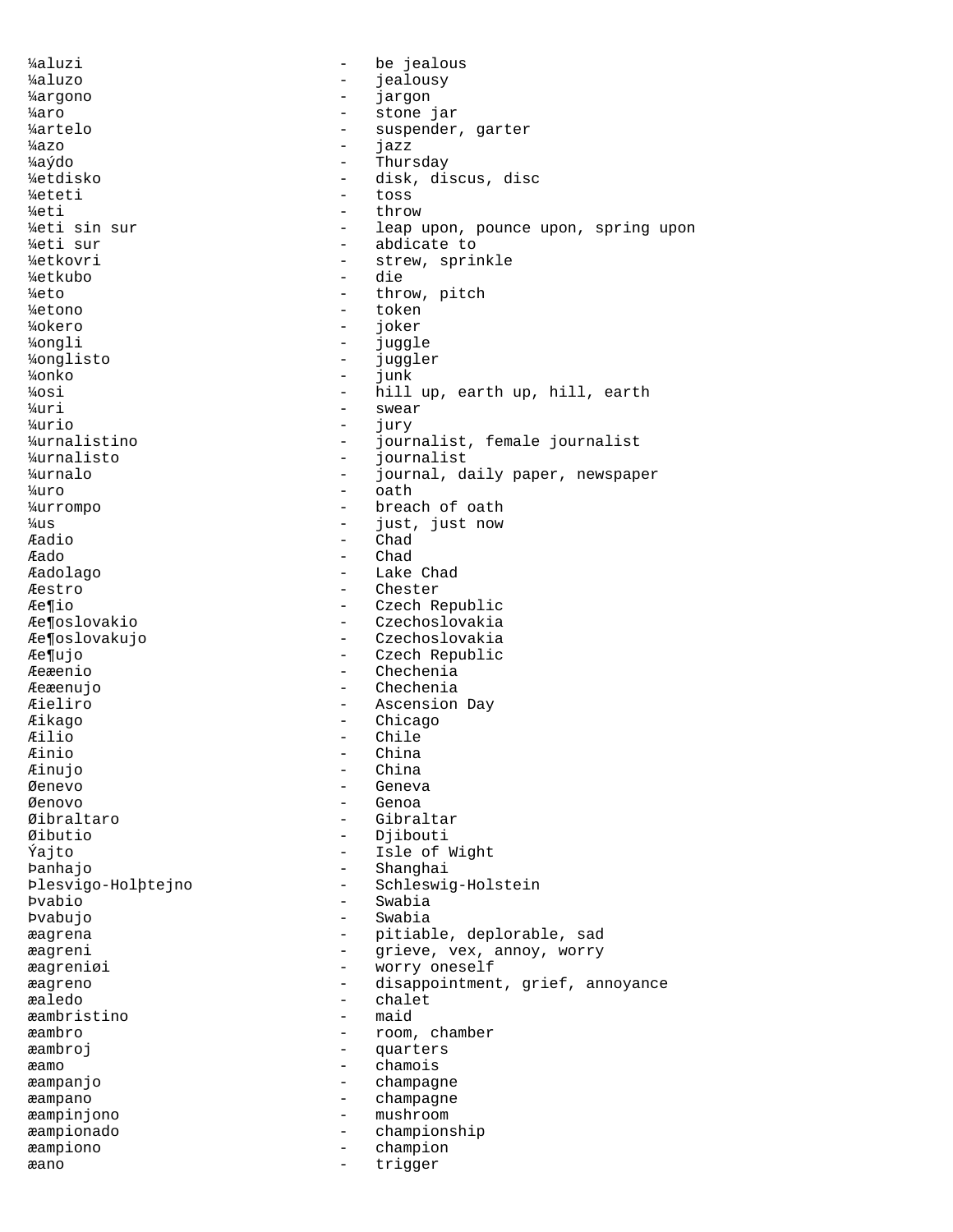æantaøi - blackmail æantaøisto - blackmailer æantaøo - blackmail æanto - chant æapelo - hat æapitro - chapter<br>
= cap æapo - cap æar - as, since, because, for - typewriter carriage, carriage æarlatani - bilk, cheat, take in æarlatano - charlatan, imposter, quack æarma - lovely, charming æarmega - most charming æarmi - charm æarmo - charm æarniro - hinge æaro - cart, chariot æarpenti - build, build from wood<br>
æarpentisto - carpenter - carpenter<br>- charter æarti - charter æarto - charter æarumo - wheelbarrow æasi - hunt, chase æasio - chassis æasisto - hunter æaskuri - chase, hunt for æasta - chaste æastranæilego - cutlass æatrio - chatri æe  $-$  beside, at, with æeestanta – present(2)<br>aeestanto – present.on æeestanto - present one æeesti - be present, attend, witness æeesto – presence<br>
æef- – arch-...cl - arch-, chiefæefa - major, main, chief, principal æefanøelo - archangel - leading article æefduklando - archduchy æefduko - archduke æefe - chiefly<br>
æefepiskoplando - archbisl - archbishopric æefepiskopo - archbishop - consul general<br>- chef æefkuiristo<br>æefministro æefministro - premier, prime minister<br>
aefo - chief, boss - chief, boss æefparte - for the most part, for the greater part æefrolulo - main character, leading actor<br>
- main station<br>
- main station - main station æeftitolo - main title æefulo - boss, head, chief æefurbo - capital city, metropolis, capital æefverko - main work æefvojo - major road æekaro - cheque-book æeko  $\begin{array}{ccc} - & \text{cheque, check} \\ \text{relo} & - & \text{cell} \end{array}$ æelo - cell shirt æenbutiko - chain store æenero - link<br>æenfumado - chair - chain-smoking æeno - chain æerizarbo - cherry-tree æerizo - cherry - cherry-tree æerko - coffin<br>æerkveturilo - hearse æerkveturilo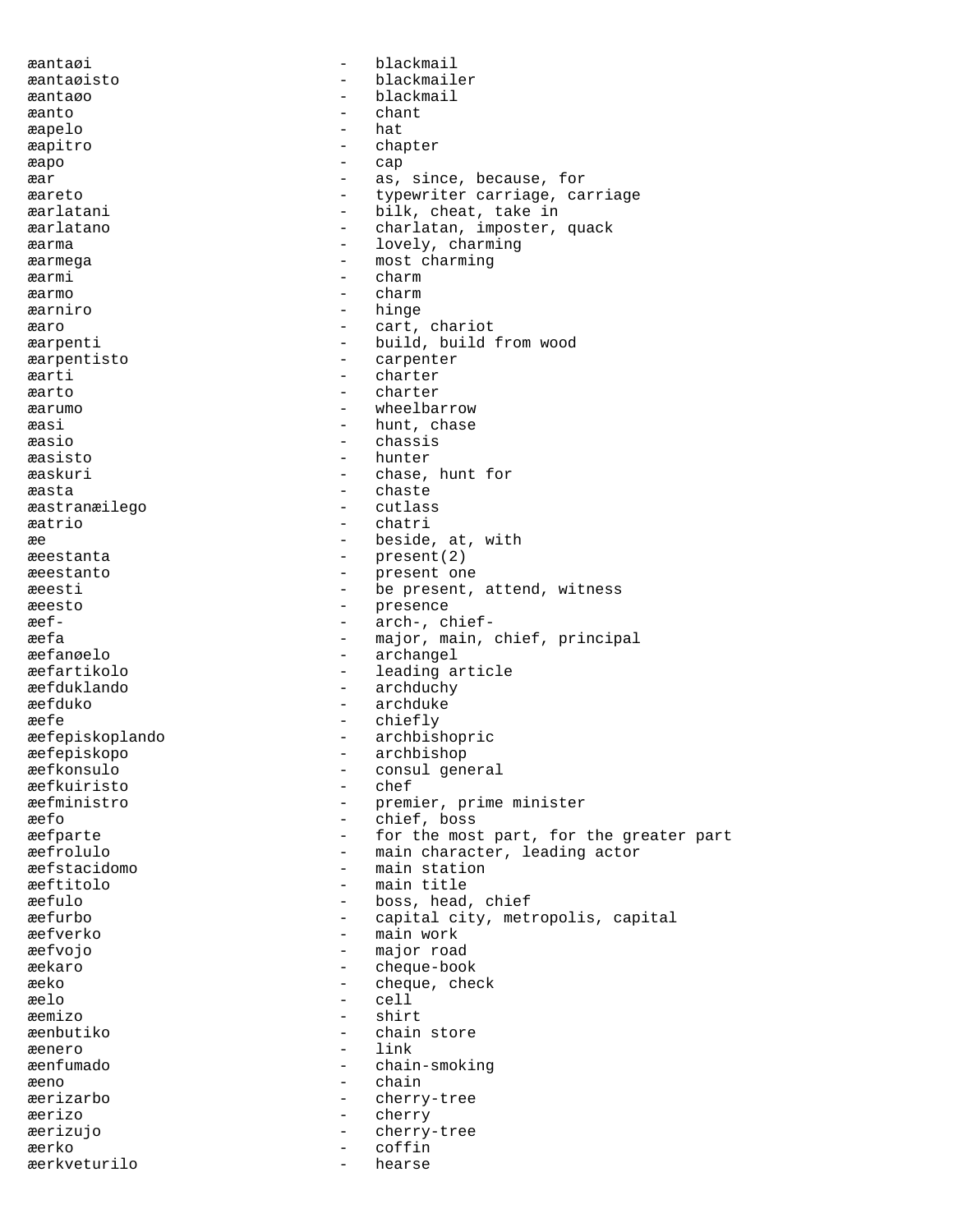æerpa¼o - extract, excerpt æerpi - draw æerpilo - dipper æesi - cease, stop(2) æesigi – stop(2)<br>æetable – at the t æetable - at the table æevala¼o - horsemeat æevalbleki – neigh<br>æevalbredejo – studfa - studfarm æevalejo - stable, corral æevaleto - pony; pastime æevalforto - horsepower æevalo - horse æevalpovo - horsepower æevalvetkuro - horse race æe¶a - Czech æe¶ino - Czech woman æe¶o - Czech - Czech - Czech - Czech - Czech - Czech - Czech - Czech - Czech - Czech - Czech - Czech - Czech æe¶oslovaka - Czechoslovakian, Czechoslovak<br>æe¶oslovakino - Czech woman æe¶oslovakino - Czech woman<br>æe¶oslovako - - Czechoslovak æe¶oslovako - Czechoslovakian, Czechoslovak - Chechen æeæeno - Chechen<br>
aritie - Here<br>
- Here æi tie - here æi tien - here, hither, this way<br>and tio - this here, these, this æi tio - this here, these, this - this æi tiuj - these æi tiun nokton<br>æi-kaze æi-kaze - in that event æi-kune - herewith - herewith - herewith - all, ever æia - all, every kind of æial - for every reason æiam - ever, always - everlasting æie - all about, everywhere<br>  $\overline{r}$  - all about, everywhere<br>
- ubiquitous, omniprese - ubiquitous, omnipresent æiel  $-$  in every way æiela - celestial, heavenly æielarko - rainbow æielblua - sky blue æielbluo - sky blue æielglora - heavenly æielo - sky, heaven<br>æielskrapulo - skyscraper æielskrapulo - skyscraper æies - everyone's<br>
æiesa¼o - everyone's<br>
– freeware æiesa¼o - freeware æiesulino - prostitute, whore, hooker<br>
exifi æifi - crease, crumble<br>
aifonisto - ragpicker - ragpicker æifono - scrap, rag æifrado - encryption æifri - encrypt - secret code, code æikagano - Chicagan, Chicagoan æikanado - hair-splitting<br>aikanema - censorious æikanema - censorious æikanemo - censoriousness æikani - haze, carp at, quibble - hair-splitter, niggler, nit-picker æikune - herewith - herewith - herewith - herewith - herewith - herewith - herewith - herewith - herewith - herewith - herewith - herewith - herewith - herewith - herewith - herewith - herewith - herewith - herewith - here æilia - Chilean - Chilean<br>amilianino - Chilean - Chilean - Chilean woman æiliano - Chilean æimomente - at this moment æimpanzo - chimpanzee æina - Chinese Indian ink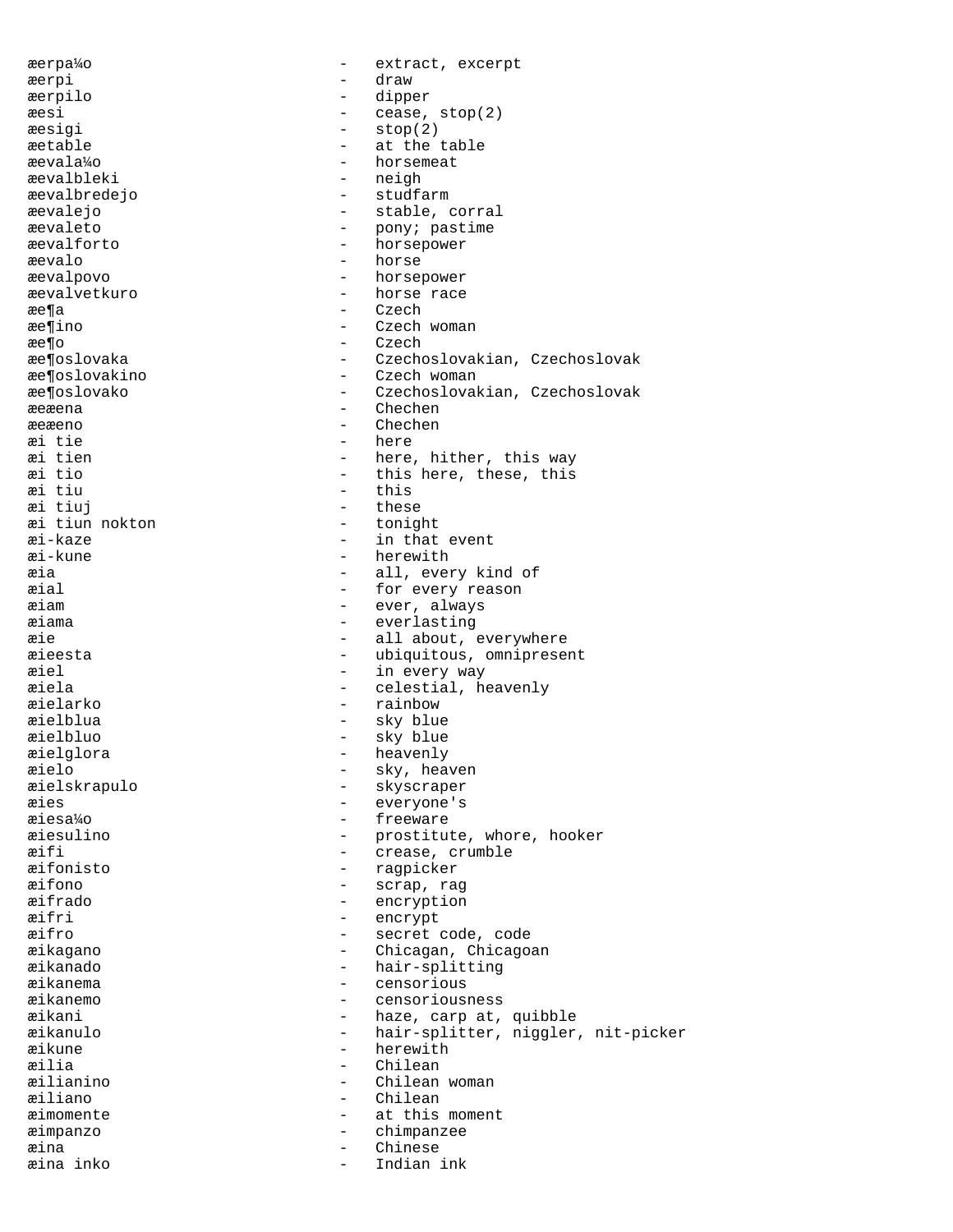æina lingvo - Chinese, Chinese language æino - Chinese æio - altogether, all, everything æiokapabla - all-round æiom - all of it, all æiopova - all-powerful, omnipotent, almighty æiopovo - omnipotence æioscia - omniscient, all-knowing æiovendejo - bazaar æipa - cheap, inexpensive æipo - chip æirkaý - towards, round, about, around æirkaýa - surrounding æirkaýa¼o - surroundings, environs, environment æirkaýa¼oj - surroundings æirkaýbarejo - enclosure, corral æirkaýbari - fence off æirkaýbraki - hug, embrace<br>æirkaýbrako - hug, embrace - bracelet æirkaýe - roundabout, thereabout, thereabouts<br>æirkaýfermi - enclose - enclose æirkaýfermi - enclose eirkaýi - enclose - enclose - enclose - enclose - enclose - enclose - enclose - enclose <br>- enclose - enclose - enclose - enclose - enclose - enclose - enclose - enclose - enclose - enclose - enclose æirkaýi - surround - go around, circumvent æirkaýmano - bracelet æirkaýpalpi æirkaýpreni - hug, embrace æirkaývojo - roundabout way æirkaýæizi - chip off, chip æirpi - chirp æisupre - above(2) æiu - each, every - in all aspects, on every side æiufoje - every time, each time æiuj - all æiujara - annual, yearly æiujare - yearly æiukaze - in any case æiuloke - everywhere æiumomente - any time, momentarily æiumonate - monthly æiun duan tagon - every other day æiuokaze - in any event æiupaþe - at every step æiurilate - in all respects, in every respect, in every way<br>  $\frac{1}{2}$  - comprehensive insurance - comprehensive insurance æiusemajne - weekly æiutaga - daily æiutage - daily æiuterena - cross-country, all-terrain æiuvespera - taking place every evening æizi - chisel, carve æizilo - chisel æiæeroni - guide(2) æiæerono - tour guide<br>æokoladbriketo - har of cho æokoladbriketo - bar of chocolate<br>æokolado - chocolate æokolado - chocolate æu - either, is it, if, whether æu ne - or not, isn't that so, isn't it æuko - chuck, mandrel æuro - sperm æurovoj - nuts, testicles, balls øangalo - jungle øardenisto - gardener øardeno - garden øardenumado - gardening øemado - moaning, groaning øemela - twin øemelduo - twins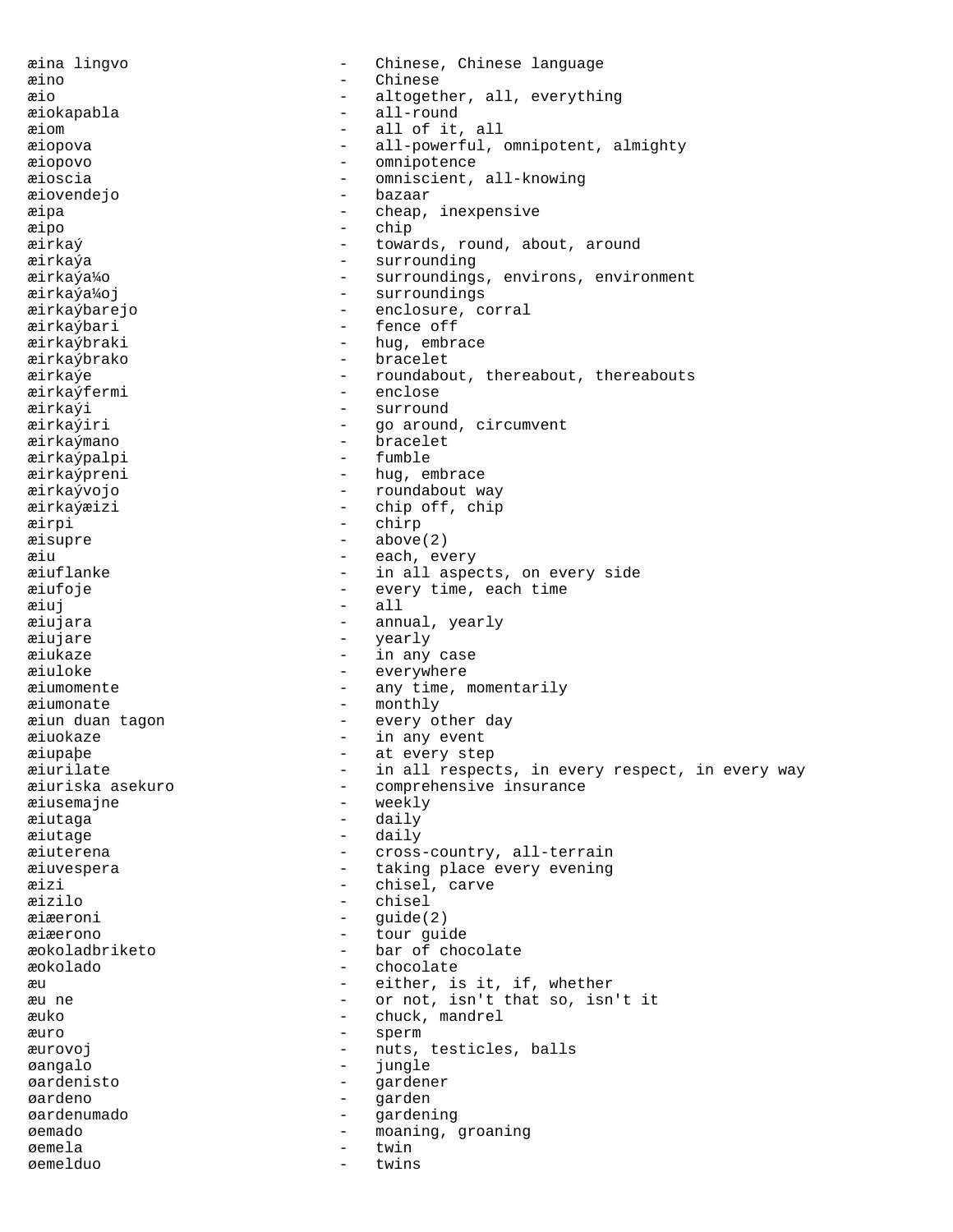øemelo - twin øemeloj - twins øemi - groan, moan øena - nasty(2), troublesome øena¼o - nuisance, annoyance - patrolman, gendarme øenerala - usual, general<br>
1992 - usual, generala<br>
1992 - venerality<br>
2008 - venerality - generality<br>- generally øenerale - generally øenerale akceptita øeneraleco - generality, universality øeneraligi - generalise øeni - trouble, disturb, hinder, bother øeni sin - be ashamed øeno - trouble øenro - genre øentila - courteous, polite, well-mannered courtesy øentileco - politeness øentilhomeca - gentlemanlike, ladylike - gentleman<br>- lady øentlemanino - lady øentlemano - gentleman øenulo - pest, nuisance, pain in the ass øermana - Germanic, Teutonic øermano - German(2), Teuton øermi - germinate<br>
aermo - germ øermo - germ øi - it øia - its øiba - hunch-backed øibhava - hunch-backed øibo - bump, hump<br>
øibulo - hunchback - hunchback - hunchback<br>- iihad øihado - jihad $\qquad \qquad -$ jihad $\qquad \qquad -$ it øin - it øino - gin øirafo - giraffe øiranto - endorser øirato - endorsee øiri - endorse øirilo - money transfer form øiro - endorsement - until, till<br>- vet øis nun - yet øis revido - bye, so long, goodbye - wait for, await, bide, wait, stay for, abide<br>- un-to-date øisdata - up-to-date øisdatigi - update øisfunda - thoroughgoing øisfunde - thoroughly øisi - say goodbye øisnuna - present(2) øisosta - die-hard øisostulo - die-hard øisvivi - survive until, live to see øogi - jog øoja - glad, happy øojeco - joy, gladness øojegi - exult, rejoice øoji - rejoice, be glad, enjoy øojiga - joyful øojigi - make glad øojo - gladness, joy øuamo - hedonism øui - delight in, enjoy øusta - right, exact, proper, correct øustatempe - in time, at the right time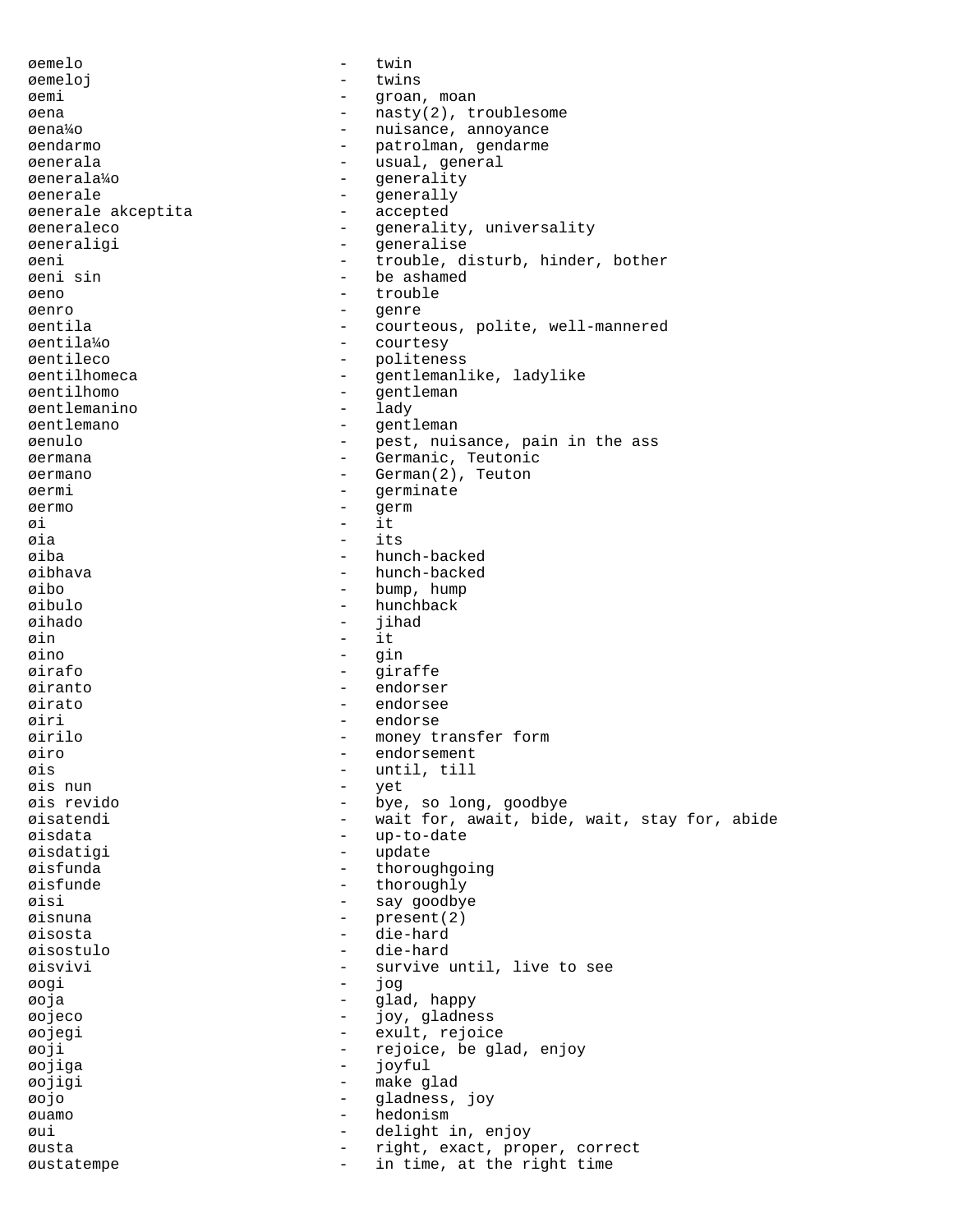øuste - exactly, just, okay, right(2) øustigi - put right, adjust ýato - Watt þabano - Sha'ban þabato - Sabbath þablono - template, pattern, stencil þafa¼o - mutton þafejo - fold, pen<br>hafbundo - fold, pen þafhundo - sheep-dog<br>bafida<sup>1</sup>40 - sheep-dog þafida¼o - lamb þafido - lamb<br>bafisto - shen þafisto - shepherd<br>hafo - sheep þafo - sheep þafto - spindle, shaft, arbour þaho - shah - shah þajne - seemingly, apparently þajni - seem, appear to be, appear þajnigi - pretend, feign þajno - appearance - appearance - appearance - appearance - appearance - appearance - appearance - appearance -  $\frac{1}{2}$ þakalo - jackal þaki - check þako - chess - chess - chess - chess - chess - chess - chess - chess - chess - chess - chess - chess - chess - chess - chess - chess - chess - chess - chess - chess - chess - chess - chess - chess - chess - chess - chess þakri - peddle - peddle - peddle - peddle - peddle - peddle - peddle - peddle - peddle - peddle - peddle - peddle - peddle - peddle - peddle - peddle - peddle - peddle - peddle - peddle - peddle - peddle - peddle - peddle þaktabulo - chess-board, chessboard þakto - shaft þalmo - straw; shawm, pipe þalo - shawl þalti - turn on(2), switch þaltilo - switch þalupego - launch, longboat þamano - shaman - shaman<br>hamo - chamois þamo - chamois leather, chamois bampinjono - chamois leather, chamois bampinjono þampinjono - mushroom þampui - shampoo þampuo - shampoo panceli - shake - shake - shake - shake - shake - shake - shake - shake - shake - shake - shake - shake - shake - shake - shake - shake - shake - shake - shake - shake - shake - shake - shake - shake - shake - shake - shak þanceliøanta - henceliøanta - henceliøenna - henceliøenna - henceliøenna - henceliøenna - henceliøenna - hence þanceliøema - indecisive þanceliøemo - indecision, irresolution -<br>þanceliøi - hesitate, waver þanco - chance, luck þanøi - change, turn(3) þanøiøi - change þanøiøo - change, transformation(2), conversion, alteration þanømono - change(2) þanøo - transformation(2), conversion, alteration, change þargi - load, charge þarko - shark - shark<br>barganta - carry **barøanta** - carrying, loaded with<br>hargavto þarøaýto - lorry, truck þarøbiciklo - carrier cycle, carrier tricycle þarøi - burden, load þarøo - charge, burden, load þatateco - regard, esteem, respect þategi - love, be fond of þati - like, appreciate þatinda - likeable þatokupo - hobby þaýma - sparkling, effervescent þaými - froth, foam<br>haýmo - foam froth þaýmo - foam, froth<br>bedo - shed(2) per þedo - shed(2), penthouse þejko - sheikh þekelo - shekel þelkoj - braces, suspenders þelo - shell, husk, peel, bark þenoprazo - chive þerca¼o - joke, gag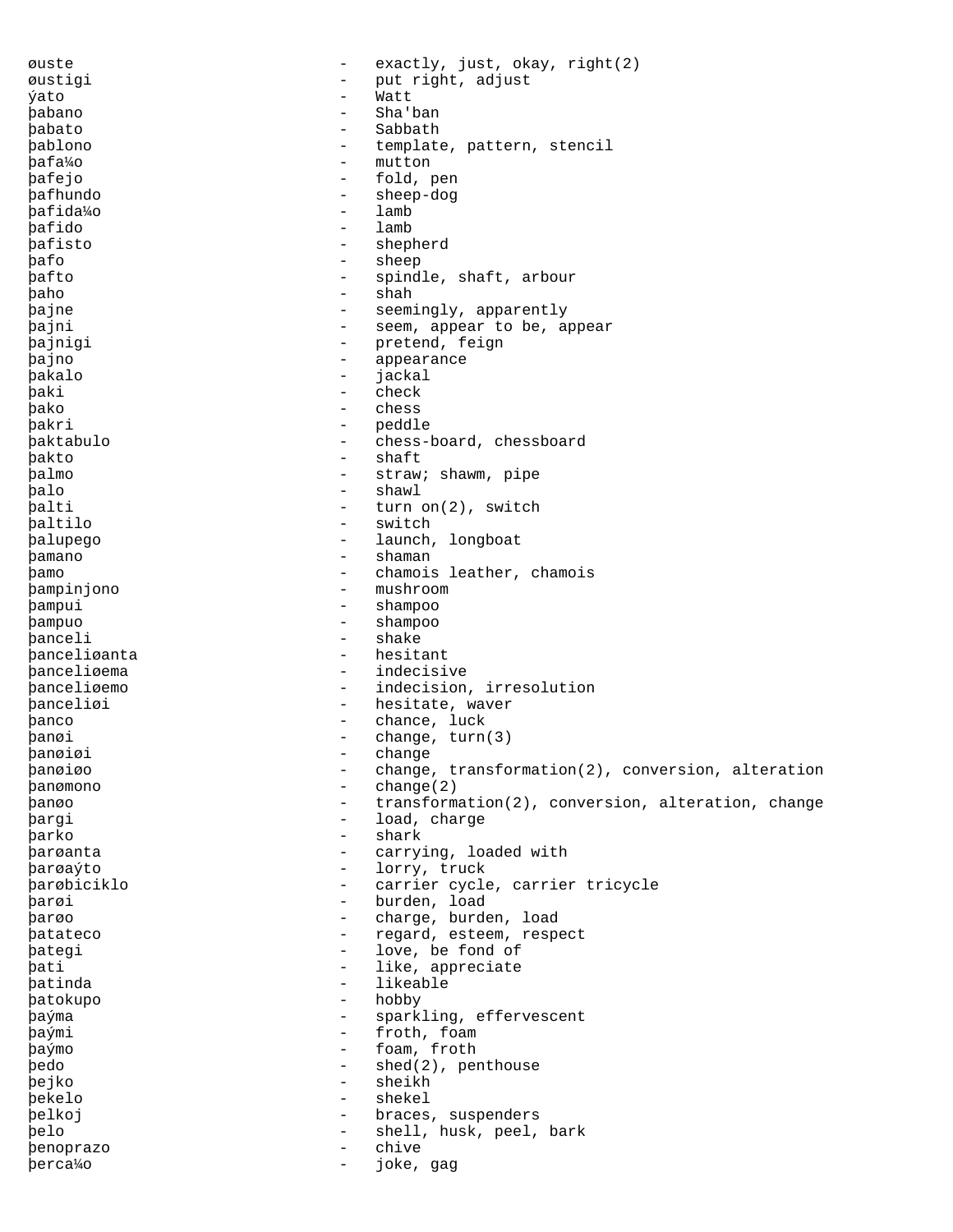þercema - playful, jocular þerci - joke, jest þerco - - - - - - - - - - - - - - - - - gag, joke þerculo - jokester þerifo - sheriff þi - her, she þia - her þika - chic þildo - shield, sign-board<br>þilingo - shilling - shilling - shilling þima - mouldy - mouldy smell þimi - get mouldy þimiøi - get mouldy þimo - mold, mould þin - her þindo - shingle - shingle - shingle - shingle - shingle - shingle - shingle - shingle - shingle - shingle - shingle - shingle - shingle - shingle - shingle - shingle - shingle - shingle - shingle - shingle - shingle - shin þinko - ham - ham - ham - ham - ham - ham - ham - ham - shir þintoismo - Shintoism þipanaro þipano - crew member þiparo - fleet þipe - by ship þipestro - captain þipfarejo - shipyard þipo - ship, vessel þippereo - shipwreck þipripo - frame(2), timber þiprompi - be shipwrecked þipsava kompanio - salvage company þipveturo - voyage by ship<br>bira¼o - tear - tear þira¼o<br>þiri þiri - tear, rip þirita - torn þiriøinta - torn þirmanto - protector þirmejo - shelter þirmi - shelter, protect þirmi sin - take shelter þirmi sin kontraý - protect from, ward off pirmilo - shelter - shelter þirmo - protection, shelter **þirmtega¼o** - dust-sheet, loose cover<br>blimo - slime mud þlimo - slime, mud<br>blosi - lock - lock þlosi - lock<br>þlosilo - key, þlosilo - key, wrench - locked þmaci - smack **þminki** - make up<br>bminki sin - put on r - put on make-up þminko - make-up, make up þmira¼o - ointment þmiri - smear, anoint, spread -<br>þnurego - hawser, rope þnureto - string þnuro - string(2), rope, cord þnursalti - skip rope þnurþtupetaro - accommodating ladder þoforo - driver, chauffeur þoguno - shogun þokanta - offensive þoki - shock þokiøi - be shocked, take offence þoko - shock þorbeto - sherbet þorto - shorts þoseo - highway þoso - shoot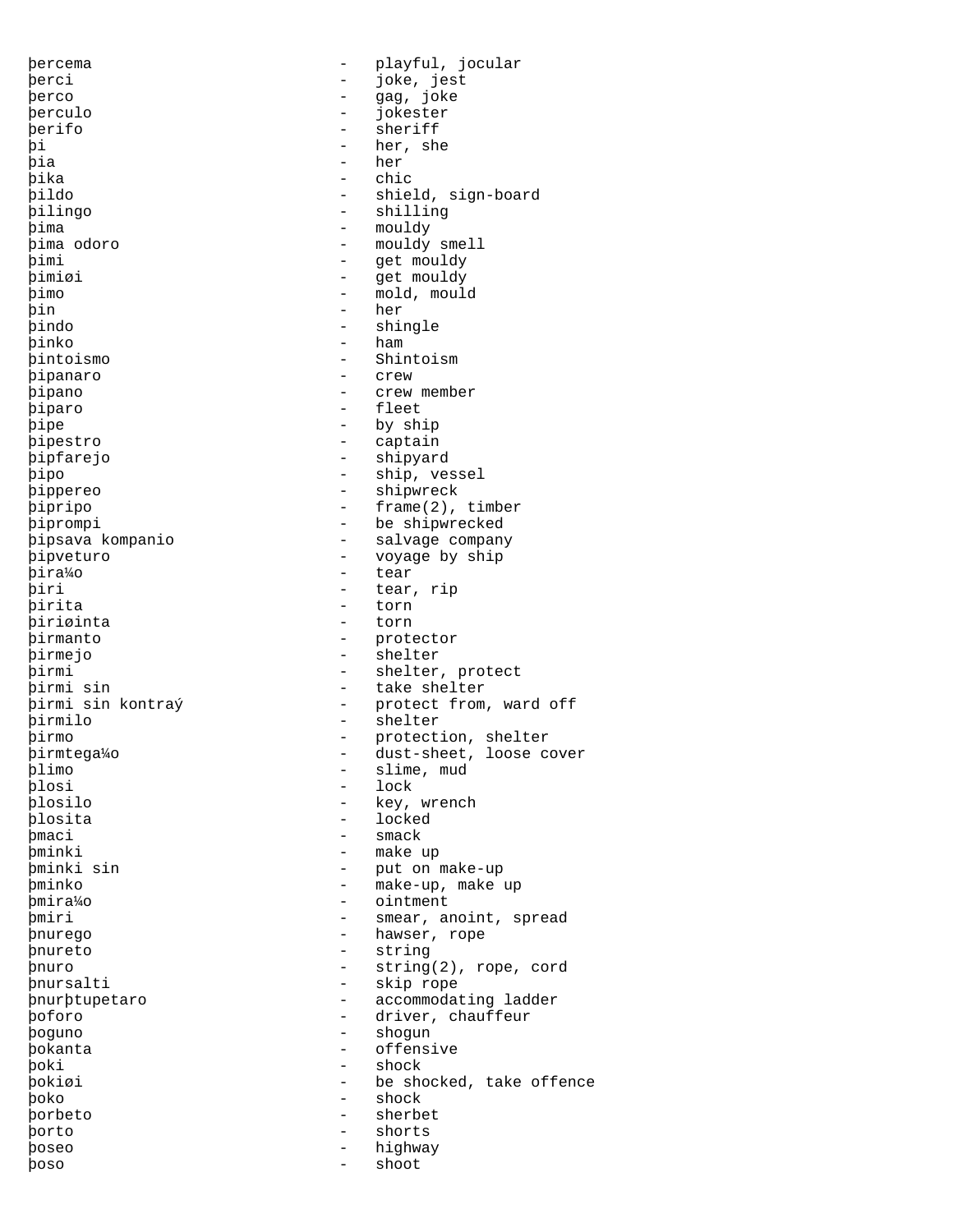þovebla - moveable, sliding, gliding þoveli - shovel þovelilo - shovel þovi - shove, push along þovinismo - chauvinism þovinisto - chauvinist þparado - saving, economy þpara¼o - savings þparema - thrifty þpari - spare, save þparkaso - savings bank þparo - economy, saving <u>bpato</u> - spade - spade þpini - spin þpinilo - spindle þpinrado - spinning wheel þprucakvumi - water þpruci - gush, spurt out, spurt þprucigi - squirt pprucilo - nozzle þpuro - gauge - cupboardbed þranko - sideboard, closet, cupboard, cabinet **prapnelo** - shrapnel þraýbi - screw - screw - screw - screw - screw - screw - screw - screw - screw - screw - screw - screw - screw þraýbingo þraýbo - screw þraýbtenilo - vice þraýbturnilo - screwdriver þraýbþlosilo - spanner, adjustable wrench þrumpi - shrivel up, shrink þtalo - steel þtanci - press, stamp, punch .<br>
ptata - state-run, state, government þtataneco - nationality þtatano - national, citizen þtatestro - head of state þtatigi - nationalise þtatigo - nationalisation þtatisto - statesman þtato - state(2) þtatorgano - state organ þtatrenverso - coup d''tat þtele - stealthily<br>bteli - steal þteli - steal - steal - steal - steal - steal - steal - steal - steal - steal - steal - steal - steal - steal - steal - steal - steal - steal - steal - steal - steal - steal - steal - steal - steal - steal - steal - steal - steal<br>- stalk þteliri al þtelisto - thief þtelo - abstraction, theft þtelrigardi þtiparo - woodpile þtiparumi - burn at the stake þtipo - chunk of wood, block þtofo - cloth, material þtona - metalled, stone þtonego - boulder þtonepoko - stone age - stone-chippings, broken stones, chippings þtoneto - pebble - petrified þtonkarbo - anthracite þtono - stone þtopi - block, plug up, clog, stop up þtopilingo - electric socket þtopilo - electric plug, stopper, plug þtormo - storm þtrumpeto - sock þtrumpo - stocking